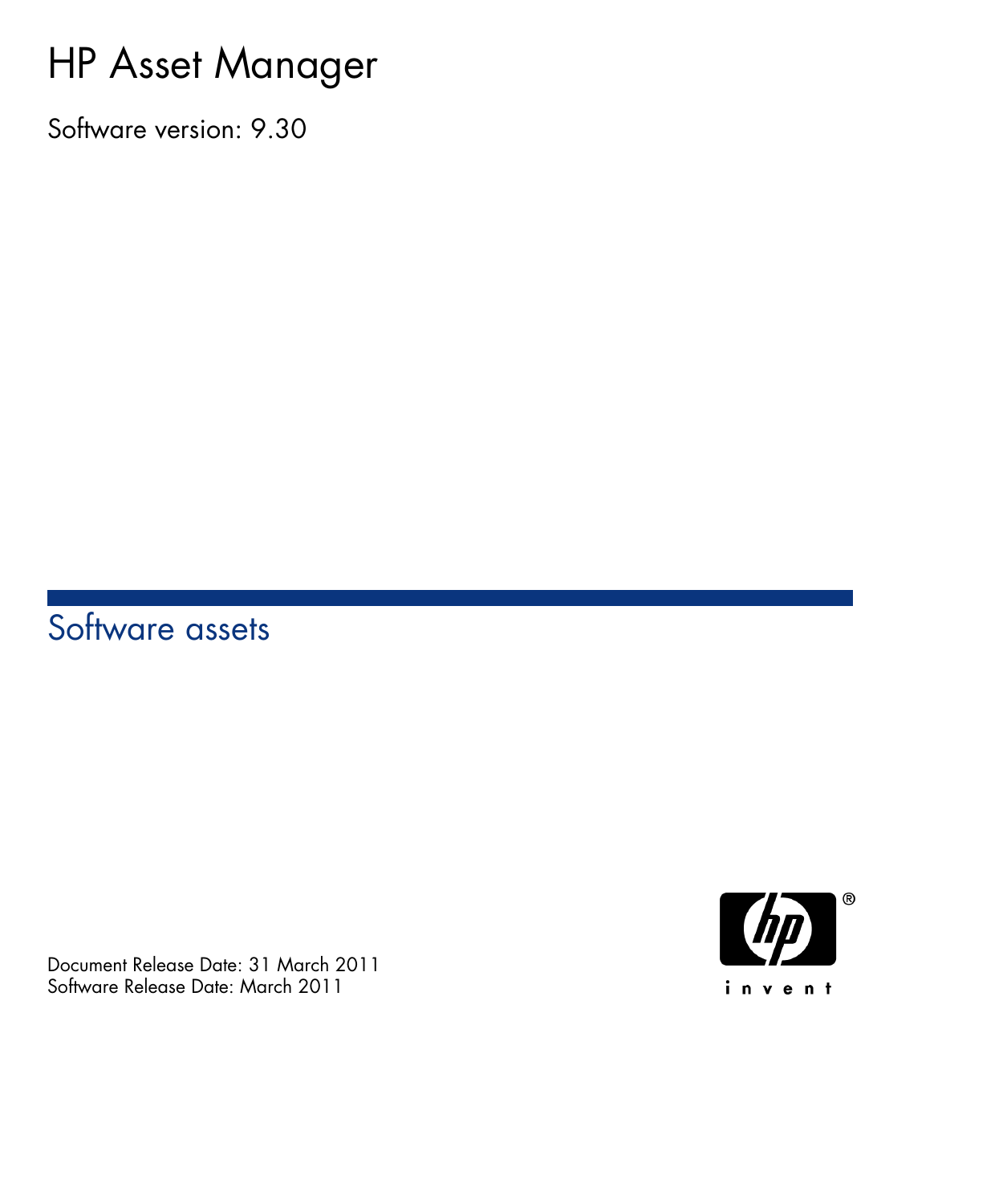# Legal Notices

#### **Copyright Notices**

© Copyright 1994-2011 Hewlett-Packard Development Company, L.P.

#### **Restricted Rights Legend**

Confidential computer software.

Valid license from HP required for possession, use or copying.

Consistent with FAR 12.211 and 12.212, Commercial Computer Software, Computer Software Documentation, and Technical Data for Commercial Items are licensed to the U.S. Government under vendor's standard commercial license.

#### **Warranty**

The only warranties for HP products and services are set forth in the express warranty statements accompanying such products and services.

Nothing herein should be construed as constituting an additional warranty.

HP shall not be liable for technical or editorial errors or omissions contained herein.

The information contained herein is subject to change without notice.

For information about third-party and/or open source license agreements, or to view open source code, use one of the following ways:

- <sup>n</sup> In the ThirdParty directory of the software installation CD-ROM
- n In the directories in which the binary files of the third-party and/or open source tools are located after installation of the software.
- n Through the component's url indicated in the **Open Source and Third-Party Software License Agreements** guide

#### **Trademark Notices**

- n Adobe®, Adobe logo®, Acrobat® and Acrobat Logo® are trademarks of Adobe Systems Incorporated.
- n Corel® and Corel logo® are trademarks or registered trademarks of Corel Corporation or Corel Corporation Limited.
- Java is a registered trademark of Oracle and/or its affiliates.
- n Microsoft®, Windows®, Windows NT®, Windows® XP, Windows Mobile® and Windows Vista® are U.S. registered trademarks of Microsoft Corporation.
- Oracle® is a registered trademark of Oracle Corporation and/or its affiliates.
- UNIX<sup>®</sup> is a registered trademark of The Open Group.

#### **Acknowledgements**

This product includes software developed by the Apache Software Foundation [\(http://www.apache.org/](http://www.apache.org/) [http://www.apache.org/]), which is Copyright © The Apache Software Foundation. All rights reserved.

This product includes software developed by The OpenLDAP Foundation, which is Copyright ©, The OpenLDAP Foundation, Redwood City, California, USA. All Rights Reserved. OpenLDAP® is a registered trademark of the OpenLDAP Foundation.

This product includes software developed by the OpenSSL Project for use in the OpenSSL Toolkit (http://www.openssl.org/), which is Copyright © The OpenSSL Project. All rights reserved.

This product includes software developed by the OpenSymphony Group (http://www.opensymphony.com/), which is Copyright © The OpenSymphony Group. All rights reserved.

This product includes code licensed from RSA Data Security.

This product includes software developed by the JDOM Project (http://www.jdom.org/), which is Copyright © Jason Hunter & Brett McLaughlin. All rights reserved.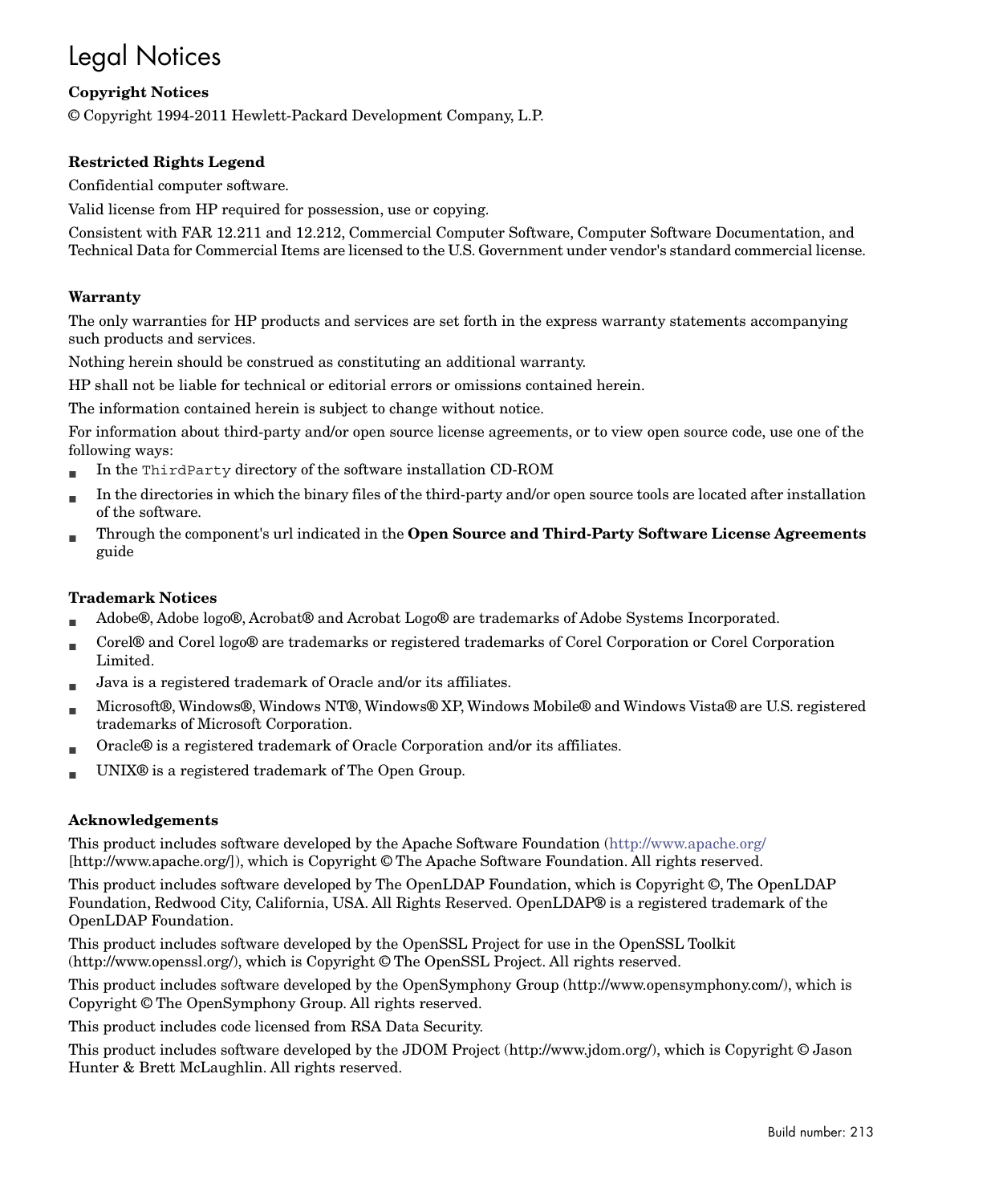# Table of Contents

|                                                                                                                                                                                                                                | 11             |
|--------------------------------------------------------------------------------------------------------------------------------------------------------------------------------------------------------------------------------|----------------|
| Who is the <b>Software assets</b> module intended for?<br>What does the <b>Software assets</b> module do?                                                                                                                      | 11<br>11<br>12 |
|                                                                                                                                                                                                                                | 15             |
| Chapter 1. Software Asset Management: The Stakes                                                                                                                                                                               |                |
| and the company of the company of the company of the company of the company of the company of the company of the company of the company of the company of the company of the company of the company of the company of the comp | 17             |
| Why should businesses implement software asset management?                                                                                                                                                                     |                |
| and a series of the contract of the contract of the contract of the contract of the contract of the contract of                                                                                                                | 17             |
| Benefits of effective Software Asset Management                                                                                                                                                                                | 18<br>19       |
| Understanding existing license types<br>Implementing software asset management                                                                                                                                                 | 19             |
| How Asset Manager helps you manage software assets                                                                                                                                                                             | 21             |
| Chapter 2. Licenses, entitlements, installations,                                                                                                                                                                              |                |
| utilizations and contracts                                                                                                                                                                                                     | 23             |
| Main concepts.<br>والمتعاون والمتعاون والمتعاون والمتعاونة والمتعاونة والمتعاونة                                                                                                                                               | 23             |
| Link between installations/utilizations and licenses $\ldots$<br>Tables concerned by software asset management                                                                                                                 | 25<br>26       |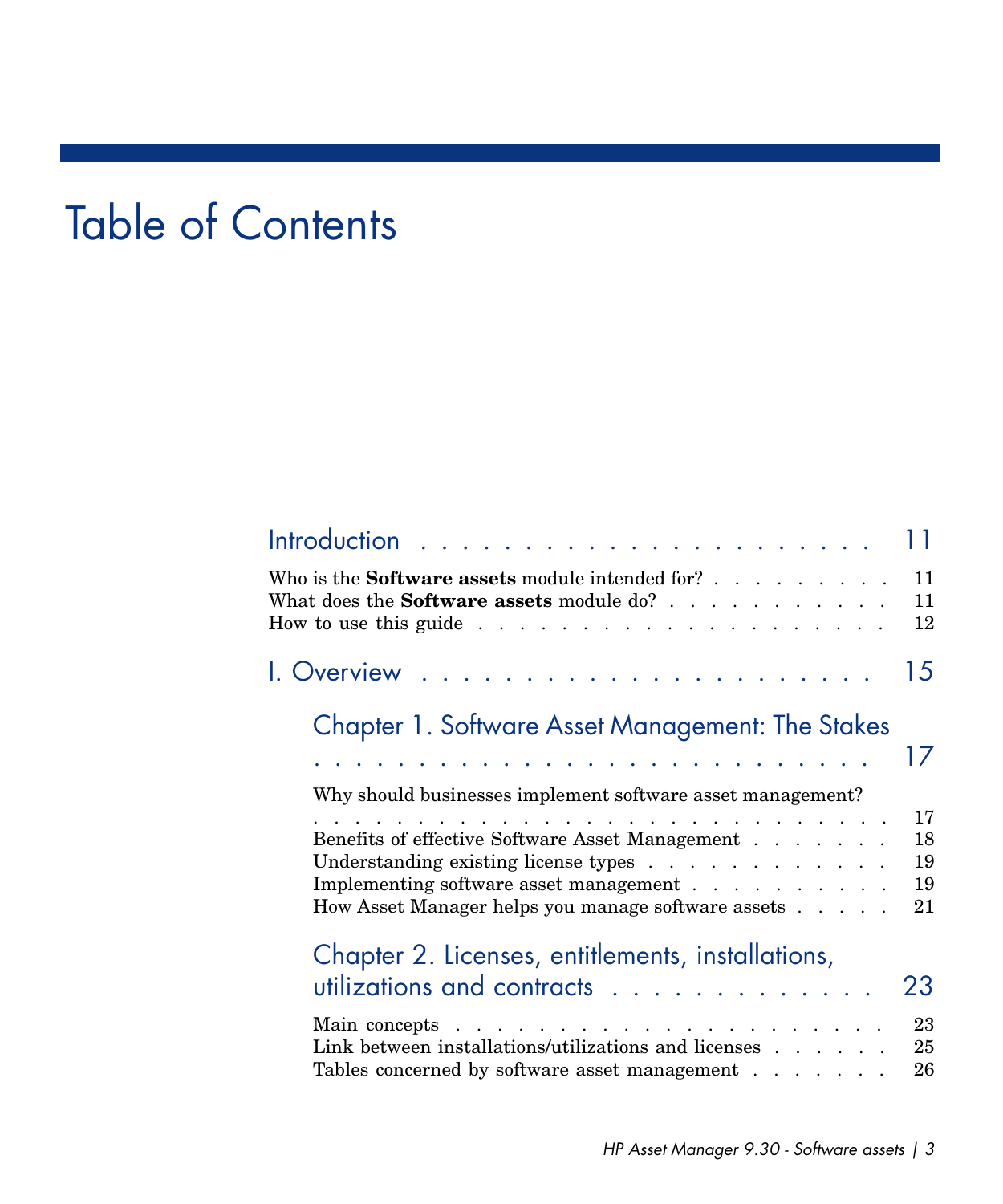| <b>Software assets</b> module: Order of implementation<br>How to create records $\ldots$ $\ldots$ $\ldots$ $\ldots$ $\ldots$ $\ldots$<br>Manage Software wizard structure (sysSamLauncher)                                                                                                                                                                                                                            | 28<br>29<br>29<br>30                   |
|-----------------------------------------------------------------------------------------------------------------------------------------------------------------------------------------------------------------------------------------------------------------------------------------------------------------------------------------------------------------------------------------------------------------------|----------------------------------------|
| II. Using the <b>Software assets</b> module $\ldots \ldots$                                                                                                                                                                                                                                                                                                                                                           | 33                                     |
| Chapter 3. Preliminary tasks                                                                                                                                                                                                                                                                                                                                                                                          | 35                                     |
| Insert the appropriate license in the Asset Manager database<br>Windows client: Activate required modules<br>Import the line-of-business data into your existing database<br>To learn more about installing Asset Manager                                                                                                                                                                                             | 35<br>35<br>36<br>37                   |
| Chapter 4. License contract management                                                                                                                                                                                                                                                                                                                                                                                | 39                                     |
| Creating a license contract<br>Selecting the current contract in the <b>Manage software</b> wizard                                                                                                                                                                                                                                                                                                                    | 39                                     |
| Automating contract validation<br>Modifying a license contract<br>Associating a new maintenance contract to a license contract.<br>Modifying a maintenance contract associated with the current                                                                                                                                                                                                                       | 41<br>41<br>49<br>50                   |
| contract<br>Adding assets to the current contract $\ldots$<br>Link invoice lines to the current contract<br>$1 - 1 - 1$                                                                                                                                                                                                                                                                                               | 51<br>51<br>52                         |
| Chapter 5. Software license management                                                                                                                                                                                                                                                                                                                                                                                | 53                                     |
| Create a software license nature.<br>$\mathbf{r}$ . The state of the state of the state $\mathbf{r}$<br>Create a software license model<br>Create a software license type<br>Create a software license<br>Modify a software license $\ldots$<br>Request new software licenses $\ldots$<br>$\ddot{\phantom{0}}$<br>$\ddot{\phantom{0}}$<br>Retiring a license $\ldots$ $\ldots$ $\ldots$ $\ldots$ $\ldots$<br>$\cdots$ | 53<br>54<br>54<br>55<br>56<br>56<br>58 |
| Chapter 6. Software entitlement management                                                                                                                                                                                                                                                                                                                                                                            | 59                                     |
| Create a named entitlement for a license<br>Modifying named entitlements for licenses<br>Deleting a named entitlements for a license                                                                                                                                                                                                                                                                                  | 59<br>60<br>61                         |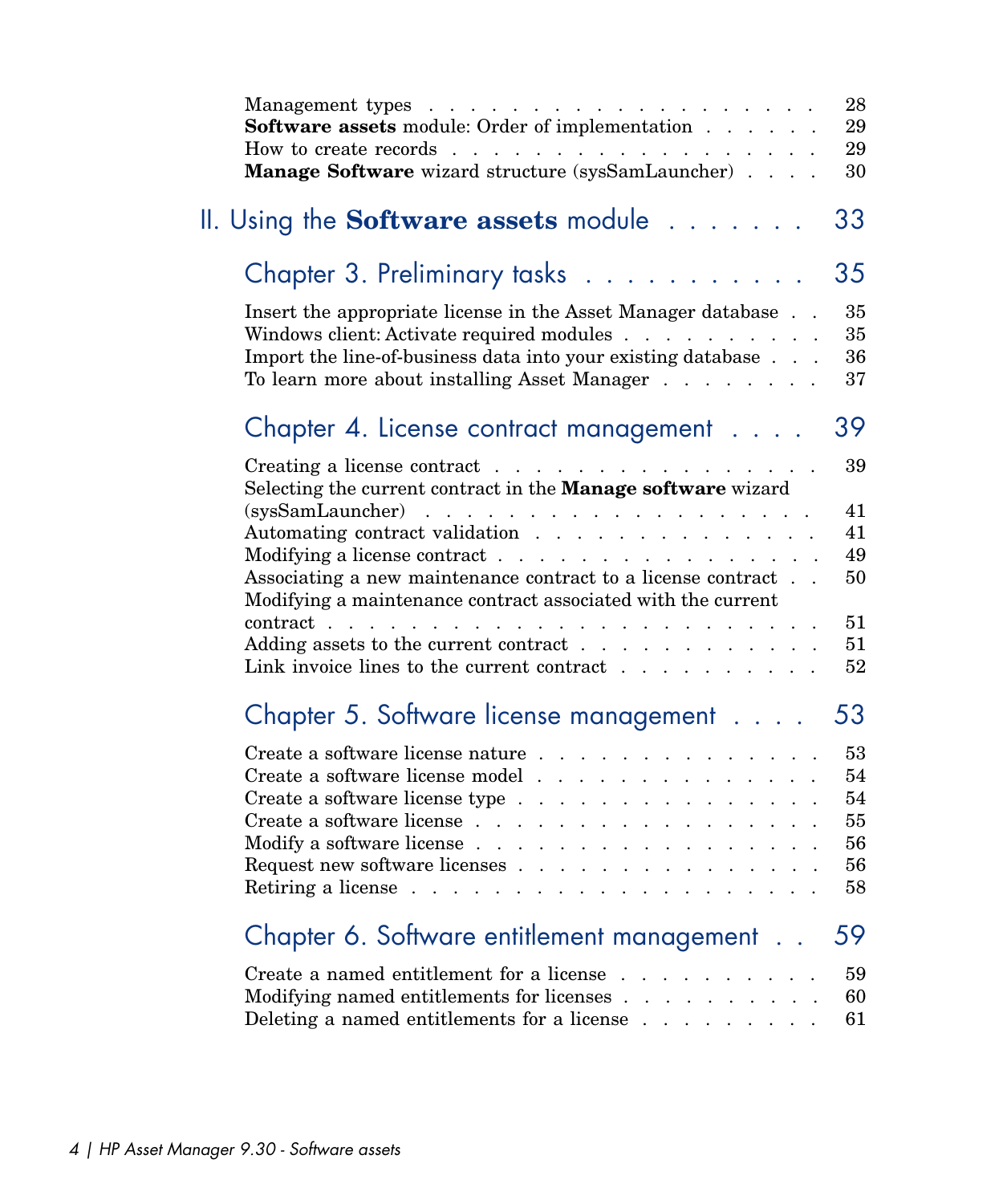| Chapter 7. Software installations and utilizations                                                                                                                                                                                           |            |
|----------------------------------------------------------------------------------------------------------------------------------------------------------------------------------------------------------------------------------------------|------------|
| management.<br>a construction of the construction of the construction of the construction of the construction of the construction of the construction of the construction of the construction of the construction of the construction of the | 63         |
| Create installations/utilizations automatically                                                                                                                                                                                              | 63         |
| Creating installations/utilizations manually                                                                                                                                                                                                 | 70         |
| Link/unlink an installation to/from a portfolio item $\ldots$<br>Sending an automatic message when an unauthorized installation                                                                                                              | 74         |
| occurs .                                                                                                                                                                                                                                     | 76         |
| Retiring an installation/utilization<br>Reconcile unknown installations                                                                                                                                                                      | 77<br>78   |
| Flagging installations as OEM installations                                                                                                                                                                                                  | 79         |
| Adding a user to the current ASP contract $\dots$ $\dots$                                                                                                                                                                                    | 80         |
| Removing a user from the current ASP contract                                                                                                                                                                                                | 81         |
| Chapter 8. Monitoring license compliance of                                                                                                                                                                                                  |            |
|                                                                                                                                                                                                                                              | 83         |
| Overview<br>the second contract of the second contract of the second                                                                                                                                                                         | 83         |
| Creating software counters                                                                                                                                                                                                                   | 88         |
| Modifying software counters<br>Updating the results of a software counter $\ldots$                                                                                                                                                           | 92<br>94   |
| Processing irregularities between installations/utilizations and                                                                                                                                                                             |            |
| licenses                                                                                                                                                                                                                                     | 96         |
| Optimizing compliance via software upgrades and license rights                                                                                                                                                                               |            |
|                                                                                                                                                                                                                                              | 97         |
| "Previous mode" software counters                                                                                                                                                                                                            | 104        |
| Sending an automatic message in case of license overrun<br>Automate periodical calculation of the software counters                                                                                                                          | 105<br>106 |
| Practical case 6: Managing SQL Server V2005 licenses and                                                                                                                                                                                     |            |
| installations with software counters                                                                                                                                                                                                         | 108        |
| Chapter 9. Viewing reports and charts $\dots$ .                                                                                                                                                                                              | 115        |
| Display the software dashboard $\ldots$<br>$\mathcal{A}$ , and $\mathcal{A}$ , and $\mathcal{A}$                                                                                                                                             | 115        |
| Displaying a report on software<br>$\mathcal{A}=\mathcal{A}=\mathcal{A}=\mathcal{A}=\mathcal{A}$                                                                                                                                             | 116        |
| <b>III. Practical cases</b>                                                                                                                                                                                                                  | 119        |
| Chapter 10. Practical cases                                                                                                                                                                                                                  | 121        |
| General information and prerequisites.                                                                                                                                                                                                       | 121        |
| Practical case 1: Create required items                                                                                                                                                                                                      | 122        |
| Practical case 4: creating a contract license                                                                                                                                                                                                | 123        |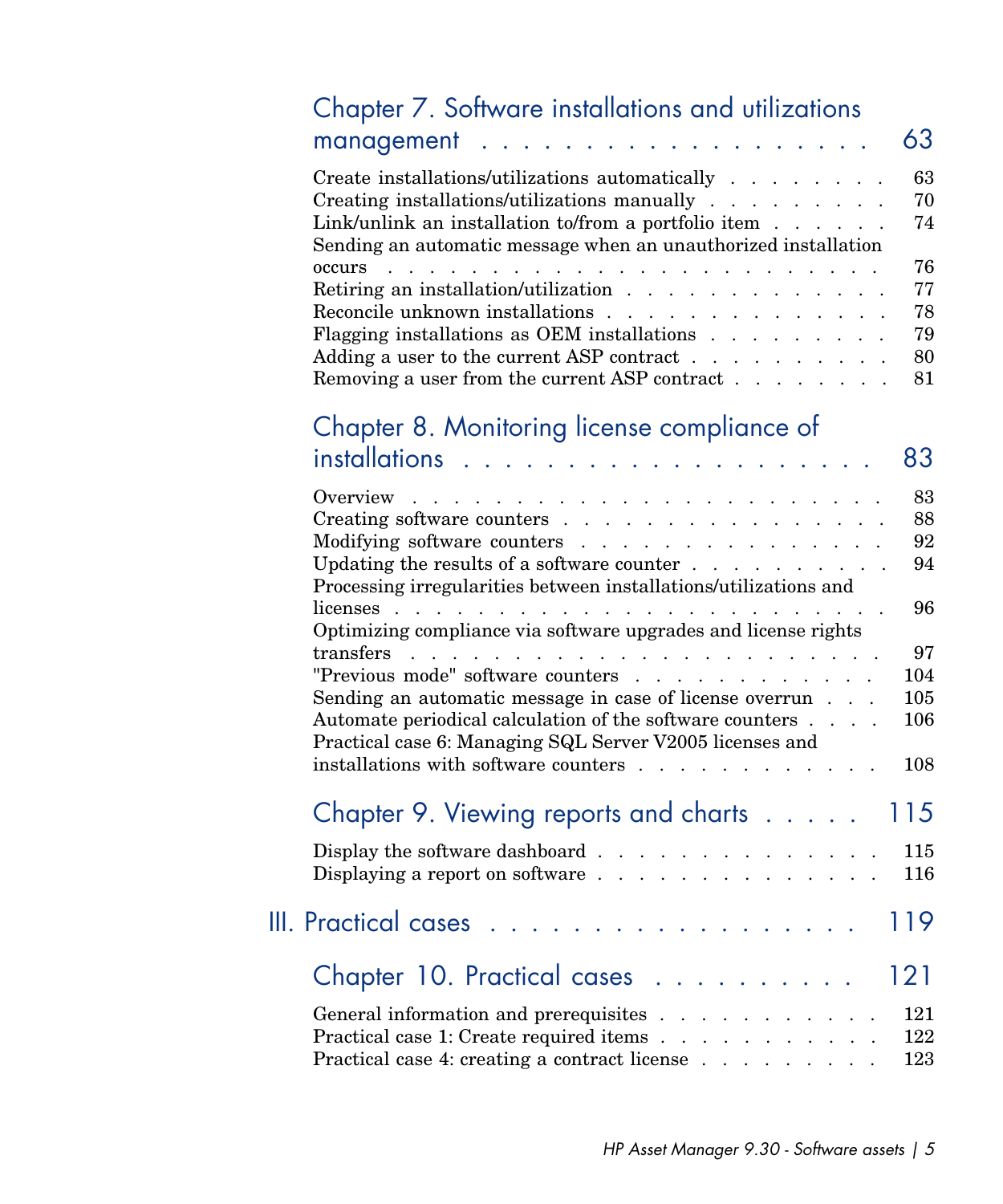| Practical case 3: Managing the validation process of a license contract                                                                                                                                                                                                                      |            |
|----------------------------------------------------------------------------------------------------------------------------------------------------------------------------------------------------------------------------------------------------------------------------------------------|------------|
| a construction of the construction of the construction of the construction of the construction of the construction of the construction of the construction of the construction of the construction of the construction of the<br>Practical case 1a: Create a simple counter for licenses and | 136        |
| Practical case 1b: Limit the scope of the counter to a given department                                                                                                                                                                                                                      | 147        |
| and the contract of the contract of the contract of the contract of the contract of the contract of the contract of the contract of the contract of the contract of the contract of the contract of the contract of the contra                                                               | 153        |
| Practical case 1c: Internal assignment of rights                                                                                                                                                                                                                                             | 155        |
| Practical case 1d: Take into account effective software usage                                                                                                                                                                                                                                | 158        |
| Practical case 5: Transfer license rights                                                                                                                                                                                                                                                    | 160        |
| Practical case 2: Microsoft Select contract                                                                                                                                                                                                                                                  | 170        |
| a construction of the construction of the construction of<br>IV. Appendixes                                                                                                                                                                                                                  | 191        |
| Chapter 11. Glossary                                                                                                                                                                                                                                                                         | 193        |
| Chapter 12. References                                                                                                                                                                                                                                                                       | 195        |
| Navigation bar, menus and tabs $\ldots$ $\ldots$ $\ldots$ $\ldots$ $\ldots$ $\ldots$                                                                                                                                                                                                         | 195        |
| Windows client toolbar icons                                                                                                                                                                                                                                                                 | 201        |
| Windows client interface options                                                                                                                                                                                                                                                             | 202        |
|                                                                                                                                                                                                                                                                                              | 202        |
| Relationships between tables                                                                                                                                                                                                                                                                 | 203        |
|                                                                                                                                                                                                                                                                                              | 205        |
|                                                                                                                                                                                                                                                                                              | 206        |
|                                                                                                                                                                                                                                                                                              | 207        |
|                                                                                                                                                                                                                                                                                              | 207        |
|                                                                                                                                                                                                                                                                                              | 211        |
| Asset Manager Automated Process Manager modules                                                                                                                                                                                                                                              | 213        |
| System data and Line-of-business data                                                                                                                                                                                                                                                        | 213        |
| Reports                                                                                                                                                                                                                                                                                      | 214<br>215 |
|                                                                                                                                                                                                                                                                                              | 215        |
|                                                                                                                                                                                                                                                                                              | 215        |
| Other documentation                                                                                                                                                                                                                                                                          | 215        |
| Index<br>the contract of the contract of the contract of the contract of the contract of                                                                                                                                                                                                     | 219        |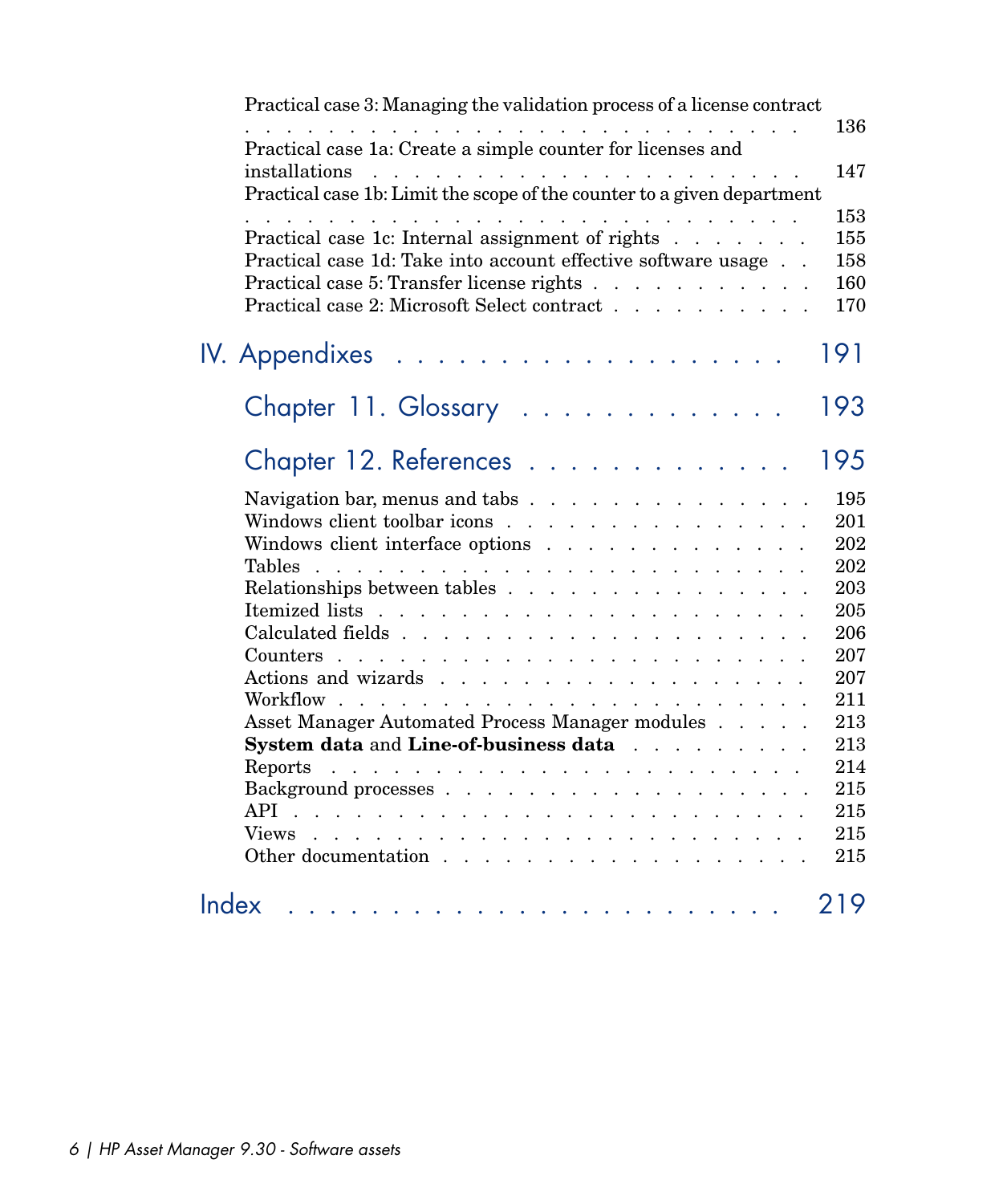# List of Figures

| 1.1. Managing software assets 20                                |  |  |  |
|-----------------------------------------------------------------|--|--|--|
|                                                                 |  |  |  |
| 8.1. Tables linked to counters 85                               |  |  |  |
| 8.2. Tables involved in named entitlements 86                   |  |  |  |
| 8.3. Link between counters, entitlements and portfolio items 87 |  |  |  |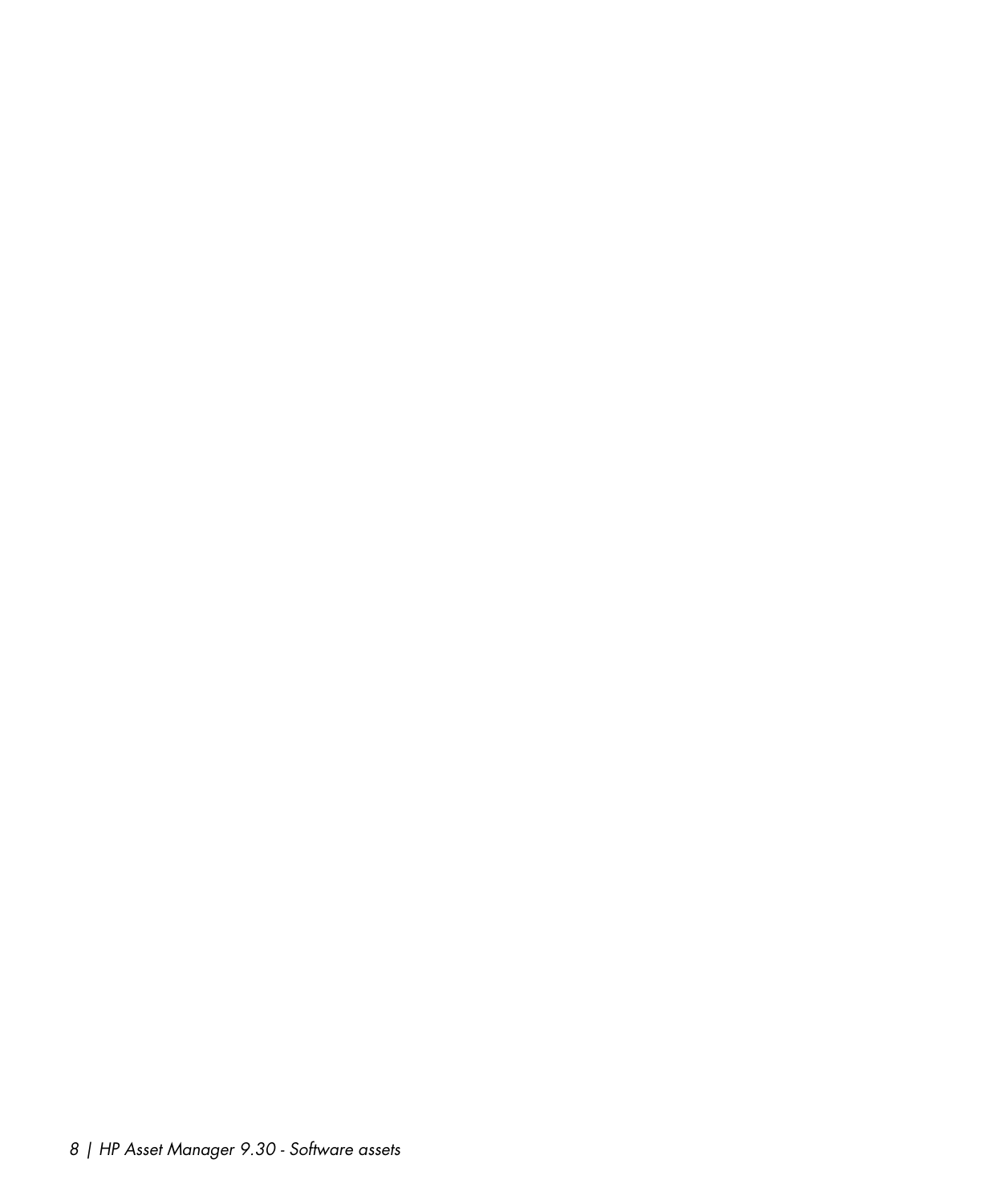# List of Tables

| 4.1. License contract validation - Contract validation workflow scheme                                                                                                                                                                                                                                 | 26       |
|--------------------------------------------------------------------------------------------------------------------------------------------------------------------------------------------------------------------------------------------------------------------------------------------------------|----------|
| the contract of the contract of the contract of the contract of the contract of the contract of the contract of the contract of the contract of the contract of the contract of the contract of the contract of the contract o<br>7.1. Inventory import - Detection of software missing from last scan | 42       |
|                                                                                                                                                                                                                                                                                                        | 70       |
| 7.2. License control - Installation not authorized workflow scheme                                                                                                                                                                                                                                     |          |
| a constitution of the constitution of the constitution of the constitution of the constitution of the constitution of the constitution of the constitution of the constitution of the constitution of the constitution of the                                                                          | 76       |
| 8.1. Counters - Useful fields for counts                                                                                                                                                                                                                                                               | 91       |
| 8.2. Counters - Useful fields for identifying installations/utilizations                                                                                                                                                                                                                               | 91<br>91 |
| 8.3. Counters - Useful fields for identifying licenses                                                                                                                                                                                                                                                 | 92       |
| 8.4. Counters - Useful fields for identifying entitlements                                                                                                                                                                                                                                             |          |
| 8.5. License control - No more licenses available workflow scheme                                                                                                                                                                                                                                      | 105      |
| 8.6. License control - Periodic verification of licenses workflow scheme                                                                                                                                                                                                                               |          |
|                                                                                                                                                                                                                                                                                                        | 106      |
| 12.1. Navigation bar links, menus and tabs in the Software assets module                                                                                                                                                                                                                               |          |
|                                                                                                                                                                                                                                                                                                        | 195      |
| 12.2. Tables in the <b>Software assets</b> module - list                                                                                                                                                                                                                                               | 202      |
| 12.3. Interdependence of tables - table                                                                                                                                                                                                                                                                | 204      |
|                                                                                                                                                                                                                                                                                                        | 206      |
|                                                                                                                                                                                                                                                                                                        | 206      |
| 12.6. Actions and wizards - list                                                                                                                                                                                                                                                                       | 208      |
|                                                                                                                                                                                                                                                                                                        | 212      |
| 12.8. Asset Manager Automated Process Manager module - list                                                                                                                                                                                                                                            | 213      |
| 12.9. Other documentation - list                                                                                                                                                                                                                                                                       | 216      |
|                                                                                                                                                                                                                                                                                                        |          |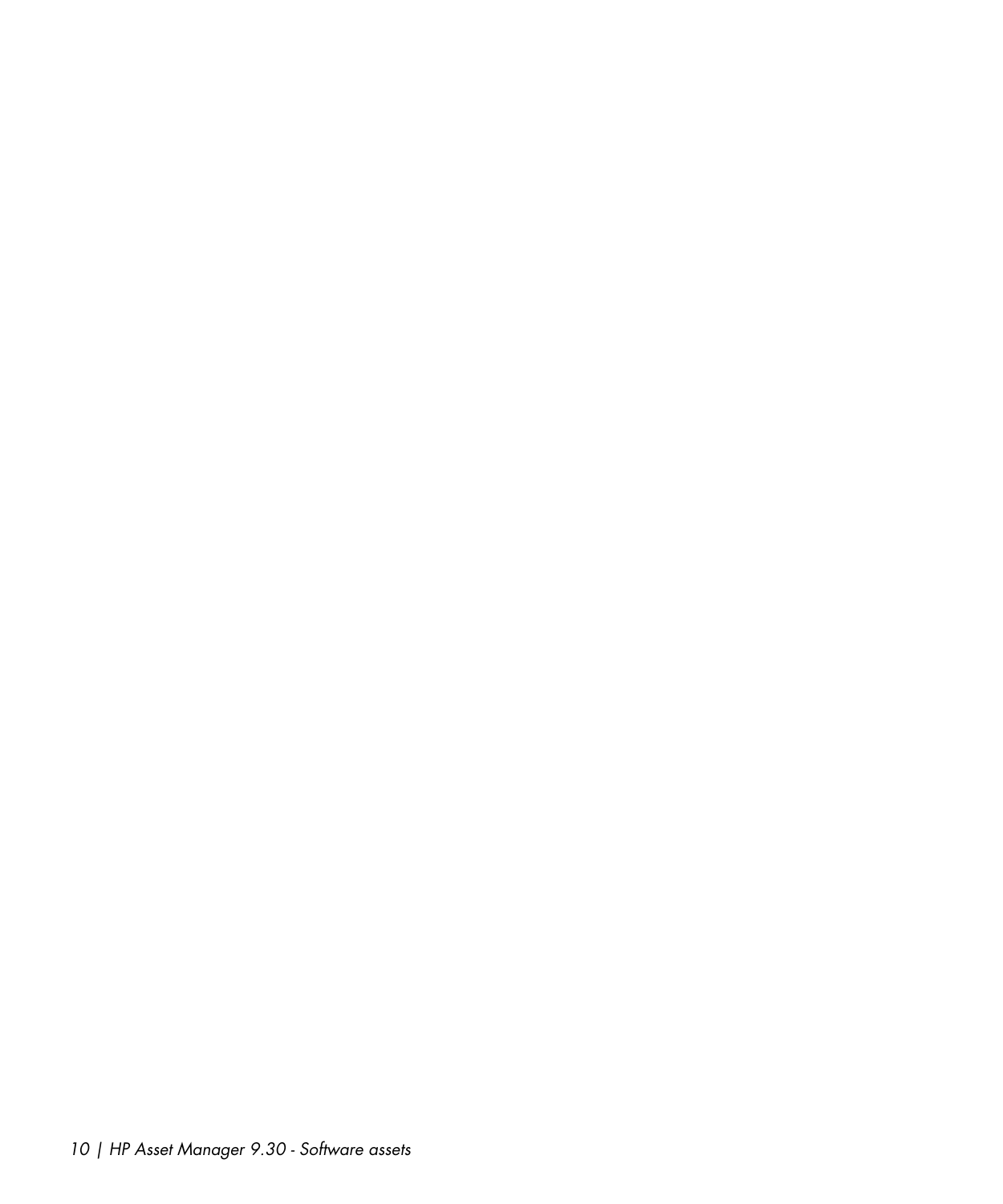# **Introduction**

## <span id="page-10-0"></span>Who is the **Software assets** module intended for?

<span id="page-10-1"></span>The **Software assets** module is intended for organizations that want to manage, control and protect their software assets at each phase of their life cycle.

## What does the **Software assets** module do?

The **Software assets** module is generally used by people who:

- <sup>n</sup> Populate the software contracts database
- <sup>n</sup> Populate the software licenses database (acquisition of rights to use software applications)
- <sup>n</sup> Populate the installations database (consumption of rights to use software applications)
- <sup>n</sup> Monitor that installations comply with licenses
- Manage the software portfolio (installations, updates)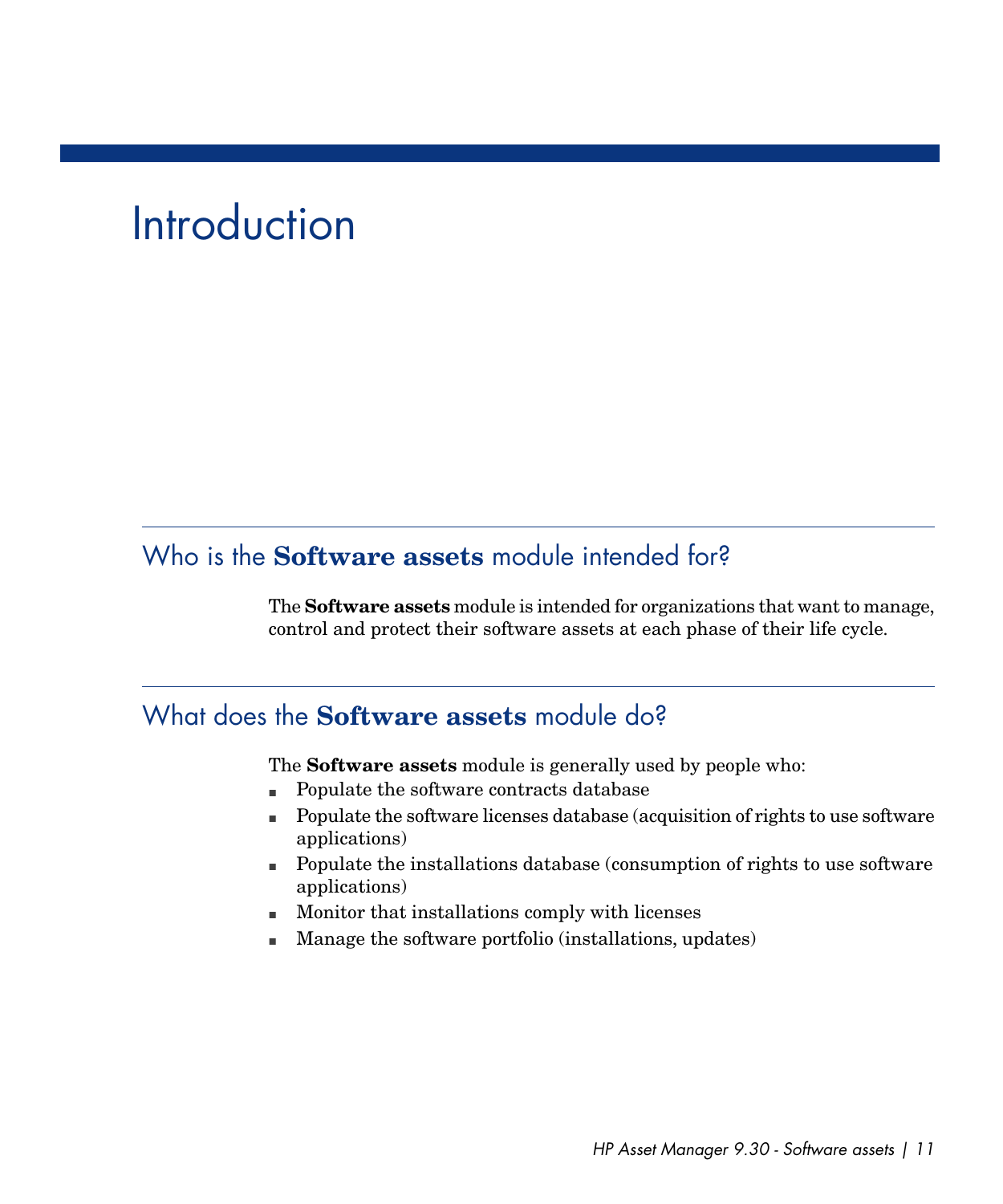# How to use this guide

### <span id="page-11-0"></span>**Chapter [Software Asset Management: The Stakes](#page-16-0)**

This chapter explains why the **Software assets** module was developed.

Read this chapter to learn why it is important to manage software assets and how Asset Manager lets you do this.

### **Chapter [Licenses, entitlements, installations, utilizations and contracts](#page-22-0)**

This chapter explains how Asset Manager has been designed to manage software assets.

Read this chapter to better understand the different mechanisms that are implemented in software asset management.

### **Chapter [Preliminary tasks](#page-34-0)**

This chapter explains the configuration needed to use the **Software assets** module.

#### **Chapter [License contract management](#page-38-0)**

This chapter explains how to create, validate and update license contracts.

#### **Chapter [Software license management](#page-52-0)**

This chapter explains how to request, create, modify and remove software licenses and entitlements.

#### **Chapter [Software installations and utilizations management](#page-62-0)**

This chapter explains how to request, create, modify, describe and remove software installations and utilizations.

### **Chapter [Monitoring license compliance of installations](#page-82-0)**

This chapter explains how to use the counters to check that the number of acquired rights (licenses) is consistent with the number of consumed rights (installations).

Read this chapter to learn how to check the compliance of your software installations with your acquired rights, and your internal entitlement policy.

### **Chapter [Viewing reports and charts](#page-114-0)**

This chapter explains how to quickly display reports that summarize the status of your software assets.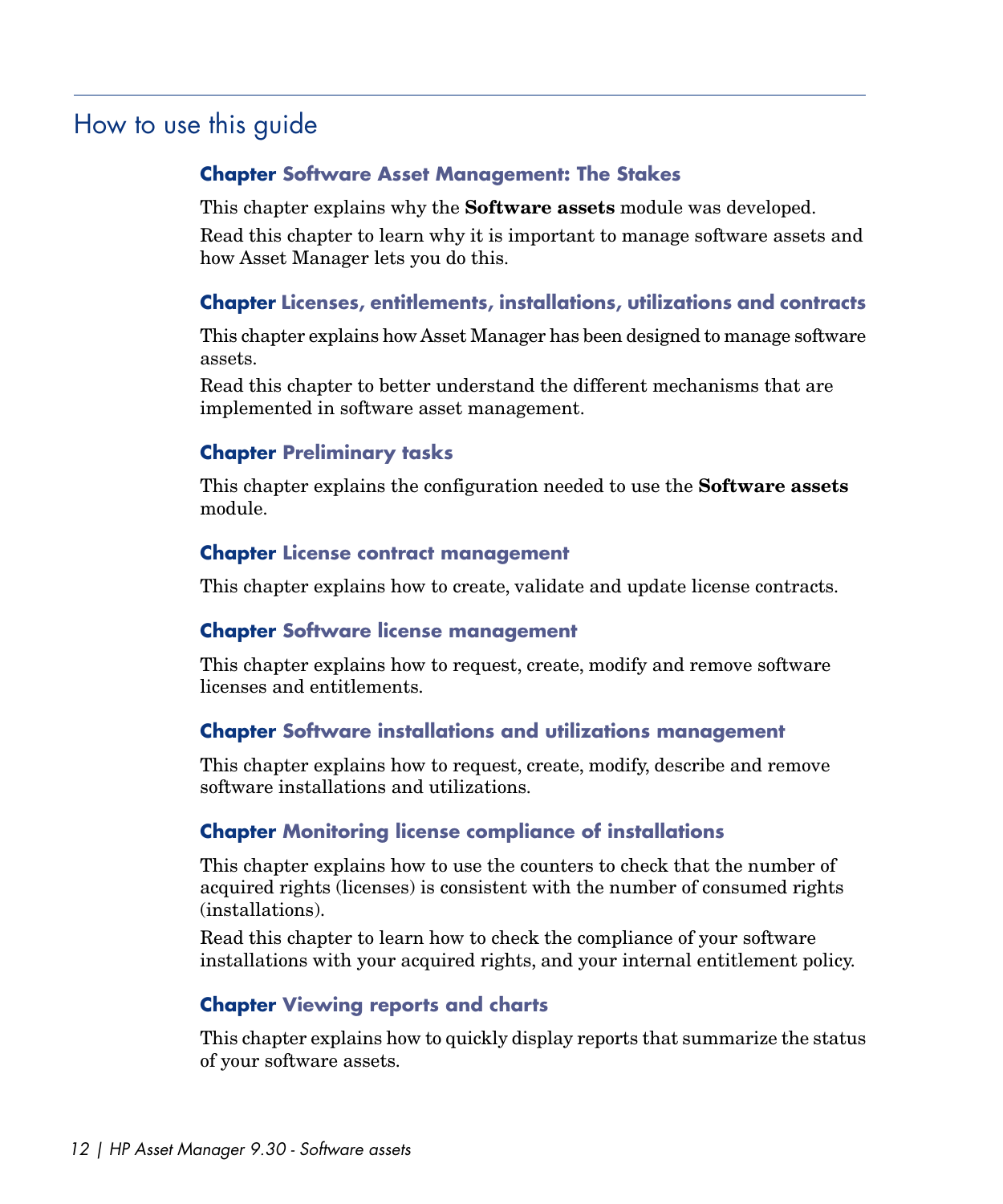### **Chapter [Practical cases](#page-120-0)**

This chapter provides practical cases to execute using Asset Manager with the demonstration database.

Go through the practical cases to learn how to use the **Software assets** module.

### **Chapter [Main concepts](#page-22-1)**

The glossary contains the key terms used in the **Software assets** module.

### **Chapter [References](#page-194-0)**

This chapter lists the references for the Asset Manager components that are used in conjunction with the **Software assets** module.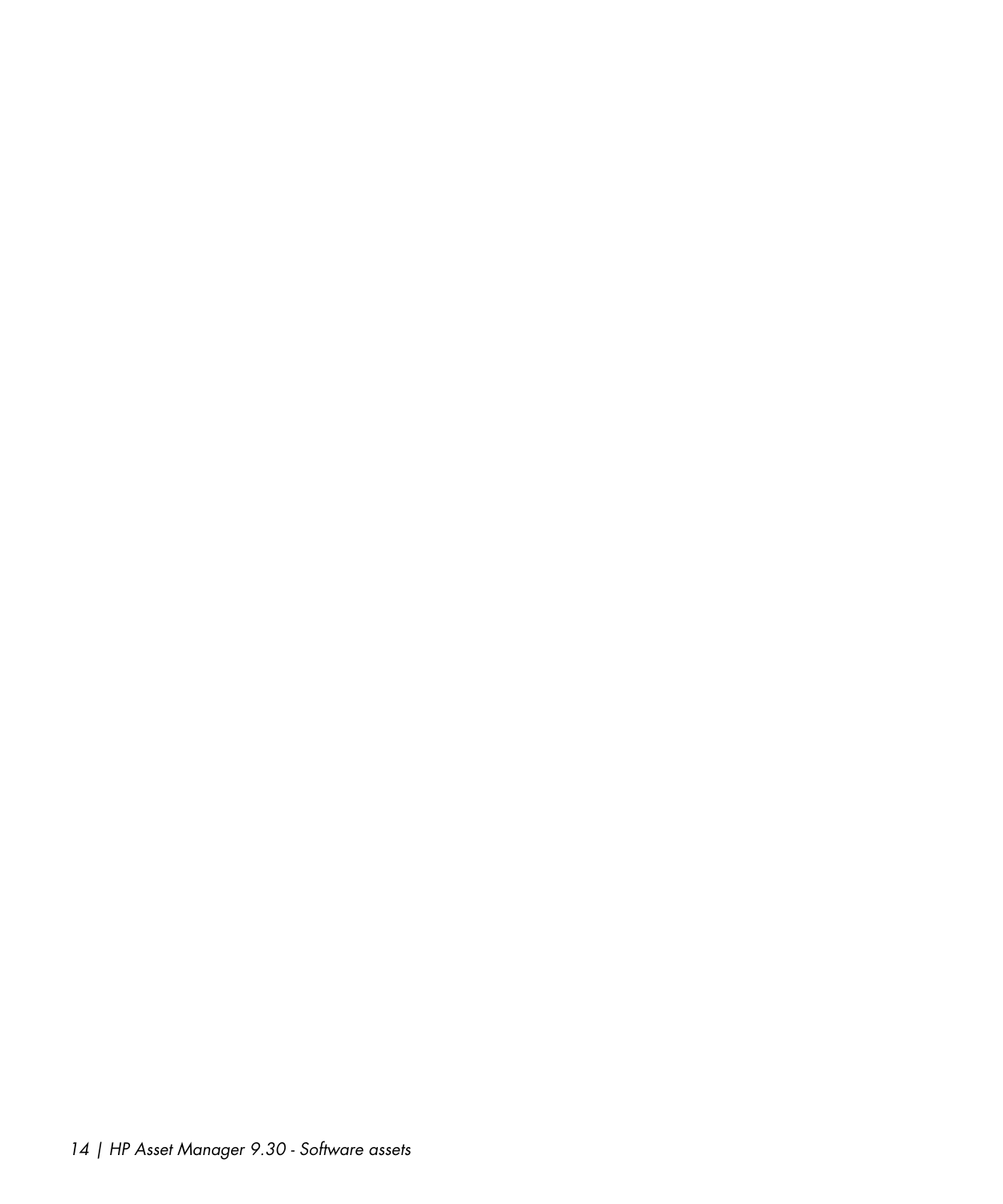# <span id="page-14-0"></span>I Overview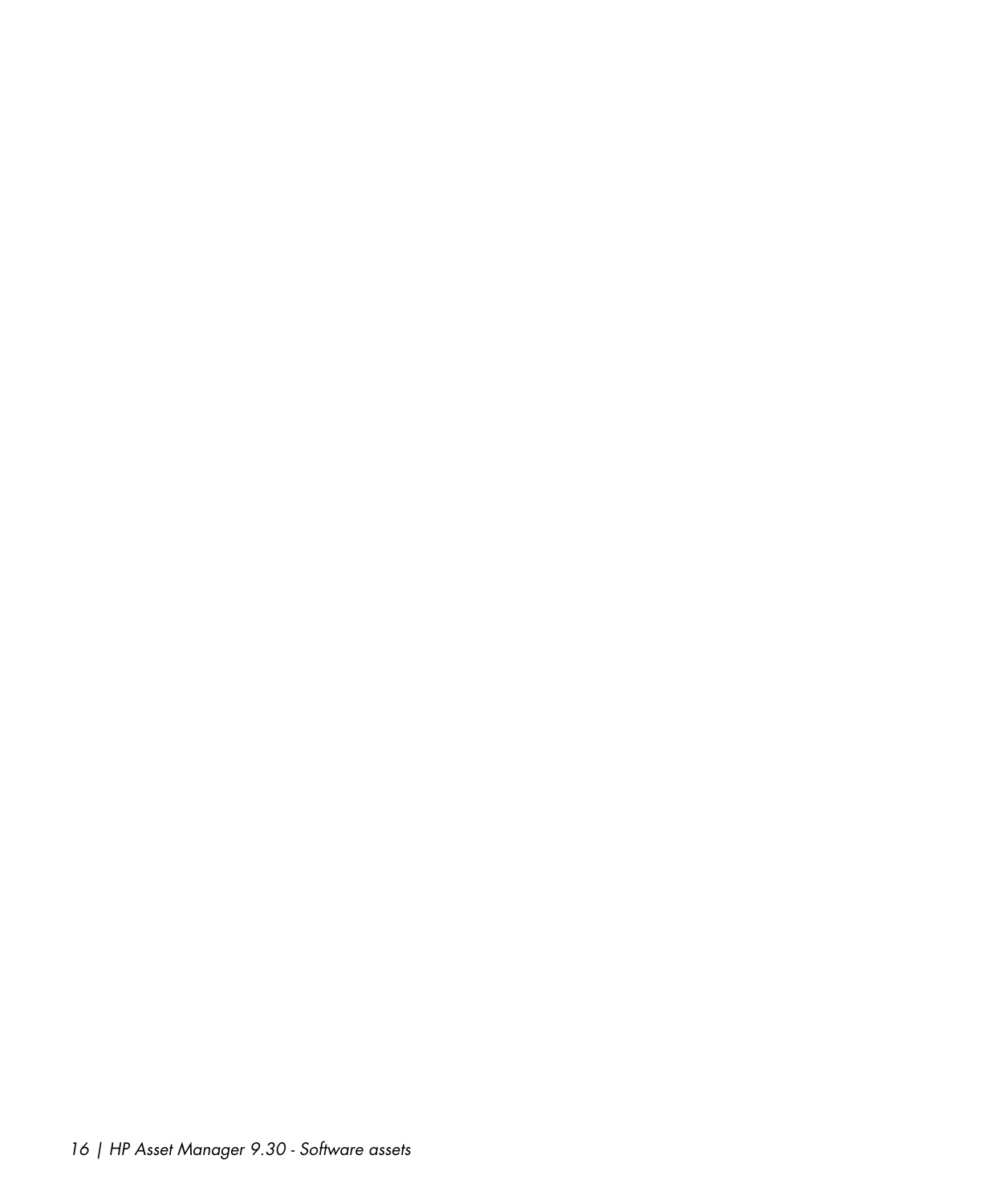# Software Asset Management: The Stakes

# <span id="page-16-0"></span>Why should businesses implement software asset management?

Because of their intangible nature, software assets are more loosely managed than tangible assets.

## Important:

It is estimated that only 10% of all businesses have implemented an effective software asset management program.

Nonetheless, software assets generate a large part of IT expenses in each of the following fields:

- **Acquisition**
- <sup>n</sup> Installation
- Support
- Maintenance
- **Utilization**

## Important:

In most organizations the percentage of the IT budget used to procure software assets increases year after year.

In general, software asset procurement represents 18 to 37 percent of the IT budget.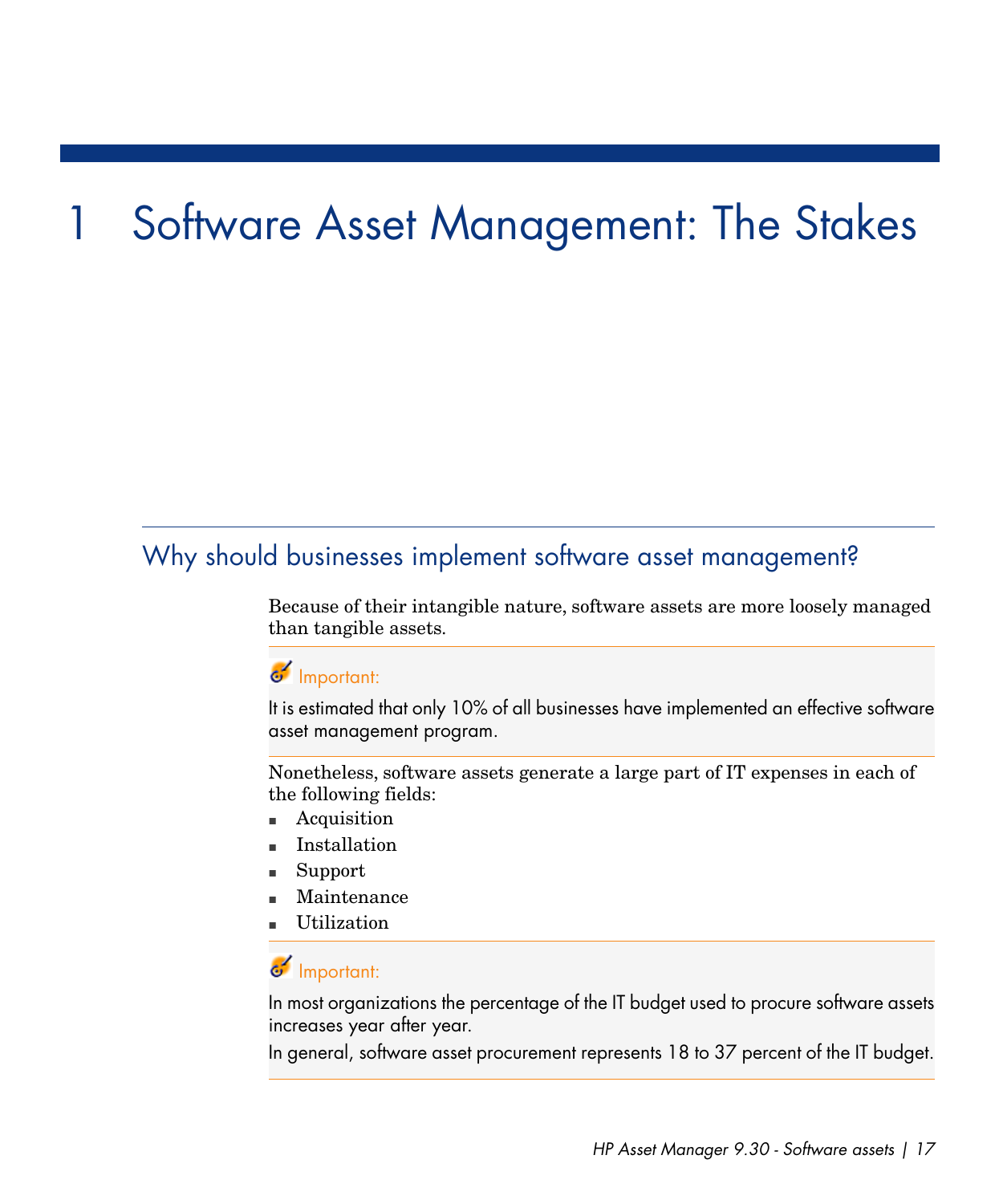Most organizations do NOT know:

- $\blacksquare$  What software is installed
- Where the software is installed
- If the software installation is compliant with licensing rights

Without this information, organizations are running severe risks:

- <sup>n</sup> Illegally using software by having too few license rights
- <sup>n</sup> Overspending by purchasing licenses for software that is not installed or used

## Important:

Most organizations purchase too many licenses by about 10 to 15 percent.

<sup>n</sup> Being incapable of evaluating and organizing software updates More information about effective software asset management and the stakes

<span id="page-17-0"></span>involved can be found on the Business Software Alliance (BSA) web site:

[Just ask SAM](http://www.justasksam.co.uk/index.cfm) [http://www.justasksam.co.uk/index.cfm].

# Benefits of effective Software Asset Management

Managing software assets effectively can benefit your organization in several ways:

- <sup>n</sup> Know who is using what software at any time
- Know which software installations are no longer used and reassign license rights to other users instead of acquiring more rights
- n Improve negotiations with your suppliers using the knowledge of your organization's current software situation and its desired evolution
- Target updates with increased precision
- $\blacksquare$  Eliminate illegal installations
- **Ensure that workstations receive the updates that they need and for which** they qualify
- <sup>n</sup> Reduce the risk of fines paid for illegal software installations
- n Produce on-demand reports of your organization's software installations during unscheduled audits

## Important:

Most organizations that implement an effective software asset management program reduce software procurement expenses by 25%.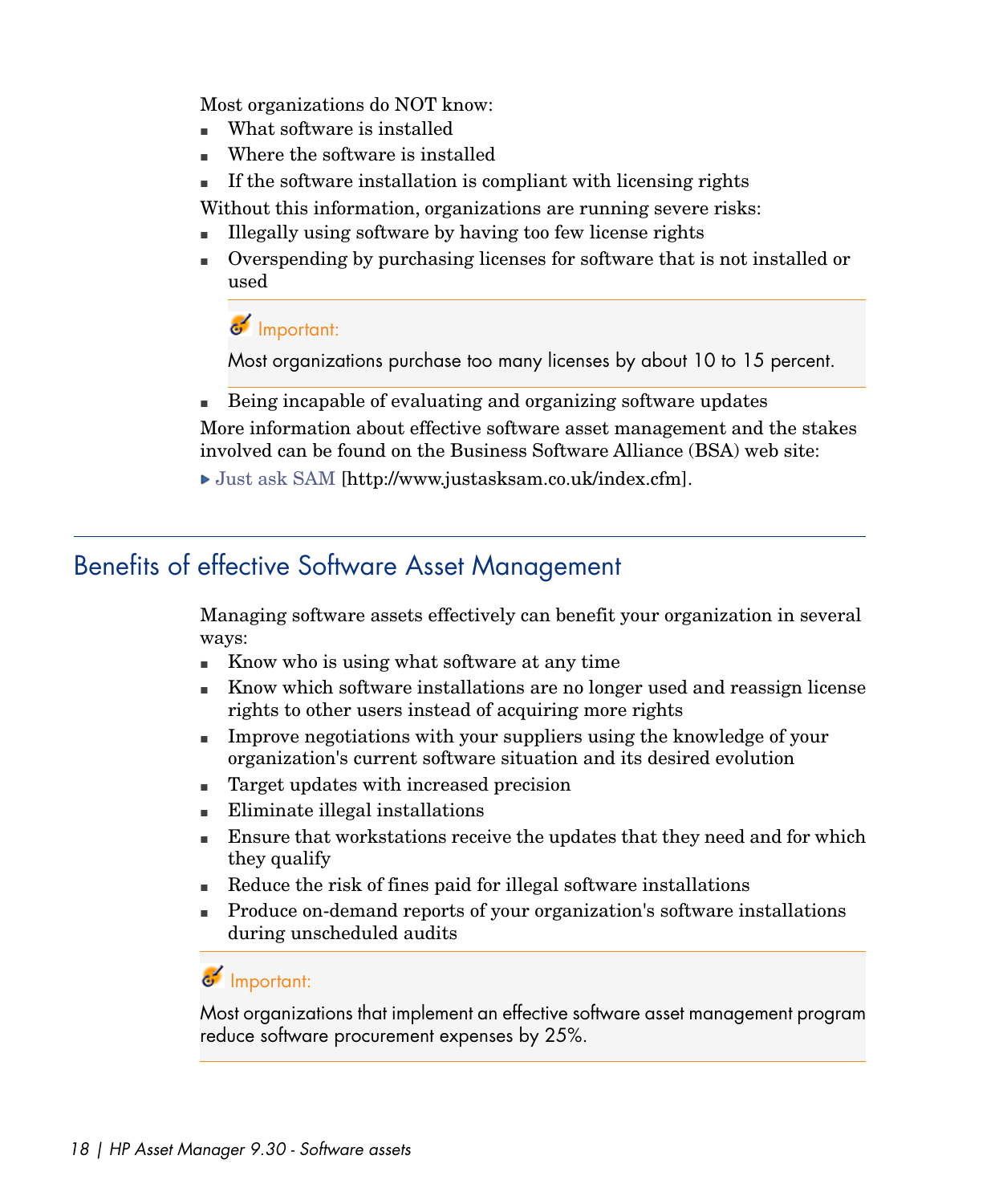## Understanding existing license types

<span id="page-18-0"></span>In practice, each software publisher implements its own licensing policy. However, it is possible to define the main license types.

An interesting document on licensing schemes can be found on the BSA web site:

[Why does licensing matter?](http://www.bsa.org/uk/antipiracy/upload/BSA-Licensing-Guide-July-2004.pdf)

<span id="page-18-1"></span>[http://www.bsa.org/uk/antipiracy/upload/BSA-Licensing-Guide-July-2004.pdf]

## Implementing software asset management

Implementing software asset management involves implementing procedures and tools to manage, control and protect software assets at each phase of their life cycle.

Managing software assets is not an aggregate of ad hoc operations. It is a continued, permanent effort.

Implementing software asset management is done in several stages: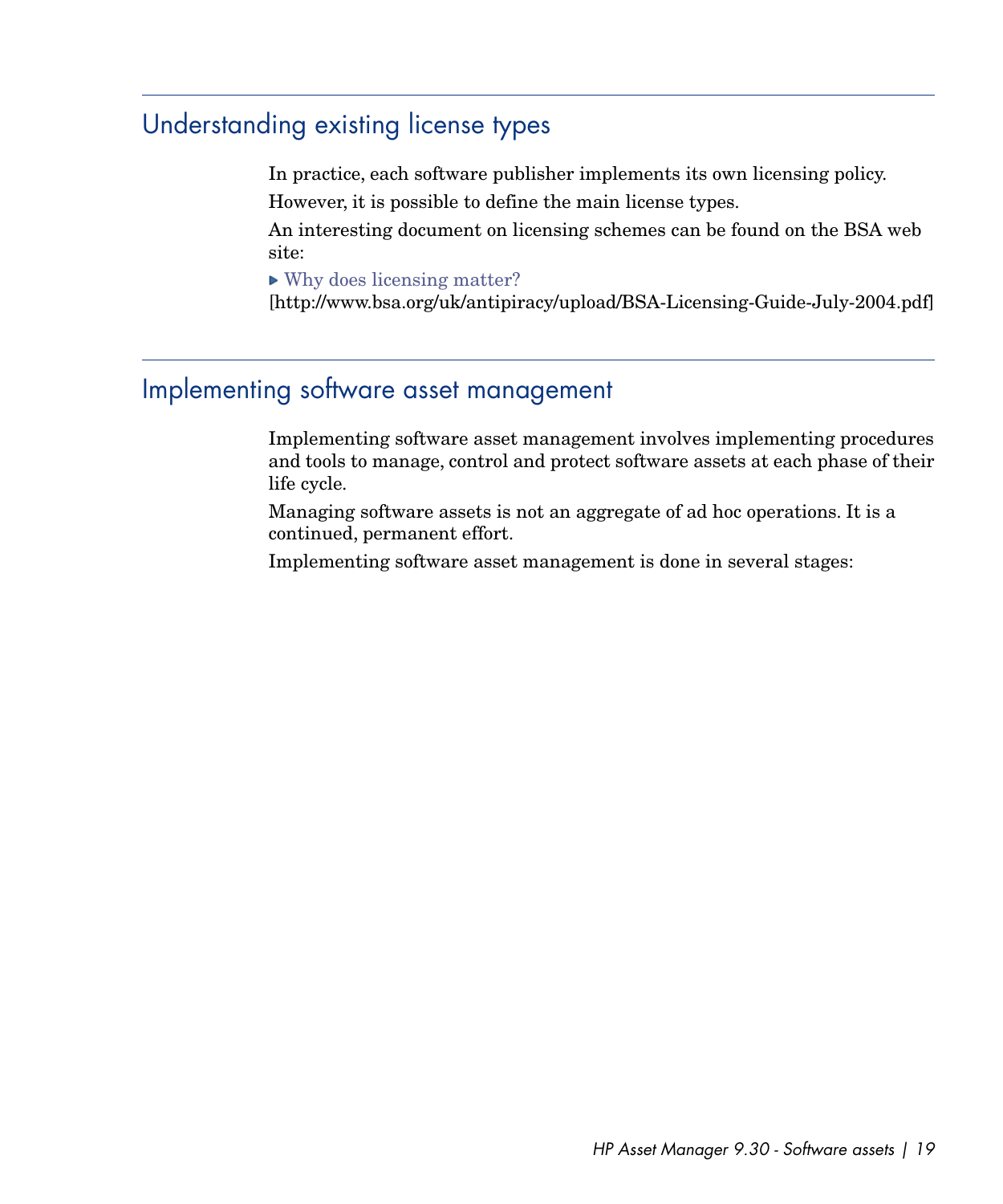## <span id="page-19-0"></span>Figure 1.1. Managing software assets



- 1 Define a software policy and clear procedures:
	- <sup>n</sup> Reaffirm your drive to be compliant with legislation while continuing to meet the best usefulness/economy ratio for the organization
	- Centralize software procurement
	- <sup>n</sup> Define a validation procedure for software purchase requests
	- <sup>n</sup> Define a list of certified software
	- $\blacksquare$  Select reliable vendors
	- <sup>n</sup> Collect and maintain original copies of purchased software in a **Definitive Hardware Store** (protected access) (licenses, manuals, CDs, registration cards, invoices, etc).
- 2 Inventory installed software and meter actual utilization.

The most effective way to do this is by using automated inventory tools. HP Software HP Discovery and Dependency Mapping Inventory can do this for you for your entire IT structure.

This task can be performed by a service provider.

Next, transfer the inventoried data to the Asset Manager database where you will be able to implement all required software asset management tasks.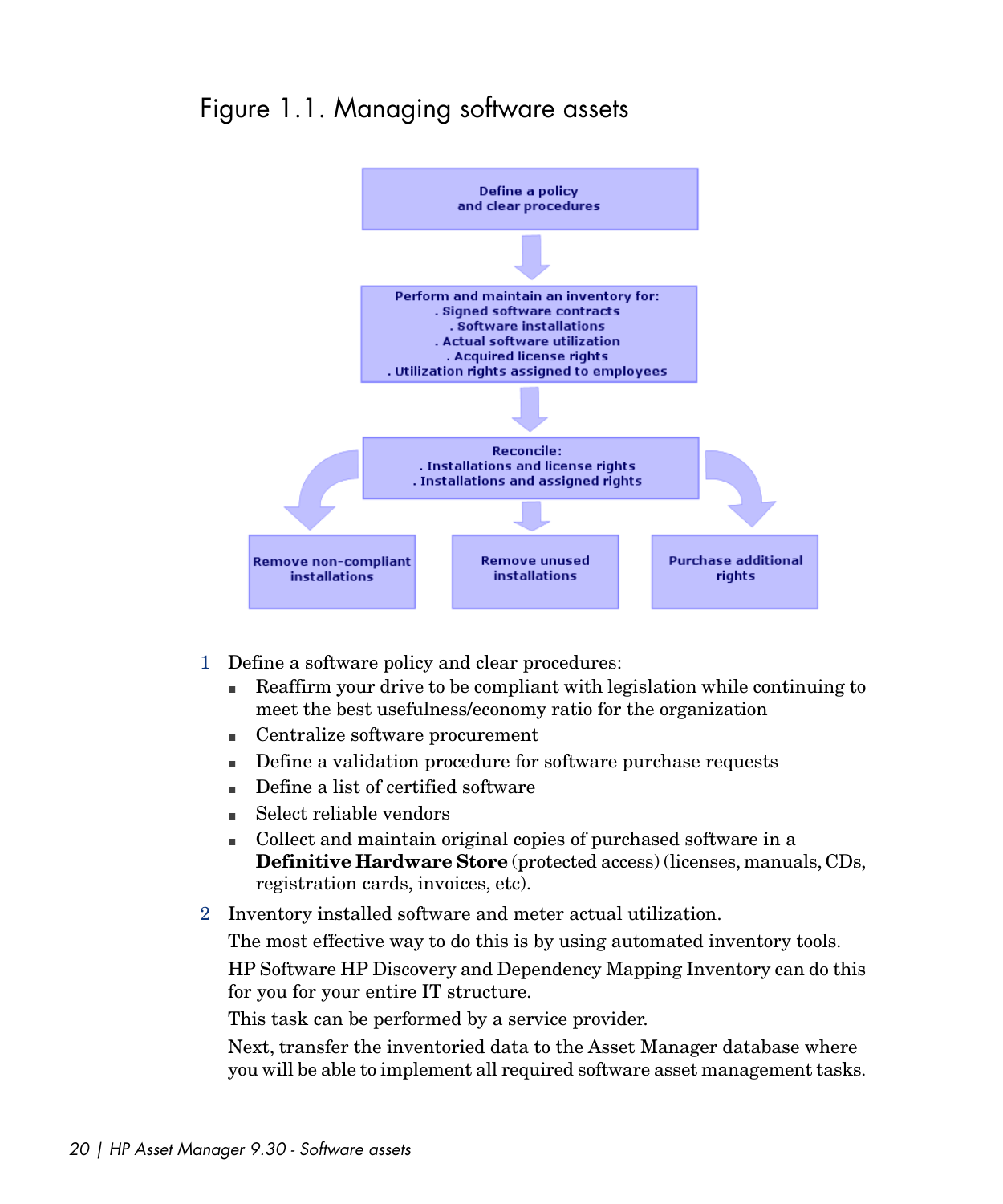Once the initial inventory has been performed, update it at regular intervals.

3 Collect information on the software installation rights that you have acquired (licenses, contracts, invoices, entitlements).

Two types of rights exist:

- in License: A license grants the right to install a software application published by a third-party. Owning a license makes you compliant with the law.
- n Entitlement: An entitlement grants employees the right to install a software application. Waiting for an entitlement before installing an application makes employees compliant with your internal policies.

Store this information in the Asset Manager database (licenses, contracts).

Once this has been done, update the Asset Manager database each time a license is acquired or an entitlement changes.

Using Asset Manager's **Procurement** module is an effective way to manage license acquisitions.

And doing so will increase the reliability of your data.

4 Reconcile installations with acquired rights (licenses) and granted rights (entitlements).

For each software application, one of three situations can occur:

- $\blacksquare$  If the number of installations exceeds the number of license rights: Remove the excess installations or purchase more license rights. Metering actual software utilization will help you make a decision.
- <sup>n</sup> If the number of license rights exceeds the number of installations: Do not purchase new license rights. Save the unused license rights for future use.
- <sup>n</sup> If an application has been installed but no entitlement has been granted: Remove the non-compliant installation or grant the entitlement

<span id="page-20-0"></span>More information about implementing an effective software asset management program can be found on the BSA web site:

[Guide to Software Asset Management](http://www.bsa.org/uk/antipiracy/upload/Guide-to-Software-Management-July-2004.pdf)

[http://www.bsa.org/uk/antipiracy/upload/Guide-to-Software-Management-July-2004.pdf].

## How Asset Manager helps you manage software assets

Asset Manager's **Software assets** module empowers you to handle every aspect of your software asset management program.

This module is entirely integrated with other Asset Manager modules and, in particular, with the following modules:

n Portfolio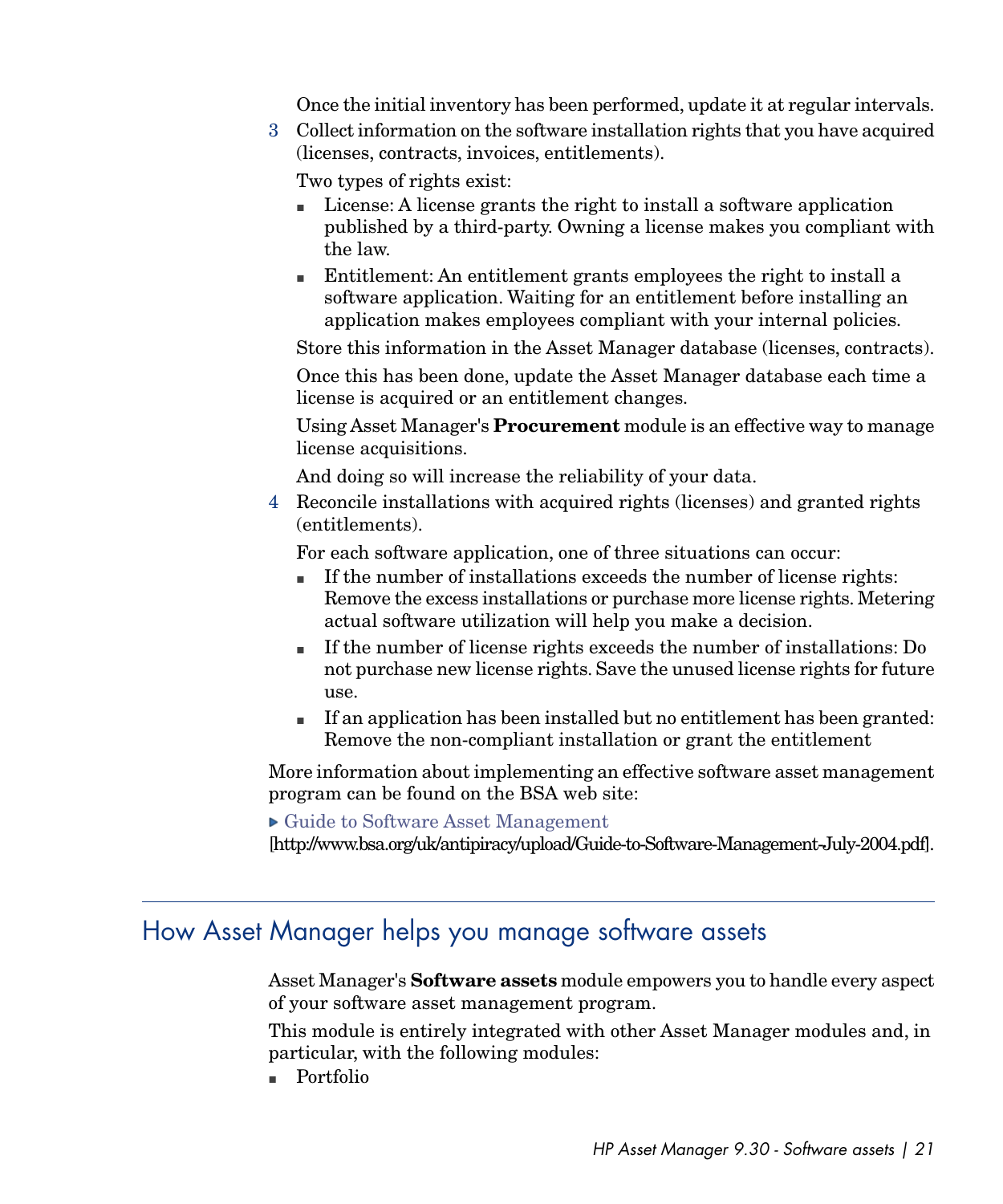- <sup>n</sup> Contracts
- Procurement

Asset Manager is also integrated with HP Discovery and Dependency Mapping Inventory, which automatically discovers and inventories software.

Using the **Software assets** module you can:

- <sup>n</sup> Manage license contracts
	- Contract validation process
	- Create new contracts
	- $\blacksquare$  Modify existing contracts
- <sup>n</sup> Describe licenses acquired from third party companies
- $\blacksquare$  Describe internal assignments of rights
- Describe the software installations
- <sup>n</sup> Describe actual software utilization
- <sup>n</sup> Reconcile licenses and installations
	- <sup>n</sup> Compare licenses and installations
	- Compare entitlements and installations
	- n Process irregularities taking into account actual utilization
- <sup>n</sup> View reports and charts

A wizard guides you through these tasks (**Asset lifecycle/ Software Asset Management/ User actions/ Manage software...** link on the navigation bar).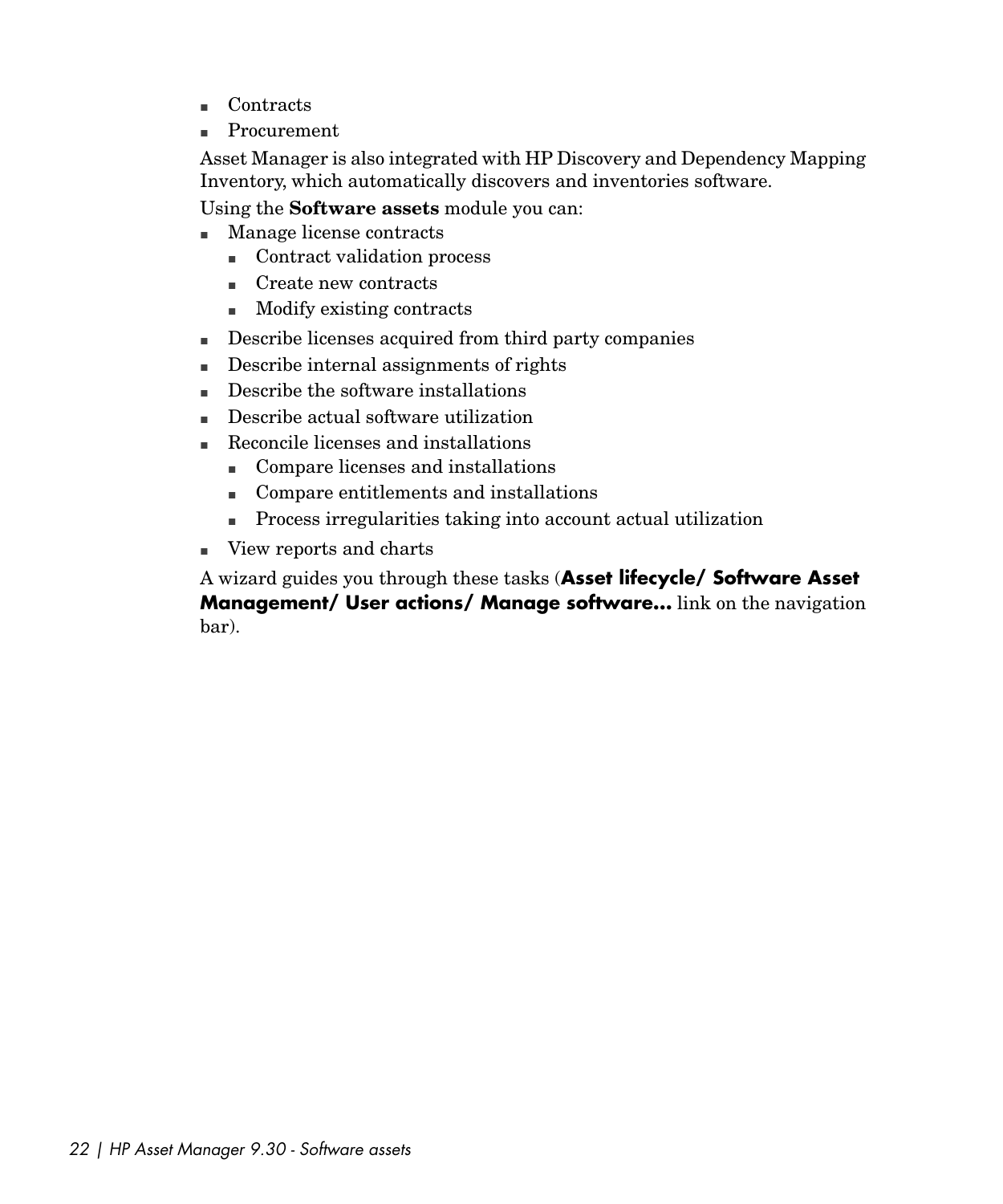# 2 Licenses, entitlements, installations, utilizations and contracts

<span id="page-22-1"></span><span id="page-22-0"></span>Managing a software application means managing its corresponding license agreements, entitlements, installations/utilizations and any related contracts.

## Main concepts

This section presents the main concepts that are used in software asset management.

### Software installation/utilization

Software installations/utilizations are represented in the database by portfolio items.

When the software is physically installed on a computer, it can be declared as a component of the computer.

When the software does not require being physically installed, it can be associated with its user.

Utilization that is defined here should not be confused with **actual utilization** which reflects the frequency with which a software application is used.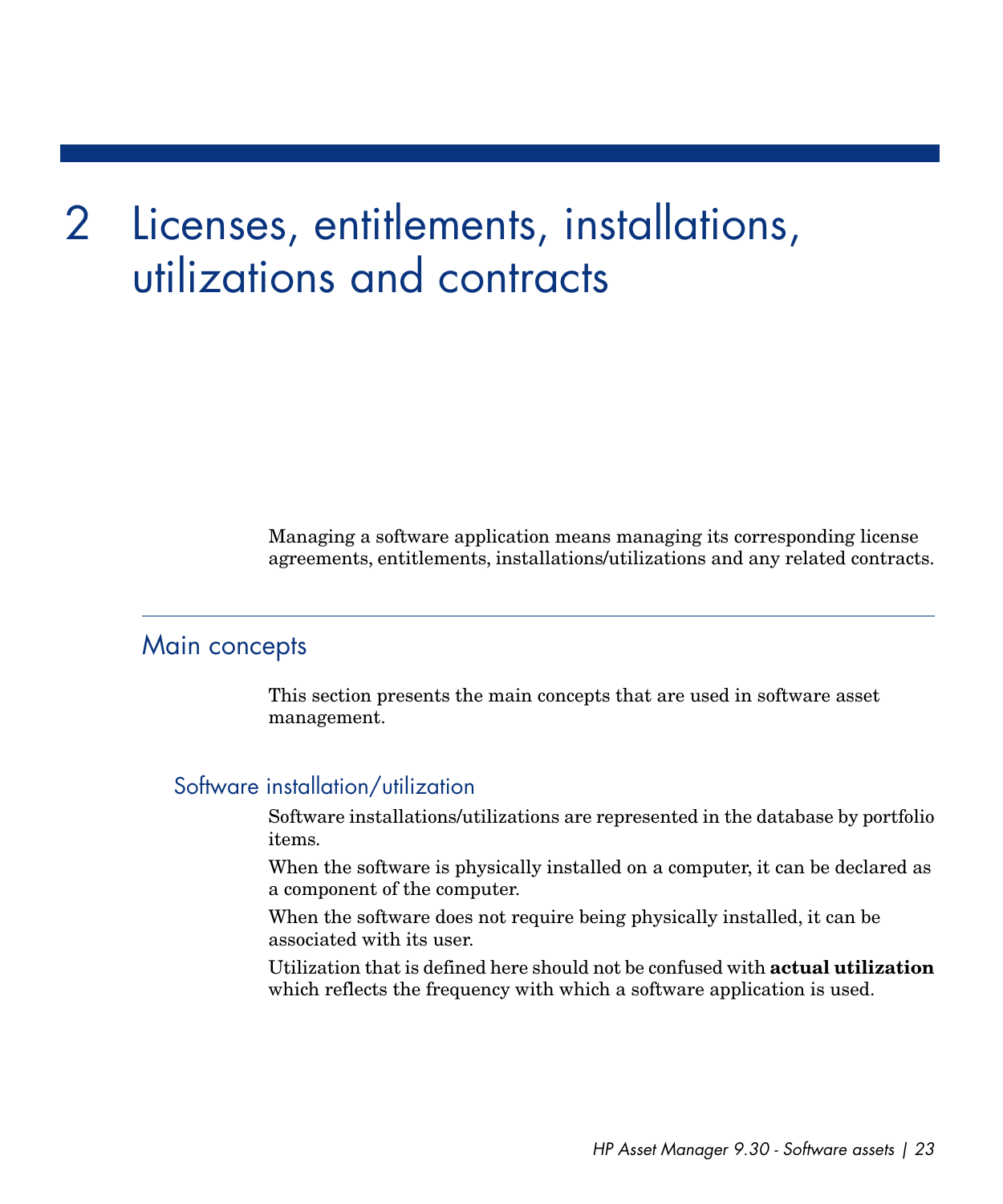### Software license

A software license is an asset that describes the user rights (number of possible installations, number of database accesses, etc.).

For example:A license that grants 1000 accesses to an Asset Manager database.

The contractual aspects of the license are described at the contract level.

## License right

The software counters count off license rights and compare them with counted installations/utilizations.

### Software counter

A software counter is used to reconcile a rights count with an installations/utilizations count.

These counts can be grouped together (by user, by cost center, etc.).

A counter enables you to:

- <sup>n</sup> Verify compliance with a software provider,
- <sup>n</sup> Verify compliance with internal policies.

Counters can easily be used to count other things than software.

## Named entitlements

Software counters count rights and installations/utilizations

For rights, it is often possible to use a simple query to identify the records to be used as the basis of the count (For example: All employees in the accounting department).

However, it is not always possible to define a simple query. (For example: When the records to be used do not have a common denominator).

In this case, we need to define a named entitlement in which the records to be selected are listed one by one.

## Normalization of inventoried models

Normalizing inventoried models consists of mapping software installation models from inventory databases to a limited number of software installation models in Asset Manager.

Doing this provides you with a simple and effective way of organizing and structuring software installations.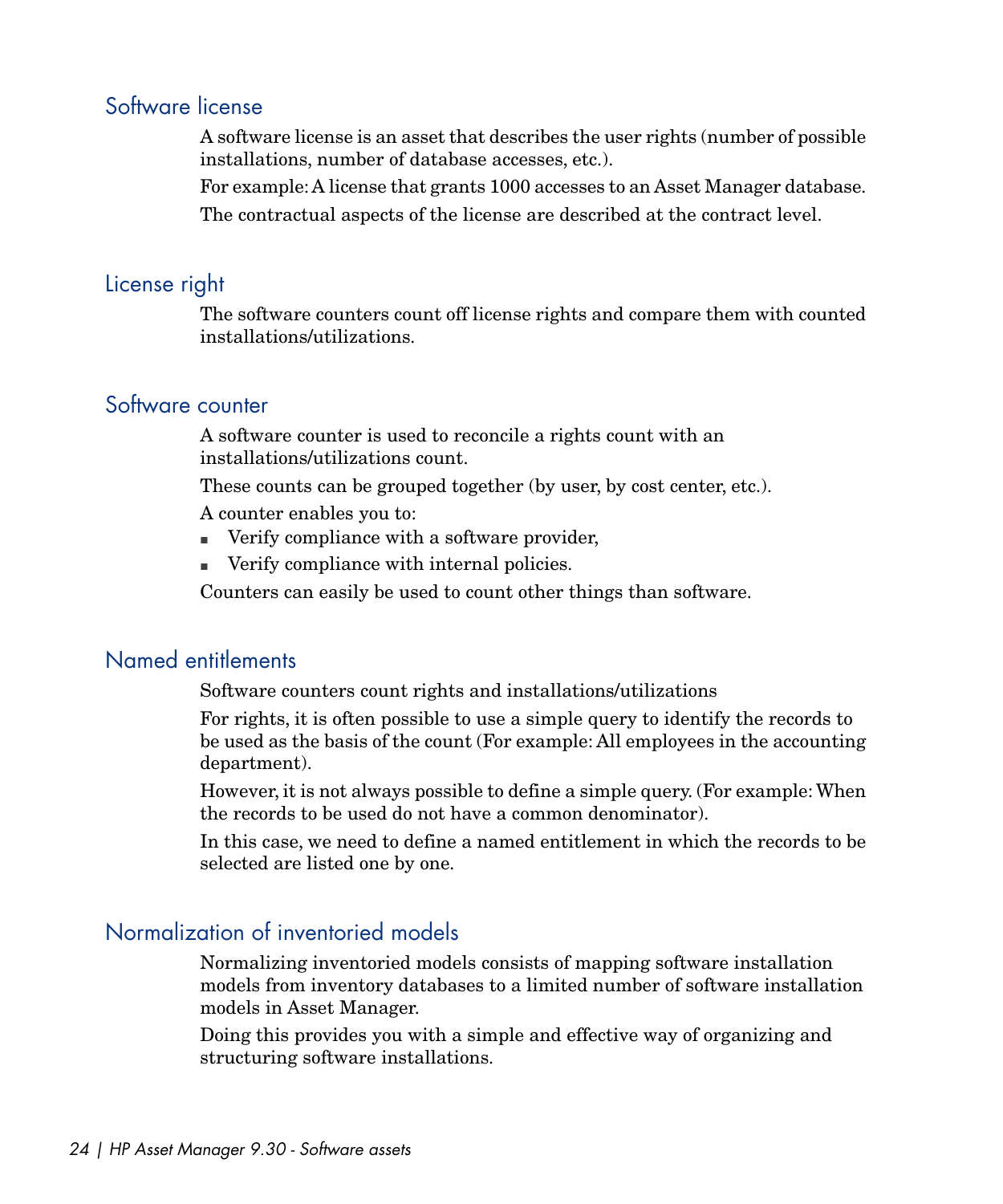ITIL (Information Technology Infrastructure Library) is an IT service management methodology.

This methodology comprises a library of tried and tested best practices.

<span id="page-24-0"></span>A number of organizations provides ITIL training and certification as well as consultancy services.

## Link between installations/utilizations and licenses

# Note:

**Installation** means the software is physically installed on the computer (individual workstation or server).

**Utilization** means the user can access and use the software without installing it. For example, this is the case for application services which can be accessed via an Internet browser.

**Actual utilization** of a software application is the amount of real utilization of an application that can be measured for a given user.

You have the choice of two approaches:

<sup>n</sup> **Directly linking licenses with their installations/utilizations.**

This requires detailed tracking in the field and in the Asset Manager database.

When using this approach, start by creating the licenses, then create the installations/utilizations and link them back to the corresponding license.

#### <sup>n</sup> **Keep licenses separate from installations/utilizations.**

Even if this does not appear to be the most rigorous method, it is often the most realistic as software is most often installed from a CD-ROM or a server, regardless of the location of the license authorizing you to use it.

When using this approach, create the licenses as and when they are acquired. Create the installations separately as and when you make them or when they are inventoried via an automatic network scan.

Using software counters, you can reconcile licenses with installations/utilizations, even if there is not a direct link between them.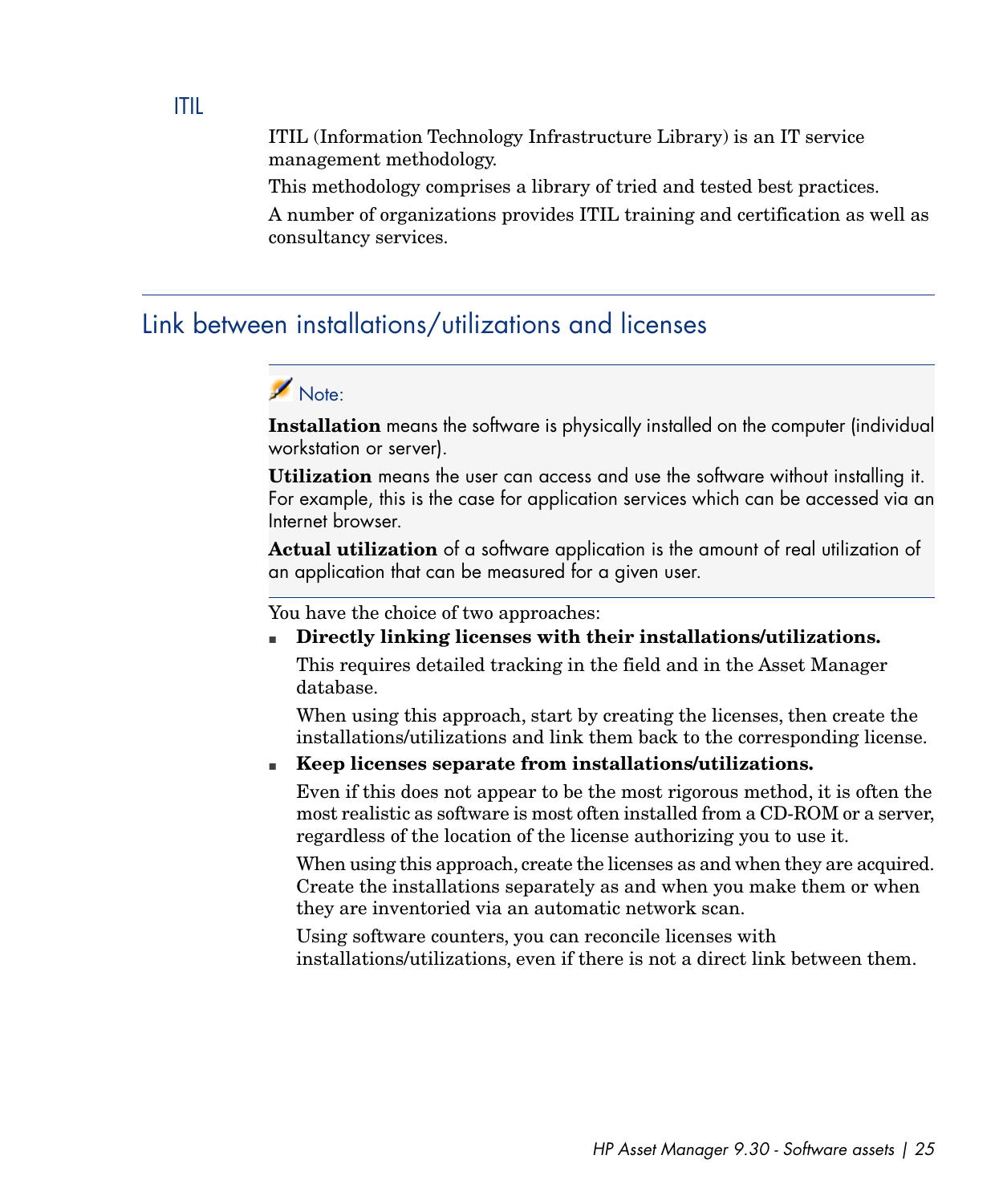# Tables concerned by software asset management

<span id="page-25-1"></span><span id="page-25-0"></span>In Asset Manager the following tables are used for software asset management:

#### **Table 2.1. Tables**

| Table                                     | Use                                                                                                                                                                                                                                                                                                                                                                                                                                                                      |
|-------------------------------------------|--------------------------------------------------------------------------------------------------------------------------------------------------------------------------------------------------------------------------------------------------------------------------------------------------------------------------------------------------------------------------------------------------------------------------------------------------------------------------|
| Natures (amNature)                        | Create natures of:                                                                                                                                                                                                                                                                                                                                                                                                                                                       |
|                                           | Licenses                                                                                                                                                                                                                                                                                                                                                                                                                                                                 |
|                                           | Installations/utilizations                                                                                                                                                                                                                                                                                                                                                                                                                                               |
|                                           | Contracts                                                                                                                                                                                                                                                                                                                                                                                                                                                                |
| Models (amModel)                          | Create models of:                                                                                                                                                                                                                                                                                                                                                                                                                                                        |
|                                           | Licenses                                                                                                                                                                                                                                                                                                                                                                                                                                                                 |
|                                           | Installations/utilizations                                                                                                                                                                                                                                                                                                                                                                                                                                               |
|                                           | Contracts                                                                                                                                                                                                                                                                                                                                                                                                                                                                |
| <b>Inventoried models (amInventModel)</b> | Mapping between installations/utilizations<br>models from automatic inventory tools and<br>models in the Asset Manager database                                                                                                                                                                                                                                                                                                                                          |
| Portfolio items (amPortfolio)             | Create instances:                                                                                                                                                                                                                                                                                                                                                                                                                                                        |
|                                           | Licenses                                                                                                                                                                                                                                                                                                                                                                                                                                                                 |
|                                           | Installations/utilizations                                                                                                                                                                                                                                                                                                                                                                                                                                               |
| Assets (amAsset)                          | Each time a portfolio item corresponding to<br>the following items is created, a corresponding<br>record is created in the Assets table:<br>All licenses.<br>Installations and utilizations when they<br>are associated with a model, itself associ-<br>ated with a nature whose <b>Management</b><br><b>constraint</b> field (seMgtConstraint) is set<br>to Asset tag or Unique asset tag (<br>Portfolio guide, chapter Overview, sec-<br>tion Three management types). |
| Software installations (amSoftInstall)    | Each time a portfolio item corresponding to a<br>software installation/utilization is created, a<br>corresponding record is created in the Software<br>Installations table.                                                                                                                                                                                                                                                                                              |
| License type (amLicType)                  | This table contains different license types. It<br>is linked to the models table (amModel), to the<br>assets table (amAsset) and to the software<br>counters table (amSoftLicCounter).                                                                                                                                                                                                                                                                                   |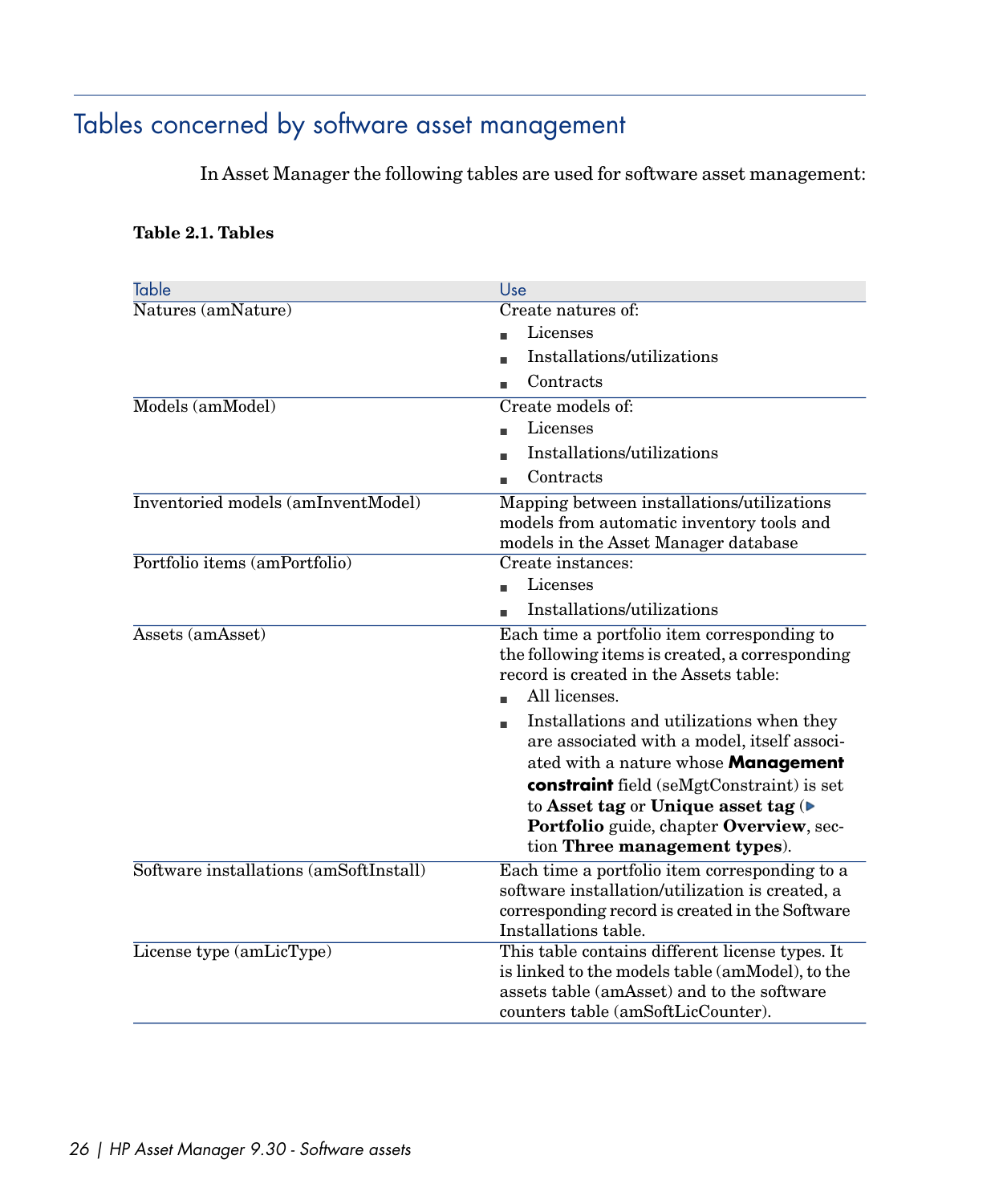| Table                                | Use                                                                                                                                                                                                                                                                           |
|--------------------------------------|-------------------------------------------------------------------------------------------------------------------------------------------------------------------------------------------------------------------------------------------------------------------------------|
| Software counters (amSoftLicCounter) | Counters enable you to make sure you are in<br>compliance with the software provider and you<br>own internal policies.                                                                                                                                                        |
|                                      | Counters compare the number of installa-<br>tions/utilizations with the number of license<br>rights.                                                                                                                                                                          |
| Workflow schemes (amWfScheme)        | This table contains workflow schemes that<br>automate certain tasks linked to software li-<br>cense management.                                                                                                                                                               |
| Actions (amAction)                   | This table holds details of "wizards" that<br>automate certain tasks linked to software li-<br>cense management.                                                                                                                                                              |
| Contracts (amContract)               | This table enables you to create:<br>Acquisition contracts (linked to licenses)<br>or maintenance contracts (generally linked)<br>to installations and sometimes to licenses)<br>when necessary.<br>Microsoft Select type master lease con-<br>tracts.<br>ASP type contracts. |

# Note:

The contracts are used to describe agreements you have with software providers. Creating a contract is optional except for **ASP** agreements, which must be described by a contract.

You must create a portfolio item for each license acquired (whether it be due to a license contract or not).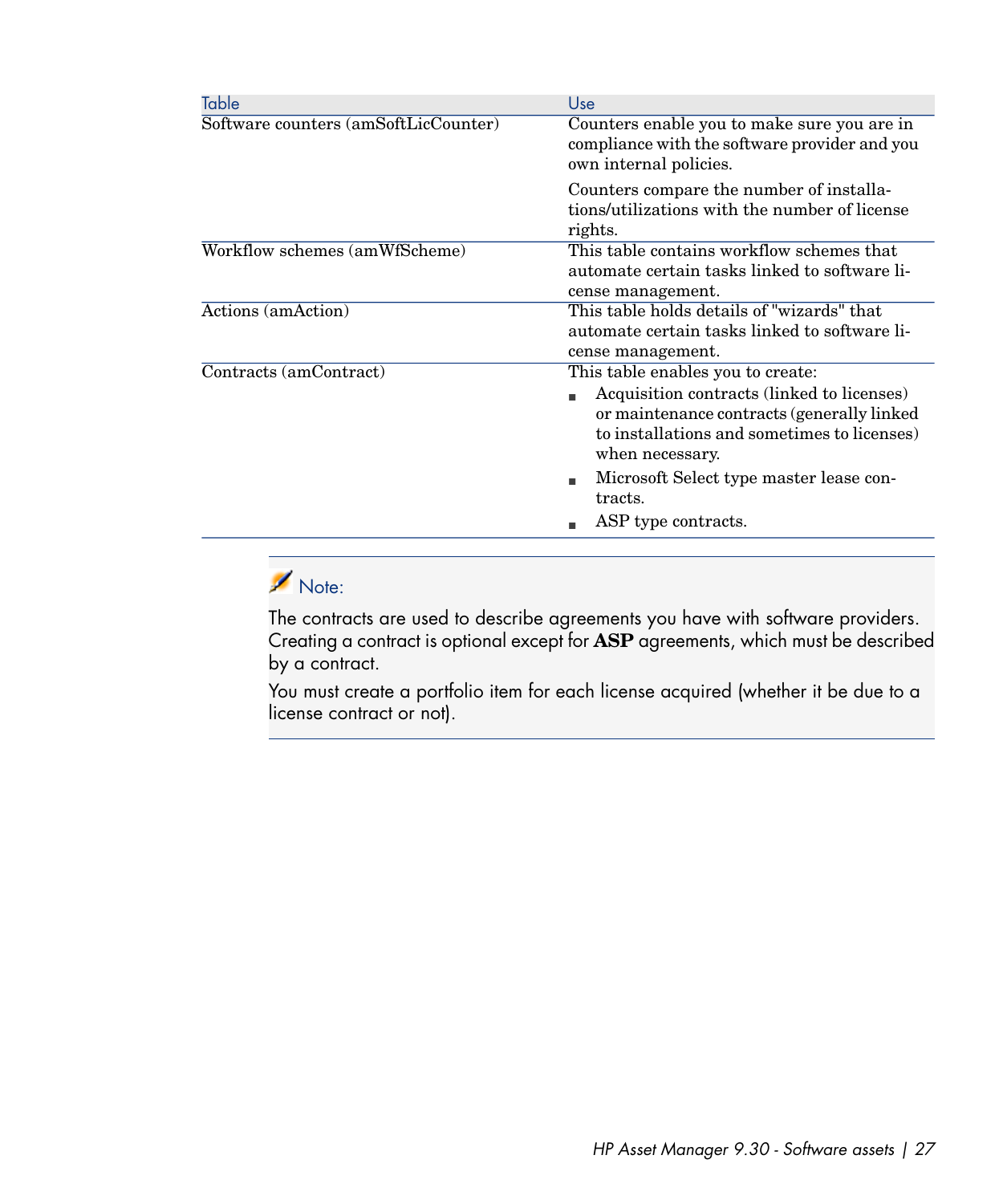# <span id="page-27-1"></span>Figure 2.1. Physical data model



## <span id="page-27-0"></span>Management types

As for other assets and portfolio items, you must choose a management type for licenses and installations/utilizations.

Their management type will depend on their importance and the way in which you choose to describe them:

- n Individual management for expensive and indispensable software (Asset Manager, SAP, for example).
	- **Portfolio** guide, chapter **Portfolio items**, section **Assets**.
- <sup>n</sup> Collective management for low-cost software that you purchase in large quantities (File compression software, for example).
	- **Portfolio** guide, chapter **Portfolio items**, section **Batches**.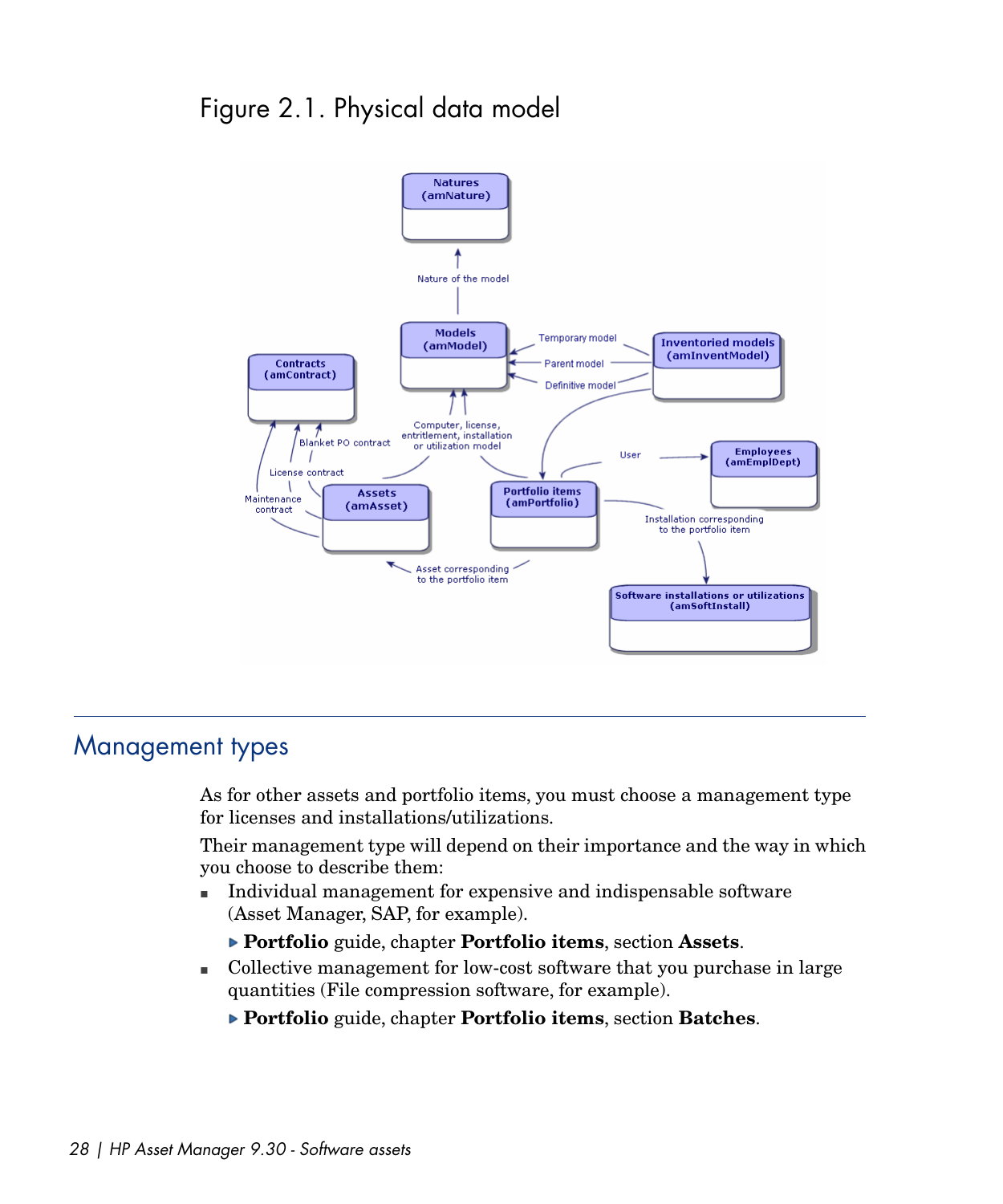- <span id="page-28-0"></span><sup>n</sup> Undifferentiated management for free software for which you only want to know the number of its users (RealPlayer type multimedia software, for example).
	- **Portfolio** guide, chapter **Portfolio items**, section **Untracked batches**.

## **Software assets** module: Order of implementation

- 1 Create the software license contracts  $(\triangleright$  [License contract management](#page-38-0) [page 39])
- 2 Create the software licenses  $\triangleright$  [Software license management](#page-52-0) [page 53])
- 3 Create the named entitlements ( $\triangleright$  [Software entitlement management](#page-58-0) [page 59])
- 4 Create and/or import the software installations/utilizations  $(\triangleright)$  [Software](#page-62-0) [installations and utilizations management](#page-62-0) [page 63])
- 5 Check compliance of installations/utilizations with respect to licenses  $(\triangleright)$ [Monitoring license compliance of installations](#page-82-0) [page 83])
- <span id="page-28-1"></span>6 Analyze the situation of your company  $(\triangleright$  [Viewing reports and charts](#page-114-0) [page 115])

## How to create records

The recommended method of creating records for contracts, licenses, entitlements, installations/utilizations and software counters is by using the **Manage software** (sysSamLauncher) wizard (**Asset lifecycle/ Software Asset Management/ User actions/ Manage software...** link on the navigation bar).

This wizard gives you step-by-step guidance in creating the records.

## Important:

We recommend that you use the wizard to create records, especially when you start using the **Software assets** module.

Once you are familiar with this module, you can also use the links on the navigation bar to directly access records in a given table (for example, the **Asset lifecycle/ Software Asset Management/ Software counters** link).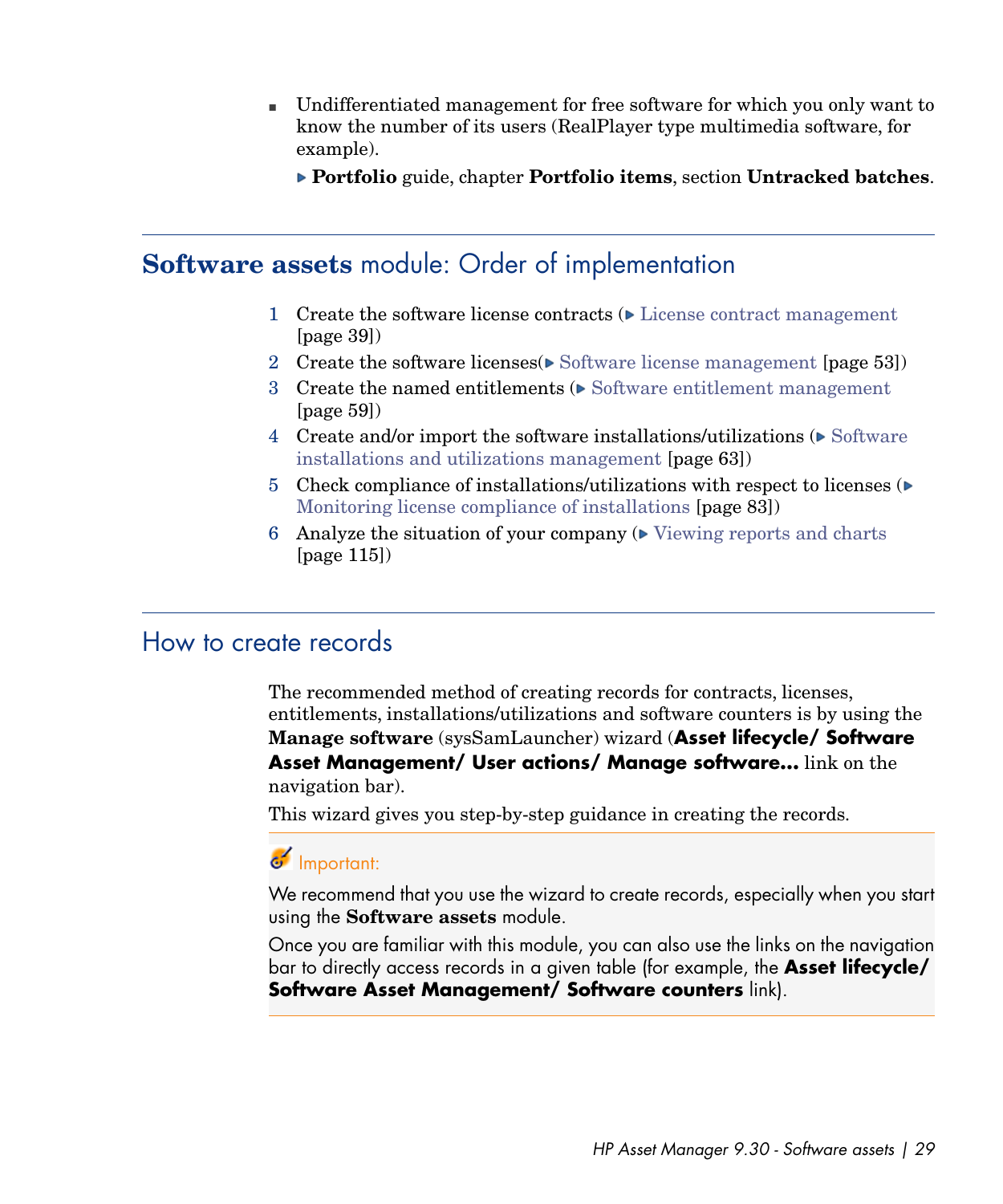# **Manage Software** wizard structure (sysSamLauncher)

<span id="page-29-0"></span>This section provides an overview of the top-level page structure of the **Manage software** wizard (**Asset lifecycle/ Software Asset Management/ User actions/ Manage software...** link on the navigation bar).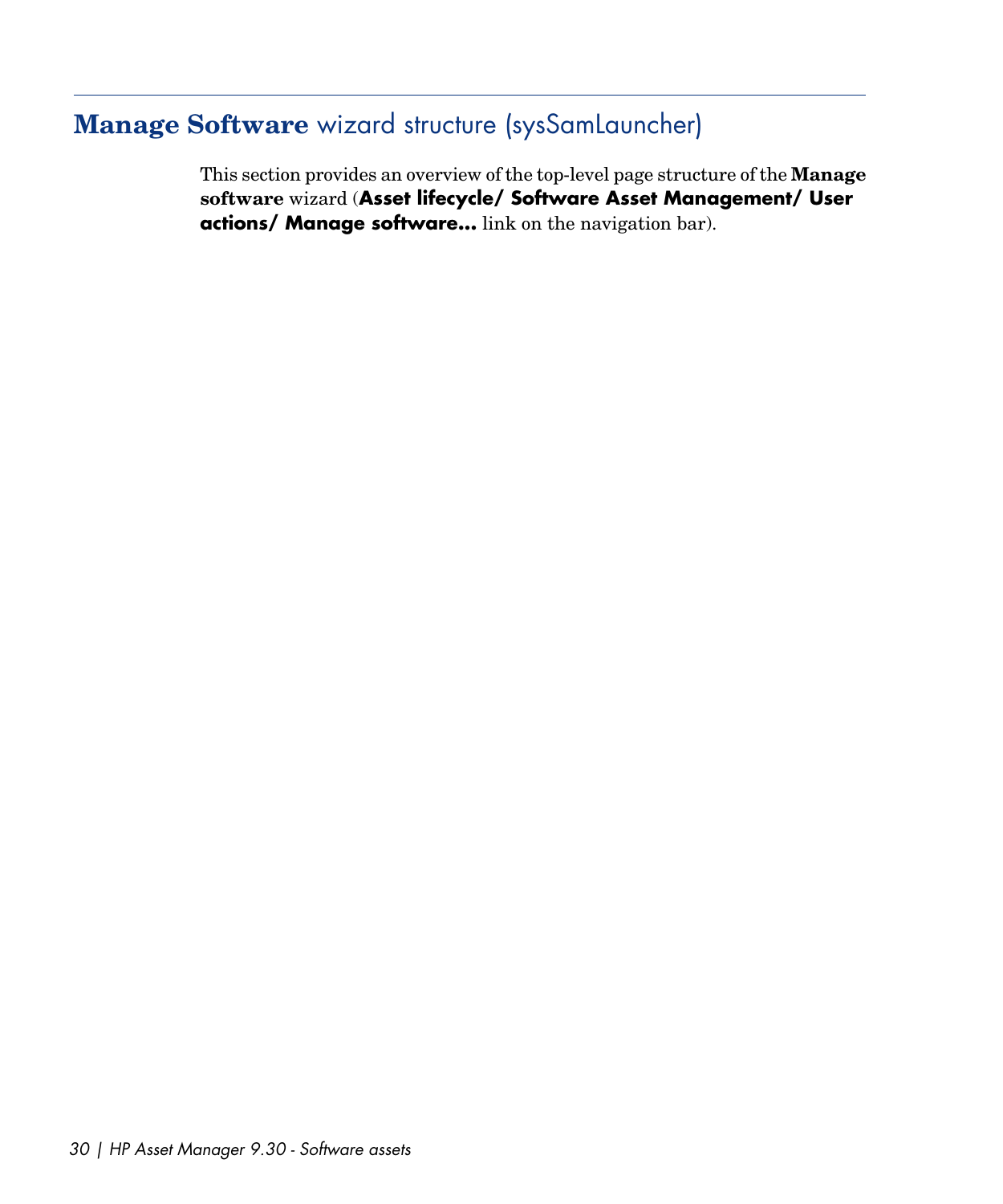This wizard includes many features on its own pages for managing software contracts, licenses and installations, and compliance, as well as links that launch other wizards.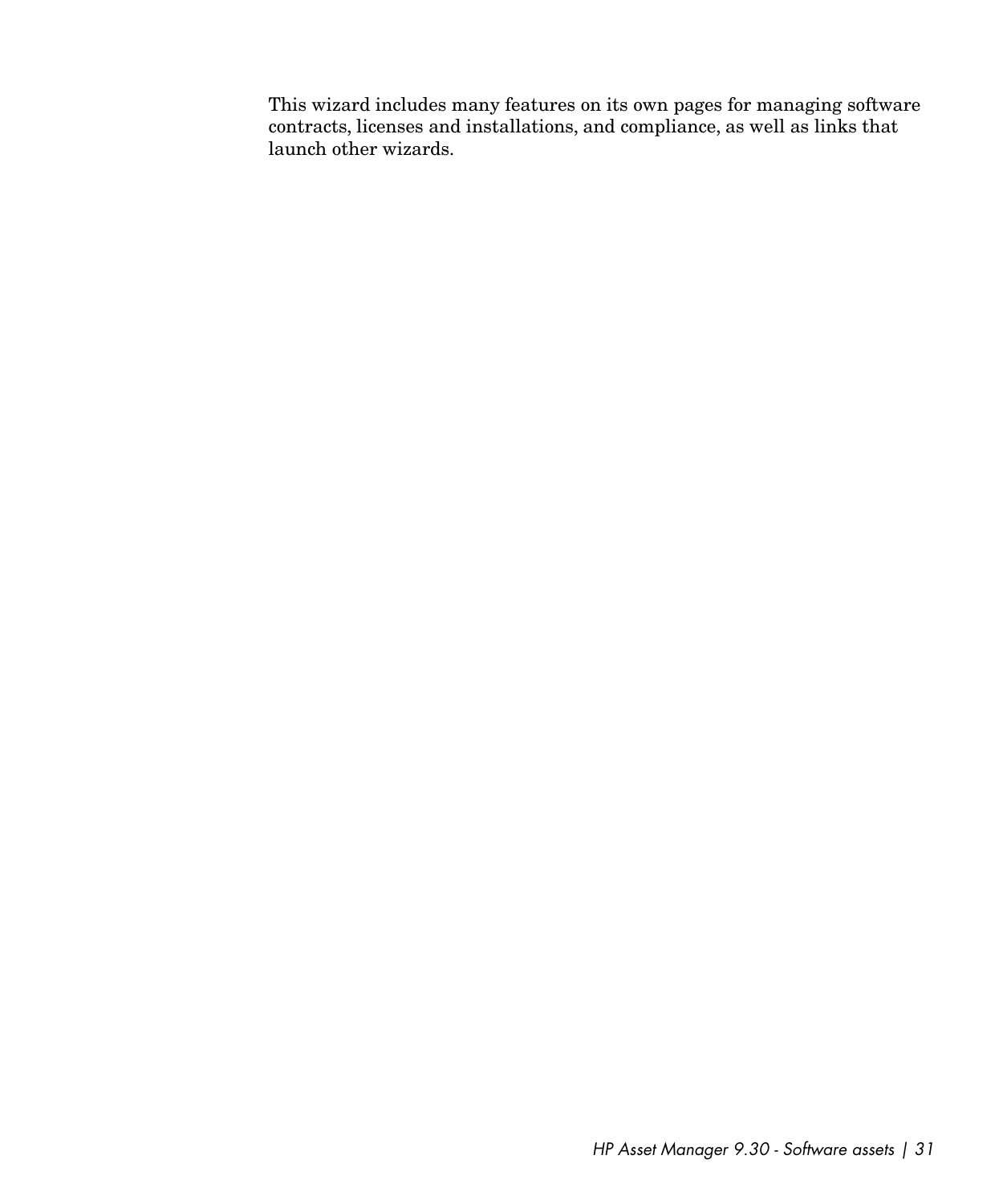

### Manage software wizard (sysSamLauncher)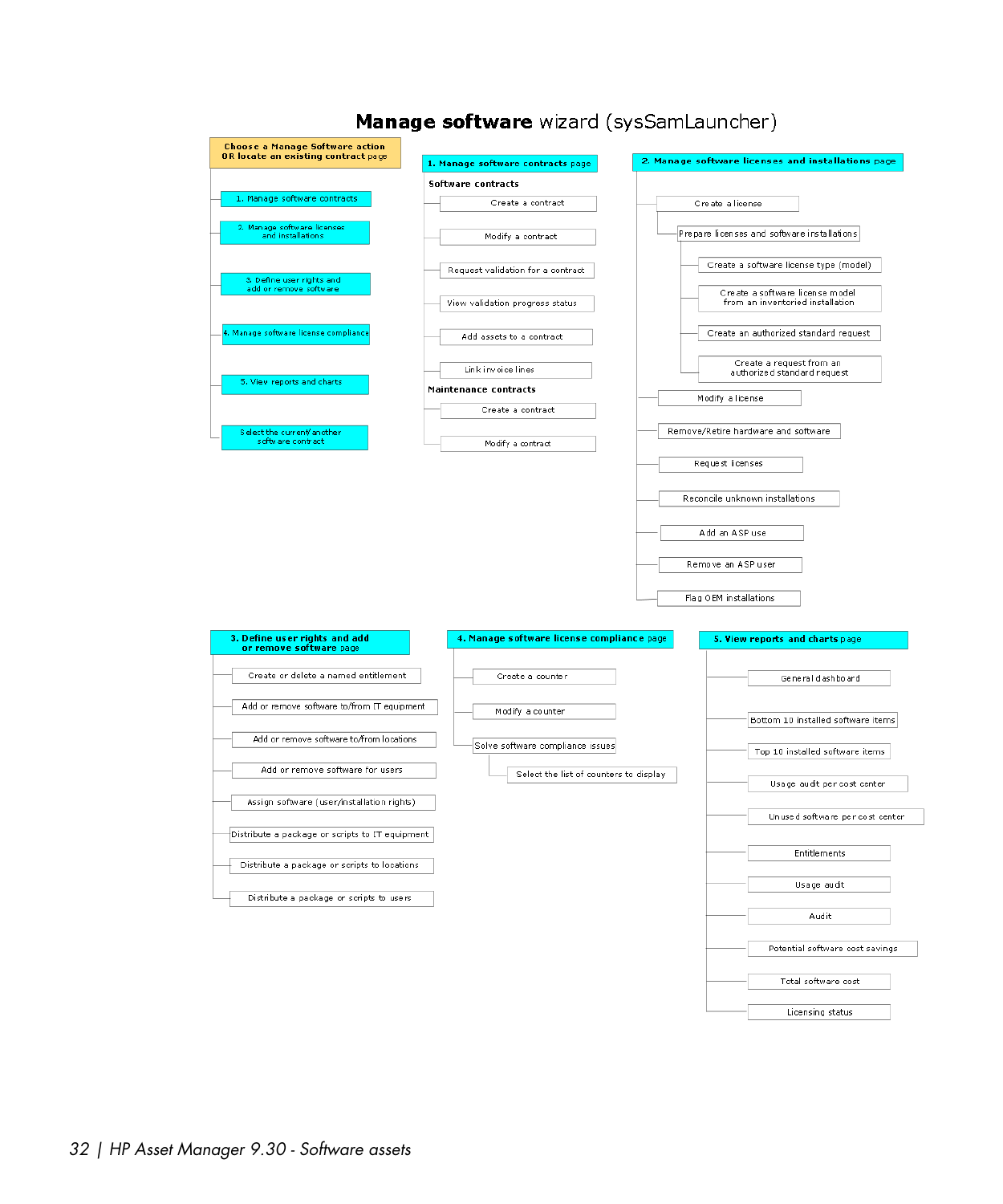# <span id="page-32-0"></span>II Using the Software assets module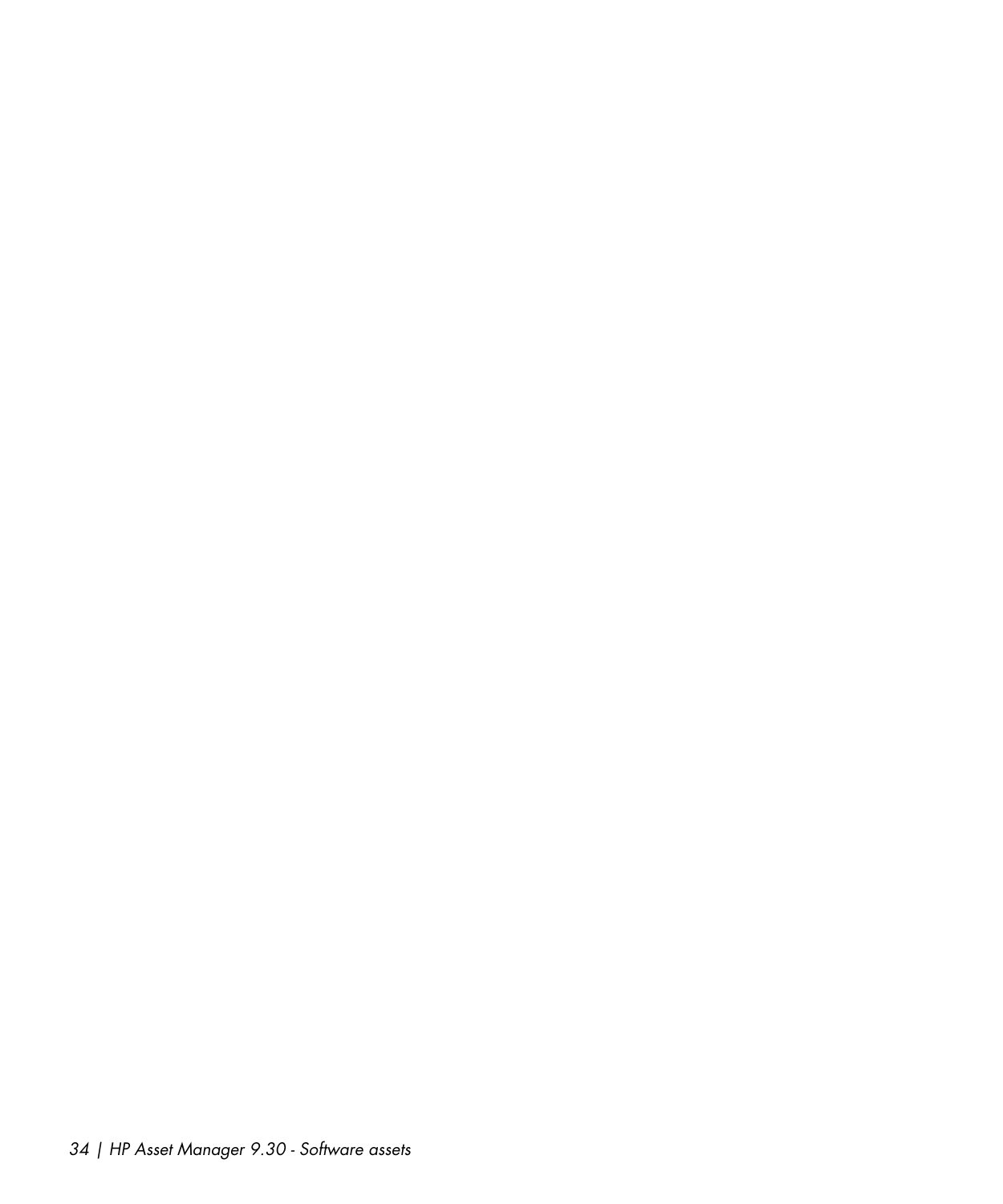# 3 Preliminary tasks

<span id="page-34-1"></span><span id="page-34-0"></span>This chapter explains the configuration needed to use the **Software assets** module.

## Insert the appropriate license in the Asset Manager database

Make sure your Asset Manager license allows access to the following modules:

- <span id="page-34-2"></span>n Portfolio
- Contracts
- Software assets

## Windows client: Activate required modules

- 1 Start the Asset Manager Windows client.
- 2 Activate the following modules (**File/ Manage modules** menu):
	- n Portfolio
	- n Contracts
	- Software assets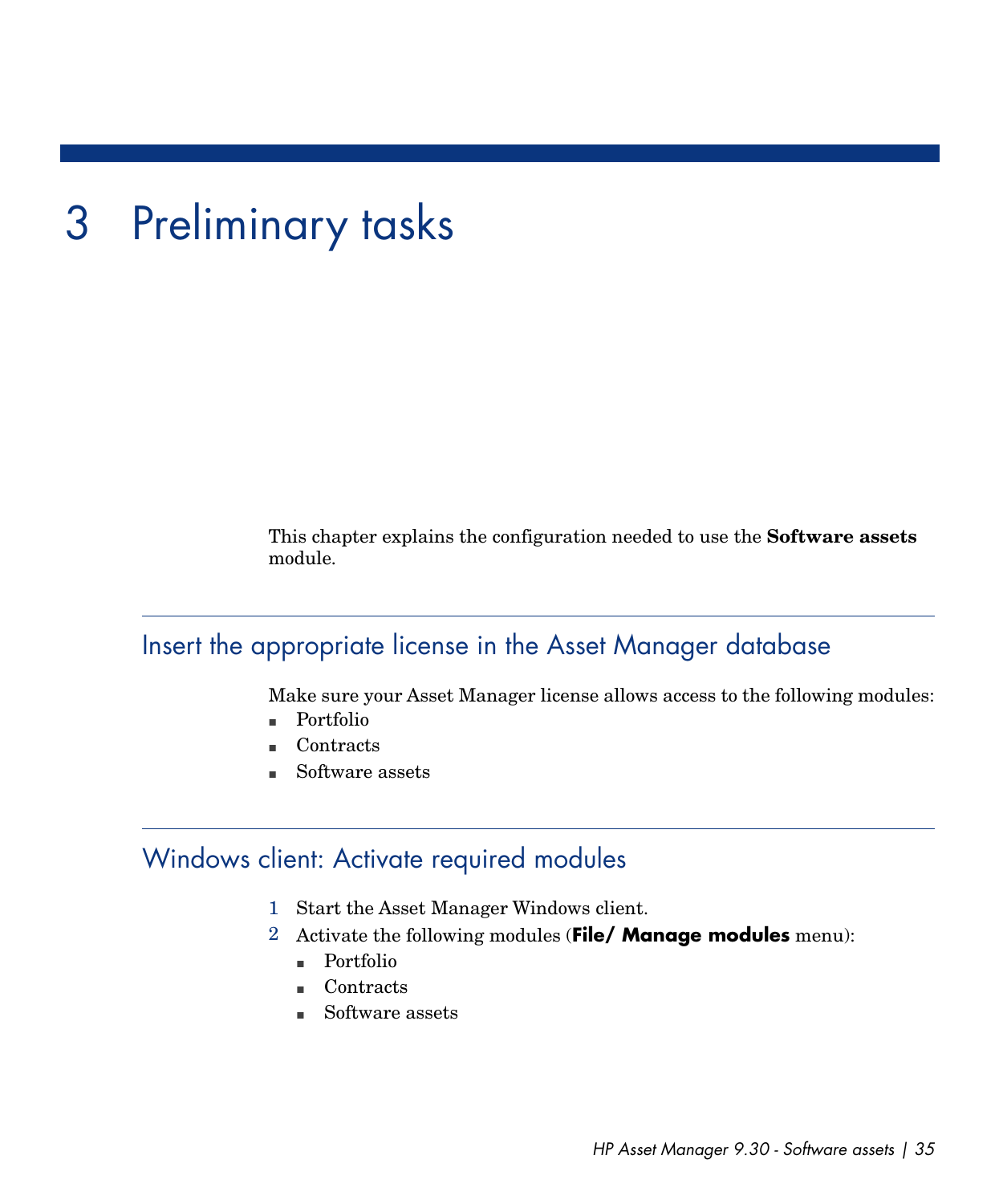# Import the line-of-business data into your existing database

<span id="page-35-0"></span>In order to use the **Software assets** module with a database, you must import a specific set of line-of-business data.

## Importing the **Line-of-business data** when you create the database

#### Follow the instructions in the **Administration** guide, chapter **Creating, modifying and deleting an Asset Manager database**, section **Creating the database structure with Asset Manager Application Designer**.

On the page **Data to import**, select:

- Software Asset Management Line-of-business data
- <sup>n</sup> Contracts Line-of-business data

## Importing the **Line-of-business** into an existing database

- 1 Start Asset Manager Application Designer.
- 2 Select the **File/ Open** menu item.
- 3 Select the **Open database description file create new database** option.
- 4 Validate (**OK** button).
- 5 Select the gbbase.xml file, which is located in the config sub-folder of the Asset Manager installation folder (in general: C:\Program Files\HP\Asset Manager 9.30 xx).
- 6 Open the file (**Open** button).
- 7 Start the database creation wizard (**Action/ Create database** menu).
- 8 Populate the pages of the wizard as follows (navigate through the wizard pages using the **Next** and **Previous** buttons):

| <b>Fields</b>                              | Value                                                                                                                                                                          |
|--------------------------------------------|--------------------------------------------------------------------------------------------------------------------------------------------------------------------------------|
| Generate SQL script / Create database page |                                                                                                                                                                                |
| Database                                   | Select the connection to the database into which<br>you wish to import the line-of-business data. (If<br>you select an existing database, it will be modi-<br>$\text{fied.}$ ) |
| Creation                                   | Import line-of-business data.                                                                                                                                                  |
| Use advanced creation options              | Do not select this option                                                                                                                                                      |
| <b>Creation parameters page</b>            |                                                                                                                                                                                |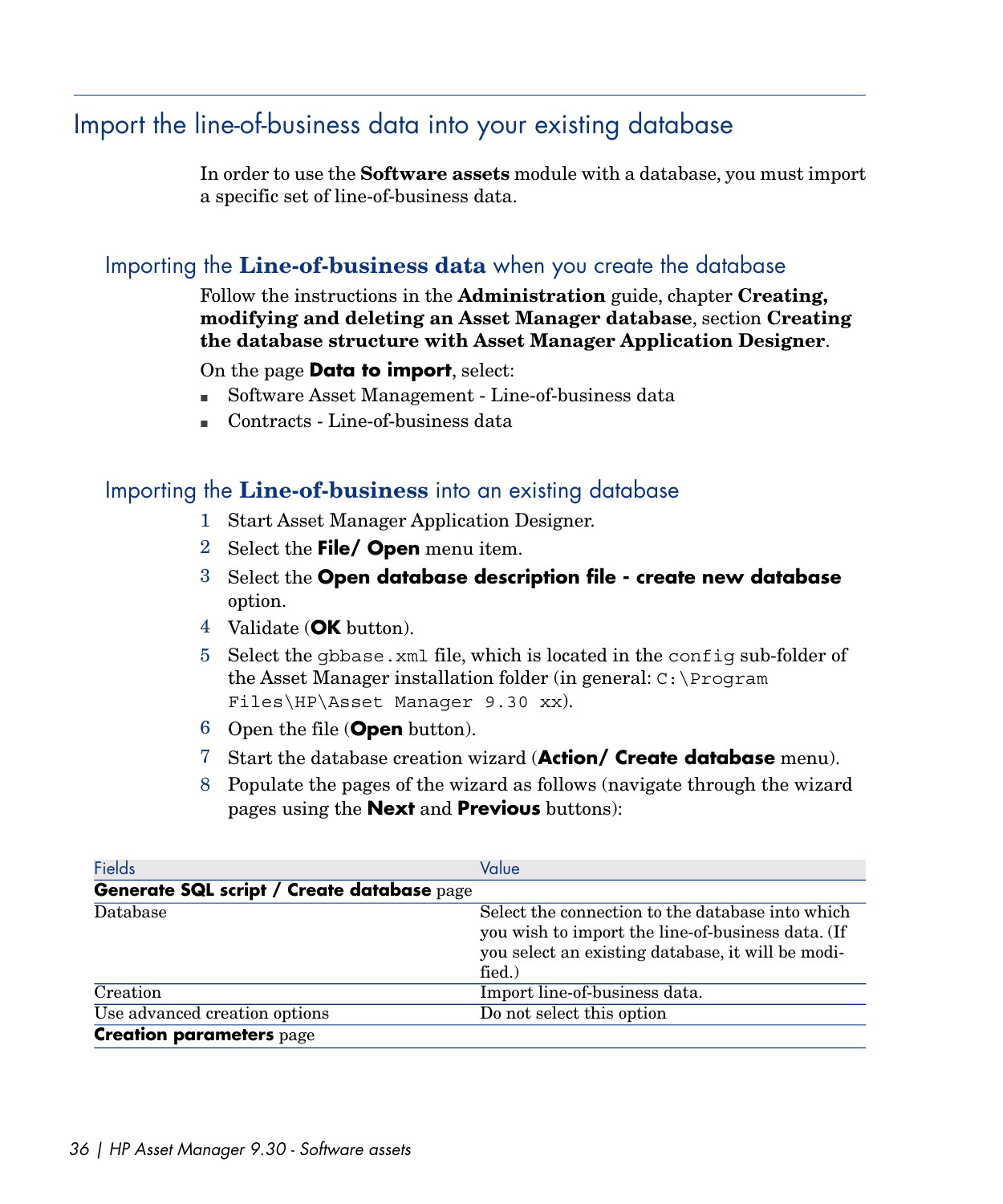| <b>Fields</b>        | Value                                                                                                                                                                                      |
|----------------------|--------------------------------------------------------------------------------------------------------------------------------------------------------------------------------------------|
| Password             | Enter the administrator's password.                                                                                                                                                        |
|                      | Note:                                                                                                                                                                                      |
|                      | The Asset Manager database administrator is the<br>record in the <b>Employees and departments</b><br>(amEmplDept) table for which the <b>Name</b> (Name)<br>field is set to <b>Admin</b> . |
|                      | The database connection login in stored in the User<br><b>name</b> (UserLogin) field. The administration name is<br>Admin.                                                                 |
|                      | The password is stored in the <b>Password</b> field (Lo-<br>ginPassword).                                                                                                                  |
| Data to import page  |                                                                                                                                                                                            |
| Available data       | Select:                                                                                                                                                                                    |
|                      | Software Asset Management - Line-of-busi-<br>ness data                                                                                                                                     |
|                      | Contracts - Line-of-business data                                                                                                                                                          |
| Stop import if error | Select this option for the import to stop if a<br>problem is encountered.                                                                                                                  |
| Log file             | Full name of the file to which all import opera-<br>tions, including errors and warnings, are logged.                                                                                      |

9 Execute the options defined using the wizard (**Finish** button).

# To learn more about installing Asset Manager

Refer to the **Installation and upgrade** guide.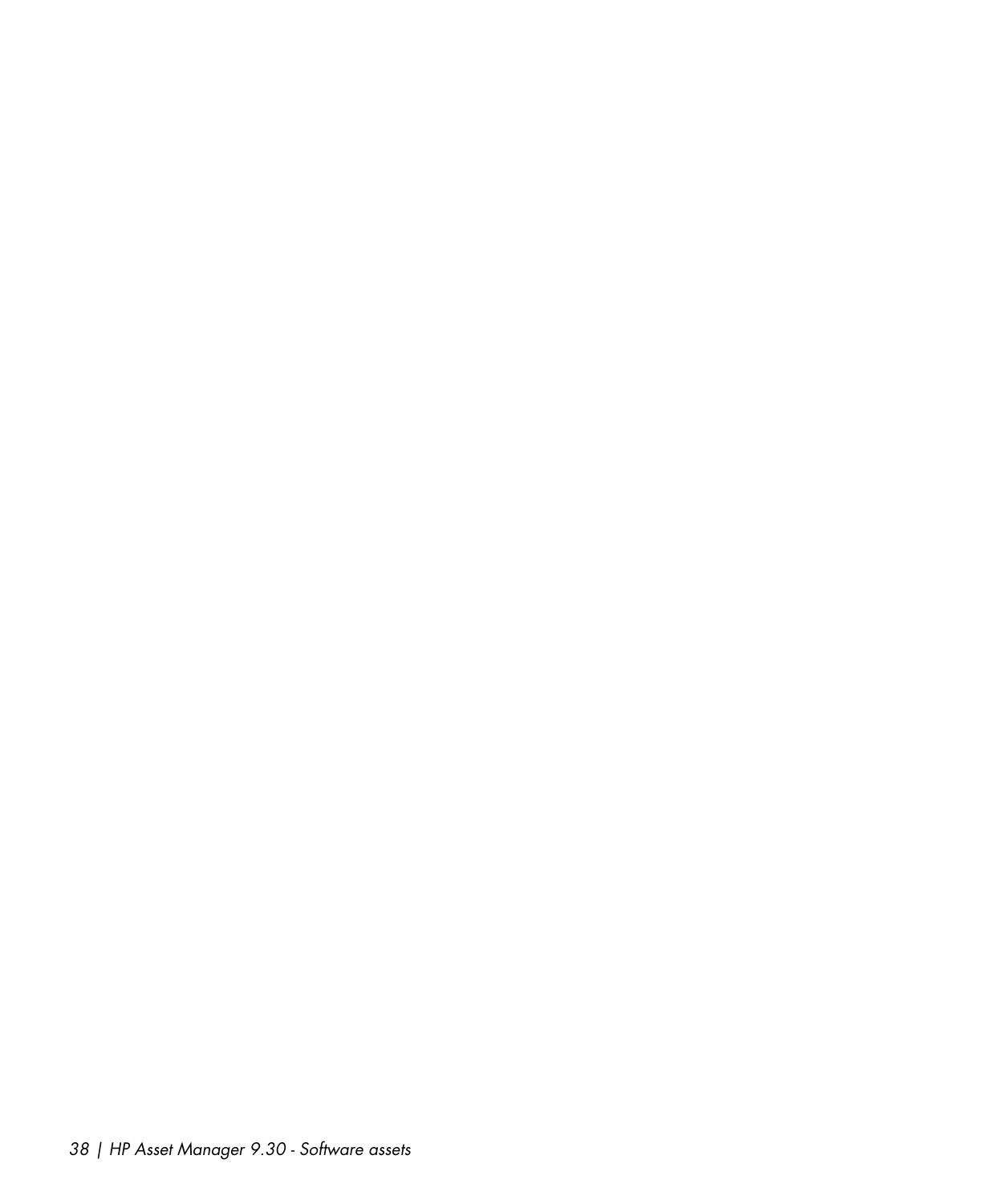# 4 License contract management

This section explains how to manage license contracts with Asset Manager. License contracts are used to describe the terms and conditions negotiated with software providers and vendors.

# Important:

License contracts are not to be confused with the actual licenses themselves (which are portfolio items that describe acquired license rights).

The counters use licenses and not contracts as the basis to reconcile acquired and consumed rights.

## Creating a license contract

This section explains how to create a new contract.

#### Method 1: Using the **Manage software** wizard (sysSamLauncher)

- 1 Collect together the contract signed with software providers and vendors.
- 2 Start the **Manage software** wizard (**Asset lifecycle/ Software Asset Management/ User actions/ Manage software...** link on the navigation bar).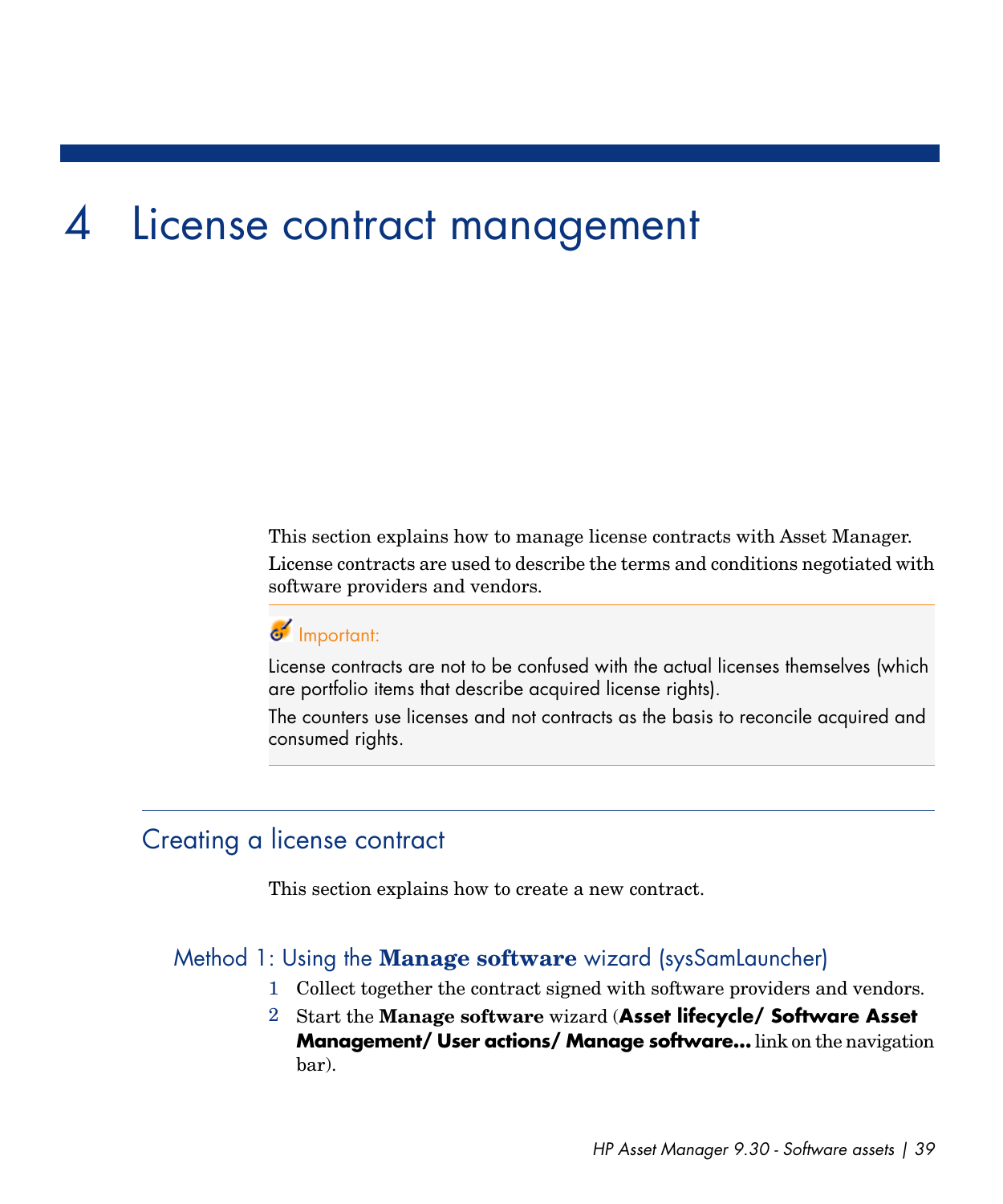- 3 On the **Choose a Manage Software action...** page, select the **Manage software contracts** option.
- 4 Click **Next**.
- 5 On the **Manage software contracts** page, click **Create a contract** in the **Software contracts** section.
- 6 This starts the **Create a software contract** (sysSamCreateSoftContract) wizard.

Populate the wizard according to your needs.

Click **Finish** to validate all parameters of the contract.

The **Create a software contract** wizard creates the contract.

#### Method 2: Using the menus

- 1 Collect together the contract signed with software providers.
- 2 Display the contracts (**Asset lifecycle/ Vendor contract management/ Contracts** link on the navigation bar).
- 3 Click**New** to add a new record.
- 4 Populate in particular the following fields and links:

| Field or link                         | Description                                                                                    |
|---------------------------------------|------------------------------------------------------------------------------------------------|
| Type (seType)                         | <b>Master lease:</b> If there is a master lease with<br>the software vendor                    |
|                                       | <b>License:</b> For the license contract strictly<br>speaking                                  |
|                                       | <b>Insurance:</b> For support contracts, upgrades,<br>software assurance, etc.                 |
| General tab                           |                                                                                                |
| Attached to (Parent)                  | To link a license contract to a master lease or an<br>insurance contract to a license contract |
| <b>Licenses</b> tab                   |                                                                                                |
| License contract type (seLicenseType) | Specifies the license type                                                                     |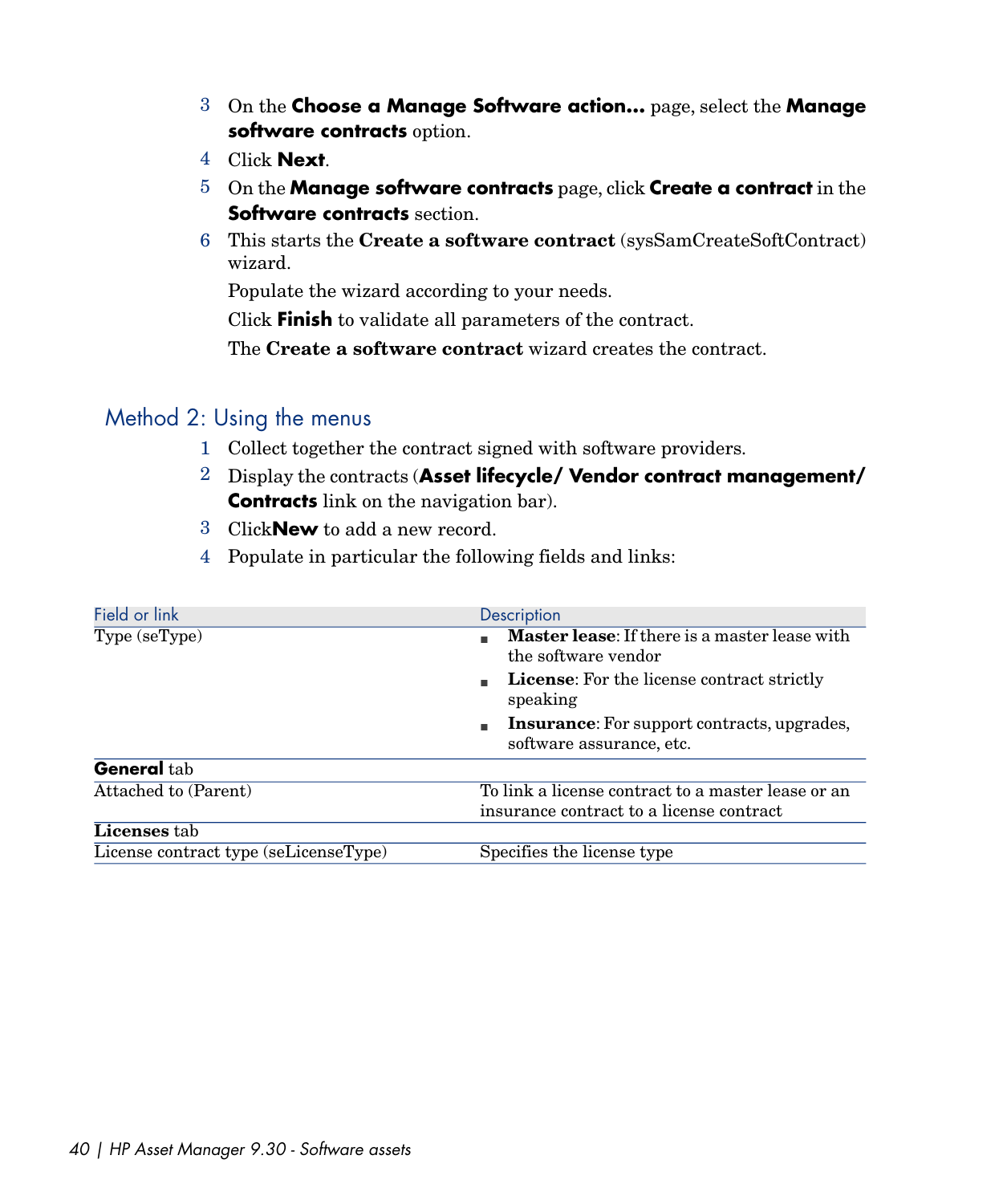# Selecting the current contract in the **Manage software** wizard (sysSamLauncher)

This section explains how to associate a contract by default with the **Manage software** wizard.

The default contract is taken into account by some of the other wizards that are triggered by the **Manage software** wizard.

## Note:

The selected contract remains associated with the wizard, even if you exit the wizard.

The current contract is associated with the Asset Manager database login and is therefore different for each login.

- 1 Start the **Manage software** wizard (**Asset lifecycle/ Software Asset Management/ User actions/ Manage software...** link on the navigation bar).
- 2 On the **Choose a Manage Software action...** page, click **Select the another current software contract**.
- 3 This starts the **Select the current software contract** (sysSamGetEnv) wizard.

Populate the wizard according to your needs.

Click **OK** to validate the contract selection.

In this guide, **current contract** will refer to the current contract associated with the **Manage software** wizard for a given login to the Asset Manager database.

## Automating contract validation

This section explains how contract validation is automated by Asset Manager and how to configure and implement this.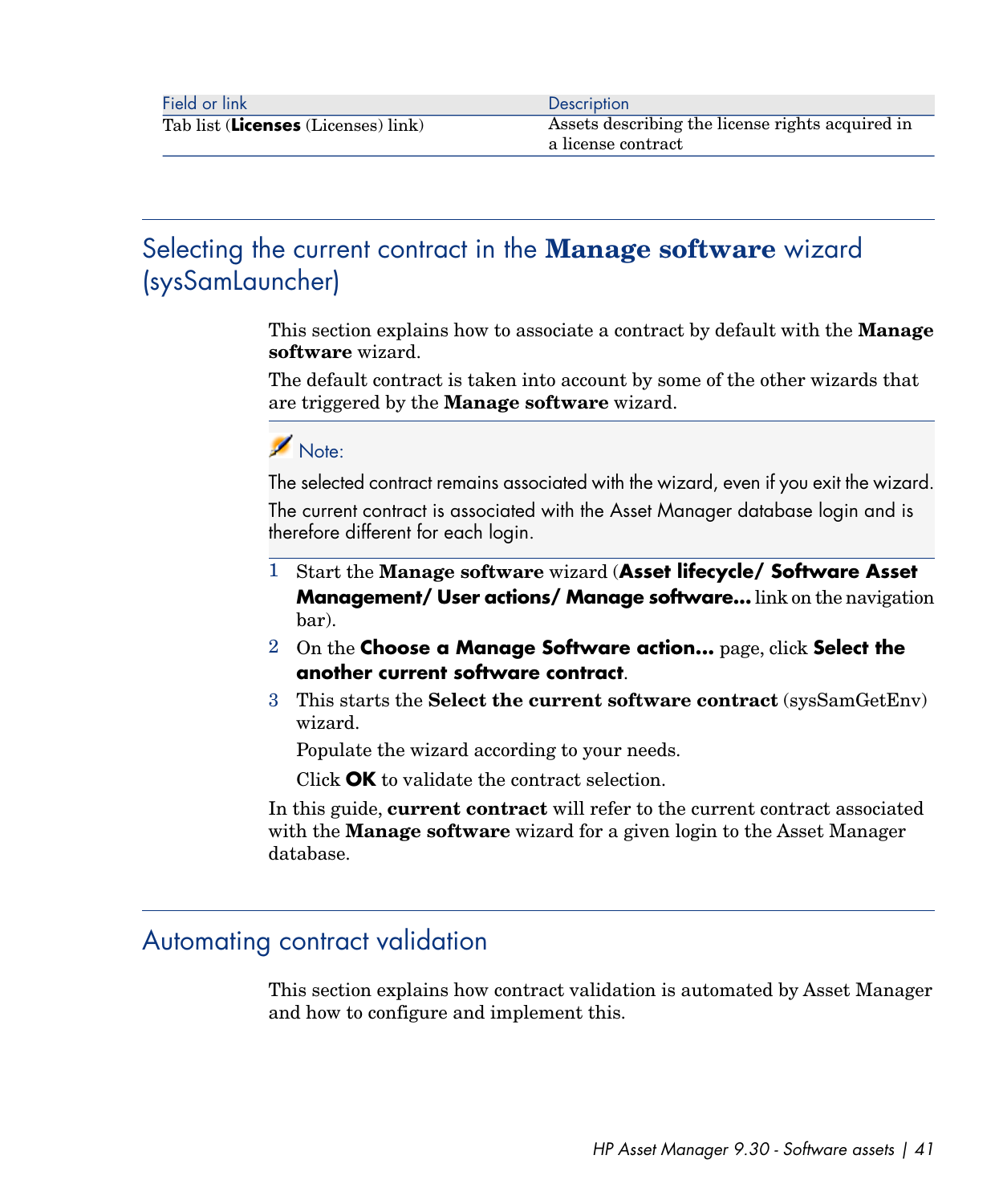## **Overview**

<span id="page-41-0"></span>The system data belonging to the **Software assets** module contains a workflow entitled **Contract validation** (sysSam\_CNTR\_APPR).

This workflow schema automates the validation of license contracts.

The following is a description of this workflow scheme:

#### **Table 4.1. License contract validation - Contract validation workflow scheme**

| Events that trig-                                                                                                        | The workflow scheme starts if one of the following events occurs:                                                                                                                                                                                                                                                                                                                                                                                                                                                                                                                                                                                                                                                                                                                                                                                                                                                                                                                                                                                                                                                                              |                                   |                                                                             |
|--------------------------------------------------------------------------------------------------------------------------|------------------------------------------------------------------------------------------------------------------------------------------------------------------------------------------------------------------------------------------------------------------------------------------------------------------------------------------------------------------------------------------------------------------------------------------------------------------------------------------------------------------------------------------------------------------------------------------------------------------------------------------------------------------------------------------------------------------------------------------------------------------------------------------------------------------------------------------------------------------------------------------------------------------------------------------------------------------------------------------------------------------------------------------------------------------------------------------------------------------------------------------------|-----------------------------------|-----------------------------------------------------------------------------|
| ger the workflow<br>scheme                                                                                               | Record added to the <b>Contracts</b> (amContract) table.                                                                                                                                                                                                                                                                                                                                                                                                                                                                                                                                                                                                                                                                                                                                                                                                                                                                                                                                                                                                                                                                                       |                                   |                                                                             |
|                                                                                                                          | Updated <b>Contracts</b> (amContract) table, <b>Status</b> (Status) field.                                                                                                                                                                                                                                                                                                                                                                                                                                                                                                                                                                                                                                                                                                                                                                                                                                                                                                                                                                                                                                                                     |                                   |                                                                             |
| Conditions re-<br>quired for the                                                                                         | The workflow scheme continues running if the following fields are set to<br>the following values:                                                                                                                                                                                                                                                                                                                                                                                                                                                                                                                                                                                                                                                                                                                                                                                                                                                                                                                                                                                                                                              |                                   |                                                                             |
| workflow to con-                                                                                                         | <b>Table name</b>                                                                                                                                                                                                                                                                                                                                                                                                                                                                                                                                                                                                                                                                                                                                                                                                                                                                                                                                                                                                                                                                                                                              | <b>Field name</b>                 | <b>Field value</b>                                                          |
| tinue running                                                                                                            | <b>Contracts (am-</b><br>Contract)                                                                                                                                                                                                                                                                                                                                                                                                                                                                                                                                                                                                                                                                                                                                                                                                                                                                                                                                                                                                                                                                                                             | <b>Status</b> (Status)            | <b>SAM_WORKFLOW</b>                                                         |
|                                                                                                                          | <b>Contracts (am-</b><br>Contract)                                                                                                                                                                                                                                                                                                                                                                                                                                                                                                                                                                                                                                                                                                                                                                                                                                                                                                                                                                                                                                                                                                             | <b>Contract status (seStatus)</b> | <b>Awaiting approval</b> (13)<br>or Awaiting approval for<br>renewal $(33)$ |
| Is Asset Manager<br><b>Automated Pro-</b><br>cess Manager re-<br>quired to trigger<br>and run the<br>workflow<br>scheme? | No                                                                                                                                                                                                                                                                                                                                                                                                                                                                                                                                                                                                                                                                                                                                                                                                                                                                                                                                                                                                                                                                                                                                             |                                   |                                                                             |
| Simplified de-<br>scription of the<br>workflow scheme                                                                    | The workflow scheme creates a budgetary validation request assigned<br>1<br>to a group that is selected by the workflow scheme.<br>This validation request is shown by a workflow activity assigned to the<br>group supervisor. This workflow activity is visible to all members of the<br>group. A message is also sent to the group supervisor.<br>If this validation request is accepted by one of the budgetary validation<br>$\overline{2}$<br>group members, the workflow creates a validation request for the Billing<br>approval, Legal approval, Financial approval and Technical ap-<br>proval groups.<br>These validation requests are each shown by a workflow activity assigned<br>to the group supervisor. These workflow activities are visible to all<br>members of the corresponding group. A message is also sent to the su-<br>pervisor of each group.<br>$\mathbf{R}$<br>If the four validation requests are approved, the contract supervisor<br>receives a message.<br>If the contract is refused by one or more of the validation groups, a<br>4<br>message informs the contract supervisor who can choose to leave the |                                   |                                                                             |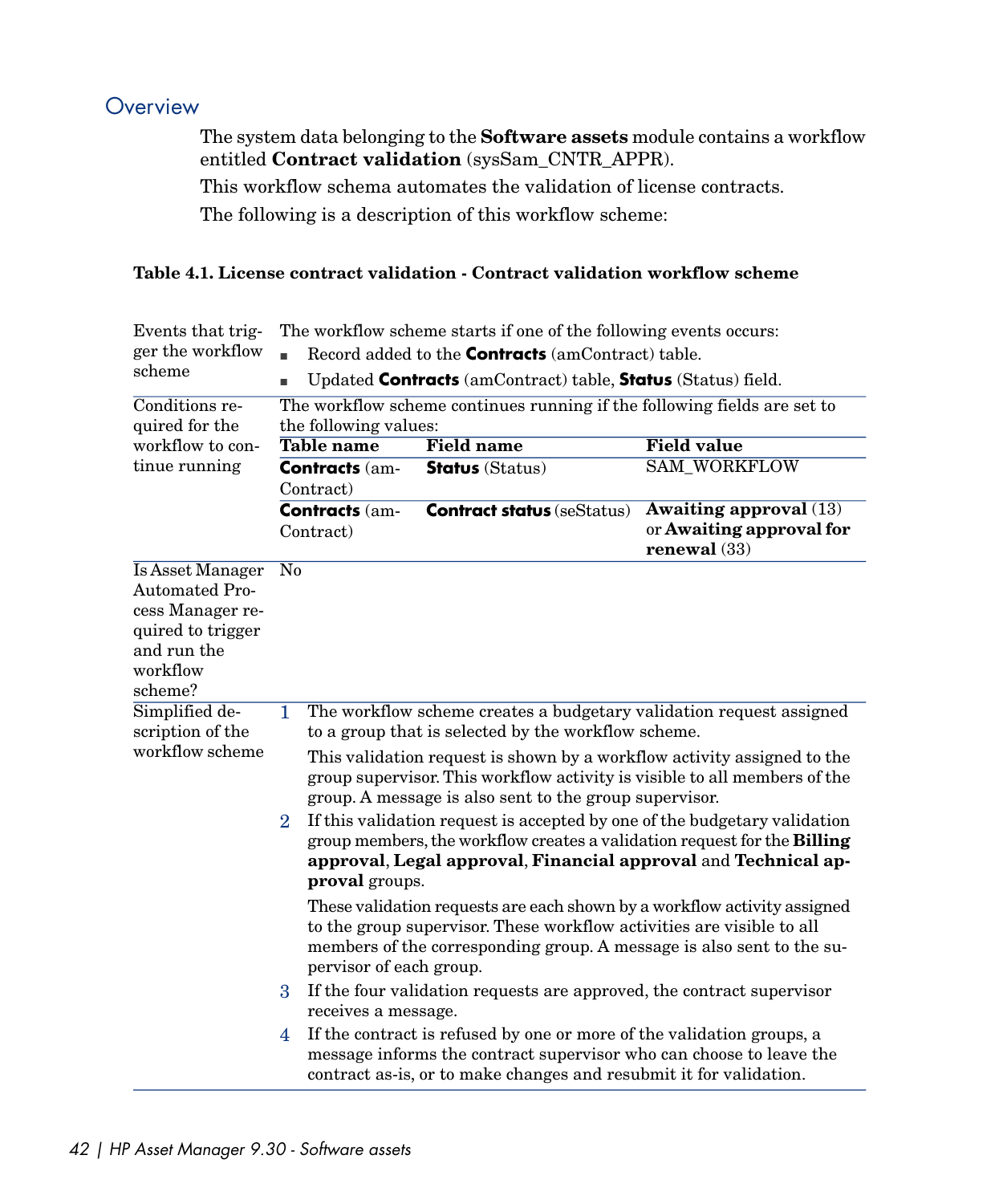## Configuring how the budgetary validation group is selected

By default, to select the appropriate budgetary validation group, the workflow scheme proceeds as follows:

- 1 It looks for all groups linked to the contract (**Contracts** tab in the employee group detail).
- 2 It selects the employee groups whose **Barcode** (BarCode) field begins with **STRBUDGET**.
- 3 If no employee group is found, it assigns the request validation to the group whose **Barcode** (BarCode) field is set to **sysSam\_CNTR\_BUD**.

Before you can use the **Contract validation** workflow scheme, you must perform the following operations:

- 1 Display the groups (**Organization management/ Operations/ Employee groups** link).
- 2 For each contract validated by a specific group:
	- a Click **New** to create a new group or display the detail of an existing group.
	- b Make sure that the following fields and links have the appropriate values:

| Field or link                                 | Value                                                  |
|-----------------------------------------------|--------------------------------------------------------|
| Bar code (code)                               | A name starting with STRBUDGET.                        |
| Supervisor (Supervisor)                       | The person designated by this link receives a          |
|                                               | message when a workflow activity for the con-          |
|                                               | tract validation request is created by the <b>Con-</b> |
|                                               | tract validation workflow. The person also             |
|                                               | reviews these workflow activities.                     |
| <b>Composition tab</b>                        |                                                        |
| Tab list ( <b>Members</b> (Members) link)     | The members of the group view the workflow             |
|                                               | activities for the contract validation request         |
|                                               | created by the <b>Contract validation</b> workflow     |
|                                               | and can accept or reject validation requests.          |
| <b>Contracts</b> tab                          |                                                        |
| Tab list ( <b>Contracts</b> (Contracts) link) | Add the contracts that are validated from a            |
|                                               | budgetary standpoint by the group.                     |

## Important:

In order for this system to work, a contract to validate must only be included in one single group for which the **Barcode** (BarCode) field starts with **STRBUDGET**.

3 For contracts to be validated using the default group: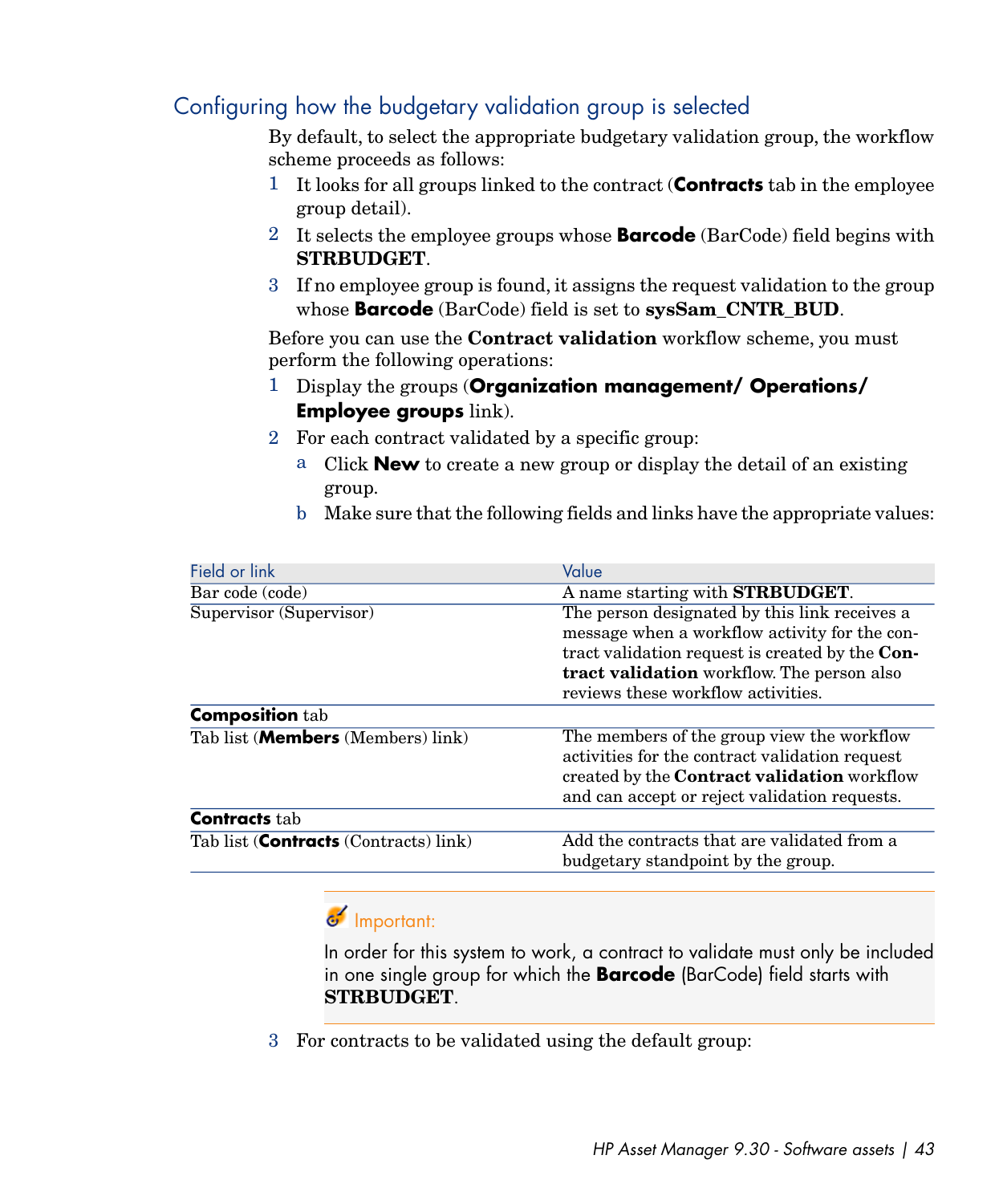- a Display the detail of the **Budgetary approval** group whose **Barcode** (BarCode) field is set to **sysSam\_CNTR\_BUD**.
- b Make sure that the following fields and links have the appropriate values:

| Field or link                             | Value                                                                                                                                                                                                                               |
|-------------------------------------------|-------------------------------------------------------------------------------------------------------------------------------------------------------------------------------------------------------------------------------------|
| Supervisor (Supervisor)                   | The person designated by this link receives a<br>message when a workflow activity for the con-<br>tract validation request is created by the Con-<br>tract validation workflow. The person also<br>views these workflow activities. |
| <b>Composition tab</b>                    |                                                                                                                                                                                                                                     |
| Tab list ( <b>Members</b> (Members) link) | The members of the group view the workflow<br>activities for the contract validation requests<br>created by the Contract validation workflow<br>and can accept or reject the validation requests.                                   |

## Important:

In order for this group to be used for a given contract, this contract must not be included in a group whose **Barcode** (BarCode) field begins with **STRBUDGET**.

## Configuring the other validation groups

The other validations are handled by the following validation groups:

- <sup>n</sup> **Billing approval** (sysSam\_CNTR\_BILL)
- **Legal approval** (sysSam\_CNTR\_JURI)
- **Financial approval** (sysSam\_CNTR\_FINA)
- <sup>n</sup> **Technical approval** (sysSam\_CNTR\_OPER)

You must define these groups as follows:

- 1 Display the groups (**Organization management/ Operations/ Employee groups** link).
- 2 Display the details of these groups one after the other.
- 3 Populate the following fields and links:

| Field or link           | Value                                                                                                                                                                                                                                    |
|-------------------------|------------------------------------------------------------------------------------------------------------------------------------------------------------------------------------------------------------------------------------------|
| Supervisor (Supervisor) | The person designated by this link receives a<br>message when a workflow activity for the contract<br>validation request is created by the <b>Contract</b><br>validation workflow. The person also reviews<br>these workflow activities. |
|                         |                                                                                                                                                                                                                                          |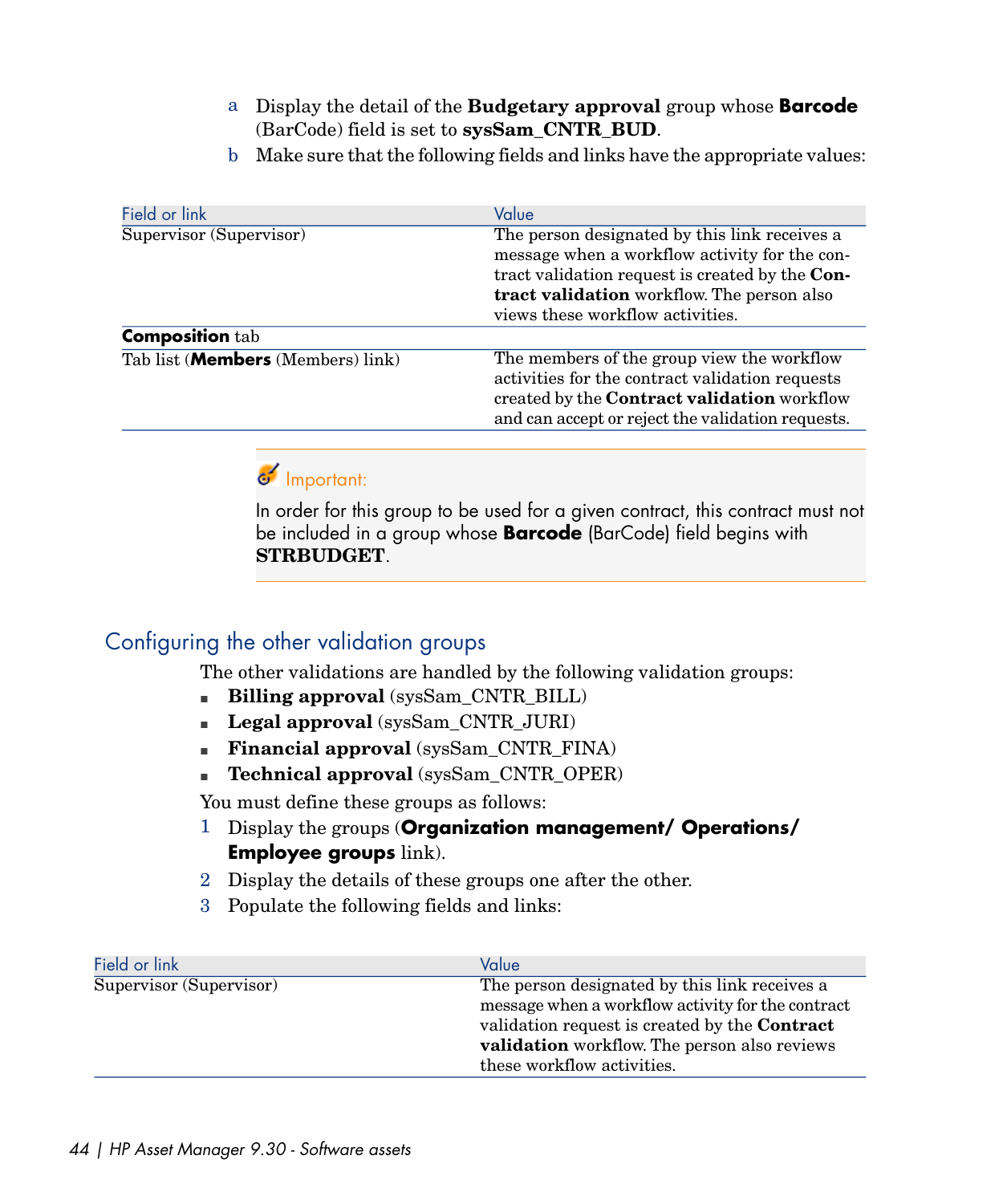|                                           | Value                                                                                                                                                                                                    |
|-------------------------------------------|----------------------------------------------------------------------------------------------------------------------------------------------------------------------------------------------------------|
| <b>Composition</b> tab                    |                                                                                                                                                                                                          |
| Tab list ( <b>Members</b> (Members) link) | The members of the group view the workflow<br>activities for the contract validation requests<br>created by the <b>Contract validation</b> workflow<br>and can accept or reject the validation requests. |

## Customize the **Contract validation** workflow scheme

## Note:

This operation can only be done using the Windows client.

#### This **Contract validation** is only an example.

It is more than likely that you will need to tailor it to suit your own validation processes, in the following areas in particular:

- <sup>n</sup> Validation types to perform (budgetary, financial, technical, etc.)
- n The way in which validators are selected (named user, calculated user, named group, calculated group)

Here is how, for example, you can change the way in which the financial validation group is selected, so that it is deduced and not simply named:

- 1 Display the workflow schemes (**Administration/ Workflow/ Workflow schemes** link on the navigation bar).
- 2 Select the **Contract validation** (sysSam\_CNTR\_APPR) scheme.
- 3 Display the detail of the **Contract validation: Financial** (SAM\_APPR\_CNTR\_FINA) activity (shortcut menu **Detail of activity** on the **Contract validation: Financial** box).
- 4 Display the **Parameters** tab.
- 5 Display the detail of the **Assignee** link (click on the magnifier)
- 6 Modify the following fields and links:

| Field or link          | Value                  |
|------------------------|------------------------|
| Context (ContextTable) | Contracts (amContract) |
| Type (seType)          | Calculated group       |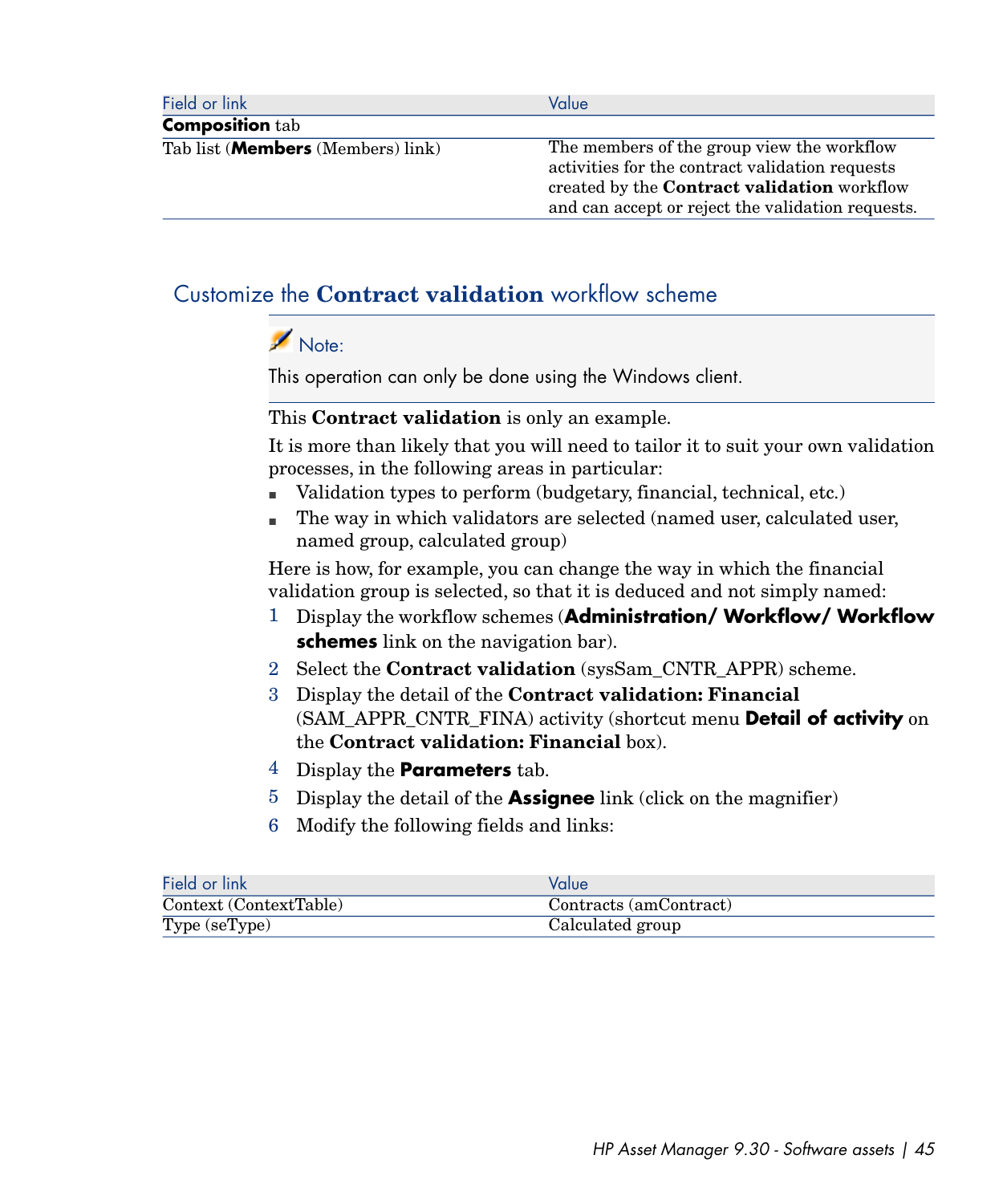| Field or link      | Value                                                                                                      |
|--------------------|------------------------------------------------------------------------------------------------------------|
| Script (memScript) | Const STR <validation type="">="CNTR<validatio< th=""></validatio<></validation>                           |
|                    | n type>"                                                                                                   |
|                    | RetVal=amDbGetLonq("SELECT q.lGroupId FROM                                                                 |
|                    | amRelEmplGrpCntr r, amEmplGroup g WHERE r.                                                                 |
|                    | lGroupId=q.lGroupId AND r.lCntrId="& [lCnt<br>rId] & " AND q.BarCode LIKE '" & STR <valid< th=""></valid<> |
|                    | ation type> $\&$ " $\frac{8!}{1!}$ ")                                                                      |
|                    | if RetVal=0 Then RetVal=amDbGetLonq("SELEC                                                                 |
|                    | T lGroupId FROM amEmplGroup WHERE BarCode                                                                  |
|                    | ='sysSam CNTR <validation type="">'")</validation>                                                         |
|                    | by replacing the <b><validation type=""></validation></b> variable                                         |
|                    | with <b>FINA</b> .                                                                                         |
|                    | Tip:                                                                                                       |
|                    | If you wish to customize how another validation                                                            |
|                    | group type is selected, you can use the same script,                                                       |
|                    | and replace <validation type=""> with another</validation>                                                 |
|                    | value:                                                                                                     |
|                    | Billing approval: <b>BILL</b>                                                                              |
|                    | Legal approval: LEGA                                                                                       |
|                    |                                                                                                            |
|                    | Technical approval: OPER                                                                                   |

- 7 Save the modifications and close the detail of the workflow role by clicking **Close**.
- 8 Close the detail of the activity by clicking **Close**.
- 9 Close the detail of the workflow scheme by clicking **Close**.
- 10 Display the groups (**Organization management/ Operations/ Employee groups** link).
- 11 For the contracts that are validated by a specific group:
	- a Click **New** to create a new group or display the detail of an existing group.
	- b Make sure that the following fields and links have the appropriate values:

| Field or link           | Value                                                       |
|-------------------------|-------------------------------------------------------------|
| Bar code (code)         | A name starting with CNTR <validation< th=""></validation<> |
|                         | type>, where < <b>Validation type&gt;</b> is the value      |
|                         | defined in the validation group selection script;           |
|                         | In this example: <b>FINA</b> .                              |
| Supervisor (Supervisor) | The person designated by this link receives a               |
|                         | message when a workflow activity for the con-               |
|                         | tract validation request is created by the Con-             |
|                         | tract validation workflow. The person also                  |
|                         | reviews these workflow activities.                          |
| <b>Composition</b> tab  |                                                             |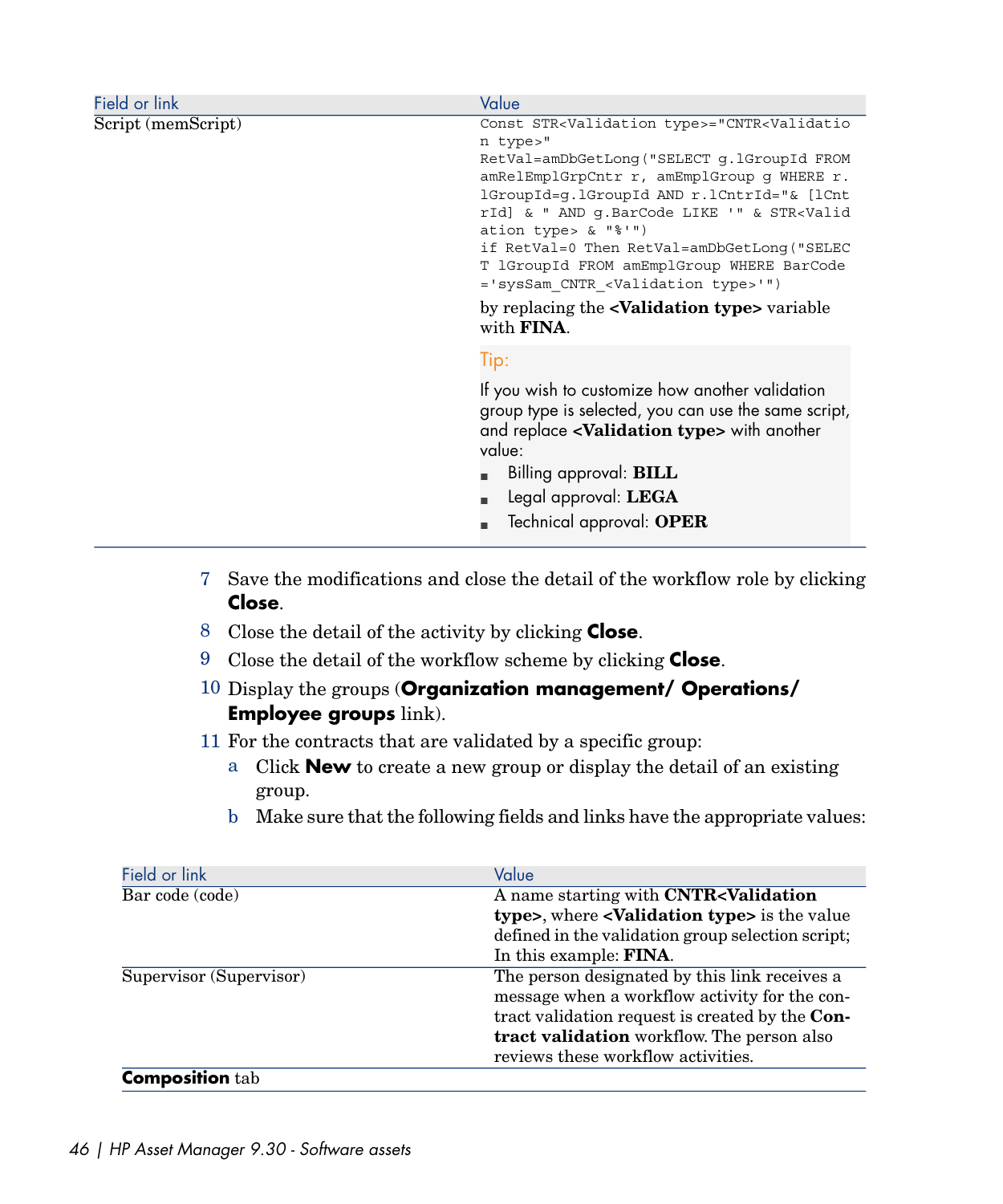| Field or link                                 | Value                                                                                                                                                                                                    |
|-----------------------------------------------|----------------------------------------------------------------------------------------------------------------------------------------------------------------------------------------------------------|
| Tab list ( <b>Members</b> (Members) link)     | The members of the group view the workflow<br>activities for the contract validation requests<br>created by the <b>Contract validation</b> workflow<br>and can accept or reject the validation requests. |
| <b>Contracts</b> tab                          |                                                                                                                                                                                                          |
| Tab list ( <b>Contracts</b> (Contracts) link) | Add that contracts that are validated from a<br>financial standpoint by the group.                                                                                                                       |

- 12 For contracts to be validated using a named group:
	- a Display the detail of the group whose **Barcode** (BarCode) field is set to **sysSam\_CNTR\_FINA**.
	- b Make sure that the following fields and links have the appropriate values:

| Field or link                     | Value                                                                                                                                                                                                                                 |
|-----------------------------------|---------------------------------------------------------------------------------------------------------------------------------------------------------------------------------------------------------------------------------------|
| Supervisor (Supervisor)           | The person designated by this link receives a<br>message when a workflow activity for the con-<br>tract validation request is created by the Con-<br>tract validation workflow. The person also<br>reviews these workflow activities. |
| <b>Composition tab</b>            |                                                                                                                                                                                                                                       |
| Tab list (Members (Members) link) | The members of the group view the workflow<br>activities for the contract validation requests<br>created by the <b>Contract validation</b> workflow.                                                                                  |

## Important:

In order for this group to be used for a given contract, this contract must not be included in a group whose **Barcode** (BarCode) field begins with **CNTRFINA**.

#### Requesting validation for the current contract

- 1 Start the **Manage software** (sysSamLauncher) wizard (**Asset lifecycle/ Software Asset Management/ User actions/ Manage software...** link on the navigation bar).
- 2 On the **Choose a Manage Software action...** page, check that the wizard is accessing the current contract and select the **Manage software contracts** option.
- 3 Click **Next**.
- 4 On the **Manage software contracts** page, click **Request validation for a contract**.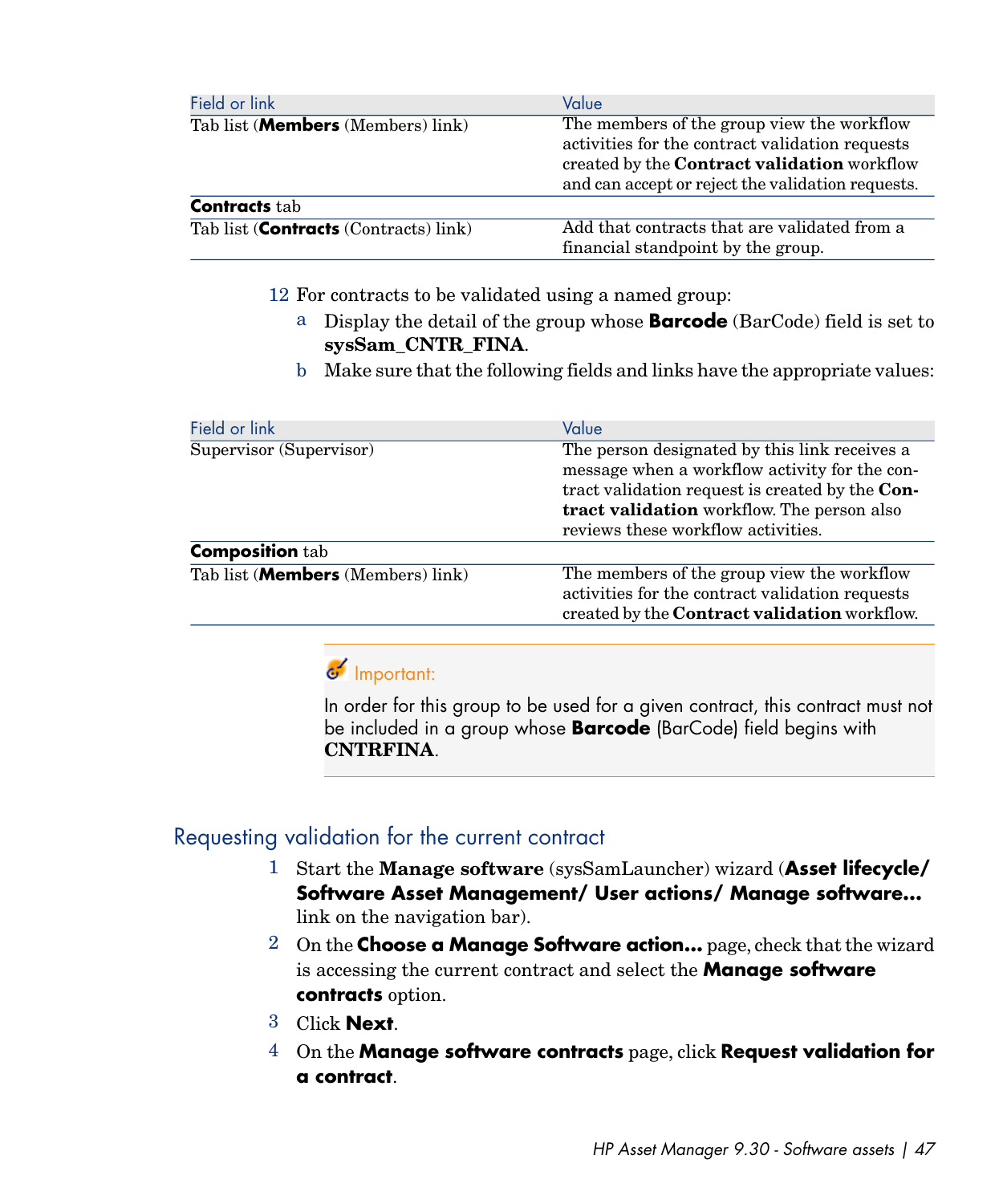5 This starts the **Request validation for a contract** (sysSamReqContractApproval) wizard.

Click **Finish** to validate the contract validation request.

This wizard modifies the following fields and links of the current contract:

| Field name                 | Field value         |
|----------------------------|---------------------|
| Status (Status)            | <b>SAM WORKFLOW</b> |
| Contract status (seStatus) | Awaiting approval   |

These modifications trigger the **Contract validation** (sysSam\_CNTR\_APPR) workflow for the current contract  $(\triangleright \text{ Overview [page 42]})$  $(\triangleright \text{ Overview [page 42]})$  $(\triangleright \text{ Overview [page 42]})$ 

## Viewing the validation progress status of the current contract

- 1 Start the **Manage software** (sysSamLauncher) wizard (**Asset lifecycle/ Software Asset Management/ User actions/ Manage software...** link on the navigation bar).
- 2 On the **Choose a Manage Software action...** page, check that the current contract in the wizard is the contract for which you want to check the validation process and select the **Manage software contracts** option.
- 3 Click **Next**.
- 4 On the **Manage software contracts** page, click **View validation progress status**.
- 5 This displays a screen showing the progress of the **Contract validation** (sysSam\_CNTR\_APPR) workflow  $(\triangleright)$  [Overview](#page-41-0) [page 42]).

#### Accepting or refusing a contract validation request

For each requested validation, the **Contract validation** workflow scheme creates a workflow activity.

These workflow activities are assigned to the group supervisor in charge of the different validations.

A workflow scheme is visible to the supervisor and the members of the group to which the task is assigned.

To accept or refuse a validation request:

- 1 Connect to the Asset Manager database with the supervisor login or the one of a group member.
- 2 Display current tasks (**Asset lifecycle/ Infrastructure management/ My workflow tasks** link on the navigation bar).
- 3 Select the task corresponding to the validation request.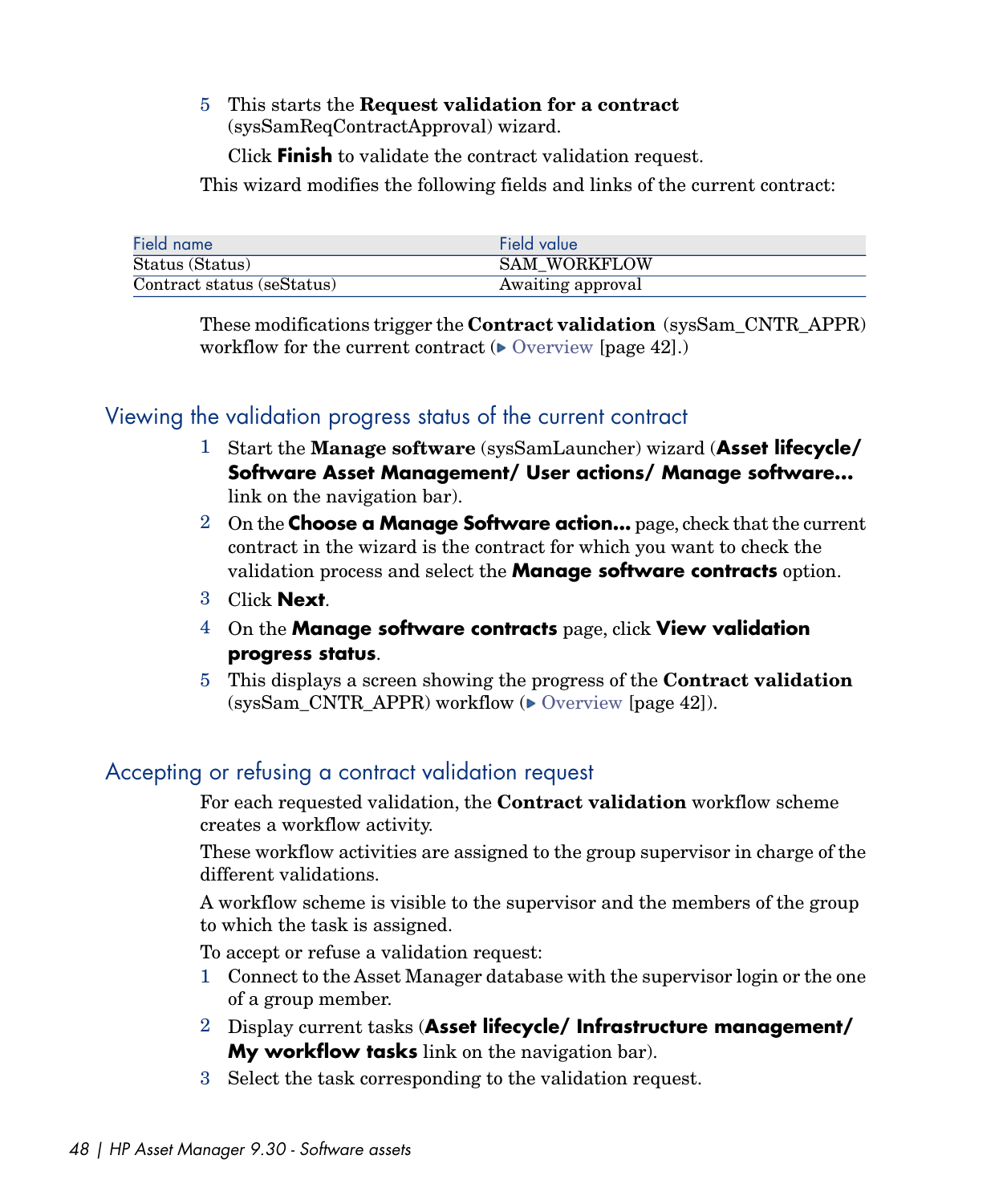- 4 Take a look at the workflow task.
- 5 Click either **Validate the contract** or **Refuse the contract**.

#### Restarting a contract validation cycle

If a contract is refused, the workflow scheme sends a message to the contract supervisor.

To make a decision on how to process the contract:

- 1 Connect to the Asset Manager database with the contract supervisor login.
- 2 Display the messages (**Administration/ System/ My messages** link on the navigation bar).
- 3 In the detail of the refusal notification message, click **Ref. obj.** to consult the contract detail.
- 4 Modify the contract.
- 5 Display current tasks (**Asset lifecycle/ Infrastructure management/ My workflow tasks** link on the navigation bar).
- 6 Select the task corresponding to the validation refusal
- 7 Take a look at the workflow task.
- 8 Click **Yes** to restart the validation circuit or **No** to quit the process.

When you click **Yes**, the workflow activity modifies the following fields and links in the contract being validated:

| Field name                 | Field value         |
|----------------------------|---------------------|
| Status (Status)            | <b>SAM WORKFLOW</b> |
| Contract status (seStatus) | Awaiting approval   |

These modifications trigger the **Contract validation** (sysSam\_CNTR\_APPR) workflow for the current contract  $(\triangleright \nightharpoonup$  [Overview](#page-41-0) [page 42].)

## Modifying a license contract

This section explains how to modify an existing contract.

#### Method 1: Using the **Manage software** wizard (sysSamLauncher)

1 Start the **Manage software** wizard (**Asset lifecycle/ Software Asset Management/ User actions/ Manage software...** link on the navigation bar).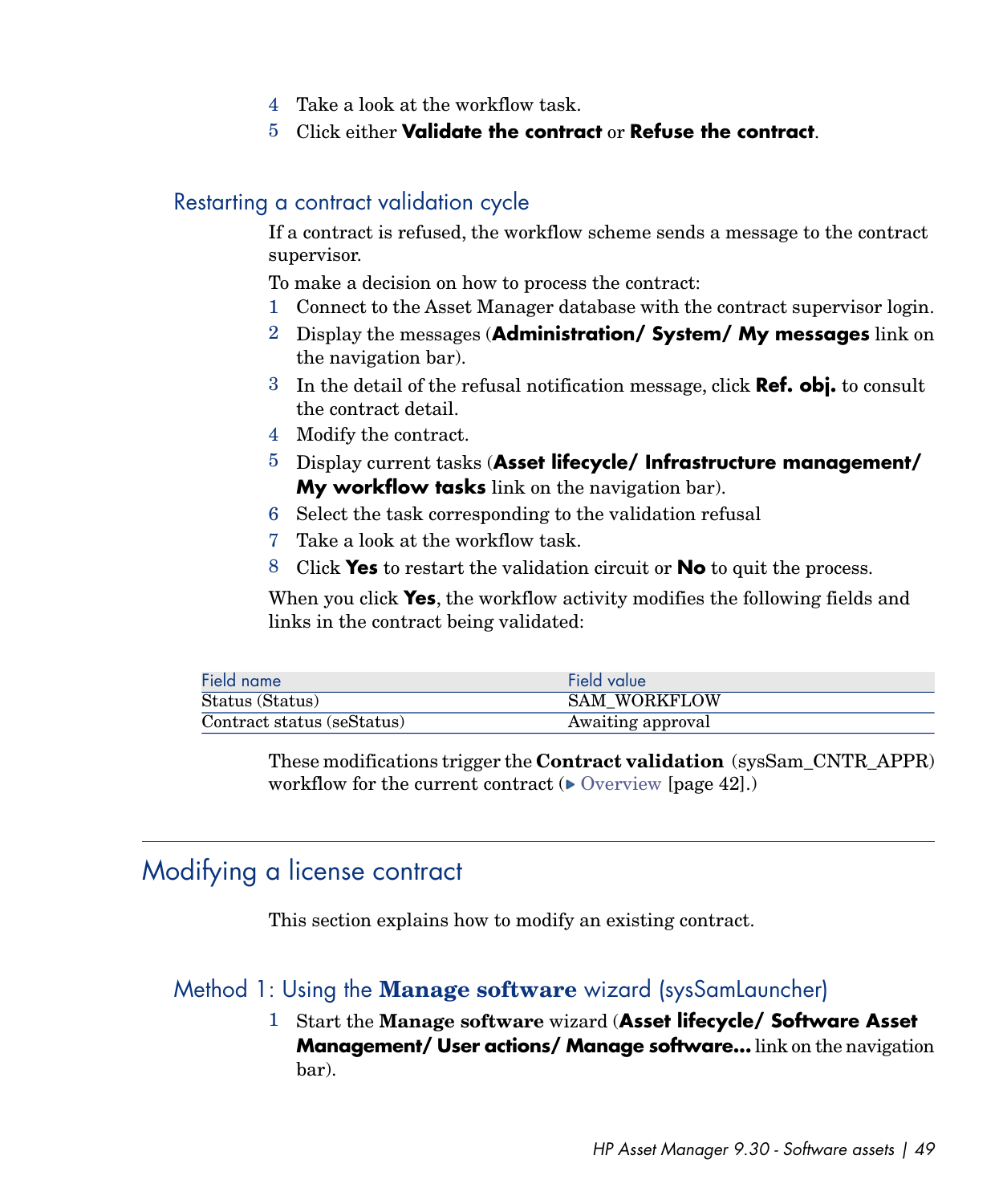- 2 On the **Choose a Manage Software action...** page, select the **Manage software contracts** option.
- 3 Click **Next**.
- 4 On the **Manage software contracts** page, click **Modify a contract** in the **Software contracts** section.
- 5 This starts the **Create a software contract** (sysSamCreateSoftContract) wizard.

Populate the wizard according to your needs.

Click **Finish** to validate all parameters of the contract.

The wizard modifies the contract.

#### Method 2: Using the menus

- 1 Display the contracts (**Asset lifecycle/ Vendor contract management/ Contracts** link on the navigation bar).
- 2 Select the contract to be modified.
- 3 Modify the contract.
- 4 Click **Modify** (Windows client) or **Save** (Web client) to validate the modifications.

## Associating a new maintenance contract to a license contract

- 1 Start the **Manage software** (sysSamLauncher) wizard (**Asset lifecycle/ Software Asset Management/ User actions/ Manage software...** link on the navigation bar).
- 2 On the **Choose a Manage Software action...** page, select the **Manage software contracts** option.
- 3 Click **Next**.
- 4 On the **Manage software contracts** page, click **Create a contract** in the **Maintenance contracts** section.
- 5 This starts the **Create a contract** wizard (BstCntrCreateContract). Populate the pages in the wizard.

Click **Finish** to validate what you entered.

The **Create a software contract** wizard creates the maintenance contract and links it to the current contract.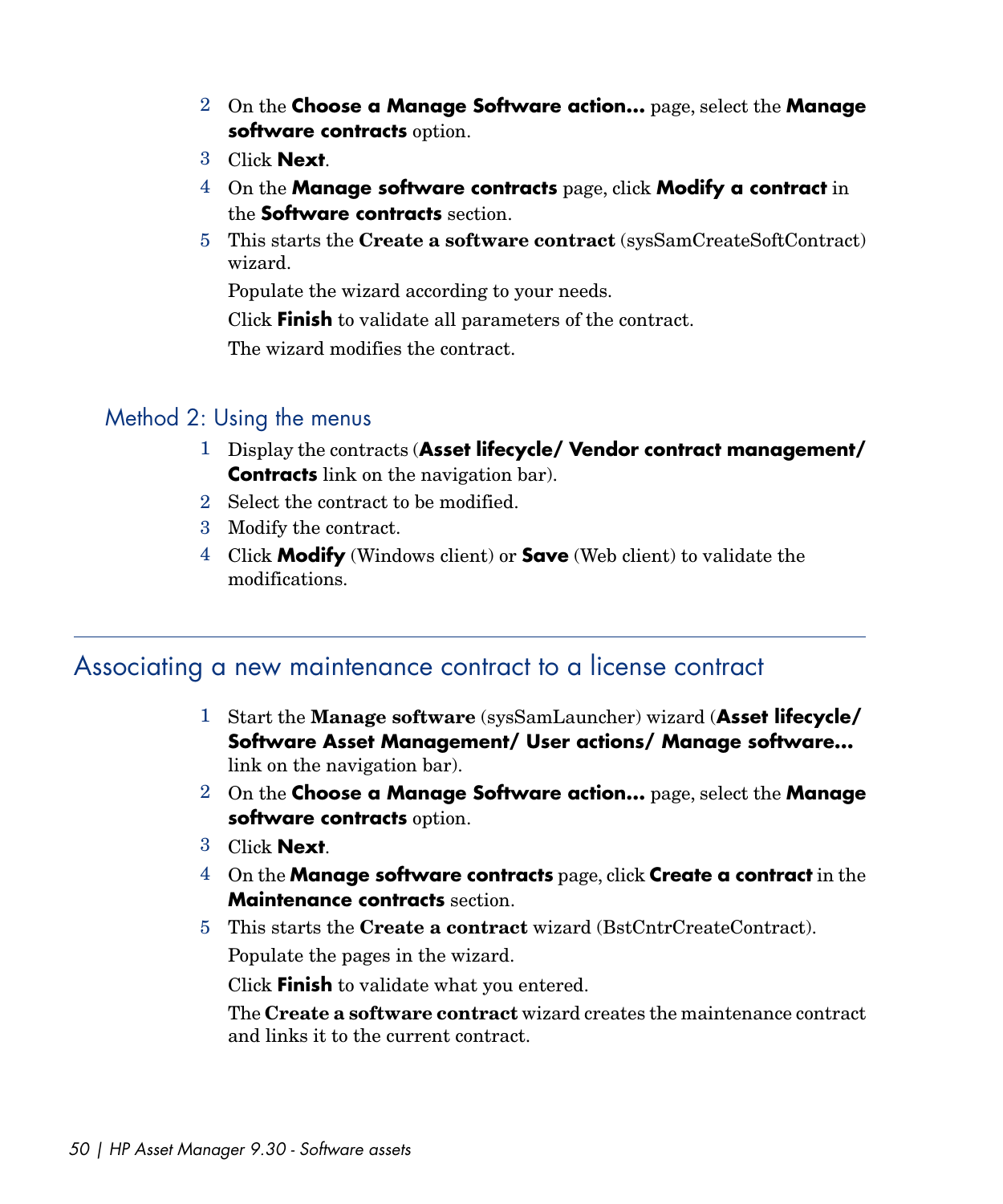## Modifying a maintenance contract associated with the current contract

- 1 Start the **Manage software** (sysSamLauncher) wizard (**Asset lifecycle/ Software Asset Management/ User actions/ Manage software...** link on the navigation bar).
- 2 On the **Choose a Manage Software action...** page, check that the current contract in the wizard is the license contract for which you want to modify the maintenance contract that is associated with it.Then select the **Manage software contracts** option.
- 3 Click **Next**.
- 4 On the **Choose a Manage Software action...** page, click **Modify a contract** in the **Maintenance contracts** section.
- 5 This displays the list of maintenance contracts associated with the current contract.

Modify the associated contracts.

Click **Modify** (Windows client) or **Save** (Web client) to validate the modifications.

## Adding assets to the current contract

- 1 Start the **Manage software** (sysSamLauncher) wizard (**Asset lifecycle/ Software Asset Management/ User actions/ Manage software...** link on the navigation bar).
- 2 On the **Choose a Manage Software action...** page, check that the wizard is associated with the current contract to which you want to add assets. Then select the **Manage software contracts** option.
- 3 Click **Next**.
- 4 On the **Manage software contracts** page, click **Add assets to a contract**.
- 5 This displays the list of records in the **Assets** (amAsset) tab that are not already linked to the current contract.
- 6 Select one or more assets.
- 7 Populate the other pages of the wizard as follows (navigate through the wizard pages using the **Next** and **Previous** buttons).
- 8 Click **Finish** to validate what you entered.

This links the assets to the current contract (visible on the **Assets** tab in the contract detail and **Contracts** tab in the asset detail).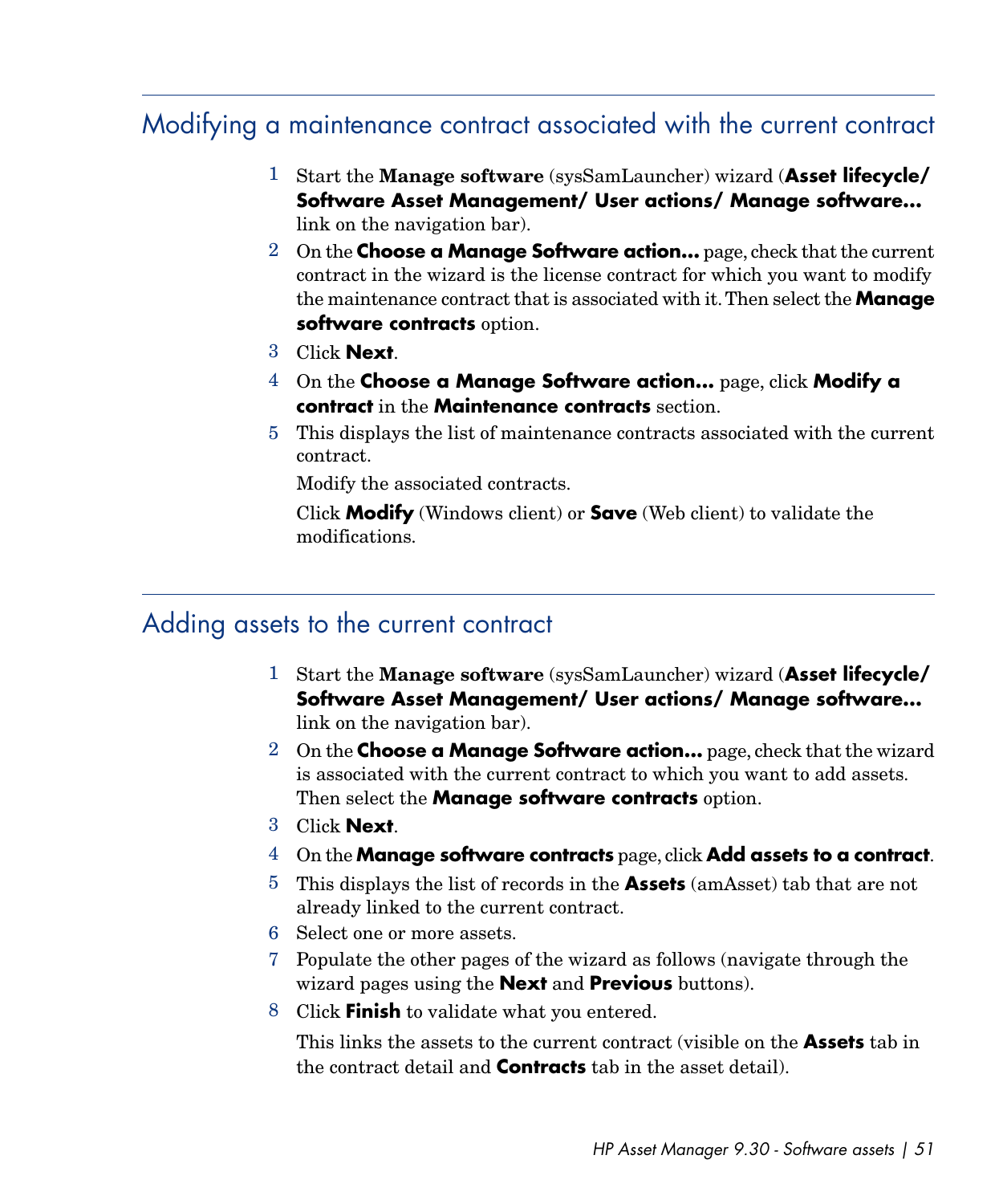9 Click **OK** to exit the wizard.

# Link invoice lines to the current contract

- 1 Start the **Manage software** (sysSamLauncher) wizard (**Asset lifecycle/ Software Asset Management/ User actions/ Manage software...** link on the navigation bar).
- 2 On the **Choose a Manage Software action...** page, check that the wizard is associated with the current contract to which you want to add invoice lines. Then select the **Manage software contracts** option.
- 3 Click **Next**.
- 4 On the **Manage software contracts** page, click **Link invoice lines**.
- 5 This starts the **Link invoice lines to the contract** (sysSamLinkInvoices2Cntr) wizard.
- 6 Populate the pages of the wizard as follows (navigate through the wizard pages using the **Next** and **Previous** buttons).
- 7 Click **Finish** to validate what you entered.

This links the invoice lines to the current contract (**Associated contract** (CntrInvLine) link of the invoice lines).

8 Click **OK** to exit the wizard.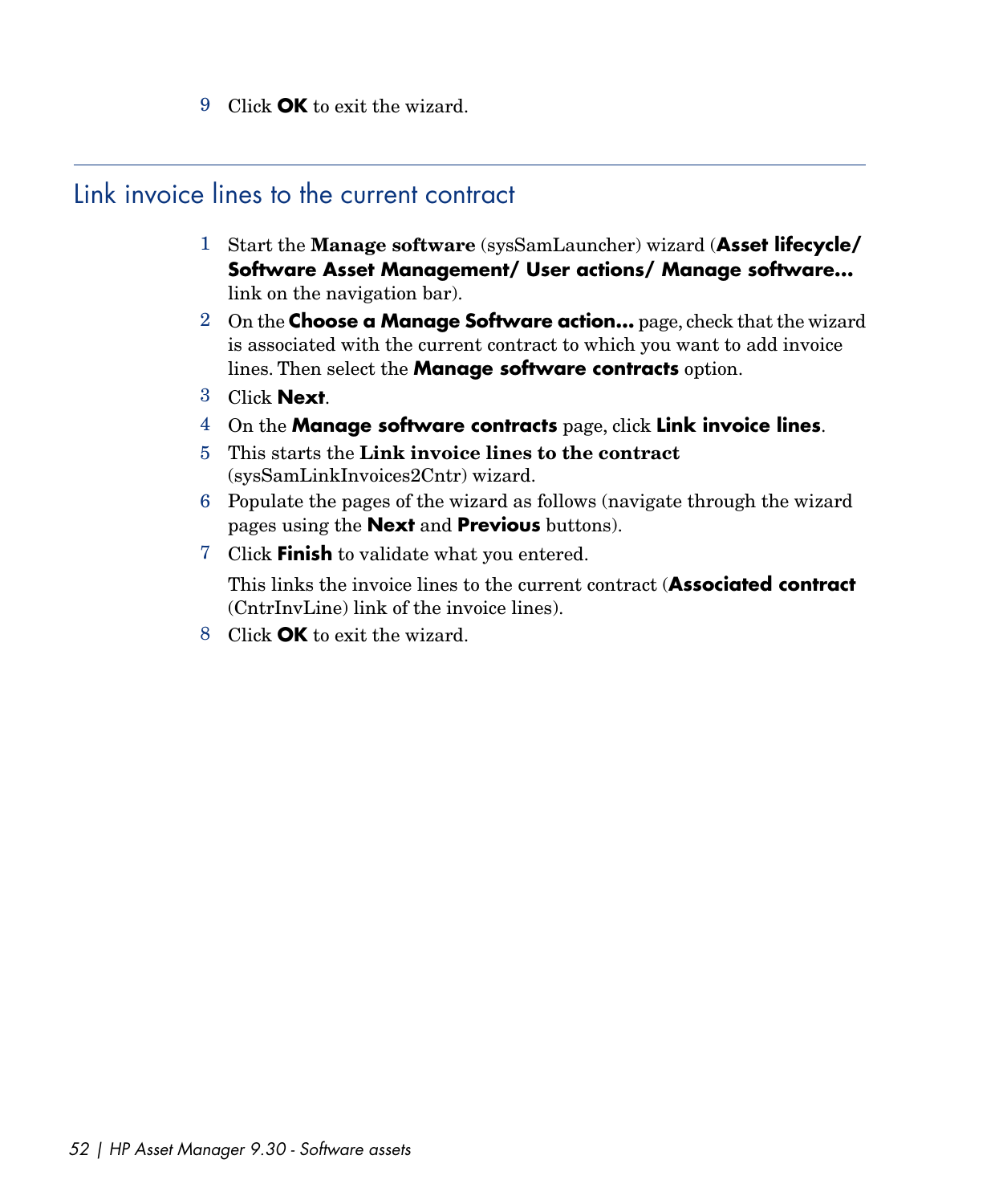# 5 Software license management

A software license is a portfolio item ( **Portfolio** guide, chapter **Portfolio items**). Just like for any other portfolio item, you can choose an individual, collective or undifferentiated management for this item.

## Create a software license nature

- 1 Display the natures (**Portfolio management/ Asset configurations/ Natures** link on the navigation bar).
- 2 Click **New**.
- 3 Populate in particular the following fields and links:

| Field                       | Value   |
|-----------------------------|---------|
| Also create (seOverflowTbl) | Nothing |
| License (bSoftLicense)      | Yes     |

## Note:

You will note that you only need to create one nature. It can be used to create all license models.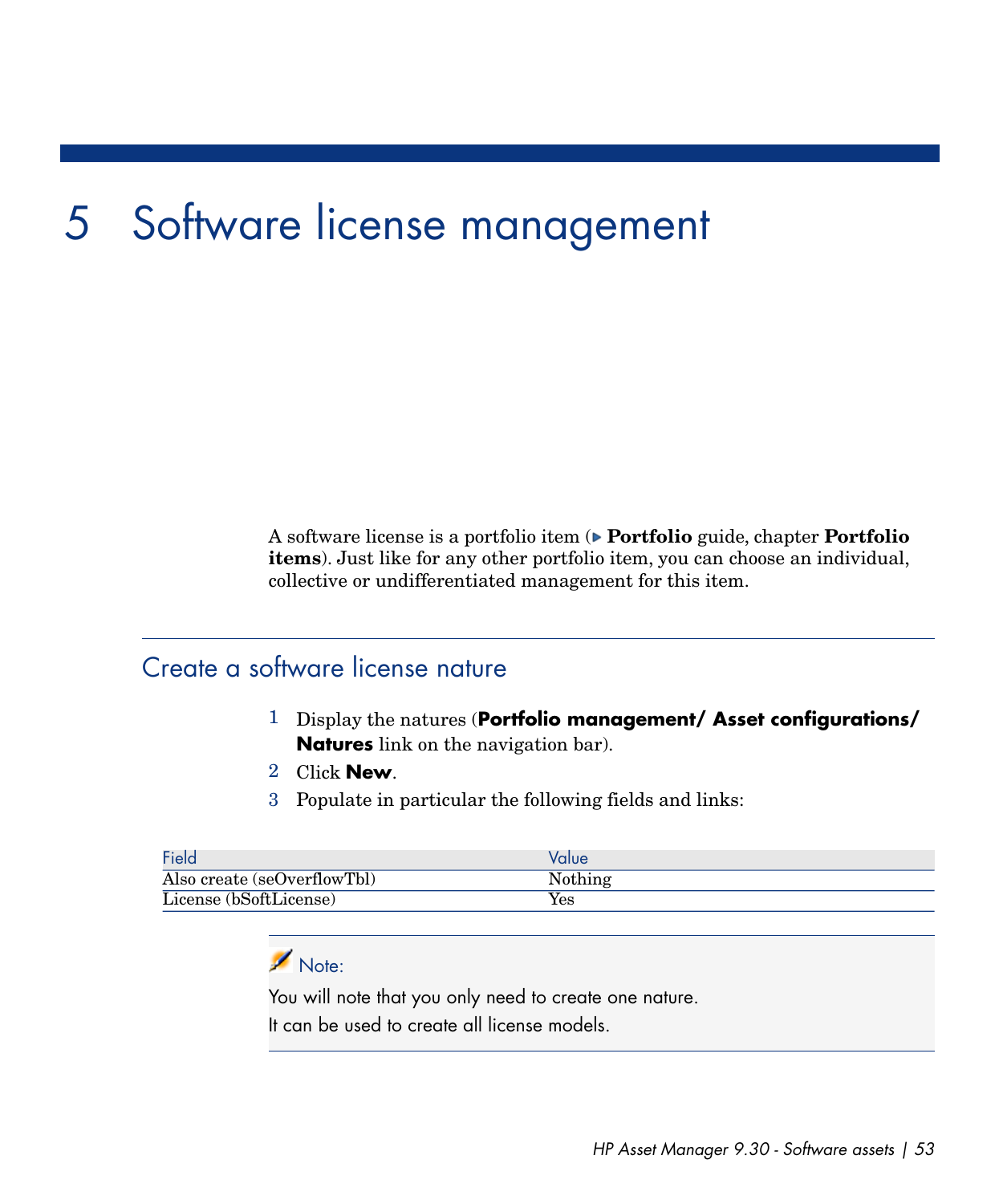For more information about natures, refer to the **Portfolio** guide, chapter **Portfolio items**, section **Natures**.

## Create a software license model

#### Method 1: Using the **Manage software** wizard (sysSamLauncher)

▶ [Create a software license](#page-54-0) [page 55]

#### Method 2: Using the menus

- 1 Display the models (**Portfolio management/ Asset configurations/ Models** link on the navigation bar).
- 2 Click **New**.
- 3 Populate in particular the following fields and links:

| Field or link      | Comment on the value                                         |
|--------------------|--------------------------------------------------------------|
| <b>General</b> tab |                                                              |
| Nature (Nature)    | Nature for which the <b>Also create</b> (seOver-             |
|                    | flowTbl) field is set to <b>Nothing</b> and the <b>Soft-</b> |
|                    | ware license option is selected                              |

## Create a software license type

- 1 Display the **License types** (amLicType) table (**Asset lifecycle/ Software asset management/ License types** link on the navigation bar).
- 2 Click **New**.
- 3 Check the **May be selected (models, assets, counters)** (bSelectable) box.

#### Note:

If you do not check this box the record that is created can only be used as a hierarchy group for the table and cannot be selected as a license type.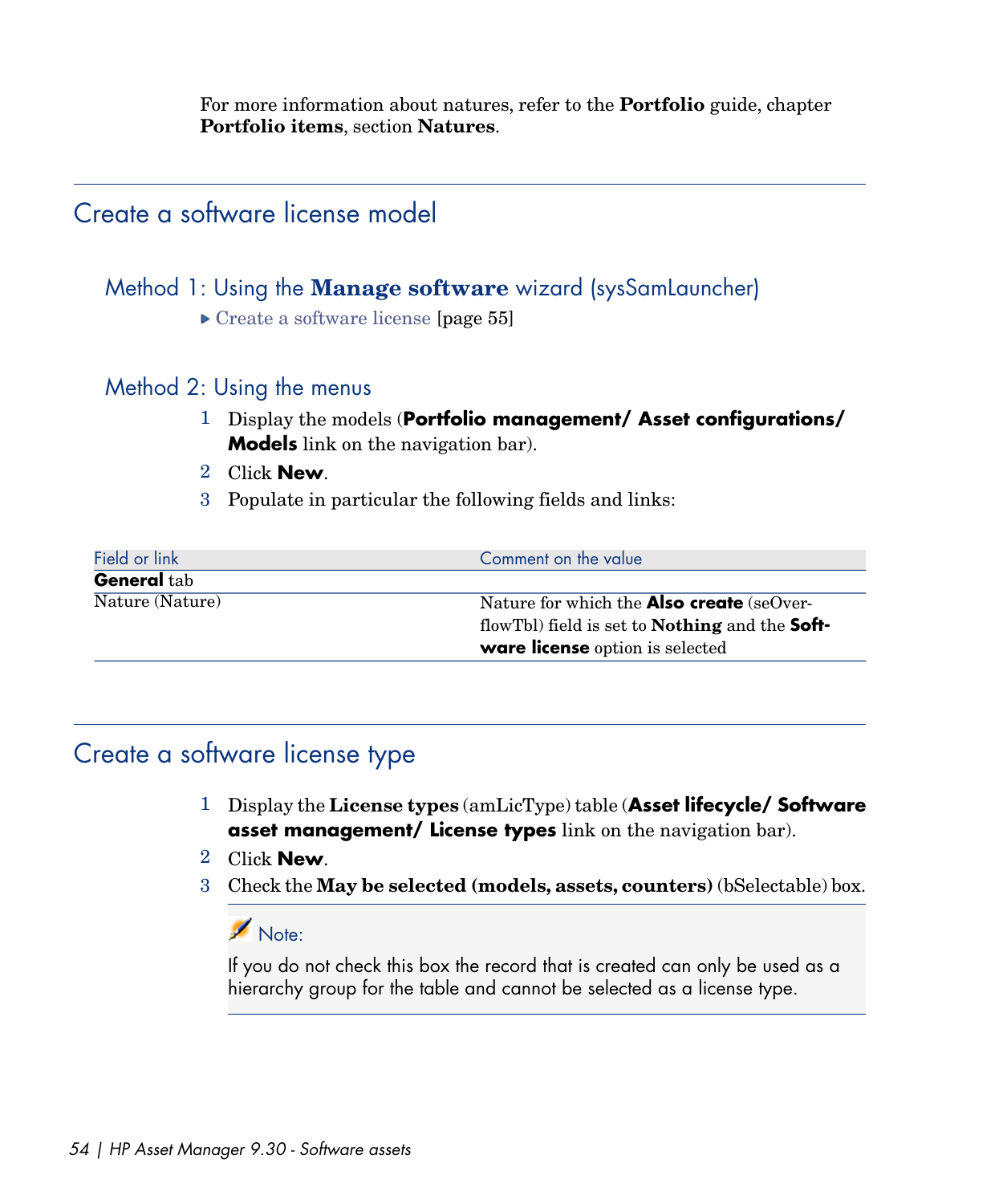## <span id="page-54-0"></span>Create a software license

## Method 1: Using the **Manage software** wizard (sysSamLauncher)

- 1 Start the **Manage software** wizard (**Asset lifecycle/ Software asset management/ User actions/ Manage software...** link on the navigation bar).
- 2 On the **Choose a Manage Software action...** page, select the **Manage software licenses and installations** option.
- 3 Click **Next**.
- 4 On the **Manage software licenses and installations** page, click the **Create a license** button.
- 5 This starts the **Create a new software license** (sysSamCreateLicpfi) wizard.

Populate the wizard according to your needs.

In particular, if there is not yet an appropriate model to create the software license, click **Prepare licenses and software installations** on the **Create a new software license** page.

This starts the **Prepare licenses and software installations** (sysSamLicenseProcess) wizard.

Click one of the following two buttons:

**create a software license type (model)**: This starts the wizard **Create a software license type (model)** (sysSamCreateLicModel).

This wizard is used to create a software license model from an existing model (**amModel** table) or from a catalog product (**amCatProduct** table).

<sup>n</sup> **Create a software license model from an inventoried installation**: This starts the **Create a software license model from installations** (sysSamCreateLicModFromInst) wizard.

This wizard is used to create a software license model from inventoried installations.

6 Click **Finish** to Validate all parameters.

The wizard creates the license.

## Method 2: Using the menus

- 1 Display the portfolio items (**Asset lifecycle/ Infrastructure management/ Portfolio items** link on the navigation bar).
- 2 Create a portfolio item based on an appropriate model.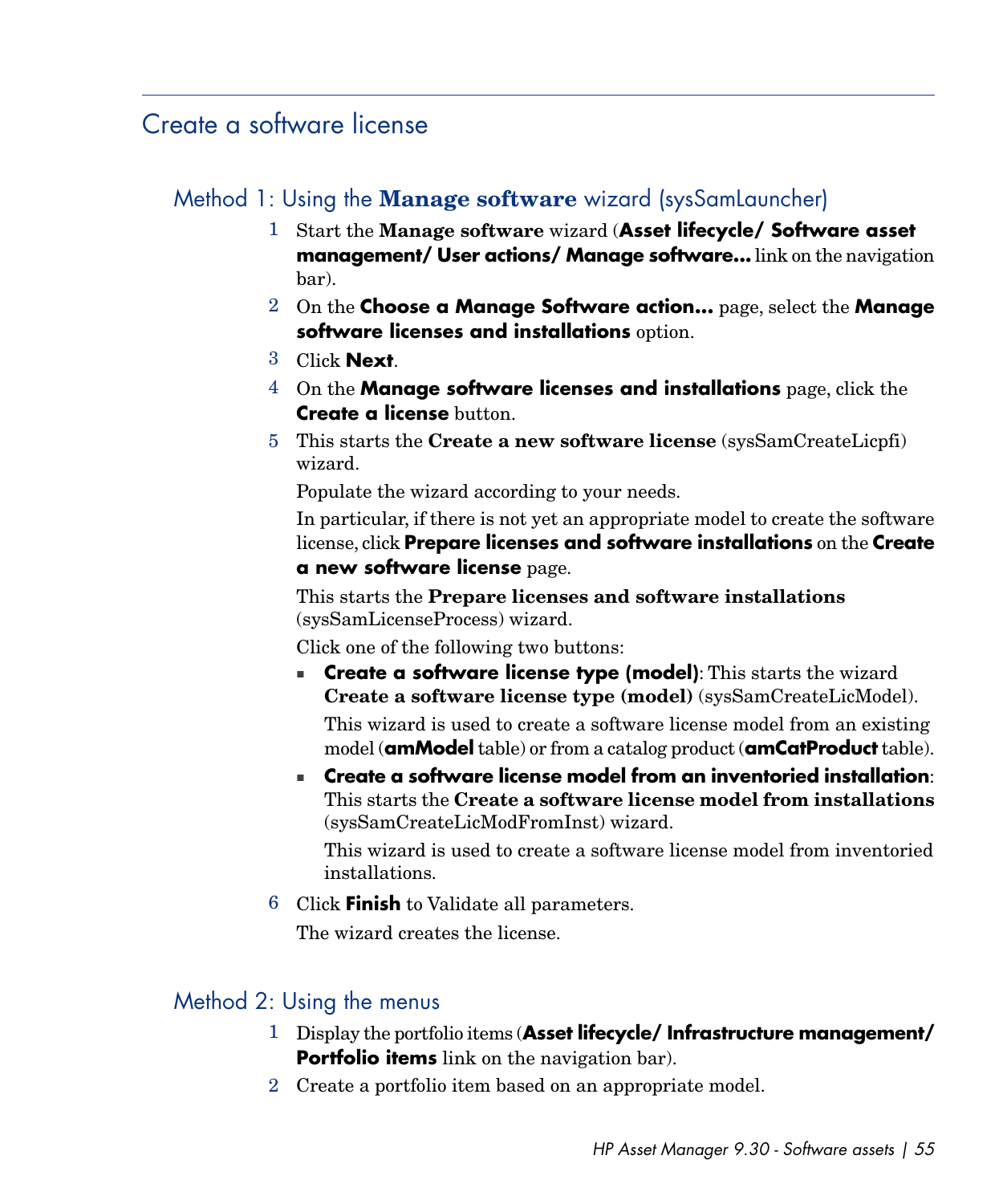3 Populate the **License** tab in particular.

## Modify a software license

## Method 1: Using the **Manage software** wizard (sysSamLauncher)

- 1 Start the **Manage software** wizard (**Asset lifecycle/ Software asset management/ User actions/ Manage software...** link on the navigation bar).
- 2 On the **Choose a Manage Software action...** page, select the **Manage software licenses and installations** option.
- 3 Click **Next**.
- 4 On the **Manage software licenses and installations** page, click the **Modify a license** button.
- 5 Triggers the **Modify a software license** (sysSamModifyLicpfi) wizard.
- 6 Populate the pages of the wizard as follows (navigate through the wizard pages using the **Next** and **Previous** buttons).
- 7 Click **Finish** to validate all parameters. The wizard modifies the license.
- 8 Click **OK** to exit the wizard.

#### Method 2: Using the menus

- 1 Display the portfolio items (**Asset lifecycle/ Infrastructure management/ Portfolio items** link on the navigation bar).
- 2 Select the license to modify and modify it.
- 3 Click **Modify** (Windows client) or **Save** (Web client) to validate the modifications.

## Request new software licenses

## Method 1: Using the **Manage software** wizard (sysSamLauncher)

1 Connect to the database using the login of the user associated to the named entitlement.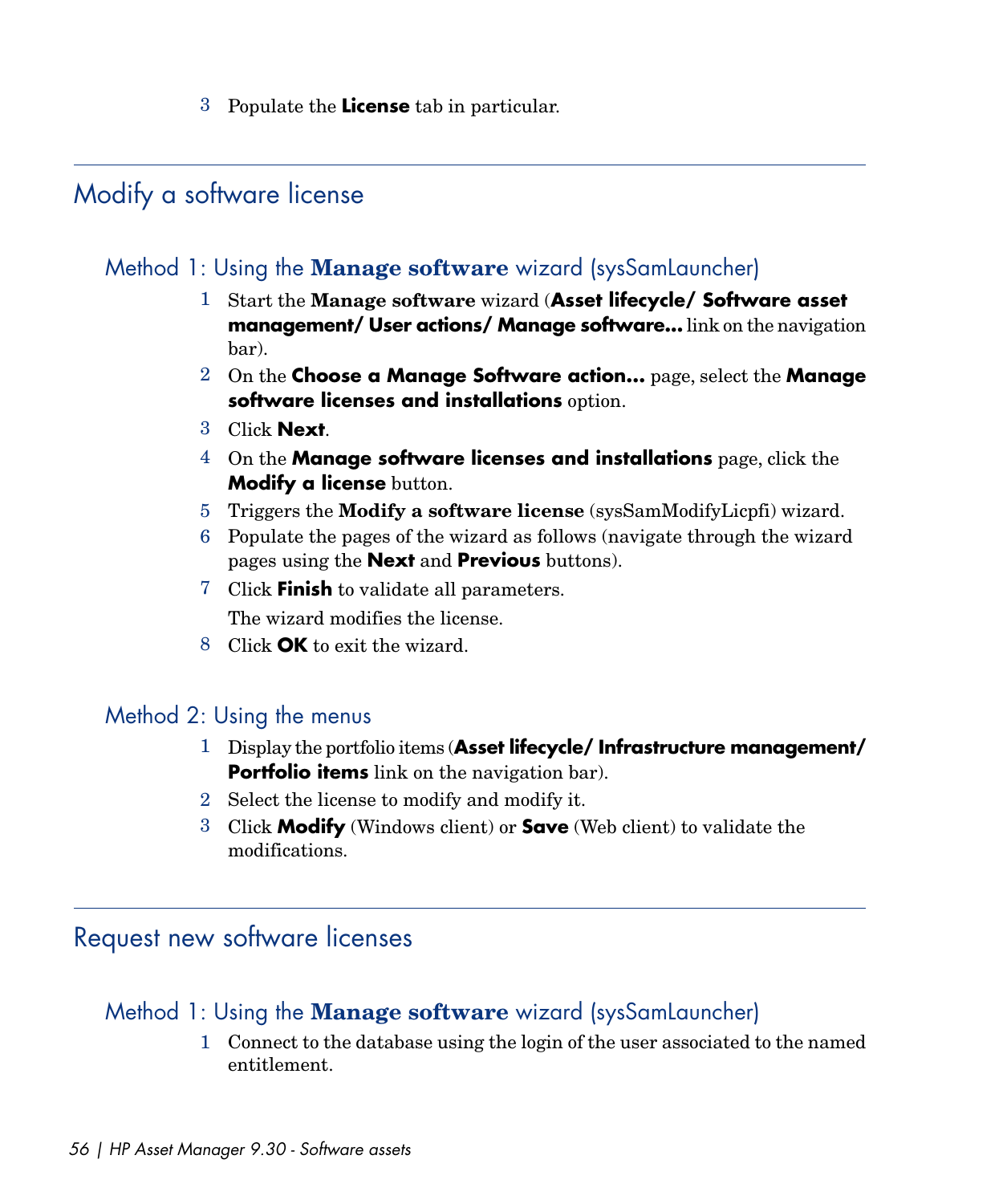- 2 Start the **Manage software** wizard (**Asset lifecycle/ Software asset management/ User actions/ Manage software...** link on the navigation bar).
- 3 On the **Choose a Manage Software action...** page, select the **Manage software licenses and installations** option.
- 4 Click **Next**.
- 5 On the **Manage software licenses and installations** page, click the **Request licenses** button.

This starts the **Request software licenses** (sysSamCreateLicReq) wizard.

6 Populate the pages of the wizard as follows (navigate through the wizard pages using the **Next** and **Previous** buttons).

In particular, if there is not yet an appropriate model to create the software license, click **Prepare licenses and software installations** on the **Create a new software license** page.

This starts the **Prepare licenses and software installations** (sysSamLicenseProcess) wizard.

Click one of the following two buttons:

**Create a software license type (model)**: This starts the wizard **Create a software license type (model)** (sysSamCreateLicModel).

This wizard is used to create a software license model from an existing model (**amModel** table) or from a catalog product (**amCatProduct** table).

<sup>n</sup> **Create a software license model from an inventoried installation**: This starts the **Create a software license model from installations** (sysSamCreateLicModFromInst) wizard.

This wizard is used to create a software license model from inventoried installations.

7 Click **Finish** to validate all parameters.

The wizard creates the request.

8 Click **OK** to exit the wizard.

#### Method 2: Using the menus

- 1 Display the internal requests (**Asset lifecycle/ Infrastructure management/ Internal requests** link on the navigation bar).
- 2 Click **New**.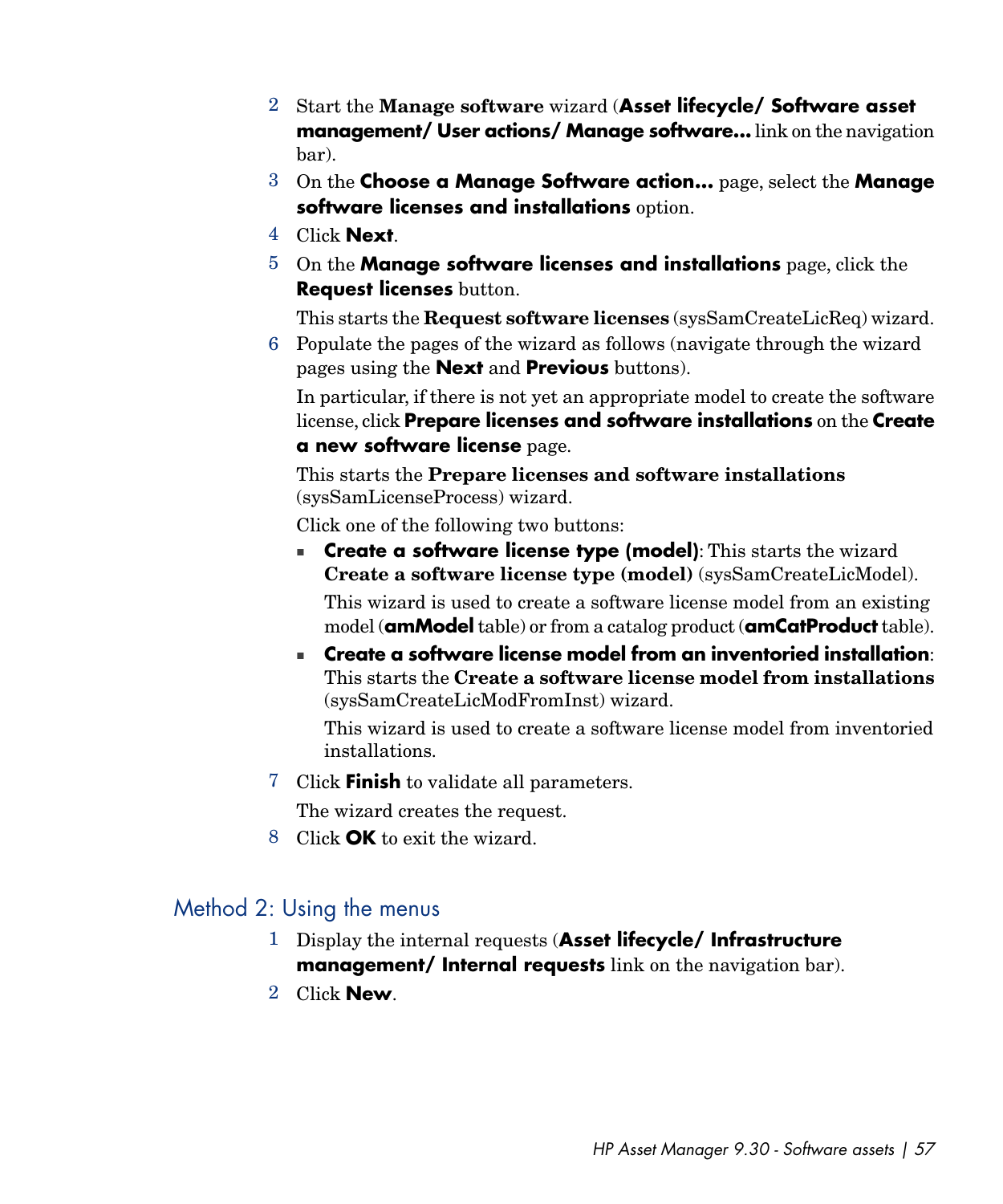# Retiring a license

- 1 Start the **Manage software** (sysSamLauncher) wizard (**Asset lifecycle/ Software asset management/ User actions/ Manage software...** link on the navigation bar).
- 2 On the **Choose a Manage Software action...** page, select the **Manage software licenses and installations** option.
- 3 Click **Next**.
- 4 In the **Manage software licenses and installations** page, click the **Remove/Retire hardware and software** button.
- 5 This starts the **Retire portfolio items** (AstRetire) wizard. Populate the wizard according to your needs. Click **Finish** to validate all parameters.

The wizard executes the defined tasks.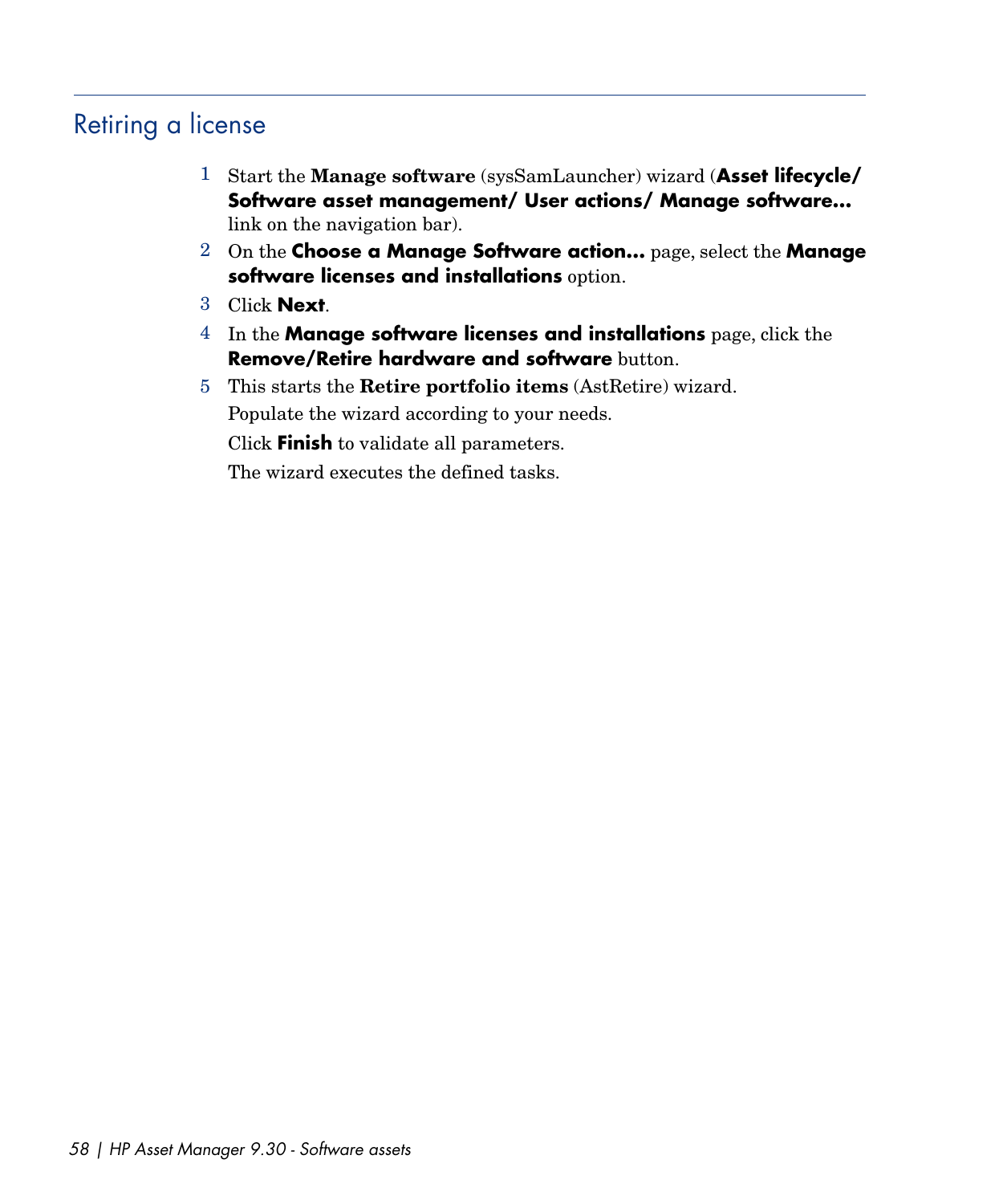# 6 Software entitlement management

# Create a named entitlement for a license

This section explains how to create a new named entitlement that assigns license rights to designated users or computers.

#### Method 1: Using the **Manage software** wizard (sysSamLauncher)

- 1 Start the **Manage software** wizard (**Asset lifecycle/ Software asset management/ User actions/ Manage software...** link on the navigation bar).
- 2 On the **Choose a Manage Software action...** page, select **Define user rights and add or remove software**.
- 3 Click **Next**.
- 4 On the **Define user rights and add or remove software** page, click **Assign software (user/installation rights)**.

This starts the **Assign software** (sysSamEntitleUserOrItem) wizard.

- 5 On the first page (**What action would you like to execute?**), select the **Add a named entitlement** option.
- 6 Populate the rest of the wizard according to your needs.
- 7 Validate all parameters (**Finish** button).
- 8 Exit the wizard (**OK** button).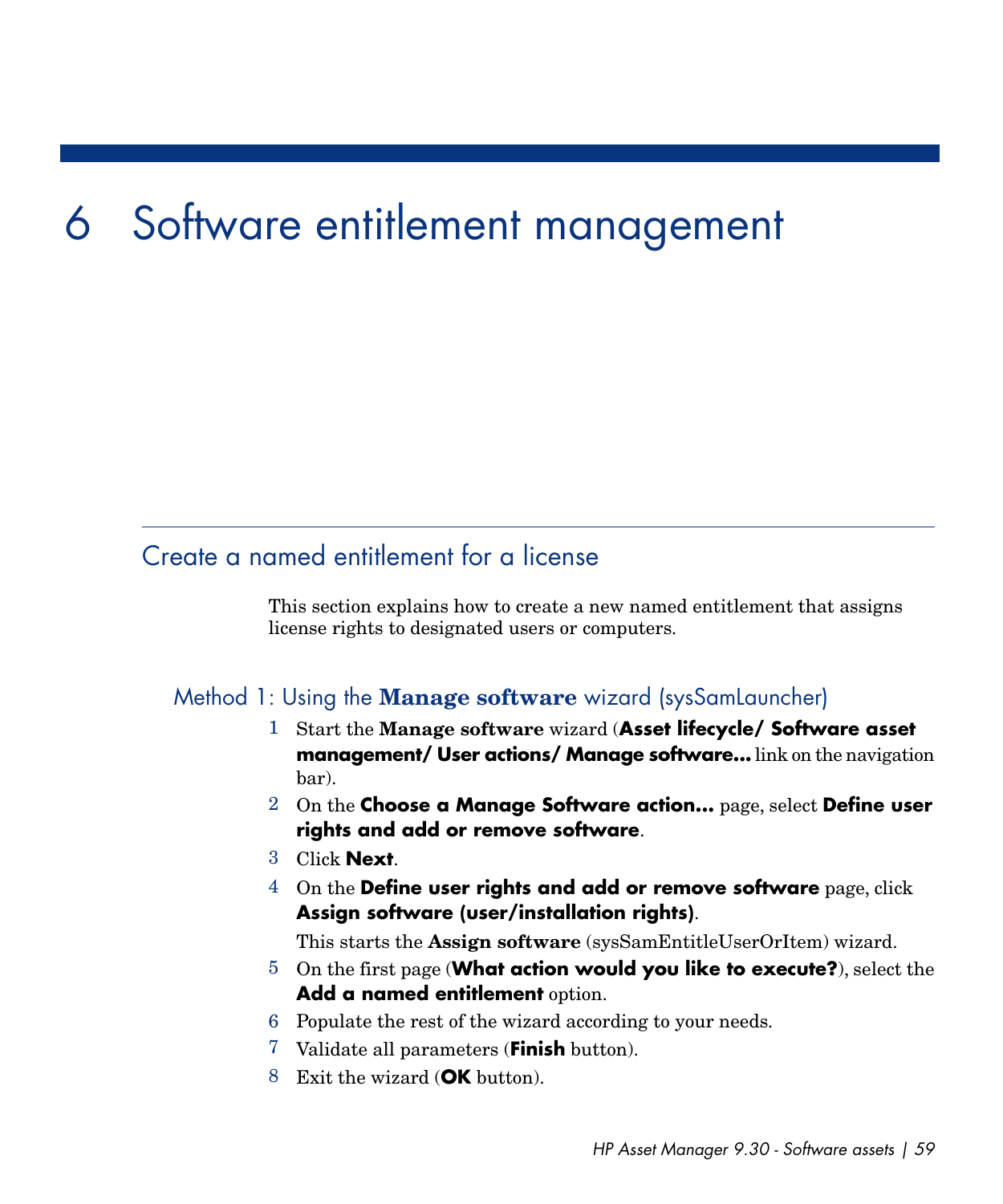#### Method 2: Using the menus

- 1 Display the named entitlements (**Organization management/ Operations/ Named entitlements** link on the navigation bar).
- 2 Click **New**.

## Modifying named entitlements for licenses

This section explains how to modify a named entitlement that assigns license rights to designated users or computers.

## Method 1: Using the **Manage software** wizard (sysSamLauncher)

- 1 Start the **Manage software** wizard (**Asset lifecycle/ Software asset management/ User actions/ Manage software...** link on the navigation bar).
- 2 On the **Choose a Manage Software action...** page, select **Define user rights and add or remove software**.
- 3 Click **Next**.
- 4 On the **Define user rights and add or remove software** page, click **Assign software (user/installation rights)**.

This starts the **Assign software** (sysSamEntitleUserOrItem) wizard.

- 5 On the first page (**What action would you like to execute?**), select the **Modify a named entitlement** option.
- 6 Populate the rest of the wizard according to your needs.
- 7 Validate all parameters (**Finish** button).
- 8 Exit the wizard (**OK** button).

#### Method 2: Using the menus

- 1 Display the named entitlements (**Organization management/ Operations/ Named entitlements** link on the navigation bar).
- 2 Select the entitlement to modify.
- 3 Modify the selected entitlement.
- 4 Click **Modify** (Windows client) or **Save** (Web client) to save the modifications.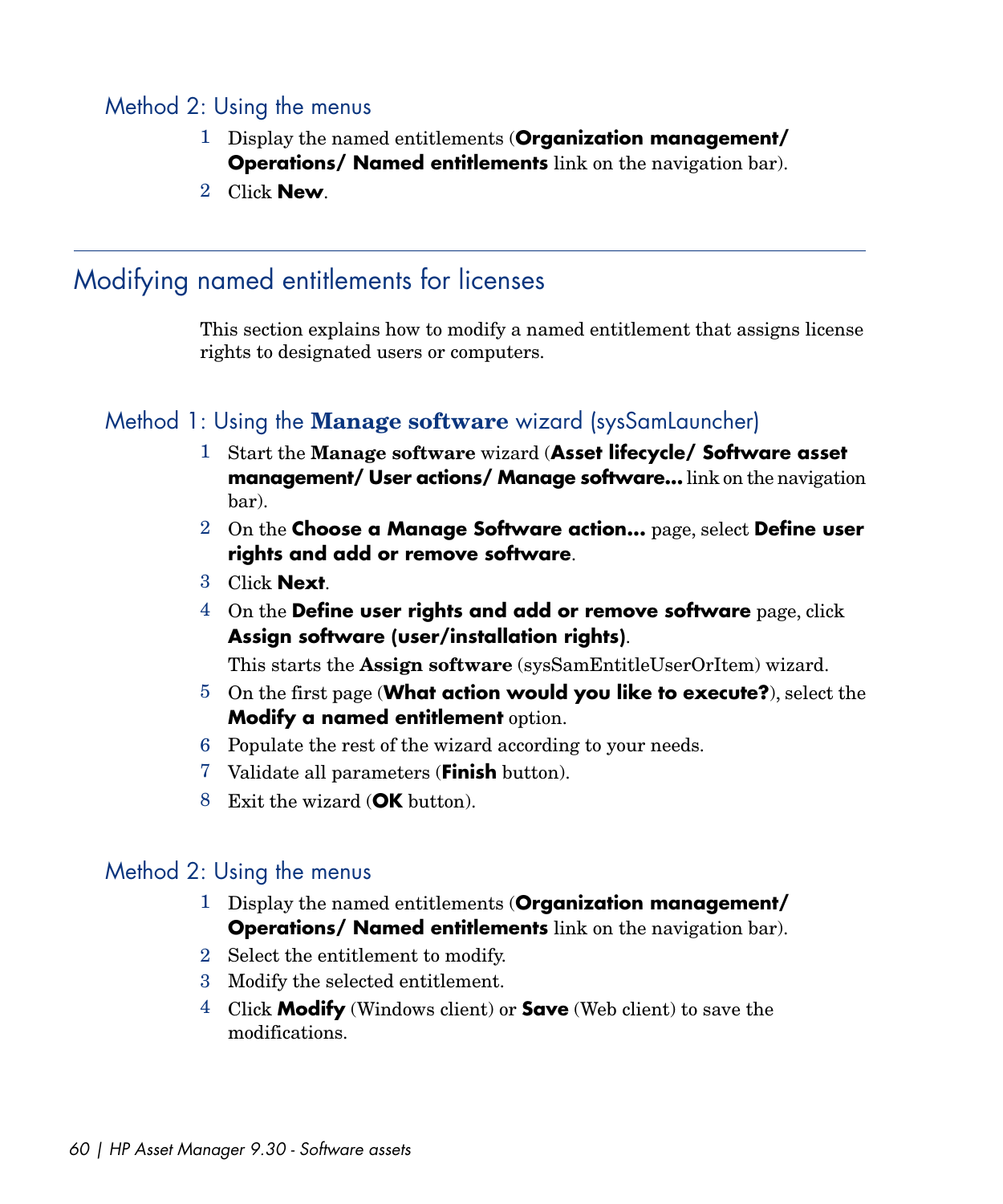# Deleting a named entitlements for a license

This section explains how to delete a named entitlement that assigns license rights to designated users or computers.

- 1 Display the named entitlements (**Organization management/ Operations/ Named entitlements** link on the navigation bar).
- 2 Select the entitlement to delete.
- 3 Click **Delete**.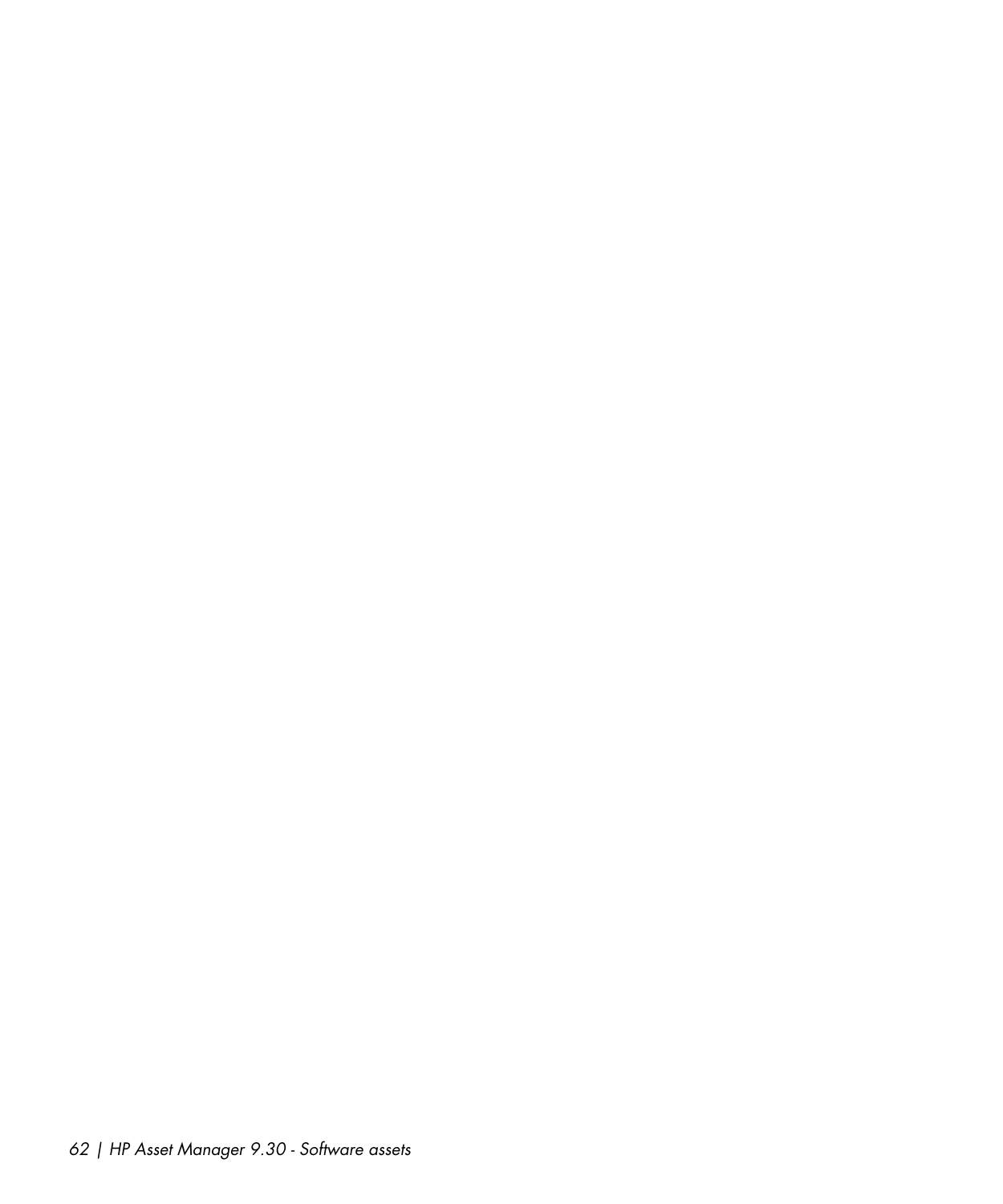# Software installations and utilizations 7management

The **software installations** table (amSoftInstall) contains all software installations. These software installations can be described in two different ways in the database:

- <sup>n</sup> By being linked with a portfolio item that has the same model. As a portfolio item is created, these software installations can be described with more detail. For example, they can be linked with business services. However, creating a portfolio item for each software installation can considerably increase the size of the database and, thus, hinder performance.
- <sup>n</sup> By not being linked with any portfolio item.

Having this type of installation reduces the load on the **Portfolio item** (amPortfolio) table and helps avoid any performance issues.

## Create installations/utilizations automatically

The most effective and reliable way to represent the status of your installations/utilizations is to use automatic network inventory tools such as HP Discovery and Dependency Mapping Inventory.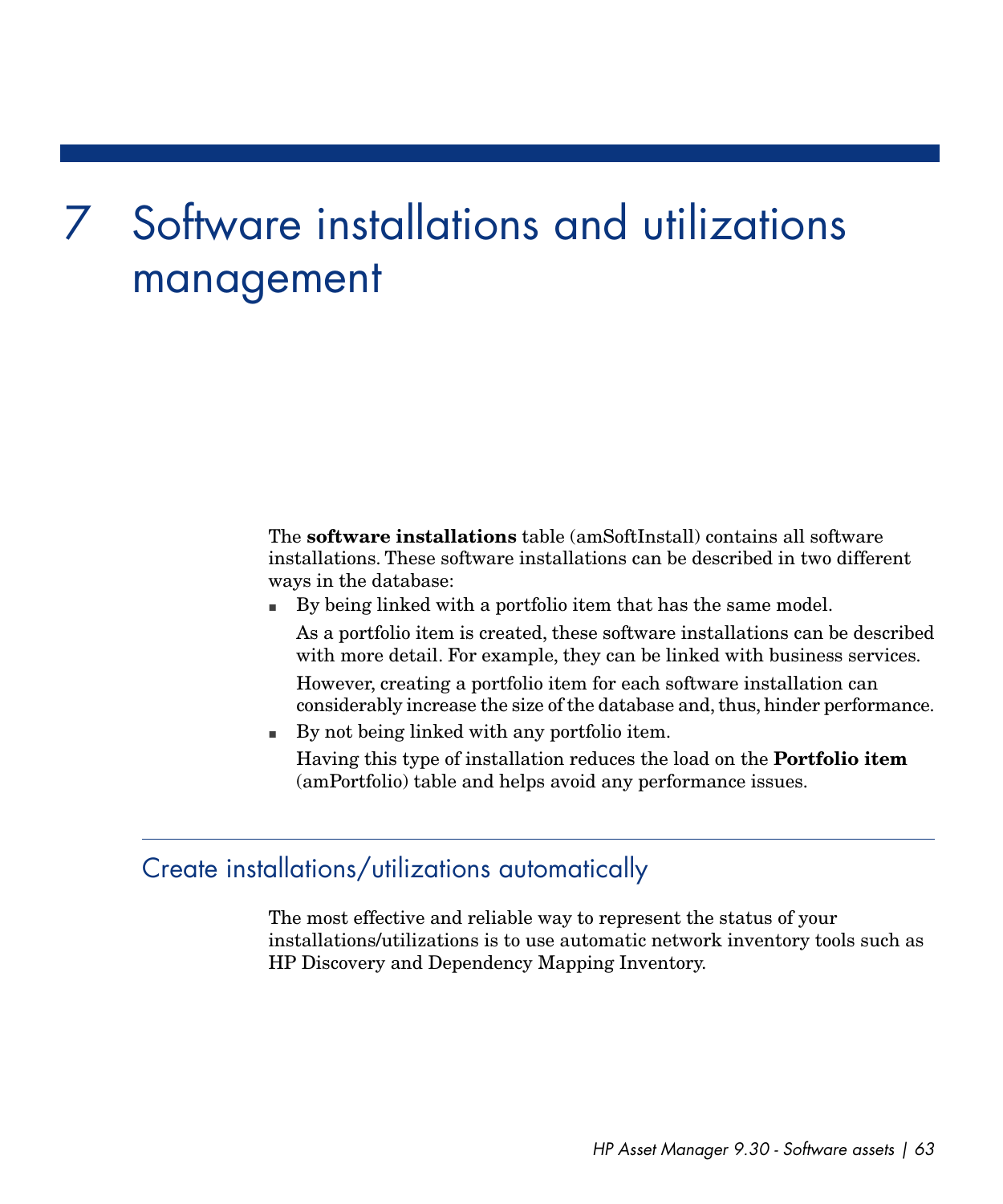

You can, of course, use other inventory tools. You must make the required changes to the HP Connect-It scenarios and the Asset Manager Automated Process Manager modules for them to work with your inventory software.

Using such tools, you can identify the installations by computer and then transfer this information to the Asset Manager database.

## $Q$  Tip:

All software installations imported by this process are not linked with a portfolio item (the **Do not link the installation with a portfolio item** box is checked)

If you decide to link portfolio items to the imported software installations at a later date, please read paragraph [After creating the installation/utilization](#page-74-0) [page 75].

Configure your environment to import the results from a database obtained with HP Discovery and Dependency Mapping Inventory

- 1 Perform a software inventory using HP Discovery and Dependency Mapping Inventory. Use the version specified in the HP Connect-It Support Matrix that ships with Asset Manager 9.30.
- 2 Install HP Connect-It in the version as provided with Asset Manager 9.30.
- 3 Start HP Connect-It.
- 4 Open the scenario ddmiam\_swnorm.scn (located in the scenario\ed\ddmi<HP Discovery and Dependency Mapping Inventory version number>\ddmi<HP Discovery and Dependency Mapping Inventory version number>am<Asset Manager version number> sub-folder of the HP Connect-It installation folder) (**File/ Open** menu).

For example: C:\Program Files\HP\Connect-It <Version number> <language>\scenario\ed\ddmi77am93.

5 Configure the **Discovery and Dependency Mapping Inventory** connector (select the connector in the scenario diagram,**Configure connector** shortcut menu).

On the **Select a connection type** wizard page, select a connection type and then populate the related pages in the wizard.

6 Configure the **Asset Management** connector (select the connector in the scenario scheme, shortcut menu **Configure connector**).

Populate the **Define the connection parameters** page of the configuration wizard.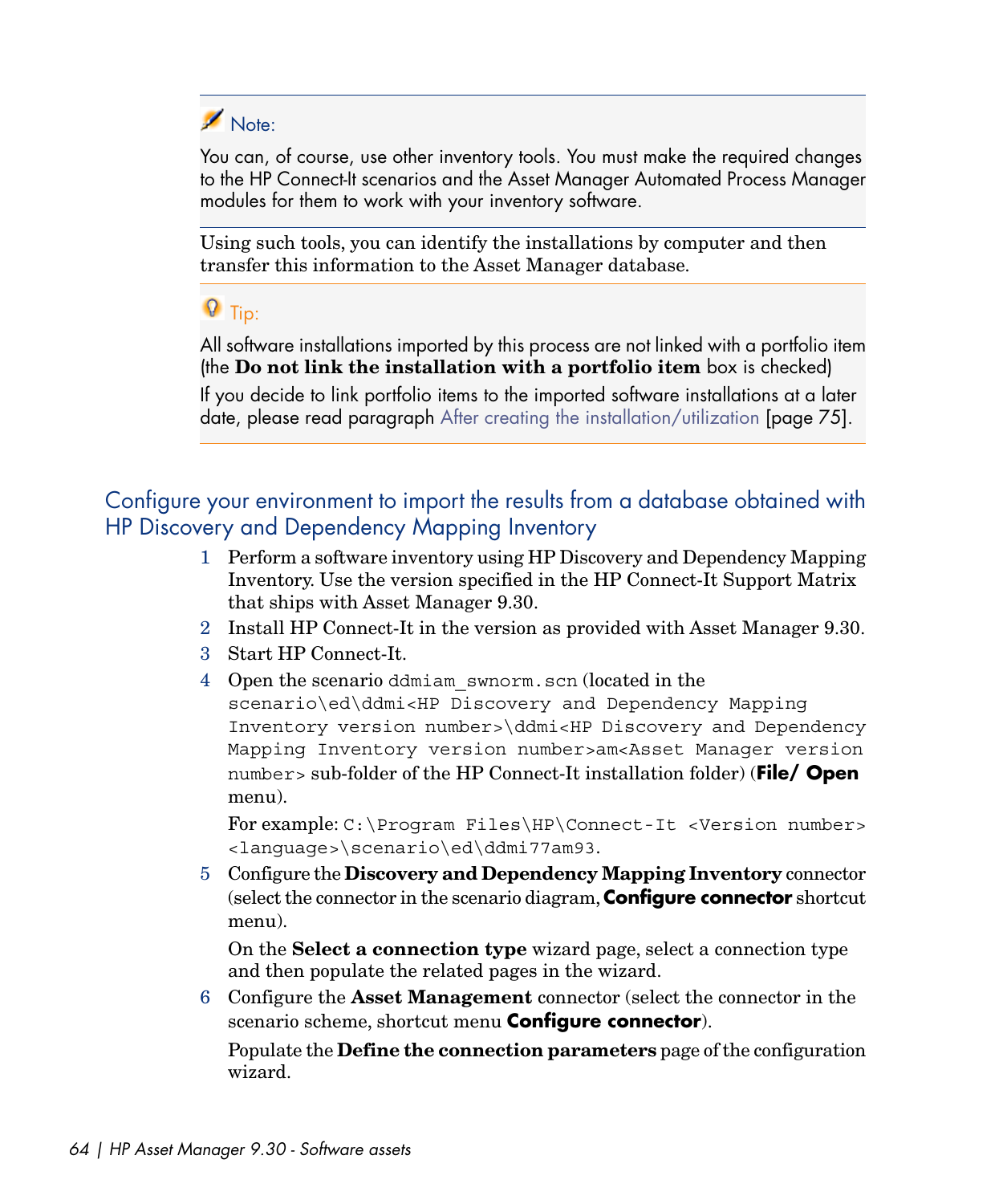- 7 Save your modifications and then exit HP Connect-It.
- 8 Start Asset Manager Automated Process Manager.
- 9 Connect to the Asset Manager database (**File/Connect to database**).
- 10 Display the modules (**Tools/ Configure modules** menu).
- 11 Select the **Update software normalization information using DDMI (Discovery and Dependency Mapping Inventory) results** module (DDMISyncSoftwareNormalization).
- 12 Select the **Enabled** option.
- 13 Modify the **User data item** field as follows:

```
"$connectit_exedir$/conitsvc.exe" -once -wpplog '$connectit_exedir$/../
scenario/ed/ddmi77/ddmi77am$version$/ddmiam_swnorm.scn' -dc:'Asset Mana
gement.SERVER'=$cnx$ -dc:'Asset Management.LOGIN'=$login$ -dc:'Asset Ma
nagement.TEXTPASSWORD'=$pwd$
```
Replace the number **77** with the version number of HP Discovery and Dependency Mapping Inventory that is installed on your station.

- 14 Define the frequency of the **Update software normalization information using DDMI (Discovery and Dependency Mapping Inventory) results** module (**Verification schedules** frame.)
- 15 Save your modifications (**Modify** button).
- 16 Exit Asset Manager Automated Process Manager.

## Configure the **Model normalization** (sysSam\_ModelNorm) group

This group is used to assign workflow schemes from the **Model normalization: 'amInventModel' added** (sysIvtExtModelNew) ( $\triangleright$  [If a new record is created](#page-67-0) [in the Inventoried models \(amInventModel\) table or if an existing record in the](#page-67-0) [Inventoried models table is linked for the first time to a software installation](#page-67-0) [page 68]).

To define who can handle the workflow tasks:

- 1 Display the groups (**Organization management/ Operations/ Employee groups** link).
- 2 Display the **Model normalization** (sysSam\_ModelNorm) group.
- 3 Populate at the least the following links:

| Field or link                  | Comment                                                                                                                  |
|--------------------------------|--------------------------------------------------------------------------------------------------------------------------|
| <b>Supervisor</b> (Supervisor) | The person designated by this link views the tasks created by the<br>Model normalization: 'amInventModel' added workflow |
|                                | scheme.                                                                                                                  |
| <b>Composition</b> tab         |                                                                                                                          |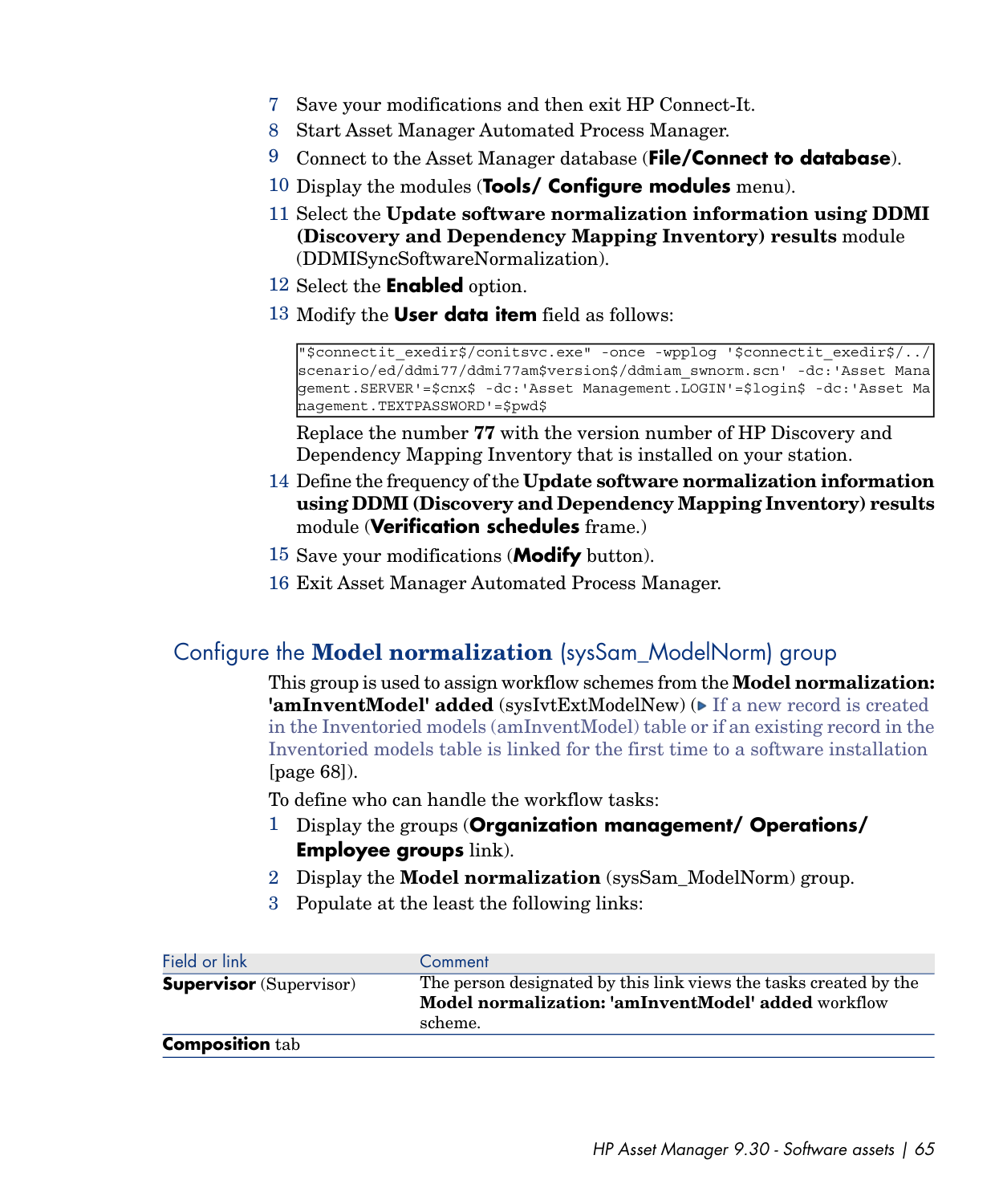## Importing the inventory database obtained by HP Discovery and Dependency Mapping Inventory

#### Importing the inventory database

Asset Manager Automated Process Manager, when running in the background with the appropriate modules activated, automatically imports the information from the HP Discovery and Dependency Mapping Inventory inventory database.

#### What is imported from the inventory database

The inventory database contains all the inventoried computers.

To each inventoried computer is attached the components (screen, printer, etc.) and the identified software.

#### Result of the import in the Asset Manager database

A portfolio item is created for each computer and each computer component, and a record is created in the software installations table for each software application that is identified on the computer.

All software installations imported during the model normalization process do not have a linked portfolio item with the same model (the **Do not link the installation with a portfolio item** (bCompact) box is checked). Consequently, no portfolio item with the same model linked to these software installations is created.

Let's now take a closer look at software.

For every inventoried software item:

- 1 HP Connect-It searches in Asset Manager if a record already exists in the **Inventoried models** (amInventModel) table for which the **Key** (InventoryKey) field is the concatenation of:
	- <sup>n</sup> the string **PDI|**
	- **n** the **application data.application.versionid** field value from the inventory database record to import

If such a record is not found, HP Connect-It:

- Creates the record.
- **n** Populates the **Temporary model** (ModelTmp) link with the unknown software installation model.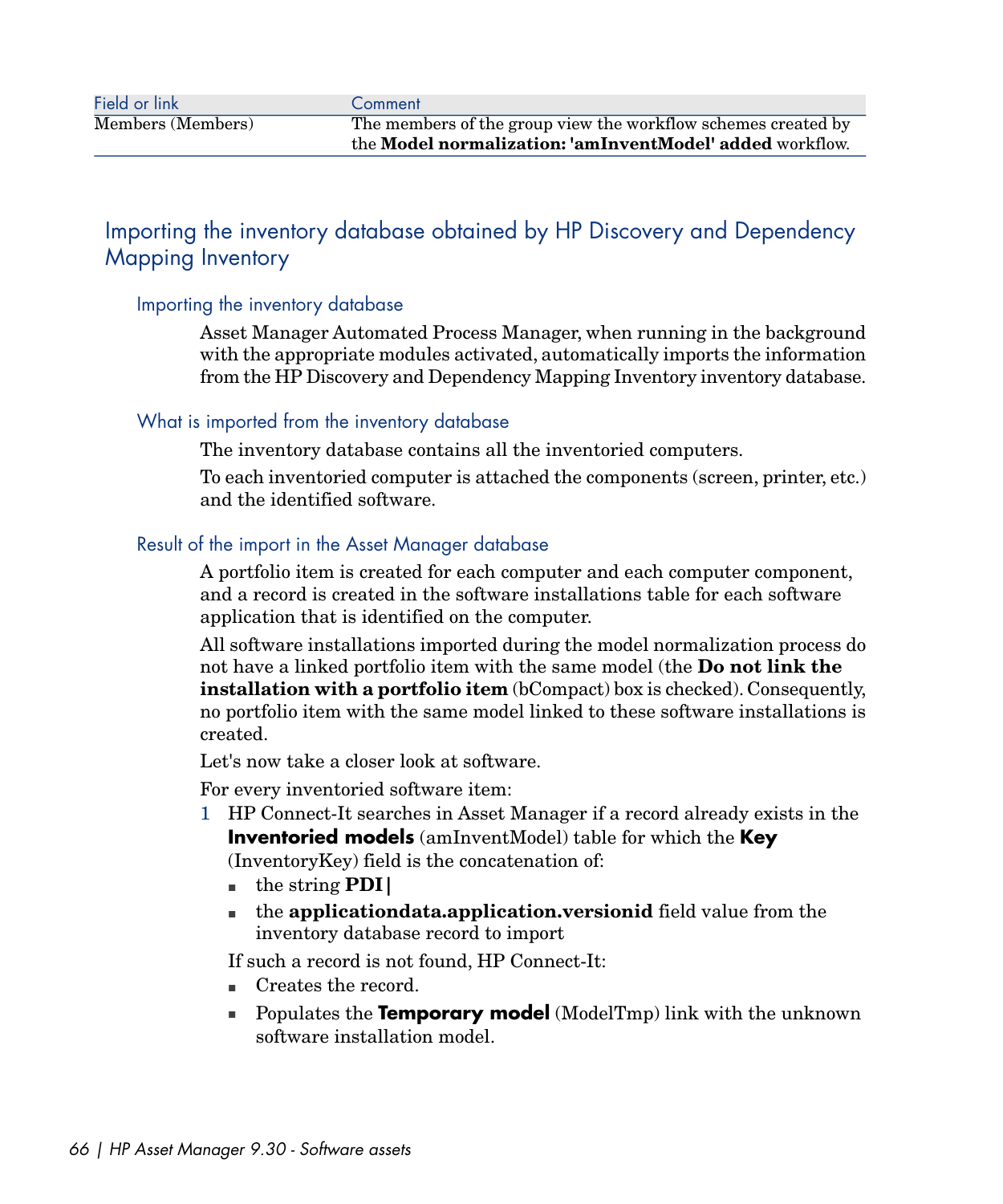# Note:

The unknown software installation model corresponds to the record in the **Model** (amModel) table whose **Barcode** (BarCode) field is set to **sysUNKNOWN\_SOFT** and whose **Name** (Name) field equals **Unknown software installation**.

If it exists, HP Connect-It updates the record.

# Note:

The line-of-business data from the **Software assets** module populates the **Inventoried models** (amInventModel) table with the models that correspond to the HP Discovery and Dependency Mapping Inventory version given in the HP Connect-It Support Matrix that ships with Asset Manager 9.30.

These temporary models are not associated to the records in the **Model** (amModel) table so that only the installation models that are available in your portfolio are created. The creation of models that corresponds to the inventoried models is automated ( $\blacktriangleright$  [If a new record is created in the Inventoried models](#page-67-0) [\(amInventModel\) table or if an existing record in the Inventoried models table is](#page-67-0) [linked for the first time to a software installation](#page-67-0) [page 68].)

- 2 HP Connect-It searches in the Asset Manager database if there already is a record in the **Software installations or utilizations** (amSoftInstall) table:
	- <sup>n</sup> Linked to a computer on which the software was identified
	- **Number 11** Whose **Installation folder** (folder) field is set to the value of the **SWSubComponents.SWVersion.Version\_ID** field of the record to import
	- <sup>n</sup> Linked to the record in the **Inventoried Models** (amInventModel) table whose **Key** (InventoryKey) field results from the concatenation of the **PDI** string and the **SWSubComponents.SWVersion.Version\_ID** field value.

If such a record is not found, HP Connect-It:

- Creates the record
- <sup>n</sup> Populates the **Models** (amModel) link with the unknown software installation model.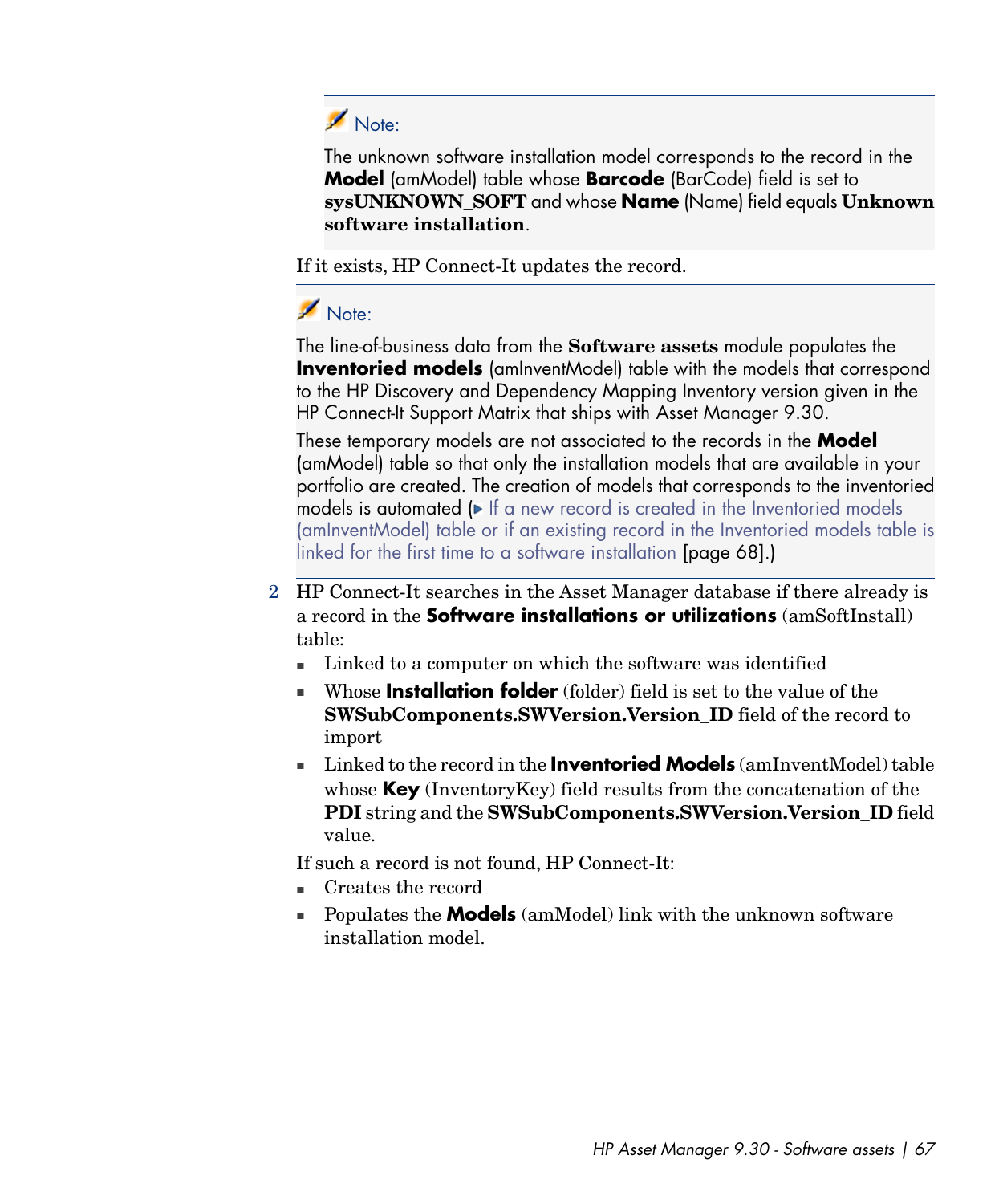

The unknown software installation model corresponds to the record in the **Model** (amModel) table whose **Barcode** (BarCode) field is set to **sysUNKNOWN\_SOFT** and whose **Name** (Name) field equals **Unknown software installation model**.

If it exists, HP Connect-It updates the record.

## Automatic mechanisms triggered by the import

<span id="page-67-0"></span>If a new record is created in the **Inventoried models** (amInventModel) table or if an existing record in the **Inventoried models** table is linked for the first time to a software installation

The **Model normalization: 'amInventModel' adds** (sysIvtExtModelNew) workflow is automatically triggered in the following cases:

- <sup>n</sup> When HP Connect-It adds a record to the **Inventoried models** (amInventModel) table
- <sup>n</sup> When HP Connect-It creates a software installation associated with an existing record in the **Inventoried models** table that is not yet associated with a record in the **Models** (amModel) table.
- <sup>n</sup> When HP Connect-It associates an existing software installation with an already existing record in the **Inventoried models** table that is not yet associated with a record in the **Models** (amModel) table.

In the first case, this workflow creates a workflow task assigned to the **Model normalization** (sysSam\_ModelNorm) group.

This workflow task asks you to manually map the **Inventoried models** record to a **Model** (amModel) record.

To perform the workflow task:

- 1 Connect to the Asset Manager database using the supervisor login or a **Model normalization** (sysSam\_ModelNorm) group member login:
	- **n** Windows client: File/ Connect to database menu.
	- $\blacksquare$  Web client: Click the Logout icon at the upper right to disconnect, then reconnect.
- 2 Display current tasks (**Asset lifecycle/ Infrastructure management/ My workflow tasks** link on the navigation bar).
- 3 Select the task.
- 4 Click the **Wizard** button.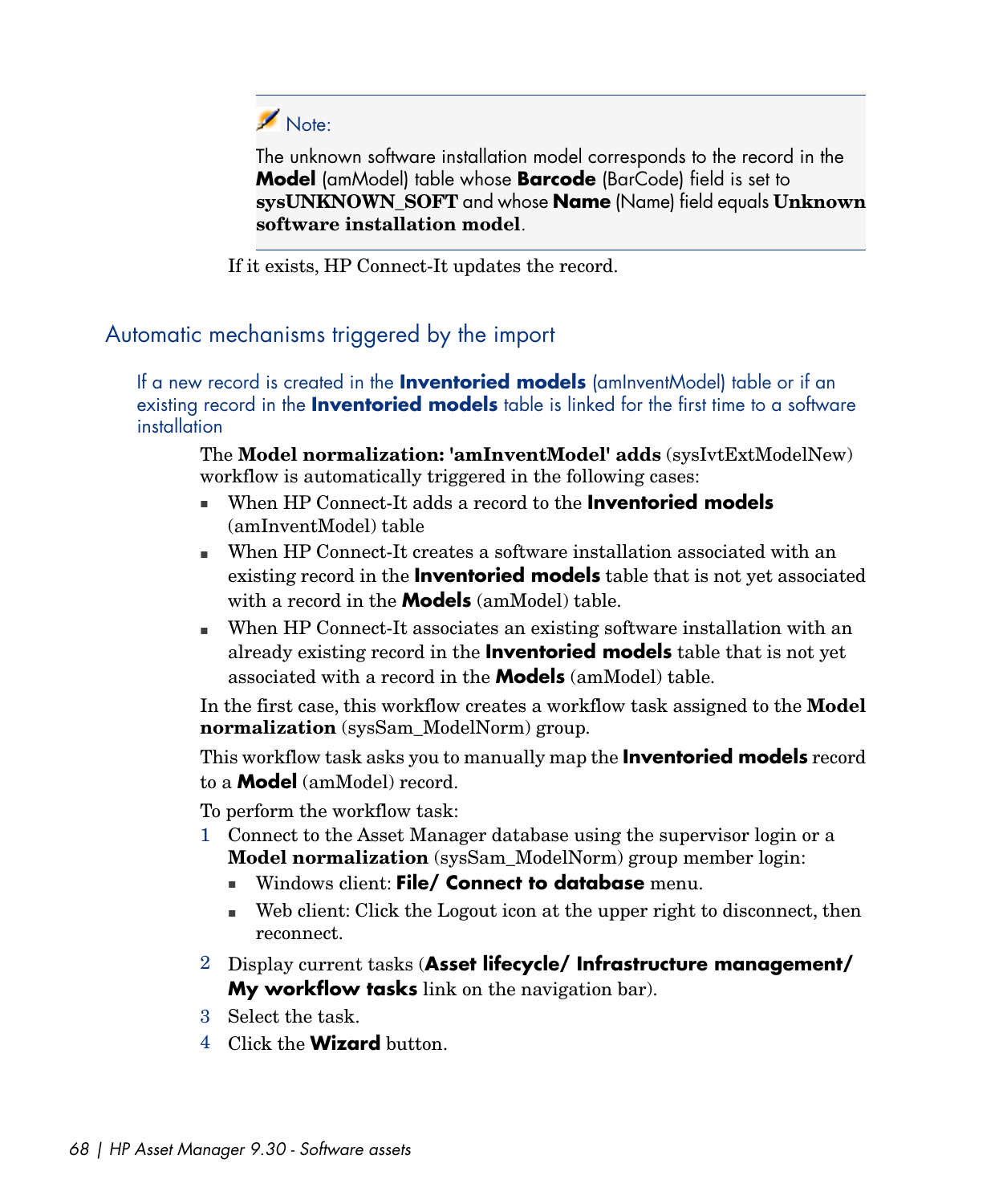Asset Manager starts the **Reconcile unknown installations with known software installations** (sysSamNormalizeModels) wizard.

- 5 Populate the **Definitive model** link.
- 6 Click **OK**.

Asset Manager associates the record in the **Inventoried models** table with the record in the **Models** table.

This automatically triggers the **Normalize models: 'amInventModel' resolved** (sysIvtExtModelEnd) workflow scheme.

This workflow scheme triggers the **Propagate the resolution of an inventoried model** (SYS\_RES\_MOD\_ACT01) action.

This action:

- a Searches all software installations linked to the record in the **Inventoried models** table that was resolved.
- b Links every software installation that was found to the record in the **Models** table associated with the record in the **Inventoried models** table.

In both of the other cases, this workflow scheme triggers the **Create a model from an inventoried model automatically** (sysSamCreateModelFinal).

This action:

- 1 Creates a new record in the **Models** table using the following fields from the **Inventoried models** table:
	- **Brand** (BrandName)
	- **Model** (ModelName)
	- **Parent model** (ModelParent)

This model is linked to the nature as the parent model.

2 Links the software installation to a record in the **Models** table that was associated to the record in the **Inventoried Models** table.

Flagging software missing from the last computer inventory

This section explains how Asset Manager automates the flagging of software installations/utilizations missing from the last computer inventory.

This task is performed by the workflow **Detection of software missing from last scan** (BST\_SAM20).

This workflow scheme is part of the line-of-business data of the **Software assets** module.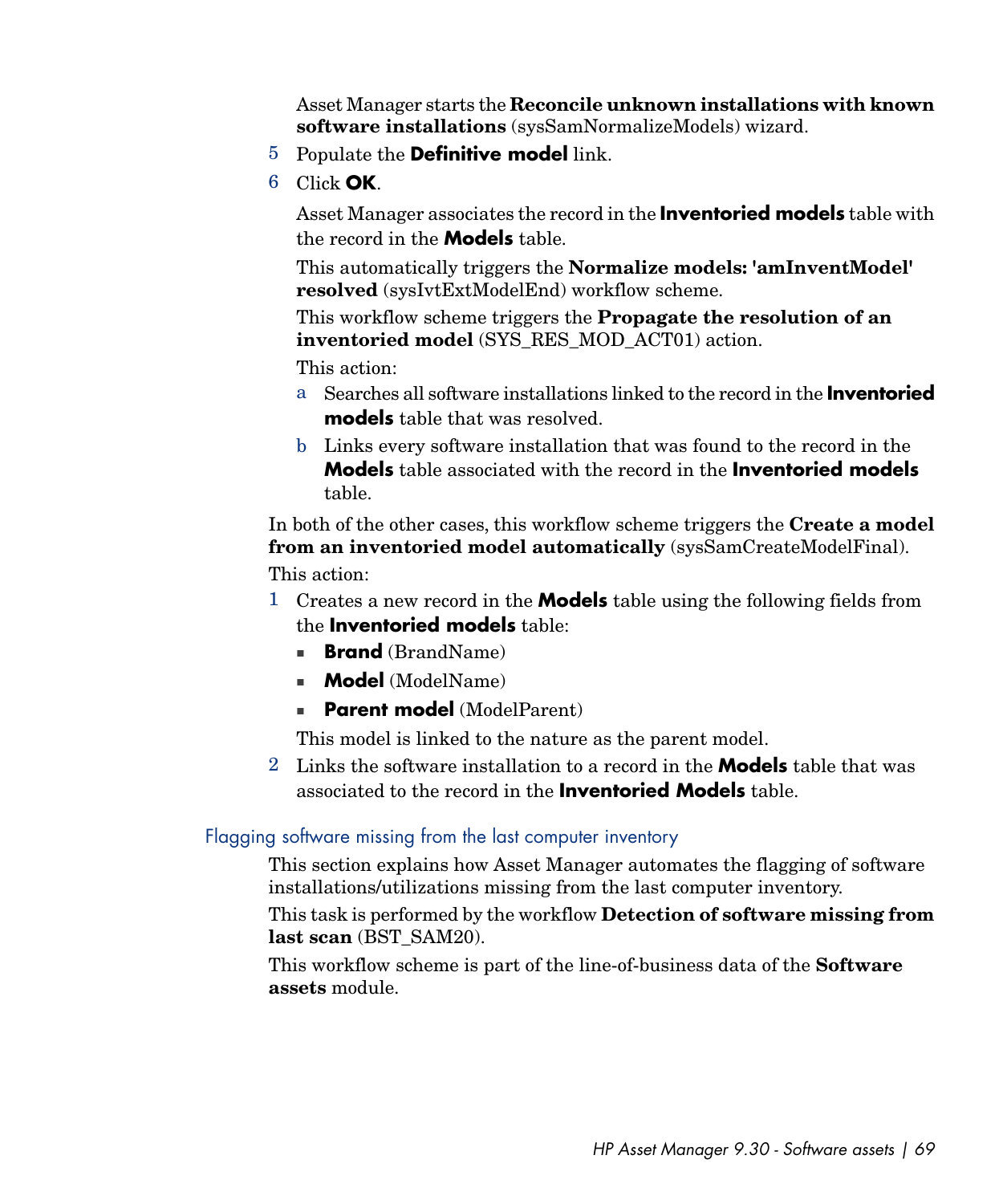#### **Table 7.1. Inventory import - Detection of software missing from last scan workflow scheme**

| Events that trigger the work-<br>flow                                                                | Modification of the Computers (amComputer) table, Last<br>software scan (dtSoftScan) field.                                                                                                                                                                                                                 |
|------------------------------------------------------------------------------------------------------|-------------------------------------------------------------------------------------------------------------------------------------------------------------------------------------------------------------------------------------------------------------------------------------------------------------|
| Execution conditions of the<br>workflow scheme                                                       | No conditions                                                                                                                                                                                                                                                                                               |
| Is Asset Manager Automated<br>Process Manager required to<br>trigger and run the workflow<br>scheme? | N <sub>0</sub>                                                                                                                                                                                                                                                                                              |
| Simplified description of the<br>workflow scheme                                                     | The workflow scheme triggers the Missing software assign-<br>ment (BstSamMissingSoftware) action.                                                                                                                                                                                                           |
|                                                                                                      | This action looks at each software installation/utilization asso-<br>ciated with the computer.                                                                                                                                                                                                              |
|                                                                                                      | If the <b>Inventory date</b> (dtInvent) field of an installation/utiliz-<br>ation is older than the <b>Last software scan</b> $(dtSoftScan)$ of<br>the computer, then the action updates the <b>Assignment</b><br>(seAssignment) field of the installation/utilization by setting<br>it to <b>Missing</b> . |

# Creating installations/utilizations manually

# **Warning:**

Creating installations/utilizations manually can prove to be tedious and unreliable:

- **n** Tedious, because of the large numbers involved.
- Unreliable, because you rarely have control over what is installed.

The creation of a software installation generates a record in the **Software installations** (amSoftInstall) table and, if necessary, a record in the **Portfolio items** (amPortfolio) table ( **Portfolio** guide, chapter **Portfolio items**). Just like for any other portfolio item, you can choose an individual, collective or undifferentiated management for this item.

#### Creating a software installation/utilization nature

- 1 Display the natures (**Portfolio management/ Asset configurations/ Natures** link on the navigation bar).
- 2 Click **New**.
- 3 Populate in particular the following fields and links: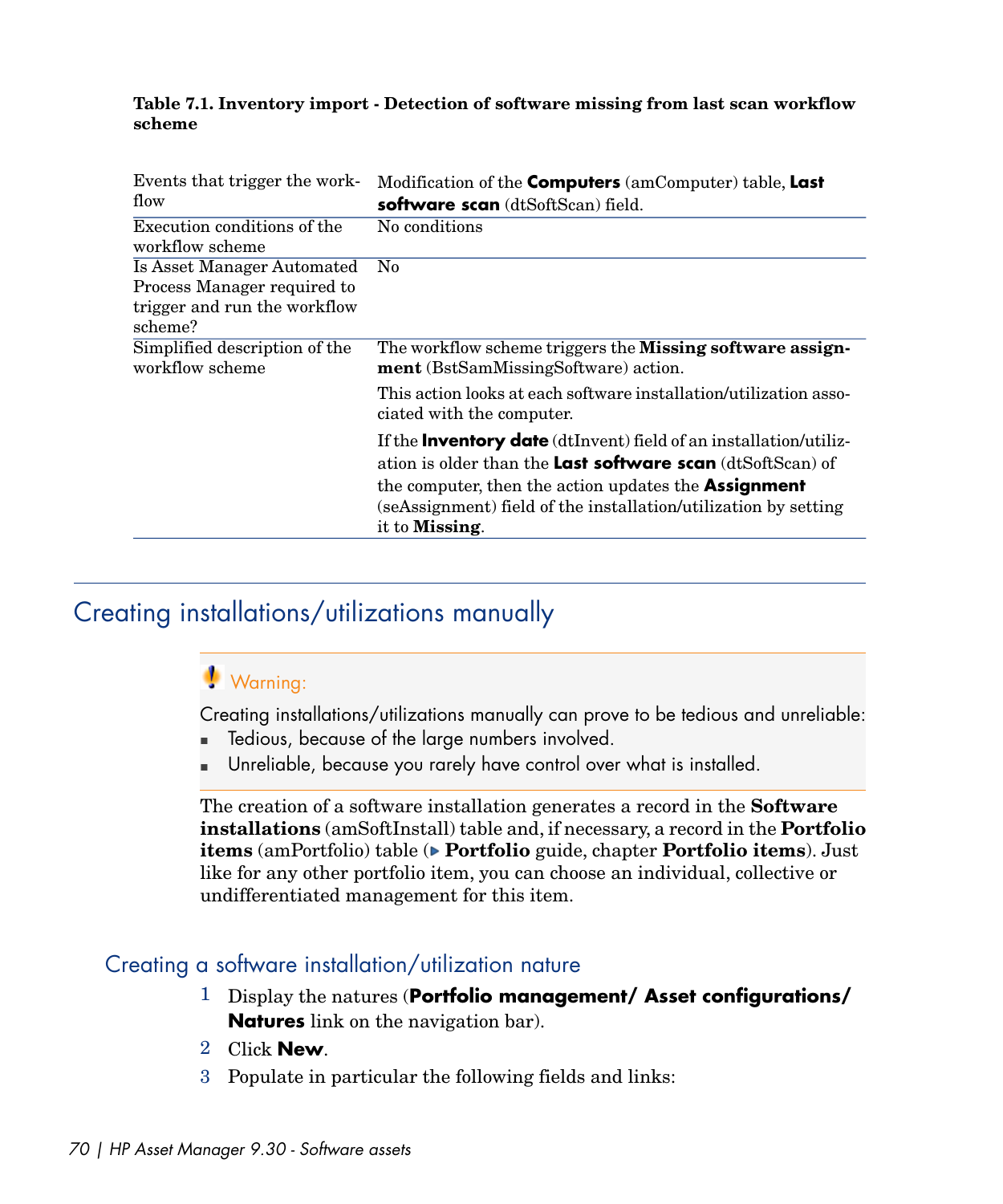| Field                       | Value                                                  |
|-----------------------------|--------------------------------------------------------|
| Create (seBasis)            | Portfolio item                                         |
| Also create (seOverflowTbl) | Software installations or utilizations (amSoftInstall) |

For more information about natures, refer to the **Portfolio** guide, chapter **Portfolio items**, section **Natures**.

#### Creating software installation/utilization model

- 1 Display the models (**Portfolio management/ Asset configurations/ Models** link on the navigation bar).
- 2 Click **New**.
- 3 Populate in particular the following fields and links:

| Field or link                                                    | Comment on the value                                                                                                                                                                      |
|------------------------------------------------------------------|-------------------------------------------------------------------------------------------------------------------------------------------------------------------------------------------|
| <b>General</b> tab                                               |                                                                                                                                                                                           |
| Nature (Nature)                                                  | Nature whose <b>Also create</b> field (seOverflowTbl) is set to <b>Software</b>                                                                                                           |
|                                                                  | installations or utilizations (amSoftInstall).                                                                                                                                            |
| Software inst. tab                                               |                                                                                                                                                                                           |
| Useful fields and links                                          | The values of the fields in the tab will be inherited by all the<br>software installations/utilizations created referencing this model.                                                   |
| Do not link the installation with<br>a portfolio item (bCompact) | Check this box if you do not want to create a linked portfolio item<br>with the same model each time a software installation is created<br>from this model.                               |
|                                                                  | • Method 2: Create an installation via the Software installations<br>table [page 72]                                                                                                      |
|                                                                  | Note:                                                                                                                                                                                     |
|                                                                  | This option is only taken into account when software installations are<br>created.                                                                                                        |
|                                                                  | No changes are made to the installations that have already been cre-<br>ated when you check or uncheck this box. Whether they are linked to<br>a portfolio item or not remains unchanged. |

## Manually creating a software installation/utilization

#### Method 1: Create an installation from **Portfolio items**

- 1 Display the **Portfolio items** (**Asset lifecycle/ Infrastructure management/ Portfolio items** link on the navigation bar).
- 2 Click **New**.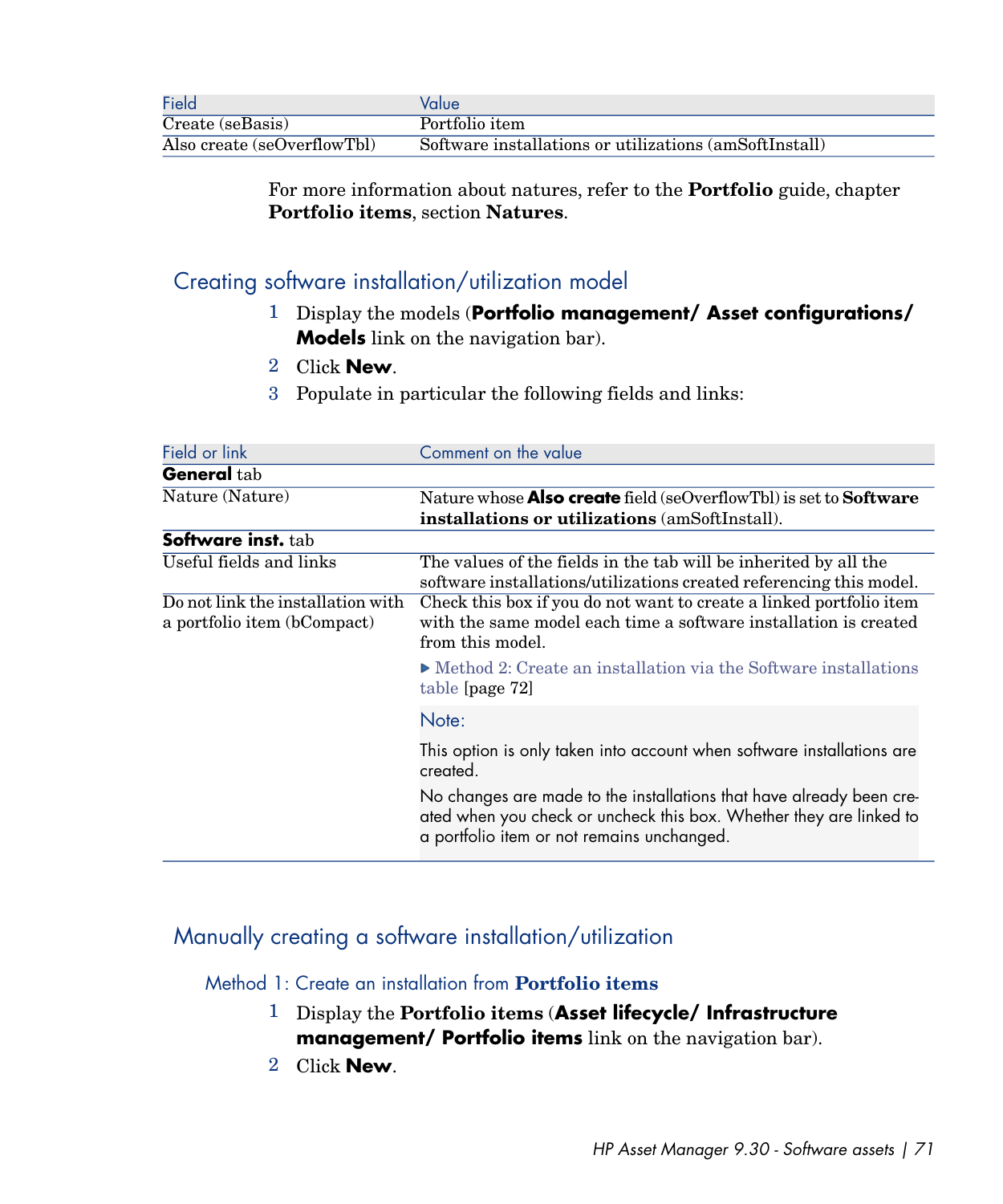#### 3 Populate in particular the following fields and links:

| Field or link                   | Comment on the value                                                                                                                                                                                                                                                                                                                       |
|---------------------------------|--------------------------------------------------------------------------------------------------------------------------------------------------------------------------------------------------------------------------------------------------------------------------------------------------------------------------------------------|
| Model (Model)                   | A model linked to a nature whose <b>Also create</b> field (seOver-                                                                                                                                                                                                                                                                         |
|                                 | flowTbl) is set to <b>Software installations or utilizations</b> (am-<br>SoftInstall).                                                                                                                                                                                                                                                     |
| Software inst. tab              |                                                                                                                                                                                                                                                                                                                                            |
| <b>No of points</b> (IUseCount) | For certain licenses, the software installation/utilization corres-<br>ponds to the consumption of a certain number of points. Example:<br>A Microsoft Select license indicates that installing Microsoft Word<br>corresponds to the consumption of 3 points. Thus, 100 of these<br>such installations corresponds to 300 points.          |
|                                 | The number of points to be counted for each installation is specified<br>in the No of points field (lUseCount).                                                                                                                                                                                                                            |
|                                 | When you use software installation counters ( $\triangleright$ Practical case 1d:<br>Take into account effective software usage [page 158]), you can<br>specify if the installation count should also count the number of<br>points related to each installation/utilization.                                                              |
| <b>Utilization tab</b>          |                                                                                                                                                                                                                                                                                                                                            |
| <b>Last use</b> $(dtLastUse)$   | The <b>Utilization</b> tab in the software installation/utilization detail<br>gives information on how the software is used.                                                                                                                                                                                                               |
|                                 | Among the fields in this tab, the Last use field (dtLastUse) may<br>be used by software counters $(\triangleright$ Practical case 1b: Limit the scope<br>of the counter to a given department [page 153]): At the level of the<br>counter, you specify whether the installation/utilization count<br>takes the last use date into account. |

Information entered in the **Software inst.** tab of the model used for the software installation are reused by the record that is created.

Each time a record corresponding to a software installation/utilization is created in the portfolio item's table, a corresponding record is automatically created in the software installations table. This table is an overflow table ( **Portfolio** guide, chapter **Overview**, section **Overflow tables**.

Click the **Portfolio management/ Asset configurations/ Software installations** link on the navigation bar to access the software installations table.

<span id="page-71-0"></span>The record created in the software installations table reuses the information for the record that was created in the portfolio items table (**Asset lifecycle/ Infrastructure management/ Portfolio items** link on the navigation bar).

#### Method 2: Create an installation via the **Software installations** table

1 Display the **Software installations** (**Portfolio management/ Asset configurations/ Software installations** link on the navigation bar).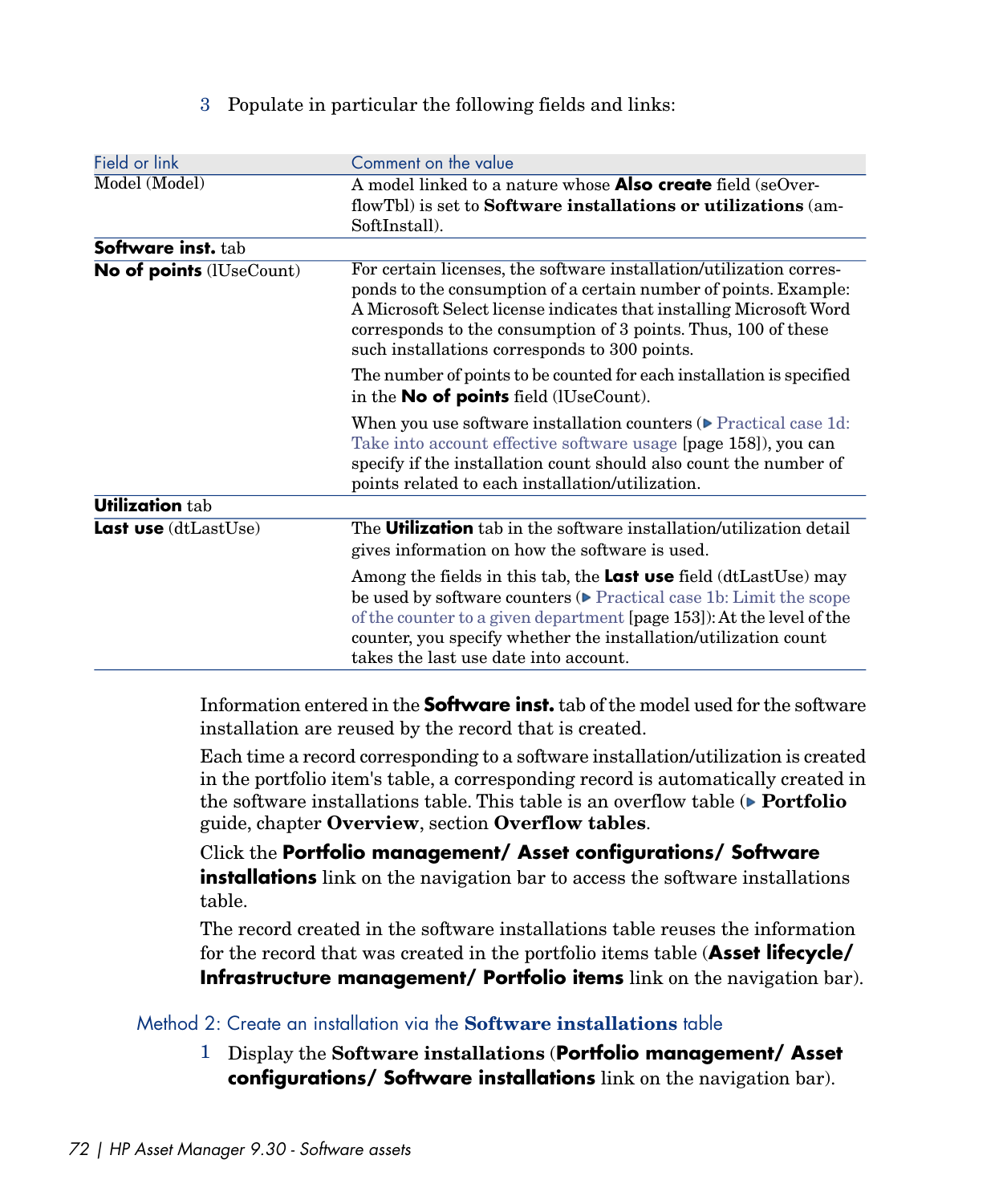- 2 Click **New**.
- 3 Populate in particular the following fields and links:

| Field or link                  | Comment on the value                                                                                                                                                                                                                                                                                                                                                                                                                                                                                                                                                                                                                                                                                                                                                                                                                                                                                                                                                                             |
|--------------------------------|--------------------------------------------------------------------------------------------------------------------------------------------------------------------------------------------------------------------------------------------------------------------------------------------------------------------------------------------------------------------------------------------------------------------------------------------------------------------------------------------------------------------------------------------------------------------------------------------------------------------------------------------------------------------------------------------------------------------------------------------------------------------------------------------------------------------------------------------------------------------------------------------------------------------------------------------------------------------------------------------------|
| <b>General</b> tab             |                                                                                                                                                                                                                                                                                                                                                                                                                                                                                                                                                                                                                                                                                                                                                                                                                                                                                                                                                                                                  |
| Model (Model)                  | A model linked to a nature whose Also create field (seOver-<br>flowTbl) is set to <b>Software installations or utilizations</b> (am-<br>SoftInstall).                                                                                                                                                                                                                                                                                                                                                                                                                                                                                                                                                                                                                                                                                                                                                                                                                                            |
| <b>Software inst.</b> tab      |                                                                                                                                                                                                                                                                                                                                                                                                                                                                                                                                                                                                                                                                                                                                                                                                                                                                                                                                                                                                  |
| No of points (lUseCount)       | For certain licenses, the software installation/utilization corres-<br>ponds to the consumption of a certain number of points. For ex-<br>ample: A Microsoft Select license indicates that installing Microsoft<br>Word corresponds to the consumption of 3 points. Thus, 100 of<br>these such installations corresponds to 300 points.                                                                                                                                                                                                                                                                                                                                                                                                                                                                                                                                                                                                                                                          |
|                                | The number of points to be counted for each installation is specified<br>in the <b>No of points</b> field (lUseCount).                                                                                                                                                                                                                                                                                                                                                                                                                                                                                                                                                                                                                                                                                                                                                                                                                                                                           |
|                                | When you use software installation counters $(\triangleright$ Practical case 1d:<br>Take into account effective software usage [page 158]), you can<br>specify if the installation count should also count the number of<br>points related to each installation/utilization.                                                                                                                                                                                                                                                                                                                                                                                                                                                                                                                                                                                                                                                                                                                     |
| <b>Utilization tab</b>         |                                                                                                                                                                                                                                                                                                                                                                                                                                                                                                                                                                                                                                                                                                                                                                                                                                                                                                                                                                                                  |
| Last use (dtLastUse)           | The <b>Utilization</b> tab in the software installation/utilization detail<br>gives information on how the software is used.                                                                                                                                                                                                                                                                                                                                                                                                                                                                                                                                                                                                                                                                                                                                                                                                                                                                     |
|                                | Among the fields in this tab, the Last use field (dtLastUse) may<br>be used by software counters ( $\triangleright$ Practical case 1b: Limit the scope<br>of the counter to a given department [page 153]): At the level of the<br>counter, you specify whether the installation/utilization count<br>takes the last use date into account.                                                                                                                                                                                                                                                                                                                                                                                                                                                                                                                                                                                                                                                      |
| Ű.<br>table.<br>g,<br>created. | If the model that you specified in the <b>Model</b> (Model) field requires that a<br>portfolio item with the same model be created and linked to the<br>installation/utilization (the Do not link the installation with a portfolio<br><b>item</b> (bCompact) field is not checked in the model's detail), then a record<br>that corresponds to the installation is created in the <b>Portfolio items</b> table<br>when the installation/utilization is created in the <b>Software installations</b><br>This portfolio item describes the installation/utilization in more detail.<br>If the model that you specified in the <b>Model</b> (Model) field does not require<br>that a portfolio item with the same model be created and linked to the<br>software installation (the Do not link the installation with a portfolio<br><b>item</b> (bCompact) field is checked in the model's detail), then no record is<br>created in the portfolio items table when the installation/utilization is |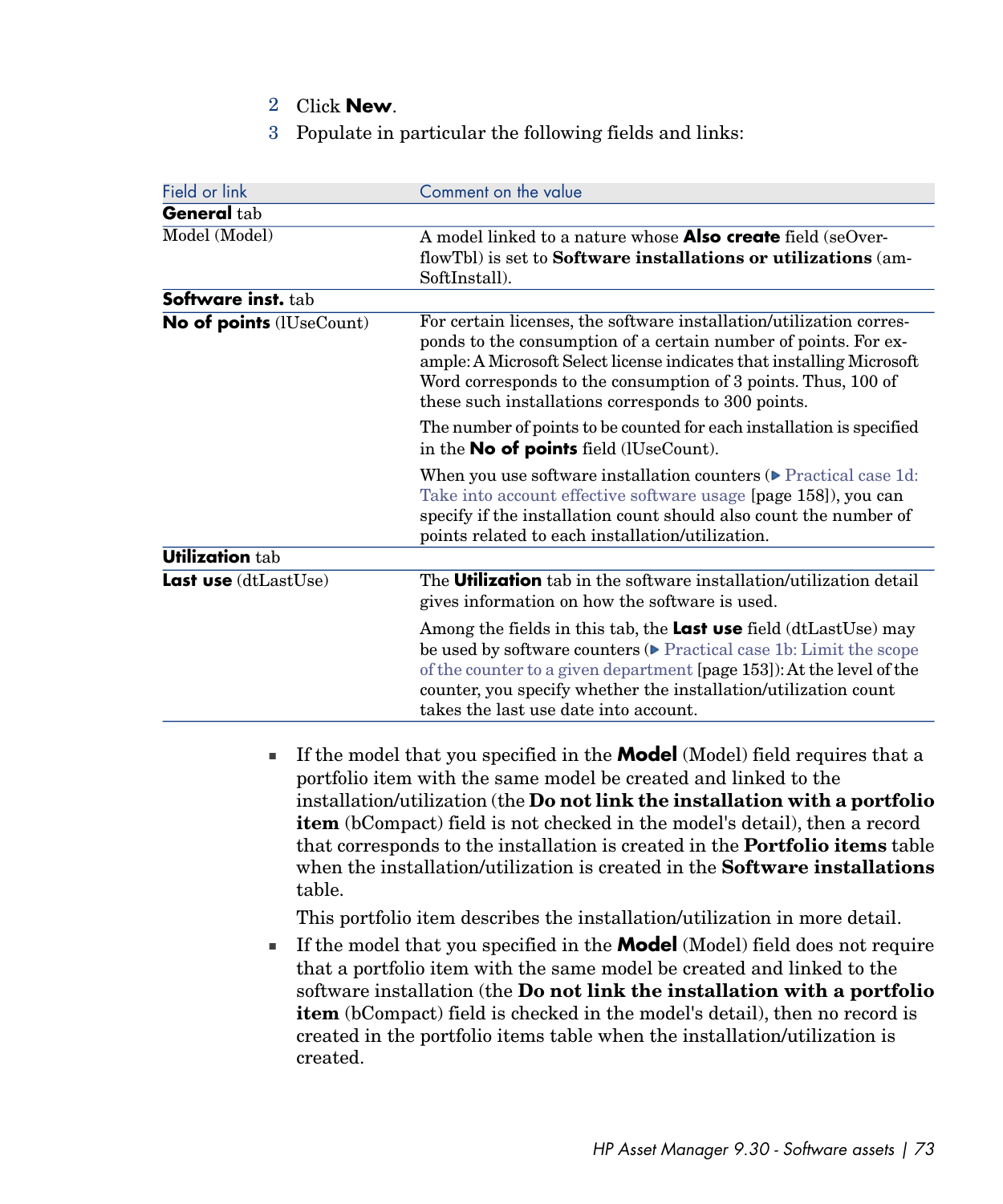<span id="page-73-0"></span>If you decide to link a portfolio item to this installation at a later date, please read paragraph [Link/unlink an installation to/from a portfolio item](#page-73-0) [page 74].

# Link/unlink an installation to/from a portfolio item

Linking an installation/utilization with a portfolio item with the same model adds more detail to the installation/utilization (for example: linking a software installation with business services).

Not linking a portfolio item with an installation/utilization reduces the amount of data in the **Portfolio items** (amPortfolio) table and reduces the risk of performance issues which could arise because of the link between the **Software installations** (amSoftInstall) table and the **Portfolio items** (amPortfolio) table.

### When creating the installation/utilization

#### Link a portfolio item with an installation using the same model

- 1 Check that the model (**Portfolio management/ Asset configurations/ Models** link on the navigation bar) used by the installation/utilization requires that a portfolio item linked to the software installation be created (the **Do not link the installation with a portfolio item** (bCompact) box on the **Software inst.** tab should not be checked).
- 2 Create an installation/utilization as described in paragraph [Manually](#page-70-0) [creating a software installation/utilization](#page-70-0) [page 71] (you can use method 1 or 2 indifferently).
- 3 You should see that a record has been created in the **Portfolio items** table (**Asset lifecycle/ Infrastructure management/ Portfolio items** link on the navigation bar) and in the **Software installations** table (**Portfolio management/ Asset configurations/ Software installations** link on the navigation bar).

These two records describe the same installation/utilization. The portfolio item is used to describe the installation/utilization in more detail.

#### Create an installation without a linked portfolio item

1 Check that the model (**Portfolio management/ Asset configurations/ Models** link on the navigation bar) used by the installation/utilization does not require that a portfolio item linked to the software installation be created (the **Do not link the installation with a portfolio item** (bCompact) box on the **Software inst.** tab should be checked).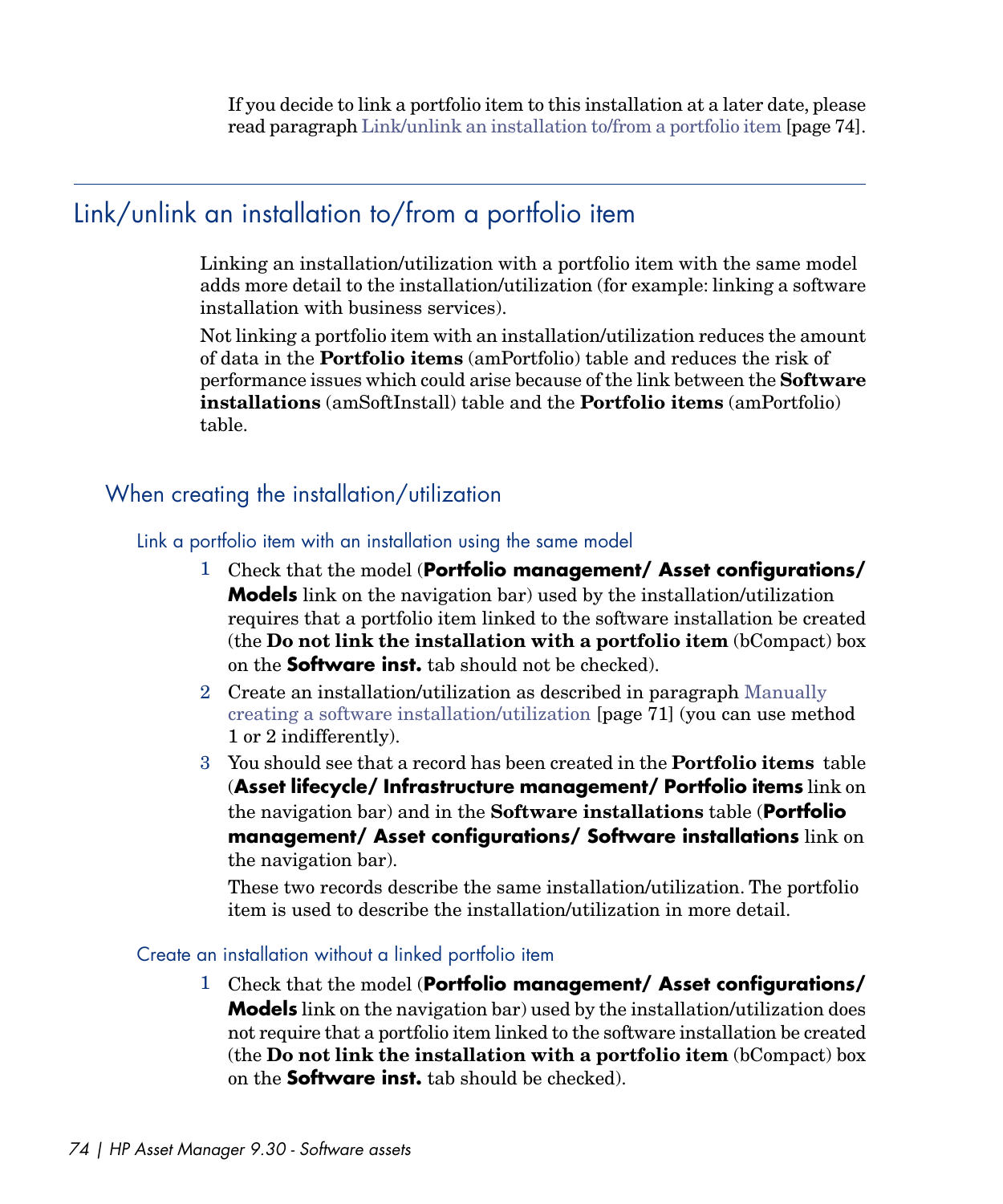- 2 Create an installation/utilization as described in paragraph [Method 2: Create](#page-71-0) [an installation via the Software installations table](#page-71-0) [page 72].
- 3 You can check that no record corresponding to this software installation was created in the **Portfolio items** table (**Asset lifecycle/ Infrastructure management/ Portfolio items** link on the navigation bar).

### After creating the installation/utilization

If you want to add a link between a software installation and a portfolio item using the same model and/or if you want to delete a portfolio item that is linked with a software installation:

1 Start the Asset Manager Windows client.

# **Warning:**

You should not run the wizard described in this process under the Web client because the performance would be too low on a large amount of records (more than 100 records).

- 2 Start the **Link/unlink an installation to/from a portfolio item...** (sysCompactInstall) wizard (**Portfolio management/ User actions/ Link/unlink an installation to/from a portfolio item...** link on the navigation bar).
- 3 In the first list:
	- a Select the software installations from which you want to unlink the existing portfolio item.
	- b Optionally check the **Also unlink all software installations with the same model from their portfolio item (the portfolio item will be deleted)** box.
	- c Click **Schedule selected installations for unlinking**.
- 4 In the second list:
	- a Select the software installations to which you want to link a portfolio item.
	- b Optionally check the **Create a portfolio item for each software installation with same model and link it to the software installation** box.
	- c Click **Schedule selected installations for linking**.
- 5 Software installations to which you want to link a portfolio item and from which you want to unlink an existing portfolio item are displayed in the third list.

Click **Next**.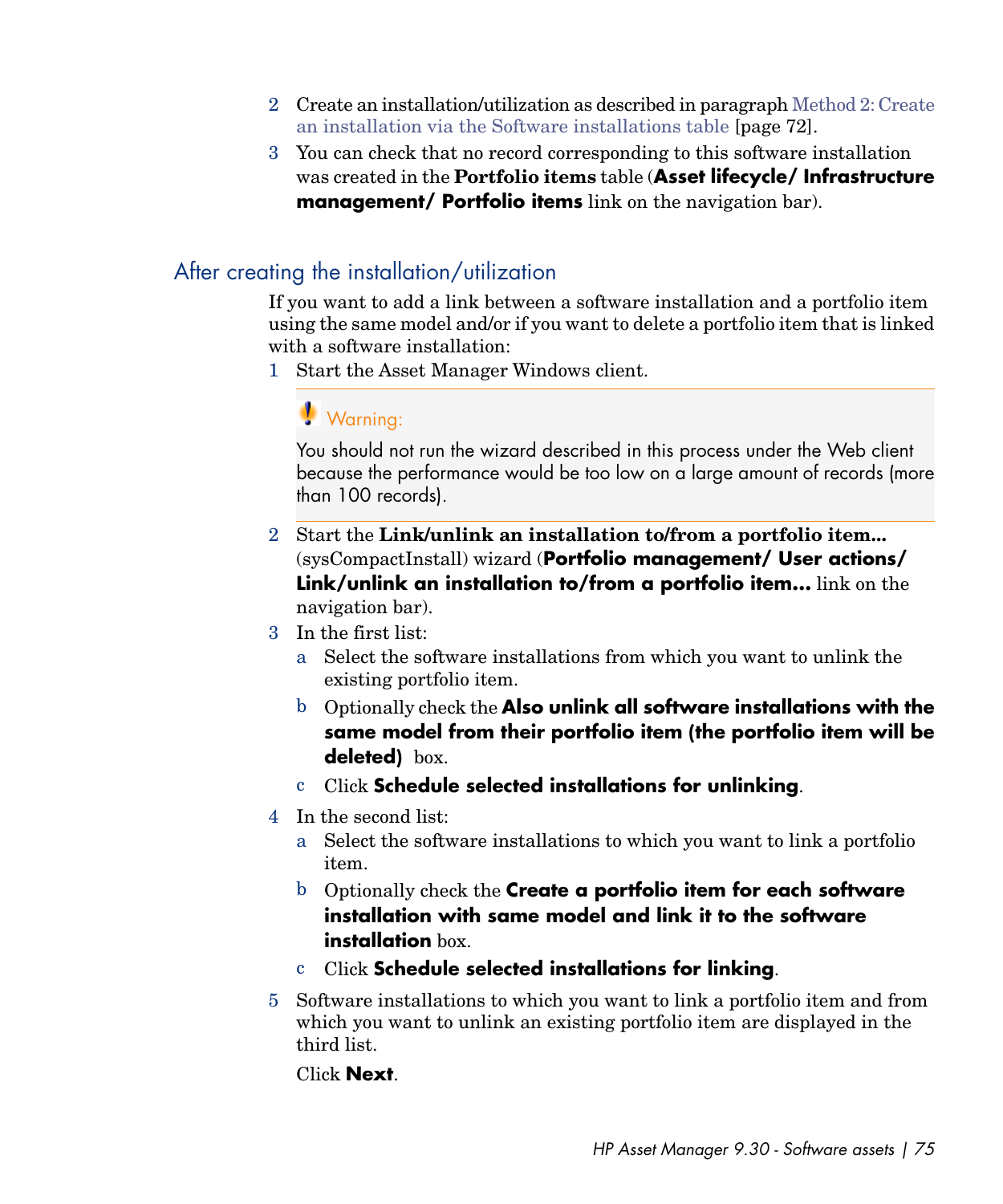6 The wizard displays a summary.

#### Click **Finish**.

If you requested that a portfolio item be created and linked to the software installation, then this portfolio item completes the record's information in the **Software installations** table (amSoftInstall).

If you requested that a portfolio item be unlinked from the software installation, then the link between the installation and the portfolio item is deleted and the portfolio item is deleted from the database.

# Sending an automatic message when an unauthorized installation occurs

This section explains how to send an automatic notification when a user makes an unauthorized installation/ utilization.

This task is performed by the **Installation not authorized** (BST\_SAM03) workflow scheme.

### Main features of the **Installation not authorized** workflow scheme

This workflow scheme is part of the line-of-business data of the **Software assets** module.

| Parameter                                        | Description                                                                                                                                                                          |
|--------------------------------------------------|--------------------------------------------------------------------------------------------------------------------------------------------------------------------------------------|
|                                                  | Events that trigger the work- Creation of a new installation/utilization                                                                                                             |
| flow                                             |                                                                                                                                                                                      |
| Execution conditions of the                      | $Portolioltem.Model.seAuthorization = 2$                                                                                                                                             |
| workflow scheme                                  |                                                                                                                                                                                      |
| <b>Is Asset Manager Automated</b>                | N <sub>0</sub>                                                                                                                                                                       |
| Process Manager required to                      |                                                                                                                                                                                      |
| trigger and run the workflow                     |                                                                                                                                                                                      |
| scheme?                                          |                                                                                                                                                                                      |
| Simplified description of the<br>workflow scheme | A message is sent to the person designated by the Mail to<br>administrator concerning unauthorized installation<br>(BstSamUnauthinstallation found) action.                          |
|                                                  | By default, this person corresponds to the record in the <b>Em-</b><br>ployees and departments (amEmplDept) table for which<br>the <b>Name</b> (Name) field is set to <b>Admin</b> . |
|                                                  | The message is sent to the address given in the <b>EMail</b> (EMail)<br>field.                                                                                                       |

|  | Table 7.2. License control - Installation not authorized workflow scheme |  |  |
|--|--------------------------------------------------------------------------|--|--|
|--|--------------------------------------------------------------------------|--|--|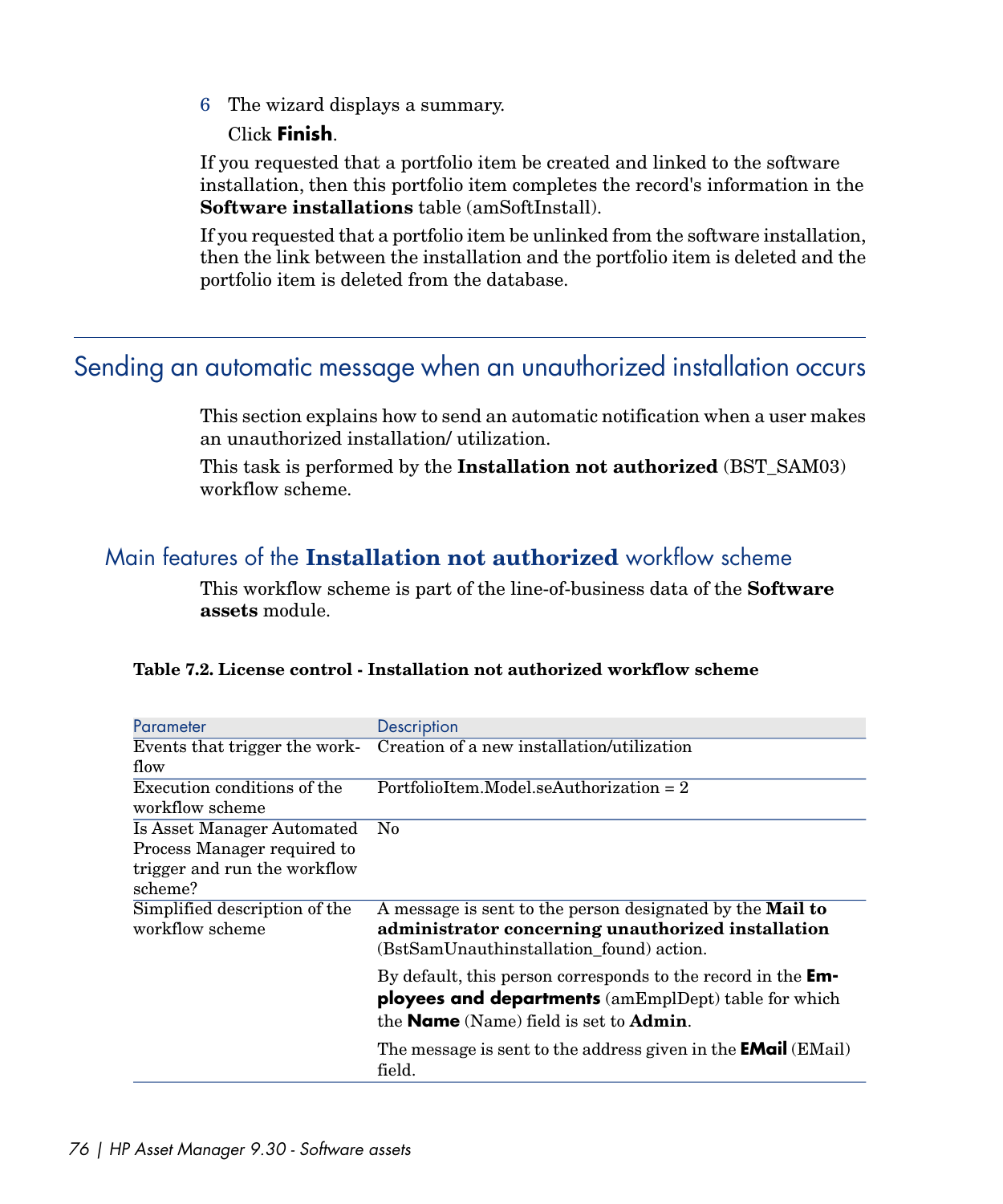### Defining which installations/utilizations are not authorized

- 1 Display the models (**Portfolio management/ Asset configurations/ Models** link on the navigation bar).
- 2 Display the model to not authorize.
- 3 Modify the following fields and links:

| Field or link                                  | Value |
|------------------------------------------------|-------|
| <b>Software inst.</b> tab                      |       |
| Authorization (seAuthorization) Non authorized |       |

### Selecting another recipient, changing the subject or body of the warning message

- 1 Display the actions (**Administration/ Actions** link on the navigation bar).
- 2 Display the action **Mail to administrator concerning unauthorized installation** (BstSamUnauthinstallation found).
- 3 Modify the following fields and links:

| Field or link                        |
|--------------------------------------|
| <b>Messaging tab</b>                 |
| $\overline{\text{To}(\text{MsgTo})}$ |
| Subject (Subject)                    |
| Message (memMsgText)                 |

### Defining the recipient address for the notification message

- 1 Display the Employees and departments (**Organization management/ Organization/ Employees and departments** link on the navigation bar).
- 2 Display the recipient of the action **Mail to administrator concerning unauthorized installation** (BstSamUnauthinstallation\_found).
- 3 Modify the **EMail** (EMail) field.

### Retiring an installation/utilization

1 Start the **Manage software** (sysSamLauncher) wizard ( **Asset lifecycle/ Software asset management/ User actions/ Manage software...** link on the navigation bar).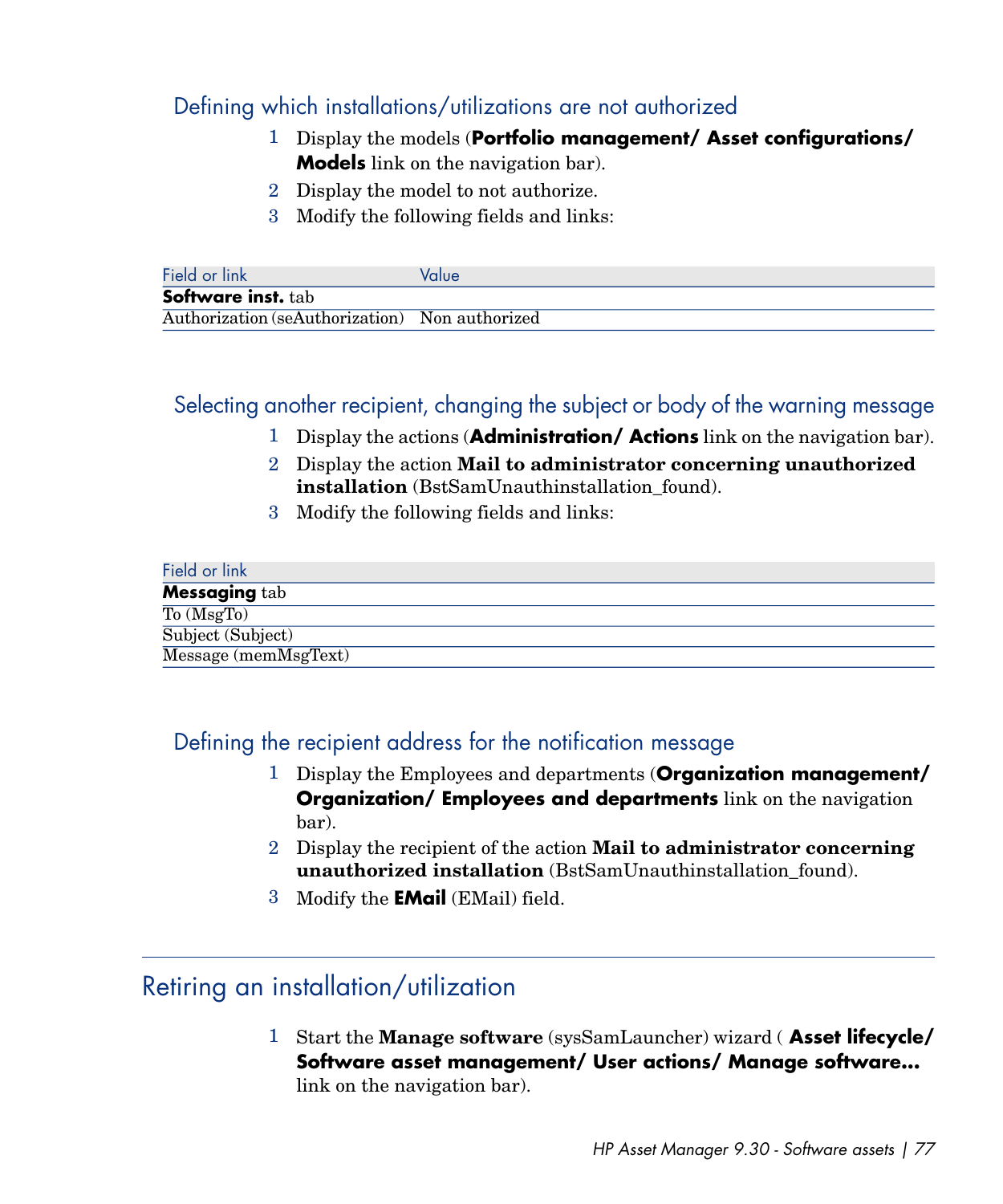- 2 In the **Choose a Manage Software action...** page, select the **Manage software licenses and installations** option.
- 3 Click **Next**.
- 4 In the **Manage software licenses and installations** page, click the **Remove/Retire hardware and software** button.
- 5 This starts the **Retire portfolio items** (AstRetire) wizard. Populate the pages of the wizard as follows (navigate through the wizard pages using the **Next** and **Previous** buttons).
- 6 Click **Finish** to validate all parameters. The wizard creates the request.
- 7 Click **OK** to exit the wizard.

# Reconcile unknown installations

This task consists of associating inventoried models with a definitive model if this is not already the case.

- 1 Start the **Manage software** (sysSamLauncher) wizard ( **Asset lifecycle/ Software asset management/ User actions/ Manage software...** link on the navigation bar).
- 2 On the **Choose a Manage Software action...** page, select the **Manage software licenses and installations** option.
- 3 Click **Next**.
- 4 In the **Manage software licenses and installations** page, click the **Reconcile unknown installations** button.
- 5 This starts the **Reconcile unknown installations with known software installations** (sysSamNormalizeModels) wizard.

Populate the wizard according to your needs.

6 Validate all parameters (**Finish** button).

The wizard associates the records in the **Inventoried models** table with the record in the **Models** table:

This automatically triggers the **Normalize models: 'amInventModel' resolved** (sysSamExtModelEnd) workflow scheme.

This workflow scheme triggers the **Propagate reconciliation of external model** (SYS\_RES\_MOD\_ACT01) action.

This action: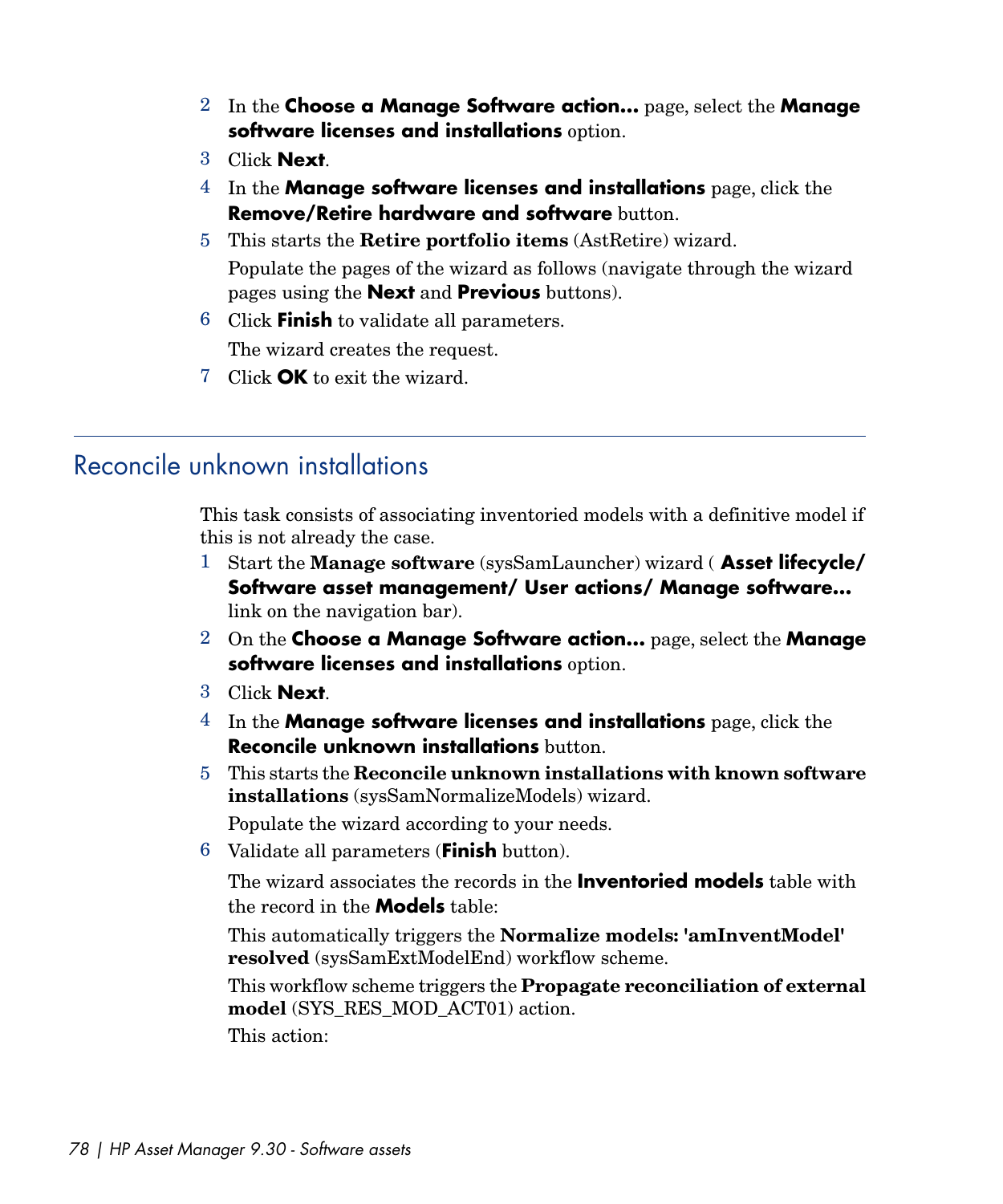- a Searches all the portfolio items linked to the record in the **Inventoried models** table that was resolved.
- b Links every portfolio item that was found to the record in the **Models** table associated with the record in the **Inventoried models** table.
- 7 Click **OK** to exit the wizard.

### Flagging installations as OEM installations

The purpose of this action is to flag installations that you may use without having to acquire a specific license.

Such installations are called "OEM" installations because the license is granted directly by the software provider to the vendor of the hardware you bought.

This is case, for example, when you purchase a computer: Computers often ship with pre-installed software that you may legally use without having to acquire a specific license separately.

Flagging consists of setting the **Installation type** (seType) field to **OEM installation** for OEM installations.

This enables you to exclude OEM installations from calculations made by the counters.

### Warning:

In order for OEM installations to be excluded from installation counts, you must modify the query associated with the **Scope of the installations or utilizations to be counted** (SoftInstQuery) link of the counter as appropriate.

For example, if the query that does not exclude OEM installations is:

Model.ModelRef = 'PC1 - PowerPoint - Installation'

change it to:

```
(Model.ModelRef = 'PC1 - PowerPoint - Installation') AND (SoftInstall.seTy
pe \langle > 2)
```
To flag an OEM installation:

- 1 Start the **Manage software** (sysSamLauncher) wizard ( **Asset lifecycle/ Software asset management/ User actions/ Manage software...** link on the navigation bar).
- 2 Make sure that the current contract is the OEM contract to which you want to link the software installations.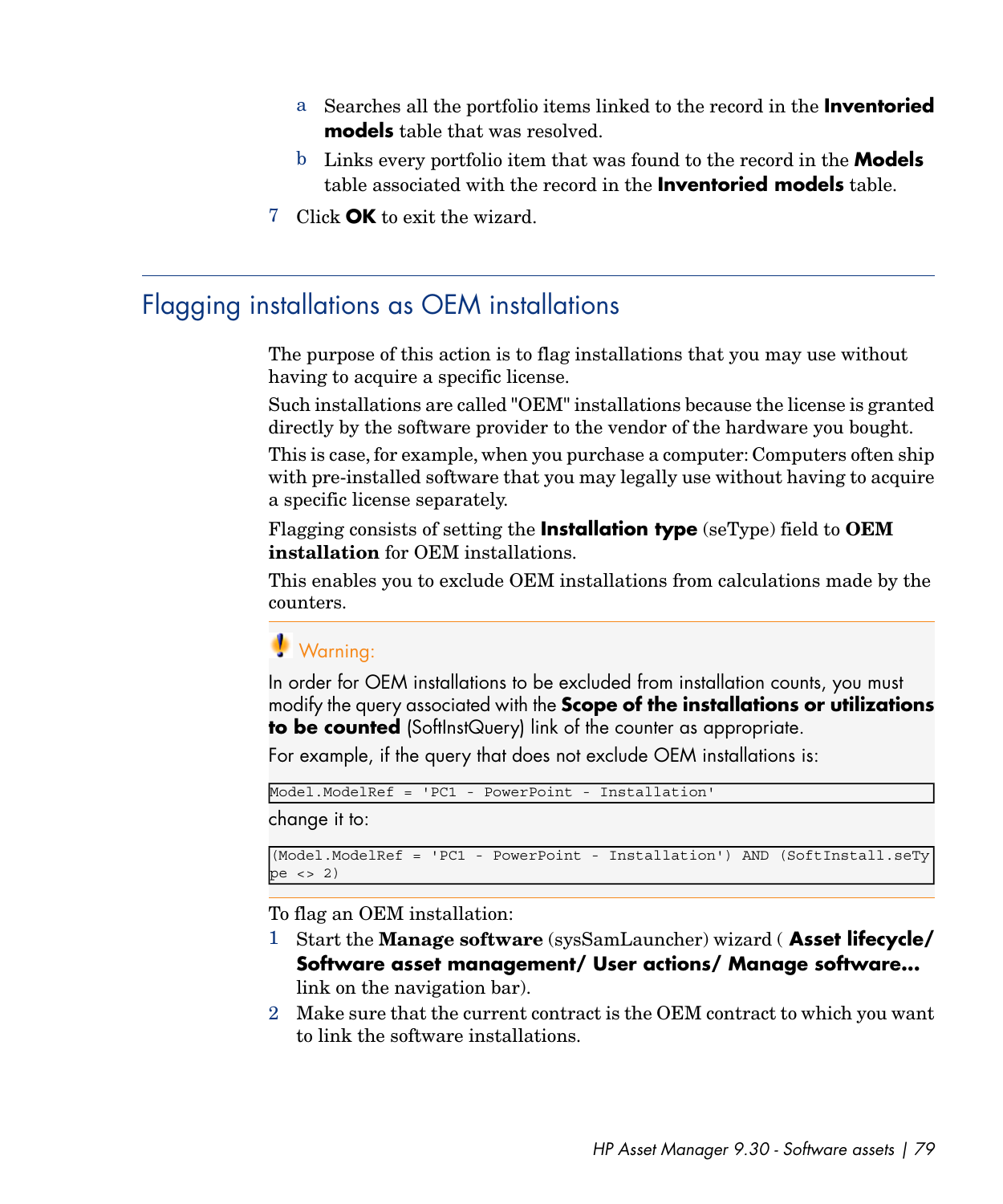- 3 On the **Choose a Manage Software action...** page, select the **Manage software licenses and installations** option.
- 4 Click **Next**.
- 5 In the **Manage software licenses and installations** page, click the **Flag OEM installations** button.
- 6 This starts the **Flag OEM installations** (sysSamFlagOEMInst) wizard. Populate the wizard according to your needs.
- 7 Click **Finish** to validate all parameters.

The wizard sets the **Installation type** (seType) field to **OEM installation** for the selected installations.

8 Click **OK** to exit the wizard.

### Adding a user to the current ASP contract

- 1 Start the **Manage software** (sysSamLauncher) wizard ( **Asset lifecycle/ Software asset management/ User actions/ Manage software...** link on the navigation bar).
- 2 On the **Choose a Manage Software action...** page, check that the ASP contract is selected as the current contract and select the **Manage software licenses and installations** option.
- 3 Click **Next**.
- 4 In the **Manage software licenses and installations** page, click the **Add an ASP user...** button.
- 5 This starts the **Add an ASP user** wizard (sysSamAddAspUsers2Cntr).
- 6 Populate the pages of the wizard as follows (navigate through the wizard pages using the **Next** and **Previous** buttons).
- 7 Validate what you entered (**Finish** button.)

This links the selected users to the current ASP contract (**Employees** tab of the contract detail).

8 Exit the wizard (**OK** button).

**Contracts** guide, part II **Utilization**, chapter **Day-to-day management of ASP contracts**, section **Managing user accounts/ Processes/ Creating a user account**.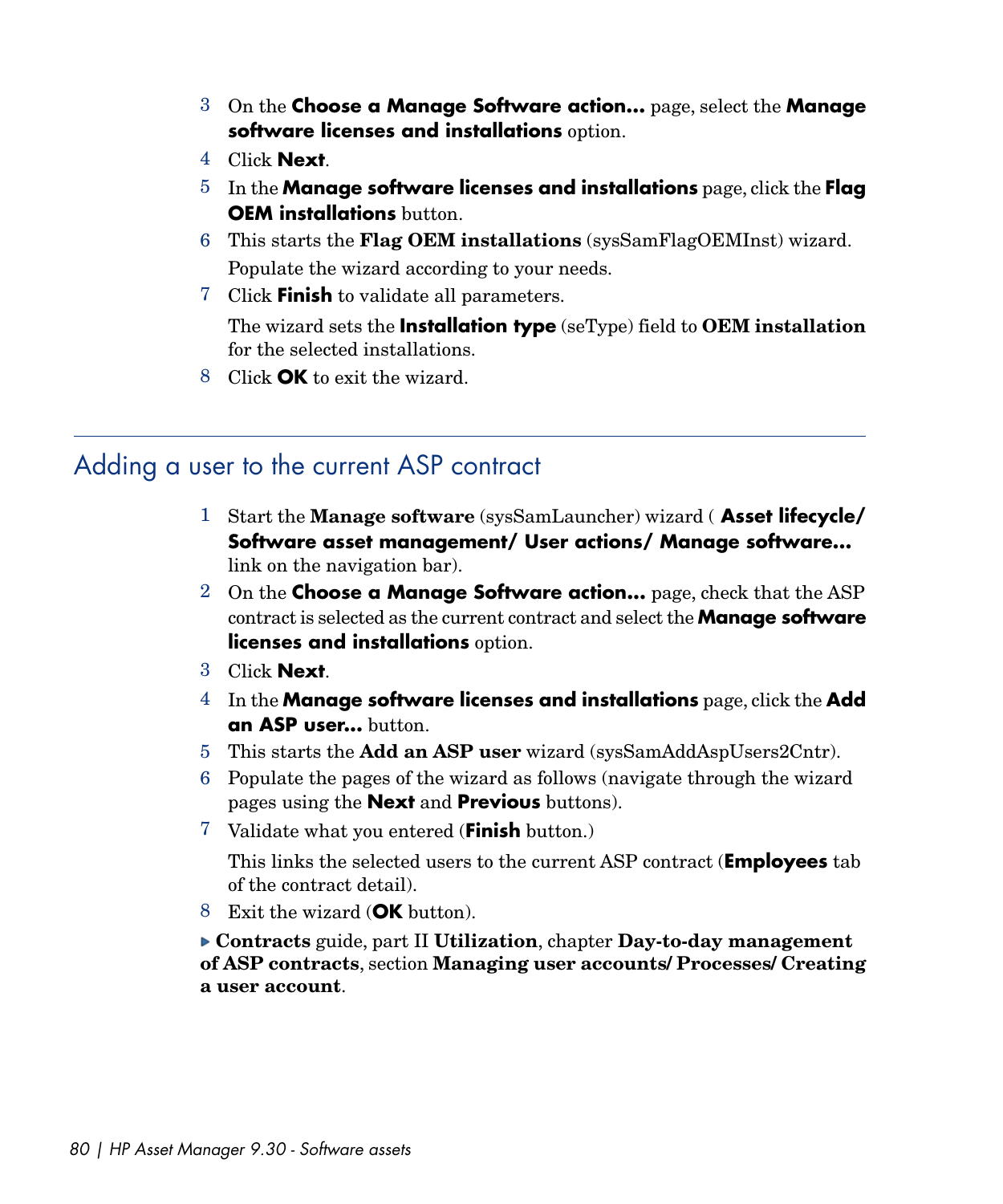# Removing a user from the current ASP contract

- 1 Start the **Manage software** (sysSamLauncher) wizard ( **Asset lifecycle/ Software asset management/ User actions/ Manage software...** link on the navigation bar).
- 2 In the **Choose a Manage Software action...** page, check that the ASP contract is selected as the current contract and select the **Manage software licenses and installations** option.
- 3 Click **Next**.
- 4 On the **Manage software licenses and installations** page, click the **Remove an ASP user...** button.
- 5 This starts the **Remove an ASP user** wizard (sysSamDelAspUsersFromCntr).
- 6 Populate the pages of the wizard as follows (navigate through the wizard pages using the **Next** and **Previous** buttons).
- 7 Click **Finish** to validate all parameters.

This removes the selected users from the current ASP contract (**Employees** tab of the contract detail).

8 Click **OK** to exit the wizard.

**Contracts** guide, part II **Utilization**, chapter **Day-to-day management of ASP contracts**, section **Managing user accounts/ Processes/ Deleting a user account**.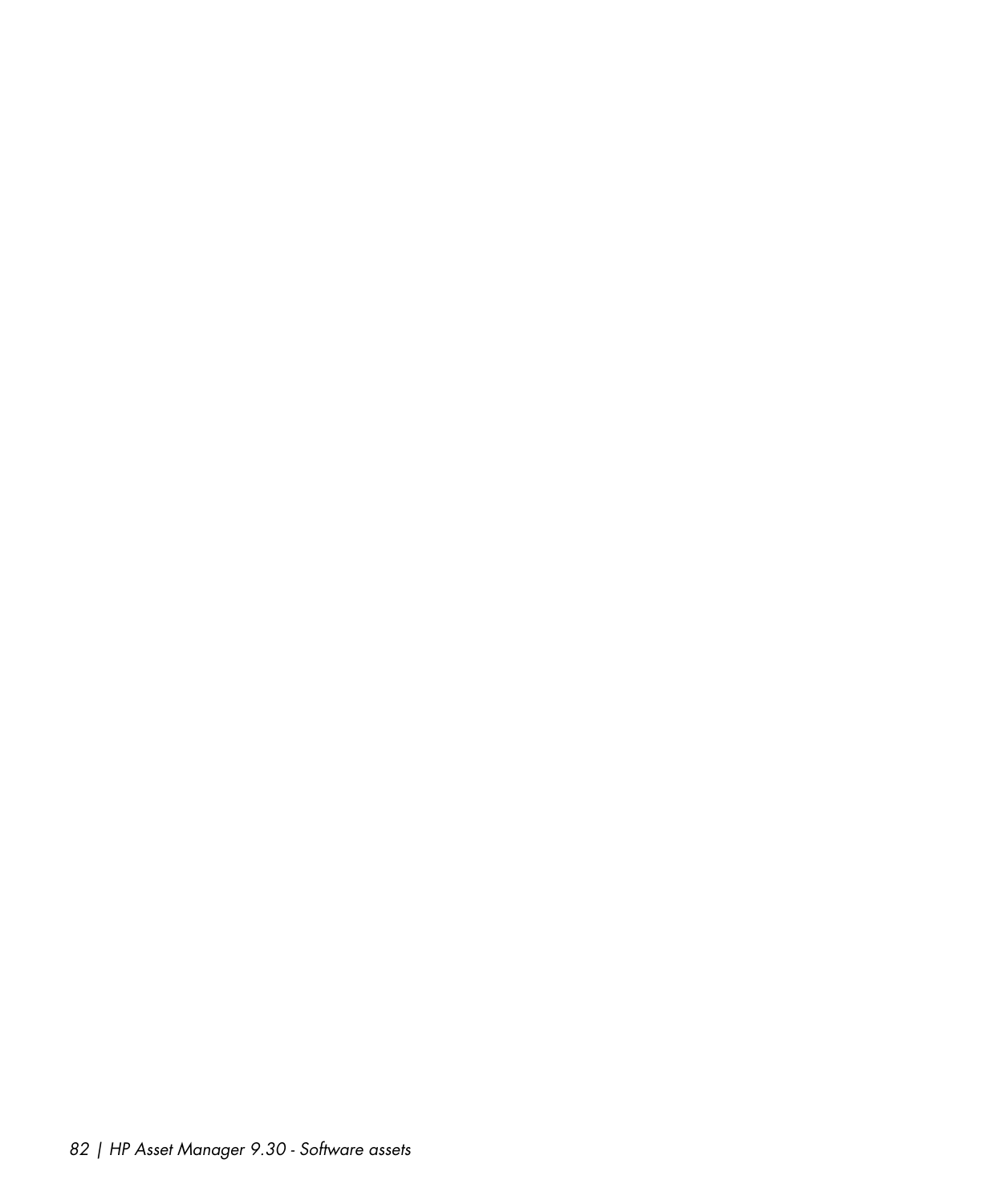# Monitoring license compliance of 8installations

### **Overview**

### Objectives of software control

Software control aims to check compliance:

- With software providers
- With your internal policies

#### Using software counters

Software control is achieved using the software counters.

Software counters are used to reconcile a license rights and entitlements count with an installations/utilizations count.

Effective software utilization can be taken into account.

These counts can be grouped by records of a table of your choice (by employee or cost center, for instance).

#### Manage software compliance on a global scale

Asset Manager lets you manage counters on a global scale.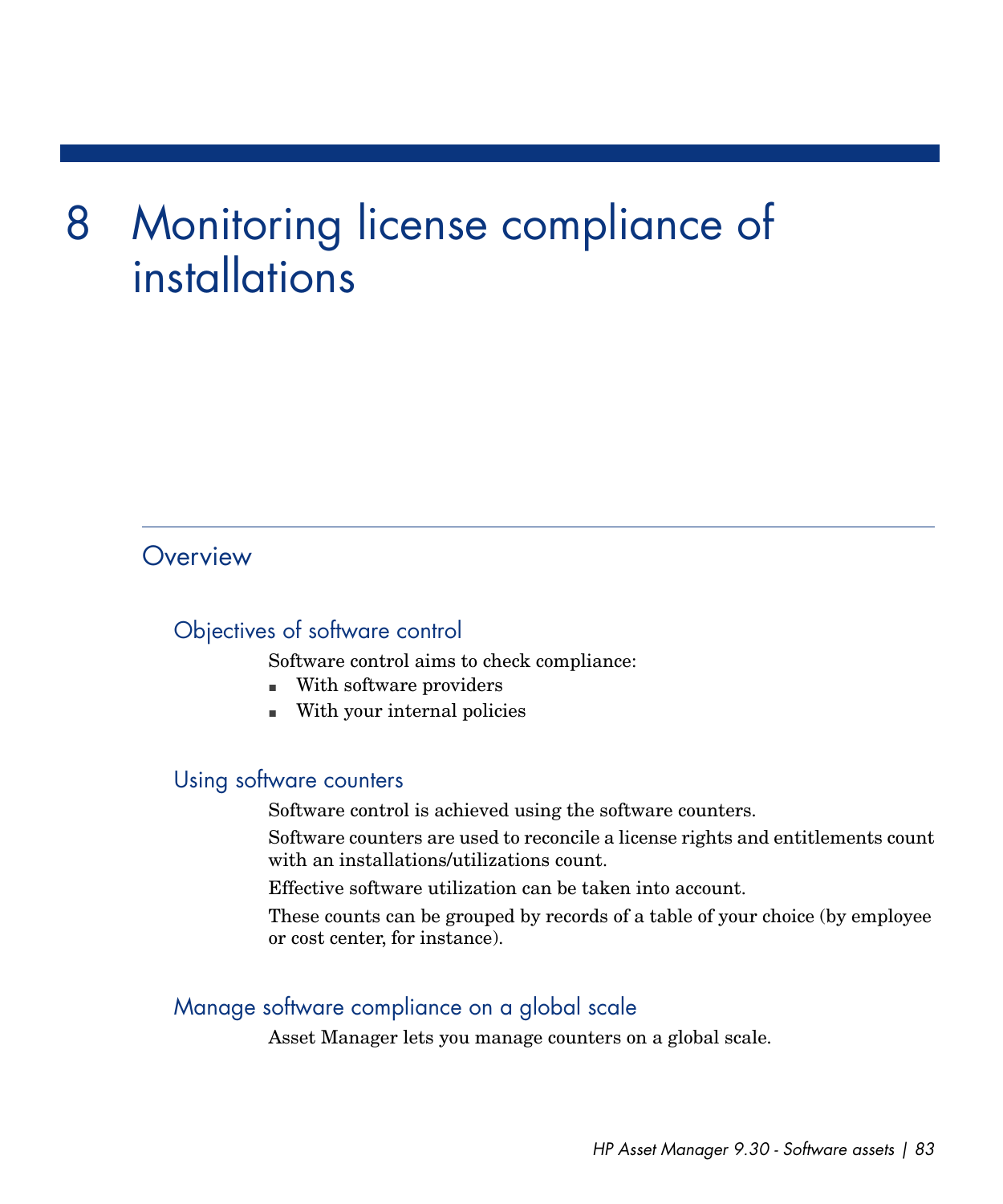To include a counter in corporate software management, the **Is part of corporate software management** (bFamily) option must be enabled.

A given software license model and a given software installation/utilization model can only be counted in one global compliance management counter at a time.

Doing so ensures that rights, entitlements, installations and utilizations are counted only once by the global compliance management counters.

Counters whose **Is part of corporate software management** (bFamily) option is cleared can reference license and installation/utilization models that are already included in other counters.

### Using wizards to create and modify counters

A counter can be created and modified with or without a wizard

To modify a counter using a wizard, it must be created using a wizard and only modified using a wizard.

Counters that are maintained by wizards have their **Edit the counter using the wizards** (bAutomated) option enabled.

A corporate software management counter must be created and modified by wizards.

Wizards simplify counter creation and modification.

### Link between counters, licenses and installations/utilizations

The definition of counters is extremely flexible.

You can adapt them to:

- $\blacksquare$  the way in which you describe licenses and installations/utilizations (there are numerous different ways of doing this)
- $\blacksquare$  the way in which you want to analyze the data (by employee, by site, etc.)

### $Q$  Tip:

You can use the counters for other purposes than for software rights and installations/utilizations.

These guidelines for constructing counters do not cover all the different possibilities.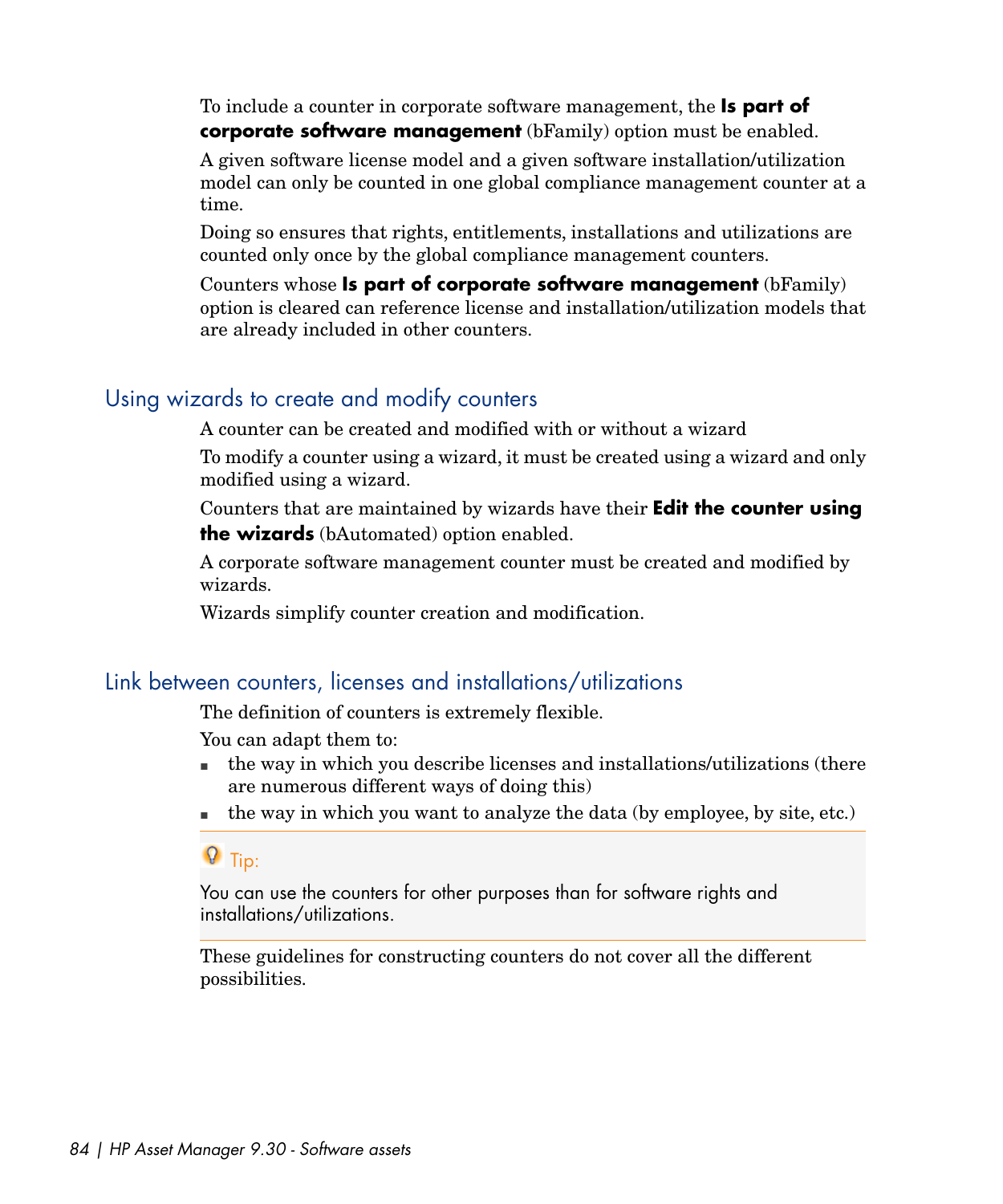### Main tables linked to counters



# Figure 8.1. Tables linked to counters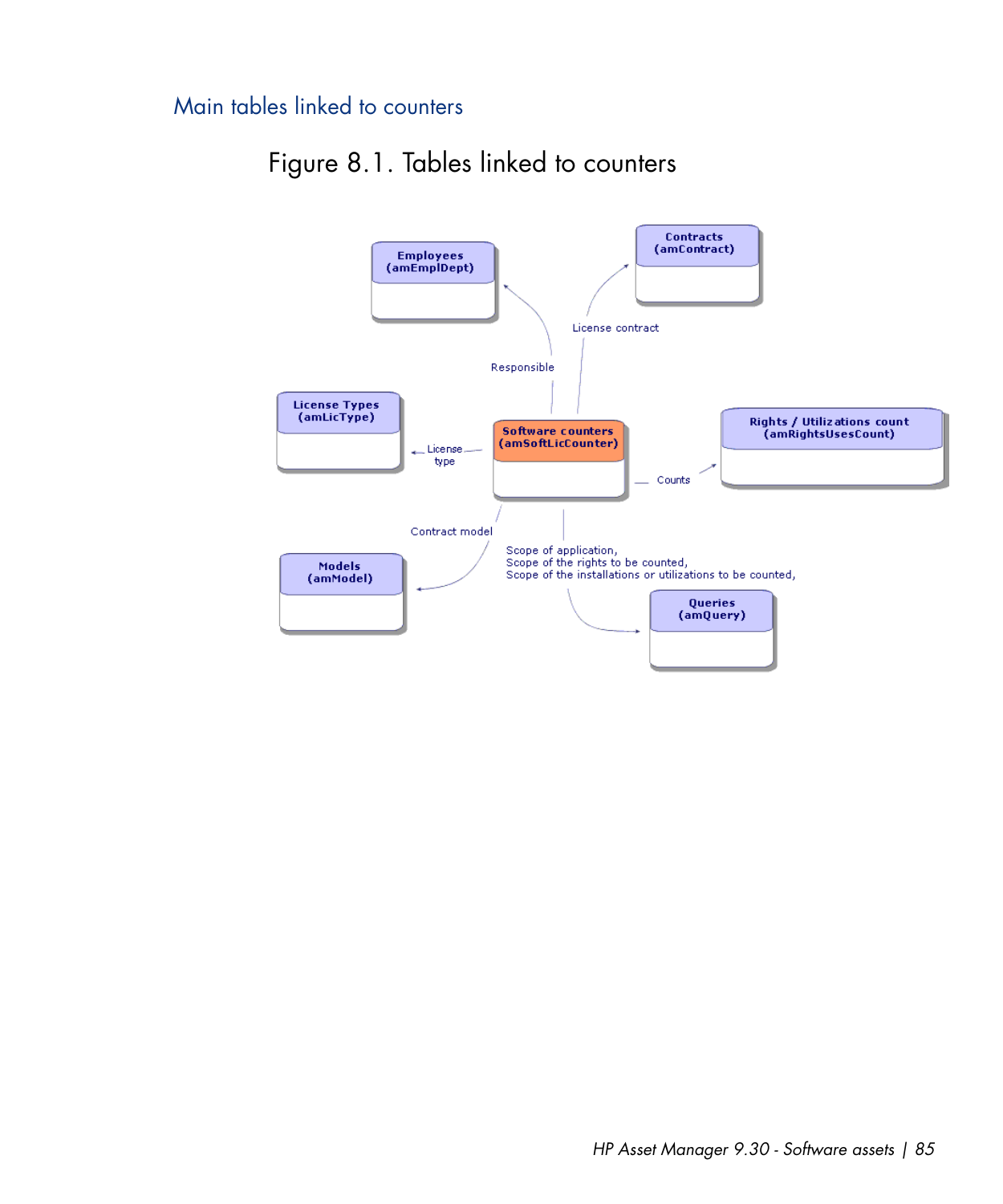

# Figure 8.2. Tables involved in named entitlements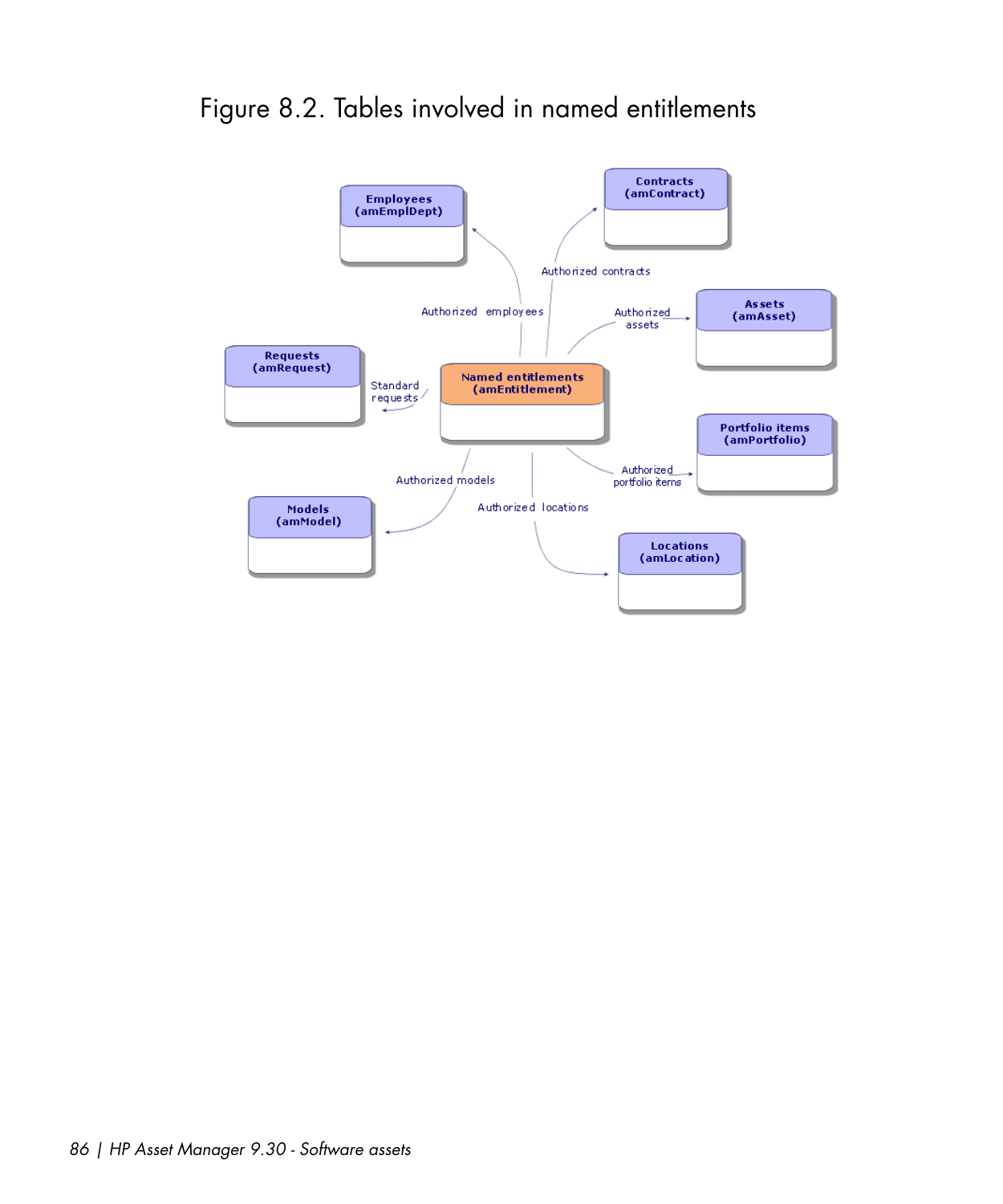Figure 8.3. Link between counters, entitlements and portfolio items



You will notice that there is no direct link between the counters and the objects that are counted. Queries are used to establish this link.

This method greatly increases the flexibility of counters. However, it requires appropriate queries to be designed.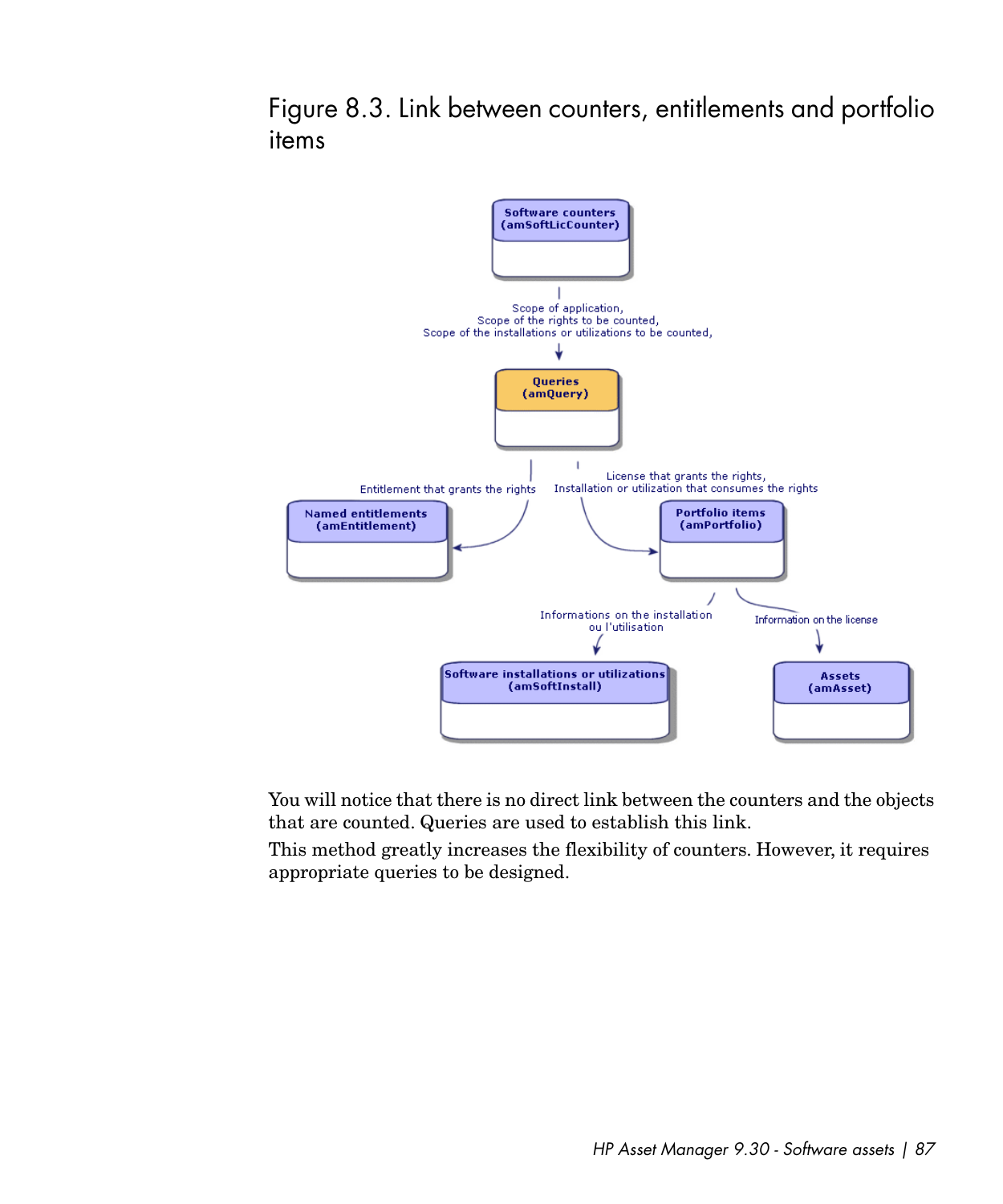### <span id="page-87-1"></span>Creating software counters

### <span id="page-87-0"></span>Method 1: Create a counter using the **Create a software license management counter...** (sysSamCreateSoftwareCounter) wizard

#### **Prerequisites**

The **Create a software license management counter...** wizard requires counter templates to function.

### $Q$  Tip:

Several counter templates are included in the line-of-business data in the datakit specific to the **Software assets** module.

( [Import the line-of-business data into your existing database](#page-35-0) [page 36]).

#### To start the **Create a software license management counter...** wizard

- 1 Start the **Manage software** (sysSamLauncher) wizard (**Asset lifecycle/ Software asset management/ User actions/ Manage software...** link on the navigation bar).
- 2 On the **Choose a Manage Software action...** page, select the **Manage software license compliance** option.
- 3 Click **Next**.
- 4 On the **Manage software license compliance** page, click the **Create a counter** button.
- <span id="page-87-2"></span>5 This starts the **Create a software license management counter...** wizard (sysSamCreateSoftwareCounter).

Populate the wizard according to your needs.

Validate the parameters of the counter (**Finish** button).

#### Method 2: Creating a counter directly

To create a counter directly:

- 1 Display the counters (**Asset lifecycle/ Software asset management/ Software counters** link on the navigation bar).
- 2 Click **New**.
- 3 Populate the top half of the detail, and in particular the following fields and links: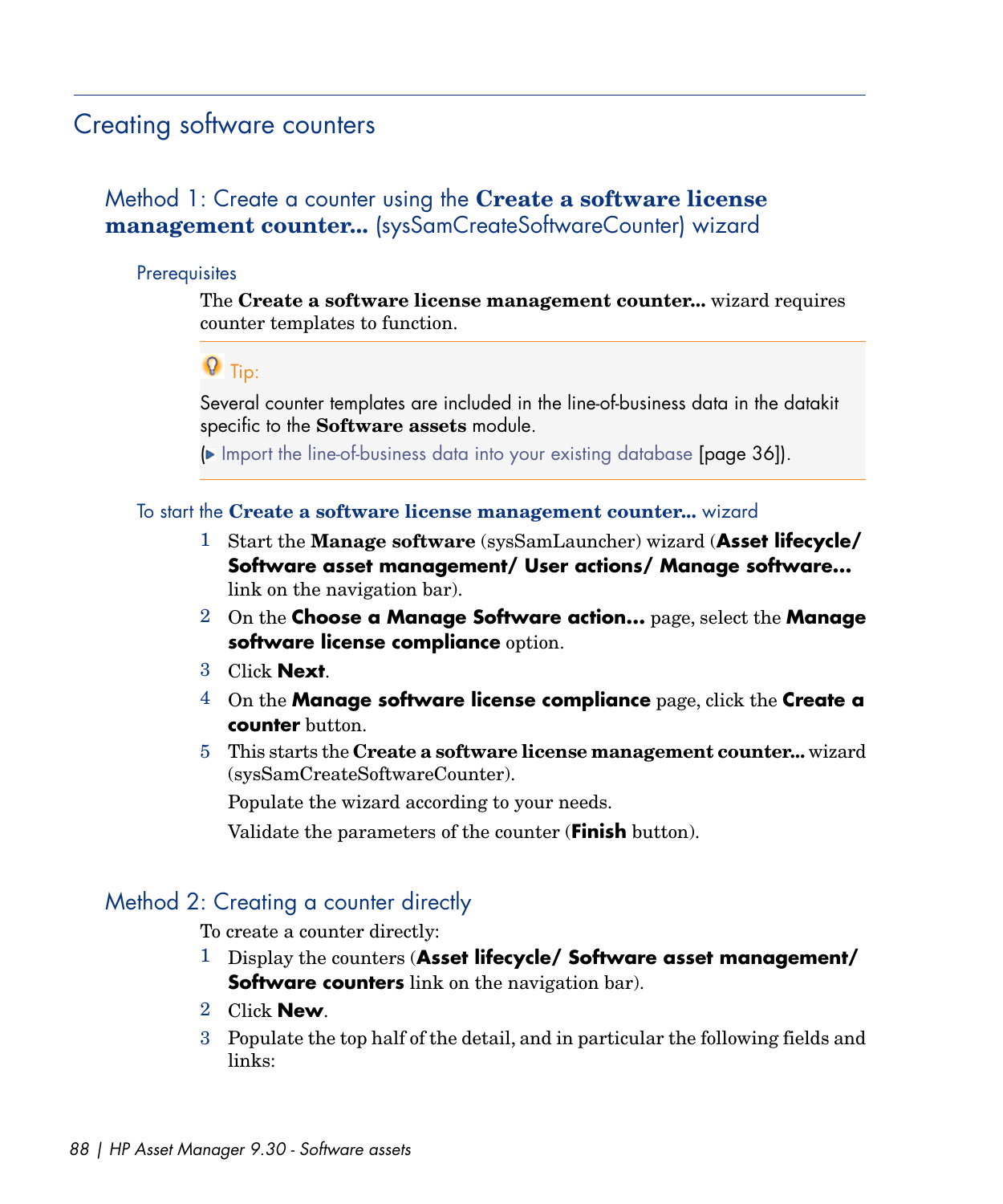- <sup>n</sup> **Group By** (Context): Select the **Employees and departments** (amEmplDept) table, for example, if you want the **Results** tab to display a count line per employee.
- **Scope of application** (Definition): Create and select a query if you only want to take into account certain records in the table indicated in the **Group by** field.
- 4 Check the **Rights count** (bCountLic) box if necessary, and populate the **Rights** tab, with special attention to the following fields and links:
	- <sup>n</sup> **Rights counter context** (LicContext): Select the **Assets (amAsset)** table, for example, if you want to account for license rights.
	- **scope of the rights to be counted** (LicQuery): Create and select a query to identify the records whose rights you want to count.
	- **Rights -> Group By** link (EntGroupBy): Specify the link from the table specified in the **Rights counter context** field to the table specified in the **Group by** field. For example, from the **Assets (amAsset)** table to the **Employees and departments (amEmplDept)** table, the link can be **PortfolioItem.User**.
	- **License type** (LicType): Select a license type.

# Warning:

The **License type** (LicType) is not taken into account in the rights count. Records for which you want to count rights must be defined in the **Scope of the rights to be counted** (LicQuery) field.

- $\blacksquare$  Populate also the lower part of the tab, which describes the calculation required to obtain the rights count.
- 5 Check the **Installations/Utilizations count** (bCountInst) box if necessary, and populate the **Installations/Utilizations** tab, with special attention to the following fields and links:
	- **n Installation/Utilization counter context** (InstContext): Select, for example, the **Software installations or utilizations (amSoftInstall)** table if you want to account for software installations.
	- <sup>n</sup> **Scope of the installations or utilizations to be counted** (SoftInstQuery): Create and select a query to identify the records whose installations/utilizations you wish to count.
	- **n Installations/Utilizations -> Group By** link (InstGroupBy): Specify the link from the table specified in the **Installation/Utilization counter context** field to the table specified in the **Group by** field. For example, from the **Software installations or utilizations (amSoftInstall)**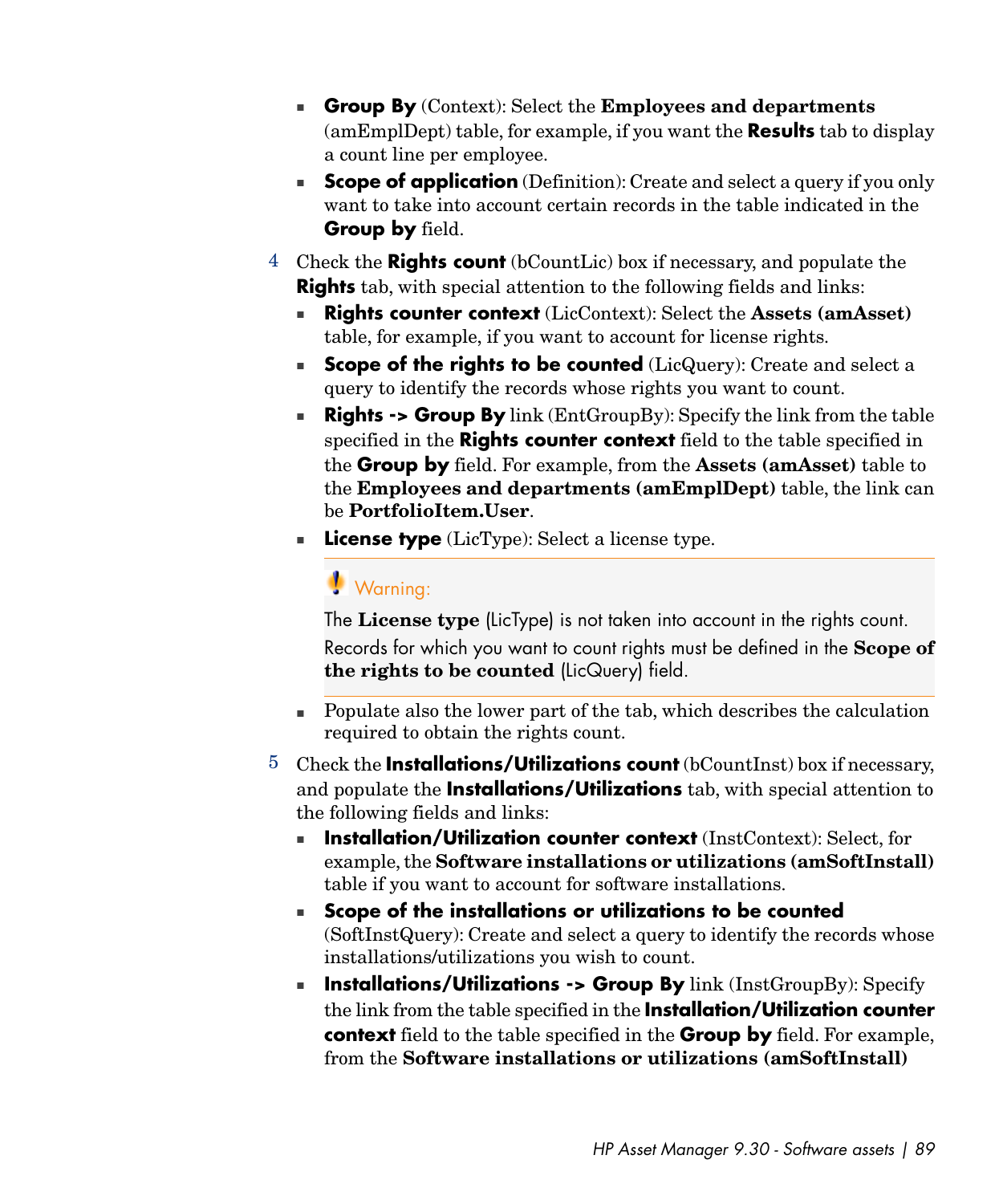table to the **Employees and departments (amEmplDept)** table, the link can be **PortfolioItem.Parent.User**.

**n Include usage information** (bUseMetering): Select this option if you want the Last Use date of the installations/utilizations to be taken into account by the counter (**Last use** field (dtLastUse) in the installations/utilizations detail).

### Note:

The unused installations/utilizations are not removed from the installations/utilizations count in the following places:

- <sup>n</sup> **General** tab of the counter, **Installations/Utilizations count** field (dSoftInstallCount)
- **Results** tab of the counter, **No of installations/utilizations** column

They are simply accounted for by the following fields:

- **General** tab of the counter, **Unused installations** field (dUnusedInstall)
- <sup>n</sup> **Results** tab of the counter, **Number of unused installations** field
- **n Include usage information** (bUseMetering):
- **Period of non use** (tsUnusedDuration): Select this option to take into account actual software utilization.
- **Pefinition of unused installations** (UnusedQuery): Create and select a query if you wish to restrict the list of records that may be considered as potentially no longer used.
- $\blacksquare$  Populate also the lower part of the tab, which describes the calculation required to obtain the installations/utilizations count.
- 6 Check the **Entitlements count** (bCountEnt) box if necessary, and populate the **Entitlements** tab, with special attention to the following fields and links:
	- <sup>n</sup> **Entitlements counter context** (EntContext): Select the **Employees and departments(amEmplDept)** table, for example, if you want to assign rights to employees and departments.
	- **Example of the entitlements to be counted** (EntQuery): Create and select a query to identify the records whose rights you want to count.
	- **Firm I Entitlements -> Group By** link (EntGroupBy): Specify the link from the table specified in the **Entitlements counter context** field to the table specified in the **Group by** field. For example, from the **Employees and departments (amEmplDept)** table to the **Companies (amCompany)** table the link could be **CostCenter.Company**.
	- $\blacksquare$  Populate also the lower part of the tab, which describes the calculation required to obtain the entitlements count.
- 7 Click **Create**.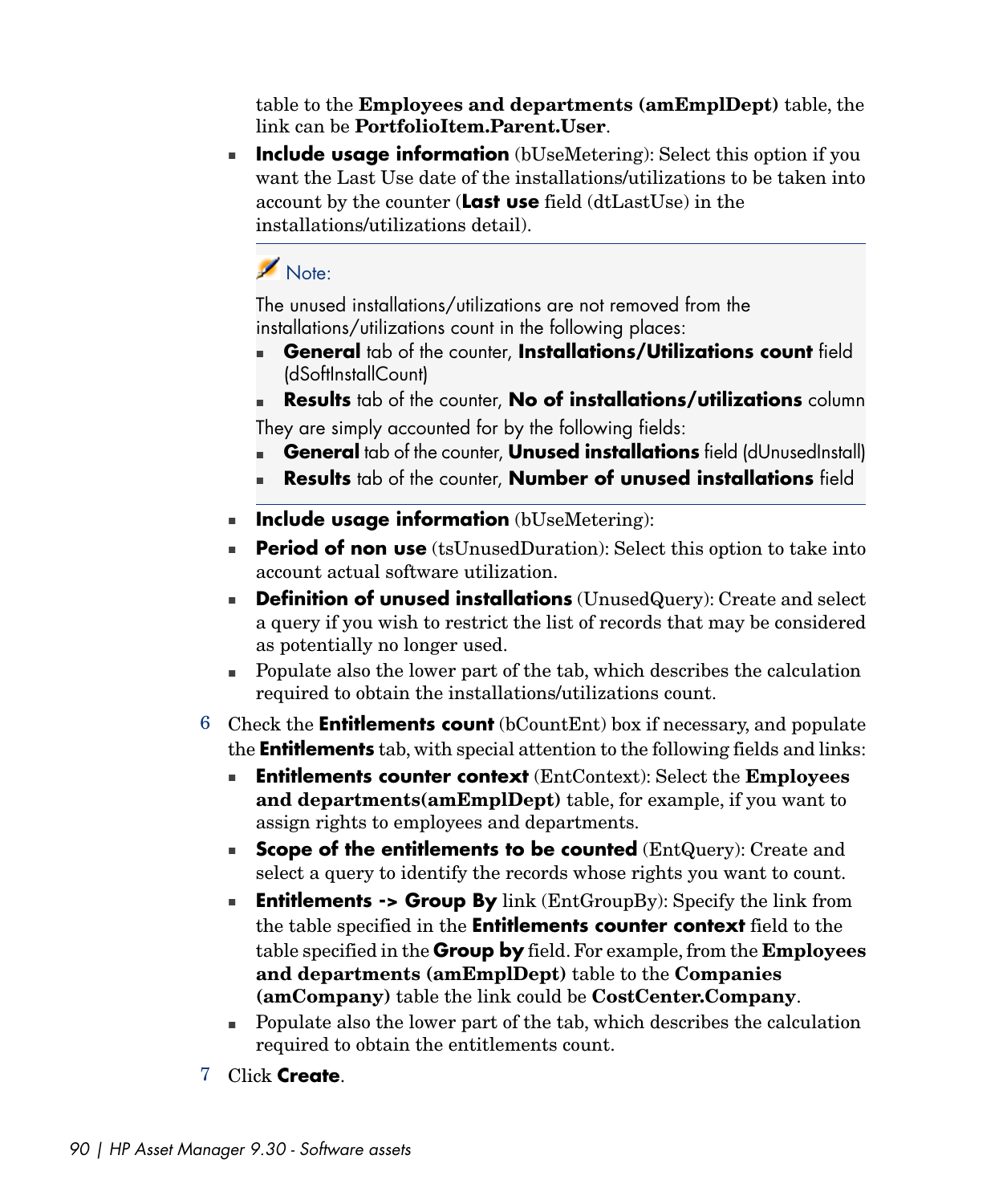### Interesting reference fields

The information relating to licenses, entitlements and installations/utilizations is found in several places.

The following table suggests fields to be used in the counts:

#### **Table 8.1. Counters - Useful fields for counts**

| Table                                                                                | Field                             |
|--------------------------------------------------------------------------------------|-----------------------------------|
| <b>Portfolio items</b> (amPortfolio)                                                 | <b>Quantity</b> $(fQtv)$          |
| <b>Software installations or utilizations</b> $(am-$ <b>Counts for</b> $(IUseCount)$ |                                   |
| SoftInstall)                                                                         |                                   |
| <b>Assets</b> (amAsset)                                                              | <b>Rights</b> (ISoftLicUseRights) |

The following table suggests fields to be used to identify utilizations and installations:

#### **Table 8.2. Counters - Useful fields for identifying installations/utilizations**

| Table                                  | Field                                     |
|----------------------------------------|-------------------------------------------|
| <b>Natures</b> (amNature)              | Also create (seOverflowTbl)               |
|                                        | <b>Name</b> (Name)                        |
| Software installations (amSoftInstall) | <b>Authorization</b> (seAuthorization)    |
|                                        | Installation type (seType)                |
|                                        | Local/Remote (bLocal)                     |
|                                        | Is a software suite component (bSuiteCom- |
|                                        | ponent)                                   |
| <b>Models</b> (amModel)                | <b>Name</b> (Name)                        |
|                                        | <b>System</b> (SoftOS)                    |
|                                        | <b>Version level</b> (VersionLevel)       |
|                                        | Technical ref. (ModelRef)                 |
|                                        |                                           |

The following table suggests fields to be used to identify a license:

#### **Table 8.3. Counters - Useful fields for identifying licenses**

| Table                     | Field                               |
|---------------------------|-------------------------------------|
| <b>Natures</b> (amNature) | <b>License</b> (bSoftLicense)       |
|                           | <b>Name</b> (Name)                  |
| <b>Assets</b> (amAsset)   | <b>Installation date</b> (dInstall) |
|                           | <b>License type</b> $(LicType)$     |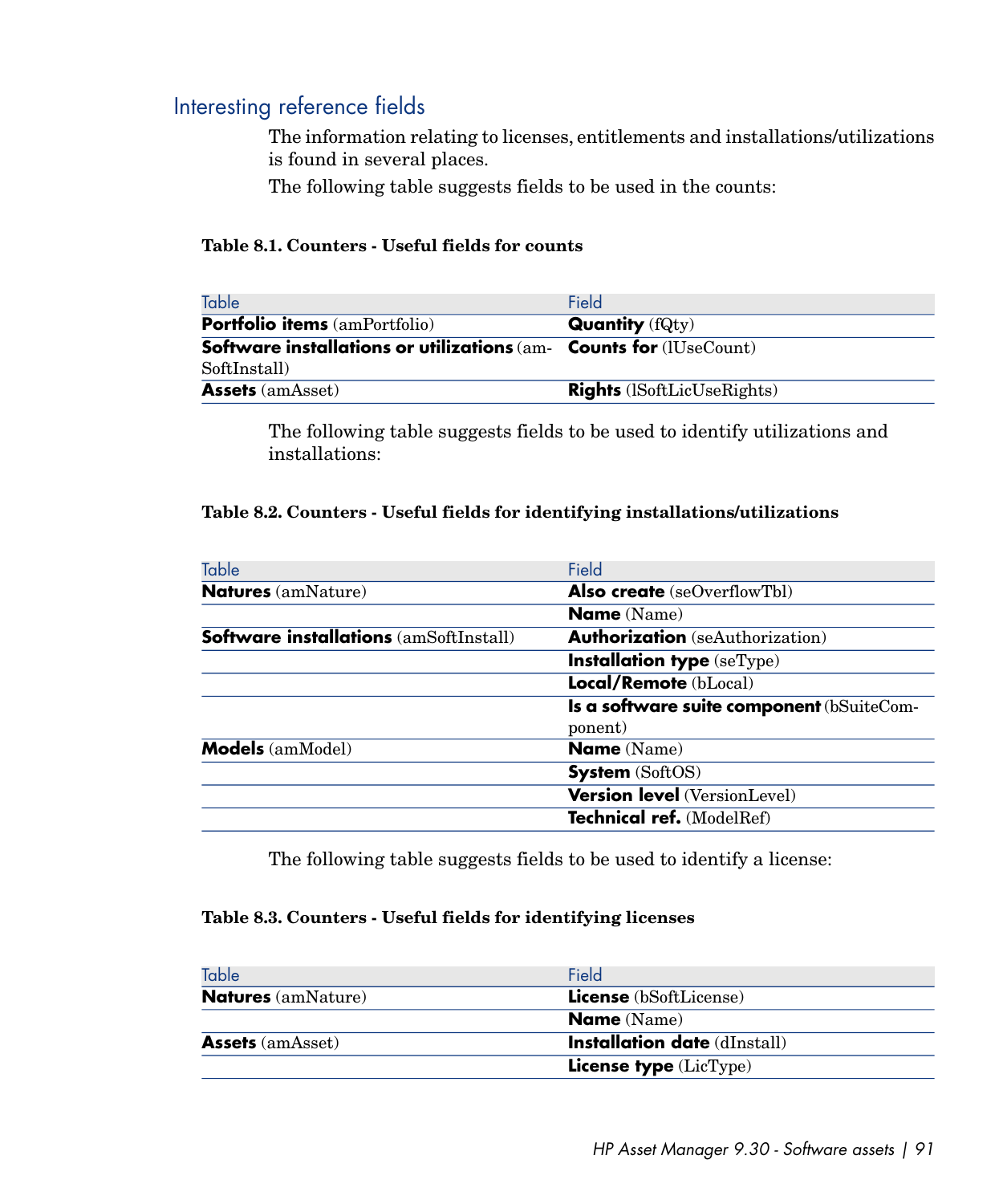| Table                   | Field                                   |
|-------------------------|-----------------------------------------|
|                         | <b>Single/Multiple</b> (seSoftLicMulti) |
| <b>Models</b> (amModel) | <b>Name</b> (Name)                      |
|                         | <b>System</b> (SoftOS)                  |
|                         | <b>Version level</b> (VersionLevel)     |
|                         | Technical ref. (ModelRef)               |

The following table suggests fields to be used to define an entitlement:

#### **Table 8.4. Counters - Useful fields for identifying entitlements**

| Table                                                             | Field                              |
|-------------------------------------------------------------------|------------------------------------|
| <b>amEntitlement</b> (Named entitlements)                         | Code (Code)                        |
|                                                                   | <b>Name</b> (Name)                 |
| <b>Entitlements of the employee</b> (amRelEm-<br>plEntitl)        | <b>Employee Id</b> $(lEmplDepthd)$ |
|                                                                   | <b>Entitlement ID (IEntitIId)</b>  |
| <b>Contract entitlements</b> (amRelEntitlContract)                | <b>Contract</b> (lCntrId)          |
|                                                                   | <b>Entitlement (IEntitIId)</b>     |
| <b>Entitlements of the location (amRelEntitl-</b><br>Loc)         | <b>Location</b> (lLocaId)          |
|                                                                   | <b>Entitlement</b> (lEntitlId)     |
| <b>Entitlements of the portfolio item (amRe-</b><br>lEntitlPortf) | Portfolio item (lPortfolioItemId)  |
|                                                                   | <b>Entitlement ID (IEntitIId)</b>  |
| <b>Entitlements</b> (amRelModelEntitl)                            | <b>Model ID</b> (IModelId)         |
|                                                                   | <b>Entitlement ID (IEntitIId)</b>  |
| <b>Employees and departments (amEmplDept)</b>                     | <b>Bar code</b> (BarCode)          |
|                                                                   | ID $# (IDNo)$                      |
| <b>Contracts</b> (amContract)                                     | <b>Reference</b> (Ref)             |
| Locations (amLocation)                                            | Bar code (BarCode)                 |
| Portfolio items (amPortfolio)                                     | Code (Code)                        |

# Modifying software counters

### Counters modified by wizards

#### **Prerequisites**

A counter can be modified by a wizard only if it was created by the **Create a software license management counter** (sysSamCreateSoftwareCounter)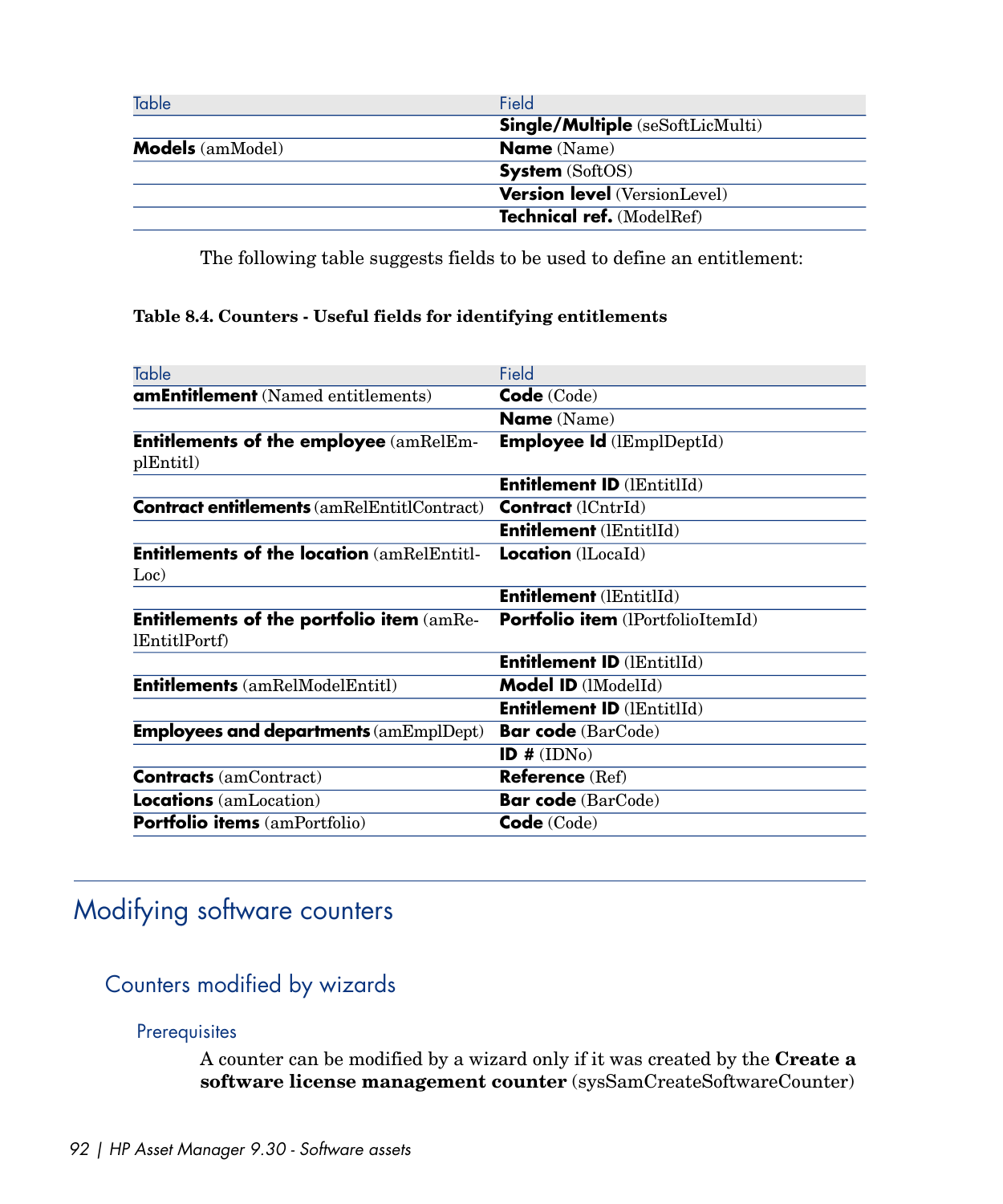wizard and if the **Edit the counter using the wizards** (bAutomated) option is enabled.

 $\triangleright$  [Method 1: Create a counter using the Create a software license management](#page-87-0) [counter... \(sysSamCreateSoftwareCounter\) wizard](#page-87-0) [page 88].

#### To modify a counter

- 1 Display the **Results of the software counters** page
	- <sup>n</sup> Method 1: Using the **Manage software** wizard (sysSamLauncher)
		- a Start the **Manage software** (sysSamLauncher) wizard (**Asset lifecycle/ Software asset management/ User actions/ Manage software...** link on the navigation bar).
		- b On the **Choose a Manage Software action...** page, select the **Manage software license compliance** option.
		- c Click **Next**.
		- d On the **Manage software license compliance** page, click the **Modify a counter** button.
	- $\blacksquare$  Method 2: Using the Windows client menus

Click the **Asset lifecycle/ Software asset management/ Results of the software counters** menu.

- 2 Select the counter to be modified.
- 3 Use the following buttons:
	- <sup>n</sup> **License**: Triggers the **Modify the list of license models to take into account** (sysSamAddLic2Counter) wizard

# Note:

A license model will be removed from the upper list box (**License model that can be included in the rights/entitlements count**) after it is added (by clicking **Add**) to the lower one (**License models to include in the installations/utilizations count**). It is added back to the upper list box after it is removed (by clicking **Remove**) from the lower list box.

- **n Installation**: Triggers the **Modify the list of installation models to take into account** (sysSamAddInst2Counter) wizard
- **Example 1 Scope**: Triggers the **Define** or redefine the counter's scope of **application** (sysSamAddScope2Counter) wizard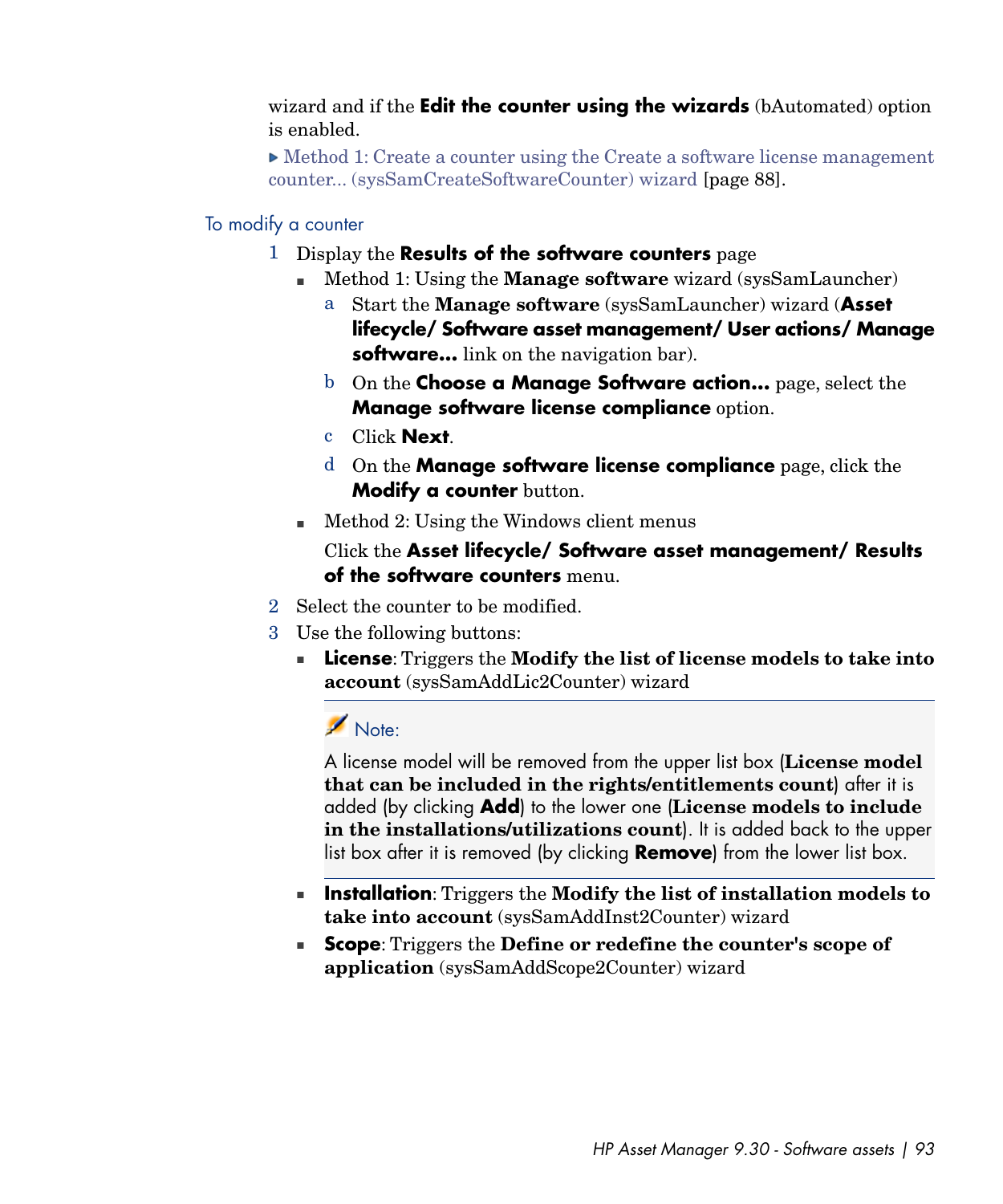### Note:

These buttons are displayed depending on the value of the following fields in the counter's detail:

- **User-rights count (bCountLic)**
- **Installation/Utilization counter context (InstContext)**
- **Include usage information** (bUseMetering):

### Counters modified without the wizard

The following fields and links in a counter's detail can only be modified if the counter's **Edit the counter using the wizards** (bAutomated) option is not enabled.

- **Example 3 Scope of application** link (definition)
- <sup>n</sup> Fields and links on the **Rights** tab:
- <sup>n</sup> Fields and links on the **Entitlements** tab:
- **Fields and links on the Installations/Utilizations** tab:

To modify a counter without using a wizard:

- 1 Display the counters (**Asset lifecycle/ Software asset management/ Software counters** link on the navigation bar).
- 2 Select the counter to be modified.
- 3 Modify the counter.
- 4 Save the modifications (**Modify** button).

### Updating the results of a software counter

#### To update the results of a counter

#### Counters modified by wizards

#### **Prerequisites**

A counter can be modified by a wizard only if it was created by the **Create a software license management counter** (sysSamCreateSoftwareCounter) wizard and if the **Edit the counter using the wizards** (bAutomated) option is enabled.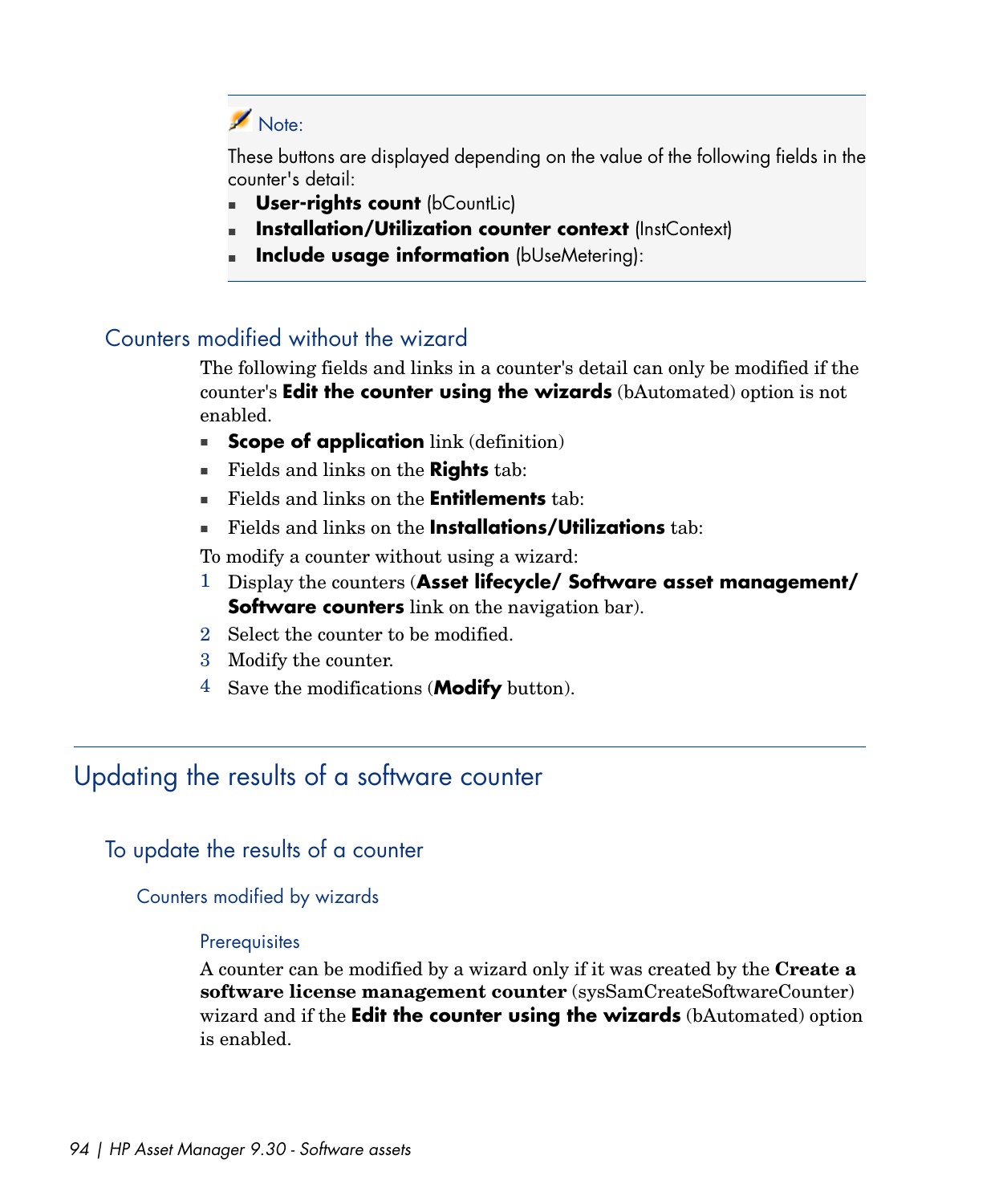$\triangleright$  [Method 1: Create a counter using the Create a software license management](#page-87-0) [counter... \(sysSamCreateSoftwareCounter\) wizard](#page-87-0) [page 88].

#### To modify a counter

- 1 Display the **Results of the software counters** page
	- <sup>n</sup> Method 1: Using the **Manage software** wizard (sysSamLauncher)
		- a Start the **Manage software** (sysSamLauncher) wizard (**Asset lifecycle/ Software asset management/ User actions/ Manage software...** link on the navigation bar).
		- b On the **Choose a Manage Software action...** page, select the **Manage software license compliance** option.
		- c Click **Next**.
		- d On the **Manage software license compliance** page, click the **Modify a counter** button.
	- $\blacksquare$  Method 2: Using the Windows client menus

Click the **Asset lifecycle/ Software asset management/ Results of the software counters** menu.

- 2 Select the counter to update.
- 3 Click **Calculate**.

# Note:

The **Calculate** button starts the action **Refresh the software counter** (sysCoreSoftLicCountCalc). This is seamless for the user.

- 4 The list at the top displays count totals for all counters.
- 5 The list at the bottom displays detailed results of the counter that is selected in the list at the top.

One line is given per record in the group by table (**Group by** (Context) field) within the limits of the scope defined for the counter (**Scope of the rights to be counted** (Definition) field).

#### All counter types

To modify a counter without using a wizard:

- 1 Display the counters (**Asset lifecycle/ Software asset management/ Software counters** link on the navigation bar).
- 2 Select the counter to update.
- 3 Click **Calculate**.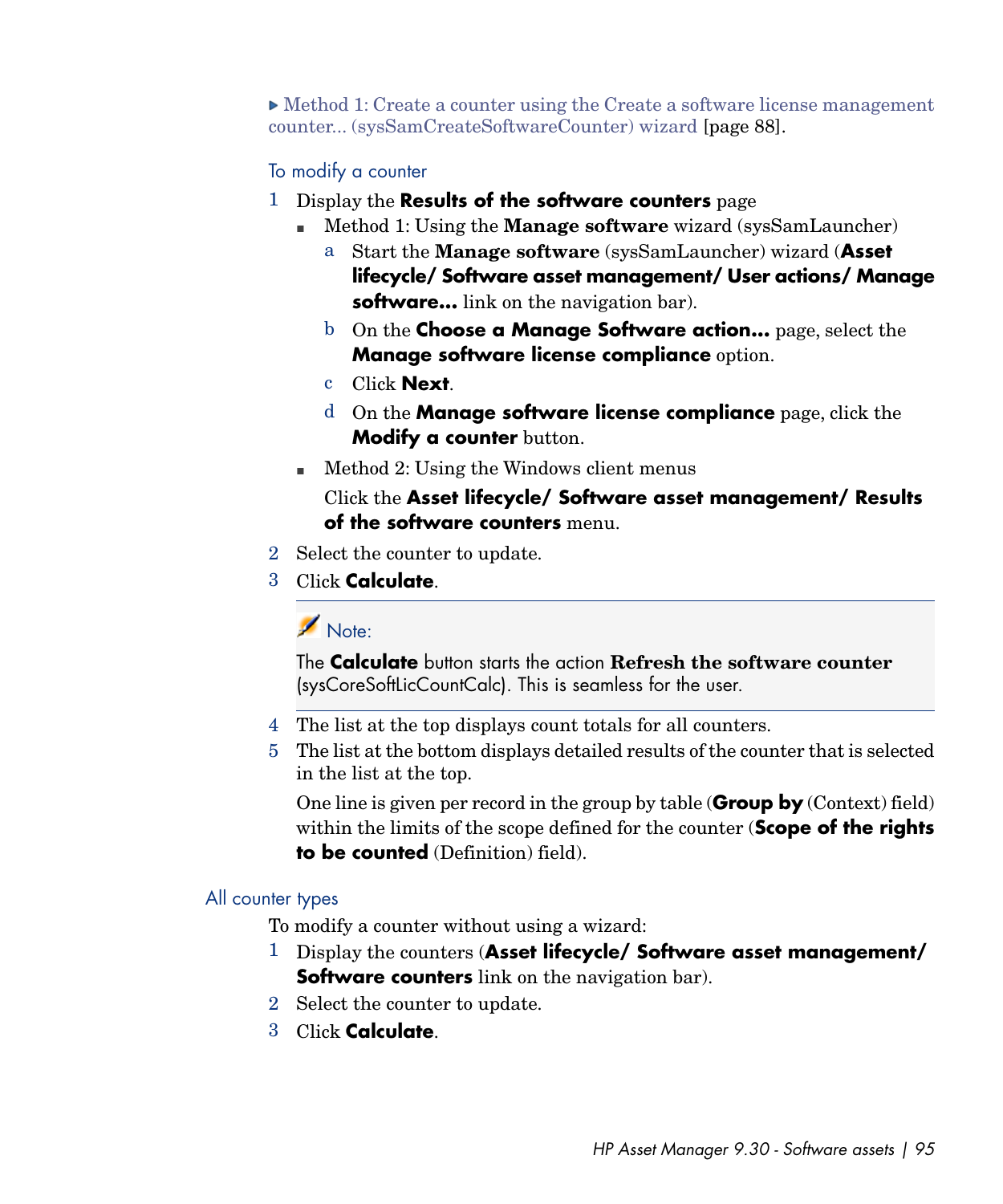## Note:

The **Calculate** button starts the action **Refresh the software counter** (sysCoreSoftLicCountCalc). This is seamless for the user.

4 Examine the results on the **General** and **Results** tabs.

#### Periodical cleaning

Each time you click **Calculate**, you create a record in the **Rights / Utilizations count** table (amRightsUsesCount) for each line displayed in the **Results** tab.

The **Results** tab only shows the results of the last calculation made by clicking the **Calculate** button.

The previous results are not erased, however.

Using these results, you can track the evolution of licenses and installations/utilizations, and use them, for example, to create reports.

We recommend that you periodically delete the records in the **Rights / Utilizations count** table that you no longer require, if the table becomes too large.

 $\overline{Q}$  Tip:

The records that have been generated by the same calculation have the same values in the **Results identifier** (lResultId) and **Count date** (dtCountRequest) fields.

### Processing irregularities between installations/utilizations and licenses

This section explains how to achieve software license compliance:

- $\blacksquare$  Ordering missing license rights
- Remove the excess installation/utilizations

### **Prerequisites**

Only corporate software management counters can be used to solve irregularities between installations/utilizations and licenses

To include a counter in corporate software management, the **Is part of corporate software management** (bFamily) option must be enabled.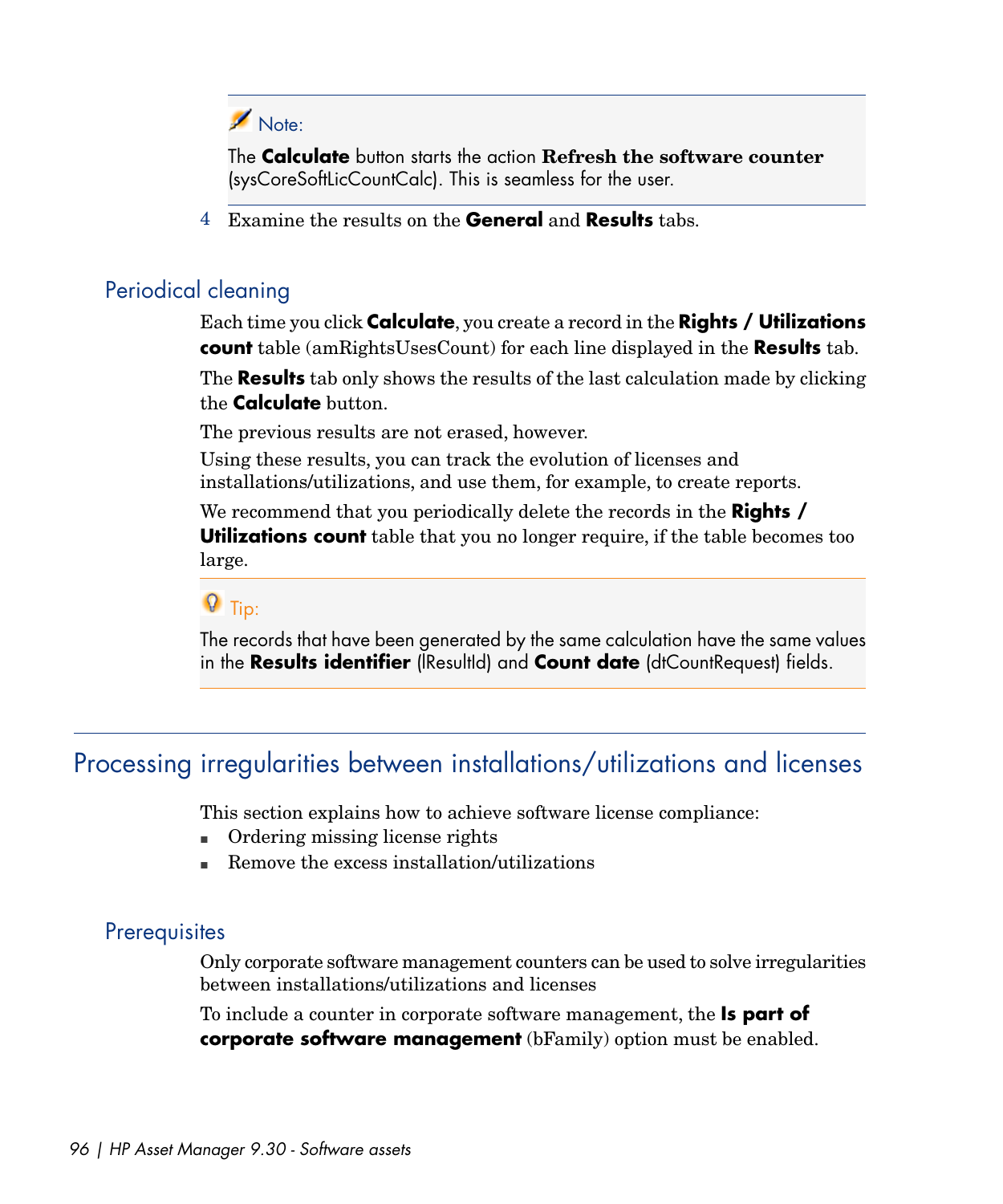The **Solve software compliancy issues** (sysSamIdentifyIllegalInstall) wizard uses a work order model whose **Barcode** (BarCode) field equals **SOFTUNINST**. Make sure this model is present in the database.

### Solve the irregularities

- 1 One of the following methods can be used:
	- <sup>n</sup> Method 1: Using the **Manage software** wizard (sysSamLauncher)
		- a Start the **Manage software** (sysSamLauncher) wizard (**Asset lifecycle/ Software asset management/ User actions/ Manage software...** link on the navigation bar).
		- b On the **Choose a Manage Software action...** page, select the **Manage software license compliance** option.
		- c Click **Next**.
		- d On the **Manage software license compliance** page, click the **Solve software compliance issues** button.
	- $\blacksquare$  Method 2: Using the Windows client menus
		- a Click the **Asset lifecycle/ Software asset management/ Results of the software counters** menu.
		- b Select the counter to solve.
		- c Click **Solve**.
- 2 This starts the **Process software irregularities** (sysSamIdentifyIllegalInstall) wizard.

Select the counter to examine.

Click **Next** and then follow the instructions in the wizard.

If you are short of license rights, the wizard enables you to make a license request or to remove the software.

- 3 Validate the parameters (**Finish** button).
- 4 Exit the wizard (**OK** button).

# Optimizing compliance via software upgrades and license rights transfers

This section is of interest:

- 1 If you have:
	- <sup>n</sup> Several software applications (or several software versions) that can transfer user rights.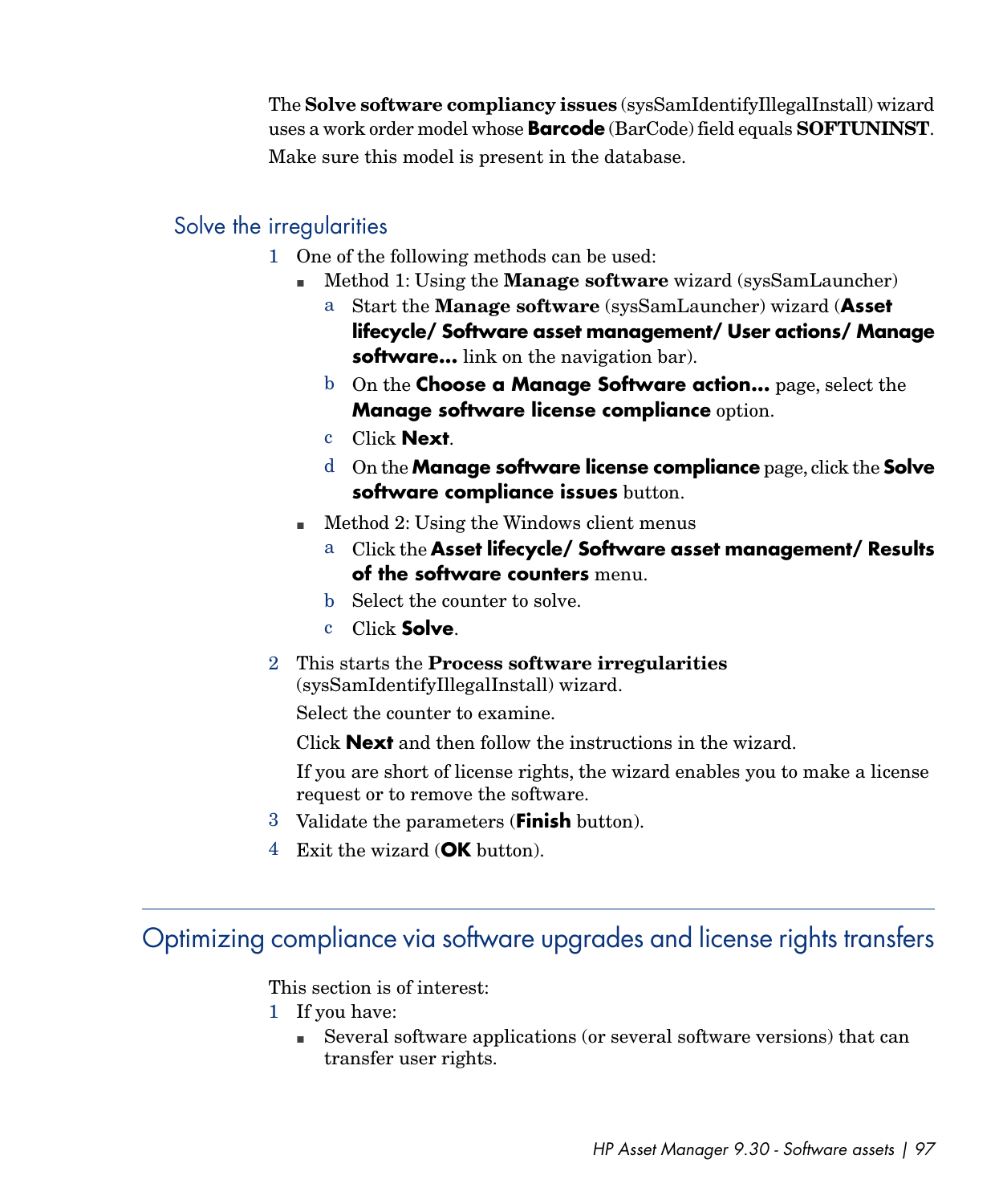- n And/or software upgrade licenses which allow you to use, provided you possess the licenses from previous versions, more recent versions of the software and do so without acquiring a new software license.
- 2 And you want to know if you are compliant with your licenses and installations/utilizations by taking into account:
	- Your license rights for a software application.
	- <sup>n</sup> Your rights acquired by software upgrade licenses.
	- <sup>n</sup> Your rights acquired by a more recent version of the software which allow you to use previous versions of the software.

As for software licenses and associated installations/utilizations, the software upgrade licenses count is managed by **software upgrade counters** that are created in the same way as other counters  $\triangleright$  [Creating software counters](#page-87-1) [page 88].

In Asset Manager you will need to specify:

- <sup>n</sup> Rights to use previous software versions granted by a license for a given version.
- n Rights to use the latest software versions granted by a software upgrade license.

This is also done in the **software counters** and the **software upgrade counters**  $\triangleright$  [Specifying transferable user rights in the counters](#page-97-0) [page 98].

The **View linked counters** (sysSamSoftLicLinkedCount) link is used to display the relationships between counters and compliance results.

## Note:

<span id="page-97-0"></span>This wizard does not modify license rights.

The counters only display information, which is gathered dynamically, for you to use to monitor your compliance.

### Specifying transferable user rights in the counters

The transfer of user rights is specified in the detail of the counters.

This can be specified when the counters are created or you can modify a counter at a later date.

A differentiation is made between:

- <sup>n</sup> Rights to use previous software versions granted by a license for a given version.
- n Rights to use the latest software versions granted by a software upgrade license.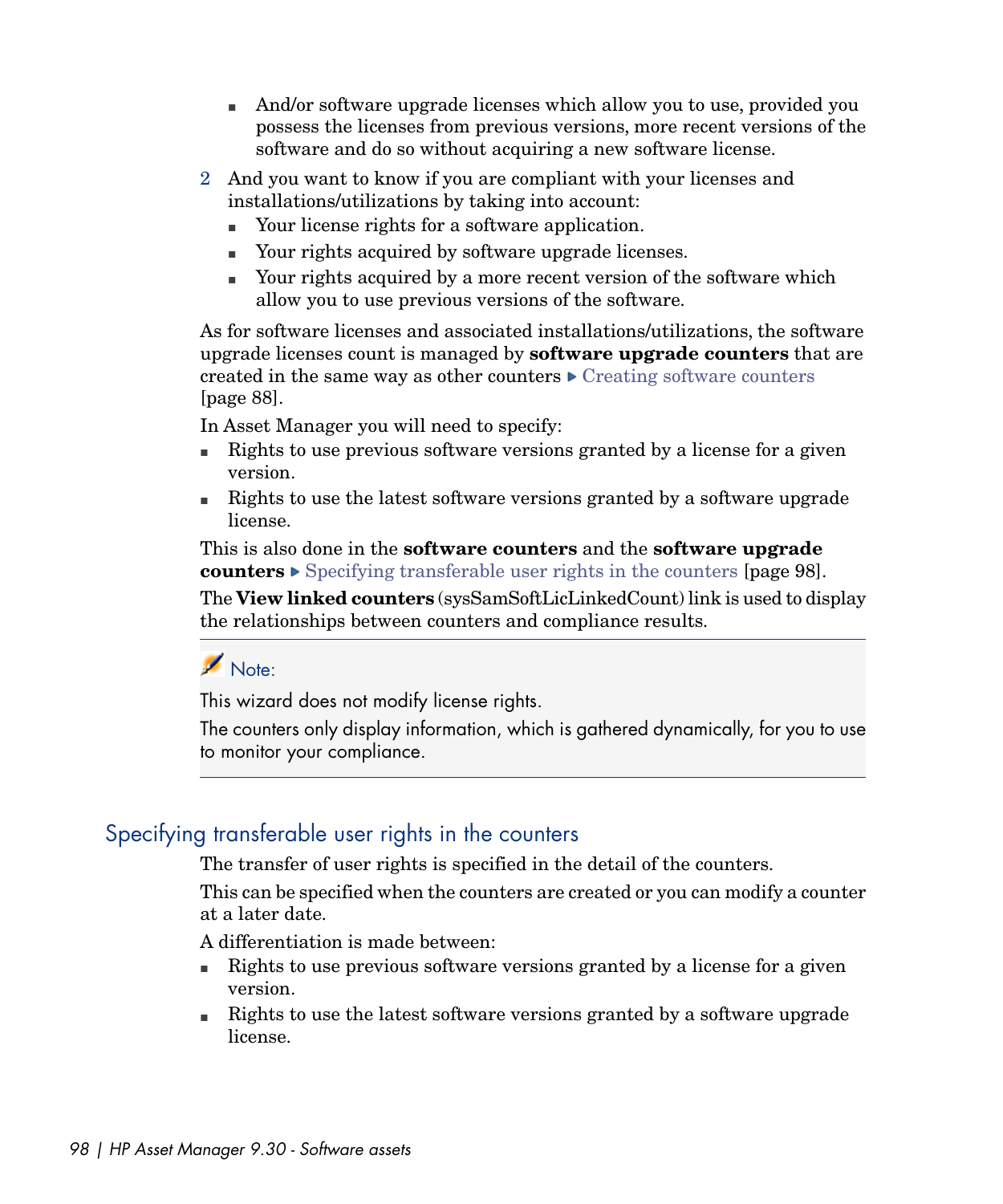Specifying license rights transfers to previous or more recent software versions

### Note:

You can only transfer rights to one other counter (from a previous software version) only. However, rights can be transferred to earlier versions by transitivity if rights transfers have been authorized.

For example, if you can

- **n** Transfer software license rights from **SoftApp v4** to **SoftApp v3**
- <sup>n</sup> Transfer software license rights from **SoftApp v3** to **SoftApp v2**
- **n** Transfer software license rights from **SoftApp v2** to **SoftApp v1**

Then, by transitivity, you can transfer license rights from **SoftApp v4** to **SoftApp v2** (via **SoftApp v3**) and from **SoftApp v4** to **SoftApp v1** (via **SoftApp v3** and **SoftApp v2**).

#### **Prerequisites**

The counter associated with the previous and/or latest version of the software must already exist.

The previous version of the software is the software version to which rights can be transferred from the current version (more recent version).

The latest version of the software is the software version from which rights can be transferred to the current version (older version).

#### Method 1: If you create your software counter using the **Create a software license management counter...** wizard

Start and populate the **Create a software license management counter...** (sysSamCreateSoftwareCounter) wizard (**Asset lifecycle/ Software asset management/ User actions/ Create a software license management counter...** link on the navigation bar). [Method 1: Create a counter using the](#page-87-0) [Create a software license management counter...](#page-87-0) [\(sysSamCreateSoftwareCounter\) wizard](#page-87-0) [page 88]

On the **Select the counter consolidation action to perform** page, select **Link the counter to another counter**.

Then, on the **Select counters to link** page, select the counter for the previous version and/or the counter for the latest version and indicate whether or not rights can be transferred.

Method 2: If you create or want to modify your counter manually

### Note:

This method lets you only specify license rights transfers to previous software versions.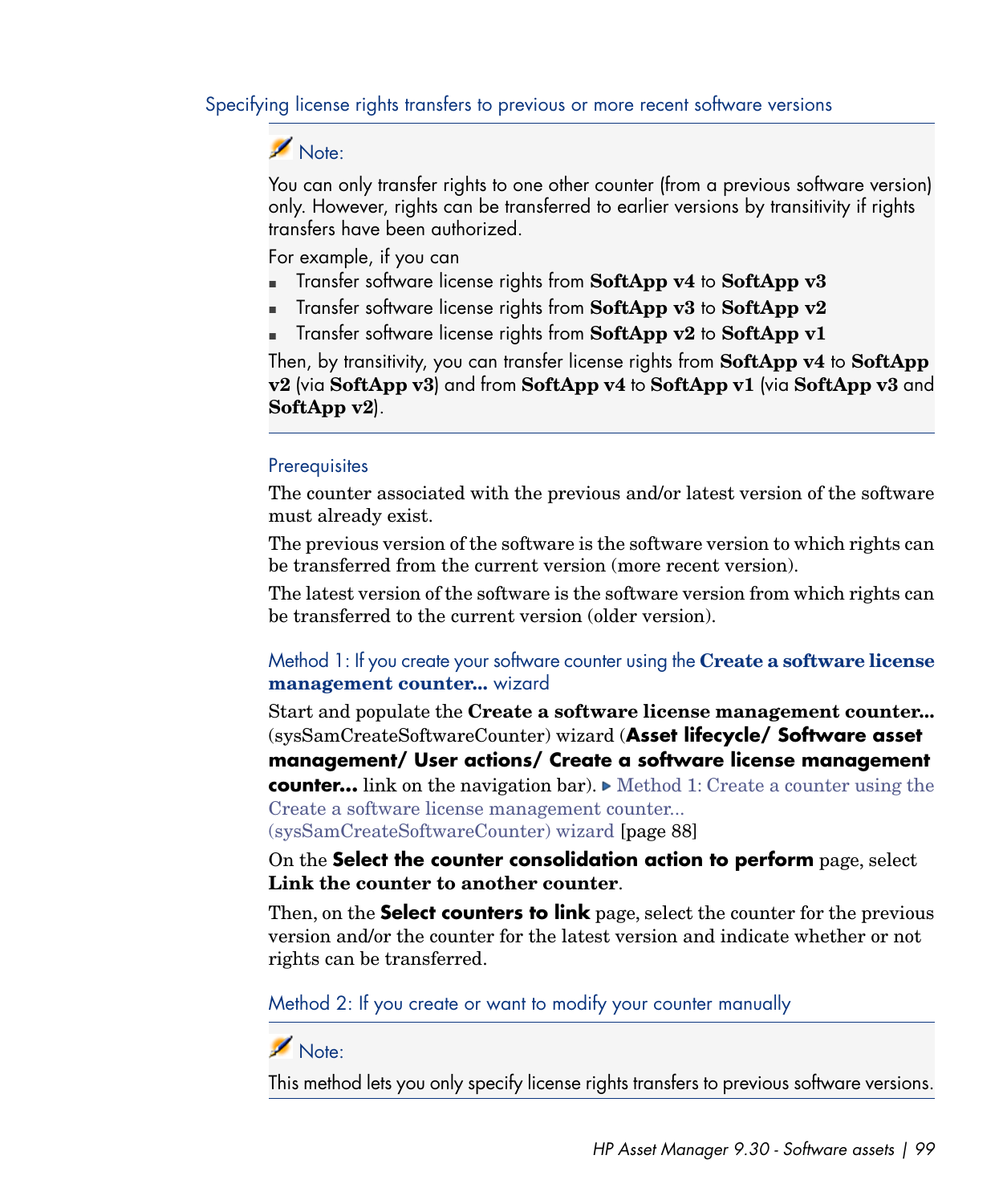Select the existing counter or create a counter (**Asset lifecycle/ Software asset management/ Software counters** link on the navigation bar) as specified in paragraph  $\triangleright$  [Method 2: Creating a counter directly](#page-87-2) [page 88]. Then:

- 1 On the **Consolidation** tab of the counter's detail:
	- a Check the **Has counter for a previous version** (bHasPreviousCntr) box.
	- b Specify the counter associated with the previous version of the software in the **Counter for the previous version** (Previous) field.

### Note:

You do not authorize the transfer of rights at this stage. You only describe links between two versions of the same software.

- c If you want to authorize the transfer of license rights to previous versions: Check the **Can transfer rights** box (bLicRightsTransfer).
- <span id="page-99-0"></span>2 Save the modifications.

#### Specifying rights transfers via license upgrades to more recent software versions

#### **Prerequisites**

Counters that are associated with the software version from which and to which you want to perform the upgrade must already exist.

#### Method 1: If you create your software counter using the **Create a software license management counter...** wizard

Start and populate the **Create a software license management counter...** (sysSamCreateSoftwareCounter) wizard (**Asset lifecycle/ Software asset management/ User actions/ Create a software license management counter...** link on the navigation bar). [Method 1: Create a counter using the](#page-87-0) [Create a software license management counter...](#page-87-0) [\(sysSamCreateSoftwareCounter\) wizard](#page-87-0) [page 88]

On the **Select the counter consolidation action to perform** page, select **Declare the counter as a software upgrade counter** and, on the following pages, populate the counters from which and to which the upgrade is performed.

#### Method 2: If you create or want to modify your counter manually

Select the existing counter or create a counter (**Asset lifecycle/ Software asset management/ Software upgrade counters** link on the navigation  $bar)$  as specified in the paragraph  $\blacktriangleright$  [Method 2: Creating a counter directly](#page-87-2) [page 88].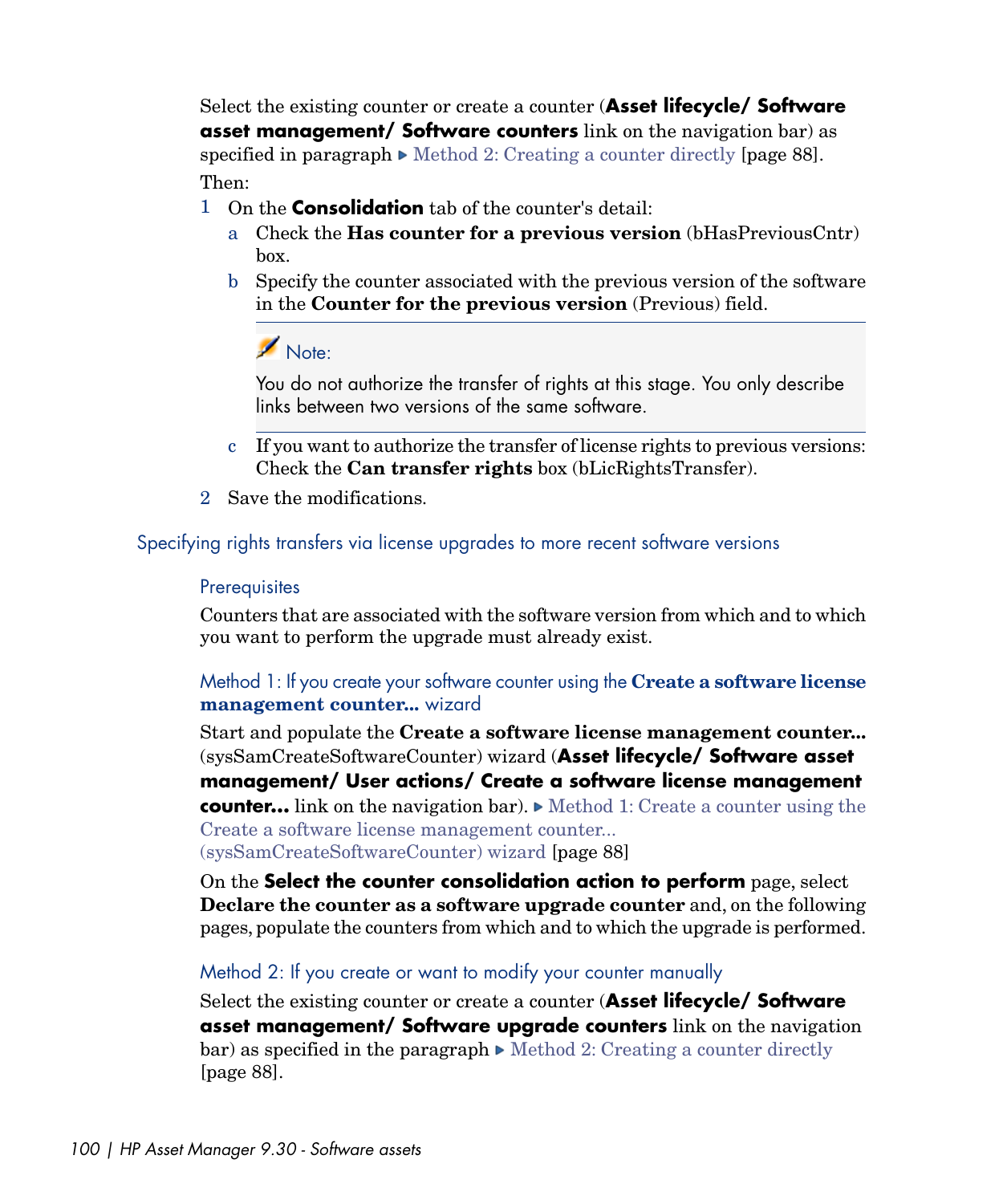Then:

- 1 Note that the **Software upgrade counter** (bLicUpgrade) box is checked. This option is used to distinguish the counter from standard software counters.
- 2 On the **Consolidation** tab of the counter's detail, specify the counter from which and the counter to which you want to perform the upgrade.
- 3 Save the modifications.

### Viewing links between counters that can transfer rights and check compliance

To view the counters that can transfer rights to a given counter:

- 1 Display the counter's detail (**Asset lifecycle/ Software asset management/ Software counters** link on the navigation bar).
- 2 For the most recent rights counts and rights calculations, click the **Calculate** button to calculate rights and installation data for the selected counter and any counters that are linked to it.
- 3 Look on the **General** tab to view the compliance check summary.
- 4 To display the compliance information:
	- **n** Windows client: Click the **Linked counters** button.
	- <sup>n</sup> Web client: Select **Linked counters** from the **Actions...** drop-down list.

This starts the **View linked counters** wizard (sysSamSoftLicLinkedCount).

The wizard displays a summary of the different links, if any exist, between this counter and the other counters, and provides the results of the compliance calculations.

 $\triangleright$  [How the View linked counters wizard works](#page-101-0) [page 102]

### Carrying out the upgrade process

#### **Prerequisites**

Before carrying out an upgrade process, you need to:

- <span id="page-100-0"></span><sup>n</sup> Create counters that are associated with the software version from which and to which you want to perform the upgrade  $\triangleright$  [Creating software counters](#page-87-1) [page 88].
- **n** Create the associated software upgrade counter  $\triangleright$  [Specifying rights transfers](#page-99-0) [via license upgrades to more recent software versions](#page-99-0) [page 100].

#### Transferring rights per software upgrade

You want to upgrade from a previous software version (V1) to a later version (V2).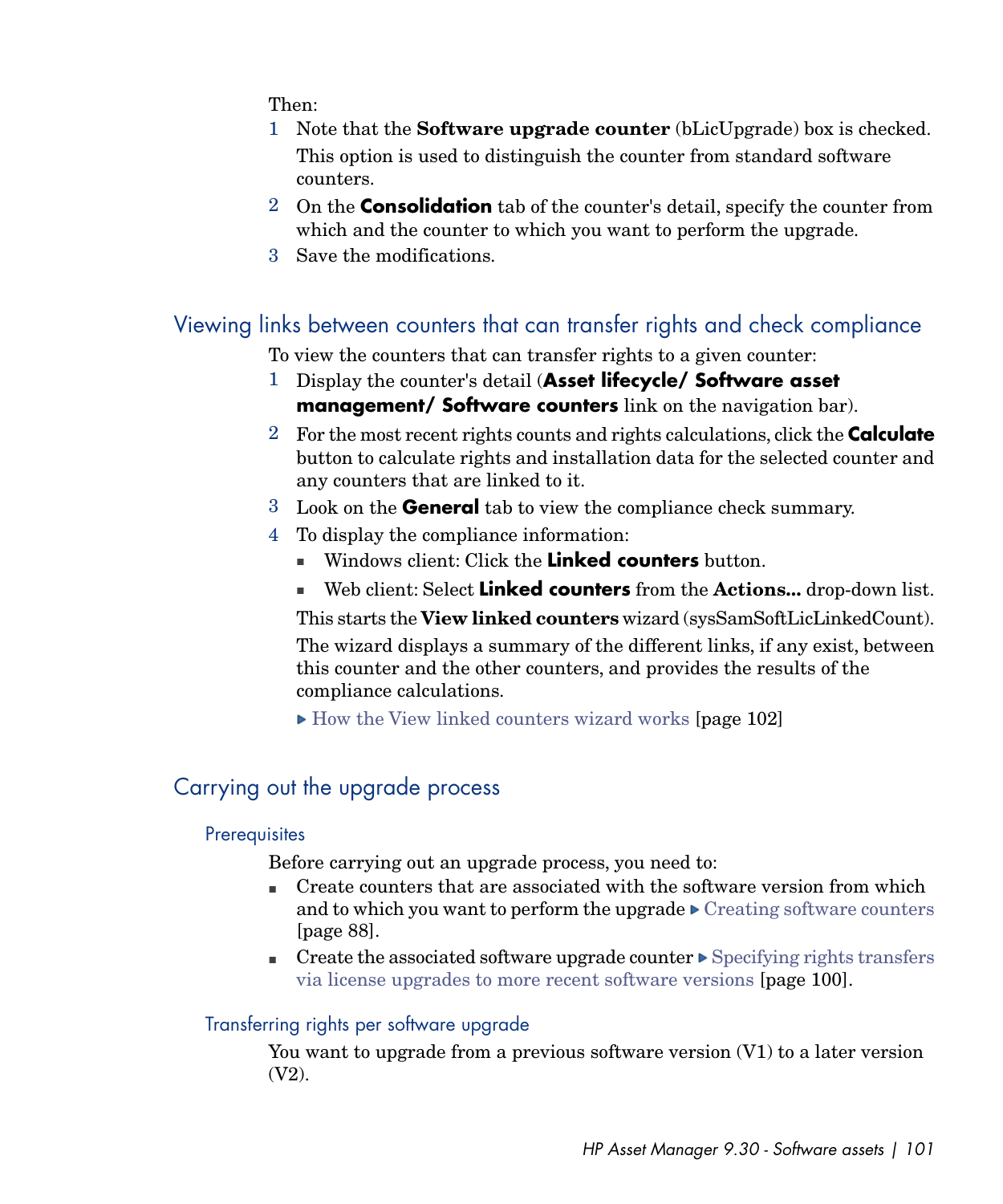You have a counter that is associated with V1, a counter that is associated with V2 and a software upgrade counter that is associated with V1->V2.

Suppose that you have N1 license rights for V1, N2 rights for V2 and Nm upgrade rights associated with counter V1->V2.

Transferring software license rights per upgrade from V1 to V2 consists in taking X rights from V1, associating them with X V1->V2 upgrade rights in order to get X additional rights for V2. Thus, X must be less than N1 and Nm.

After upgrading the software, you have N1-X rights for V1, N2+X rights for V2 and Nm-X upgrade rights associated with counter V1->V2 remain.

- $\blacksquare$  In the **Maximum consolidated rights count** ( $\blacktriangleright$  [How the View linked](#page-101-0) [counters wizard works](#page-101-0) [page 102]), it is understood that the N1 license rights can be taken from V1 (or Nm rights if  $Nm < N1$ ) and transferred to V2. Whether or not certain license rights are already being used by V1 is not taken into consideration and the transferable rights count is performed regardless of whether or not V1 becomes non-compliant.
- n In the **Consolidated rights count** ( $\triangleright$  [How the View linked counters wizard](#page-101-0) [works](#page-101-0) [page 102]), licenses that are already used for V1 are taken into account to prevent V1 from becoming non-compliant.

Let N1u be the number of licenses that are used by V1:

- $\blacksquare$  If N1-N1u < Nm: The maximum number of rights that can be transferred to V2 per software upgrade is equal to N1-N1u.
- <span id="page-101-0"></span> $\blacksquare$  If N1-N1u > Nm: The maximum number of rights that can be transferred to V2 per software upgrade is equal to Nm.

### How the **View linked counters** wizard works

The calculation rule of the **View linked counters** (sysSamSoftLicLinkedCount) wizard is as follows:

- 1 Linked counters are calculated to determine rights and software installations for each counter.
- 2 The software upgrade process is applied (software upgrade counters are used to upgrade rights of source and destination counters to which they are linked). The following rules are applied:
	- n The maximum number of rights that can be transferred is equal to the number of rights of the software upgrade counter.
	- <sup>n</sup> The number of transferred rights via the upgrade is limited so that the source remains compliant.
	- <sup>n</sup> Unused rights from the latest versions are, if possible, transferred to previous versions in order to increase the source's number of rights.
- 3 Compliance is calculated: difference between the number of rights after the upgrade and the number of installations/utilizations.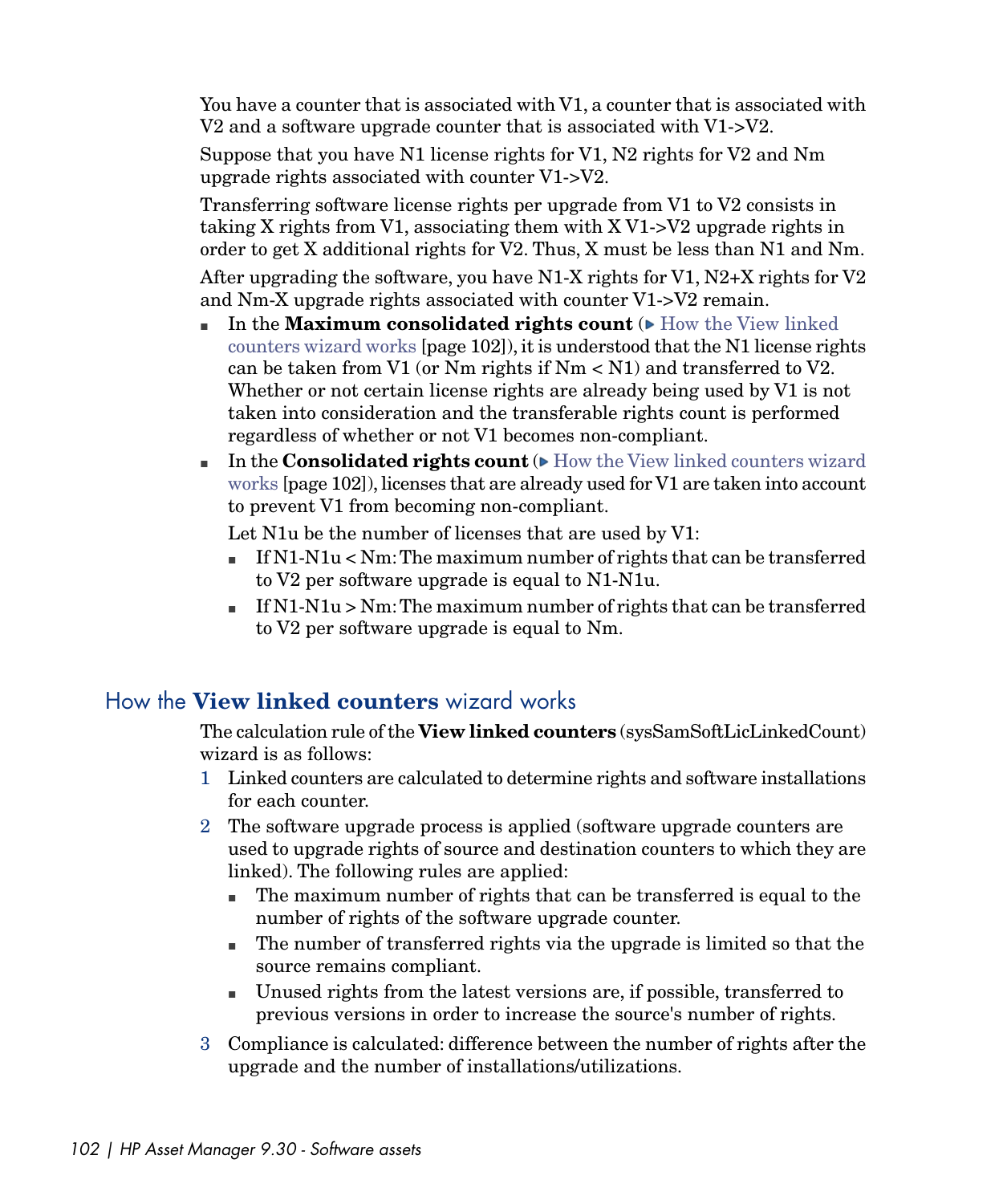4 Consolidated compliance is calculated. If possible, license rights are transferred to previous non-compliant versions (without making the latest versions non-compliant).

The results displayed by the wizard are as follows:

- 1 In the first screen: Summary of the linked counters, rights and installations/utilizations count, and consolidated compliance calculation.
- 2 In the second screen: This screen is more detailed and displays:
	- n The list of linked software counters with the following information:

| Column                            | Description                                                                                                                                                                                                                                              |
|-----------------------------------|----------------------------------------------------------------------------------------------------------------------------------------------------------------------------------------------------------------------------------------------------------|
| Rights count                      | Number of available license rights (direct rights)                                                                                                                                                                                                       |
| Installations/Utilizations count  | Number of actual installations/utilizations                                                                                                                                                                                                              |
| Maximum consolidated rights count | Maximum number of available rights by combining the                                                                                                                                                                                                      |
|                                   | direct rights with the rights which can be obtained via                                                                                                                                                                                                  |
|                                   | software upgrades (may make the counters transfer-                                                                                                                                                                                                       |
|                                   | ring rights non-compliant)                                                                                                                                                                                                                               |
|                                   | Transferring rights per software upgrade [page 101]                                                                                                                                                                                                      |
| Consolidated rights count         | Number of available rights by combining the direct rights<br>with the rights which can be obtained via software up-<br>grades (counters transferring rights remain compli-<br>ant)                                                                       |
|                                   | $\triangleright$ Transferring rights per software upgrade [page 101]                                                                                                                                                                                     |
|                                   | Note:                                                                                                                                                                                                                                                    |
|                                   | If a source counter does not have a sufficient amount of<br>transferable rights per upgrade process to remain compliant<br>with its installations, the following counters can transfer rights<br>to it to enable the transfer of rights for the upgrade. |
| Compliance                        | Difference between the number of rights (after upgrade)                                                                                                                                                                                                  |
|                                   | (Consolidated rights count column) and the number of                                                                                                                                                                                                     |
|                                   | installations/utilizations.                                                                                                                                                                                                                              |
| Consolidated compliance           | Compliance after transferring rights, if possible (includes<br>rights that were inherited following upgrades and transfers<br>between versions)                                                                                                          |

n The list of software upgrade counters, with the rights and transferred rights count

Actual transfers and/or upgrades are listed in the counter's detail.

The number of actual upgrades also appears in the detail of the software upgrade counters.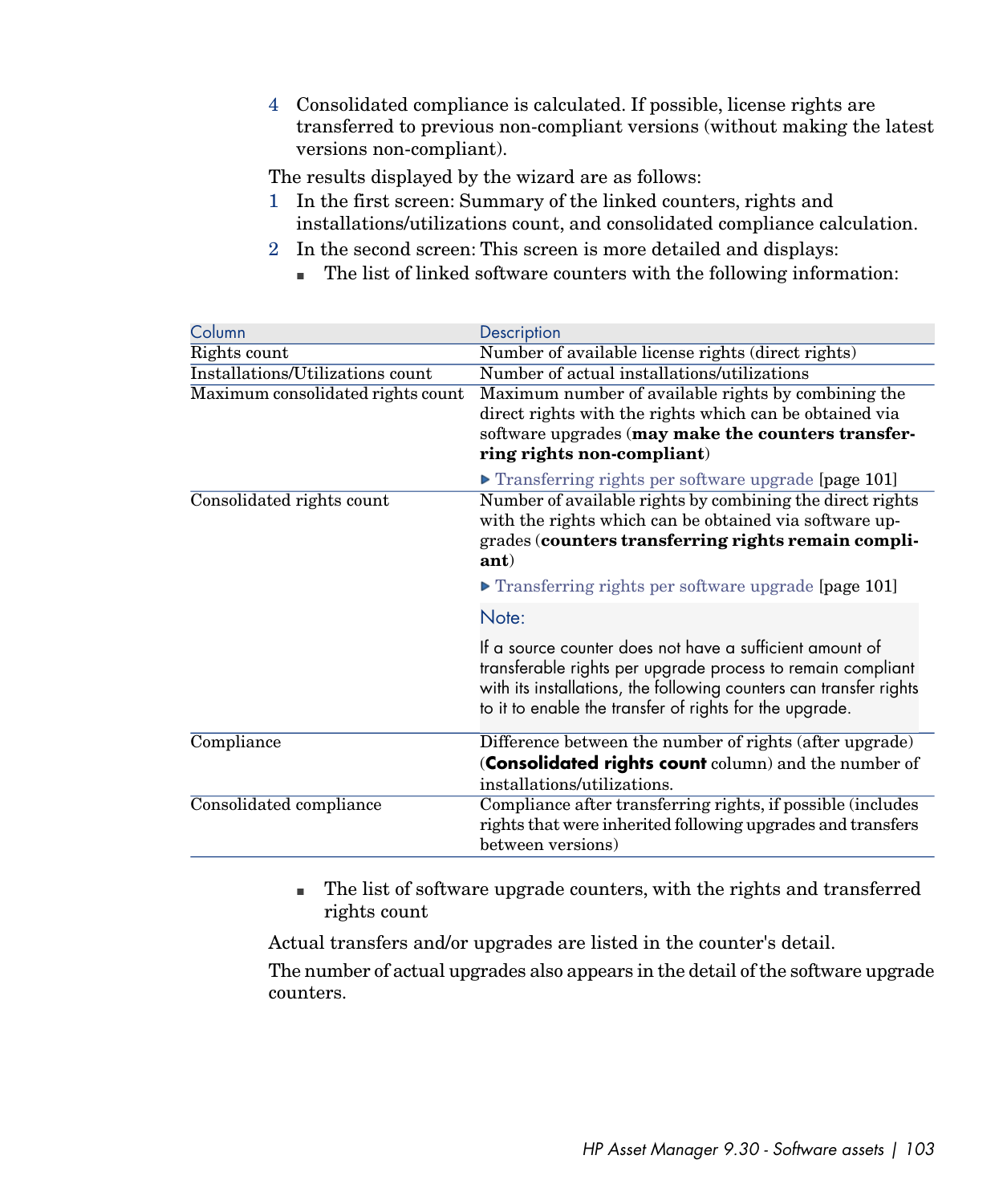# $Q$  Tip:

This wizard will help you optimize your software licenses with your installations and show you if you are compliant. It does not modify licenses and license rights.

# "Previous mode" software counters

### Warning:

This section only applies to the Windows client.

In version 4.3.0 of Asset Manager, the counters were fully overhauled. However, so that you can use the counters you have migrated from previous versions of Asset Manager as-is, "previous mode" counters are supported.

#### **Accessing "previous mode" counters**

- 1 Display the list of screens (**Administration/ List of screens** menu).
- 2 Click **Screen** on the list header.
- 3 Search for **Software counters (previous format) (sysOldamSoftLicCounter)**.
- 4 Open this screen.

#### **Information on "previous mode" counters**

For information on the "previous mode", refer to the guide **AssetCenter 4.2.0 - Portfolio**, chapter **Software**, section **Software counters**.

#### **Converting "previous mode" counters**

When you migrate a database version earlier than 9.3, the counters are imported as-is.

You can carry on using them as they worked before.

If you wish to upgrade them, we recommend creating new counters using the old ones to guide you.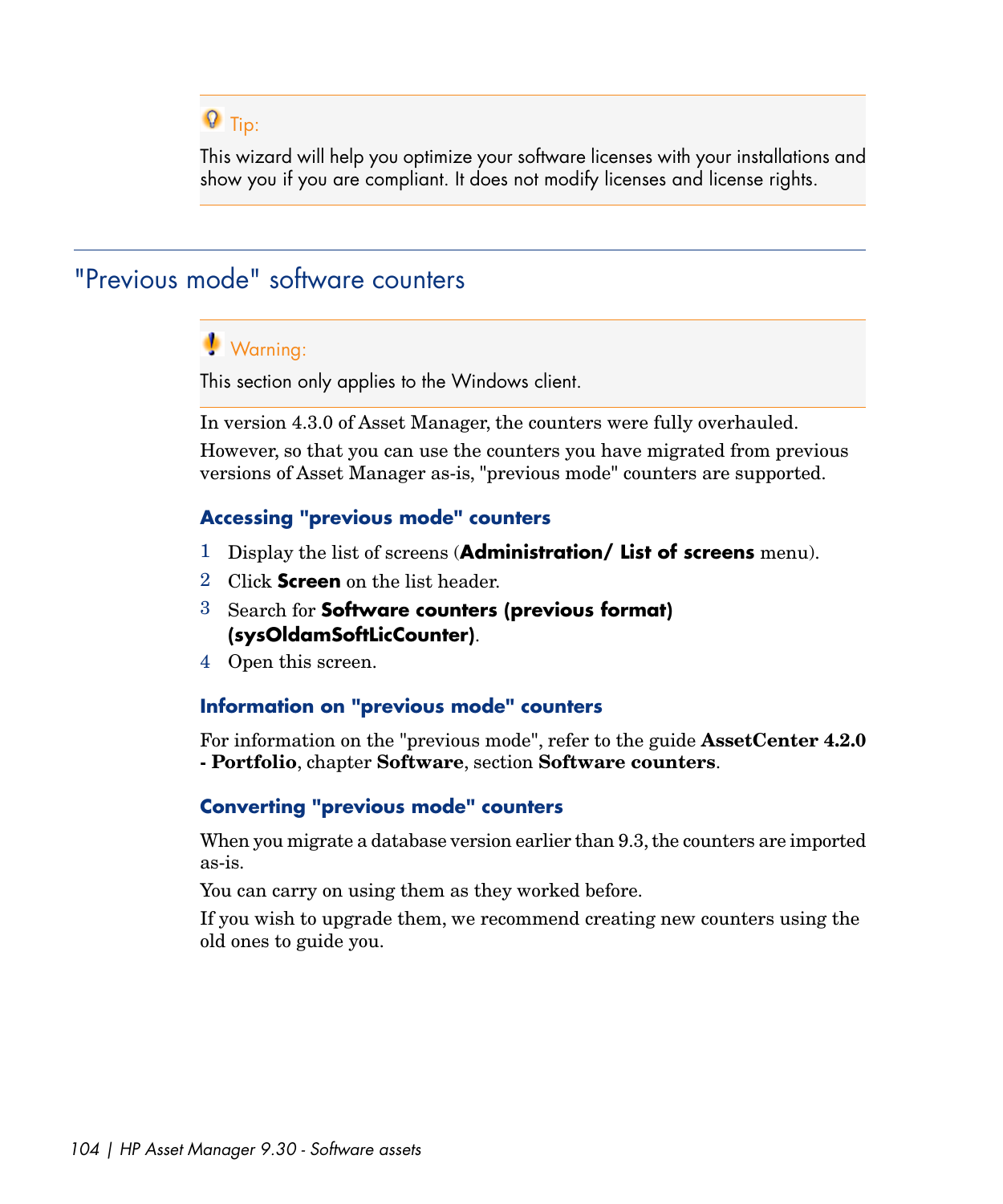# Sending an automatic message in case of license overrun

<span id="page-104-0"></span>This section explains how to send automatic notification when software license rights are overrun.

This task is automatically performed by the **No more licenses available** (BST\_SAM01) workflow scheme.

This workflow scheme is part of the line-of-business data of the **Software assets** module.

[Import the line-of-business data into your existing database](#page-35-0) [page 36].

The following is a description of this workflow scheme:

#### **Table 8.5. License control - No more licenses available workflow scheme**

| Parameter                                        | Description                                                                                                                                          |
|--------------------------------------------------|------------------------------------------------------------------------------------------------------------------------------------------------------|
| Events that trigger the                          | Creation of a new counter                                                                                                                            |
| workflow                                         | Or modification of one of following fields in the Software counters                                                                                  |
|                                                  | (amSoftLicCounter) table:                                                                                                                            |
|                                                  | No of rights (lLicUseRights)                                                                                                                         |
|                                                  | No of install. (ISoftInstallCount)                                                                                                                   |
|                                                  | Rights count (dLicUseRights)                                                                                                                         |
|                                                  | Installations/Utilizations count (dSoftInstallCount)                                                                                                 |
| Execution conditions of                          | (ISoftInstallCount > lLicUseRights) OR (dSoftInstallCount >                                                                                          |
| the workflow scheme                              | dLicUseRights)                                                                                                                                       |
| Is Asset Manager Auto-                           | $\rm No$                                                                                                                                             |
| mated Process Manager                            |                                                                                                                                                      |
| required to trigger and                          |                                                                                                                                                      |
| run the workflow scheme?                         |                                                                                                                                                      |
| Simplified description of<br>the workflow scheme | A message is sent to the person designated by the action <b>Mail to</b><br>administrator concerning licenses overrun (BstSamLi-<br>censes exceeded). |
|                                                  | By default, this person corresponds to the record in the <b>Employees</b>                                                                            |
|                                                  | <b>and departments</b> (amEmplDept) table for which the <b>Name</b><br>(Name) field is set to <b>Admin</b> .                                         |
|                                                  | The message is sent to the address specified in the <b>E-mail</b> (EMail)<br>field of the designated employee.                                       |

To select another recipient, modify the body or subject of the warning message:

- 1 Display the actions (**Administration/ Actions** link on the navigation bar).
- 2 Display the action **Mail to administrator concerning licenses overrun** (BstSamLicenses\_exceeded).
- 3 Modify the following fields and links: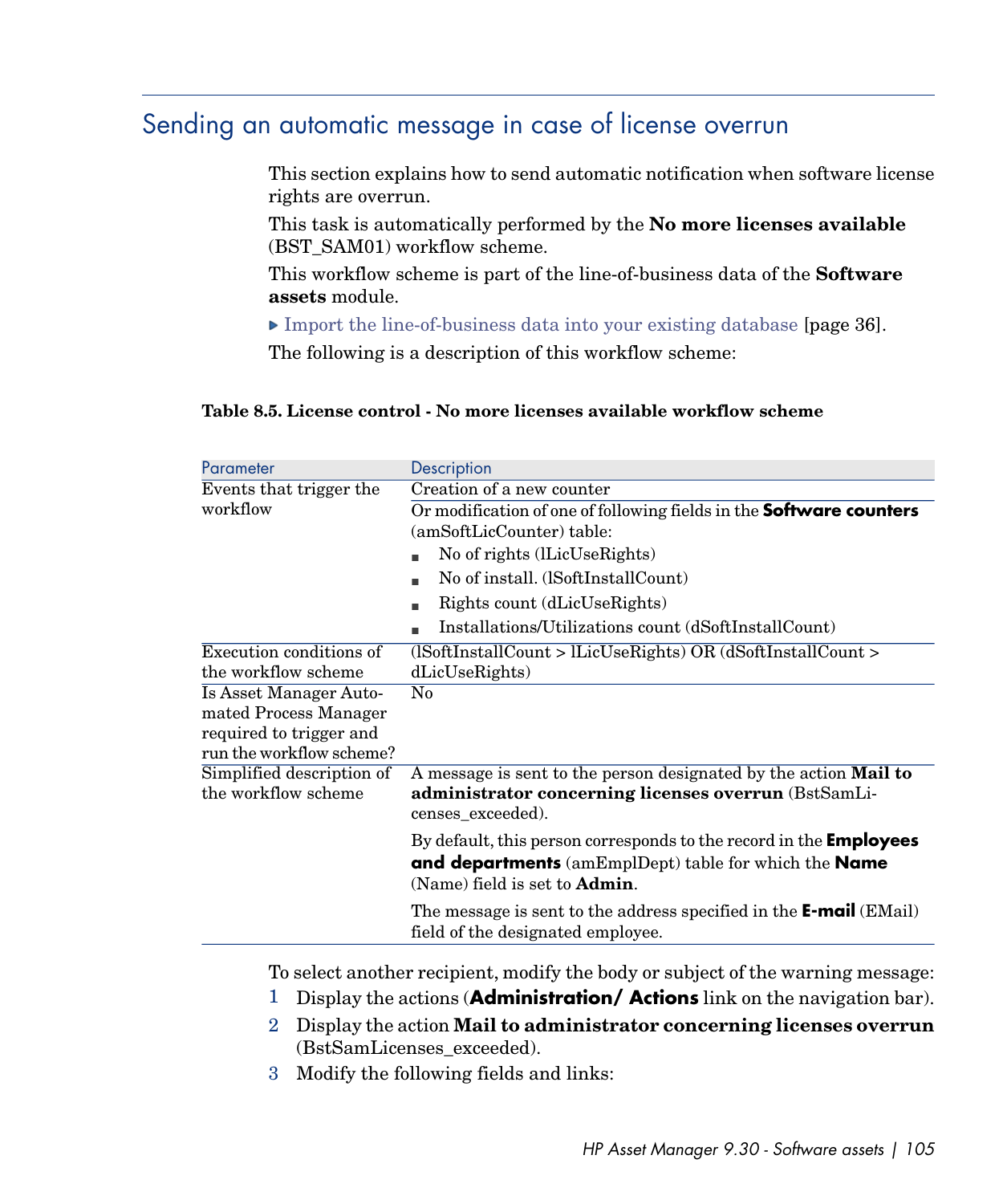| Field or link                         |  |
|---------------------------------------|--|
| <b>Messaging tab</b>                  |  |
| $\overline{\text{To}(\text{MsgT}_0)}$ |  |
| Subject (Subject)                     |  |
| Message (memMsgText)                  |  |

To define the recipient address for the notification message:

- 1 Display the Employees and departments (**Organization management/ Organization/ Employees** link on the navigation bar).
- 2 Display the recipient of the action **Mail to administrator concerning licenses overrun** (BstSamLicenses\_exceeded).
- 3 Modify the **EMail** (EMail) field.

# Automate periodical calculation of the software counters

This section explains how to automatically recalculate all the counters on a regular basis.

This task is performed by the **Periodic verification of licenses** (BST\_SAM02) workflow.

### Main features of the **Periodic verification of licenses** workflow scheme

This workflow scheme is part of the line-of-business data of the **Software assets** module.

[Import the line-of-business data into your existing database](#page-35-0) [page 36].

#### **Table 8.6. License control - Periodic verification of licenses workflow scheme**

| Parameter                                                                                         | Description                                                                                                                                                 |
|---------------------------------------------------------------------------------------------------|-------------------------------------------------------------------------------------------------------------------------------------------------------------|
| Triggering of the workflow scheme                                                                 | According to the frequency defined by the cal-<br>endar of the initial event in the workflow<br>scheme                                                      |
| Is Asset Manager Automated Process Manager<br>required to trigger and run the workflow<br>scheme? | Yes                                                                                                                                                         |
| Simplified description of the workflow scheme                                                     | The workflow scheme executes the action<br>Calculate all software installations (Bst-<br>SamComputeAllLicAndInstall), which recalcu-<br>lates all counters. |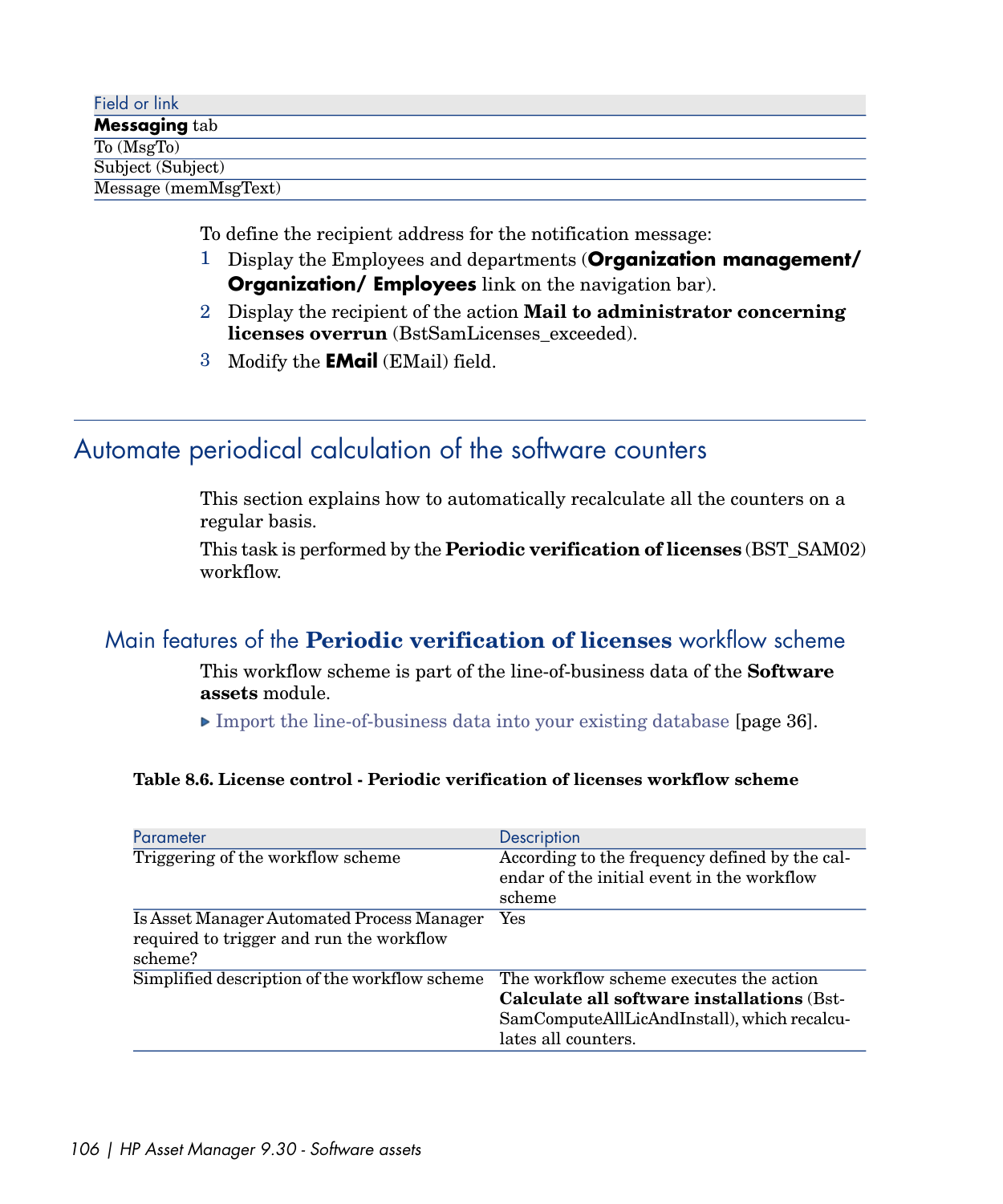### Configuring Asset Manager Automated Process Manager

Asset Manager Automated Process Manager tests whether the **Periodic verification of licenses** workflow should be triggered using the information given in the calendar of the initial event of the **Periodic verification of licenses** workflow scheme.

To make sure Asset Manager Automated Process Manager performs this task:

- 1 Start Asset Manager Automated Process Manager.
- 2 Connect to the Asset Manager database (**File/ Connect to database** menu).
- 3 Display the modules (**Tools/ Configure modules** menu).
- 4 Select the **Execute workflow rules for execution group 'SYS\_SAM'** (WkGroupSYS\_SAM) module.
- 5 Define the triggering calendar for the module (**Verification schedules** frame).

### Executing Asset Manager Automated Process Manager as background task

Asset Manager Automated Process Manager must be executed as a background task in order for the **Execute workflow rules for execution group 'SYS\_SAM'** module to be executed periodically.

#### Consequences of recalculating counters

When recalculating counters, the following fields in particular are updated:

| Field                                                |
|------------------------------------------------------|
| No of rights (lLicUseRights)                         |
| No of install. (ISoftInstallCount)                   |
| Rights count (dLicUseRights)                         |
| Installations/Utilizations count (dSoftInstallCount) |
| Entitlements count (dEntCount)                       |

When one of these fields is modified, the **No more licenses available** (BST SAM01) is triggered ( $\triangleright$  [Sending an automatic message in case of license](#page-104-0) [overrun](#page-104-0) [page 105]).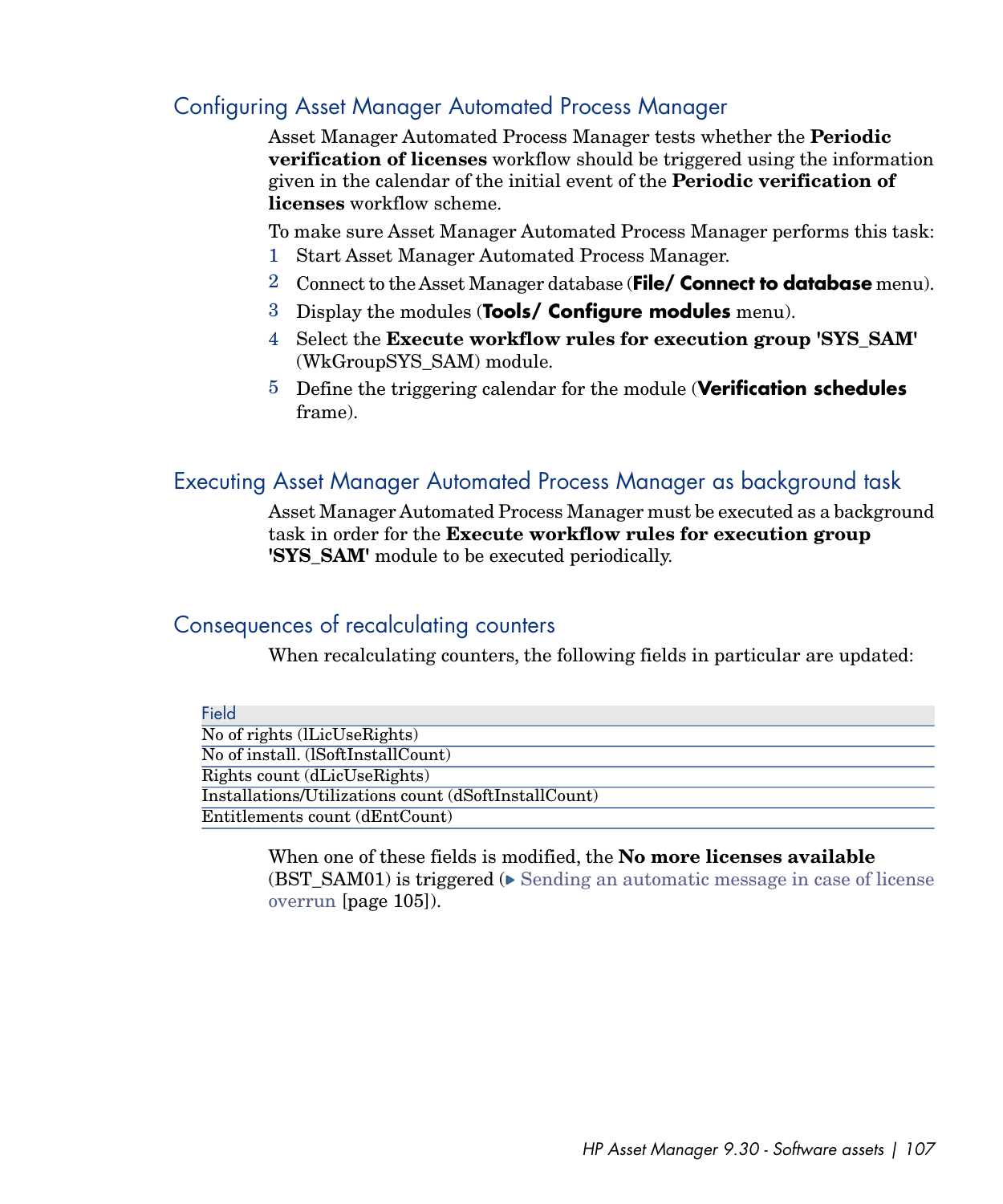# Practical case 6: Managing SQL Server V2005 licenses and installations with software counters

### **Overview**

As a practical example of how software counters can be implemented to manage complicated licensing policies, a set of four software counters is provided to provide comprehensive statistics on SQL Server V2005 licenses and installations, including installations on hosted VMs.

# Note:

A set of counters and related models for SQL Server V2008 is also provided. If you wish to use the V2008 counters instead or or in addition to the V2005 counters, the information in this section applies equally, except that you should read "V2008" instead of "V2005".

#### SQL Server V2005 Software counters

The four software counters provided are:

| Counter name                                     | Function                                                                       |
|--------------------------------------------------|--------------------------------------------------------------------------------|
| <b>SQL Server V2005</b>                          | Returns totals for installations of MSSQL for each physical CPU                |
| <b>Standard CPU</b>                              | on physical computers and VMs for which the <b>Assignment</b>                  |
| (BST_SAM_MSSQL_STDCPU)                           | (seAssignment) field on <b>Portfolio items</b> (amPortfolio) table is set      |
|                                                  | to In Use and whose <b>Valid license models</b> (InstallLicType) field         |
|                                                  | on the IT equipment (amComputer) table is set to SQL Server                    |
|                                                  | V2005 Standard CPU.                                                            |
| <b>SQL Server V2005</b>                          | Returns totals for installations of MSSQL on physical computers                |
| <b>Standard Server</b><br>(BST SAM MSSQL STDSRV) | and VMs for which the <b>Assignment</b> (seAssignment) field on                |
|                                                  | <b>Portfolio items</b> (amPortfolio) table is set to In Use and whose          |
|                                                  | Valid license models (InstallLicType) field on the IT equipment                |
|                                                  | (amComputer) table is set to <b>SQL Server V2005 Standard</b>                  |
|                                                  | Server.                                                                        |
| SQL Server V2005 En-                             | Returns totals for installations of MSSQL on physical computers                |
| terprise Server<br>(BST_SAM_MSSQL_ENTS-<br>RV    | for which the <b>Assignment</b> (seAssignment) field on <b>Portfolio items</b> |
|                                                  | $\alpha$ (amPortfolio) table is set to In Use and whose <b>Valid license</b>   |
|                                                  | <b>models</b> (InstallLicType) field on the <b>IT equipment</b> (amComputer)   |
|                                                  | table is set to SQL Server V2005 Enterprise Server.                            |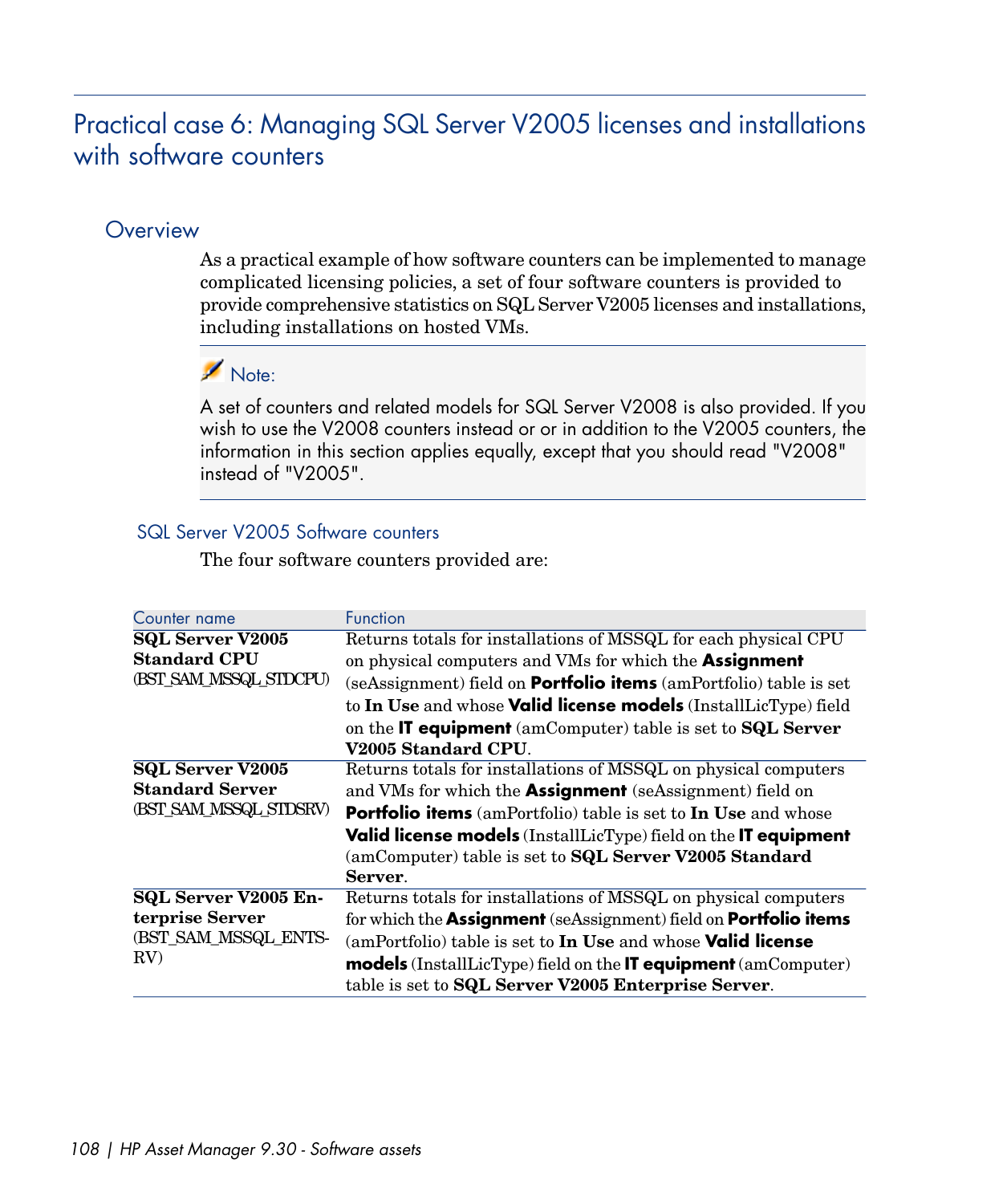| Counter name                           | <b>Function</b>                                                                                                                                                                                                                                                                                                                                                                                                                                        |
|----------------------------------------|--------------------------------------------------------------------------------------------------------------------------------------------------------------------------------------------------------------------------------------------------------------------------------------------------------------------------------------------------------------------------------------------------------------------------------------------------------|
| <b>SQL Server V2005 En-</b>            | Note:                                                                                                                                                                                                                                                                                                                                                                                                                                                  |
| terprise CPU<br>(BST SAM MSSQL ENTCPU) | MSSQL must be installed on a given physical machine for the counter<br>to be able to return correct figures for installations according to the li-<br>cense policy rule, otherwise it returns totals for installations on VMs<br>hosted on the physical machine whatever the number of physical CPUs<br>that it has.                                                                                                                                   |
|                                        | Returns totals for installations of MSSQL for each physical CPU<br>on physical computers and VMs for which the Assignment<br>(seAssignment) field on <b>Portfolio items</b> (amPortfolio) table is set<br>to In Use and whose Valid license models (InstallLicType) field<br>on the $\mathsf{IT}$ equipment (amComputer) table is set to $\mathbf{SQL}$ Server<br><b>V2005 Enterprise Server</b> (but with a capped maximum on the<br>number of CPUs). |

#### SQL Server V2005 models

The following new models are provided to support the SQL Server V2005 counters:

<sup>n</sup> One new installation model: **SQL Server V2005**

This has a parent of System\Database management system software, and a Nature = **Software installation** (SOFT\_INSTALL). This model becomes the definitive model corresponding to inventoried models in HP Discovery and Dependency Mapping Inventory.

- Four new license models:
	- <sup>n</sup> **SQL Server V2005 Standard Server** (MSSQL2005STDSRV)
	- <sup>n</sup> **SQL Server V2005 Enterprise Server** (MSSQL2005ENTSRV)
	- <sup>n</sup> **SQL Server V2005 Standard CPU** (MSSQL2005STDCPU)
	- **SQL Server V2005 Enterprise CPU** (MSSQL2005ENTCPU)

These models have a Nature = **Software license** (SOFT\_LICENSE). They are used to populate the **Valid license models** (InstallLicType) field on the **IT equipment** (amComputer) table.

#### SQL Server V2005 queries

A set of standard queries (filters) is provided to return actual records that correspond to the license models:

| Query name                                                      | SQL name | Table on which the query operates                                                 |
|-----------------------------------------------------------------|----------|-----------------------------------------------------------------------------------|
|                                                                 |          | SQL Server V2005 Enterprise MSSQL2005ENISIDLIC Software installations or utiliza- |
| CPU Installations                                               |          | <b>tions</b> (amSoftInstall)                                                      |
| SQL Server V2005 Enterprise MSSQL2005ENTCPULIC Assets (amAsset) |          |                                                                                   |
| <b>CPU</b> Licenses                                             |          |                                                                                   |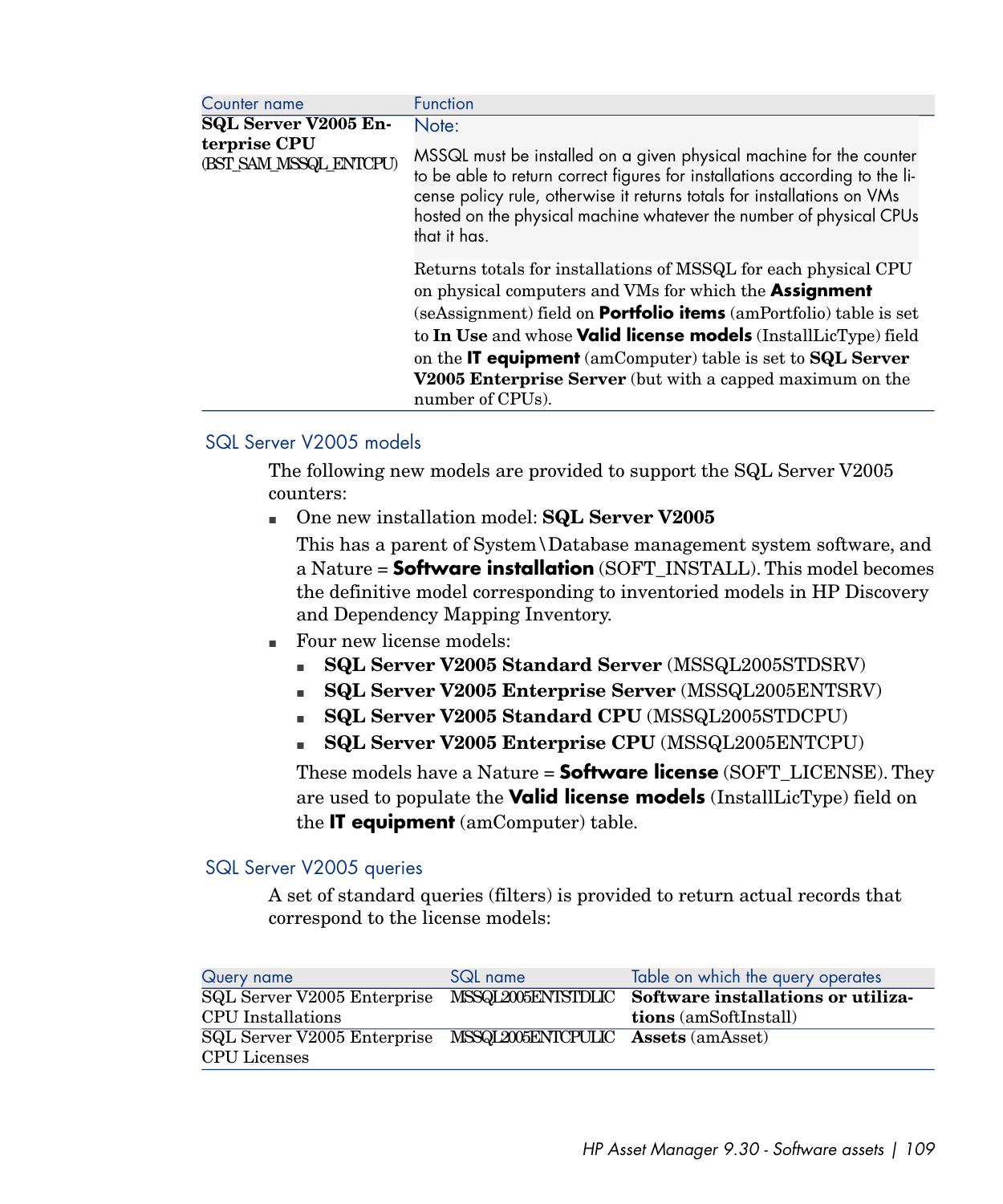| Query name                  | SQL name                            | Table on which the query operates  |
|-----------------------------|-------------------------------------|------------------------------------|
| SQL Server V2005 Enterprise | MSSQL2005ENTS-                      | Software installations or utiliza- |
| Server Installations        | <b>RVINST</b>                       | <b>tions</b> (amSoftInstall)       |
| SQL Server V2005 Enterprise | MSSQL2005ENTSR-                     | <b>Assets</b> (amAsset)            |
| Server Licenses             | VLIC                                |                                    |
| SQL Server V2005 Standard   | MSSQL2005ENTSTDLIC Assets (amAsset) |                                    |
| <b>CPU</b> Licenses         |                                     |                                    |
| SQL Server V2005 Standard   | MSSQL2005STDCPUINST                 | Software installations or utiliza- |
| CPU Installations           |                                     | <b>tions</b> (amSoftInstall)       |
| SQL Server V2005 Standard   | MSSQL2005STDSRVINST                 | Software installations or utiliza- |
| Server Installations        |                                     | <b>tions</b> (amSoftInstall)       |
| SQL Server V2005 Standard   | MSSQL2005STDSR-                     | <b>Assets</b> (amAsset)            |
| <b>Server Licenses</b>      | VLIC                                |                                    |

## **Prerequisites**

The Software Asset License Module must is activated. The following additional steps are required before you can use the counters described above:

- n The SAM line-of-business data must be installed. This installs the models, queries and counters listed above.
- <sup>n</sup> The **Valid license models** (InstallLicType) field on the **IT equipment** (amComputer) table must be populated with the model corresponding to the appropriate SQL Server licensing policy, so that the counters correctly calculate totals. A wizard is provided to help you, via the **Install. Types** button of the **IT Equipment** (amComputer) screen.

# Note:

Note: the license model assigned to a physical computer also applies to any hosted VMs.

These steps are explained below.

# Installing the SAM line-of-business data

For details of the general procedure you need to use to install the enhanced line-of-business data, see [Importing the Line-of-business into an existing](#page-35-0) [database](#page-35-0) [page 36]. On the **Data to import** page, select the **Software Asset Management** line, and click **Finish**.

When the script has finished, it will confirm that is has sucessfully executed the sam.lst script.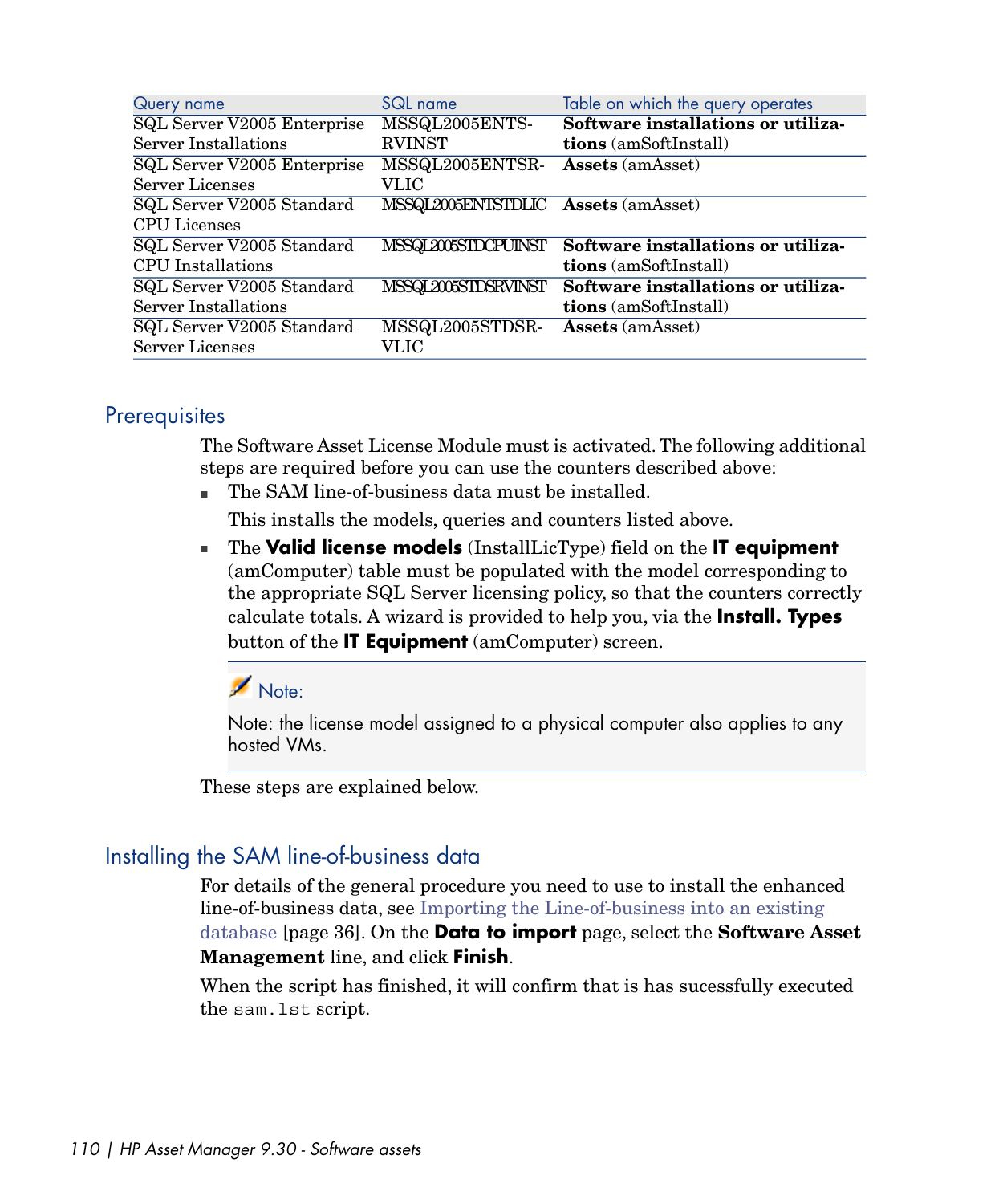# Scanning SQL Server V2005 installations with HP Discovery and Dependency Mapping Inventory

The recommended HP Connect-It scenario to import SQL Server V2005 installations scanned via HP Discovery and Dependency Mapping Inventory is dmiam-swnorm.scn. This scenario links installations to the **SQL Server V2005** installation model.

## Linking and unlinking license models to computers

For many software applications, the licensing policy can be deduced directly from a software installation scanned on IT equipment, for instance by HP Discovery and Dependency Mapping Inventory. In the case of SQL Server V2005 installations however, the licensing policy applicable to a given server cannot be deduced from the scanned details, and must be associated manually, so that related counters calculate results correctly. To link models to computers using the wizard provided:

1 Click the **Install. Types** button of the **IT Equipment** (amComputer) screen.

# Note:

In fact this button is available on the other **It equipment** screens: **Computers and virtual machines**, **Mobile devices**, and **Virtual machines**, so that you can easily manage links to license models from these types of equipment.

This button launches the **Associate valid license model with computers...** (sysSAMAddLicInstall2Computers) wizard

2 On the **Select licensing policies** page, select the licensing models to apply, then click **Next**.

# **Q** Tip:

To display only those models containing the string **SQL**, enter it in the **Name of the model contains** field, and click **Apply filter**. These will then be visible when you drill down through the model hierarchy.

3 On the **Select the software installation model** page, select the installation model on which you wish to filter IT equipment in which the software is installed, then click **Next**.

# $Q$  Tip:

To display only those models containing the string **SQL**, enter it in the **Name of the model contains** field, and click **Apply filter**.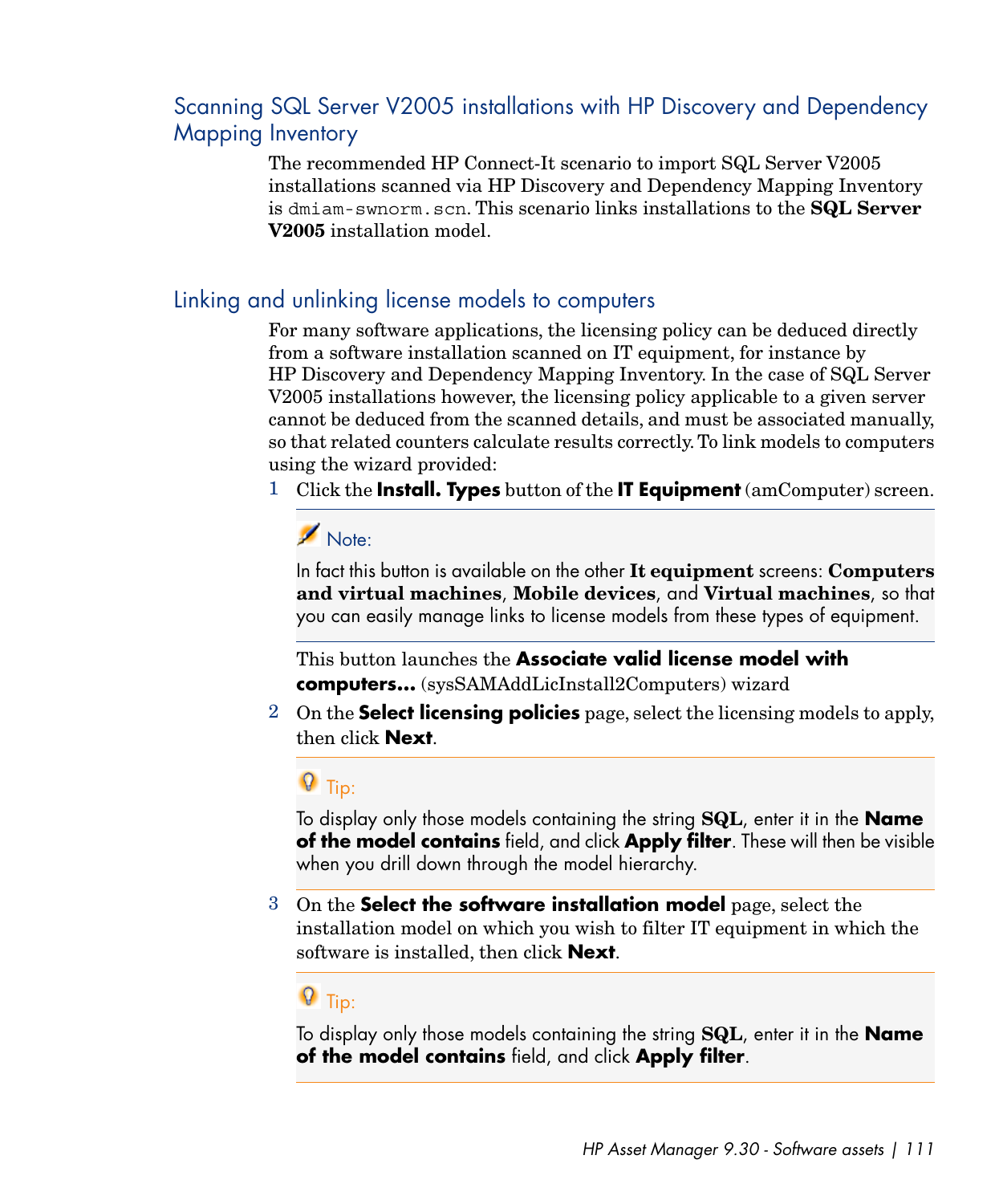4 To select the equipment type(s) to include in the filter, check them on the **Select additional filters to apply to IT equipment** page. You must eselct at least one type, for instance **Computers**.

Use the **Filter on** toggle to select either IT equipment that already has at least one of the associated license models, or IT equipment that does not yet have any associated license models. Click **Next**.

- 5 The **Select IT equipment to associate with licensing policies** page presents the results of the filters defined on the preceding pages. You can select a subset here, to which you will associate models on the next page. Click **Next**.
- 6 On the **Link It equipment to licensing policies** page, you can link or unlink equipment to license models.
	- <sup>n</sup> To link equipment and models, select them from the top two lists, and click **Link selected IT equipment to selected license models**.
	- <sup>n</sup> To unlink equipment and models, select entries from the bottom lists, and click **Unlink IT equipment from license models for the selected entries**.

#### Click **Finish.**.

Message will confirm the succesful linking and unlinking.

# Using the SQL Server V2005 counters

The SQL Server V2005 counters function like other software counters. You can access them from the **Asset lifecycle/ Software asset management/ Software counters** link on the navigation bar.

- 1 Select the counter that you wish to update.
- 2 Click **Calculate**.
- 3 Examine the results on the **General** and **Results** tabs.

For further details of using software counters, see section [To update the results](#page-93-0) [of a counter](#page-93-0) [page 94]

# Using the SQL Server V2005 queries

The SQL Server V2005 queries function like other standard queries. You can access and if necessary customize them from the **Tools/ Queries...** link on the menu bar in the Windows client.

To execute a query manually:

1 Select the table on which the query operates: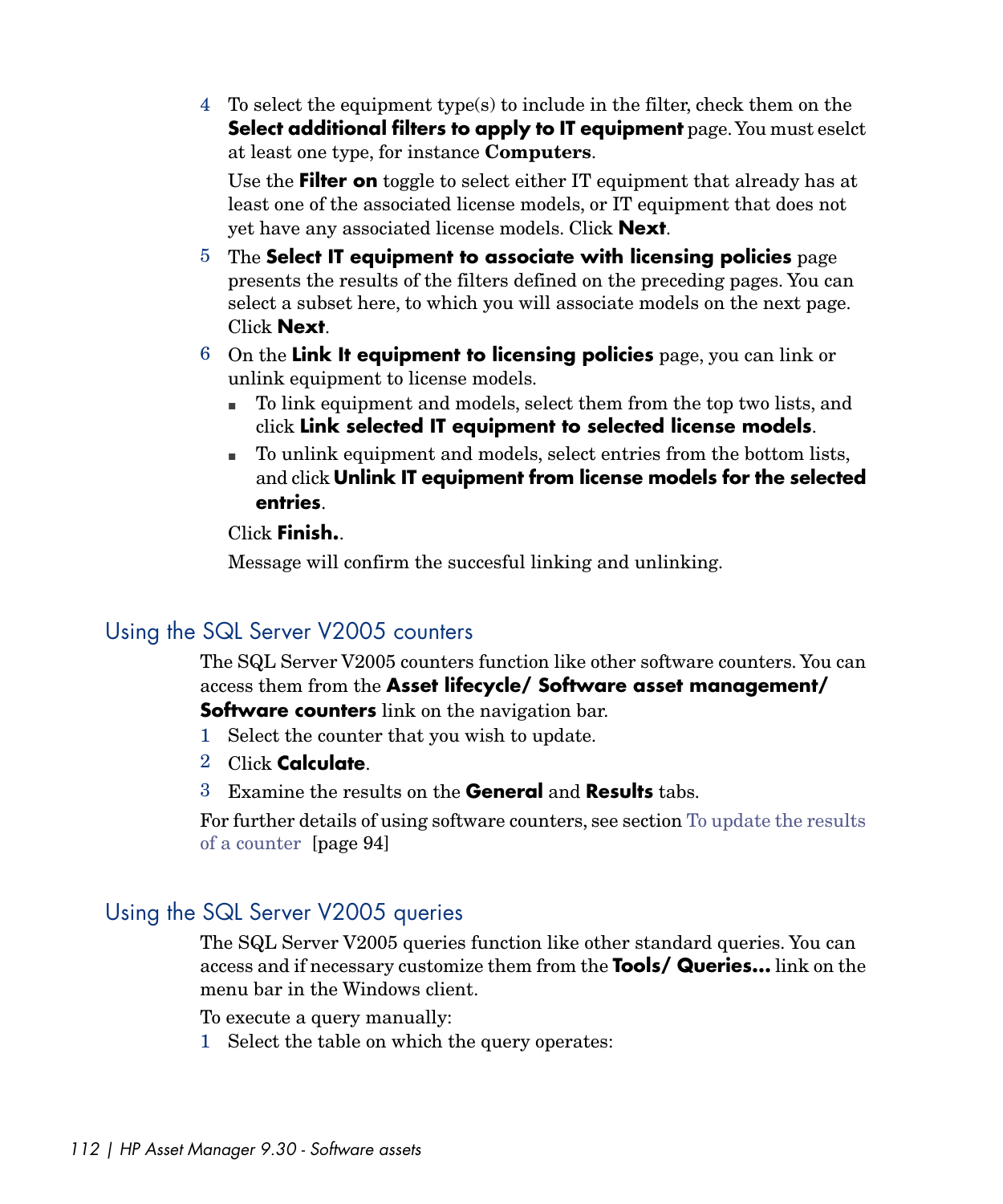**Asset lifecycle/ Infrastructure management/ Assets**, or **Portfolio management/ Asset configurations/ Software installations** from the navigation bar.

- 2 Right-click to display the contextual menu, and select **Query filter**.
- 3 In the **Condition** field, select one of the queries that apply to the displayed table.
- 4 Click the *e* (Start search) button.

You can also use the **AmQueryExec**() function to call a query in AQL code, for instance as part of a report or wizard. For details, see the **Programmers' reference** guide, **Alphabetical reference/ AmQueryExec()** section.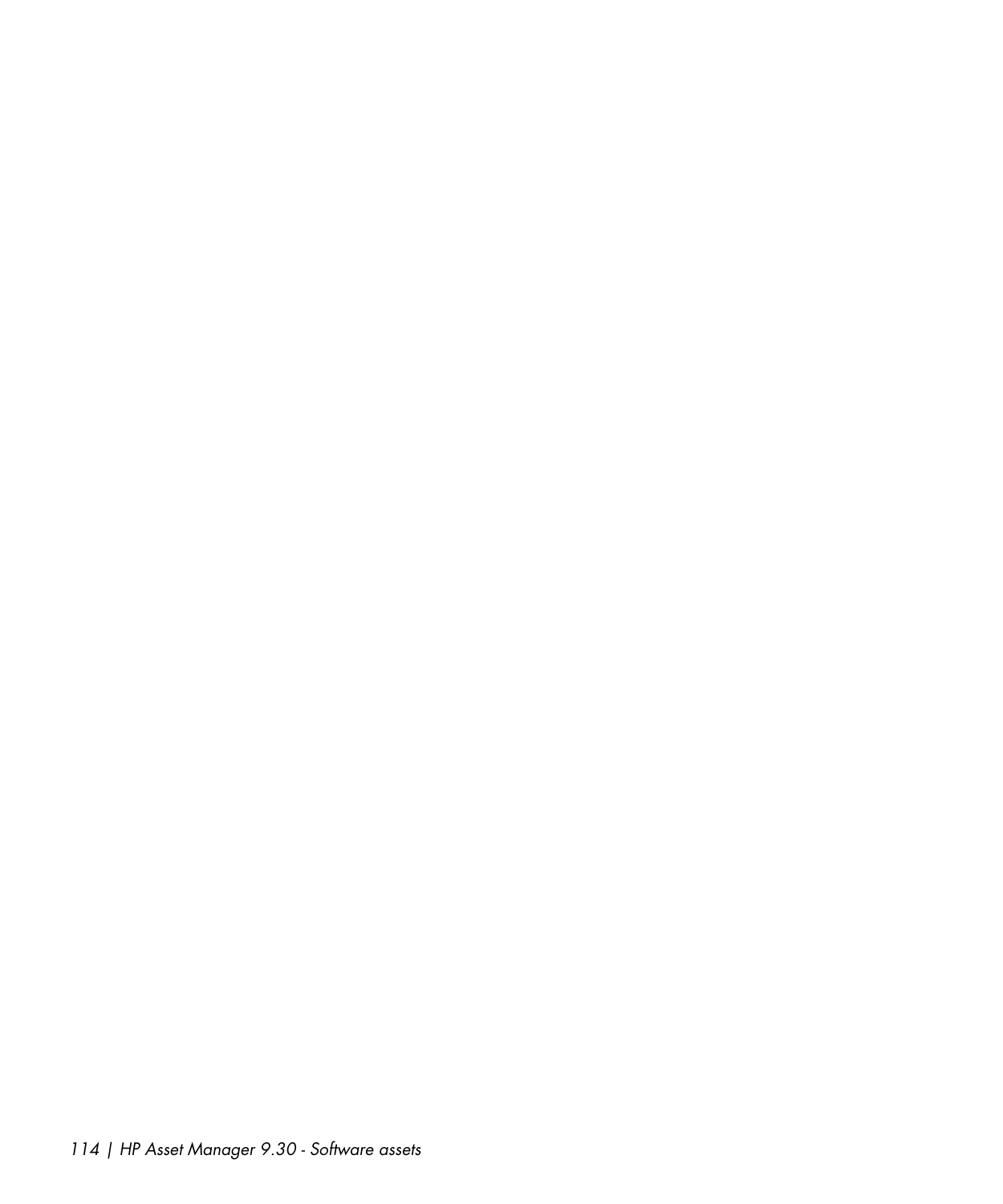# 9 Viewing reports and charts

# Display the software dashboard

# Displaying the dashboard

#### Method 1: Using the **Manage software** wizard (sysSamLauncher)

- a Start the **Manage software** wizard (**Asset lifecycle/ Software asset management/ User actions/ Manage software...** link on the navigation bar).
- b On the **Choose a Manage Software action...** page, select the **View reports and charts** option.
- c Click **Next**.
- d In the **Create reports and charts** page, click the **General dashboard** button.

Method: Using the links on the navigation bar

Click the **Asset lifecycle/Software asset management/Dashboards/ Software dashboard** link on the navigation bar.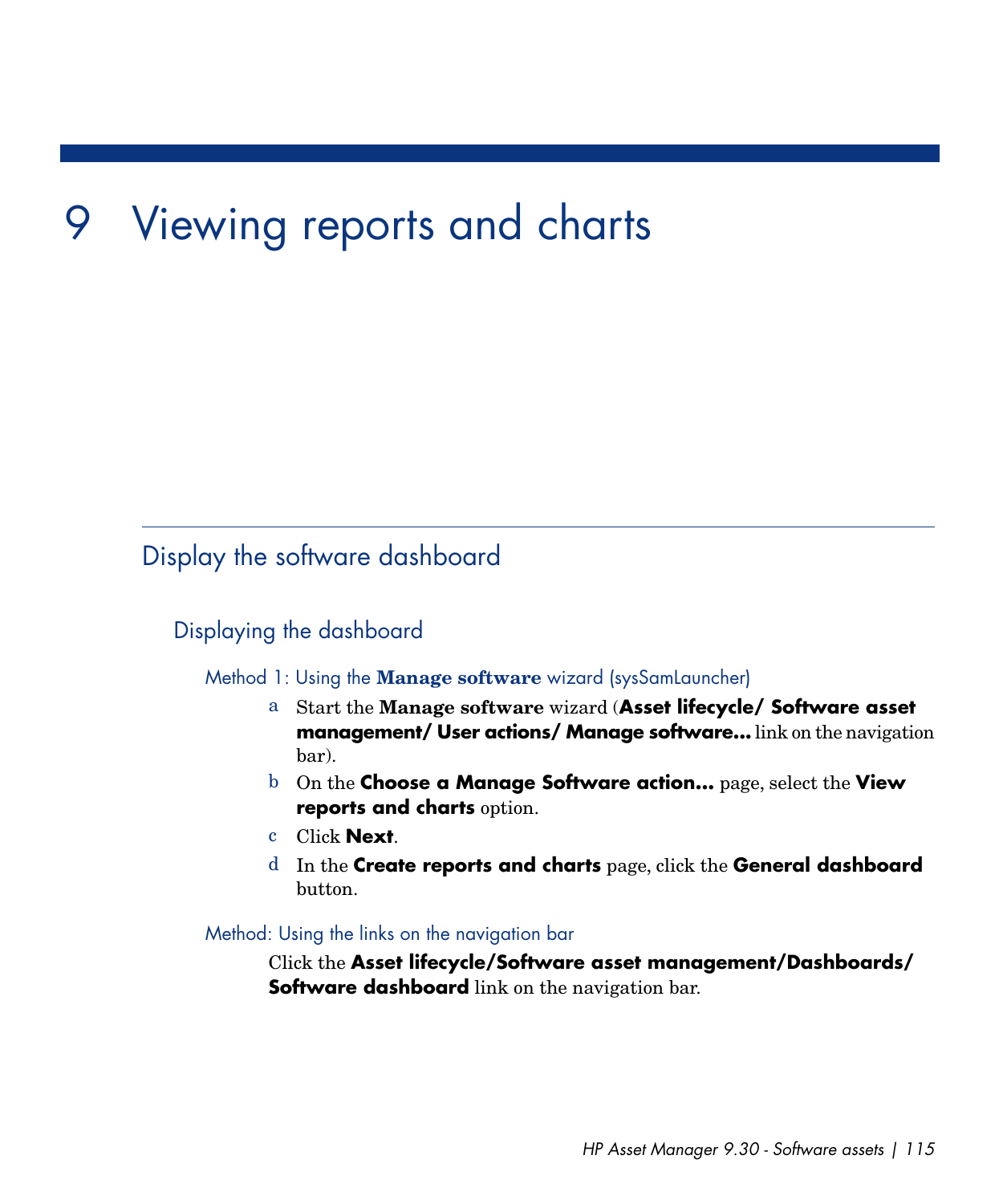# Customizing the dashboard

To modify the list of reports that make up the dashboard:

- 1 Display the actions (**Administration/ Actions** link on the navigation bar).
- 2 Select the action **Software dashboard** (BstSamDashBoard).
- 3 Select the **Indicators** tab.
- 4 Modify the list of statistics and reports in the dashboard.
- 5 Save the modifications (**Modify** button).

# Displaying a report on software

# Method 1: Using the **Manage software** wizard (sysSamLauncher)

- 1 Start the **Manage software** wizard (**Asset lifecycle/ Software asset management/ User actions/ Manage software...** link on the navigation bar).
- 2 On the **Choose a Manage Software action...** page, select the **View reports and charts** option.
- 3 Click **Next**.
- 4 In the **Create reports and charts** page, click the button corresponding to the report of your choice.

# Method 2: Using the menus

# Note:

This operation can only be done using the Windows client.

- 1 Display the reports (**Administration / Reporting/ Reports** link on the navigation bar).
- 2 If the **Domain** column is not displayed in the list:
	- a Right click within the list.
	- b Select **Utilities/ Configure list** from the shortcut menu.
	- c Add the **Domain** (Domain) link to the columns in the list.
	- d Click **OK**.
- 3 Sort the list on the **Domain** column.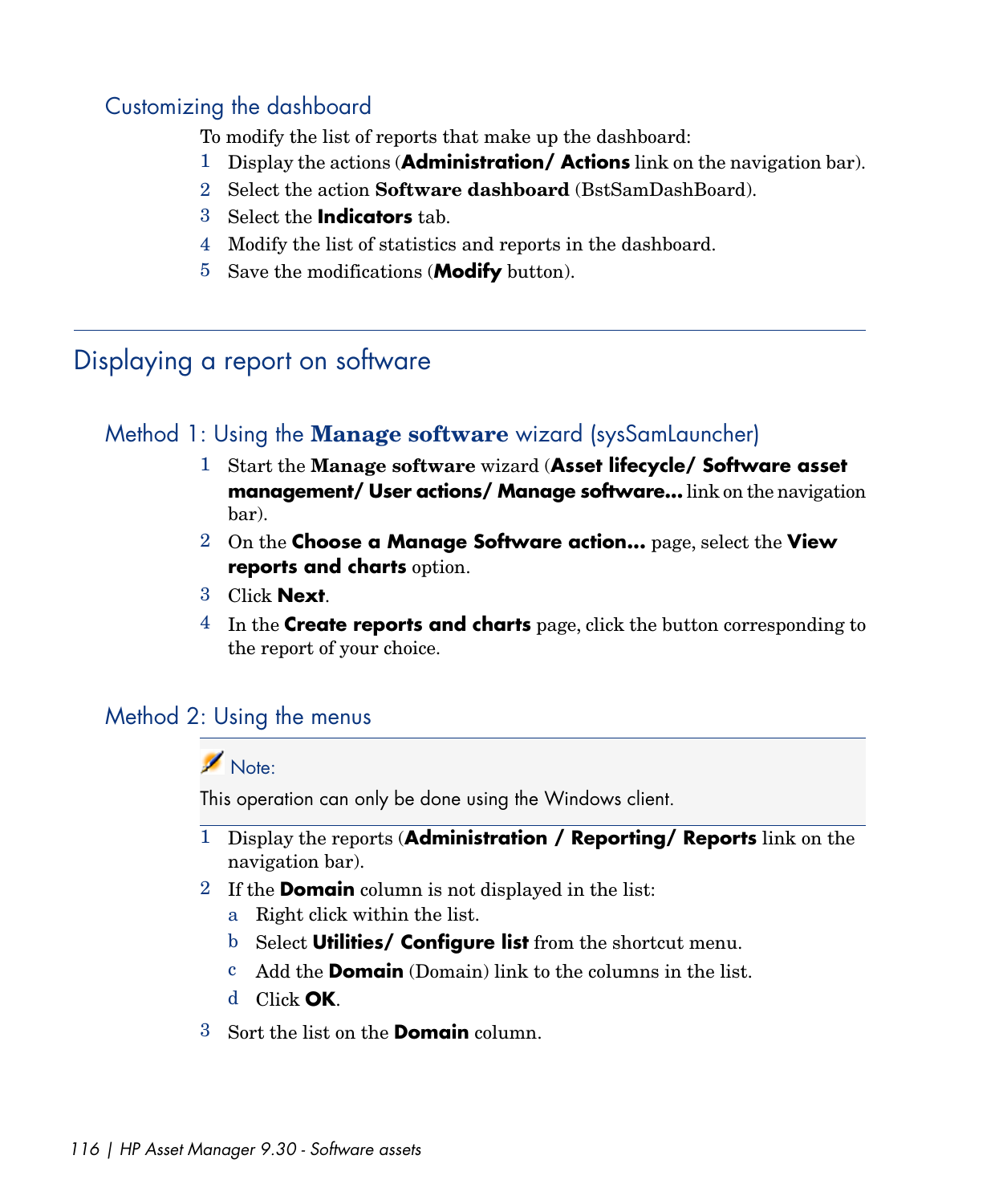4 Reports that are part of the **Software assets** module can be selected via the option paths **/Asset lifecycle/Software asset management/Reports/** or **/Portfolio management/Asset configurations/Reports/**.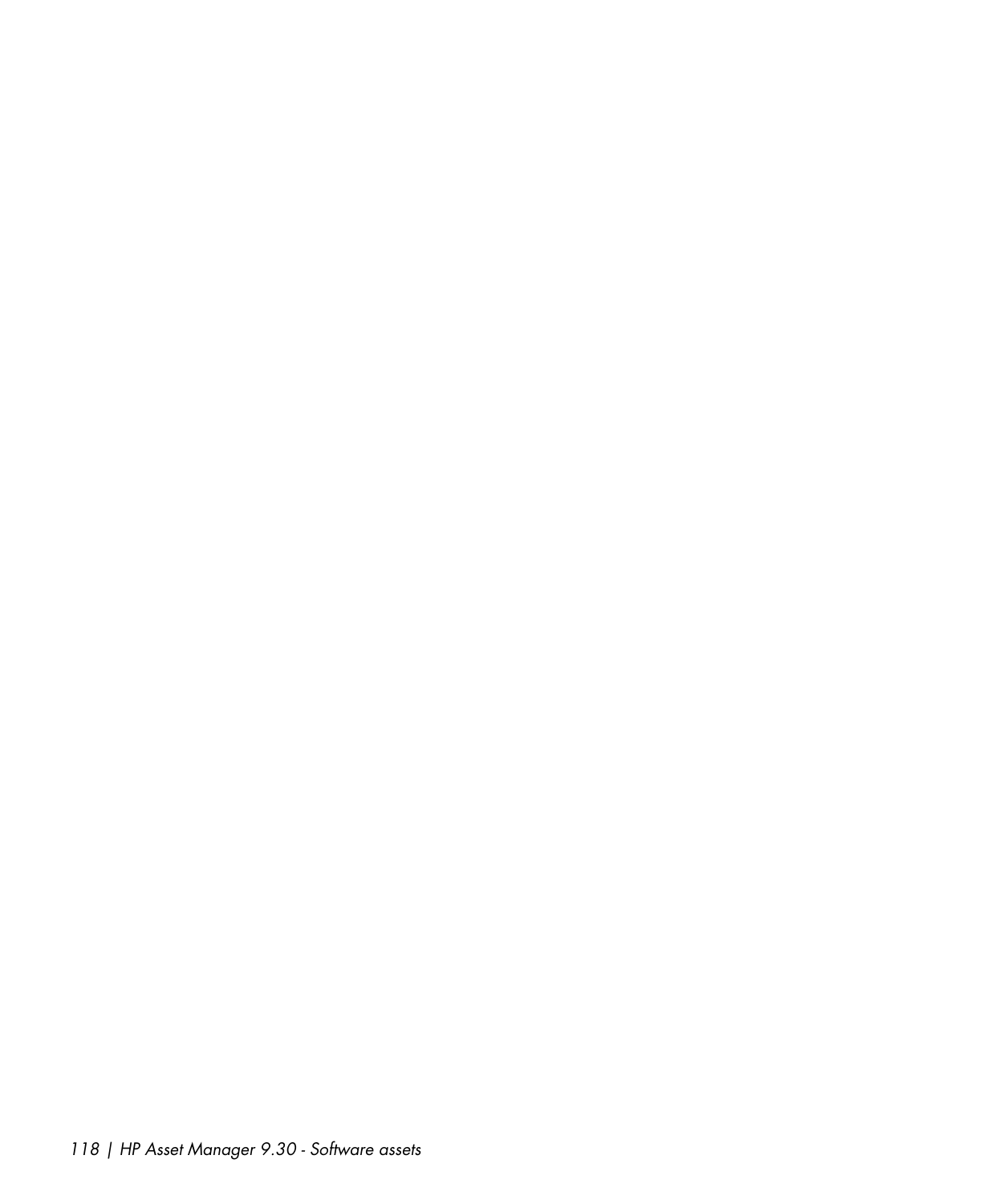III Practical cases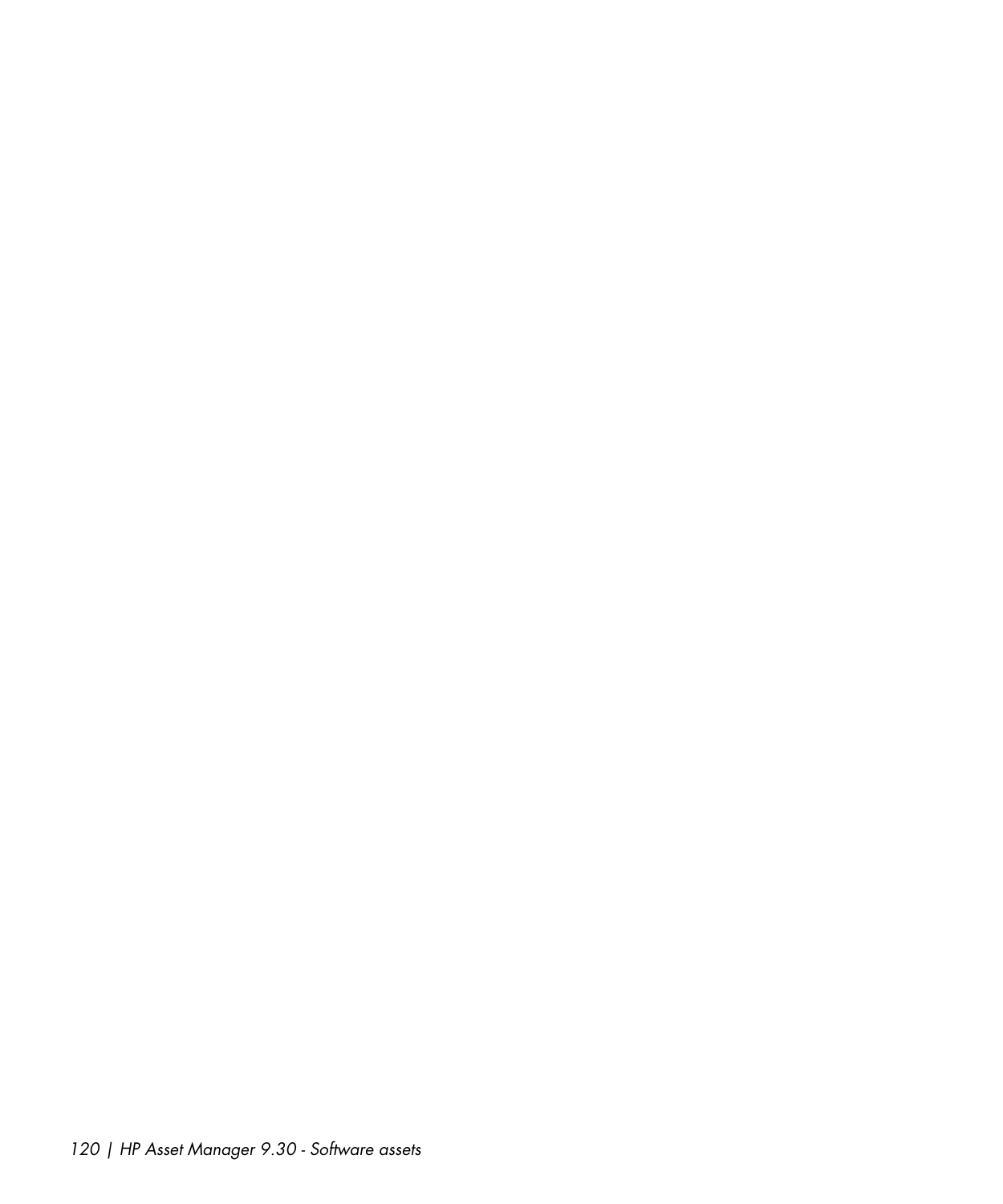# 10 Practical cases

# General information and prerequisites

#### **General information**

The practical cases demonstrate how to manage software assets with Asset Manager.

Each practical case concentrates on a particular aspect of software control.

To ensure that the practical cases work correctly, make sure you carry out each step in full and follow the order shown. Only essential fields and links are mentioned. You may have a look at the other fields and links by yourself.

#### **Prerequisites**

To execute the practical cases, you must first:

- 1 Connect to the Asset Manager demonstration database using the **Admin** login (the corresponding password is empty).
- 2 If you are using the Windows client: Enable, at minimum, the **Portfolio**, **Software assets**, **Procurement**, **Financials**, **Contracts** and **Administration** modules using the **File/ Manage modules** menu.
- 3 Import line-of-business data from the **Software assets** module.
	- [Import the line-of-business data into your existing database](#page-35-1) [page 36].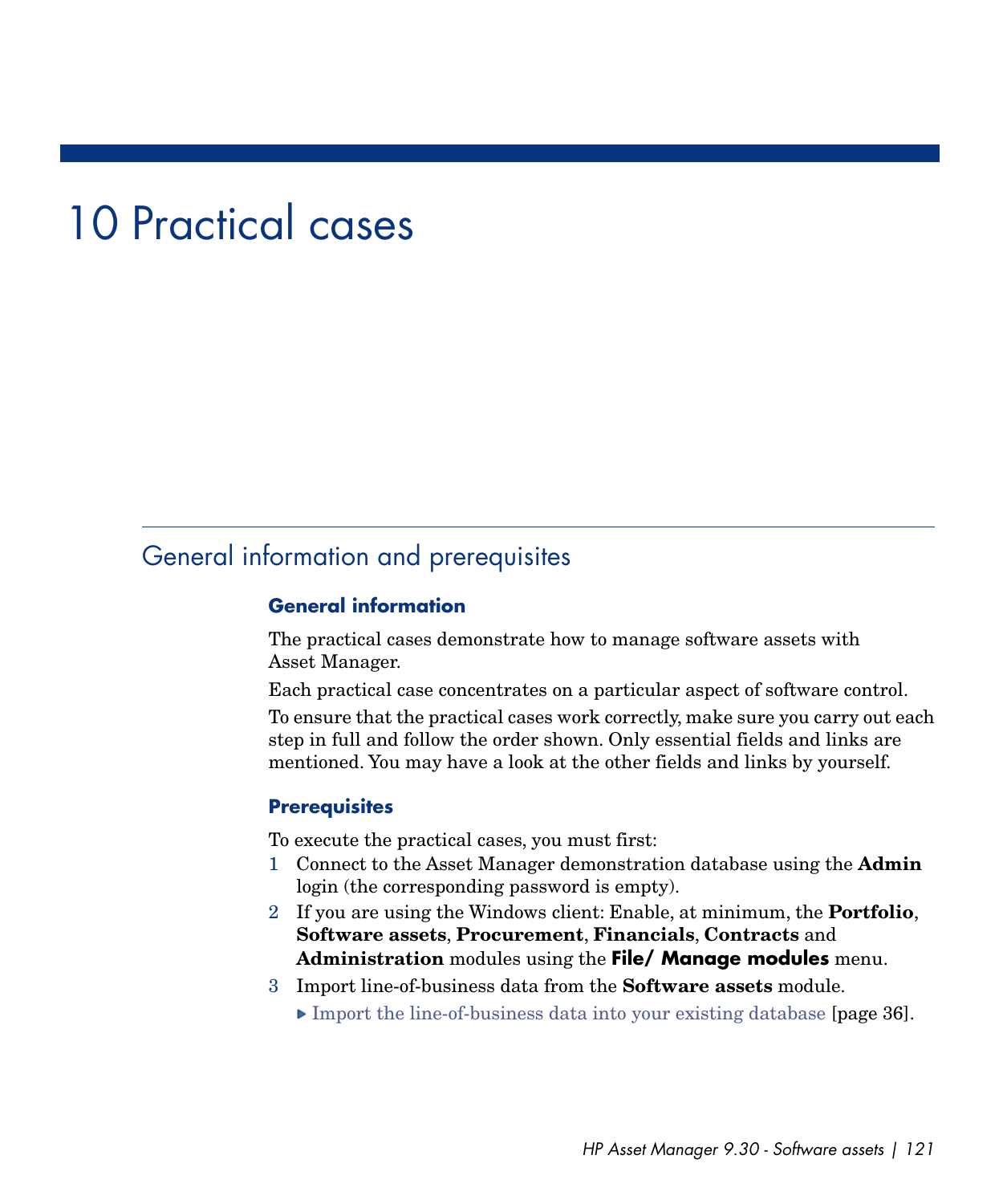# Practical case 1: Create required items

## **Presentation**

This practical case explains how to create the items to be used in the practical cases that will follow.

## Create the natures

- 1 Display the natures (**Portfolio management/ Asset configurations/ Natures** link on the navigation bar).
- 2 Create three new records. (For each, start by clicking **New**. Then populate the fields and links as shown in one of the following tables. Then click **Create**.)

| Field or link                            | Value                  |
|------------------------------------------|------------------------|
| Name (Name)                              | PC1 - Computer         |
| <b>General</b> tab                       |                        |
| Create (seBasis)                         | Portfolio item         |
| Also create (seOverflowTbl)              | Computers (amComputer) |
| Management constraint (seMgtConstraint)  | Unique asset tag       |
| Has software installed (bHasSoftInstall) | Yes                    |

| Field or link                           | Value            |
|-----------------------------------------|------------------|
| Name (Name)                             | PC1 - License    |
| <b>General</b> tab                      |                  |
| Create (seBasis)                        | Portfolio item   |
| Also create (seOverflowTbl)             | (No table)       |
| Management constraint (seMgtConstraint) | Unique asset tag |
| License (bSoftLicense)                  | Yes              |

| Field or link               | Value                                             |
|-----------------------------|---------------------------------------------------|
| Name (Name)                 | PC1 - Installation                                |
| <b>General</b> tab          |                                                   |
| Create (seBasis)            | Portfolio item                                    |
| Also create (seOverflowTbl) | Software installations or utilizations (amSoftIn- |
|                             | stall)                                            |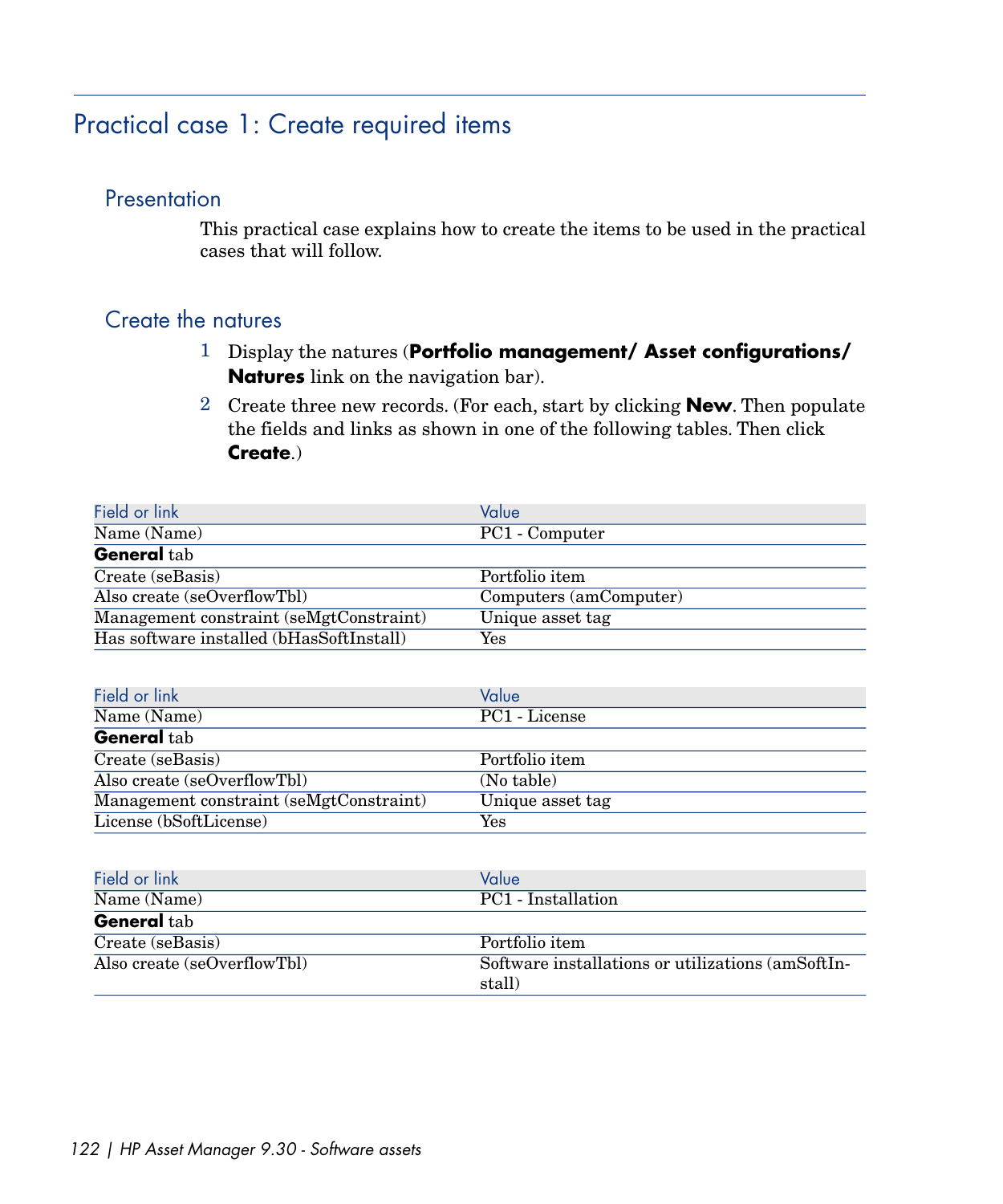# Practical case 4: creating a contract license

## **Prerequisites**

This practical case can only be carried out after practical case 1 has been carried out in full.

## **Presentation**

This practical case explains how to create and modify a license contract.

#### Scenario

Mr. **PC4 - Seagul** is the MIS at his company's head office.

Mr. **PC4 - Seagul** acquires a license, **PC4 - PowerPoint**, off the global license agreement. He records this license in the Asset Manager database.

At a later stage, Mr. **PC4 - Seagul** signs a global license agreement, **PC4 - Microsoft license contract** with the company **PC4 - Microsoft**.

He creates the contract **PC4 - Microsoft license contract** in the database, then updates it. He also sets up an alarm for the end of term date in order to terminate the contract within the notice period.

Mr. **PC4 - Seagul** reincorporates the license **PC4 - PowerPoint** in the contract **PC4 - Microsoft license contract**, which is designated as a blanket contract.

Since the contract **PC4-001** is linked to a maintenance contract, Mr. **PC4 - Seagul** creates the maintenance contract in the Asset Manager database and links it to the contract **PC4 - Microsoft license contract**.

#### Main stages of the practical case

- 1 [Creating the contract supervisor](#page-123-0) [page 124]
- 2 [Creating the location of the company](#page-124-0) [page 125]
- 3 [Creating a file representing the scan of the paper document signed with the](#page-124-1) [supplier](#page-124-1) [page 125]
- 4 [Connecting to the database as PC4 Seagul](#page-124-2) [page 125]
- 5 [Creating the reseller for the PC4 PowerPoint license](#page-124-3) [page 125]
- 6 [Create the model for the PC4 PowerPoint license](#page-126-0) [page 127]
- 7 [Creating the asset corresponding to the PC4 PowerPoint license](#page-126-1) [page 127]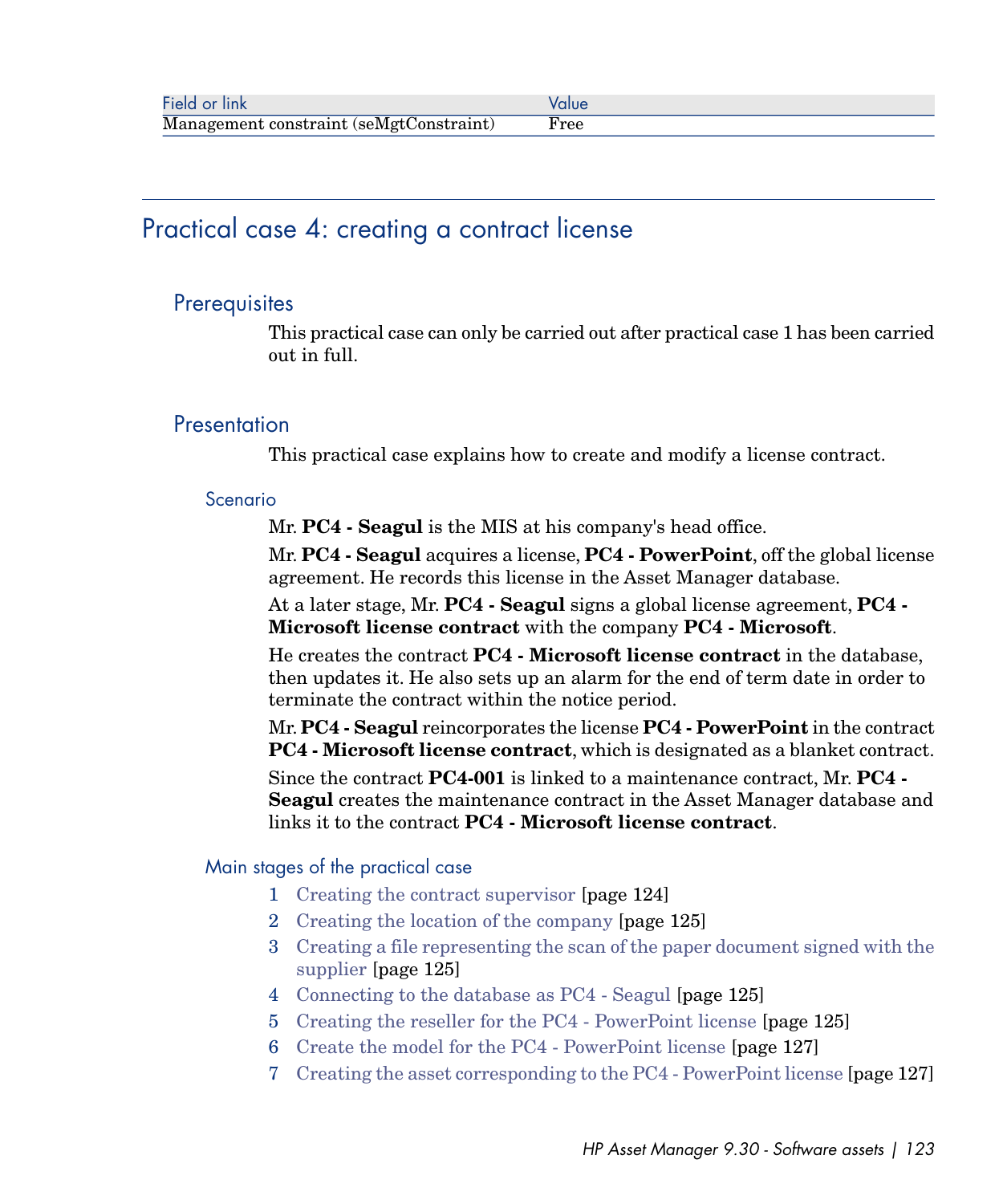- 8 [Creating the contract](#page-125-0) [page 126]
- 9 [Modifying the contract PC4-001](#page-127-0) [page 128]
- 10 [Examining the contract created and modified by the wizard](#page-128-0) [page 129]
- 11 [Creating the action associated to the alarm on the end of contract date](#page-129-0) [page 130]
- 12 [Associating an alarm with the end date](#page-129-1) [page 130]
- 13 [Triggering the Verify alarms \(Alarms\) module in Asset Manager Automated](#page-130-0) [Process Manager](#page-130-0) [page 131]
- 14 [Reconnecting to the database as PC4 Seagul](#page-130-1) [page 131]
- 15 [Creating the invoice associated to the PC4 PowerPoint license](#page-131-0) [page 132]
- 16 [Add a line to the invoice corresponding to the license PC4 PowerPoint](#page-131-1) [page 132]
- 17 [Linking the invoice line of the license PC4 PowerPoint License to the](#page-132-0) [contract PC4-001](#page-132-0) [page 133]
- 18 [Associating a maintenance contract with the contract PC4-001](#page-133-0) [page 134]
- <span id="page-123-0"></span>19 [Modifying the maintenance contract](#page-134-0) [page 135]

## Steps to carry out

#### Creating the contract supervisor

- 1 Display the employees (**Organization management/ Organization/ Employees** link on the navigation bar).
- 2 Create the following record (**New** button), by populating the fields and links as shown in the following table:

| Field or link                              | Value        |
|--------------------------------------------|--------------|
| Name (Name)                                | PC4 - Seagul |
| General tab                                |              |
| EMail (EMail)                              | AM:seagul    |
| <b>Profile tab</b>                         |              |
| Access type (seLoginClass)                 | Floating     |
| Status of the user account (seLoginStatus) | Active       |
| User name (UserLogin)                      | seagul       |
| Password (LoginPassword)                   | Leave empty. |
| Administration rights (bAdminRight)        | Yes          |

3 Windows client: Close all windows.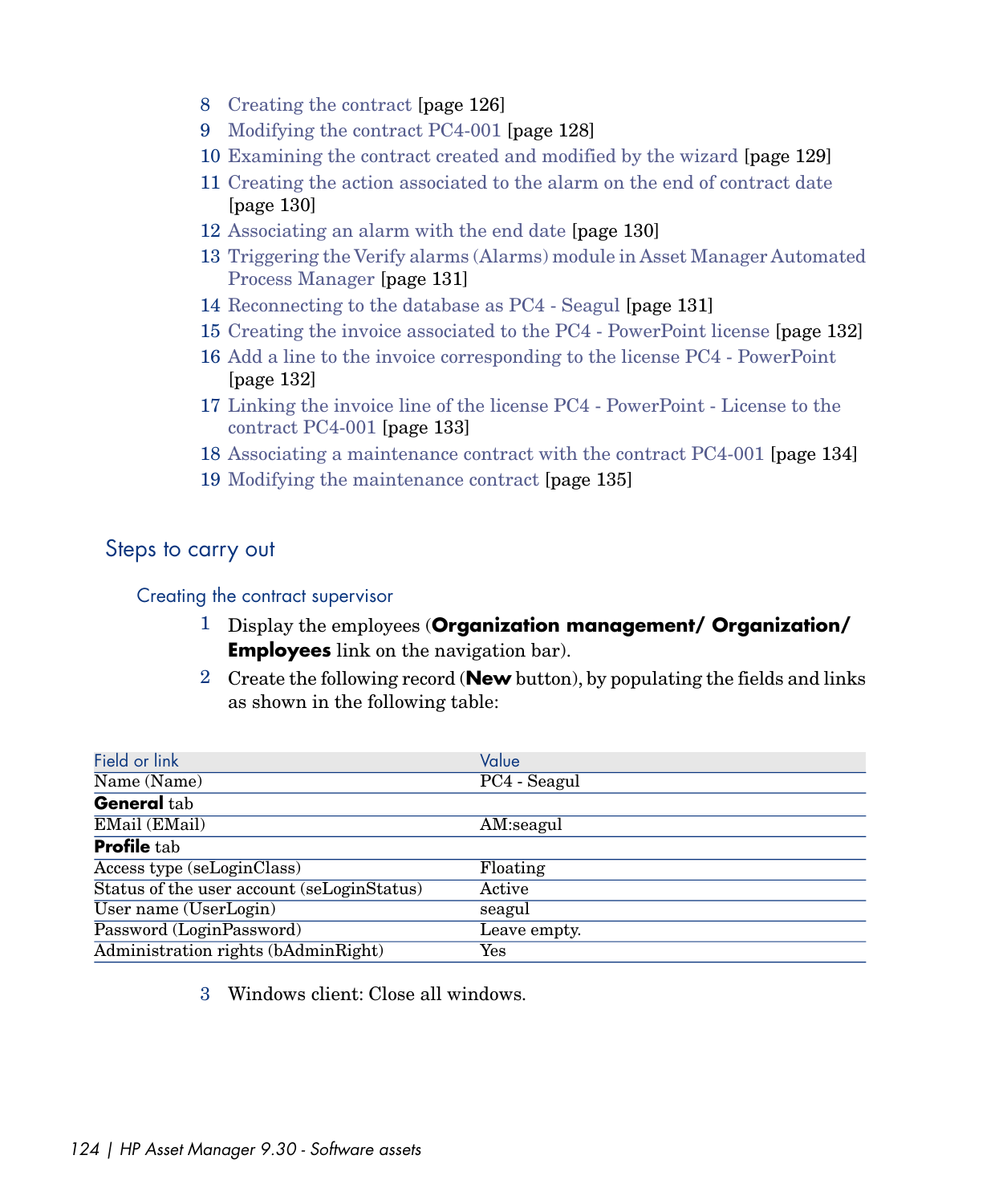### <span id="page-124-0"></span>Creating the location of the company

- 1 Display the locations (**Organization management/ Organization/ Locations** link on the navigation bar).
- 2 Create the following record (**New** button), by populating the fields and links as shown in the following table:

| Field or link                               | Value                                                                                                       |
|---------------------------------------------|-------------------------------------------------------------------------------------------------------------|
| Name (Name)                                 | PC4 - Headquarters                                                                                          |
| $\overline{\mathrm{City}\,(\mathrm{City})}$ | PC4 - Paris                                                                                                 |
|                                             | Note:                                                                                                       |
|                                             | If the message Would you like to add the value<br>'XXX' to itemized list 'YYY'? is displayed, click<br>Yes. |

<span id="page-124-1"></span>3 Windows client: Close all windows.

## Creating a file representing the scan of the paper document signed with the supplier

- 1 Start a text editor.
- 2 Enter the text:

This document represents the scanned paper document signed with the sup plier.

- <span id="page-124-2"></span>3 Save this file as C:\Temp\Contract.txt.
- 4 Exit the text editor.

#### Connecting to the database as **PC4 - Seagul**

- 1 Connect to the database as **PC4 Seagul**:
	- **Nindows client: File/ Connect to database** menu.
	- <sup>n</sup> Web client: Click the icon at the upper right to disconnect, then reconnect.

<span id="page-124-3"></span>

| Field                      | Value                                           |
|----------------------------|-------------------------------------------------|
| Connection                 | Connection to the database in which you perform |
|                            | the practical case.                             |
| Login                      | seagul                                          |
| Password                   | Leave empty.                                    |
| Use integrated NT security | No                                              |

#### Creating the reseller for the **PC4 - PowerPoint** license

1 Display the companies (**Organization management/ Organization/ Companies** link on the navigation bar).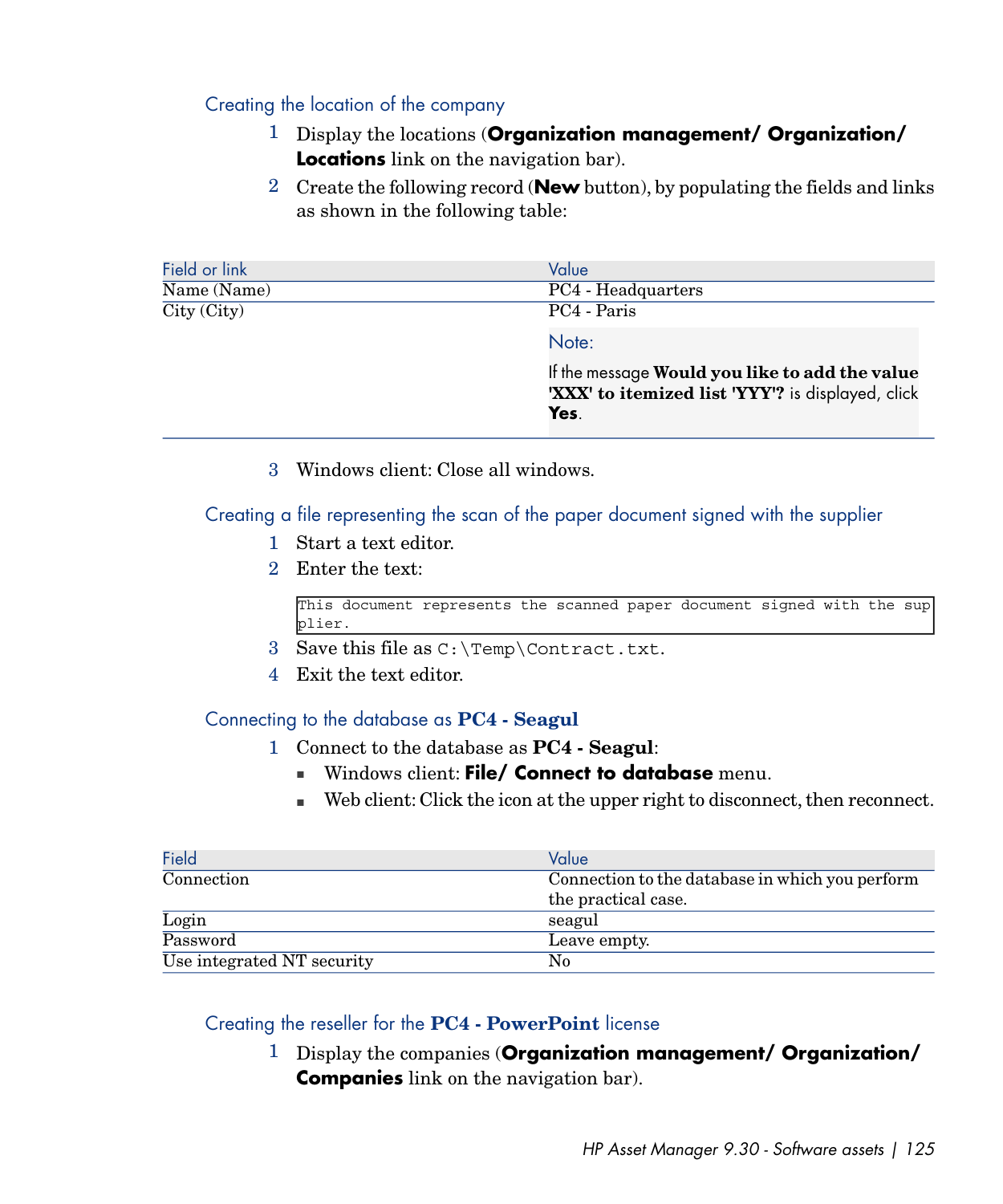2 Create the following record, by populating the fields and links as shown in the following table:

| Field<br>ınk   | alue                    |
|----------------|-------------------------|
| Name<br>(Name) | 'crosoft<br>` )ر<br>. . |

<span id="page-125-0"></span>3 Windows client: Close all windows.

#### Creating the contract

- 1 Start the **Manage software** (sysSamLauncher) wizard (**Asset lifecycle/ Software asset management/ User actions/ Manage software...** link on the navigation bar).
- 2 On the **Choose a Manage Software action...** page, select the **Manage software contracts** option.
- 3 Click **Next**.
- 4 On the **Manage contracts** page, click the **Create a contract** button. This starts the **Create a software contract...** (sysSamCreateSoftContract) wizard.
- 5 Populate the pages of the wizard as follows (navigate through the wizard pages using the **Next** and **Previous** buttons):

| Record                            |
|-----------------------------------|
|                                   |
| Yes                               |
|                                   |
| Generic software contracts        |
|                                   |
| PC4-MSNUM001                      |
|                                   |
|                                   |
| PC4 - Microsoft                   |
| No                                |
|                                   |
| Yes                               |
|                                   |
| PC4 - Kramer                      |
| $\overline{PC4}$ - Sales engineer |
|                                   |
| Yes                               |
|                                   |
| PC4 - French Subsidiary           |
| PC4 - Paris                       |
|                                   |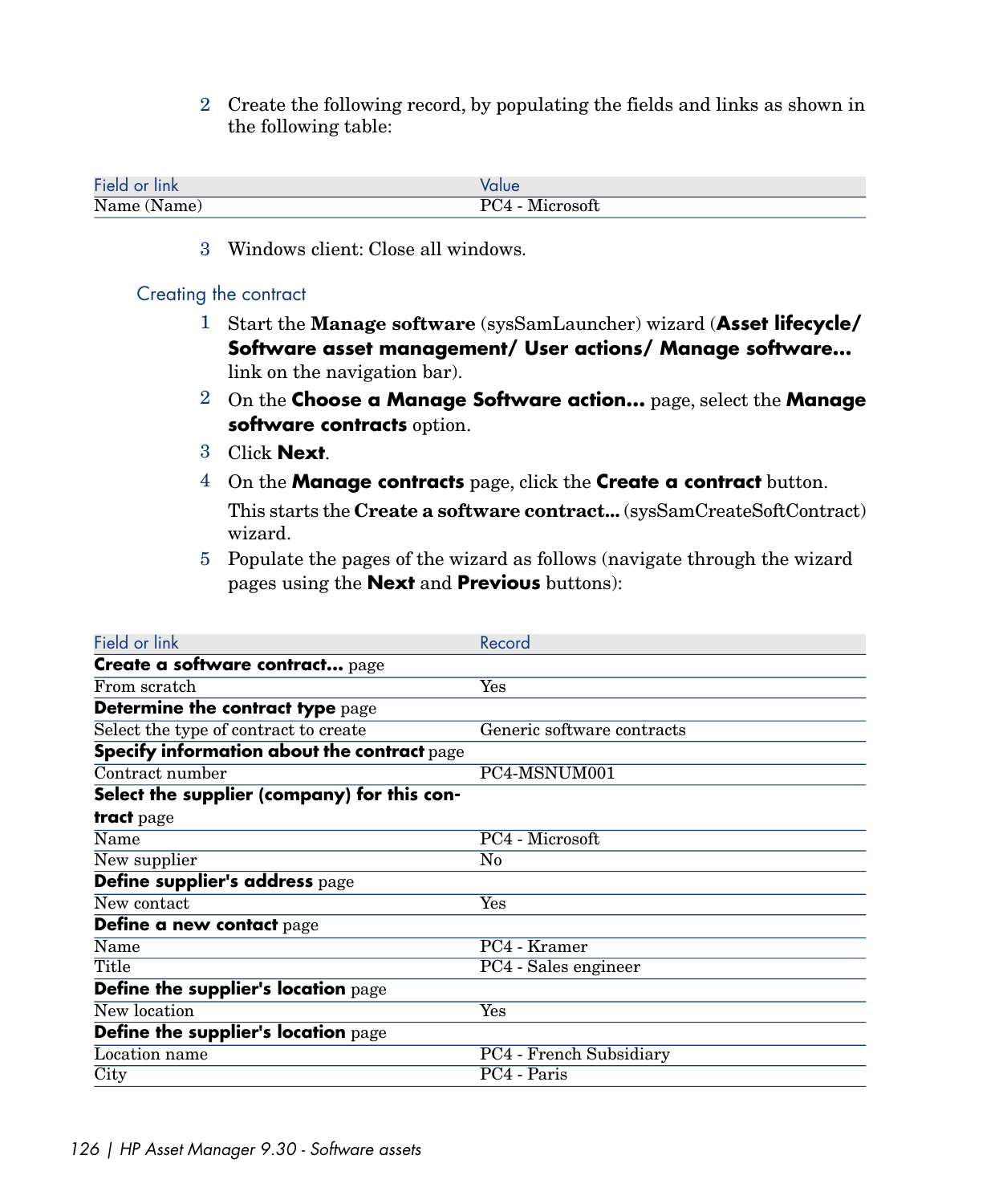| Field or link                                    | Record                           |
|--------------------------------------------------|----------------------------------|
| Define general contract information page         |                                  |
| Internal contract reference (Ref)                | PC4-001                          |
| Purpose                                          | PC4 - Microsoft license contract |
| Contract number                                  | PC4-MSREF001                     |
| <b>Start</b>                                     | January 1st, 2005                |
| End                                              | December 31, 2005                |
| Notice                                           | 60 days                          |
| Define financial information page                |                                  |
| Nature of payments                               | None                             |
| Define internal company contacts page            |                                  |
| Supervisor                                       | PC4 - Seagul                     |
| Notification address                             | /PC4 - Headquarters/             |
| Specify contractual terms and conditions         | Do not enter anything            |
| page                                             |                                  |
| Add new documents to the contract page           | Do not enter anything            |
| <b>Summary</b> page                              |                                  |
| Choose the step you wish to perform after creat- | None                             |
| ing the contract                                 |                                  |

6 Validate all the parameters defined with the wizard (**Finish** button).

The wizard creates the contract, the location of the supplier and the supplier contact.

- <span id="page-126-0"></span>7 Exit the wizard (**OK** button).
- 8 Exit the wizard (**Finish** button).

Create the model for the **PC4 - PowerPoint** license

- 1 Display the models (**Portfolio management/ Asset configurations/ Models** link on the navigation bar).
- 2 Create the following record, by populating the fields and links as shown in the following table:

| Field or link   | Value                      |
|-----------------|----------------------------|
| Name (Name)     | PC4 - PowerPoint - License |
| Nature (Nature) | PC1 - License              |

<span id="page-126-1"></span>3 Windows client: Close all windows.

#### Creating the asset corresponding to the **PC4 - PowerPoint** license

1 Start the **Manage software** (sysSamLauncher) wizard (**Asset lifecycle/ Software asset management/ User actions/ Manage software** link on the navigation bar).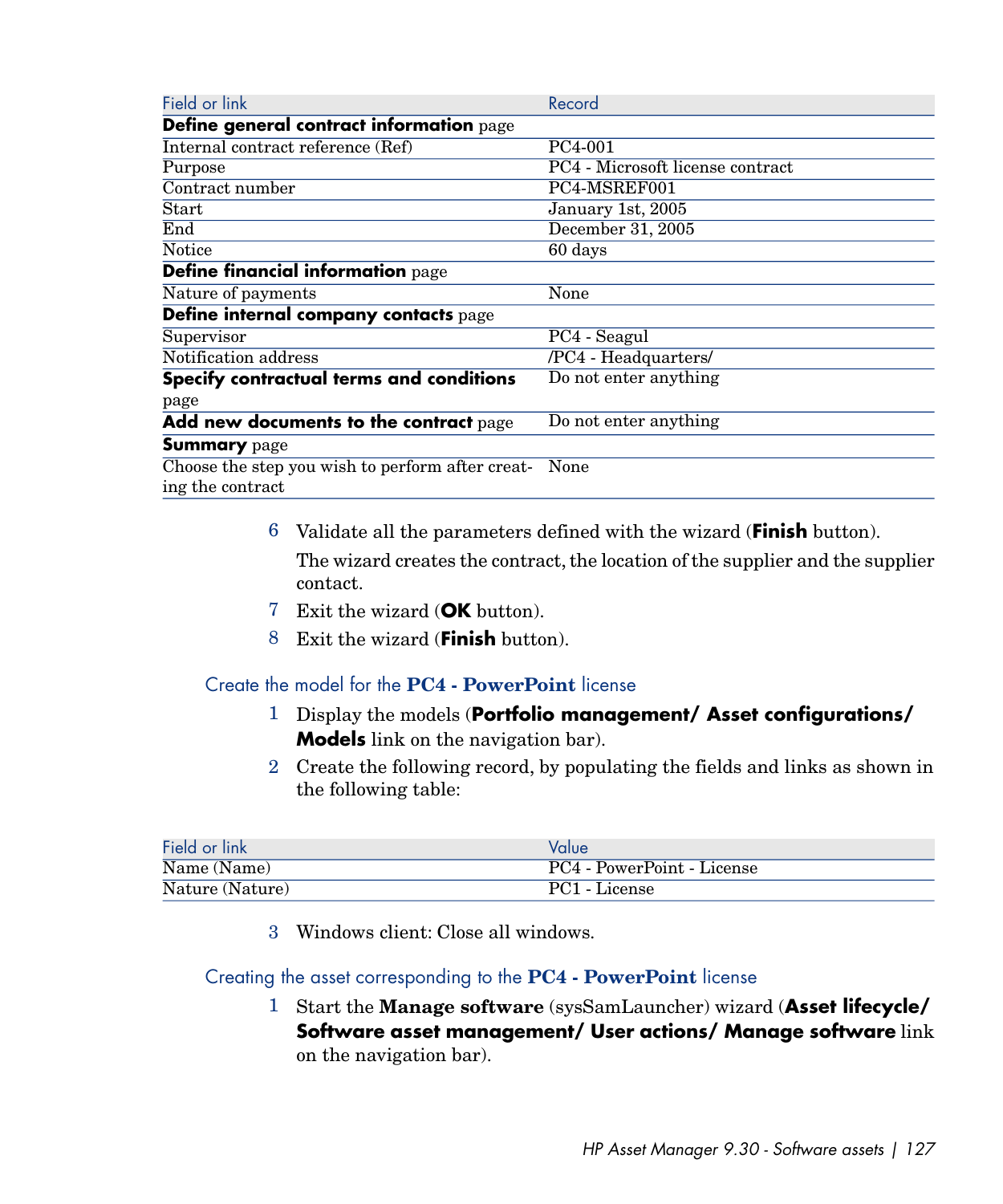- 2 On the **Choose a Manage Software action...** page, click on the **Select the current/another software contract** button.
- 3 Populate the pages of the wizard as follows (navigate through the wizard pages using the **Next** and **Previous** buttons):

| Field or link                              | Record                                                                                                                     |
|--------------------------------------------|----------------------------------------------------------------------------------------------------------------------------|
| Select your current software contract page |                                                                                                                            |
| <b>Contracts</b> list                      | Select the PC4-001 (PC4 - Microsoft license<br>contract) Microsoft standard Pc4 - Seagul,<br><b>Pc4</b> - Seagul contract. |

- 4 Validate all the parameters defined with the wizard (**OK** button).
- 5 On the **Choose a Manage Software action...** page, select the **Manage software licenses and installations** option.
- 6 Click **Next**.
- 7 In the **Manage software licenses and installations** page, click the **Create a license** button.

This triggers the **Create a new software license...** (sysSamCreateLicpfi) wizard.

8 Populate the pages of the wizard as follows (navigate through the wizard pages using the **Next** and **Previous** buttons):

| Field or link                              | Record                                                     |
|--------------------------------------------|------------------------------------------------------------|
| Create a new software license page         |                                                            |
| Select a license type (model) for this new | Select the <b>PC4</b> - <b>PowerPoint</b> - License record |
| license from existing software application |                                                            |
| licenses list:                             |                                                            |
| Populate license information page          |                                                            |
| Label (Asset tag)                          | PC4-001                                                    |
| <b>Financial information page</b>          |                                                            |
| Contracts                                  | PC4-001 (PC4 - Microsoft license contract)                 |
| <b>Summary: page</b>                       |                                                            |
| None                                       | Yes                                                        |

<span id="page-127-0"></span>9 Validate all the parameters defined with the wizard (**Finish** button). The wizard creates the license and links it to the contract.

### Modifying the contract **PC4-001**

1 Start the **Manage software** (sysSamLauncher) wizard (**Asset lifecycle/ Software asset management/ User actions/ Manage software** link on the navigation bar).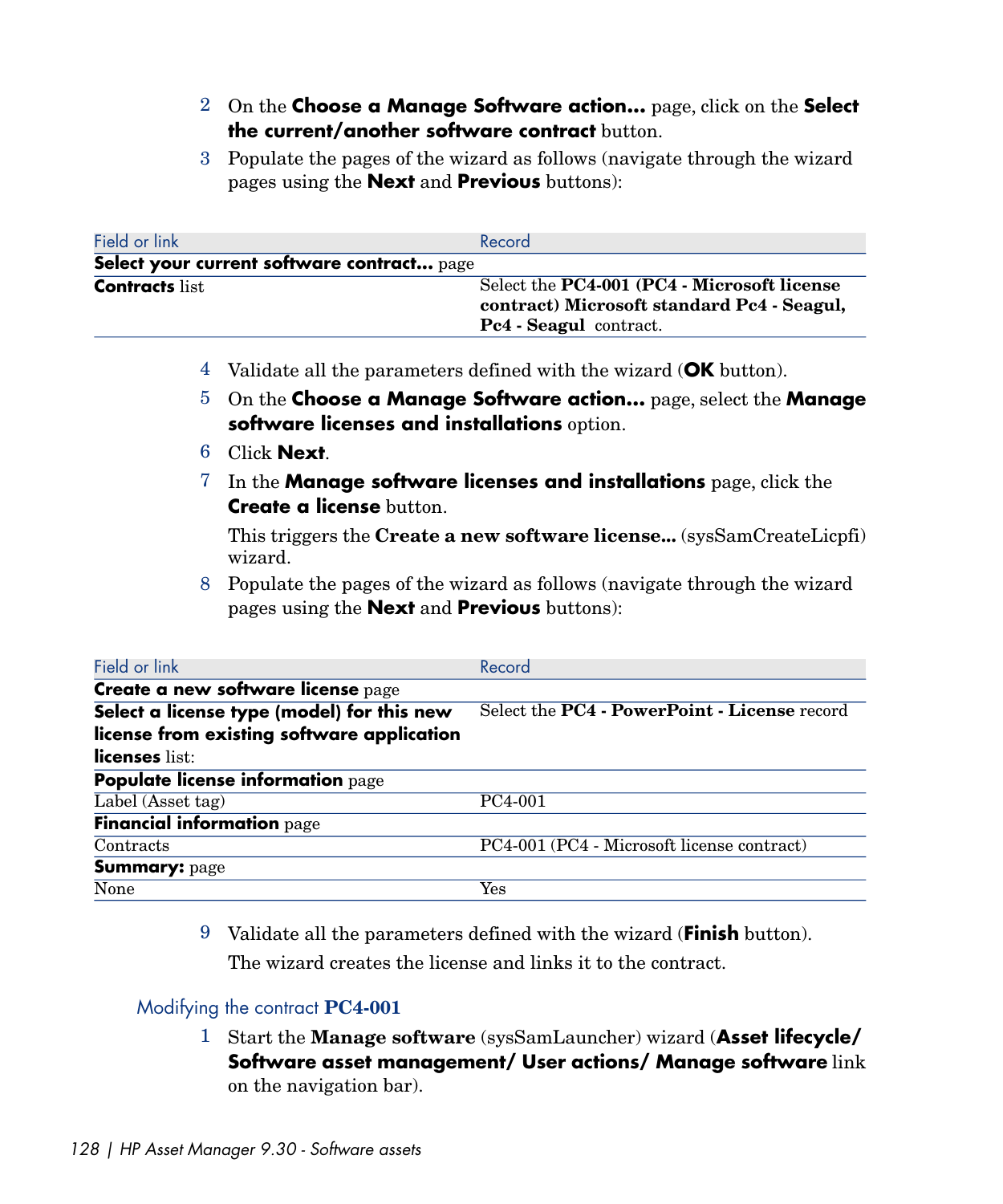2 Make sure that the current contract is **PC4-001**.

If this is not the case, select it (**Select a contract to work on** button).

- 3 On the **Choose a Manage Software action...** page, select the **Manage software contracts** option.
- 4 Click **Next**.
- 5 In the **Manage software contracts** page, click the **Modify a contract** button.

This starts the **Create a software contract...** (sysSamCreateSoftContract) wizard.

6 Populate the pages of the wizard as follows (navigate through the wizard pages using the **Next** and **Previous** buttons):

| Field or link                                                             | Value                               |
|---------------------------------------------------------------------------|-------------------------------------|
| Modify a software contract page                                           |                                     |
| Which contract would you like to modify?                                  | Modify the current contract PC4-001 |
| Select the part of the contract you wish to modify page                   |                                     |
| Add documents to the contract                                             | Yes                                 |
| Add new documents to the contract page                                    |                                     |
| Designation                                                               | PC4 - Contract with ISP             |
| Full file name                                                            | $C:\Temp\Contract.txt$              |
| Category                                                                  | PC4 - Scanned contract              |
| <b>Status</b>                                                             | Validated                           |
| Click Add to the list                                                     |                                     |
| <b>Summary</b> page                                                       |                                     |
| Choose the step you wish to perform after creat- None<br>ing the contract |                                     |

<span id="page-128-0"></span>7 Validate all the parameters defined with the wizard (**Finish** button).

The wizard adds the document to the contract.

- 8 Exit the wizard (**OK** button).
- 9 Exit the wizard (**Finish** button).

Examining the contract created and modified by the wizard

- 1 Display the contracts (**Asset lifecycle/ Vendor contract management/ Contracts** link on the navigation bar).
- 2 Display the detail of the **PC4-001** contract (**Reference** (Ref) field).
- 3 Pay close attention to the following fields and links in particular:

| ماe Fi    |           |
|-----------|-----------|
| Reference | $-00^{-}$ |
| Ref)      | $\lambda$ |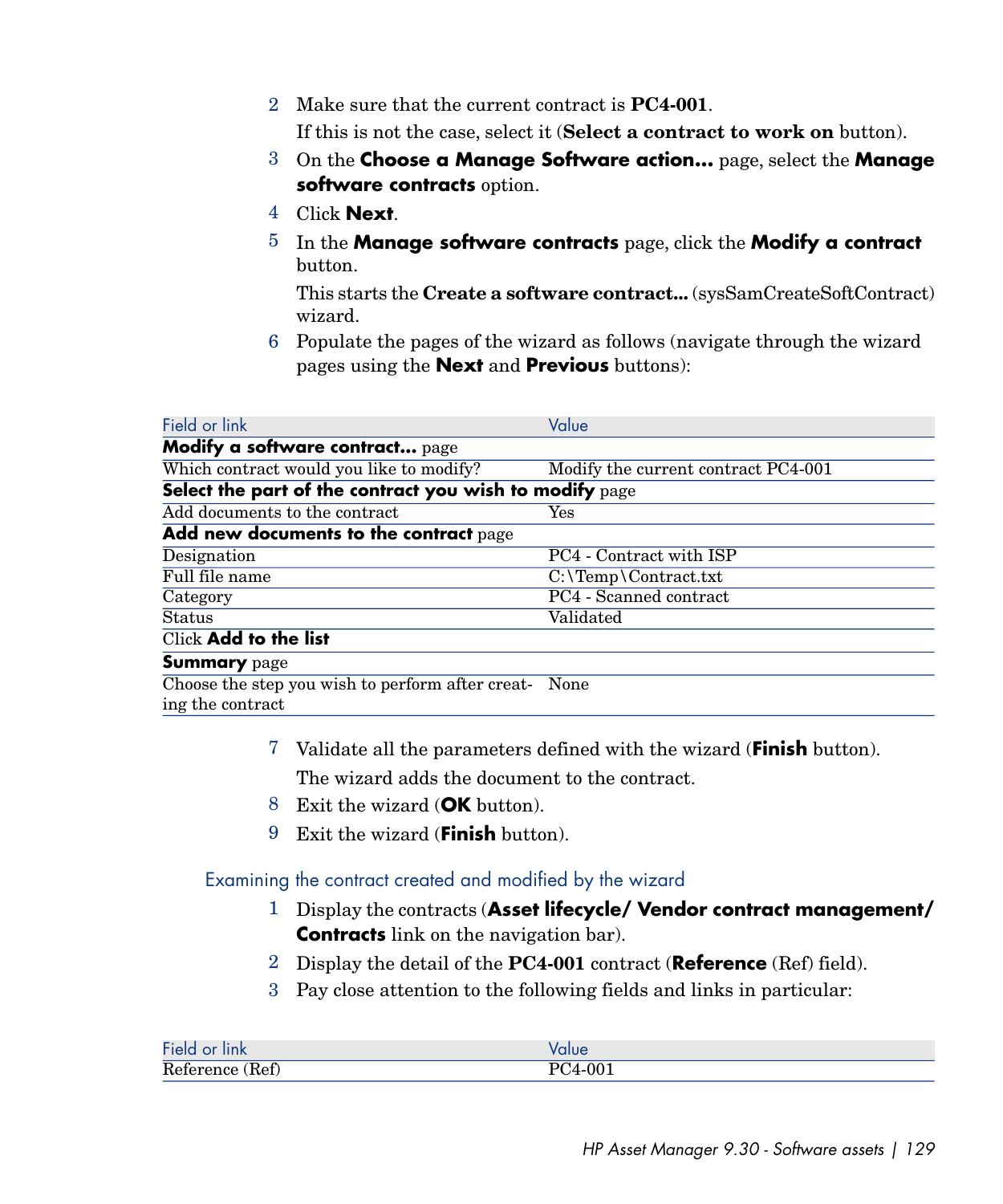| Field or link                        | Value                                          |
|--------------------------------------|------------------------------------------------|
| Type (seType)                        | The value License is automatically assigned by |
|                                      | the wizard without having to select it.        |
| Purpose (Purpose)                    | PC4 - Microsoft license contract               |
| <b>General</b> tab                   |                                                |
| Supervisor (Supervisor)              | PC4 - Seagul                                   |
| Nature (Nature)                      | Microsoft                                      |
| Number (ContractNo)                  | PC4-MSREF001                                   |
| Company (Company)                    | PC4 - Microsoft                                |
| Start (dStart)                       | January 1st, 2005                              |
| End (dEnd)                           | December 31, 2005                              |
| Notice (tsNotice)                    | 2 months                                       |
| <b>Contacts</b> tab                  |                                                |
| Notification address (NotiffAddress) | /PC4 - Headquarters/                           |
| Contact (Contact)                    | PC4 - Kramer                                   |
| <b>Documents</b> tab                 | You will find the document you linked with the |
|                                      | wizard.                                        |
| Licenses tab                         | You will find the license PC4 - PowerPoint -   |
|                                      | License $(PC4-001)$ .                          |

<span id="page-129-0"></span>4 Windows client: Close all windows.

Creating the action associated to the alarm on the end of contract date

- 1 Display the actions (**Administration/ Actions** link on the navigation bar).
- 2 Create the following record (**New** button), by populating the fields and links as shown in the following table:

| Field or link        | Value                                 |
|----------------------|---------------------------------------|
| Name                 | PC4 - End of term alarm               |
| Context              | Contracts (amContract)                |
| <b>Type</b>          | Messaging                             |
| <b>Messaging tab</b> |                                       |
| To                   | AM:seagul                             |
| Subject              | Approaching end of term               |
| Message              | The contract [Ref] expires on [dEnd]. |
|                      | Notice period: [tsNotice]             |

<span id="page-129-1"></span>3 Windows client: Close all windows.

#### Associating an alarm with the end date

- 1 Display the contracts (**Asset lifecycle/ Vendor contract management/ Contracts** link on the navigation bar).
- 2 Display the detail of the **PC4-001** contract (**Reference** (Ref) field).
- 3 Select the **General** tab.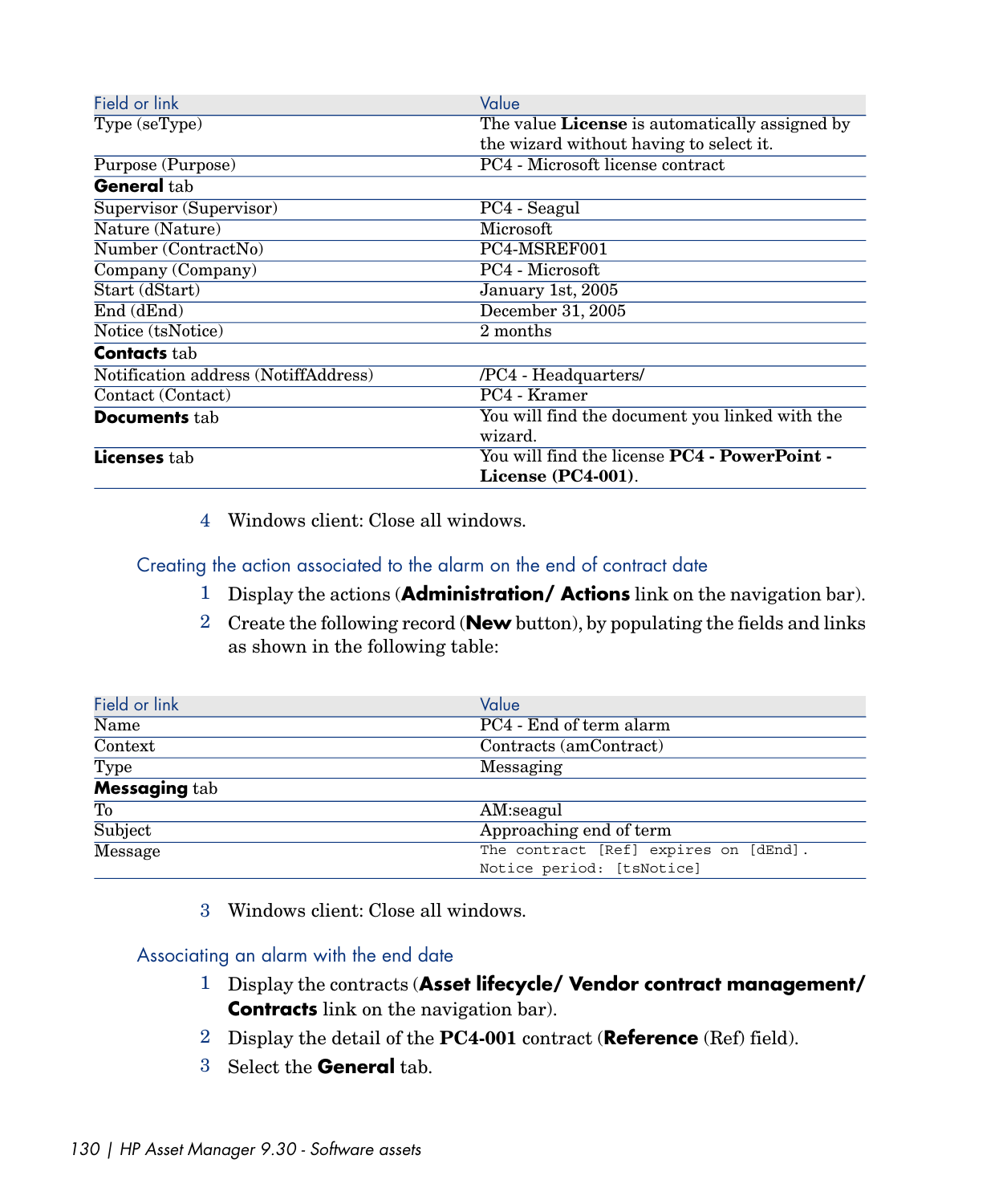- 4 Click the **Alarm** icon to the right of the **End** (dEnd) field.
- 5 Populate the fields and links shown in the following table:

| Field or link | Value                   |
|---------------|-------------------------|
| Alarm on      | $\operatorname{Yes}$    |
| Trigger       | 90                      |
| Action        | PC4 - End of term alarm |

- 6 Save the alarm (**OK** button).
- 7 Modify the contract (**Modify** button).
- <span id="page-130-0"></span>8 Windows client: Close all windows.

#### Triggering the **Verify alarms** (Alarms) module in Asset Manager Automated Process **Manager**

- 1 Start Asset Manager Automated Process Manager (**Start/ Programs/ HP Software/ Asset Manager 9.30 <language>/ Asset Manager Automated Process Manager** menu in Windows).
- 2 Connect to the database as **Admin** (**File/ Connect to database** menu):

| Field                               | Value                                           |
|-------------------------------------|-------------------------------------------------|
| Connection                          | Connection to the database in which you perform |
|                                     | the practical case.                             |
| Login                               | Admin                                           |
| Password                            | Leave empty.                                    |
| Use this connection in service mode | No                                              |

- 3 Display the actions to trigger (**Action/ Trigger** link).
- <span id="page-130-1"></span>4 Select the action **Verify alarms**.
- 5 Execute the selected action (**OK** button).
- 6 Exit Asset Manager Automated Process Manager (**File/ Exit** menu).

#### Reconnecting to the database as **PC4 - Seagul**

- 1 Enable the Asset Manager client.
- 2 Reconnect to the database as **PC4 Seagul**:
	- **Nimdows client: File/ Connect to database** menu.
	- $\blacksquare$  Web client: Click the icon at the upper right to disconnect, then reconnect.

| Field      | Value                                           |
|------------|-------------------------------------------------|
| Connection | Connection to the database in which you perform |
|            | the practical case.                             |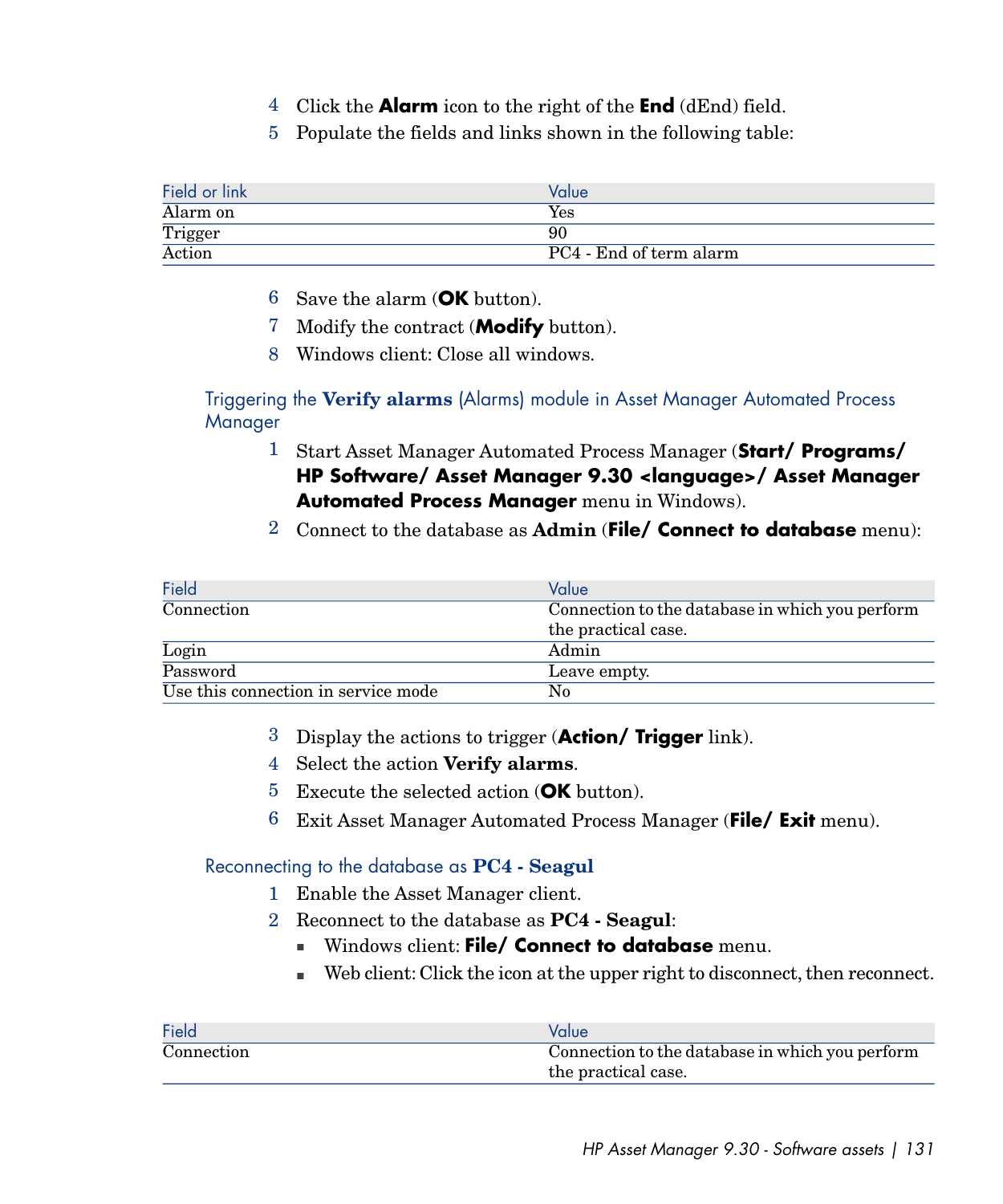| Field                      | Value        |
|----------------------------|--------------|
| Login                      | seagul       |
| Password                   | Leave empty. |
| Use integrated NT security | No           |

Asset Manager displays the following message **You have unread messages. Do you want to read them now?**.

3 Display the unread messages (**Yes** button).

This triggers the **Read messages** (sysCoreReadMsg) wizard.

4 Click **Next**.

The wizard displays the detail of the message informing you that a contract is approaching end of term.

- 5 Display the detail of the contract (**Referenced object** button).
- <span id="page-131-0"></span>6 Close the contract detail.
- 7 Exit the wizard (**Finish** button).

#### Creating the invoice associated to the **PC4 - PowerPoint** license

- 1 Display the invoices (**Asset lifecycle/ Procurement lifecycle/ Invoices/ Supplier invoices** link on the navigation bar).
- 2 Create the following record, by populating the fields and links as shown in the following table:

| Field or link             | Value                      |
|---------------------------|----------------------------|
| Number (InvoiceNumber)    | PC4-001                    |
| Supplier (Supplier)       | PC4 - Microsoft            |
| <b>General tab</b>        |                            |
| Purpose (Purpose)         | PC4 - PowerPoint - License |
| Invoice status (seStatus) | Paid                       |

<span id="page-131-1"></span>3 Leave the detail of the invoice displayed.

#### Add a line to the invoice corresponding to the license **PC4 - PowerPoint**

- 1 Make sure that the detail of the **PC4-001** invoice is displayed.
- 2 Select the **Composition** tab.
- 3 Add the following record (**+** button), by populating the fields and links as shown in the following table:

| $\mathbf{r}$<br>$-10.$<br><b>HIIK</b>            |  |
|--------------------------------------------------|--|
| $\sim$ $\sim$<br>v<br>an 01 0<br><b>U</b><br>. . |  |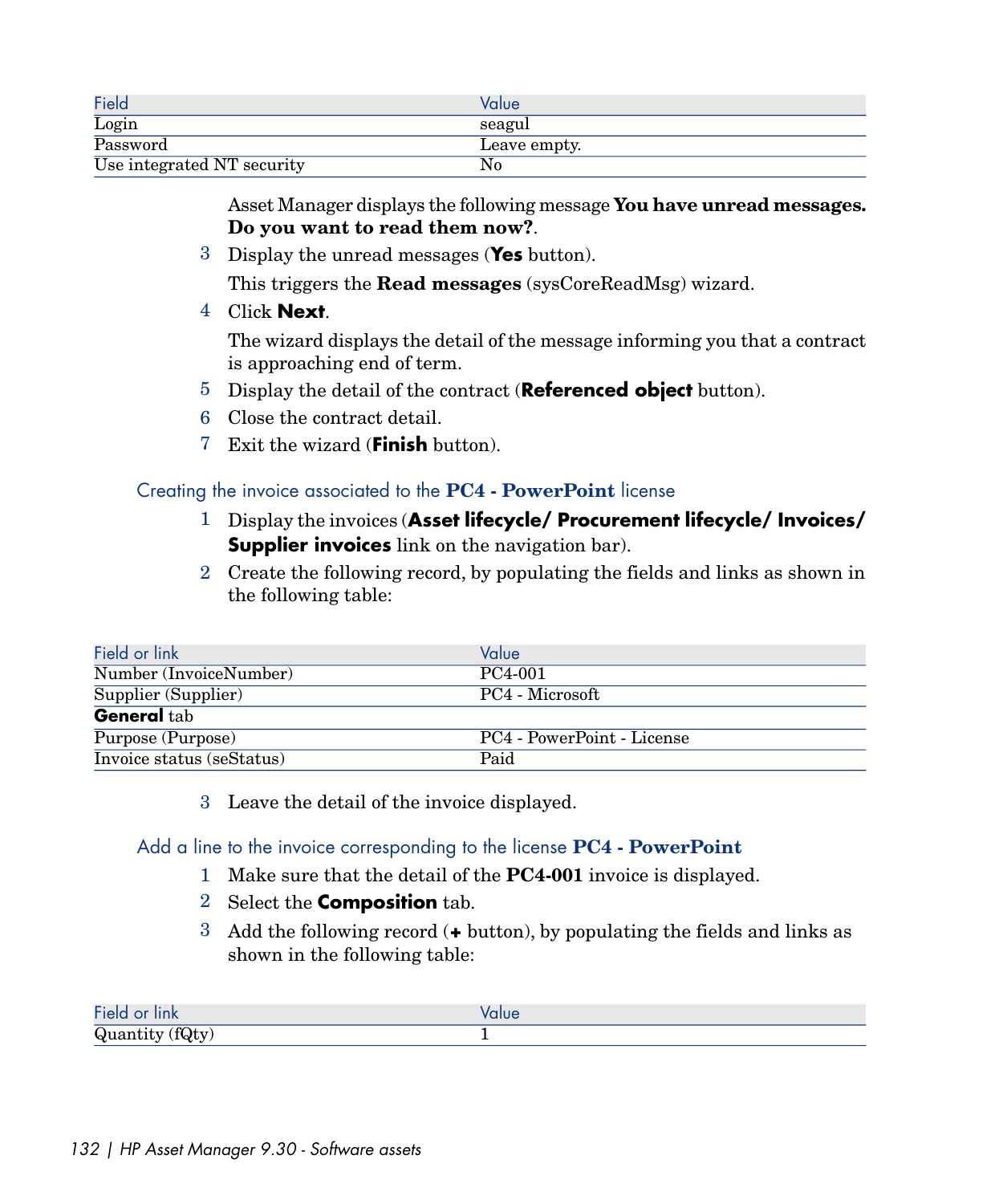| Field or link             | Value                      |
|---------------------------|----------------------------|
| Description (Description) | PC4 - PowerPoint - License |

- 4 Add the line (**Add** button).
- 5 Modify the invoice (**Modify** button).
- <span id="page-132-0"></span>6 Windows client: Close all windows.

Linking the invoice line of the license **PC4 - PowerPoint - License** to the contract **PC4-001**

- 1 Start the **Manage software** (sysSamLauncher) wizard (**Asset lifecycle/ Software asset management/ User actions/ Manage software** link on the navigation bar).
- 2 Make sure that the current contract is **PC4-001**.

If this is not the case, select it (**Select a contract to work on** button).

- 3 In the **Choose a Manage Software action...** page, select the **Manage software contracts** option.
- 4 Click **Next**.
- 5 On the **Manage software contracts** wizard page, click the **Link invoice lines** button.

This starts the **Link invoice lines to the contract** (sysSamLinkInvoices2Cntr) wizard.

6 Populate the pages of the wizard as follows (navigate through the wizard pages using the **Next** and **Previous** buttons):

| Field or link                                                                      | Record                                     |
|------------------------------------------------------------------------------------|--------------------------------------------|
| Link invoice lines to the contract page PC4-001 (PC4 - Microsoft license contract) |                                            |
| Filter on the contract supplier                                                    | Yes                                        |
| Link invoice lines to the contract page                                            |                                            |
| Supplier invoices                                                                  | Select the invoice PC4-001 PC4 - Microsoft |
| Link invoice lines to the contract page                                            |                                            |
| Invoice lines                                                                      | Select the line PC4-001 1 PC4 - PowerPoint |
|                                                                                    | license 1 0,00                             |

- 7 Validate what you entered (**Finish** button.)
	- This links the invoice line to the contract.
- 8 Exit the wizard (**OK** button).
- 9 Exit the wizard (**Finish** button).
- 10 Display the contracts (**Asset lifecycle/ Vendor contract management/ Contracts** link on the navigation bar).
- 11 Select **PC1-004** (**Reference** (Ref) field).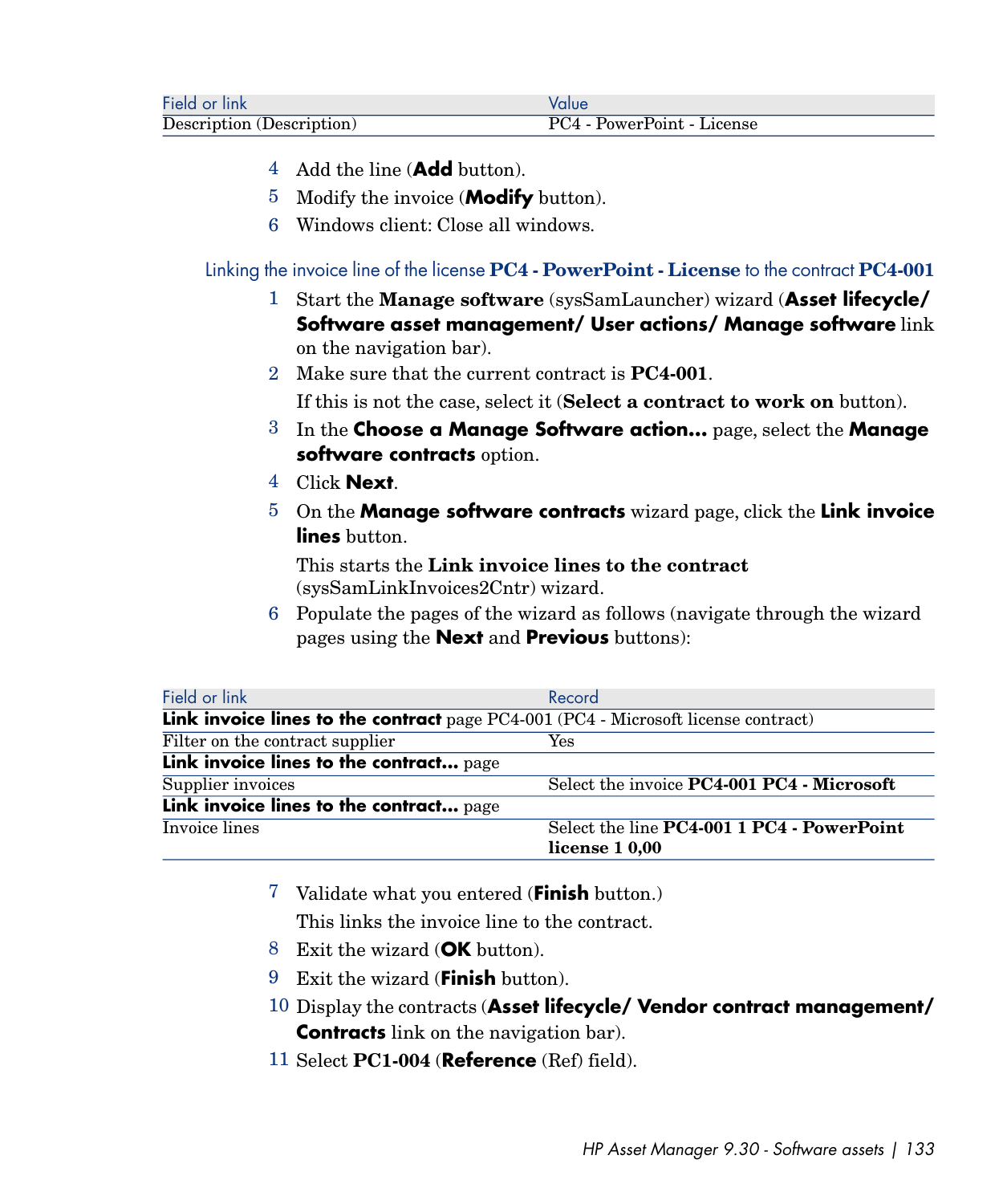12 Pay close attention to the following fields and links in particular:

| Field or link            | Value                                                       |
|--------------------------|-------------------------------------------------------------|
| <b>Invoice lines tab</b> | You will find the invoice line 1 <b>PC4</b> - <b>Power-</b> |
|                          | Point license 0,00 /PC4-001/.                               |

<span id="page-133-0"></span>13 Windows client: Close all windows.

#### Associating a maintenance contract with the contract **PC4-001**

- 1 Make sure that you are connected to the database as **PC3 Seagul**.
- 2 Start the **Manage software** (sysSamLauncher) wizard (**Asset lifecycle/ Software asset management/ User actions/ Manage software** link on the navigation bar).
- 3 Make sure that the current contract is **PC4-001**. If this is not the case, select it (**Select a contract to work on** button).
- 4 On the **Choose a Manage Software action...** page, select the **Manage software contracts** option.
- 5 Click **Next**.
- 6 On the **Manage contracts** page, click **Create a contract** in the **Maintenance contracts** section.

This starts the **Create a contract** wizard (BstCntrCreateContract).

7 Populate the pages of the wizard as follows (navigate through the wizard pages using the **Next** and **Previous** buttons):

| Field or link                                | Record                                                                              |
|----------------------------------------------|-------------------------------------------------------------------------------------|
|                                              | You are going to define an maintenance contract linked to software contract PC4-001 |
| page                                         |                                                                                     |
| Number                                       | PC4-MAINT001                                                                        |
| Purpose                                      | Support and upgrades                                                                |
| Start                                        | <b>January 1, 2011</b>                                                              |
| End                                          | November 30, 2011                                                                   |
| Linking assets to the maintenance contract   | Yes                                                                                 |
| Link the assets to the contract page         |                                                                                     |
| Date included                                | <b>January 1, 2011</b>                                                              |
| Planned removal date                         | November 30, 2011                                                                   |
| List of assets                               | Select the PC4-001 record (Asset tag field).                                        |
| <b>Create a contract page</b>                |                                                                                     |
| Supervisor                                   | PC4 - Seagul                                                                        |
| Notification address                         | /PC4 - Headquarters/                                                                |
| <b>Create a contract page</b>                | Do not enter anything                                                               |
| <b>Contract documentation and notes page</b> | Do not enter anything                                                               |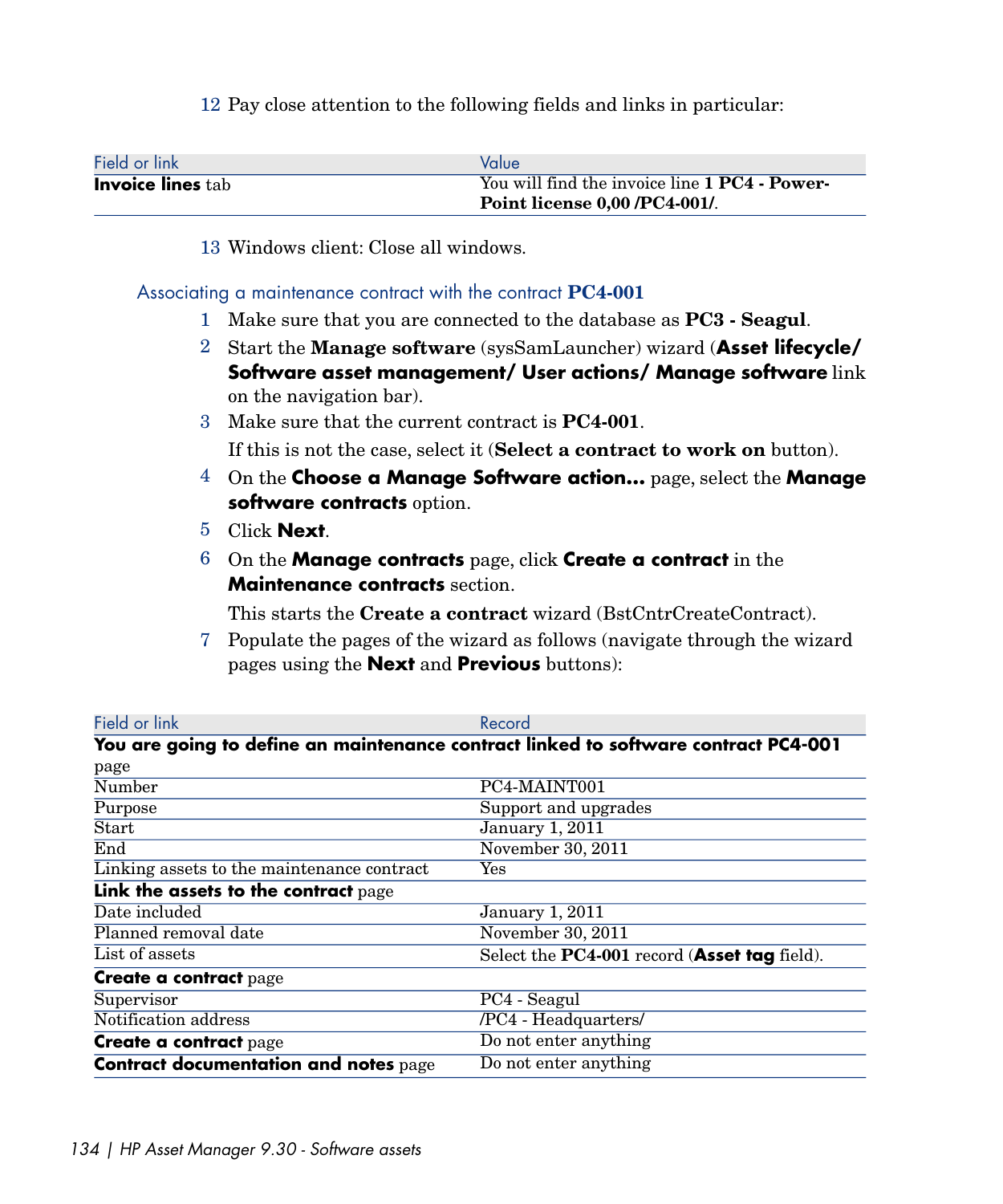| Field or link               | Record |
|-----------------------------|--------|
| <b>Summary</b> page         |        |
| Display the contract detail | Yes    |

- 8 Validate all the parameters defined with the wizard (**Finish** button).
- 9 Exit the wizard (**OK** button).

The wizard creates and displays the maintenance contract.

10 Pay close attention to the following fields and links in particular:

| Field or link                        | Value                                             |
|--------------------------------------|---------------------------------------------------|
| Type (seType)                        | The value Maintenance is automatically as-        |
|                                      | signed by the wizard without having to select it. |
| Purpose (Purpose)                    | Support and upgrades                              |
| General tab                          |                                                   |
| Attached to (Parent)                 | The contract is automatically linked to the cur-  |
|                                      | rent contract PC4-001 (PC4 - Microsoft license    |
|                                      | contract.                                         |
| Supervisor (Supervisor)              | PC4 - Seagul                                      |
| Number (ContractNo)                  | PC4-MAINT001                                      |
| Company (Company)                    | PC4 - Microsoft                                   |
| Start (dStart)                       | <b>January 1, 2011</b>                            |
| End (dEnd)                           | November 30, 2011                                 |
| Notice (tsNotice)                    | 2 months                                          |
| <b>Contacts</b> tab                  |                                                   |
| Notification address (NotiffAddress) | /PC4 - Headquarters/                              |
| Contact (Contact)                    | PC4 - Kramer                                      |
| <b>Assets</b> tab                    | You will find <b>PC4 - PowerPoint - License</b> . |

<span id="page-134-0"></span>11 Windows client: Close all windows.

#### Modifying the maintenance contract

- 1 Start the **Manage software** (sysSamLauncher) wizard (**Asset lifecycle/ Software asset management/ User actions/ Manage software** link on the navigation bar).
- 2 Make sure that the current contract is **PC4-001**.
	- If this is not the case, select it (**Select a contract to work on** button).
- 3 On the **Choose a Manage Software action...** page, select the **Manage software contracts** option.
- 4 Click **Next**.
- 5 On the **Manage software contracts** page, click **Modify a contract** in the **Maintenance contracts** section.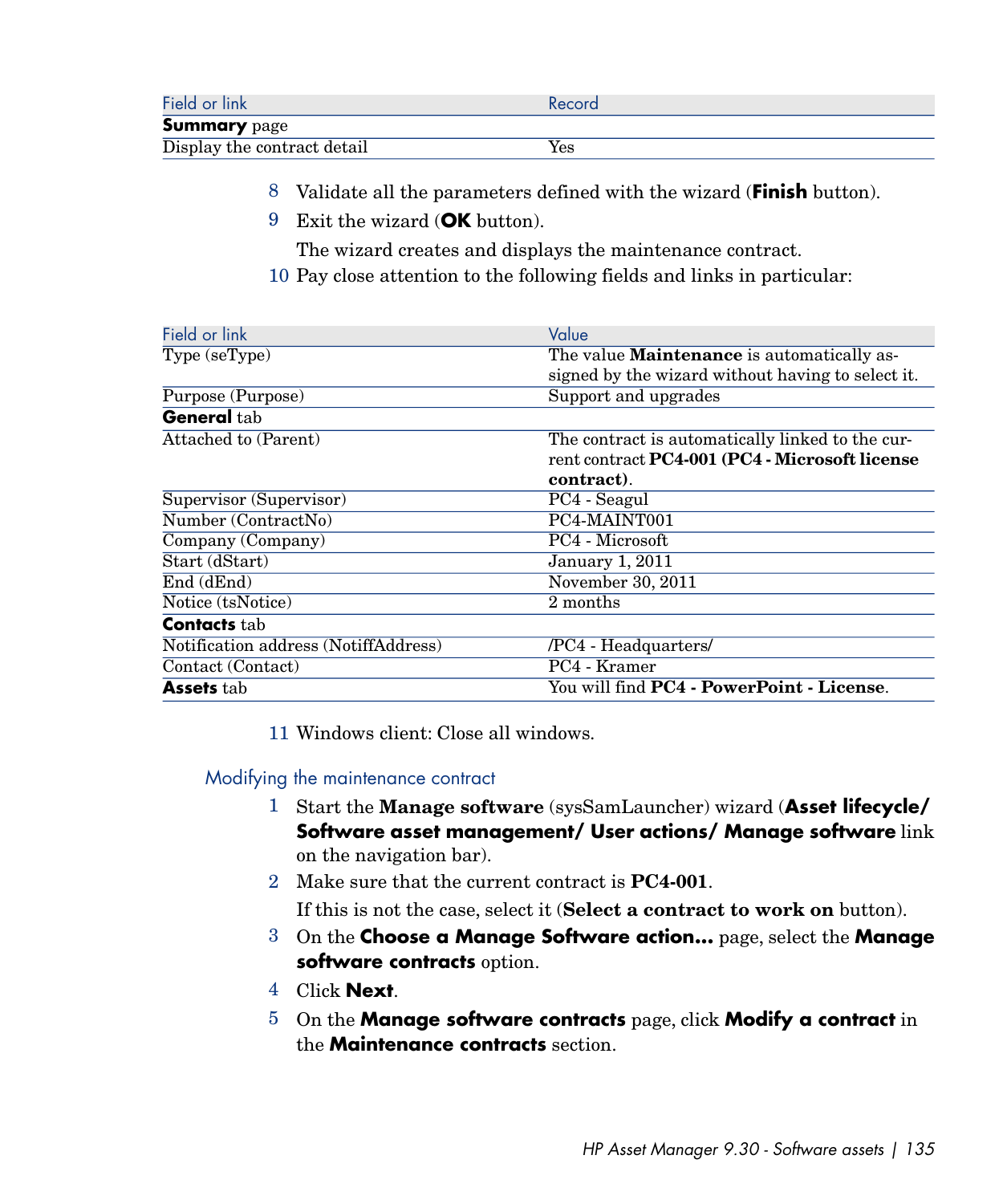6 Populate the pages of the wizard as follows (navigate through the wizard pages using the **Next** and **Previous** buttons):

| Field or link                             | Record                                                 |
|-------------------------------------------|--------------------------------------------------------|
| Modify a maintenance contract page        |                                                        |
| Contracts                                 | Select the sub-contract of the <b>PC4-001</b> contract |
| Link the contract to an existing contract | No                                                     |
| <b>Change your contract details page</b>  |                                                        |
| End                                       | December 31, 2011                                      |

- 7 Validate all the parameters defined with the wizard (**Finish** button). The wizard creates the contract, the location of the supplier and the supplier contact.
- 8 Exit the wizard (**OK** button).
- 9 Exit the wizard (**Finish** button).
- 10 Windows client: Close all windows.

# Practical case 3: Managing the validation process of a license contract

## **Presentation**

This practical case leads you through the implementation of a full license contract validation procedure.

#### Scenario

Mr. **PC3 - Hawk**, MIS, wishes to establish a contract between his company and one of its suppliers.

A contract of this sort must be validated from a budgetary standpoint by a group called **PC3 - Budgetary validation**. This group is lead by **PC3 - Azeman**, CFO, and includes Mr. **PC3 - Delmar**, an accountant.

If the contract is validated from a budgetary standpoint, it must also be validated from a legal standpoint by a group called **PC3 - Legal validation**. This group is lead by Mr. **PC3 - Delaney**, legal counsel, and includes Mr. **PC3 - Bertini**, a lawyer.

Validation can be given either by the group leader or by one of its members.

## Main stages of the practical case

- 1 [Creating the validators](#page-136-0) [page 137]
- 2 [Create the contract \(Mr. Pc3 Hawk\)](#page-138-0) [page 139]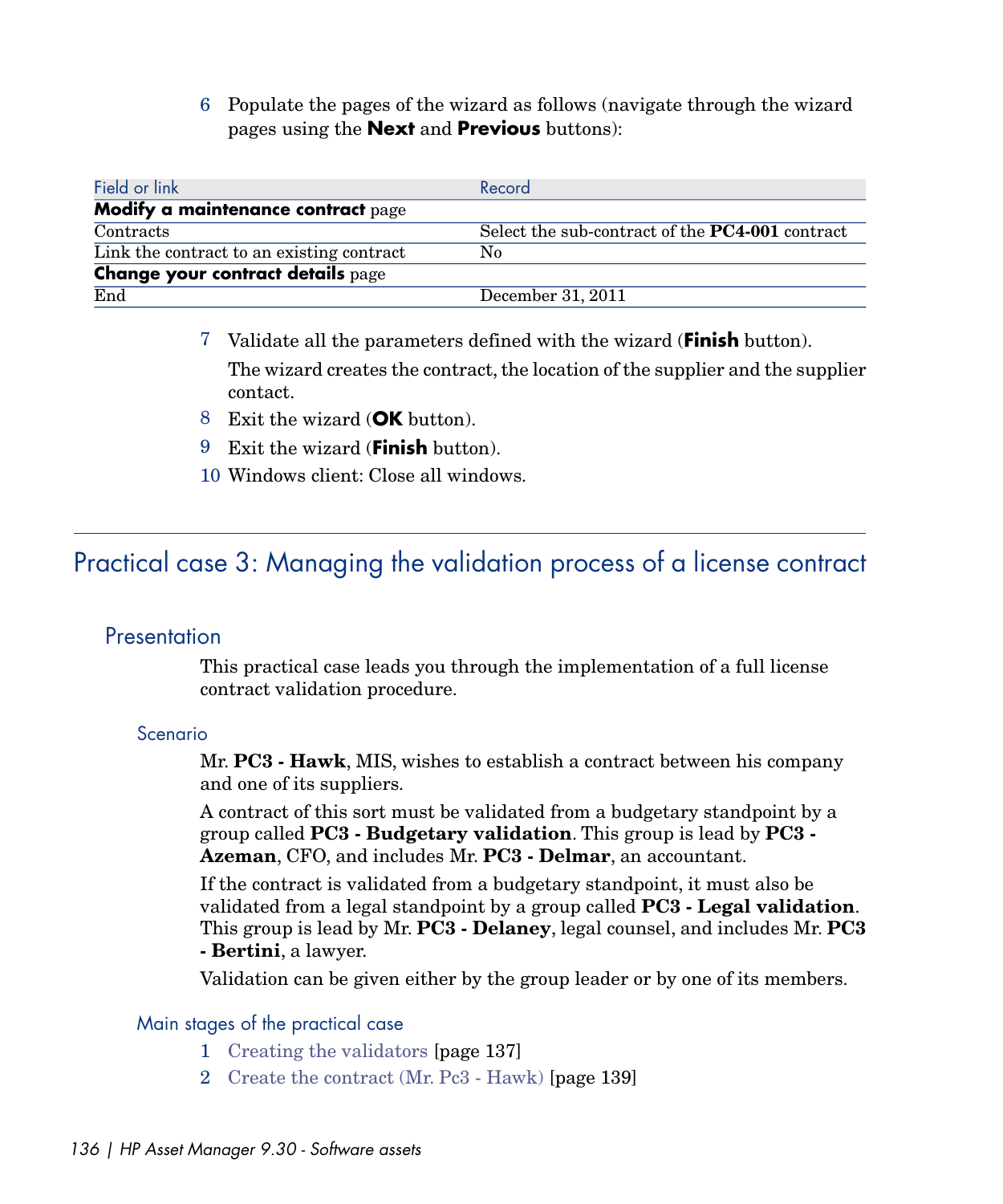- 3 [Creating the validation groups](#page-139-0) [page 140]
- 4 [Customize the Contract validation \(sysSam\\_CNTR\\_APPR\) workflow scheme](#page-140-0) [page 141]
- 5 [Request validation \(Mr. Pc3 Hawk\)](#page-141-0) [page 142]
- 6 [Refusing budgetary validation for the contract \(Mr. Pc3 Azeman\)](#page-142-0) [page 143]
- 7 [Modifying the contract and resubmitting it for validation \(Mr. Pc3 Hawk\)](#page-143-0) [page 144]
- 8 [Validating the contract from a budgetary standpoint \(Mr. Pc3 Delmar\)](#page-143-1) [page 144]

## Steps to carry out

#### <span id="page-136-0"></span>Creating the validators

Administration rights (bAdminRight) Yes

- 1 Display the employees (**Organization management/ Organization/ Employees** link on the navigation bar).
- 2 Create the following records (**New** button), by populating the fields and links as shown in the following tables:

| Field or link                              | Value                                                                                                       |
|--------------------------------------------|-------------------------------------------------------------------------------------------------------------|
| Name (Name)                                | PC3 - Azeman                                                                                                |
| Title (Title)                              | <b>CFO</b>                                                                                                  |
|                                            | Note:                                                                                                       |
|                                            | If the message Would you like to add the value<br>'XXX' to itemized list 'YYY'? is displayed, click<br>Yes. |
| General tab                                |                                                                                                             |
| EMail (EMail)                              | AM:azeman                                                                                                   |
| <b>Profile</b> tab                         |                                                                                                             |
| Access type (seLoginClass)                 | Floating                                                                                                    |
| Status of the user account (seLoginStatus) | Active                                                                                                      |
| User name (UserLogin)                      | azeman                                                                                                      |
| Password (LoginPassword)                   | Leave empty.                                                                                                |

| Field or link |       |
|---------------|-------|
| Name (        | ה ח   |
| (Name)        | :lmar |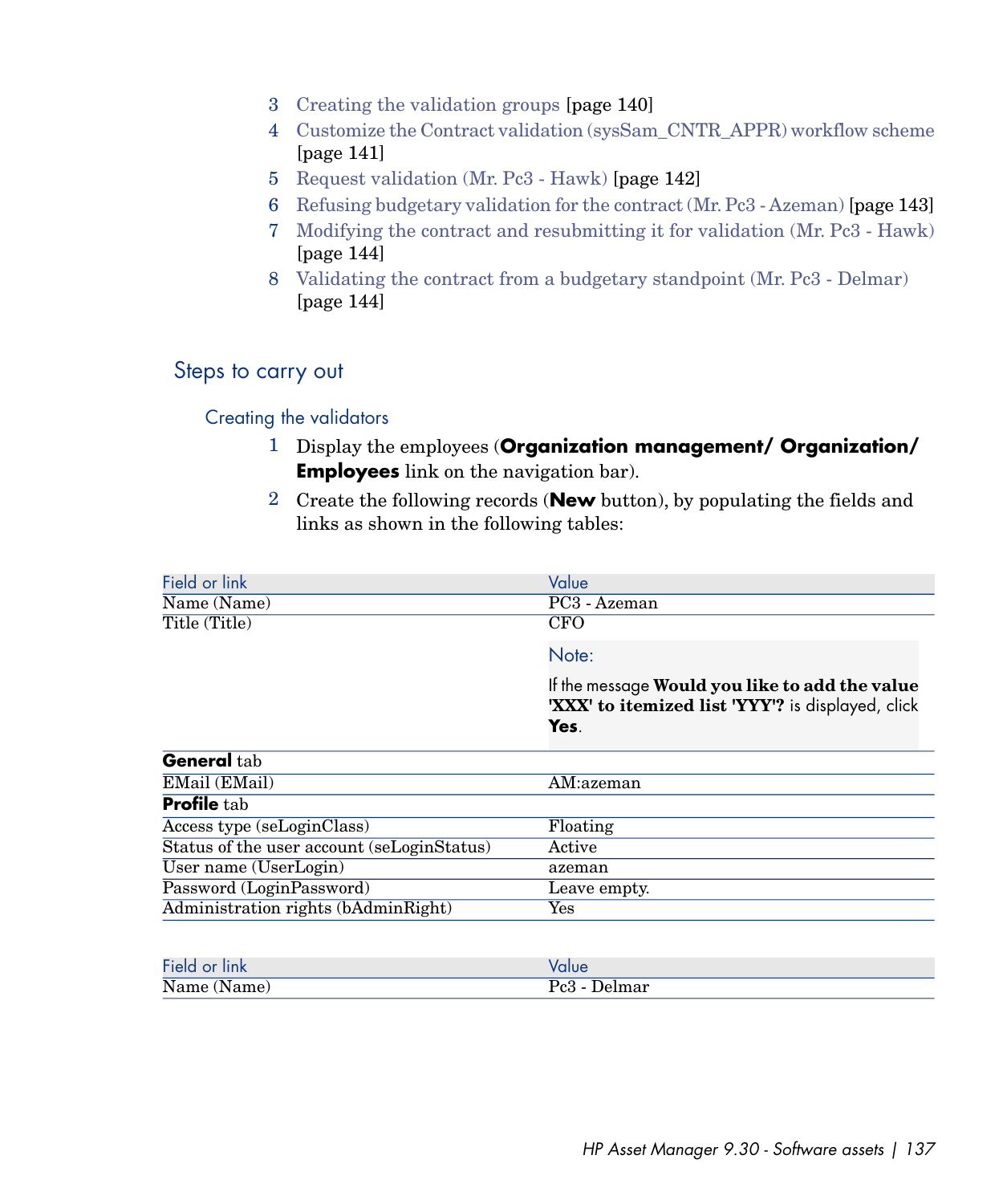| Field or<br><b>link</b> | alue       |
|-------------------------|------------|
| Title $($<br>$'$ Title) | Accountant |

#### Note:

If the message **Would you like to add the value 'XXX' to itemized list 'YYY'?** is displayed, click **Yes**.

| <b>General</b> tab                         |              |
|--------------------------------------------|--------------|
| EMail (EMail)                              | AM:delmar    |
| <b>Profile</b> tab                         |              |
| Access type (seLoginClass)                 | Floating     |
| Status of the user account (seLoginStatus) | Active       |
| $\overline{\text{User name}}$ (UserLogin)  | delmar       |
| Password (LoginPassword)                   | Leave empty. |
| Administration rights (bAdminRight)        | Yes          |
|                                            |              |

| Field or link | Value         |  |
|---------------|---------------|--|
| Name (Name)   | Pc3 - Bertini |  |
| Title (Title) | Legal counsel |  |
|               | Note:         |  |

If the message **Would you like to add the value 'XXX' to itemized list 'YYY'?** is displayed, click **Yes**.

| <b>General</b> tab                         |              |
|--------------------------------------------|--------------|
| EMail (EMail)                              | AM:bertini   |
| <b>Profile</b> tab                         |              |
| Access type (seLoginClass)                 | Floating     |
| Status of the user account (seLoginStatus) | Active       |
| User name (UserLogin)                      | bertini      |
| Password (LoginPassword)                   | Leave empty. |
|                                            | Yes          |
| Administration rights (bAdminRight)        |              |

| Field or link      | Value                                                                                                       |
|--------------------|-------------------------------------------------------------------------------------------------------------|
| Name (Name)        | Pc3 - Delaney                                                                                               |
|                    | Note:                                                                                                       |
|                    | If the message Would you like to add the value<br>'XXX' to itemized list 'YYY'? is displayed, click<br>Yes. |
| Title (Title)      | Lawyer                                                                                                      |
| <b>General</b> tab |                                                                                                             |
| EMail (EMail)      | AM:delaney                                                                                                  |
| <b>Profile</b> tab |                                                                                                             |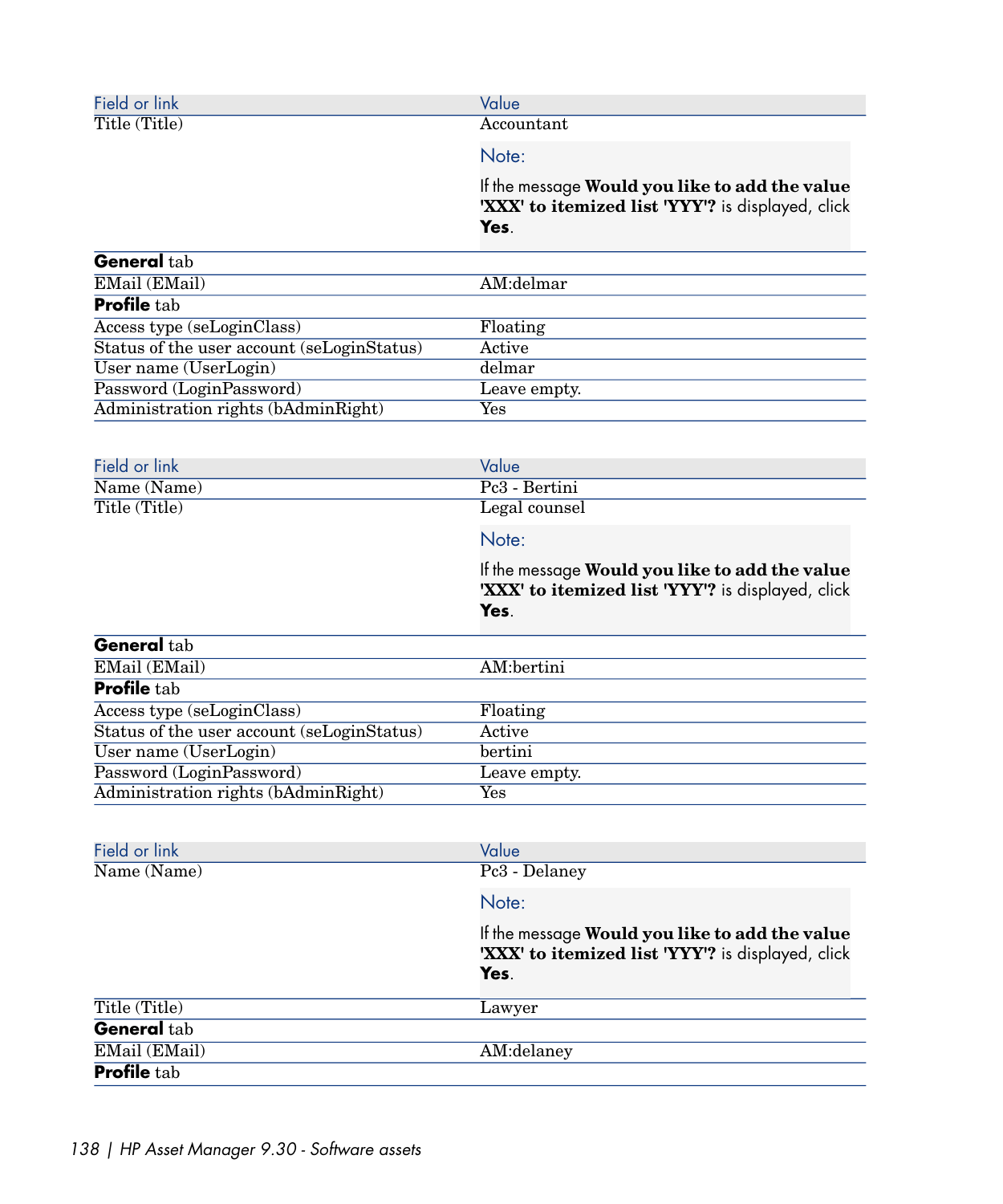| Field or link                              | Value        |
|--------------------------------------------|--------------|
| Access type (seLoginClass)                 | Floating     |
| Status of the user account (seLoginStatus) | Active       |
| User name (UserLogin)                      | delaney      |
| Password (LoginPassword)                   | Leave empty. |
| Administration rights (bAdminRight)        | Yes          |

| Field or link | Value      |
|---------------|------------|
| Name (Name)   | Pc3 - Hawk |
| Title (Title) | CІC        |

#### Note:

If the message **Would you like to add the value 'XXX' to itemized list 'YYY'?** is displayed, click **Yes**.

| <b>General</b> tab                         |                      |
|--------------------------------------------|----------------------|
| EMail (EMail)                              | AM:hawk              |
| <b>Profile</b> tab                         |                      |
| Access type (seLoginClass)                 | Floating             |
| Status of the user account (seLoginStatus) | Active               |
| $\overline{\text{User name}}$ (UserLogin)  | hawk                 |
| Password (LoginPassword)                   | Leave empty.         |
| Administration rights (bAdminRight)        | $\operatorname{Yes}$ |

<span id="page-138-0"></span>3 Windows client: Close the list of employees (**Close** button).

#### Create the contract (Mr. **Pc3 - Hawk**)

- 1 Connect to the database as **Pc3 Hawk** CIO:
	- **Nimbows client: File/ Connect to database** menu.
	- $\blacksquare$  Web client: Click the icon at the upper right to disconnect, then reconnect.

| Field                      | Value                                           |
|----------------------------|-------------------------------------------------|
| Connection                 | Connection to the database in which you perform |
|                            | the practical case.                             |
| Login                      | hawk                                            |
| Password                   | Leave empty.                                    |
| Use integrated NT security | No                                              |

- 2 Start the **Manage software** (sysSamLauncher) wizard (**Asset lifecycle/ Software asset management/ User actions/ Manage software** link on the navigation bar).
- 3 On the **Choose a Manage Software action...** page, select the **Manage software contracts** option.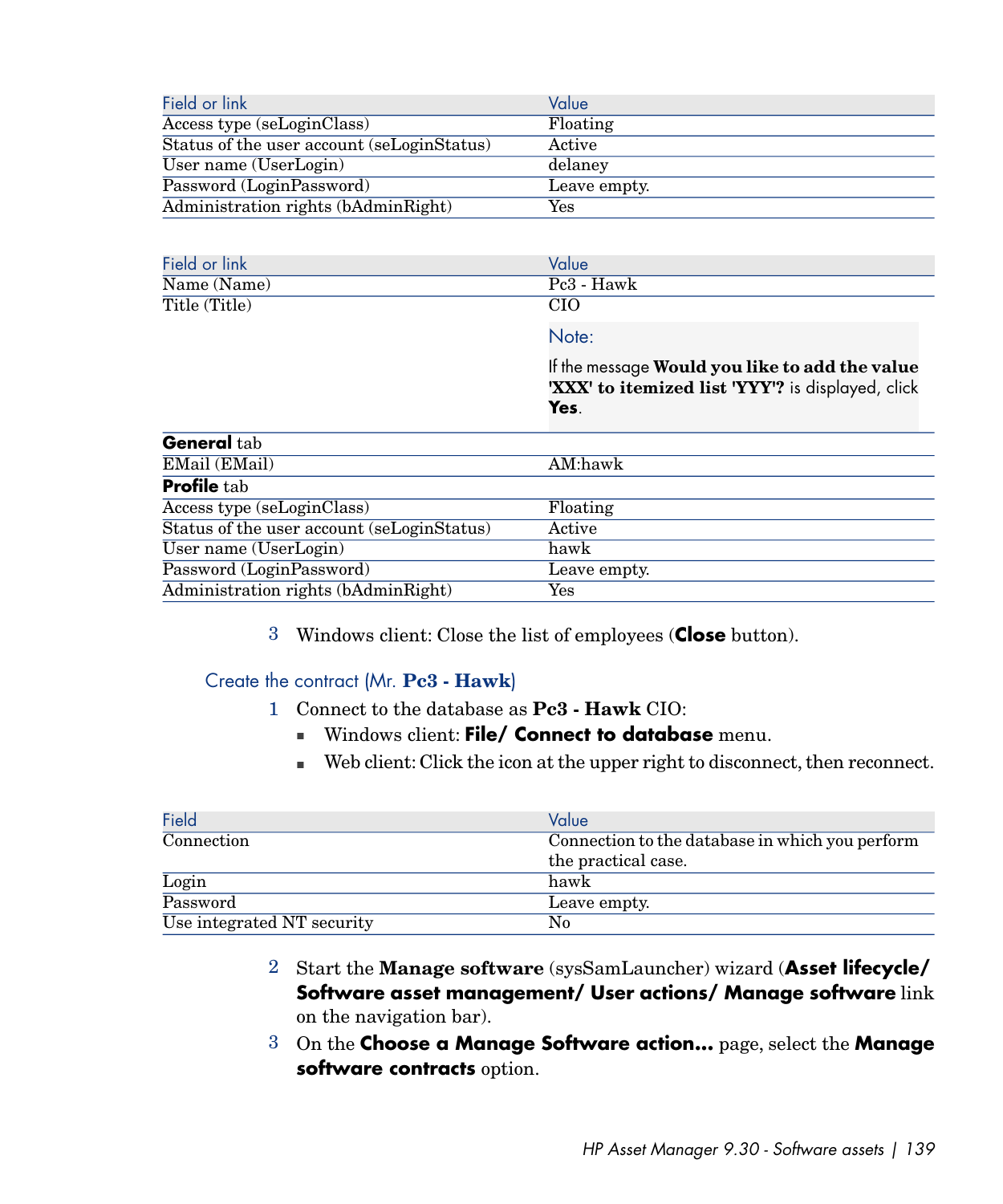- 4 Click **Next**.
- 5 On the **Manage software contracts** page, click the **Create a contract** button.

This starts the **Create a software contract** (sysSamCreateSoftContract) wizard.

6 Populate the pages of the wizard as follows (navigate through the wizard pages using the **Next** and **Previous** buttons. Pages that you do not modify are omitted.):

| Field or link                            | Record               |
|------------------------------------------|----------------------|
| Create a software contract page          |                      |
| From scratch                             | Yes                  |
| Determine the contract type page         |                      |
| Generic software contracts               | $\operatorname{Yes}$ |
| Define general contract information page |                      |
| Internal contract reference (Ref)        | PC3-001              |
| Define financial information page        |                      |
| Init. payment                            | 10000                |
| Define internal contacts page            |                      |
| Supervisor                               | PC3 - Hawk           |
| <b>Summary</b> page                      |                      |
| None                                     | Yes                  |

- <span id="page-139-0"></span>7 Validate all the parameters defined with the wizard (**Finish** button).
- 8 Exit the wizard (**OK** button).
- 9 Exit the wizard (**Finish** button).

#### Creating the validation groups

- 1 Display the groups (**Organization management/ Operations/ Employee groups** link).
- 2 Create the following records (**New** button), by populating the fields and links as shown in the following tables:

| Field or link                                   | Value                            |  |
|-------------------------------------------------|----------------------------------|--|
| Name (Name)                                     | PC3 - Budgetary validation       |  |
| Supervisor (Supervisor)                         | PC <sub>3</sub> - Azeman         |  |
| Bar code (code)                                 | CNTRBUDGET-PC3                   |  |
| Create the new record (click Create) to proceed |                                  |  |
| <b>Composition tab</b>                          |                                  |  |
| Members (Members)                               | Add <b>PC3</b> - <b>Delmar</b> . |  |
| <b>Contracts</b> tab                            |                                  |  |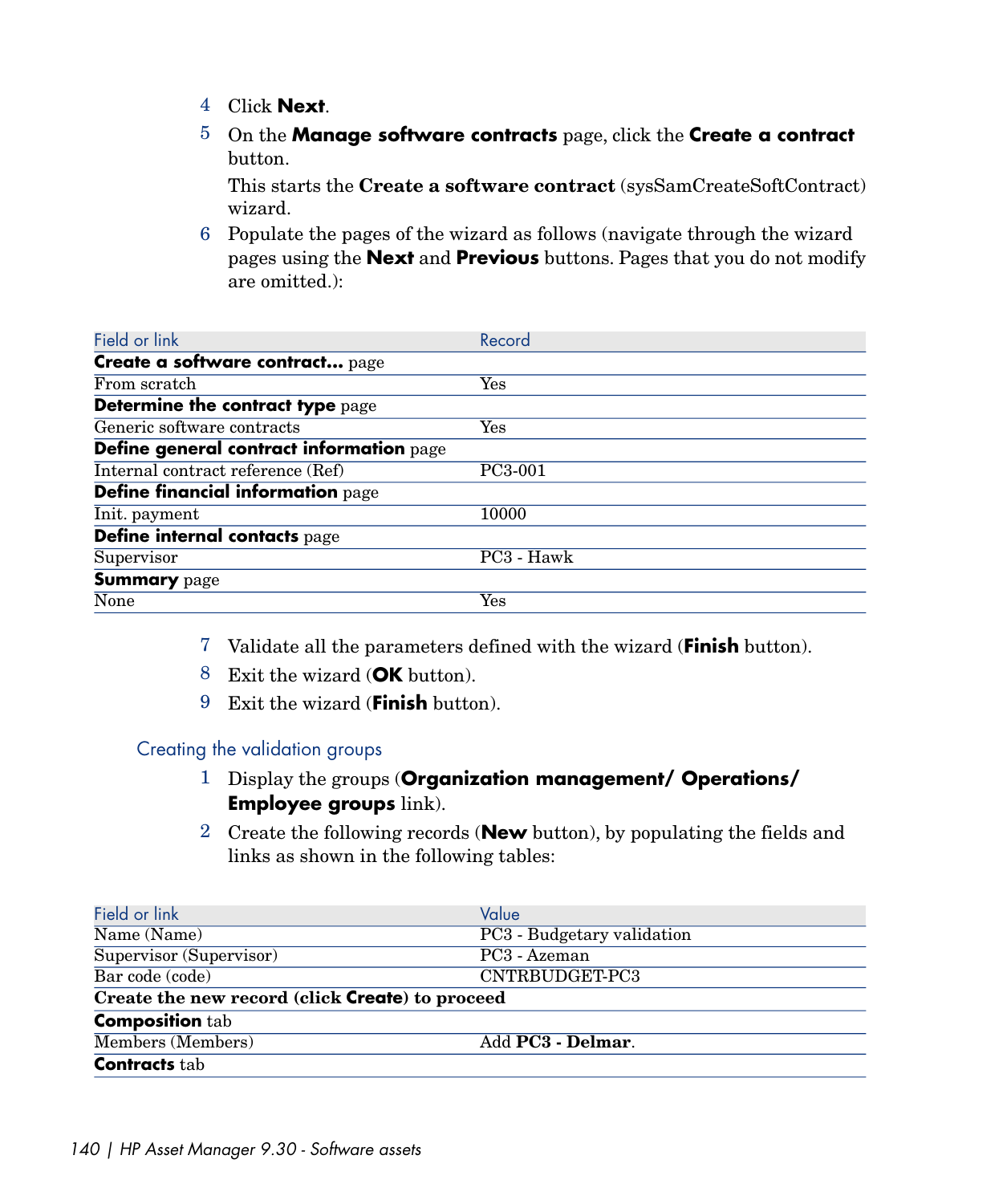| Field or link         | Value                  |
|-----------------------|------------------------|
| Contracts (Contracts) | Add <b>Pc3 - 001</b> . |

| Field or link                                   | Value                             |  |
|-------------------------------------------------|-----------------------------------|--|
| Name (Name)                                     | PC3 - Legal validation            |  |
| Supervisor (Supervisor)                         | PC3 - Delaney                     |  |
| Bar code (code)                                 | CNTRLEGA-PC3                      |  |
| Create the new record (click Create) to proceed |                                   |  |
| <b>Composition tab</b>                          |                                   |  |
| Members (Members)                               | Add <b>PC3</b> - <b>Bertini</b> . |  |
| <b>Contracts</b> tab                            |                                   |  |
| Contracts (Contracts)                           | Add <b>Pc3 - 001</b> .            |  |

<span id="page-140-0"></span>3 Windows client: Close the list of groups (**Close** button).

### Customize the **Contract validation** (sysSam\_CNTR\_APPR) workflow scheme

# Note:

This operation can only be done using the Windows client.

- 1 Display the workflow schemes (**Administration/ Workflow/ Workflow schemes** link on the navigation bar).
- 2 Select the **Contract validation** (sysSam\_CNTR\_APPR) scheme.
- 3 Display the **Activities** tab.
- 4 Delete the **Contract validation: Technical** (SAM\_APPR\_CNTR\_OPER) activity (shortcut menu **Delete** on the **Contract validation: Technical** box).
- 5 Delete the **Contract validation: Financial** (SAM\_APPR\_CNTR\_FINA) activity (shortcut menu **Delete** on the **Contract validation: Financial** box).
- 6 Delete the **Contract validation: Billing** (SAM\_APPR\_CNTR\_BILL) activity (shortcut menu **Delete** on the **Contract validation: Billing** box).
- 7 Display the detail of the **Contract validation: Legal** (SAM\_APPR\_CNTR\_JURI) activity (shortcut menu **Detail of activity** on the **Contract validation: Legal** box).
- 8 Display the **Parameters** tab.
- 9 Display the detail of the **Assignee** link (click on the magnifier)
- 10 Modify the following fields and links:

| Field or link          | Value                  |
|------------------------|------------------------|
| Context (ContextTable) | Contracts (amContract) |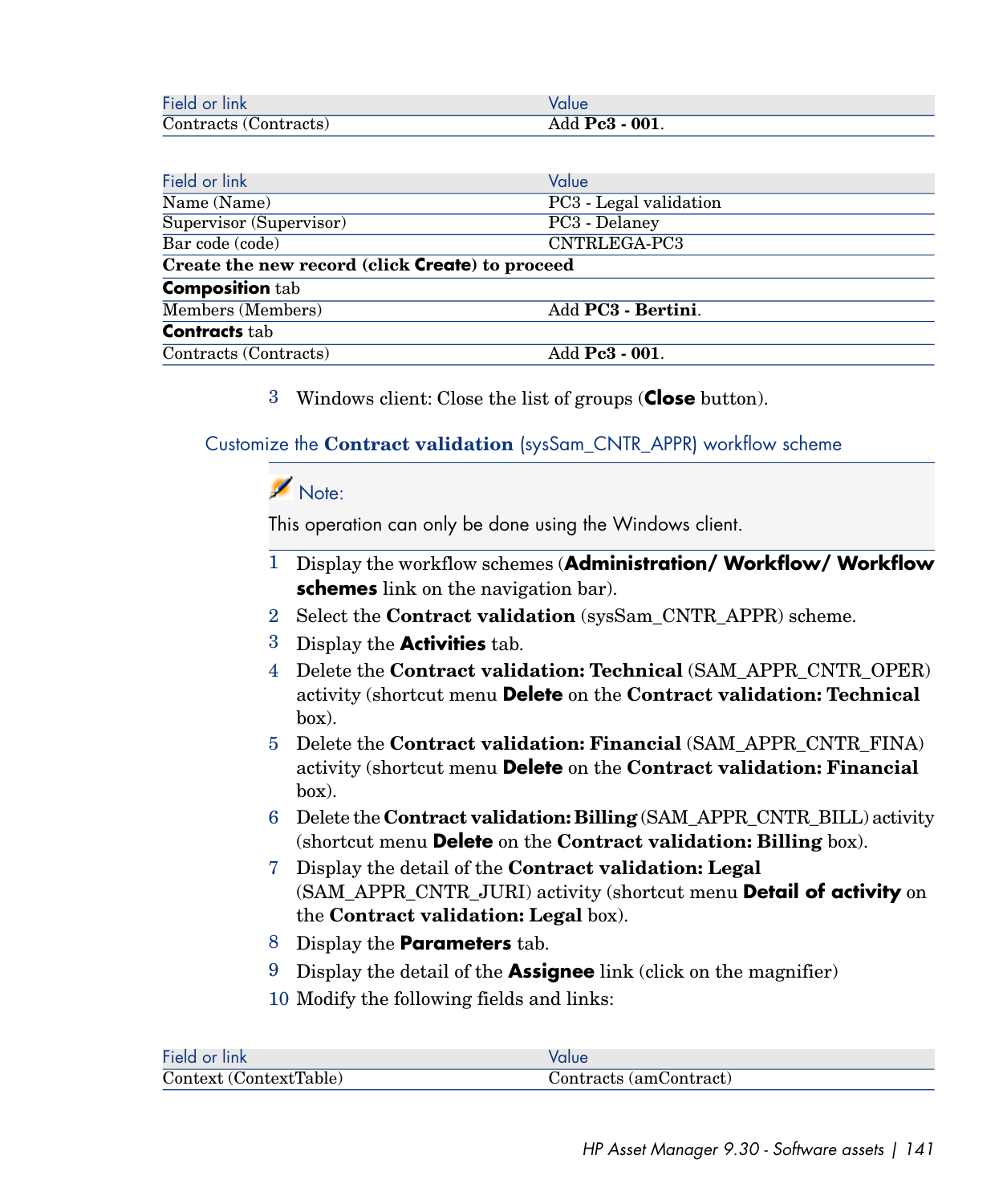| Field or link      | Value                                      |
|--------------------|--------------------------------------------|
| Type (seType)      | Calculated group                           |
| Script (memScript) | Const STRJURI="CNTRJURI"                   |
|                    | RetVal=amDbGetLong("SELECT g.1GroupId FROM |
|                    | amRelEmplGrpCntr r, amEmplGroup q WHERE r. |
|                    | lGroupId=q.lGroupId AND r.lCntrId="& [lCnt |
|                    | rId] & " AND q.BarCode LIKE '" & STRJURI & |
|                    | $11 - 2111$                                |
|                    | if RetVal=0 Then RetVal=amDbGetLong("SELEC |
|                    | T lGroupId FROM amEmplGroup WHERE BarCode  |
|                    | $=$ 'sysSam CNTR JURI'")                   |

- 11 Save the modifications (**Modify** button) and close the detail of the workflow role (**Close** button).
- <span id="page-141-0"></span>12 Close the detail of the activity (**Close** button).
- 13 Windows client: Close all windows.

#### Request validation (Mr. **Pc3 - Hawk**)

- 1 If not done so already, connect to the database as **Pc3 Hawk**, CIO:
	- **Nindows client: File/ Connect to database** menu.
	- <sup>n</sup> Web client: Click the icon at the upper right to disconnect, then reconnect.

| Field                      | Value                                           |
|----------------------------|-------------------------------------------------|
| Connection                 | Connection to the database in which you perform |
|                            | the practical case.                             |
| Login                      | hawk                                            |
| Password                   | Leave empty.                                    |
| Use integrated NT security | No                                              |

- 2 Start the **Manage software** (sysSamLauncher) wizard (**Asset lifecycle/ Software asset management/ User actions/ Manage software** link on the navigation bar).
- 3 Make sure that the current contract is **PC3-001**.

If this is not the case, select it (**Select a contract to work on** button).

- 4 In the **Choose a Manage Software action...** page, select the **Manage software contracts** option.
- 5 Click **Next**.
- 6 Click on the **Request validation for a contract** button. This triggers the **Request validation for a contract** (sysSamReqContractApproval) wizard.
- 7 Populate the pages of the wizard as follows (navigate through the wizard pages using the **Next** and **Previous** buttons):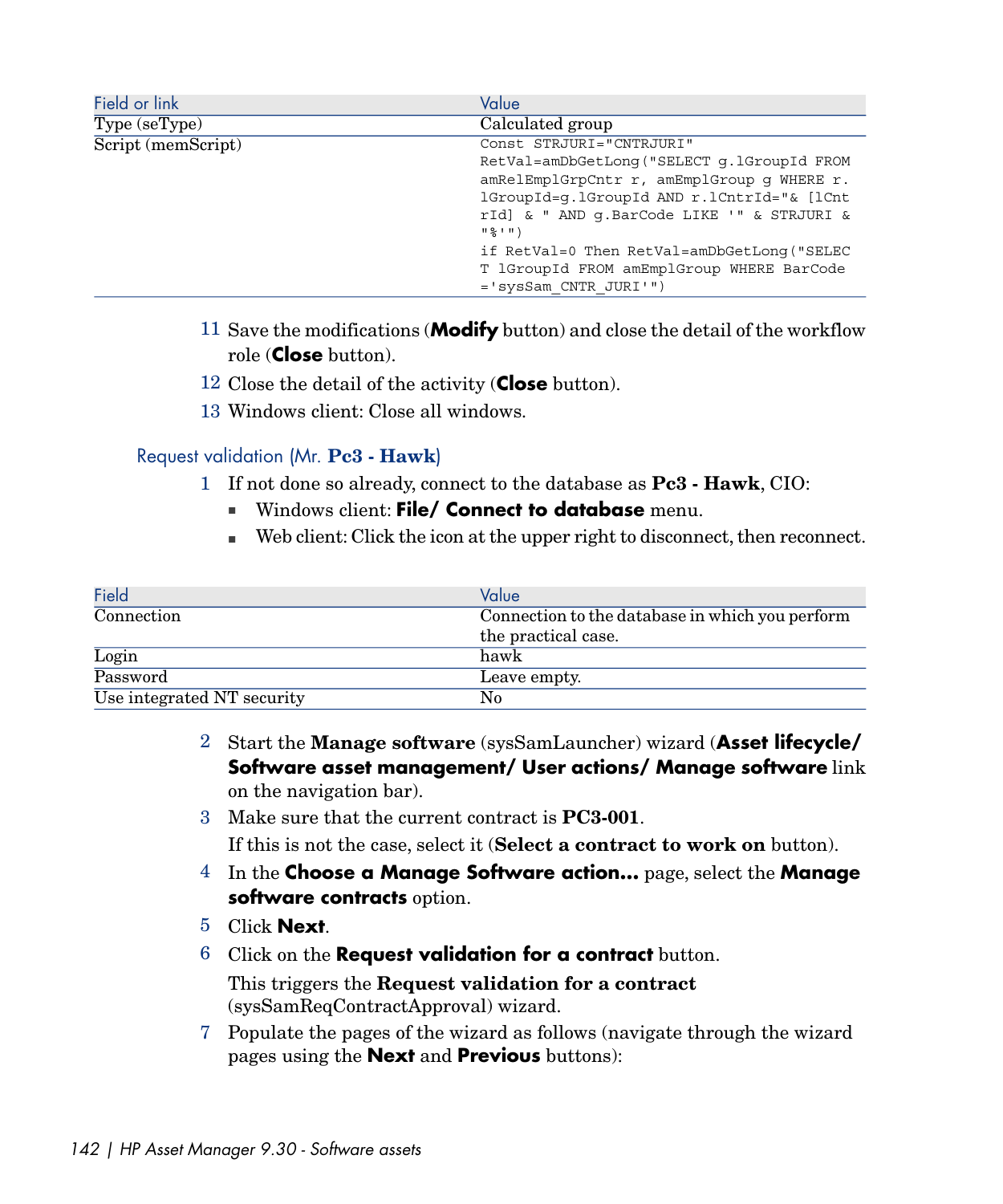| Field or link                                 | Record |
|-----------------------------------------------|--------|
| <b>Request validation for a contract page</b> |        |
| Request validation for a contract             | Yes    |

- 8 Validate all the parameters defined with the wizard (**Finish** button).
- 9 Exit the wizard (**OK** button).
- <span id="page-142-0"></span>10 Exit the wizard (**Finish** button).

#### Refusing budgetary validation for the contract (Mr. **Pc3 - Azeman**)

- 1 Connect to the database as **Pc3 Azeman** CFO:
	- <sup>n</sup> Windows client: **File/ Connect to database** menu.
	- $\blacksquare$  Web client: Click the icon at the upper right to disconnect, then reconnect.

| Field                      | Value                                           |
|----------------------------|-------------------------------------------------|
| Connection                 | Connection to the database in which you perform |
|                            | the practical case.                             |
| Login                      | azeman                                          |
| Password                   | Leave empty.                                    |
| Use integrated NT security | No                                              |

- 2 Asset Manager displays the following message **You have unread messages. Do you want to read them now?**.
- 3 Display the unread messages (**Yes** button).

This triggers the **Read messages** (sysCoreReadMsg) wizard.

4 Click **Next**.

The wizard displays a message to inform you that validation is pending for the contract.

- 5 Exit the wizard (**Finish** button).
- 6 Display current tasks (**Asset lifecycle/ Infrastructure management/ My workflow tasks** link on the navigation bar).
- 7 Select the **Contract validation: Budget** task.
- 8 Refuse the contract (**Refuse the contract**, then **Modify**).
- 9 Close the list of tasks (**Close** button).
- 10 Connect to the database as **Pc3 Hawk** CIO:
	- **Nimbows client: File/ Connect to database** menu.
	- <sup>n</sup> Web client: Click the icon at the upper right to disconnect, then reconnect.

| Field      | Value                                           |
|------------|-------------------------------------------------|
| Connection | Connection to the database in which you perform |
|            | the practical case.                             |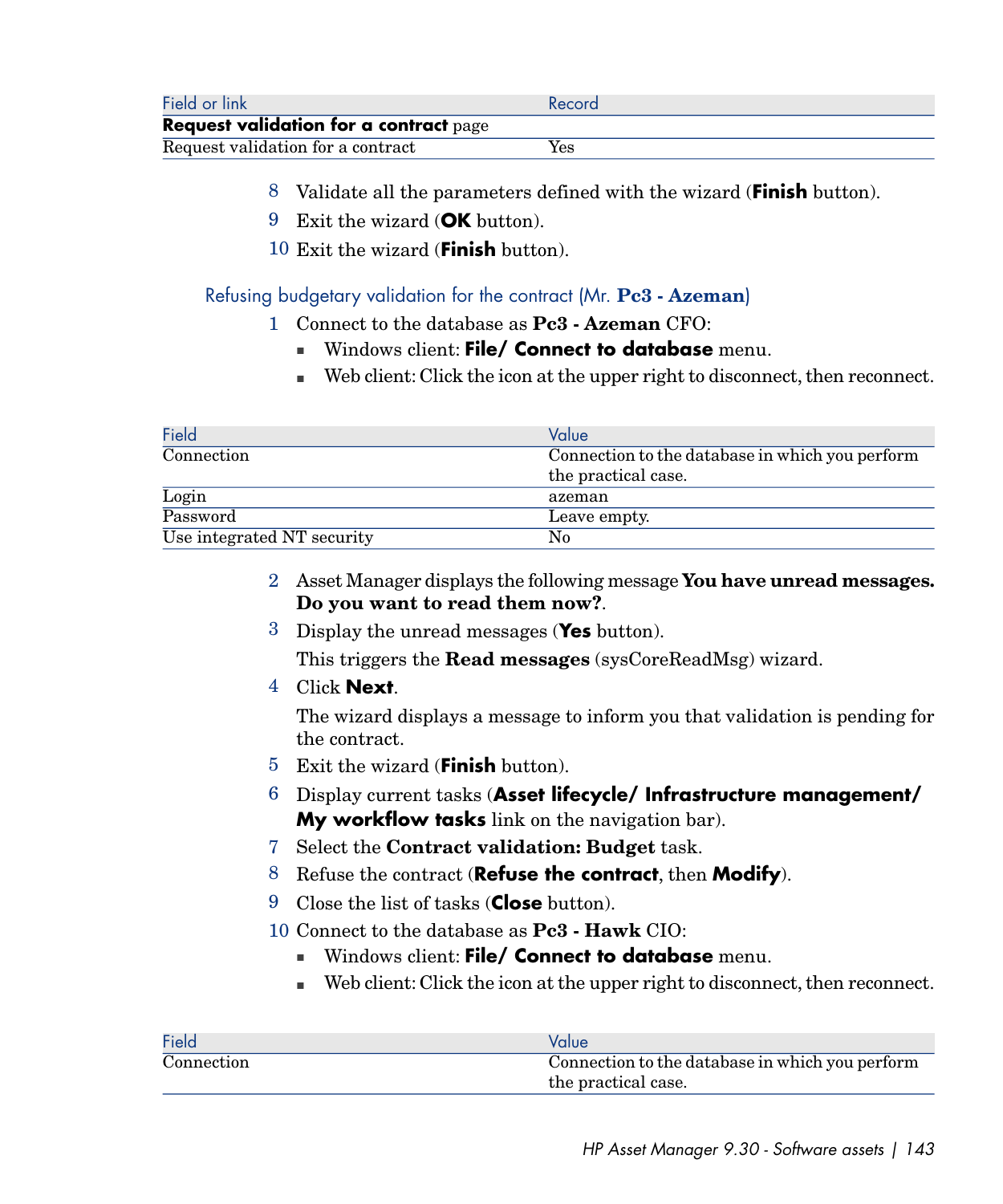| Field                      | Value        |
|----------------------------|--------------|
| Login                      | hawk         |
| Password                   | Leave empty. |
| Use integrated NT security | No           |

- 11 Asset Manager displays the following message **You have unread messages. Do you want to read them now?**.
- 12 Display the unread messages (**Yes** button).

This triggers the **Read messages** (sysCoreReadMsg) wizard.

13 Click **Next**.

The wizard displays the detail of the message informing Mr. **Pc3 - Hawk** that the contract has been refused and that the validation circuit may be started once more.

<span id="page-143-0"></span>14 Exit the wizard (**Finish** button).

## Modifying the contract and resubmitting it for validation (Mr. **Pc3 - Hawk**)

- 1 Make sure that you are connected to the database as **Pc3 Hawk**.
- 2 Display current tasks (**Asset lifecycle/ Infrastructure management/ My workflow tasks** link on the navigation bar).
- 3 Select the task **Refused contract to reprocess**.
- 4 Display the detail of the contract that has just been refused (**Detail** button).
- 5 Modify the fields and links shown in the following table:

| Field or link           | Value |
|-------------------------|-------|
| <b>General</b> tab      |       |
| Init. payment (mIntPay) | 3000  |

- 6 Save the modifications (**Modify** button).
- <span id="page-143-1"></span>7 Close the contract detail (**Close** button).
- 8 Restart the contract validation circuit (click **Yes**, then **Modify**).
- 9 Close the list of tasks (**Close** button).

#### Validating the contract from a budgetary standpoint (Mr. **Pc3 - Delmar**)

- 1 Connect to the database as **Pc3 Delmar**, accountant:
	- **Nindows client: File/ Connect to database** menu.
	- $\blacksquare$  Web client: Click the icon at the upper right to disconnect, then reconnect.

| Field      | Value                                           |
|------------|-------------------------------------------------|
| Connection | Connection to the database in which you perform |
|            | the practical case.                             |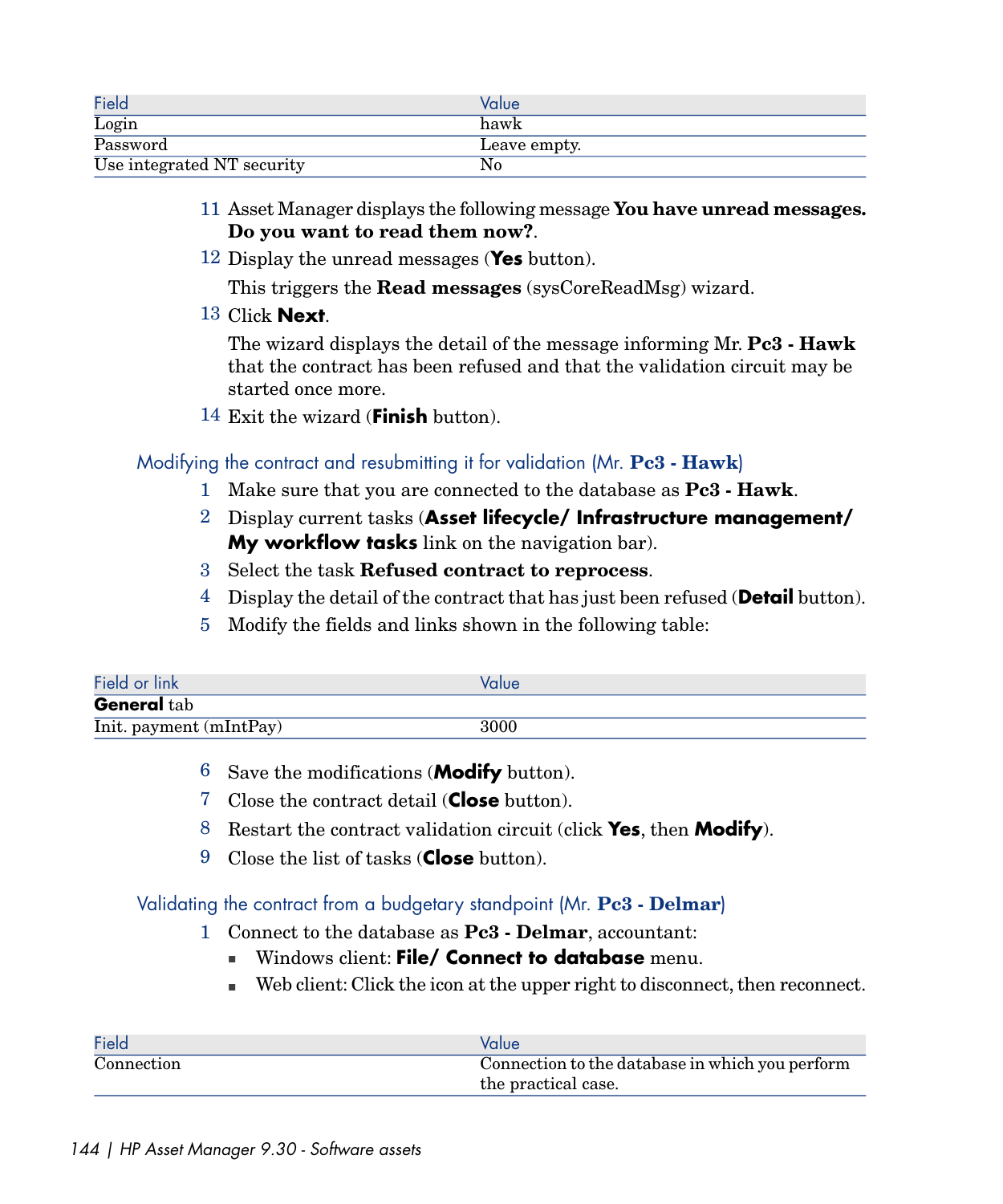| Field                      | Value        |
|----------------------------|--------------|
| Login                      | delmar       |
| Password                   | Leave empty. |
| Use integrated NT security | No           |

- 2 Asset Manager does not inform you that there is a message because the **Contract validation** workflow scheme only sends a message to the validation group supervisor.
- 3 Display current tasks (**Asset lifecycle/ Infrastructure management/ My workflow tasks** link on the navigation bar).

# $N$ Note:

**Pc3 - Delmas** is able to access the budgetary validation tasks as a member of the **PC3 - Budgetary validation** group.

- 4 Select the **Contract validation: Budget** task.
- 5 Accept the contract (Click **Validate the contract**, then **Modify**).
- 6 Close the list of tasks (**Close** button).

Accepting the contract from a legal standpoint (Mr. **Pc3 - Delaney**)

- 1 Connect to the database as **Pc3 Delaney**, legal counsel:
	- **Nindows client: File/ Connect to database** menu.
	- $\blacksquare$  Web client: Click the icon at the upper right to disconnect, then reconnect.

| <b>Field</b>               | Value                                           |
|----------------------------|-------------------------------------------------|
| Connection                 | Connection to the database in which you perform |
|                            | the practical case.                             |
| Login                      | delaney                                         |
| Password                   | Leave empty.                                    |
| Use integrated NT security | No                                              |

- 2 Asset Manager displays the following message **You have unread messages. Do you want to read them now?**.
- 3 Display the unread messages (**Yes** button).

This triggers the **Read messages** (sysCoreReadMsg) wizard.

4 Click **Next**.

The wizard displays a message to inform you that validation is pending for the contract.

- 5 Exit the wizard (**Finish** button).
- 6 Display current tasks (**Asset lifecycle/ Infrastructure management/ My workflow tasks** link on the navigation bar).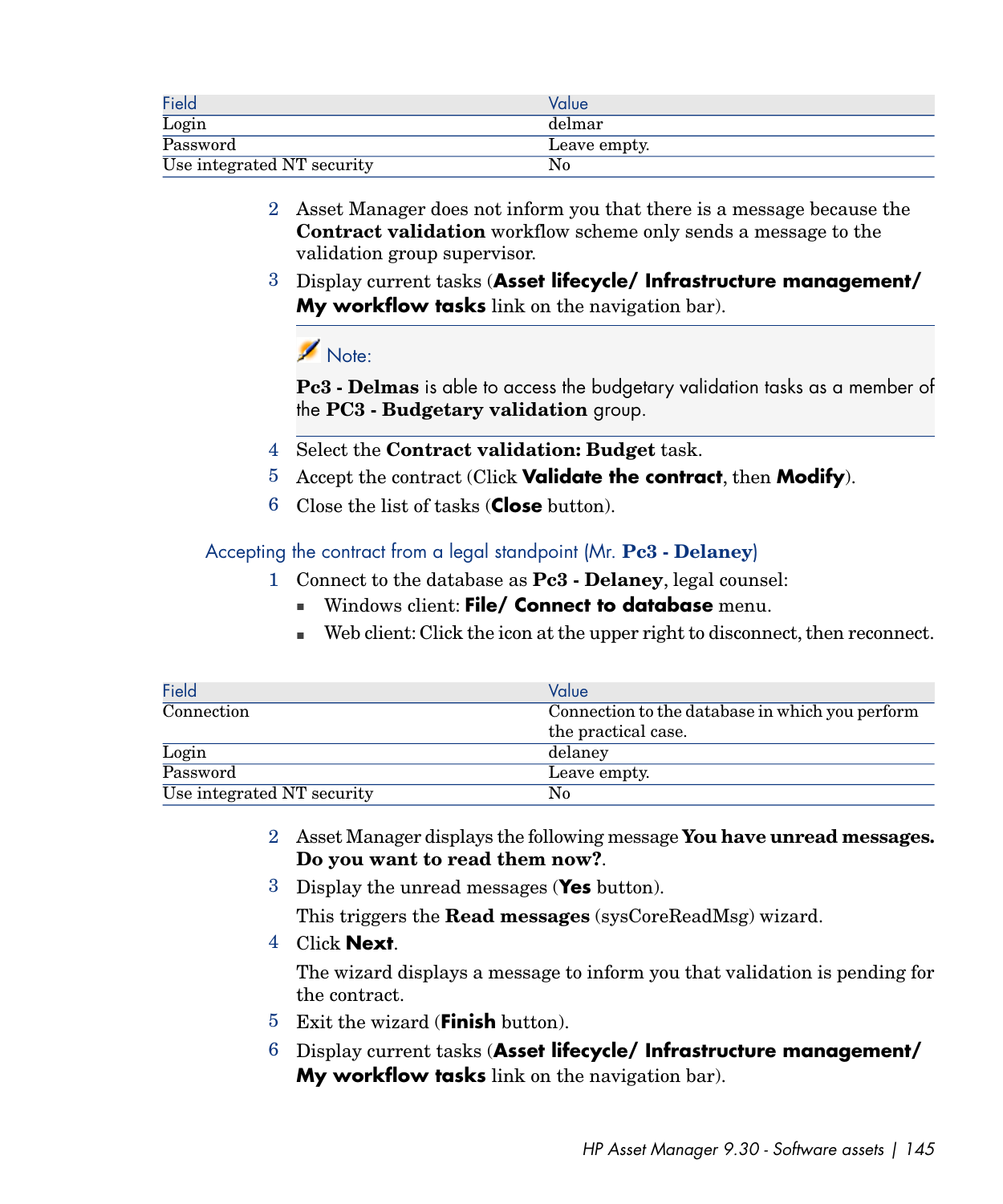- 7 Select the **Contract validation: Legal** task.
- 8 Accept the contract (Click **Validate the contract**, then **Modify**).
- 9 Close the list of tasks (**Close** button).

### Keeping informed of the validation status (Mr. **Pc3 - Hawk**)

- 1 Connect to the database as **Pc3 Hawk** CIO:
	- **n** Windows client: **File/ Connect to database** menu.
	- $\blacksquare$  Web client: Click the icon at the upper right to disconnect, then reconnect.

| Field                      | Value                                           |
|----------------------------|-------------------------------------------------|
| Connection                 | Connection to the database in which you perform |
|                            | the practical case.                             |
| Login                      | hawk                                            |
| Password                   | Leave empty.                                    |
| Use integrated NT security | No                                              |

- 2 Asset Manager displays the following message **You have unread messages. Do you want to read them now?**.
- 3 Display the unread messages (**Yes** button).

This triggers the **Read messages** (sysCoreReadMsg) wizard.

4 Click **Next**.

The wizard displays the detail of the message informing you that the contract has been validated.

- 5 Exit the wizard (**Finish** button).
- 6 Start the **Manage software** (sysSamLauncher) wizard (**Asset lifecycle/ Software asset management/ User actions/ Manage software** link on the navigation bar).
- 7 On the **Choose a Manage Software action...** page, select the **Manage software contracts** option.
- 8 Click **Next**.
- 9 Click on the **View validation progress status** button.

This displays the progress status.

Consult the information available.

- 10 Close the progress status (**Close** button).
- 11 Exit the wizard (**Finish** button).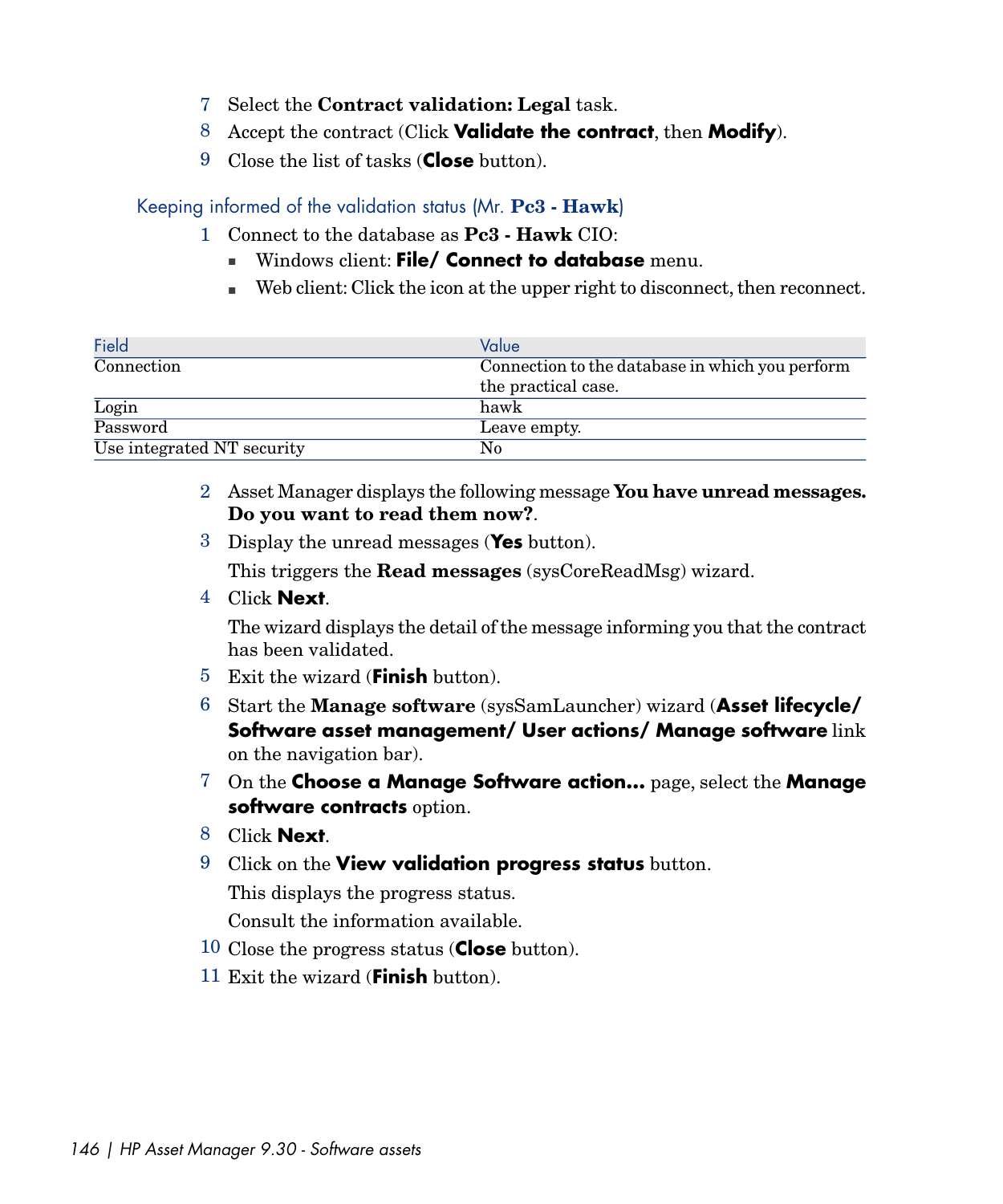# Practical case 1a: Create a simple counter for licenses and installations

### **Presentation**

This simplified practical case aims to illustrate the basics of using counters. Scenario of the practical case:

- <sup>n</sup> The purpose is to examine how the **PowerPoint** application is deployed.
- <sup>n</sup> User rights for **PowerPoint** are recorded as licenses called **PC1 - PowerPoint** in the Portfolio Items table.

Licenses are directly linked users.

<sup>n</sup> Installations of **PowerPoint** are recorded as installations called **PC1 - PowerPoint - Installation** in the Portfolio Items table.

Installations are directly linked to users.

Each installation consumes 2 license rights.

<sup>n</sup> The right to use the **PowerPoint** software license is granted to the **PC1 - Marketing** cost center.

Main stages of the practical case:

- 1 Creating departments and users.
- 2 Creating a license, installation and computer models.
- 3 Creating a portfolio item for the computer, the license and the installation.
- 4 Creating the counter.

## Steps to carry out

Create the departments

- 1 Display the departments and employees (**Organization management/ Organization/ Departments** link on the navigation bar).
- 2 Create the following records by populating the fields and links as shown in the following tables: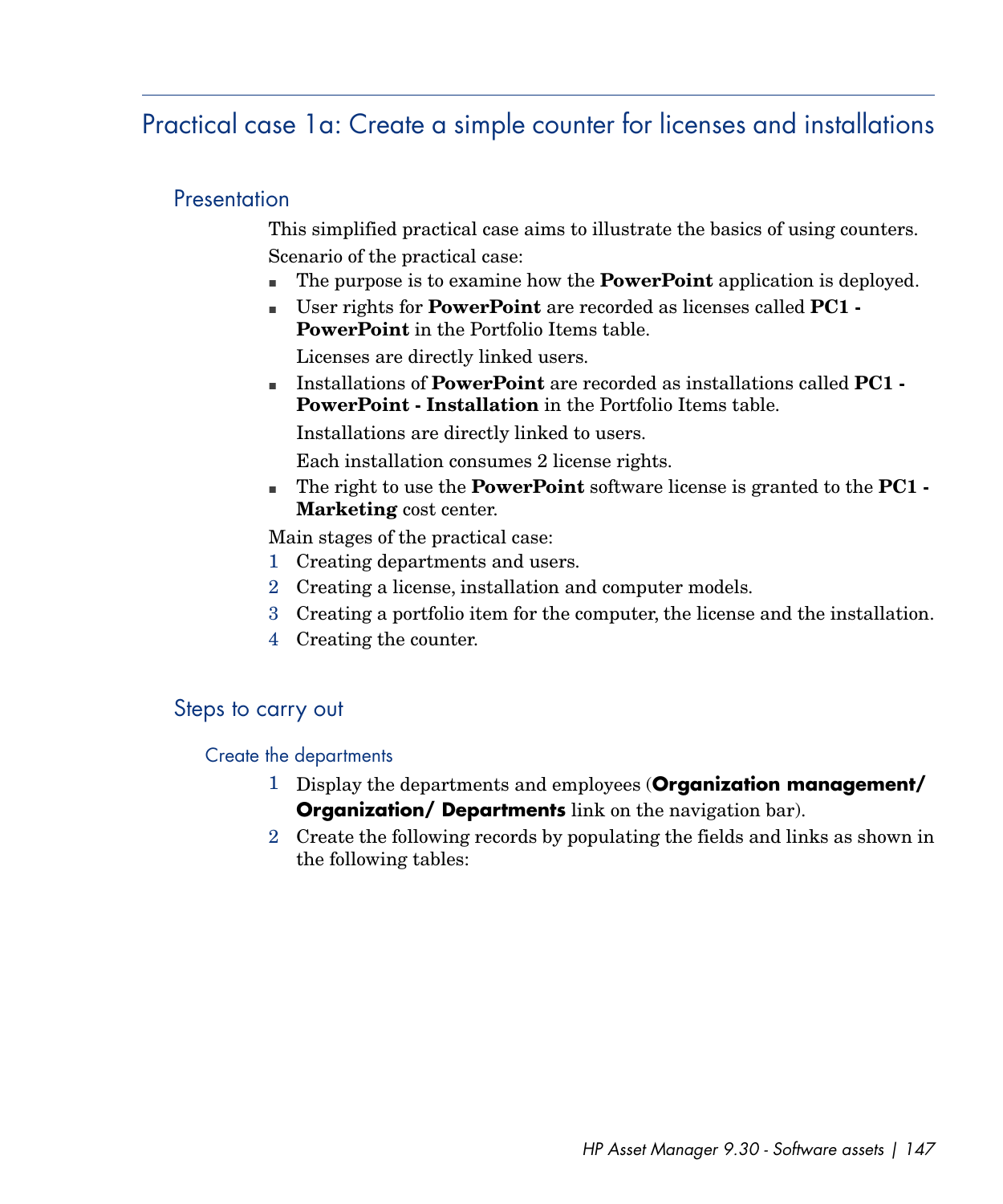| Field or<br>.<br>'ınk | alue                    |
|-----------------------|-------------------------|
| Name (<br>(Name)      | M<br>Pe 1<br>$\sim$ 0.4 |

| Field or link    | 'alue                                           |
|------------------|-------------------------------------------------|
| Name (<br>(Name) | $\mathbf{r}$<br>raining<br>$\sim$ $\sim$ $\sim$ |

## Create the cost centers

- 1 Display the cost centers (**Asset lifecycle/ IT financial management/ Cost tracking/ Cost centers** link on the navigation bar).
- 2 Create the following records, by populating the fields and links as shown in the following tables:

| Field or link | Value                  |
|---------------|------------------------|
| Label (Title) | - Marketing<br>$PC1 -$ |
|               |                        |

| Field<br><b>Tink</b><br>-OI  | alue |
|------------------------------|------|
| (m:1)<br>Label (<br>, Title) | –    |

# Create the employees

- 1 Display the departments and employees (**Organization management/ Organization/ Employees** link on the navigation bar).
- 2 Create the following records by populating the fields and links as shown in the following tables:

| Field or link            | Value           |
|--------------------------|-----------------|
| Name (Name)              | Pc1 - Doe       |
| Department (Parent)      | Pc1 - Marketing |
| <b>Finances tab</b>      |                 |
| Cost center (CostCenter) | PC1 - Marketing |

| Field or link       | Value          |
|---------------------|----------------|
| Name (Name)         | Pc1 - Smith    |
| Department (Parent) | Pc1 - Training |
| <b>Finances</b> tab |                |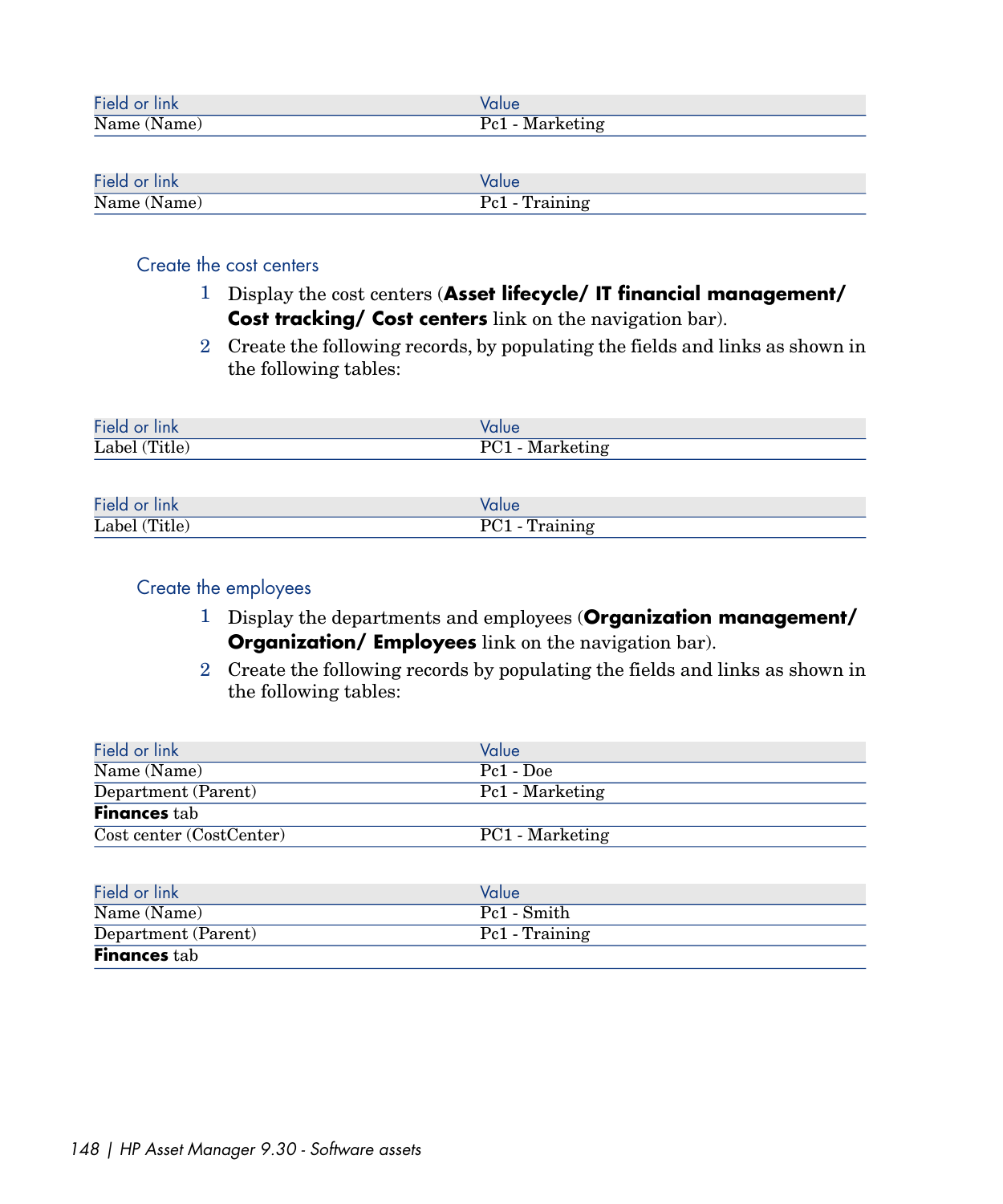| Field or link            |                |
|--------------------------|----------------|
| Cost center (CostCenter) | PC1 - Training |

### Create the models

- 1 Display the models (**Portfolio management/ Asset configurations/ Models** link on the navigation bar).
- 2 Create the following records, by populating the fields and links as shown in the following tables:

| Field or link                   | Value          |
|---------------------------------|----------------|
| $\overline{\text{Name (Name)}}$ | PC1 - Computer |
| <b>General tab</b>              |                |
| Nature (Nature)                 | PC1 - Computer |

| Value                      |
|----------------------------|
| PC1 - PowerPoint - License |
|                            |
|                            |
| PC1 - License              |
| PC1 - PowerPoint - License |
|                            |
| Per named workstation      |
|                            |

| Field or link             | Value                           |
|---------------------------|---------------------------------|
| Name (Name)               | PC1 - PowerPoint - Installation |
| Nature (Nature)           | PC1 - Installation              |
| Technical ref. (ModelRef) | PC1 - PowerPoint - Installation |

### Create the portfolio items

- 1 Display the portfolio items (**Asset lifecycle/ Infrastructure management/ Portfolio items** link on the navigation bar).
- 2 Create the following records, by populating the fields and links as shown in the following tables:

| Field or link      | Value                 |
|--------------------|-----------------------|
| Model (Model)      | PC1 - Computer        |
| <b>General</b> tab |                       |
| User (User)        | Pc <sub>1</sub> - Doe |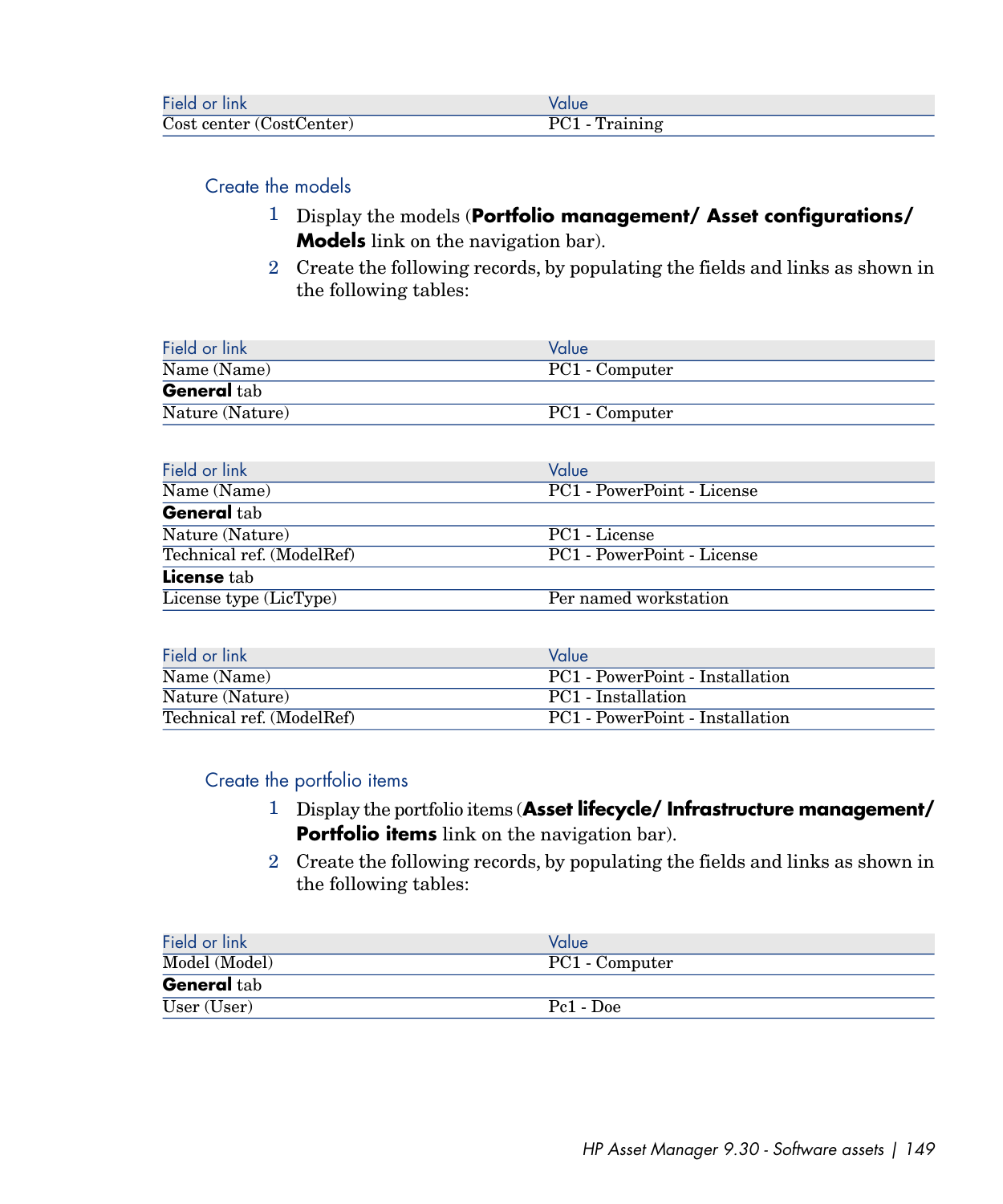| Field or link            |                 |
|--------------------------|-----------------|
| Cost center (CostCenter) | Pc1 - Marketing |

| Field or link              | Value                      |
|----------------------------|----------------------------|
| Model (Model)              | PC1 - PowerPoint - License |
| General tab                |                            |
| User (User)                | Pc1 - Doe                  |
| License tab                |                            |
| Rights (ISoftLicUseRights) |                            |

| Field or link         | Value                                                        |
|-----------------------|--------------------------------------------------------------|
| Model (Model)         | PC1 - PowerPoint - Installation                              |
| <b>General</b> tab    |                                                              |
| Quantity (fQty)       |                                                              |
| User (User)           | Pc1 - Doe                                                    |
| Component of (Parent) | Select the <b>PC1</b> - <b>Computer</b> record from the list |

- 3 Start the **Manage software** (sysSamLauncher) wizard (**Asset lifecycle/ Software asset management/ User actions/ Manage software** link on the navigation bar).
- 4 On the **Choose a Manage Software action...** page, select the **Manage software licenses and installations** option.
- 5 Click **Next**.
- 6 On the **Manage software licenses and installations** page, click the **Create a license** button.

This triggers the **Create a new software license...** (sysSamCreateLicpfi) wizard. (If no contract is selected, you will be prompted to specify one first.)

7 Populate the pages of the wizard as follows (navigate through the wizard pages using the **Next** and **Previous** buttons):

| Field or link                                                                                                 | Record        |
|---------------------------------------------------------------------------------------------------------------|---------------|
| Select the software license model to create page                                                              |               |
| Select a license type (model) for this new license Select the <b>PC1</b> - <b>PowerPoint</b> - License record |               |
| from existing software application licenses                                                                   |               |
| <b>Enter general information about the license</b>                                                            |               |
| page                                                                                                          |               |
| Asset tag                                                                                                     | PC1-001       |
| Total qty.                                                                                                    |               |
| Rights                                                                                                        |               |
| User name                                                                                                     | Pc1 - Doe     |
| <b>Enter inancial information about the license</b>                                                           | Do not change |
| page                                                                                                          |               |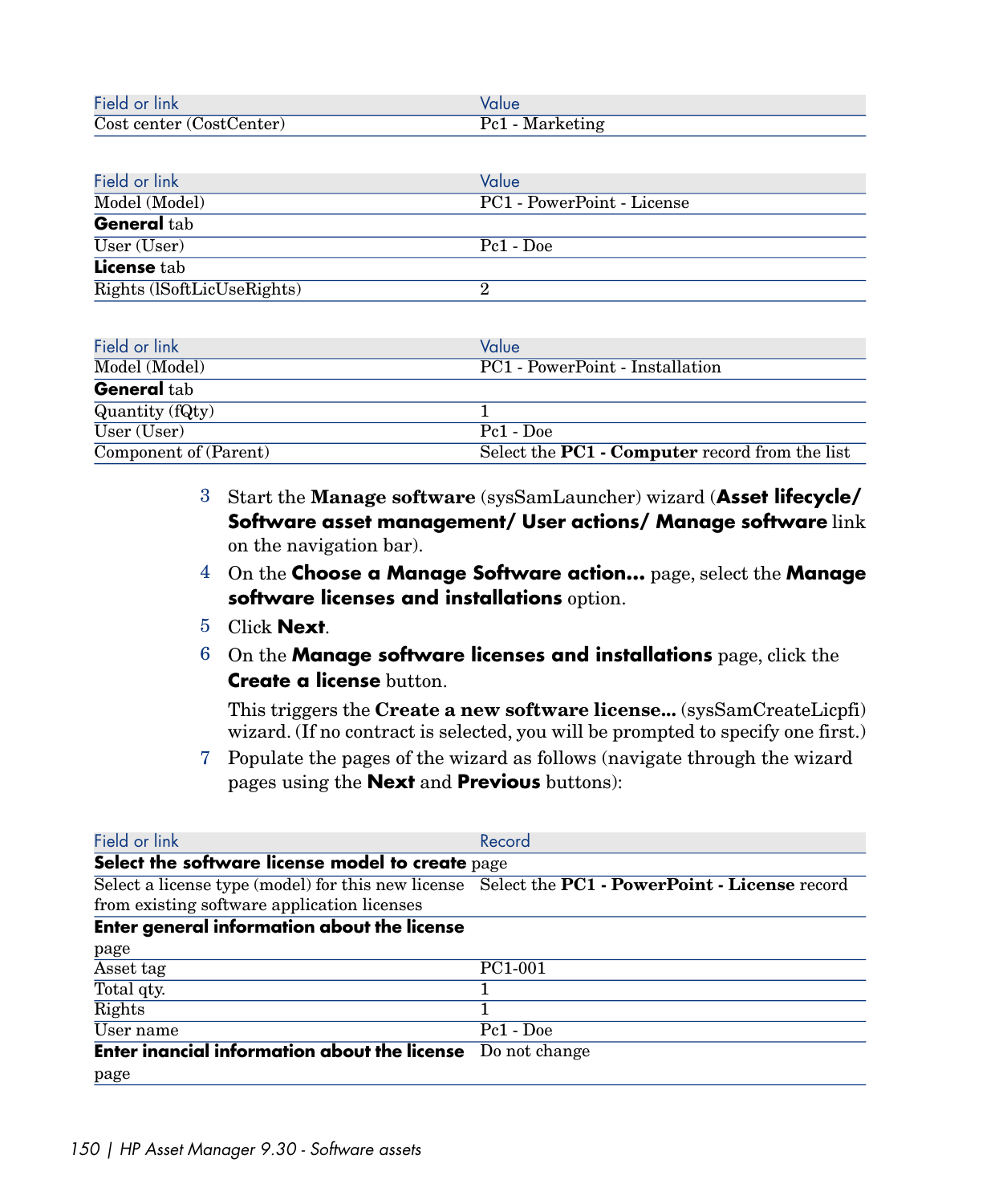| Field or link       | Record |
|---------------------|--------|
| <b>Summary</b> page |        |
| None                | None   |

- 8 Click **Finish**.
- 9 Click **OK**.
- 10 Windows client: Close all windows.

### Create the counter

- 1 Start the **Manage software** (sysSamLauncher) wizard (**Asset lifecycle/ Software asset management/ User actions/ Manage software** link on the navigation bar).
- 2 On the **Choose a Manage Software action...** page, select the **Manage software license compliance** option.
- 3 Click **Next**.
- 4 On the **Manage software license compliance** page, click the **Create a counter** button.
- 5 Populate the fields and links shown in the following table:

| Field, page or link                                   | Record                                                          |
|-------------------------------------------------------|-----------------------------------------------------------------|
| Select how software installations/utiliza-            | Select the Per named workstation option (un-                    |
| tions are to be counted page                          | der Commercial/ By Workstation)                                 |
| Select a counter template page                        |                                                                 |
| Counter templates                                     | Select the Installations, entitlements and                      |
|                                                       | actual utilization by cost center (per named                    |
|                                                       | workstation) model                                              |
| Use this counter for global software compliance       | $\rm No$                                                        |
| management                                            |                                                                 |
| Do not publish in the compliance report               | $\overline{\mathrm{Yes}}$                                       |
| Select software licenses based on software            | Select the <b>PC1</b> - <b>PowerPoint</b> - License model.      |
| <b>application type</b> page                          |                                                                 |
| Select software installations based on soft-          | Select the <b>PC1</b> - <b>PowerPoint</b> - <b>Installation</b> |
| ware application type page                            | model.                                                          |
| Define non use criteria page                          |                                                                 |
| Period of non use                                     | $\Omega$                                                        |
| Select the way entitlements are defined page          | Define the list of entitlements                                 |
| Select cost centers covered by the entitle-           | Select the <b>PC1</b> - <b>Marketing</b> record                 |
| ment page                                             |                                                                 |
| <b>Define the counter's scope of application</b> page |                                                                 |
| Limit counter's scope of application                  | No                                                              |
| Enter the other parameters of the counter page        |                                                                 |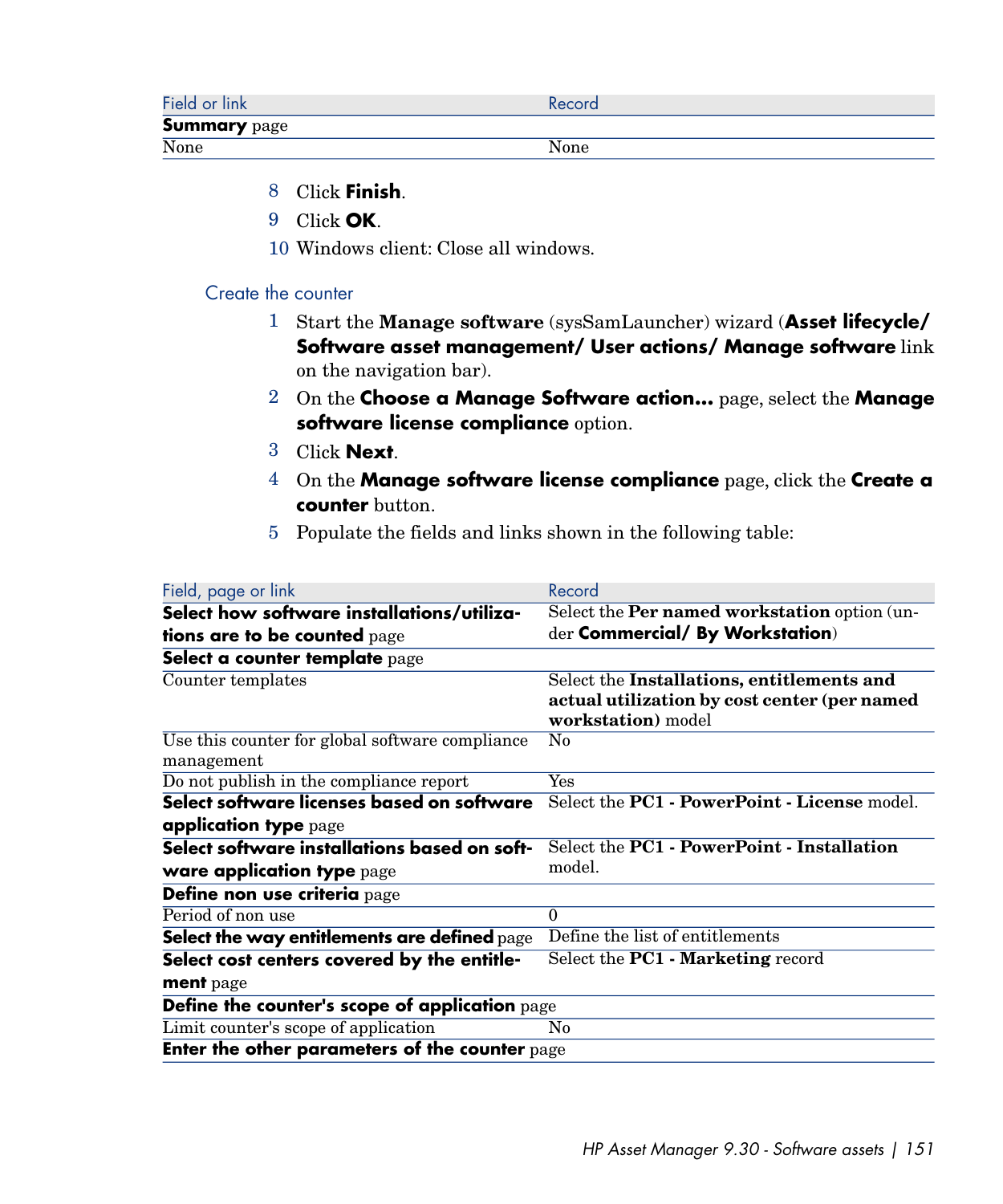| Field, page or link                                     | Record                                          |
|---------------------------------------------------------|-------------------------------------------------|
| Counter name                                            | PC1 - PowerPoint - Simple count of licenses and |
|                                                         | installations                                   |
| No contract                                             | Yes                                             |
| Select the counter consolidation action to perform page |                                                 |
| None                                                    | Yes                                             |
| Select task to execute after wizard executes            | Select the Display/Adjust/Calculate counts      |
| page                                                    | option                                          |

- 6 Click **Finish**.
- 7 Click **OK**.
- 8 Examine the **Results of the software counters** window.

Pay special attention to the **PC1 - Marketing 0 1 2 2** line.

This cost center is not compliant: The installations use two rights. The cost center has one license right and one entitlement.

### Examine the counter created by the wizard

- 1 Display the counters (**Asset lifecycle/ Software asset management/ Software counters** link on the navigation bar).
- 2 Select the **PC1 PowerPoint Simple count of licenses and installations** counter.
- 3 Examine the top of the screen:

**Group By** (Context): This field is set to **Cost centers (amCostCenter)** (this is the default value). You will see in [Practical case 1b: Limit the scope](#page-152-0) [of the counter to a given department](#page-152-0) [page 153] what this field is used for and how it can be associated to the **Scope of application** (Definition) field.

- 4 Display the **General** tab: The counts are summarized here.
- 5 Display the **Rights** tab:

The wizard has created a query associated with the **Scope of the rights to be counted** (LicQuery) link which is used to identify portfolio items whose model is **PC1 - PowerPoint - License**.

**Rights-calculation mode** (seLicCountMode) is set to **Point count**: The counter takes rights points into account.

6 Display the **Entitlements** tab:

The wizard has created a query associated with the **Scope of the entitlements to be counted** (EntContext) link which is used to identify employees and departments that are associated with the **PC1 - Marketing** cost center.

7 Display the **Installations/Utilizations** tab: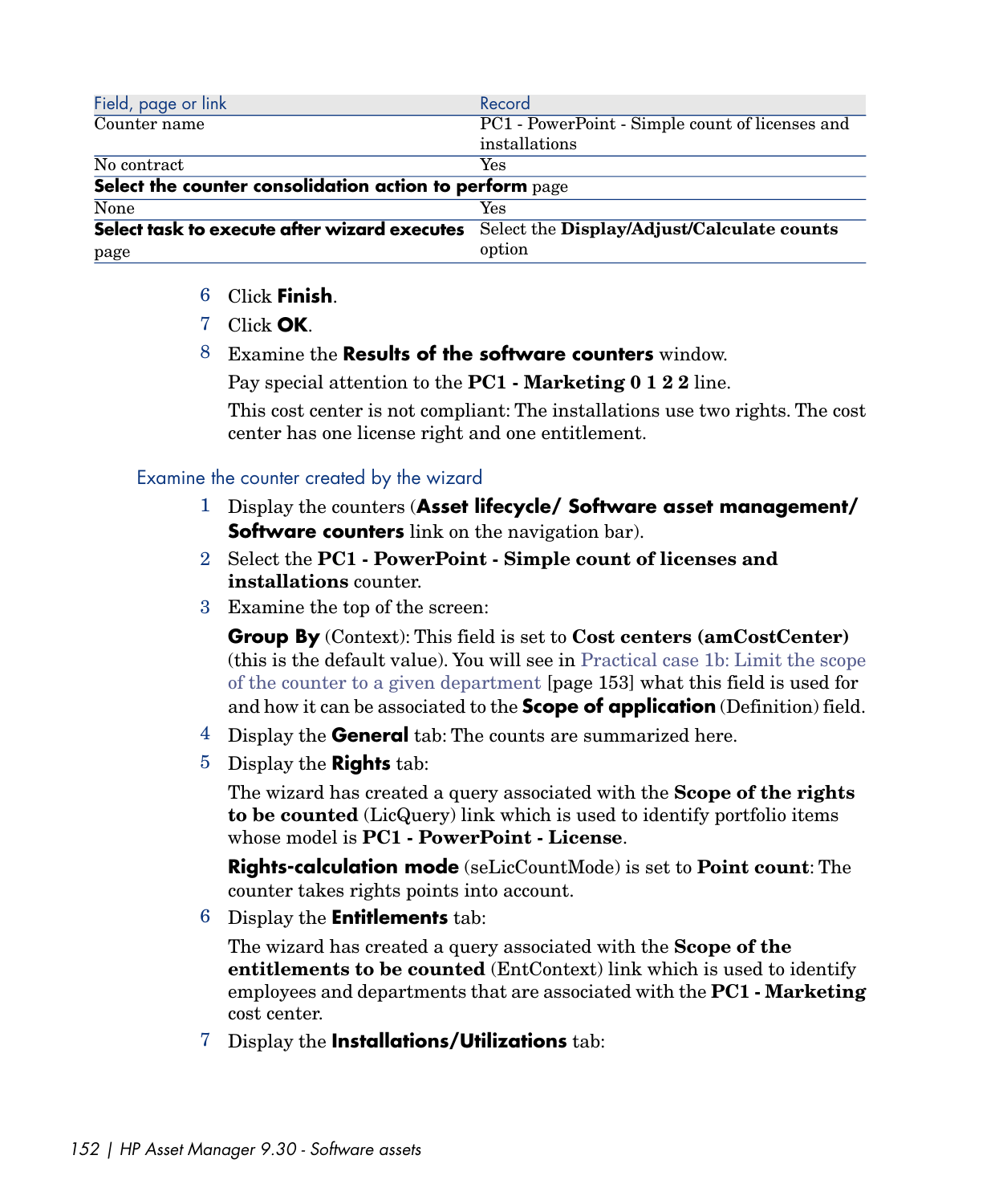The wizard has created a query associated with the **Scope of the installations or utilizations to be counted** (SoftInstQuery) link which is used to identify portfolio items whose model is **PC1 - PowerPoint - Installation**.

<span id="page-152-0"></span>**Installations/Utilizations calculation mode** (seInstallCountMode) is set to **Point count**:The counter takes consumption of rights points into account.

# Practical case 1b: Limit the scope of the counter to a given department

### **Presentation**

This simplified practical case aims to illustrate the principles of counters, when:

<sup>u</sup> A scope is defined to filter the records in the table selected by the **Group By** (Context) link.

The scenario of the practical case is identical to practical case 1a, except for the following points:

<sup>u</sup> For each user in the department **Pc1 - Marketing**, the counter compares the license rights acquired for **PowerPoint** with declared installations.

Main stages of the practical case:

- 1 The Initial steps correspond to practical case 1a.
- 2 Modifying the license.
- 3 Creating the counter.

### **Prerequisites**

This practical case can only be carried out after practical cases 1 and 1a have been carried out in full.

### Steps to carry out

### Modify the license

- 1 Display the portfolio items (**Asset lifecycle/ Infrastructure management/ Portfolio items** link on the navigation bar).
- 2 Select the portfolio item whose model is **PC1 PowerPoint License**.
- 3 Modify the record, by populating the fields and links as shown in the following table: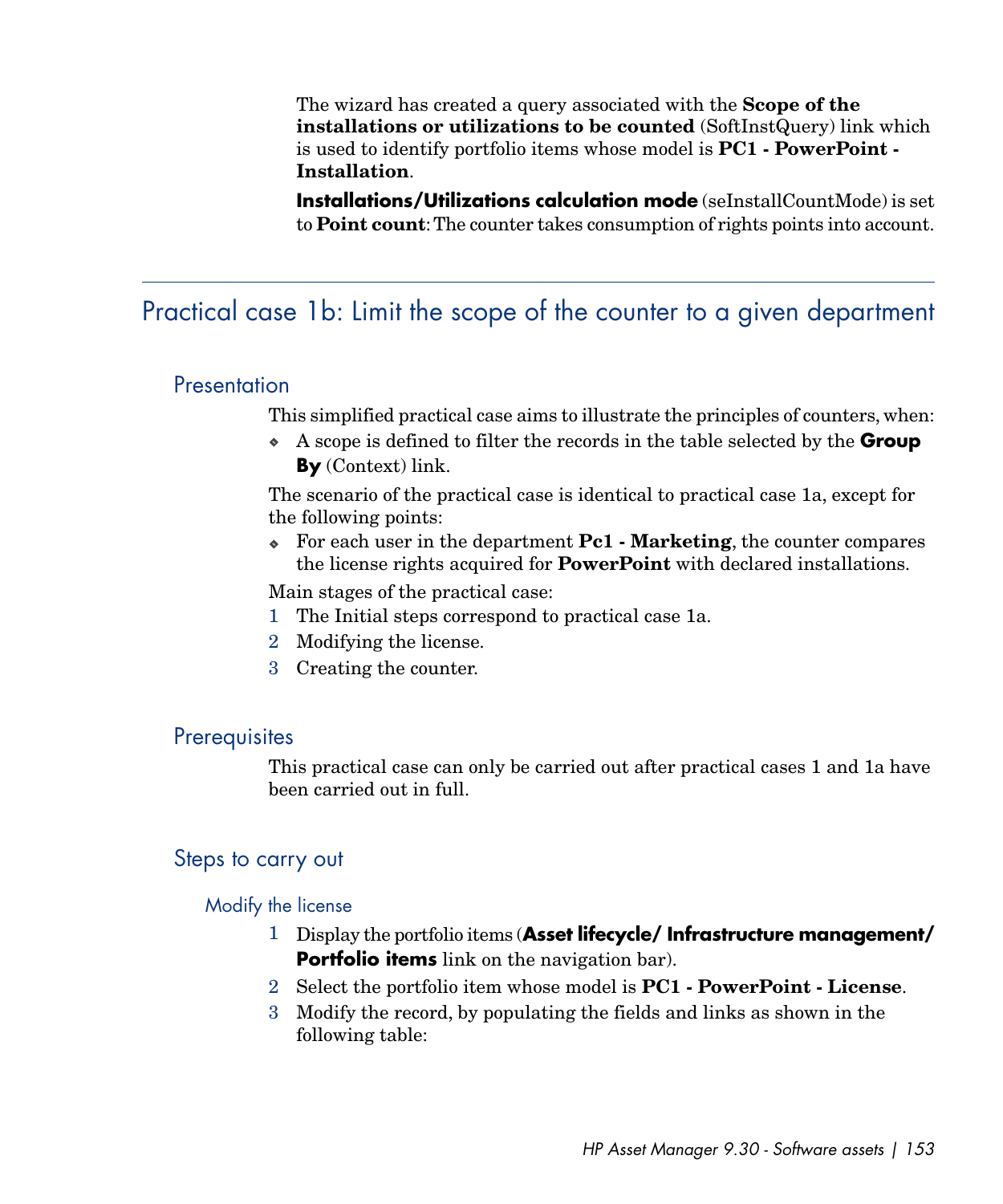| Field or link          | Value                           |
|------------------------|---------------------------------|
| <b>General</b> tab     |                                 |
| User (User)            | Pc1 - Marketing                 |
| <b>License</b> tab     |                                 |
| License type (LicType) | Per installation or utilization |

Create the counter

- 1 Start the **Manage software** (sysSamLauncher) wizard (**Asset lifecycle/ Software asset management/ User actions/ Manage software** link on the navigation bar).
- 2 On the **Choose a Manage Software action...** page, select the **Manage software license compliance** option.
- 3 Click **Next**.
- 4 On the **Manage software license compliance** page, click the **Create a counter** button.
- 5 Populate the fields and links shown in the following table:

| Field or link                                         | Record                                                     |
|-------------------------------------------------------|------------------------------------------------------------|
| Select how software installations/utiliza-            | Select the Per installation or utilization op-             |
| tions are to be counted page                          | tion.                                                      |
| Select a counter template page                        |                                                            |
| Counter templates                                     | Select the Installations, entitlements and                 |
|                                                       | actual utilization by department/employee                  |
|                                                       | (Type: per installations and utilizations)<br>model        |
| Use this counter for global software compliance       | No                                                         |
| management                                            |                                                            |
| Do not publish in the compliance report               | <b>Yes</b>                                                 |
| Select software licenses based on software            | Select the <b>PC1</b> - <b>PowerPoint</b> - License model. |
| application type page                                 |                                                            |
| Select software installations based on soft-          | Select the <b>PC1</b> - <b>PowerPoint</b> - Installation   |
| ware application type page                            | model.                                                     |
| Define non use criteria page                          |                                                            |
| Period of non use                                     | $\Omega$                                                   |
| Select the way entitlements are defined page          | Define the list of entitlements                            |
| Select cost centers covered by the entitle-           | Select the <b>PC1</b> - Marketing record                   |
| ment page                                             |                                                            |
| Define the counter's scope of application page        |                                                            |
| Limit counter's scope of application                  | Yes                                                        |
| Define the counter's scope of application page        |                                                            |
| Employees and departments                             | Select the Pc1 - Marketing record                          |
| Select entire department                              | Yes                                                        |
| <b>Enter the other parameters of the counter page</b> |                                                            |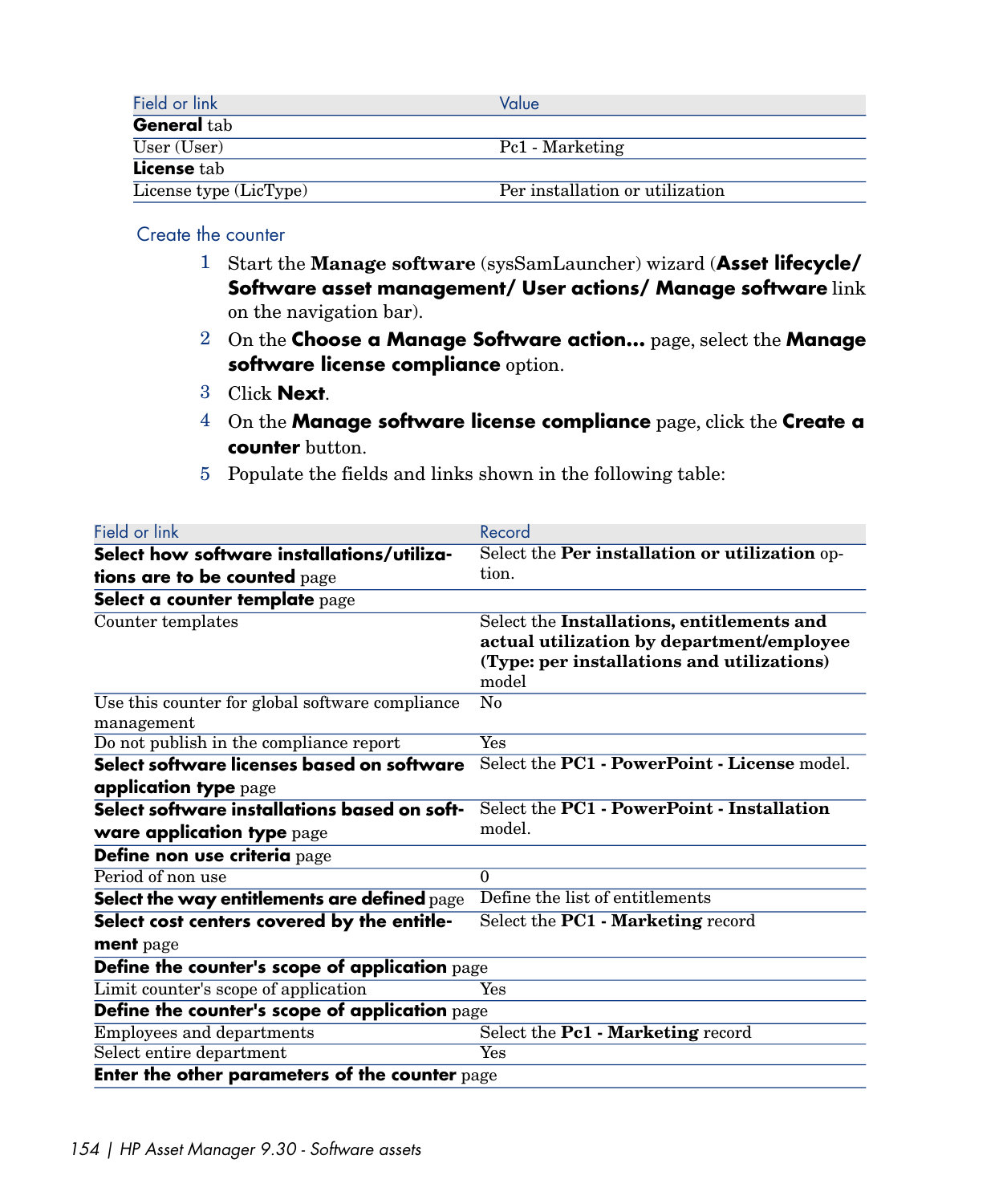| Field or link                        | Record                                           |
|--------------------------------------|--------------------------------------------------|
| Counter name                         | PC1b - PowerPoint installations in the Marketing |
|                                      | department                                       |
| No contract                          | Yes                                              |
| Create a software license management | Select the Display/Adjust/Calculate counts       |
| counter page                         | option                                           |

- 6 Click **Finish**.
- 7 Click **OK**.
- 8 Examine the **Results of the software counters** window.

Pay special attention to the **PC1 - Marketing 0 1 2 2** line.

This cost center is not compliant: The installations use two rights. The cost center has one license right and one entitlement.

# Practical case 1c: Internal assignment of rights

# **Presentation**

This simplified practical case aims to illustrate the principles of counters that use named entitlements.

Scenario of the practical case:

- n The purpose is to examine how **PowerPoint** is deployed with regard to the internal entitlement policy of the company.
- <sup>n</sup> Internal user rights for **PowerPoint** are declared in the Named Entitlements table.
- <sup>n</sup> Installations of **PowerPoint** are recorded as installations called **PC1 - PowerPoint - Installation** in the Portfolio Items table.

Installations are linked to the user's computer.

Each installation consumes 1 license right.

<sup>n</sup> For each user listed in the named entitlement **PC1c - Named user rights for PowerPoint**, the counter compares the user rights declared for **PowerPoint** with recorded installations.

Main stages of the practical case:

- 1 The initial steps are the same as in practical cases 1, 1a and 1b.
- 2 Creating a named entitlement.
- 3 Creating the counter.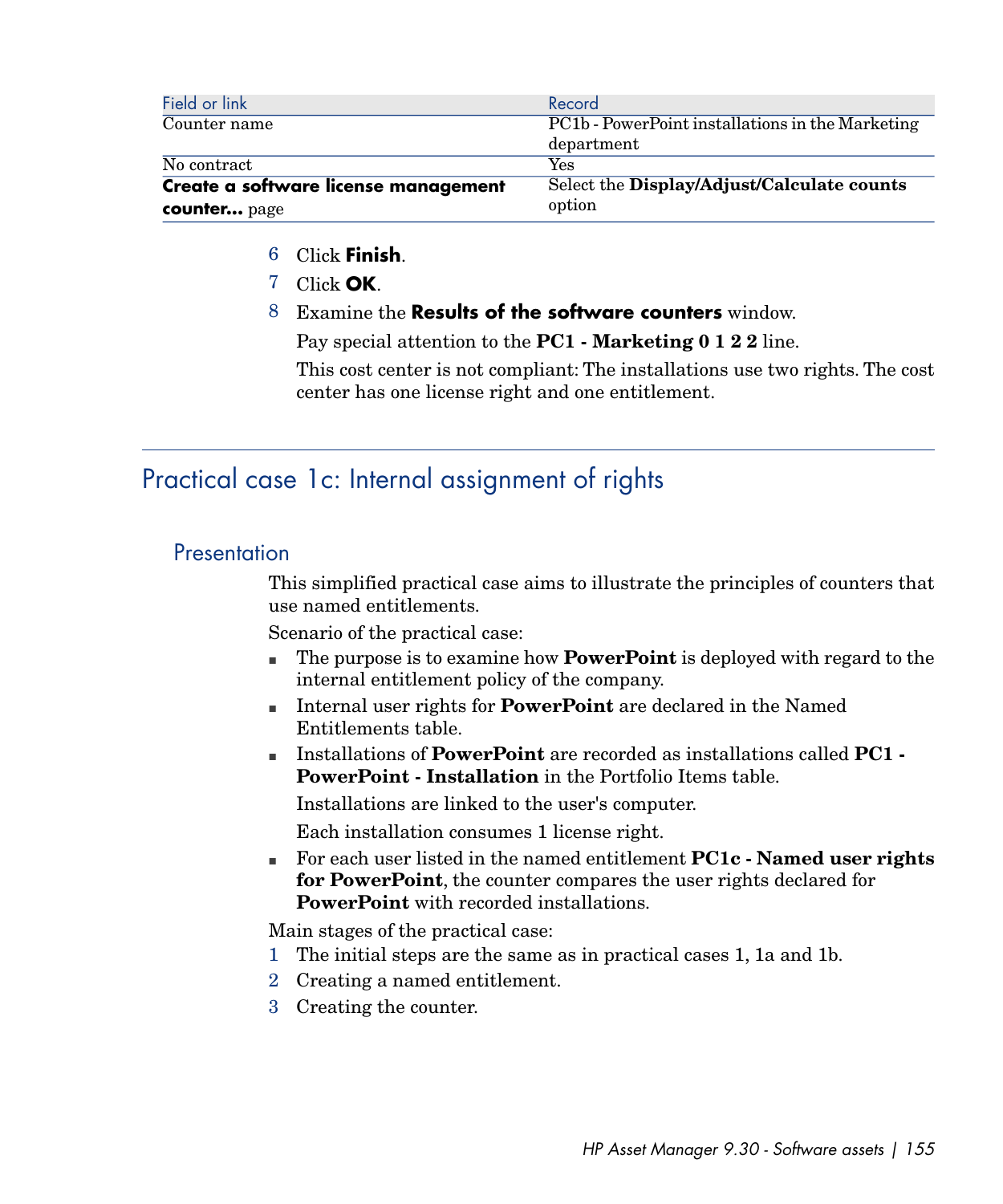# **Prerequisites**

This practical case can only be carried out after practical cases 1, 1a and 1b have been carried out in full.

# Steps to carry out

### Create the models

- 1 Display the models (**Portfolio management/ Asset configurations/ Models** link on the navigation bar).
- 2 Create the following records, by populating the fields and links as shown in the following tables:

| Field or link          | Value                       |
|------------------------|-----------------------------|
| Name (Name)            | PC1c - PowerPoint - License |
| <b>General</b> tab     |                             |
| Nature (Nature)        | PC1 - License               |
| <b>License</b> tab     |                             |
| License type (LicType) | Per named user              |
|                        |                             |

| Field or link      | Value                                         |
|--------------------|-----------------------------------------------|
| Name (Name)        | PC <sub>1</sub> c - PowerPoint - Installation |
| <b>General</b> tab |                                               |
| Nature (Nature)    | PC1 - Installation                            |

### Create the portfolio items

- 1 Display the portfolio items (**Asset lifecycle/ Infrastructure management/ Portfolio items** link on the navigation bar).
- 2 Create the following records, by populating the fields and links as shown in the following tables:

| Value                                   |
|-----------------------------------------|
| PC <sub>1c</sub> - PowerPoint - License |
|                                         |
| PC1 - Training                          |
|                                         |
|                                         |
|                                         |

| Field or<br><b>link</b> |                           |
|-------------------------|---------------------------|
| (Model)                 | PowerPoint - Installation |
| Model                   | $PC1c -$                  |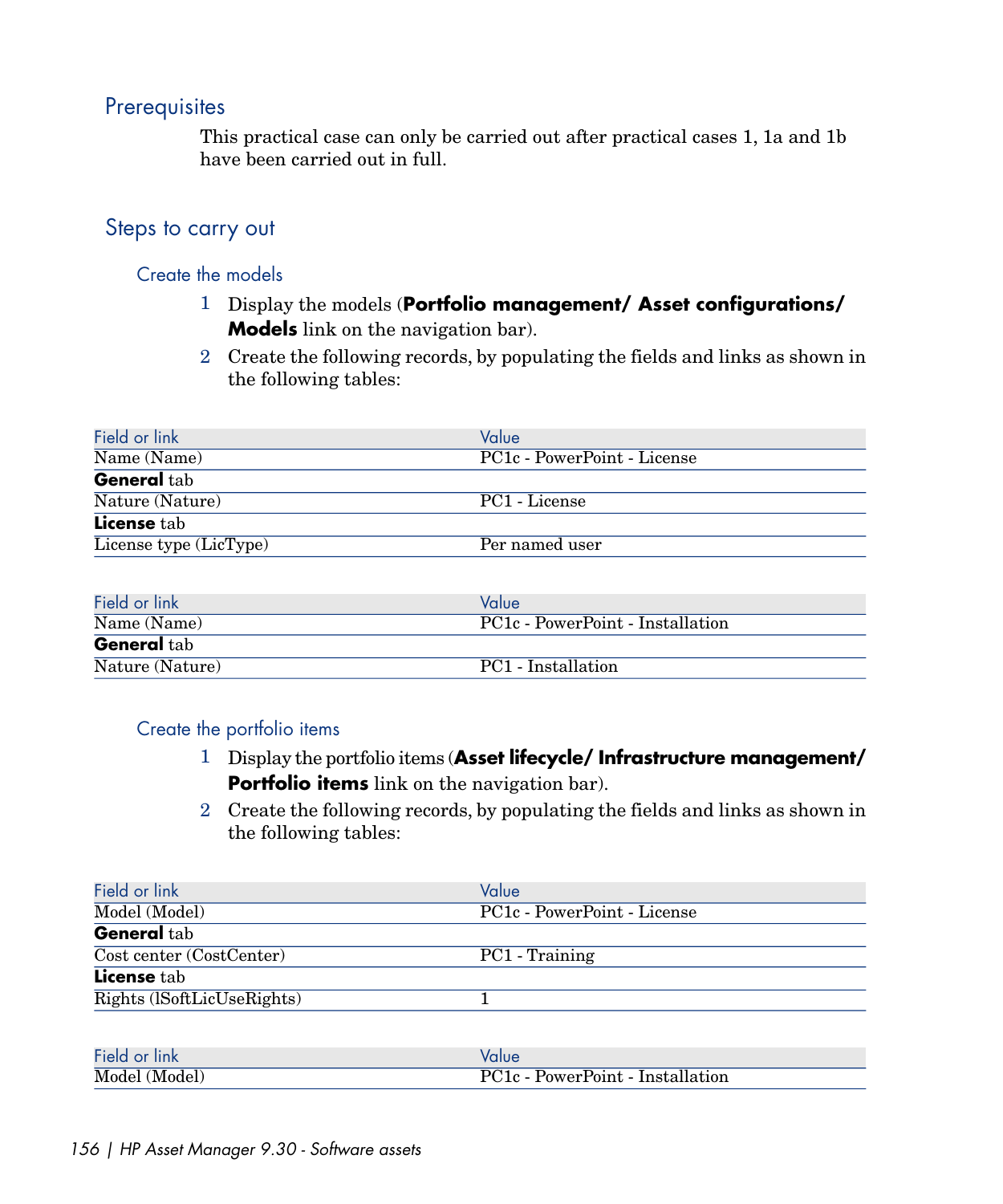| Field or link         | Value                                                        |
|-----------------------|--------------------------------------------------------------|
| <b>General</b> tab    |                                                              |
| Quantity (fQty)       |                                                              |
| Component of (Parent) | Select the <b>PC1</b> - <b>Computer</b> record from the list |

### Creating the named entitlement

- 1 Display the named entitlements (**Organization management/ Operations/ Named entitlements** link on the navigation bar).
- 2 Create the following record, by populating the fields and links as shown in the following table:

| Field or link                             | Value                                                |
|-------------------------------------------|------------------------------------------------------|
| Name (Name)                               | PC <sub>1</sub> c - Named user rights for PowerPoint |
| Click <b>Create</b> to continue.          |                                                      |
| <b>Entitled Employees/Departments tab</b> |                                                      |
|                                           | $Pe1 - Doe$                                          |
|                                           | Pc1 - Smith                                          |

### Creating the counter

- 1 Start the **Manage software** (sysSamLauncher) wizard (**Asset lifecycle/ Software asset management/ User actions/ Manage software** link on the navigation bar).
- 2 On the **Choose a Manage Software action...** page, select the **Manage software license compliance** option.
- 3 Click **Next**.
- 4 On the **Manage software license compliance** page, click the **Create a counter** button.
- 5 Populate the fields and links shown in the following table:

| Field or link                                                       | Record                                                                                |
|---------------------------------------------------------------------|---------------------------------------------------------------------------------------|
| Select how software installations/utiliza-                          | Select the <b>Per named user</b> option.                                              |
| tions are to be counted page                                        |                                                                                       |
| Select a counter template page                                      |                                                                                       |
| Counter templates                                                   | Select the <b>Compliance and assignments by</b><br>cost center (per named user) model |
| Use this counter for global software compliance<br>management       | $\rm No$                                                                              |
| Do not publish in the compliance report                             | Yes                                                                                   |
| Select software licenses based on software<br>application type page | Select the <b>PC1c</b> - <b>PowerPoint</b> - License model.                           |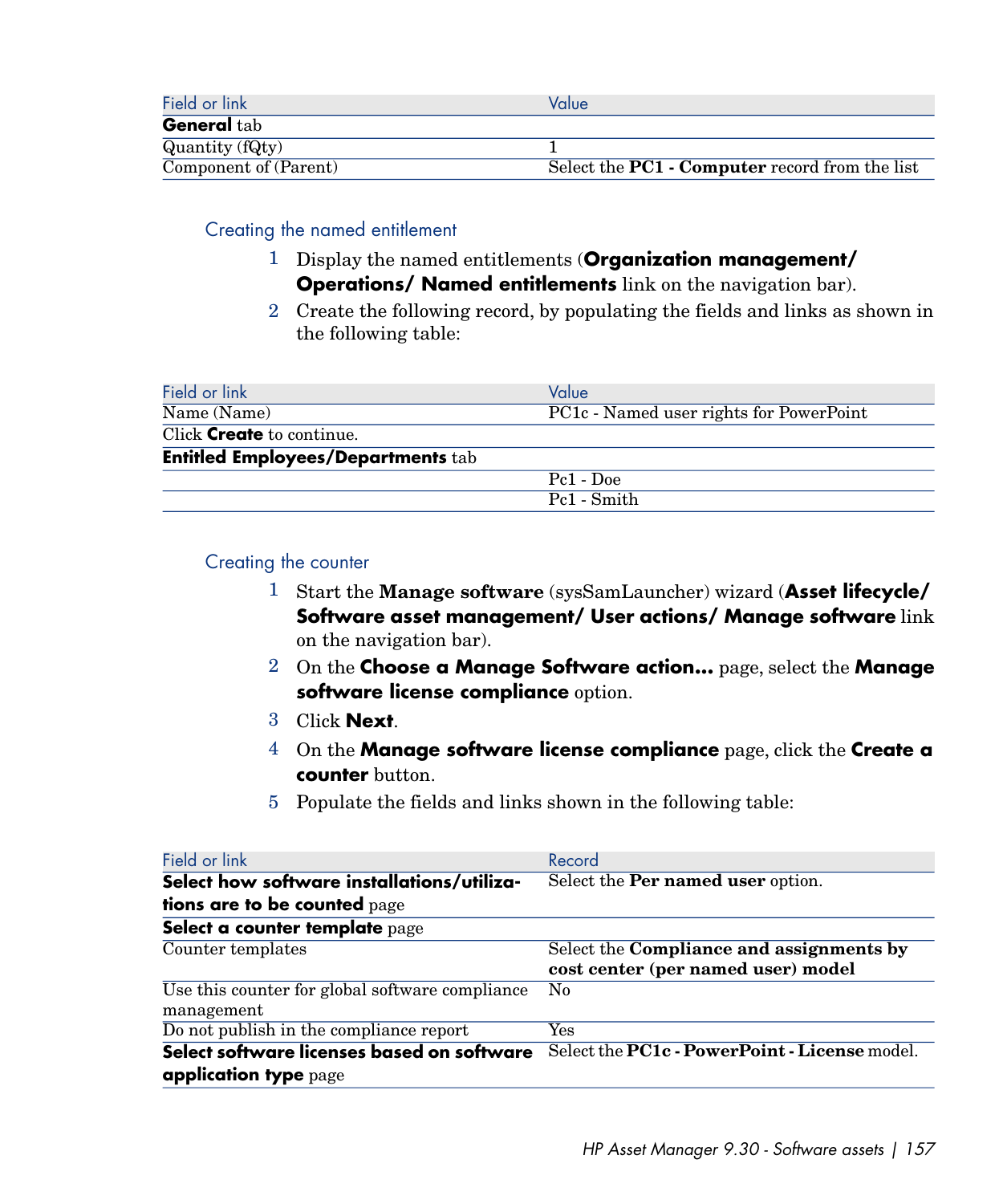| Field or link                                  | Record                                                |  |
|------------------------------------------------|-------------------------------------------------------|--|
| Select software installations based on soft-   | Select the PC1c - PowerPoint - Installation           |  |
| ware application type page                     | model.                                                |  |
| Define non use criteria page                   | Leave the page as is.                                 |  |
| Select the way entitlements are defined page   | Select a named entitlement                            |  |
| Select named entitlements covered by the       | Select the <b>PC1c</b> - <b>Named user rights for</b> |  |
| entitlement page                               | <b>PowerPoint</b> entitlement                         |  |
| Define the counter's scope of application page |                                                       |  |
| Limit counter's scope of application<br>N0     |                                                       |  |
| Enter the other parameters of the counter page |                                                       |  |
| Counter name                                   | PC1c - Named user rights for PowerPoint               |  |
| No contract                                    | Yes                                                   |  |
| Create a software license management           | Select the Display/Adjust/Calculate counts            |  |
| counter page                                   | option                                                |  |

- 6 Click **Finish**.
- 7 Click **OK**.
- 8 Windows client: Close all windows.

### Examine the results of the counter

There is one line for **Pc1 - Marketing** and one for **Pc1 - Training**.

Both cost centers are compliant with your internal policy (entitlements).

The **Pc1 - Marketing** cost center is not license compliant.

# Practical case 1d: Take into account effective software usage

# **Presentation**

This simple practical case illustrates how the counters work when you take the effective usage of installations/utilizations into account.

The scenario is the same as in practical case 1b, except that the counter takes into account the effective usage of software.

Main stages of the practical case:

- 1 The initial steps are the same as in practical cases 1, 1a and 1b.
- 2 Adding information on usage of the installation.
- 3 Creating the counter.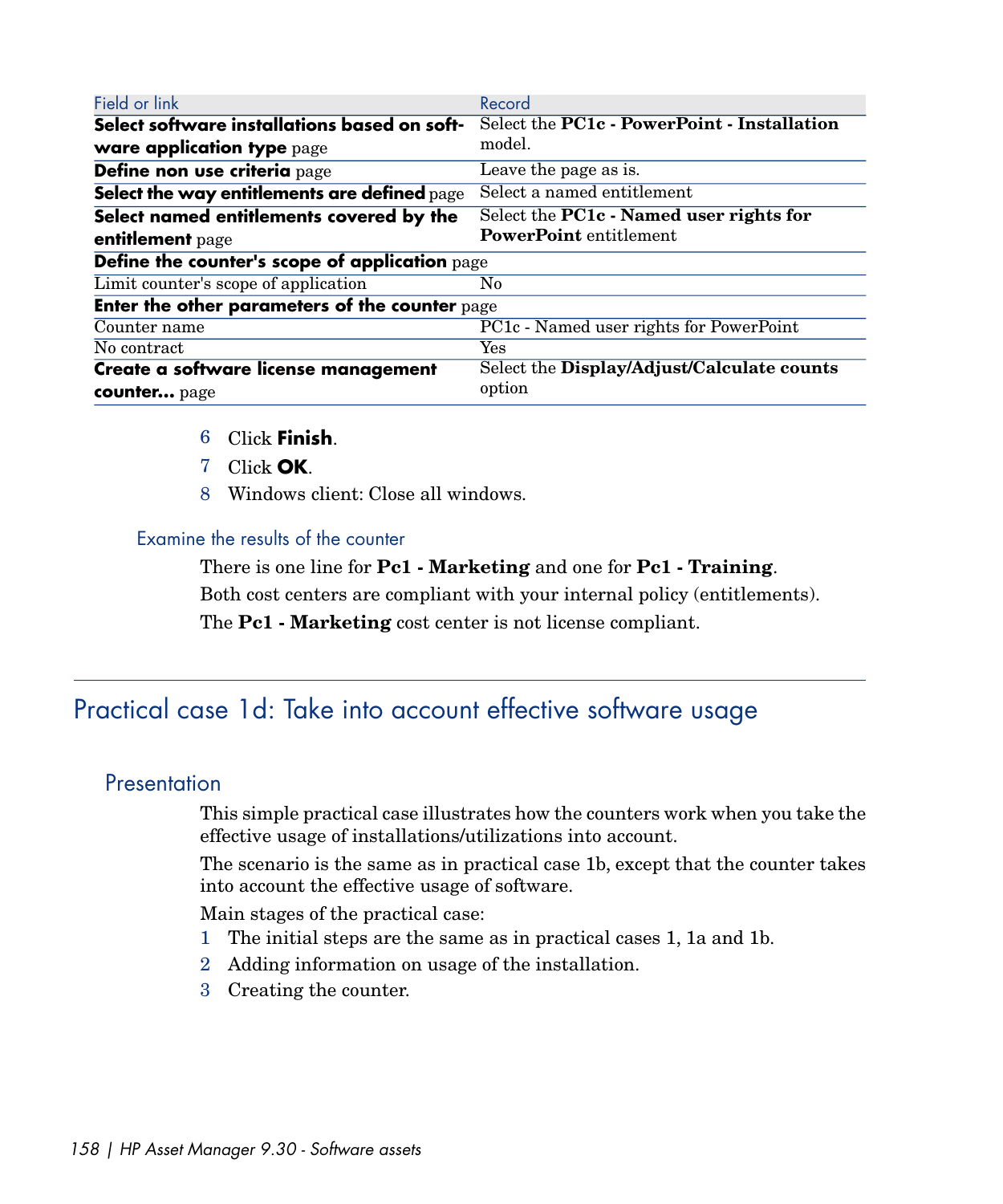# **Prerequisites**

This practical case can only be carried out after practical cases 1, 1a and 1b have been carried out in full.

# Steps to carry out

Populate usage information for the installation

- 1 Display the software installations (**Portfolio management/ Asset configurations/ Software installations** link on the navigation bar).
- 2 Select **PC1 PowerPoint Installation**.
- 3 Modify the record, by populating the fields and links as shown in the following table:

| Field                  | Value                                |
|------------------------|--------------------------------------|
| <b>Utilization tab</b> |                                      |
| Last use (dtLastUse)   | Current date and time minus 2 months |

Define non use criteria for the counter

- 1 Start the **Manage software** (sysSamLauncher) wizard (**Asset lifecycle/ Software asset management/ User actions/ Manage software** link on the navigation bar).
- 2 On the **Choose a Manage Software action...** page, select the **Manage software license compliance** option.
- 3 Click **Next**.
- 4 On the **Manage software license compliance** page, click the **Modify a counter** button.
- 5 Select the **PC1 PowerPoint Simple count of licenses and installations** record.
- 6 Click the **Installation** button.
- 7 This triggers the **Modify the list of installation models to take into account...** (sysSamAddInst2Counter) wizard.
- 8 Populate the fields and links shown in the following table:

| Field or link                                                    | Record  |  |
|------------------------------------------------------------------|---------|--|
| Modify the list of installation models to take into account page |         |  |
| Period of non use                                                | 1 month |  |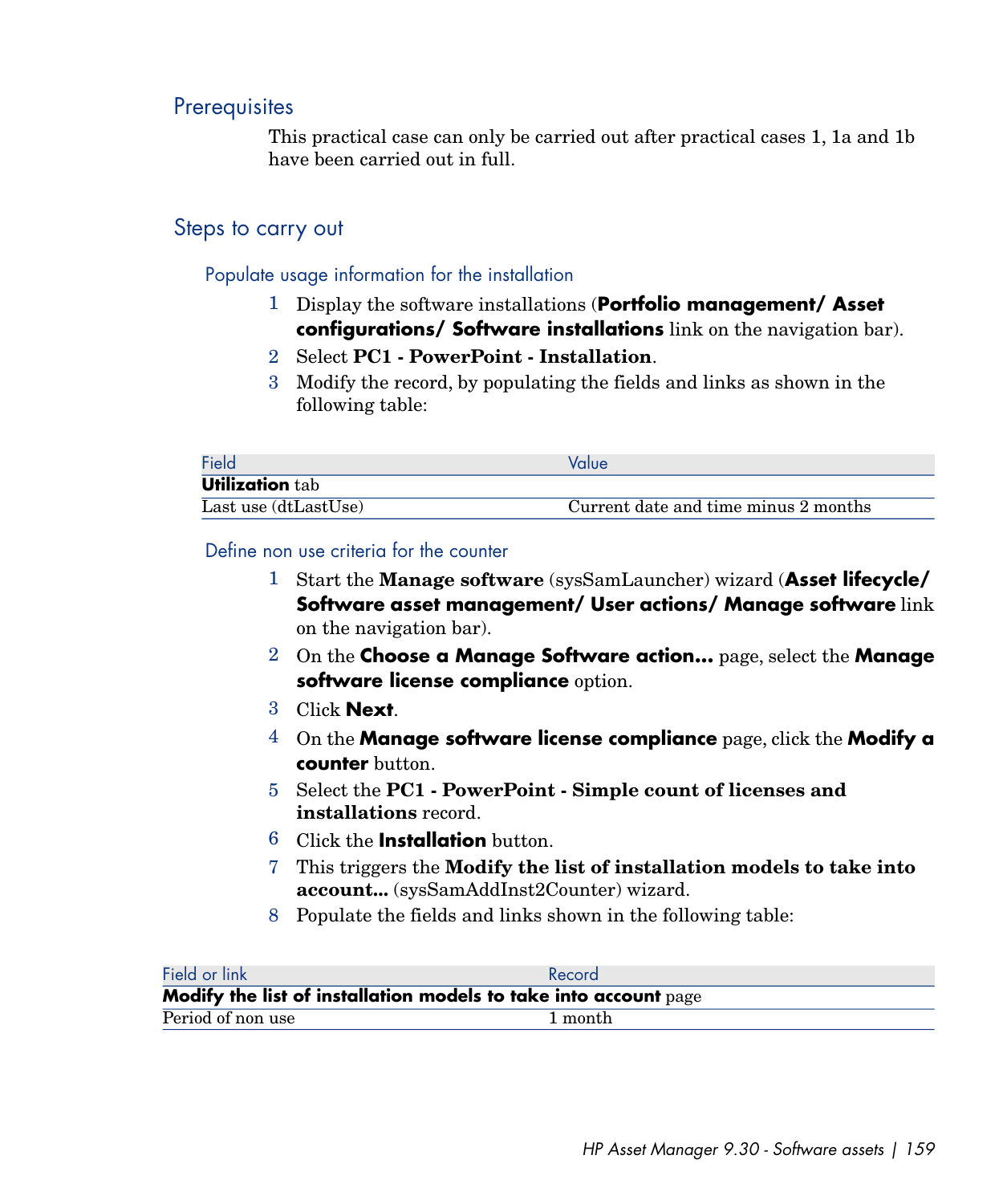- 9 Click **Finish**.
- 10 Click **OK**.
- 11 Examine the upper part of the **Results of the software counters** window for the **PC1 - PowerPoint - Simple count of licenses and installations** counter.

The **Installations/Utilizations count** field (dSoftInstallCount) is set to **2** as in practical case 1b, but the **Unused installation counts** field (dUnusedInstall) is now set to **2**.

12 Examine the lower part of the **Results of the software counters** window for the **PC1 - PowerPoint - Simple count of licenses and installations** counter.

There is a line for **PC1 - Marketing**, as for practical case 1b.

This result shows you that you do not have enough licenses for the number of installation points and that the software is not used by the **Pc1 - Marketing** cost center. If the software is not really used, remove it.

# Practical case 5: Transfer license rights

# **Prerequisites**

This practical case can only be carried out after completing [Practical case 1:](#page-121-0) [Create required items](#page-121-0) [page 122].

# **Presentation**

This practical case explains how to transfer license rights and calculate compliance for your software installations.

## Scenario

You have 5 licenses for **SoftApp v1**, 20 licenses for **SoftApp v2** and 5 licenses for **SoftApp v3**.

You have 10 installations for **SoftApp v1**, 12 installations for **SoftApp v2** and 8 installations for **SoftApp v3**.

You also have 10 upgrade licenses to upgrade **SoftApp v2** to **SoftApp v3**.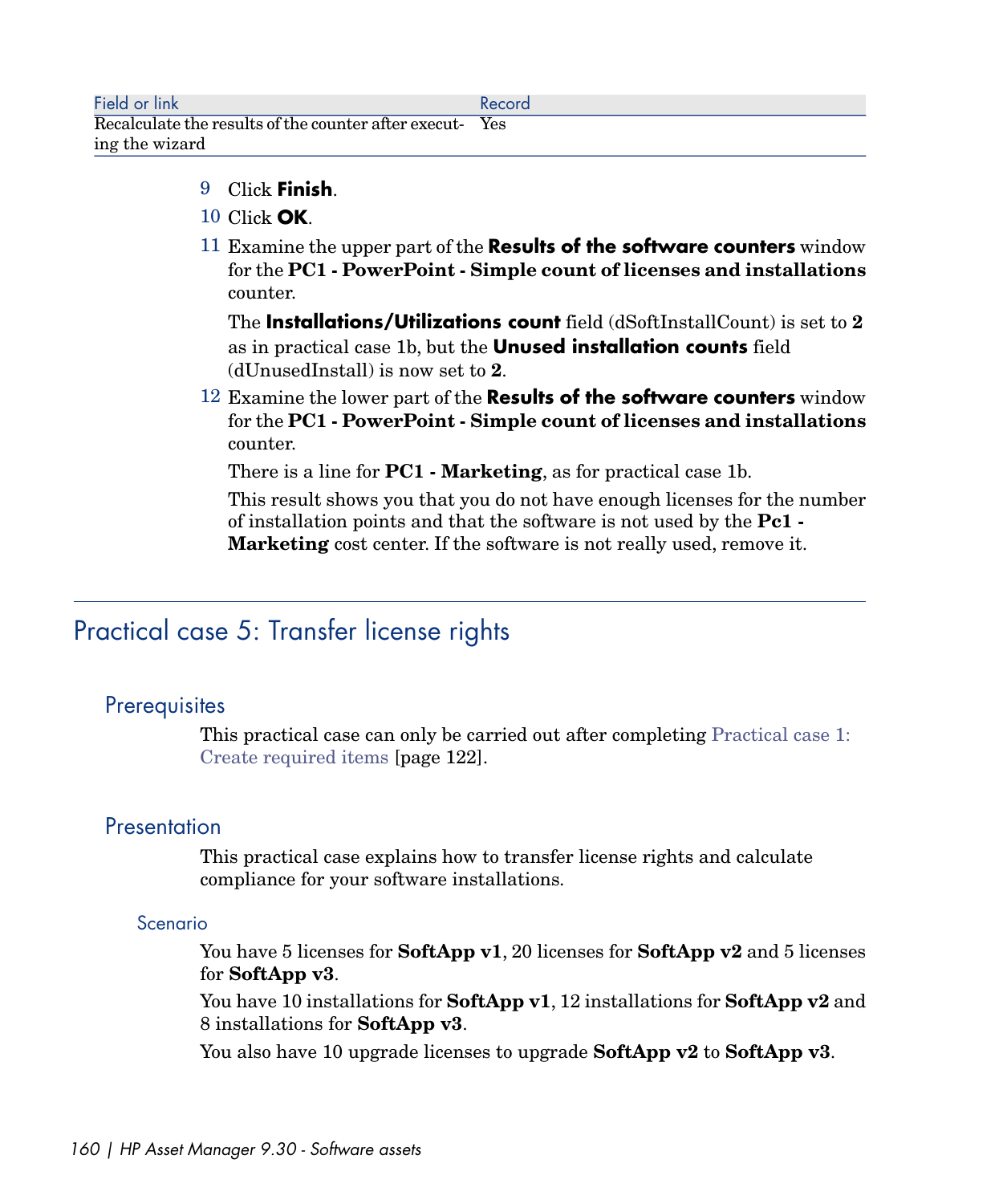### In addition, you can transfer license rights from **SoftApp v3** to **SoftApp v2** and from **SoftApp v2** to **SoftApp v1**.

This is summarized in the following table:

| Software                         | Number of li-<br>censes | tions | Number of installa- Can transfer rights to |
|----------------------------------|-------------------------|-------|--------------------------------------------|
| Sof tApp v3                      |                         | 10    | SoftApp v2                                 |
| SoftAppv2                        | 20                      | 12    | SoftApp v1                                 |
| SoftAppv1                        |                         |       |                                            |
| Upgrade SoftApp $v2 \rightarrow$ | 10                      |       |                                            |
| SoftApp v3                       |                         |       |                                            |

You want to optimize your software licenses to find out if you are in compliance with your installations.

Main stages of the practical case

- 1 [Create the software licenses and the software upgrade licenses](#page-160-0) [page 161]
- 2 [Create the software installations](#page-162-0) [page 163]
- 3 [Create and link the software counters](#page-163-0) [page 164]
- 4 [Create a software upgrade counter](#page-166-0) [page 167]
- <span id="page-160-0"></span>5 [Launch the wizard to calculate compliance](#page-167-0) [page 168]

# Steps to follow

### Create the software licenses and the software upgrade licenses

- 1 Start the **Manage software** (sysSamLauncher) wizard (**Asset lifecycle/ Software asset management/ User actions/ Manage software** link on the navigation bar).
- 2 Populate the pages of the wizard as specified in the following table (navigate through the wizard pages using the **Next** and **Previous** buttons):

| Page/ section/ field                                   | Value                                                                                                   |
|--------------------------------------------------------|---------------------------------------------------------------------------------------------------------|
| Choose a Manage Software action page                   |                                                                                                         |
| Choose an action                                       | Manage software licenses and installations                                                              |
| <b>Manage software licenses and installations page</b> |                                                                                                         |
| Click <b>Create a license</b>                          |                                                                                                         |
| wizard starts.                                         | If you do not have a contract selected, the <b>Select your current software contract</b> (sysSamGetEnv) |
|                                                        |                                                                                                         |

In this case, do not select anything, just click **OK**.

This starts the **Create a new software license** (sysSamCreateLicpfi) wizard.

**Create a new software license** page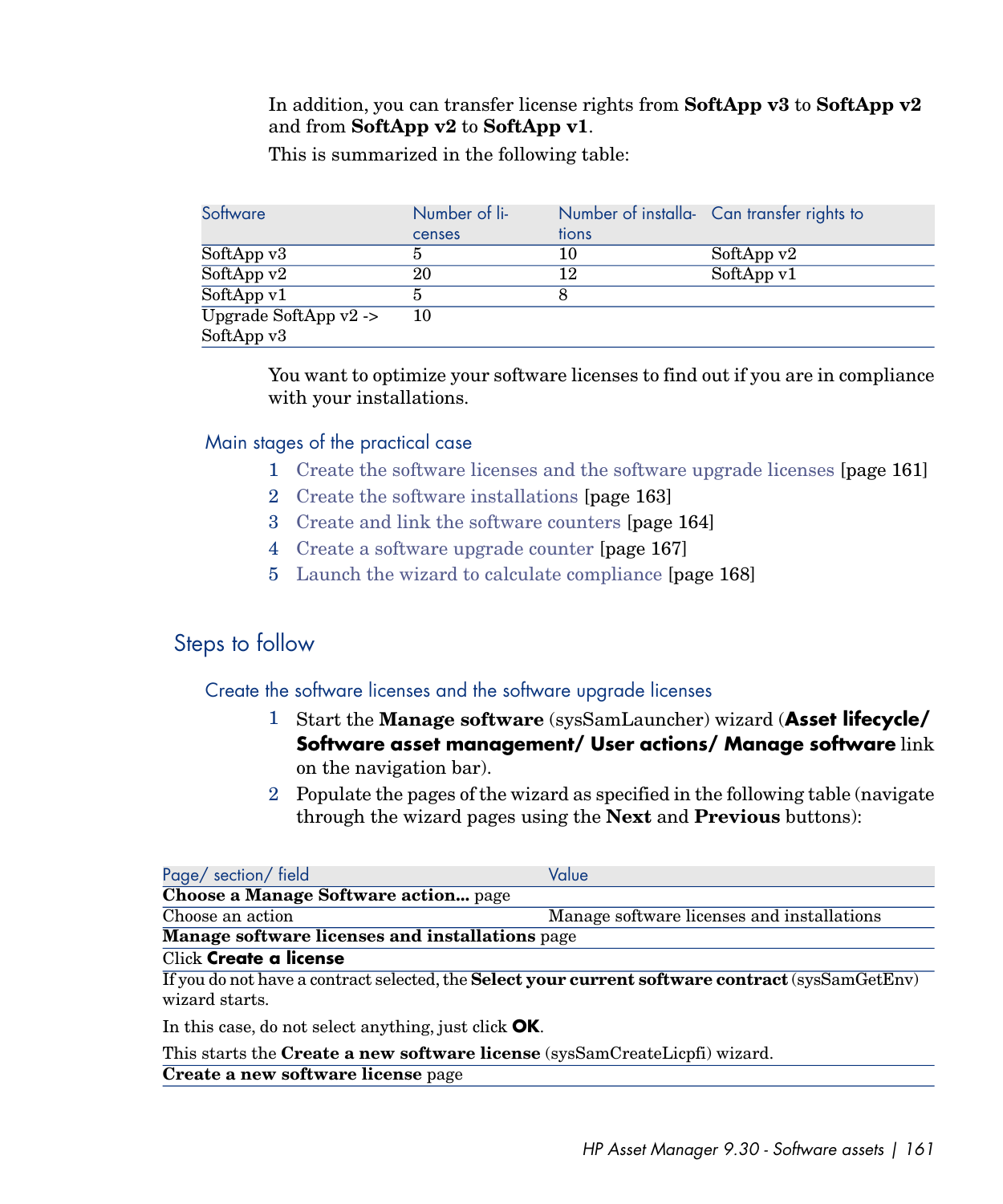| Page/ section/ field                                                                      | Value                                                                                              |
|-------------------------------------------------------------------------------------------|----------------------------------------------------------------------------------------------------|
|                                                                                           | Do not select anything from the list. Below the list, click Create a software license type (model) |
| to create a new model                                                                     |                                                                                                    |
|                                                                                           | This starts the Prepare licenses and software installations (sysSamLicenseProcess) wizard.         |
| Prepare licenses and software installations page                                          |                                                                                                    |
| Click Create a software license type (model)                                              |                                                                                                    |
| Select how to create the software license model page                                      |                                                                                                    |
| Select Create from an existing model                                                      |                                                                                                    |
| Click <b>Next</b> .                                                                       |                                                                                                    |
| Select the license (model) page                                                           |                                                                                                    |
| Do not select anything and click Next.                                                    |                                                                                                    |
| Enter general information about the software license model page                           |                                                                                                    |
| Name                                                                                      | PC5 - SoftApp v3                                                                                   |
| Software type (Sub-model) of                                                              | Software license                                                                                   |
| Management constraint (Nature)                                                            | PC1 - License                                                                                      |
| Software vendor (Brand)                                                                   | <b>Hewlett Packard</b>                                                                             |
| Click <b>Next</b> .                                                                       |                                                                                                    |
| General information on the software license type page                                     |                                                                                                    |
| License type                                                                              | Per installation or utilization                                                                    |
| Click Next.                                                                               |                                                                                                    |
| Enter general information about the software license page                                 |                                                                                                    |
| Rights                                                                                    | 1                                                                                                  |
| <b>Click Next.</b>                                                                        |                                                                                                    |
| Summary page                                                                              |                                                                                                    |
| Click <b>Finish</b> .                                                                     |                                                                                                    |
| Create a software license type (model) page                                               |                                                                                                    |
| Click OK. Click OK again.                                                                 |                                                                                                    |
| This exits the Prepare licenses and software installations (sysSamLicenseProcess) wizard. |                                                                                                    |
| Select the software license model to create page of the Create a new software license     |                                                                                                    |
| (sysSamCreateLicpfi) wizard.                                                              |                                                                                                    |
| Select the software model                                                                 | PC5 - SoftApp v3 (Under IT and Telecom/                                                            |
|                                                                                           | Software/ Software licenses. Deselect Only                                                         |
|                                                                                           | view license types associated with assets                                                          |
|                                                                                           | <b>on contract</b> to see the whole list).                                                         |
| Enter general information about the license page                                          |                                                                                                    |
| Asset tag                                                                                 | $PC5 - 001$                                                                                        |
| Total qty.                                                                                | 5                                                                                                  |
| Financial information page                                                                |                                                                                                    |
| Click <b>Next</b> .                                                                       |                                                                                                    |
| Summary page                                                                              |                                                                                                    |
| Click Finish. Click OK.                                                                   |                                                                                                    |
| This exits the Create a new software license (sysSamCreateLicpfi) wizard.                 |                                                                                                    |
|                                                                                           |                                                                                                    |

3 This brings you back to the **Manage software licenses and installations** page of the **Manage Software** (sysSamLauncher) wizard as in the previous step.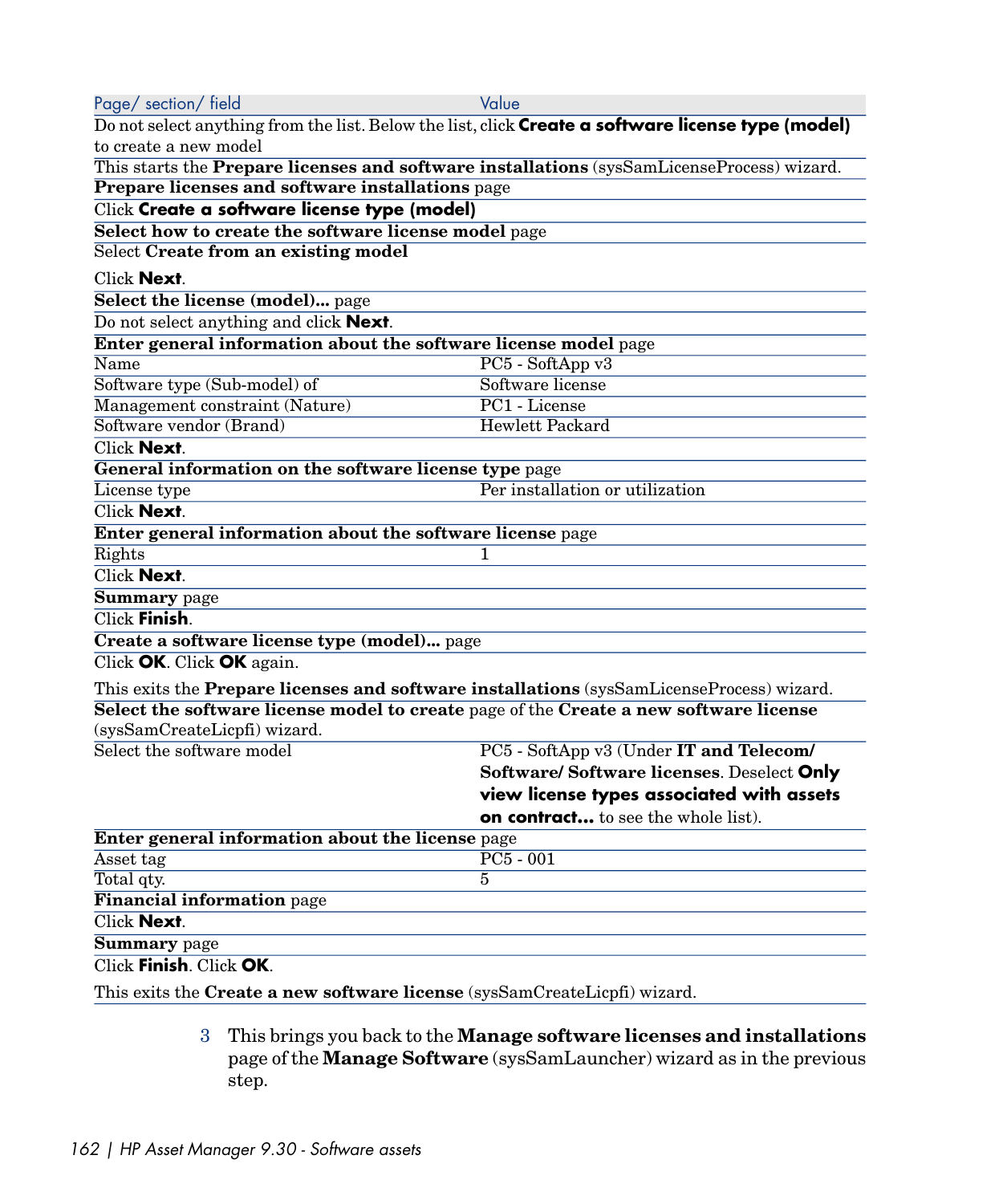Repeat the previous step three times to create the software licenses **PC5 - SoftApp v2** and **PC5 - SoftApp v1**, and the software upgrade licenses **PC5 - SoftApp v2 -> SoftApp v3** by only modifying the following fields for each of the three licenses :

| Field                                                                                                | PC5 - SoftApp v2  | PC5 - SoftApp v1 | PC5 - SoftApp v2 -> SoftApp<br>v3   |
|------------------------------------------------------------------------------------------------------|-------------------|------------------|-------------------------------------|
| Name (on the <b>Enter</b><br>general informa-<br>tion about the soft-<br>ware license model<br>page) | $PC5 - SoftAppv2$ | PC5 - SoftApp v1 | $PC5 - SoftApp$ v2 -> SoftApp<br>v3 |
| Asset tag (on the<br>Enter general in-<br>formation about<br>the license page)                       | $PC5 - 002$       | $PC5 - 003$      | $PC5 - 004$                         |
| Total qty. (on the<br>Enter general in-<br>formation about<br>the license page)                      | 20                | 5                | 10                                  |

<span id="page-162-0"></span>4 You can now exit the **Manage software** (sysSamLauncher) wizard by clicking **Finish**.

### Create the software installations

### Create the models

- 1 Display the models (**Portfolio management/ Asset configurations/ Models** link on the navigation bar).
- 2 Create three new records by populating the fields and links as shown in the following tables. Click **New** to start, and **Create** to finish, for each record):

| Field or link<br><b>SQL Name</b> |                 | Value                           |
|----------------------------------|-----------------|---------------------------------|
| Name                             | Name            | PC5 - SoftApp v3 installation   |
| <b>General</b> tab               |                 |                                 |
| Nature                           | Nature          | PC1 - Installation              |
| Field or link                    | <b>SQL Name</b> | Value                           |
| Name                             | Name            | $PC5$ - SoftApp v2 installation |
| <b>General</b> tab               |                 |                                 |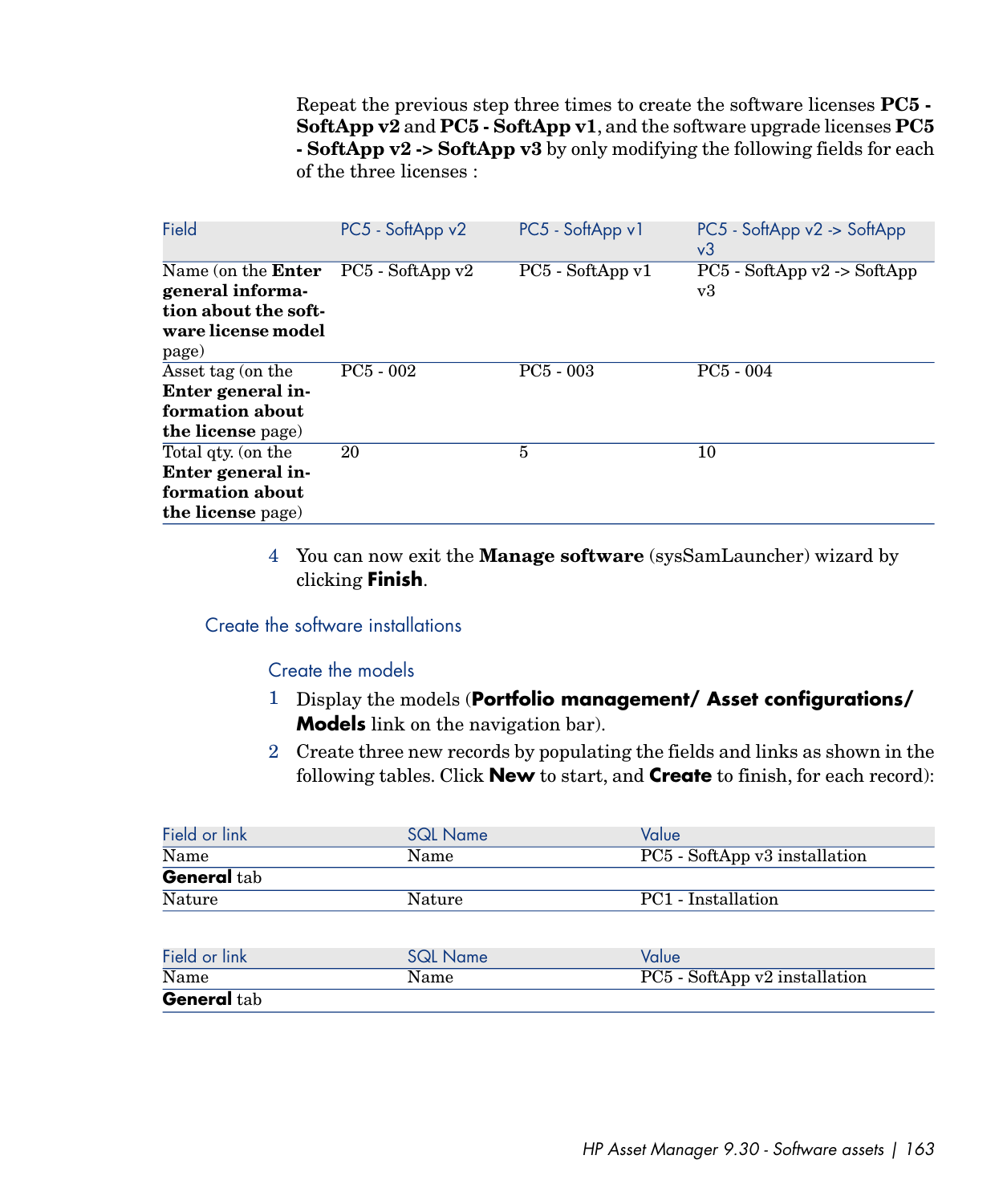| Field or link<br><b>SQL Name</b> |                 | Value                         |  |  |
|----------------------------------|-----------------|-------------------------------|--|--|
| Nature                           | Nature          | PC1 - Installation            |  |  |
|                                  |                 |                               |  |  |
| Field or link                    | <b>SQL Name</b> | Value                         |  |  |
| Name                             | Name            | PC5 - SoftApp v1 installation |  |  |
| <b>General</b> tab               |                 |                               |  |  |
| <b>Nature</b>                    | Nature          | PC1 - Installation            |  |  |

#### Create the portfolio items

- 1 Display the portfolio items (**Asset lifecycle/ Infrastructure management/ Portfolio items** link on the navigation bar).
- 2 Create three new records by populating the fields and links as shown in the following tables. Click **New** to start, and **Create** to finish, for each record):

| Field or link      | Value<br><b>SQL Name</b>               |                               |
|--------------------|----------------------------------------|-------------------------------|
| Model              | Model                                  | PC5 - SoftApp v3 installation |
| General tab        |                                        |                               |
| Quantity           | fQty                                   | 10                            |
|                    |                                        |                               |
| Field or link      | <b>SQL Name</b>                        | Value                         |
| Model              | PC5 - SoftApp v2 installation<br>Model |                               |
| <b>General tab</b> |                                        |                               |
| Quantity           | fQty                                   | 12                            |
|                    |                                        |                               |
| Field or link      | <b>SQL Name</b>                        | Value                         |
| Model<br>Model     |                                        | PC5 - SoftApp v1 installation |
| <b>General tab</b> |                                        |                               |
| Quantity           | fQty                                   | 8                             |

### <span id="page-163-0"></span>Create and link the software counters

A counter associated with each software license **SoftApp v1**, **SoftApp v2** and **SoftApp v3** needs to be created.

In addition, license rights need to be available for transfer from **SoftApp v3** to **SoftApp v2** and from **SoftApp v2** to **SoftApp v1**.

Use the **Create a software license management counter...** wizard (sysSamCreateSoftwareCounter) to fulfill these needs.

1 Start the **Create a software license management counter...** wizard (**Asset lifecycle/ Software asset management/ User actions/ Create a software license management counter...** link on the navigation bar).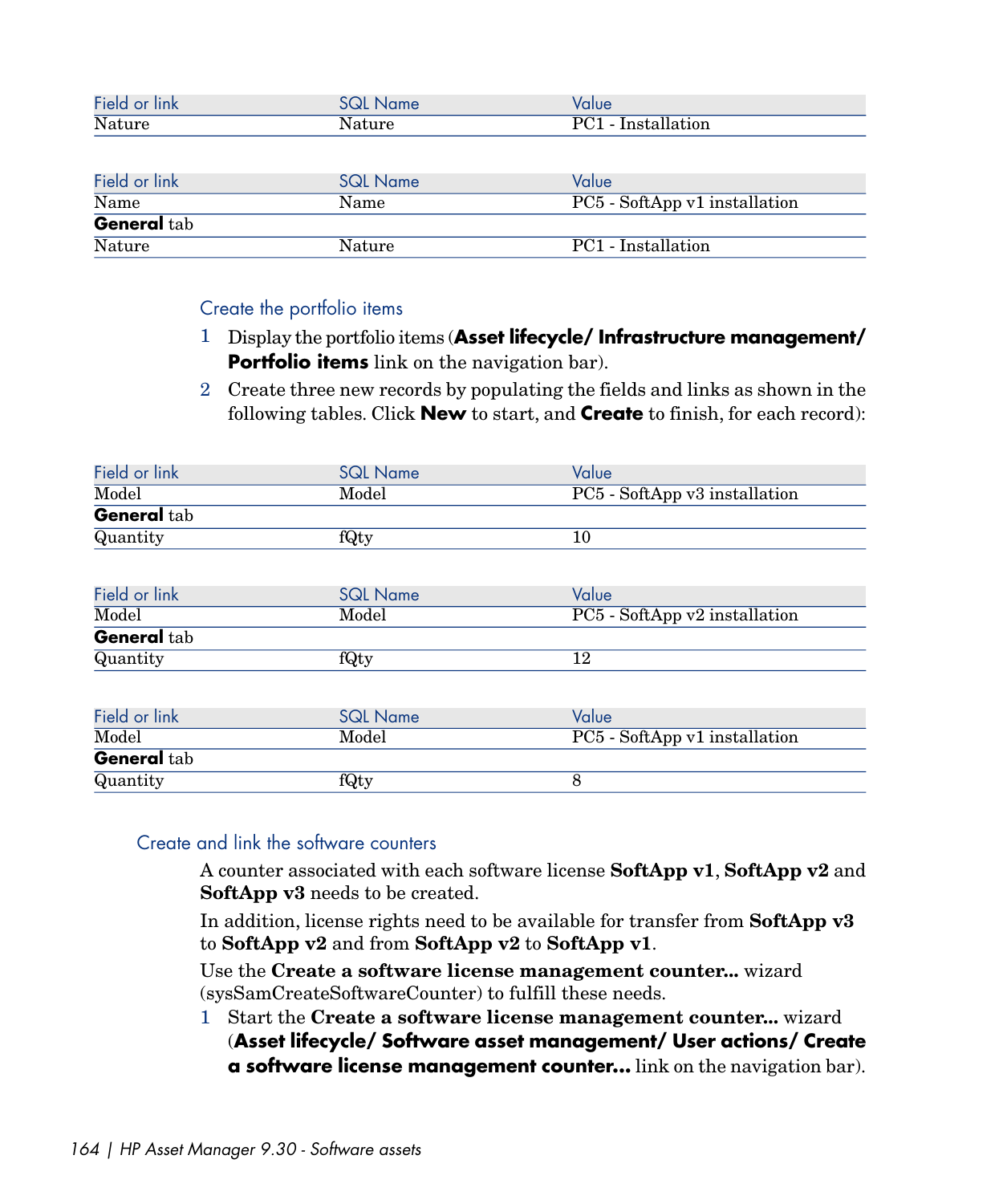2 To create a counter to count PC5 - SoftApp v3 licenses and installations, populate the pages of the wizard as specified in the following table (navigate through the wizard pages using the **Next** and **Previous** buttons):

| Field or link                                                     | Value                                                                 |
|-------------------------------------------------------------------|-----------------------------------------------------------------------|
|                                                                   | Select how software installations/utilizations are to be counted page |
| License type                                                      | Per installation or utilization                                       |
| Select a counter template page                                    |                                                                       |
| Counter templates                                                 | Installations, entitlements and actual utilization by cost center     |
|                                                                   | (per installations and utilizations)                                  |
|                                                                   | Select software licenses based on software application type page      |
| Software license models                                           | PC5 - SoftApp v3                                                      |
|                                                                   | Select software installations based on software application type page |
| Software installations (models)                                   | PC5 - SoftApp v3 installation                                         |
| Define non use criteria page                                      |                                                                       |
| Click Next.                                                       |                                                                       |
| Select the way entitlements are defined page                      |                                                                       |
| $\overline{\text{Check the Do not count entilements box}}$        |                                                                       |
| <b>Enter the other parameters of the counter page</b>             |                                                                       |
| Counter name                                                      | PC5 - SoftApp v3 licenses and installations count                     |
| Select the counter consolidation action to perform page           |                                                                       |
| <b>Select None</b>                                                |                                                                       |
| Create a software license management counter page                 |                                                                       |
| Select task to execute after wizard Display the counter dashboard |                                                                       |
| executes                                                          |                                                                       |
| Click Finish.                                                     |                                                                       |
| Click OK                                                          |                                                                       |

This finishes the wizard and displays the **Software counters**. Display the detail of the counter you just created to see the results of the counts.

3 Create the counter that will be used to count PC5 - SoftApp v2 licenses and installations using the same procedure.

Start the **Create a software license management counter...** wizard and populate the fields as specified in the following table.:

| Field or link                                                         | Value                                                                 |  |
|-----------------------------------------------------------------------|-----------------------------------------------------------------------|--|
|                                                                       | Select how software installations/utilizations are to be counted page |  |
| License type                                                          | Per installation or utilization                                       |  |
| Select a counter template page                                        |                                                                       |  |
| Counter templates                                                     | Installations, entitlements and actual utilization by cost center     |  |
|                                                                       | (per installations and utilizations)                                  |  |
|                                                                       | Select software licenses based on software application type page      |  |
| Software license models                                               | $PC5 - SoftAppv2$                                                     |  |
| Select software installations based on software application type page |                                                                       |  |
| Software installations (models)                                       | PC5 - SoftApp v2 installation                                         |  |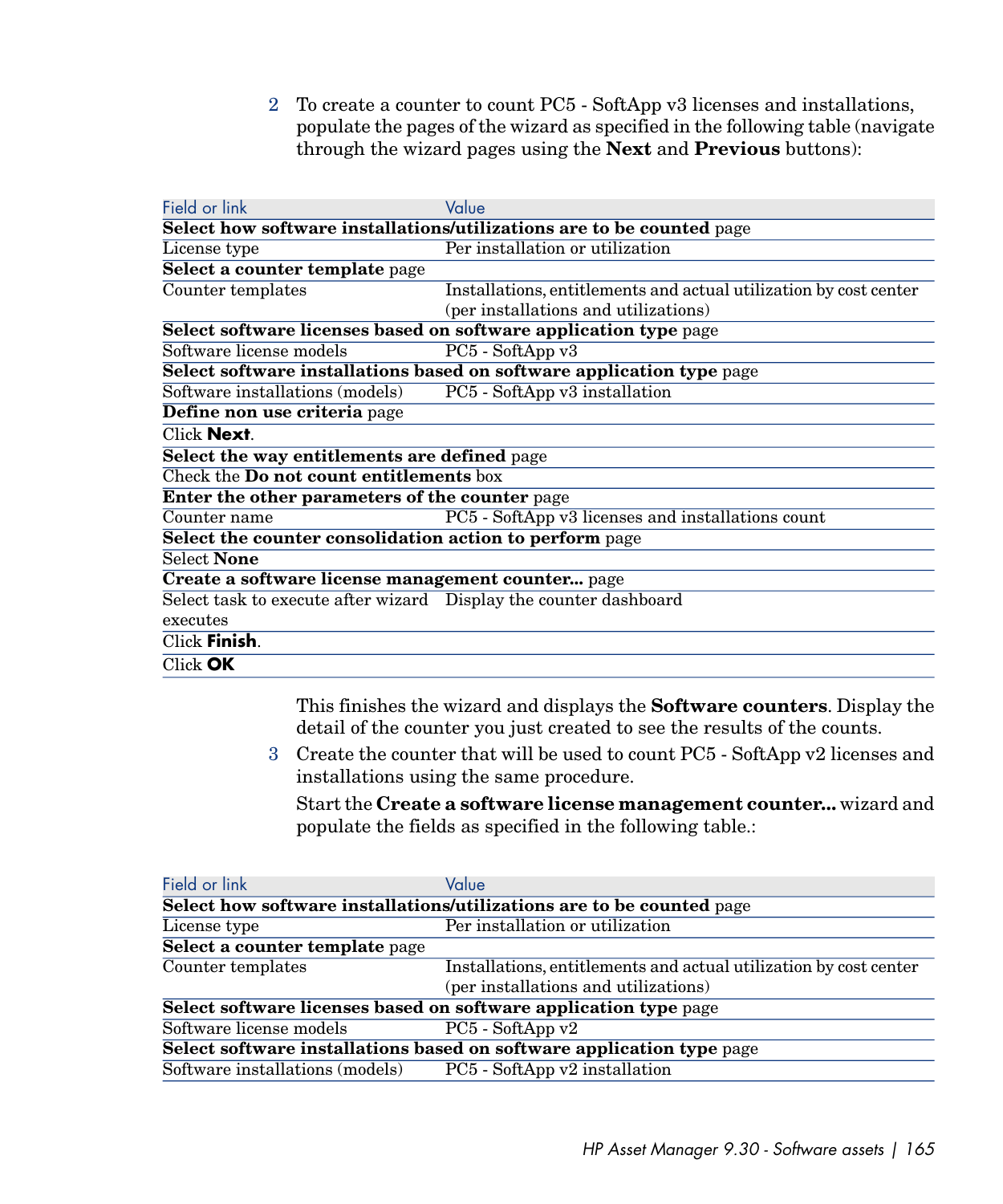| Field or link                                                     | Value                                             |
|-------------------------------------------------------------------|---------------------------------------------------|
| Define non use criteria page                                      |                                                   |
| Click Next.                                                       |                                                   |
| Select the way entitlements are defined page                      |                                                   |
| Check the <b>Do not count entitlements</b> box                    |                                                   |
| <b>Enter the other parameters of the counter page</b>             |                                                   |
| Counter name                                                      | PC5 - SoftApp v2 licenses and installations count |
| Select the counter consolidation action to perform page           |                                                   |
| Select Link the counter to another counter                        |                                                   |
| <b>Select counters to link page</b>                               |                                                   |
| Counter for the next version                                      | PC5 - SoftApp v3 licenses and installations count |
| Can transfer rights                                               | Check this box                                    |
| Create a software license management counter page                 |                                                   |
| Select task to execute after wizard Display the counter dashboard |                                                   |
| executes                                                          |                                                   |
| Click Finish.                                                     |                                                   |
| Click <b>OK</b>                                                   |                                                   |

This finishes the wizard and displays the **Software counters**. You can display the detail of the counter that you have just created to see the results of the counts and the links between the counters (**Consolidation** tab).

4 Create the counter that will be used to count PC5 - SoftApp v1 licenses and installations using the same procedure.

Start the **Create a software license management counter...** wizard and populate the fields as specified in the following table.:

| Field or link                                                         | Value                                                                 |  |  |  |
|-----------------------------------------------------------------------|-----------------------------------------------------------------------|--|--|--|
|                                                                       | Select how software installations/utilizations are to be counted page |  |  |  |
| License type                                                          | Per installation or utilization                                       |  |  |  |
| Select a counter template page                                        |                                                                       |  |  |  |
| Counter templates                                                     | Installations, entitlements and actual utilization by cost center     |  |  |  |
|                                                                       | (per installations and utilizations)                                  |  |  |  |
|                                                                       | Select software licenses based on software application type page      |  |  |  |
| Software license models                                               | PC5 - SoftApp v1                                                      |  |  |  |
| Select software installations based on software application type page |                                                                       |  |  |  |
| Software installations (models)                                       | PC5 - SoftApp v1 installation                                         |  |  |  |
| Define non use criteria page                                          |                                                                       |  |  |  |
| Click <b>Next</b> .                                                   |                                                                       |  |  |  |
| Select the way entitlements are defined page                          |                                                                       |  |  |  |
| Check the <b>Do not count entitlements</b> box                        |                                                                       |  |  |  |
| <b>Enter the other parameters of the counter page</b>                 |                                                                       |  |  |  |
| Counter name                                                          | PC5 - SoftApp v1 licenses and installations count                     |  |  |  |
| Select the counter consolidation action to perform page               |                                                                       |  |  |  |
| Select Link the counter to another counter                            |                                                                       |  |  |  |
| <b>Select counters to link page</b>                                   |                                                                       |  |  |  |
| Counter for the next version                                          | PC5 - SoftApp v2 licenses and installations count                     |  |  |  |
|                                                                       |                                                                       |  |  |  |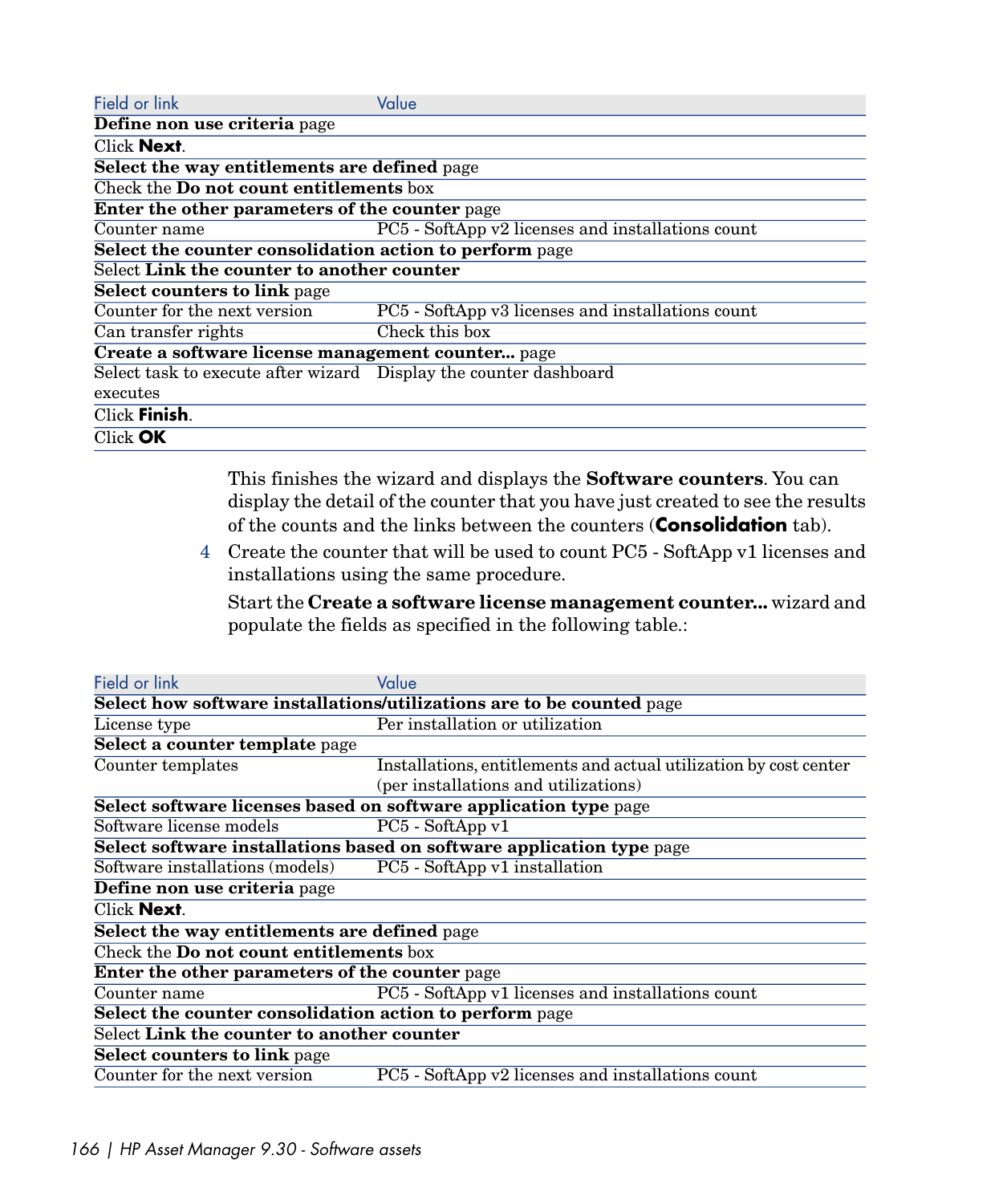| Field or link                                                     | Value          |
|-------------------------------------------------------------------|----------------|
| Can transfer rights                                               | Check this box |
| Create a software license management counter page                 |                |
| Select task to execute after wizard Display the counter dashboard |                |
| executes                                                          |                |
| Click Finish.                                                     |                |
| Click OK                                                          |                |

This finishes the wizard and displays the **Software counters**. You can display the detail of the counter that you have just created to see the results of the counts and the links between the counters (**Consolidation** tab).

### <span id="page-166-0"></span>Create a software upgrade counter

- 1 Display the **Software upgrade counters** (**Asset lifecycle/ Software asset management/ Software upgrade counters** link on the navigation bar).
- 2 Create a new counter (**New** button).
- 3 Create the following record by populating the fields and links as shown in the following table:

| Field or link                           | <b>SQL Name</b> | Value                                                                                            |
|-----------------------------------------|-----------------|--------------------------------------------------------------------------------------------------|
| Name                                    | Name            | $PC5$ - SoftApp v2 -> SoftApp v3 count                                                           |
| Group by                                | Context         | Cost centers (amCostCenter)                                                                      |
| Do not include in the compli-           | bInternal       | Yes (Check this box)                                                                             |
| ance reports                            |                 |                                                                                                  |
| Rights count                            | bCountLie       | Yes (Check this box)                                                                             |
| Uncheck all other available check boxes |                 |                                                                                                  |
| <b>Rights</b> tab                       |                 |                                                                                                  |
| Rights counter context                  | LicContext      | Portfolio items (amPortfolio)                                                                    |
| Scope of the rights to be coun-         | LicQuery        | Name: License upgrade counts                                                                     |
| ted                                     |                 | <b>Query</b> tab: Model. Name = $PC5 - SoftAppv2$<br>$\sim$ SoftApp v3'                          |
|                                         |                 | Create a new query ( <b>New</b> button in the field's<br>detail) with the following information: |
| Rights -> Group By link                 | LicGroupBy      | CostCenter                                                                                       |
| License type                            | LicType         | Per installation or utilization                                                                  |
| <b>Consolidation</b> tab                |                 |                                                                                                  |
| Upgrade from                            | UpgFrom         | PC5 - SoftApp v2 licenses and installations count                                                |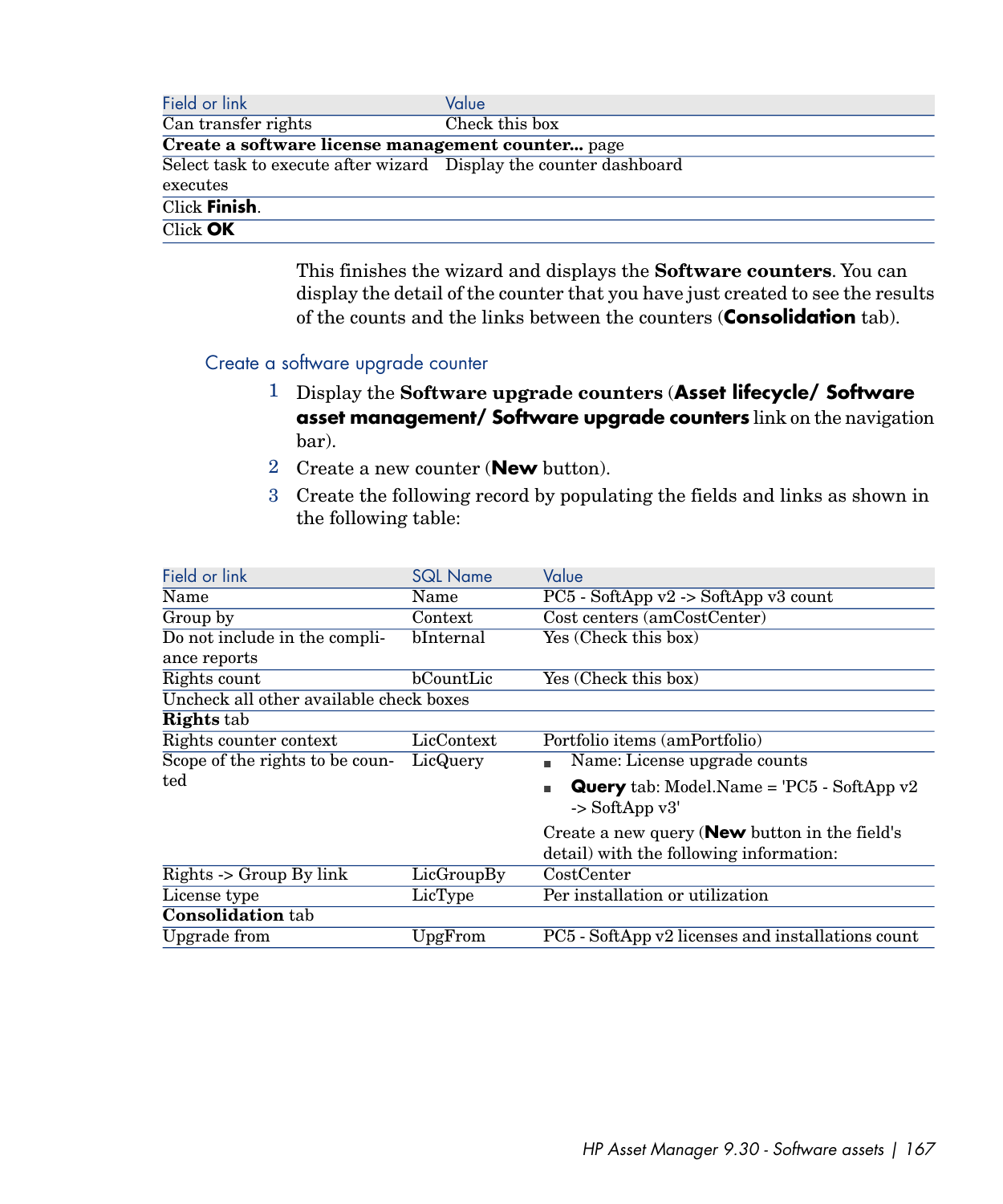# Note:

If you have a software upgrade counter model, you can also use the **Create a software license management counter...** wizard

(sysSamCreateSoftwareCounter) (**Portfolio management/ IT/ Software Asset Management/ Create a software license management counter...** link on the navigation bar) to create this counter, as in paragraph [Create and link the](#page-163-0) [software counters](#page-163-0) [page 164].

## <span id="page-167-0"></span>Launch the wizard to calculate compliance

- 1 Display the **Software counters** (**Asset lifecycle/ Software asset management/ Software counters** link on the navigation bar).
- 2 Display, for example, the detail of the **Simple count of PC5 SoftApp v2 licenses and installations** counter.
- 3 Click the **Calculate** button. This starts the **Recalculate rights and installations** (sysSamReCalcCounters) wizard for the selected counters and any related counters.

The results can be seen on the **General** and **Results** tabs.

- 4 Click the **Linked counters** button to launch the **View linked counters** (sysSamSoftLicLinkedCount) wizard:
	- n The first screen summarizes the main information: Rights and installations/utilizations counts, and consolidated compliance.

This lets you see that you are in compliance with your license rights and your actual installations/utilizations.

<sup>n</sup> The second and more detailed screen helps you understand the different transfer and upgrade procedures that were carried out to improve consolidated compliance for the different software applications.

A table, similar to the following, displays the list of the software counters (the different steps taken to reach these results are detailed below)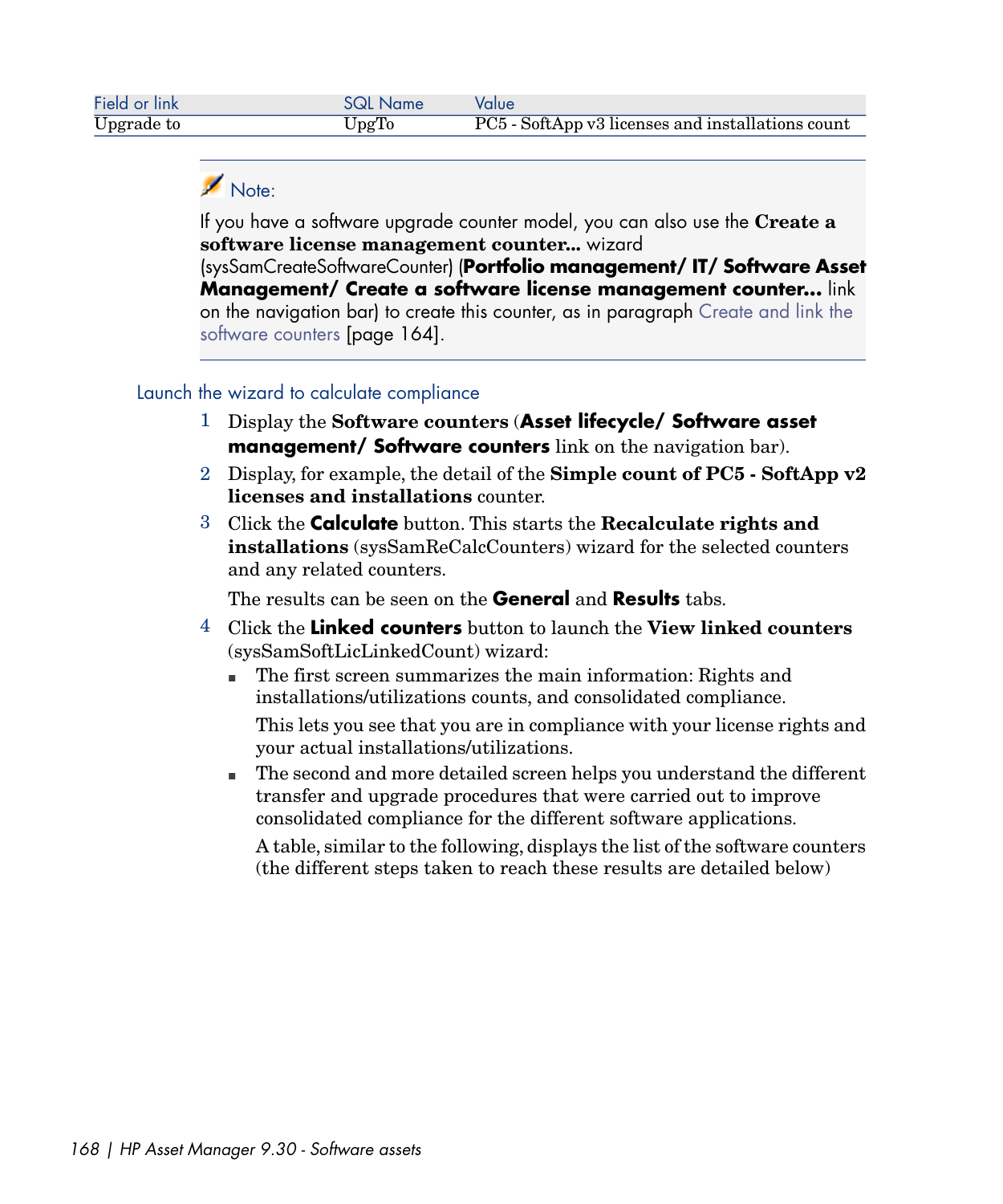| Name                                                      | <b>Rights</b><br>count | Installa-<br>tions/Util-<br>izations<br>count | Maximum<br>consolidated<br>rights count                                                     | Consolidated<br>rights count                                                                                               | Compliance                                                              | Consolidated<br>compliance                                                                                                      |
|-----------------------------------------------------------|------------------------|-----------------------------------------------|---------------------------------------------------------------------------------------------|----------------------------------------------------------------------------------------------------------------------------|-------------------------------------------------------------------------|---------------------------------------------------------------------------------------------------------------------------------|
| $\overline{PC5}$ -<br>SoftApp v3                          | 5                      | 10                                            | 15<br>5 license                                                                             | 13<br>5 license rights                                                                                                     | $\overline{3}$<br>13 consolid-                                          | $\mathbf{0}$<br>3 license rights                                                                                                |
| licenses<br>and install-<br>ations<br>count               |                        |                                               | rights $+10$<br>license<br>rights ob-<br>tained per<br>upgrade<br>process                   | + 8 license<br>rights obtained<br>per upgrade<br>process while<br>maintaining<br>the compliance<br>of PC5 -<br>SoftApp v2  | ated rights<br>-10 installa-<br>tions/utiliz-<br>ations                 | were trans-<br>ferred to PC5 -<br>SoftApp v2<br>then PC5 -<br>SoftApp v1                                                        |
| $PC5 -$                                                   | $\overline{20}$        | $\overline{12}$                               | $\overline{10}$                                                                             | $\overline{12}$                                                                                                            | $\Omega$                                                                | $\overline{0}$                                                                                                                  |
| SoftApp v2<br>licenses<br>and install-<br>ations<br>count |                        |                                               | 20 license<br>$rights - 10$<br>license<br>rights trans-<br>ferred per<br>upgrade<br>process | 20 license<br>rights - 8 un-<br>used license<br>rights trans-<br>ferred to $PC5$ -<br>SoftApp v3<br>per upgrade<br>process | 12 consolid-<br>ated rights<br>-12 installa-<br>tions/utiliz-<br>ations |                                                                                                                                 |
| $\overline{PC5}$ -                                        | $\overline{5}$         | $\overline{8}$                                | $\overline{5}$                                                                              | $\overline{5}$                                                                                                             | $-3$                                                                    | $\overline{0}$                                                                                                                  |
| SoftApp v1<br>licenses<br>and install-<br>ations<br>count |                        |                                               |                                                                                             |                                                                                                                            | 5 consolid-<br>ated rights<br>- 8 installa-<br>tions/utiliz-<br>ations  | 3 license rights<br>were trans-<br>ferred from<br>PC5 - SoftApp<br>$v3$ to $PC5$ -<br>SoftApp v2<br>then to PC5 -<br>SoftApp v1 |

And the following table (below) presents the list of software upgrade counters: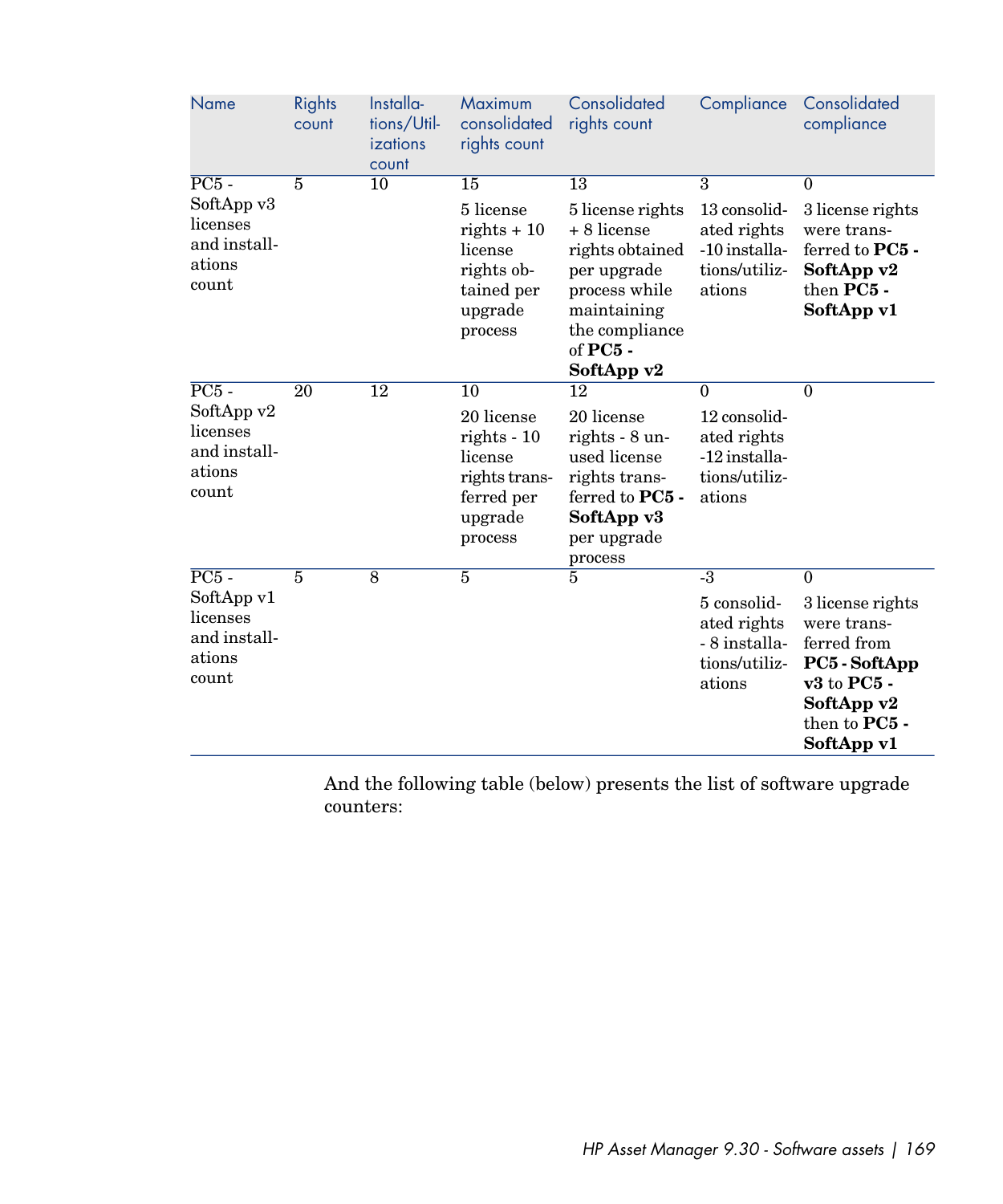| Name                                                   | Upgrade from                                                | Upgrade to                                                  | Rights<br>count | Number of<br>transferred<br>rights                                                                                                                                                        |
|--------------------------------------------------------|-------------------------------------------------------------|-------------------------------------------------------------|-----------------|-------------------------------------------------------------------------------------------------------------------------------------------------------------------------------------------|
| $PC5 - SoftAppv2$<br>$\rightarrow$ SoftApp v3<br>count | PC5 - SoftApp v2 li-<br>censes and installa-<br>tions count | PC5 - SoftApp v3 li-<br>censes and installa-<br>tions count | 10              | 8<br>These 8 rights<br>associated<br>with $8$ PC $5$ -<br>SoftApp v2<br>license rights<br>enabled 8 addi-<br>tional rights<br>per upgrade to<br>be provided<br>for $PC5$ -<br>SoftApp v3. |

You will see in the last column of the first table (consolidated compliance) that you are in compliance with your installations and license rights. You will see in the second table that 8 of 10 upgrade rights have been transferred. 2 upgrade rights have not been used.

# Practical case 2: Microsoft Select contract

### **Presentation**

This elaborate practical case demonstrates how to manage a Microsoft Select contract.

## **Reminders about Microsoft Select 6.0 contracts**

- n They are intended for medium to large-size companies.
- n The are based around a target purchase volume over a period of three years. This target covers the total number of licenses that a company intends to purchase in any of the following product groups:
	- **n** Application products
	- System products
	- Server products
- <sup>n</sup> Within each of these groups, the company can organize its purchases to obtain the best rates.

As not all software has the same value, the Select program does not count licenses but uses a system of license points.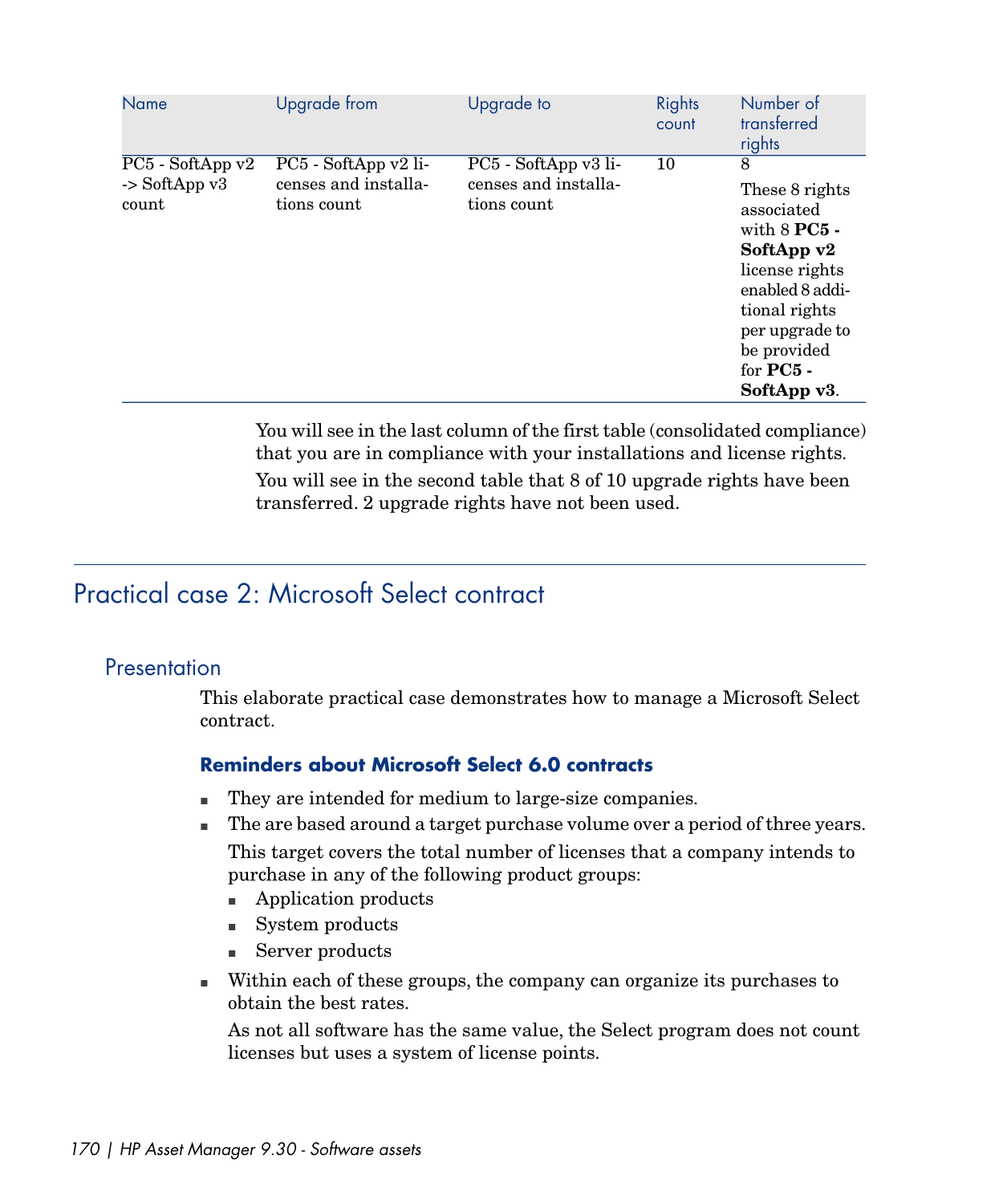Additionally, it enables customers to copy software and use these copies automatically if the license points are available.

- $\blacksquare$  There are four pricing levels, which are determined by purchase targets over three years, for each of the three product groups.
- <sup>n</sup> You can opt for purchasing:
	- $\blacksquare$  The license only (L).

The license, L, entitles you install the full version of a software product.

 $\blacksquare$  Software Assurance (SA).

The SA license entitles you to all updates (major, minor, service packs, patches, etc.) for the duration of the Select contract.

 $\blacksquare$  The license plus Software Assurance (L+SA).

## **Basic information on the Microsoft Select contract in the practical case**

- Start: January 1st, 2003
- <sup>n</sup> End: December 31, 2006
- n The main contract is a master contract between your company and Microsoft.

The master lease is linked to a blanket PO contract which covers acquisition of new licenses in the **Applications** pool.This contract defines in particular the number of points in volume targeted over the 3 year period (1500 points). This contract is also used as a reference for the acquisition of new licenses (which are acquired once and for all).

The blanket PO contract is linked to a maintenance contract that covers license assurance for the **Applications** pool.

- n The company deploys applications within the contract: Excel and Project.
- <sup>n</sup> Before the contract came into effect, the company owned 100 Excel licenses and 10 Project licenses.

The 100 Excel licenses will be covered by the Select Software Assurance.

The update of the 10 Project licenses is not covered by the Select contract.

n The company purchases 300 new Excel licenses including Select Software Assurance.

It also purchases 20 new Project licenses without Software Assurance.

## **Aspects we want to manage in the practical case**

<sup>n</sup> Ascertain the acquired number of volume points and compare them to the contractual targets (commercial aspects of the contract).

Calculated fields are used to compare the targeted points with actual acquired points.

<sup>n</sup> Make sure the number of installations is in compliance with the number of authorized licenses.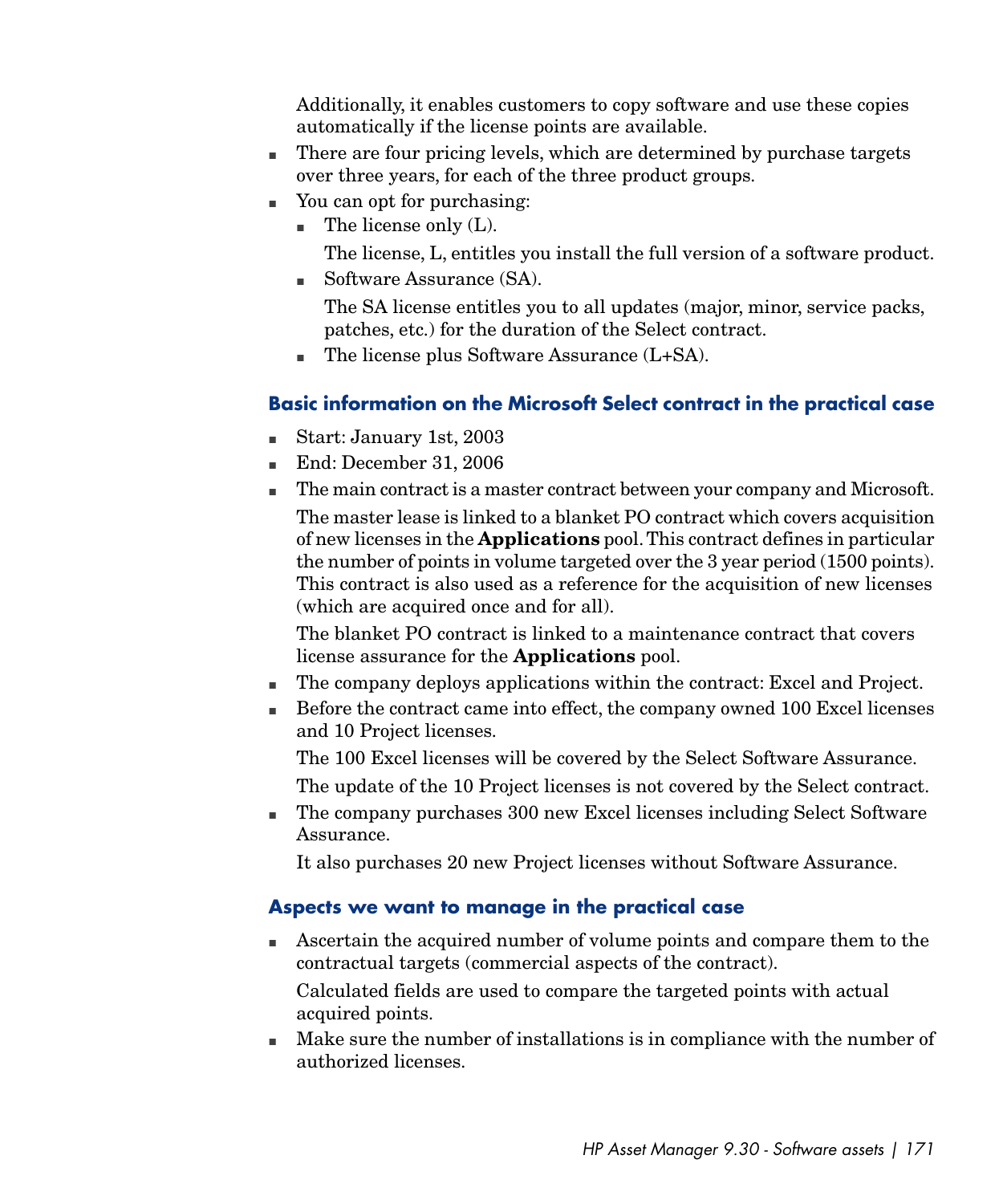A counter is used to compare installations with purchased licenses.

### **Main stages of the practical case**

- 1 Creating the natures and models.
- 2 Creating the contracts.
- 3 Creating the portfolio items.
- 4 Creating the catalog references.
- 5 Creating the requests and orders.
- 6 Creating the calculated fields.
- 7 Creating the counter.

# Steps to carry out

### Create the natures

- 1 Display the natures (**Portfolio management/ Asset configurations/ Natures** link on the navigation bar).
- 2 Create four new records, by populating the fields and links as shown in the following tables. For each record, start by clicking **New** and finish by clicking **Create**.

| Field or link                            | Value                      |
|------------------------------------------|----------------------------|
| Name (Name)                              | PC <sub>2</sub> - Computer |
| Create (seBasis)                         | Portfolio item             |
| Also create (seOverflowTbl)              | Computers (amComputer)     |
| Management constraint (seMgtConstraint)  | Unique asset tag           |
| Has software installed (bHasSoftInstall) | Yes                        |

| Field or link                           | Value                     |
|-----------------------------------------|---------------------------|
| Name (Name)                             | PC <sub>2</sub> - License |
| Create (seBasis)                        | Portfolio item            |
| Management constraint (seMgtConstraint) | Asset tag                 |
| License (bSoftLicense)                  | Yes                       |

| Field or link               | Value                                             |
|-----------------------------|---------------------------------------------------|
| Name (Name)                 | PC <sub>2</sub> - Installation                    |
| Create (seBasis)            | Portfolio item                                    |
| Also create (seOverflowTbl) | Software installations or utilizations (amSoftIn- |
|                             | stall)                                            |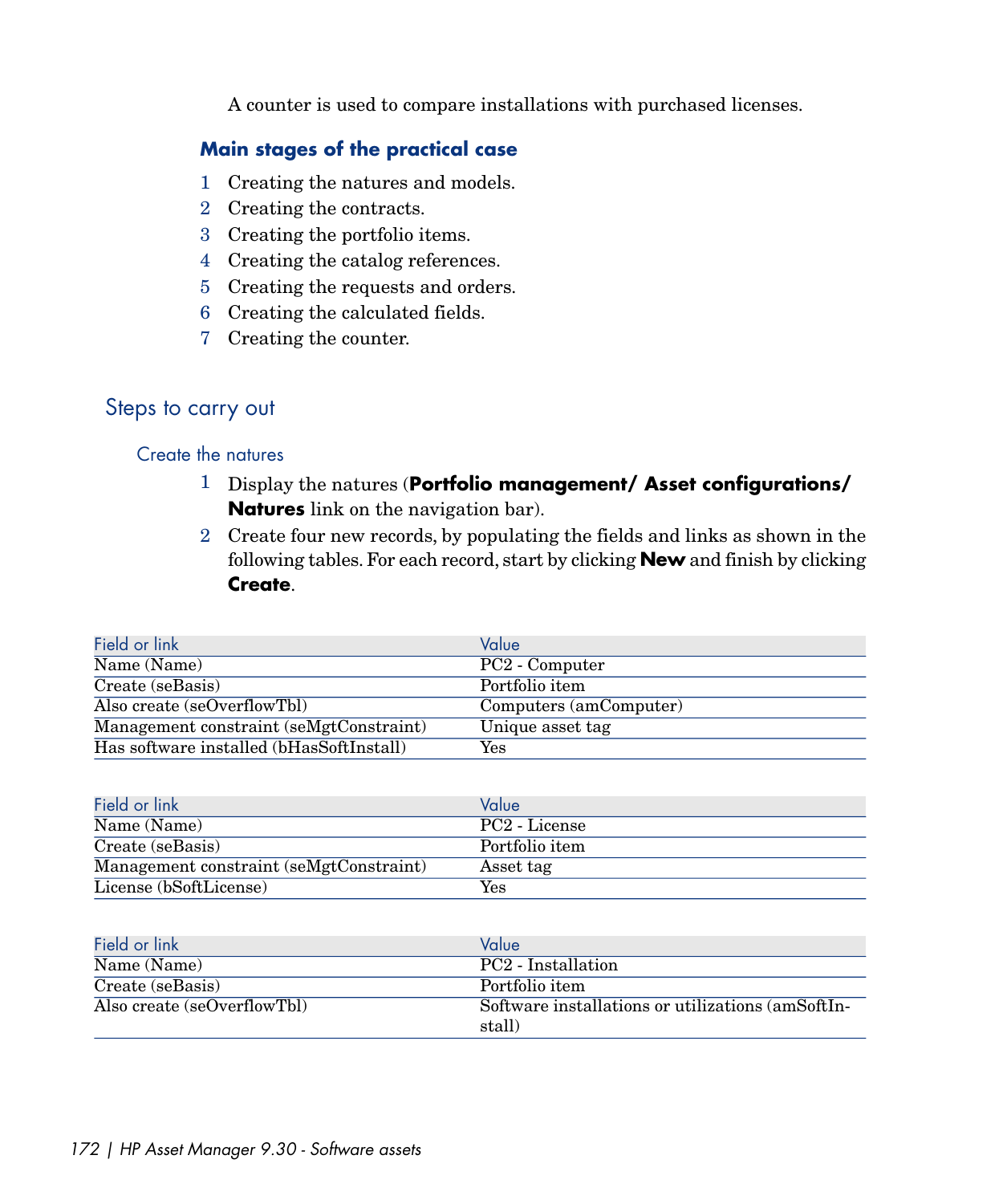| Field or link                           |      |
|-----------------------------------------|------|
| Management constraint (seMgtConstraint) | Free |

| Field or link              | Value                     |
|----------------------------|---------------------------|
| Name (Name)                | PC2 - Blanket PO contract |
| Create (seBasis)           | Contract                  |
| Contract type (seCntrType) | Blanket PO                |

### Create the brands

- 1 Display the brands (**Portfolio management/ Catalog/ Brands** link on the navigation bar).
- 2 If it doesn't already exist, create the following record by populating the fields and links as shown in the following table:

| Field or<br>∵ lınk. | alue |
|---------------------|------|
| Name (<br>(Name)    |      |

#### Create the units for features

- 1 Display the units (**Administration / System/ Units** link on the navigation bar).
- 2 Create the following records, by populating the fields and links as shown in the following table:

| Field or link         | Value                                                                                                       |
|-----------------------|-------------------------------------------------------------------------------------------------------------|
| Name (Name)           | Points                                                                                                      |
| Dimension (Dimension) | Count                                                                                                       |
|                       | Note:                                                                                                       |
|                       | If the message Would you like to add the value<br>'XXX' to itemized list 'YYY'? is displayed, click<br>Yes. |
| Symbol (Symbol)       | Pts                                                                                                         |
|                       | Note:                                                                                                       |
|                       | If the message Would you like to add the value<br>'XXX' to itemized list 'YYY'? is displayed, click<br>Yes. |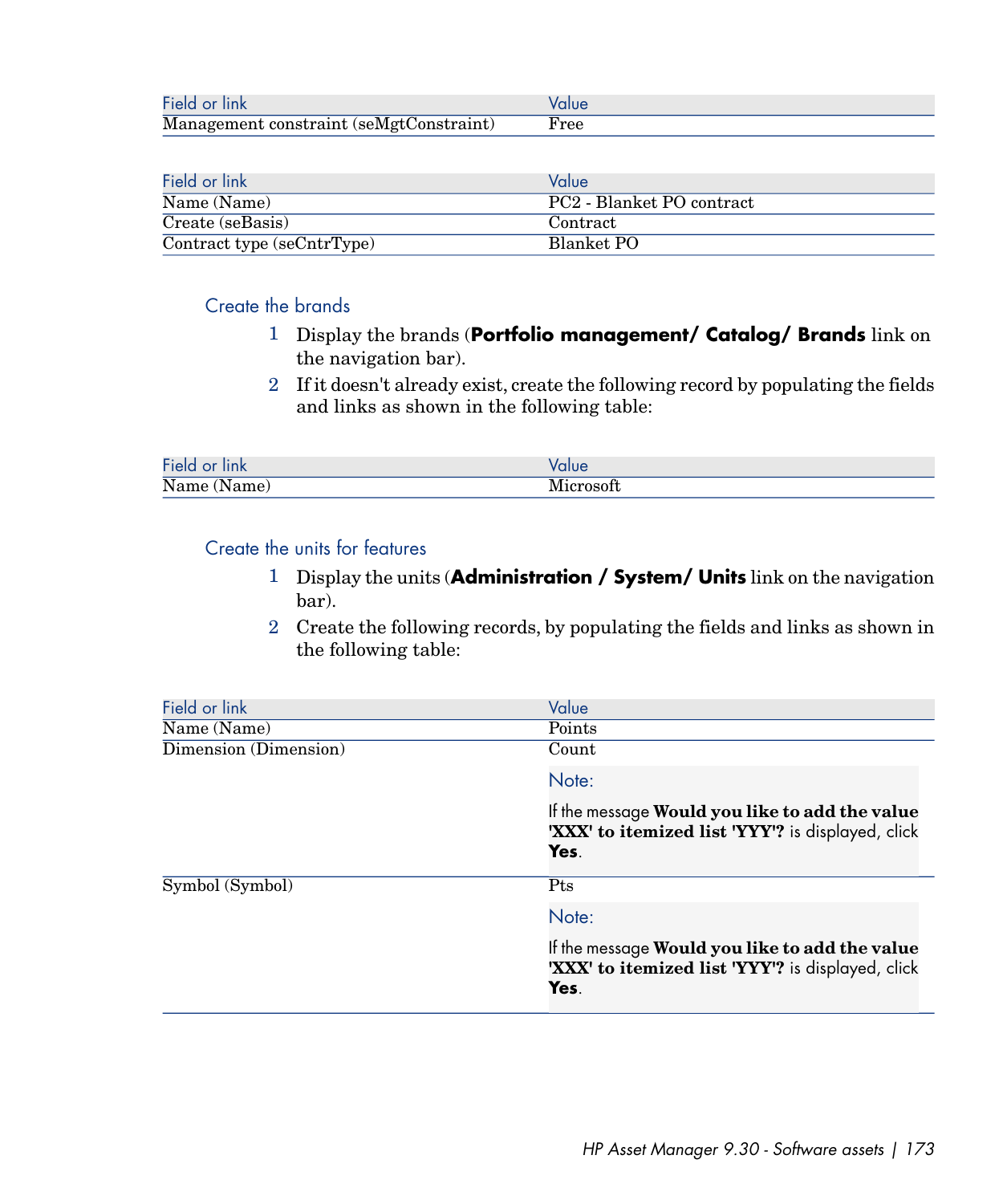| Field or<br>∵ lınk      | ılue |
|-------------------------|------|
| (fConv)<br>Conv. coeff. |      |

## Create the features for models and contracts

- 1 Display the features (**Administration / Features/ Features** link on the navigation bar).
- 2 Create the following records, by populating the fields and links as shown in the following tables:

| Field or link                   | Value                                                                                                                                                                                                                                                        |
|---------------------------------|--------------------------------------------------------------------------------------------------------------------------------------------------------------------------------------------------------------------------------------------------------------|
|                                 | This feature to be associated with the license models                                                                                                                                                                                                        |
|                                 | is used to define the number of points obtained each                                                                                                                                                                                                         |
|                                 | time a license is purchased.                                                                                                                                                                                                                                 |
| Title (TextLabel)               | PC2SelectPointsL                                                                                                                                                                                                                                             |
| Input tab                       |                                                                                                                                                                                                                                                              |
| Input type (seDataType)         | Numerical                                                                                                                                                                                                                                                    |
| Unit (Unit)                     | Points                                                                                                                                                                                                                                                       |
|                                 |                                                                                                                                                                                                                                                              |
| Field or link                   | Value                                                                                                                                                                                                                                                        |
|                                 | This feature to be associated with the license models<br>is used to define the number of Software Assurance<br>points obtained each time a license is purchased<br>during the third year of the contract (with less than                                     |
| Title (TextLabel)               | one year of Software Assurance left).<br>PC2SelectPointsSA1                                                                                                                                                                                                  |
| Input tab                       |                                                                                                                                                                                                                                                              |
| Input type (seDataType)         | Numerical                                                                                                                                                                                                                                                    |
| $\overline{\text{Unit (Unit)}}$ | Points                                                                                                                                                                                                                                                       |
|                                 |                                                                                                                                                                                                                                                              |
| Field or link                   | Value                                                                                                                                                                                                                                                        |
|                                 | This feature to be associated with the license models<br>is used to define the number of Software Assurance<br>points obtained each time a license is purchased<br>during the second year of the contract (with 1 to 2<br>years of Software Assurance left). |
| Title (TextLabel)               | PC2SelectPointsSA2                                                                                                                                                                                                                                           |
| Input tab                       |                                                                                                                                                                                                                                                              |
| Input type (seDataType)         | Numerical                                                                                                                                                                                                                                                    |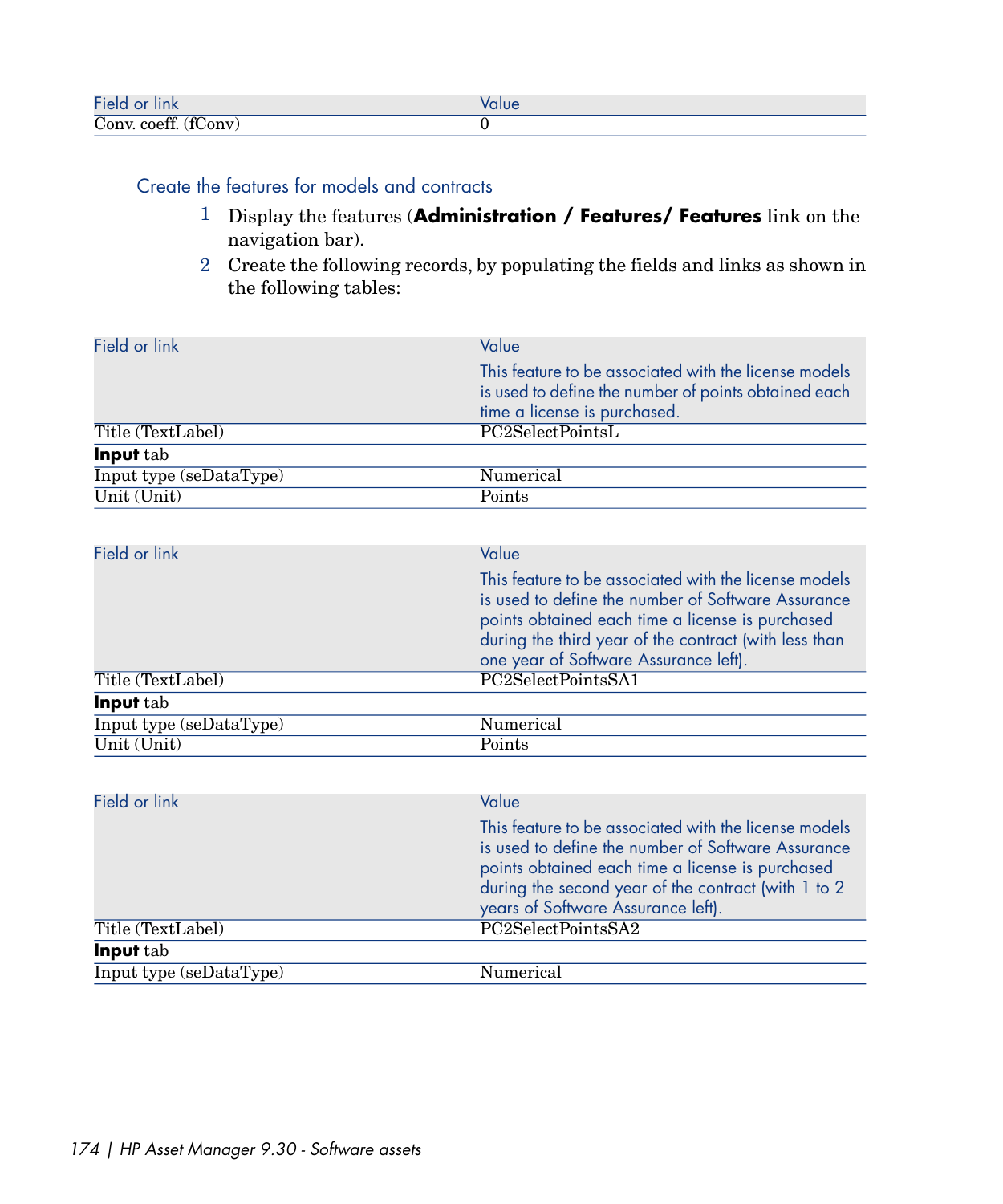| Field or link | Value<br>This feature to be associated with the license models<br>is used to define the number of Software Assurance<br>points obtained each time a license is purchased<br>during the second year of the contract (with 1 to 2<br>years of Software Assurance left). |
|---------------|-----------------------------------------------------------------------------------------------------------------------------------------------------------------------------------------------------------------------------------------------------------------------|
| Unit (Unit)   | Points                                                                                                                                                                                                                                                                |

| Field or link           | Value<br>This feature to be associated with the license models                                                                                                                                     |
|-------------------------|----------------------------------------------------------------------------------------------------------------------------------------------------------------------------------------------------|
|                         | is used to define the number of Software Assurance<br>points obtained each time a license is purchased<br>during the first year of the contract (with 2 to 3 years<br>of Software Assurance left). |
| Title (TextLabel)       | PC2SelectPointsSA3                                                                                                                                                                                 |
| <b>Input</b> tab        |                                                                                                                                                                                                    |
| Input type (seDataType) | Numerical                                                                                                                                                                                          |
| Unit (Unit)             | Points                                                                                                                                                                                             |

| Field or link           | Value                                                                                                       |
|-------------------------|-------------------------------------------------------------------------------------------------------------|
|                         |                                                                                                             |
|                         | This feature to be associated with the blanket PO<br>contract for a given pool is used to define the points |
|                         | target.                                                                                                     |
| Title (TextLabel)       | PC2SelectPointsTarget                                                                                       |
| <b>Input</b> tab        |                                                                                                             |
| Input type (seDataType) | Numerical                                                                                                   |
| Unit (Unit)             | Points                                                                                                      |
|                         |                                                                                                             |

# Add the parameters to the features

- 1 Display the features (**Administration / Features/ Features** link on the navigation bar).
- 2 Select the feature **PC2SelectPointsL**.
- 3 Display the **Parameters** tab.
- 4 Add a parameter (**+** button).
- 5 Populate the fields and links shown in the following table:

| Field or link     |                  |
|-------------------|------------------|
| Table (TableName) | Models (amModel) |

- 6 Proceed in the same way for the features **PC2SelectPointsSA1**, **PC2SelectPointsSA2** and **PC2SelectPointsSA3**.
- 7 Select the feature **PC2SelectPointsTarget**.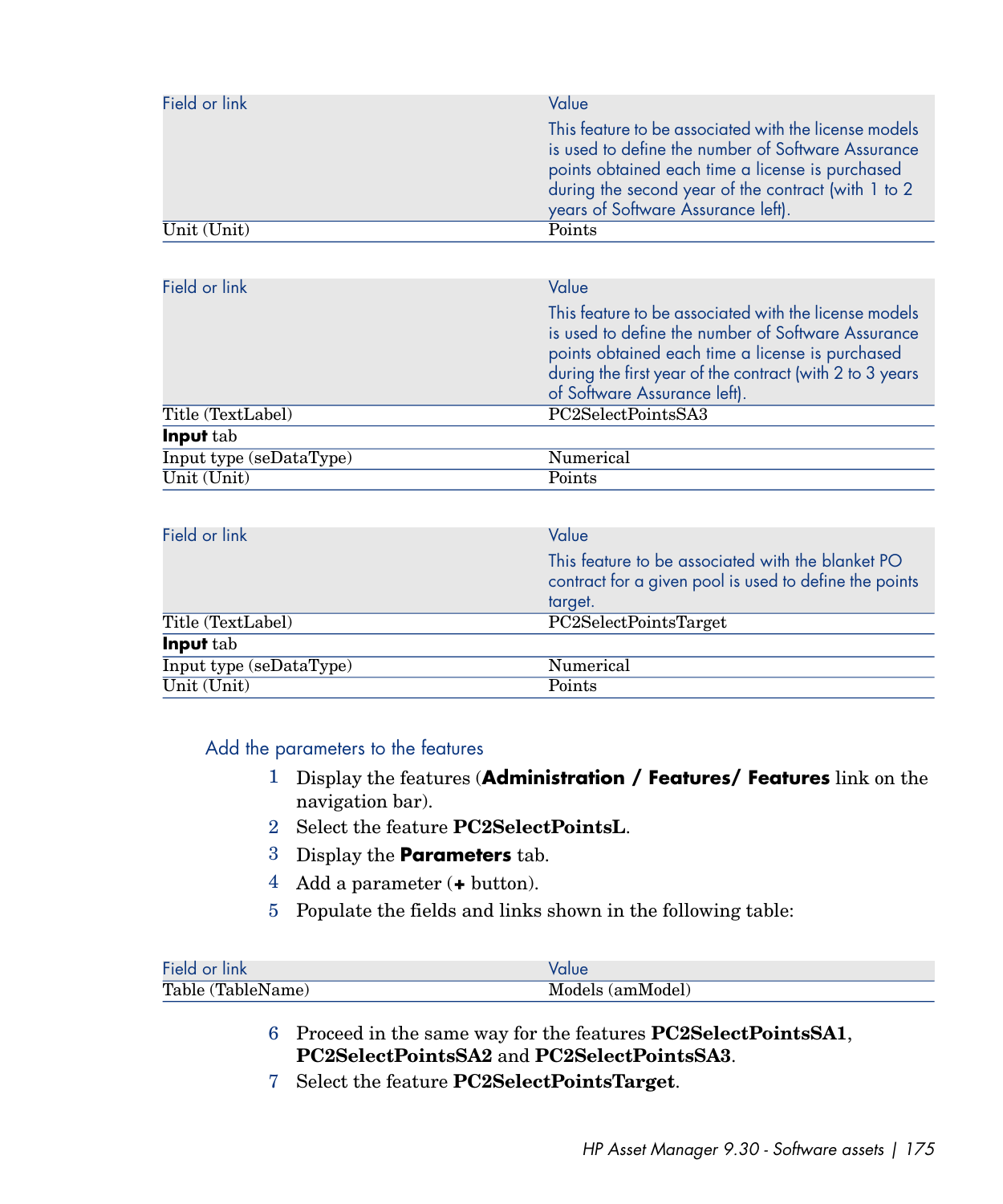- 8 Display the **Parameters** tab.
- 9 Add a parameter (**+** button).
- 10 Populate the fields and links shown in the following table:

| Field or link     |                        |
|-------------------|------------------------|
| Table (TableName) | Contracts (amContract) |

### Create the models

- 1 Display the models (**Portfolio management/ Asset configurations/ Models** link on the navigation bar).
- 2 Create the following records, by populating the fields and links as shown in the following tables:

| Field or link      | Value                      |
|--------------------|----------------------------|
| Name (Name)        | PC2 - Computer             |
| <b>General</b> tab |                            |
| Nature (Nature)    | PC <sub>2</sub> - Computer |

| Field or link      | Value                     |
|--------------------|---------------------------|
| Name (Name)        | PC2 - Excel - License     |
| Brand (Brand)      | Microsoft                 |
| <b>General</b> tab |                           |
| Nature (Nature)    | PC <sub>2</sub> - License |
| Features tab       |                           |
| PC2SelectPointsL   |                           |
| PC2SelectPointsSA1 |                           |
| PC2SelectPointsSA2 |                           |
| PC2SelectPointsSA3 | $\mathbf{2}$              |

| Field or link      | Value                     |
|--------------------|---------------------------|
| Name (Name)        | PC2 - Project - License   |
| Brand (Brand)      | Microsoft                 |
| <b>General</b> tab |                           |
| Nature (Nature)    | PC <sub>2</sub> - License |
| Features tab       |                           |
| PC2SelectPointsL   | 4                         |
| PC2SelectPointsSA1 | 2                         |
| PC2SelectPointsSA2 |                           |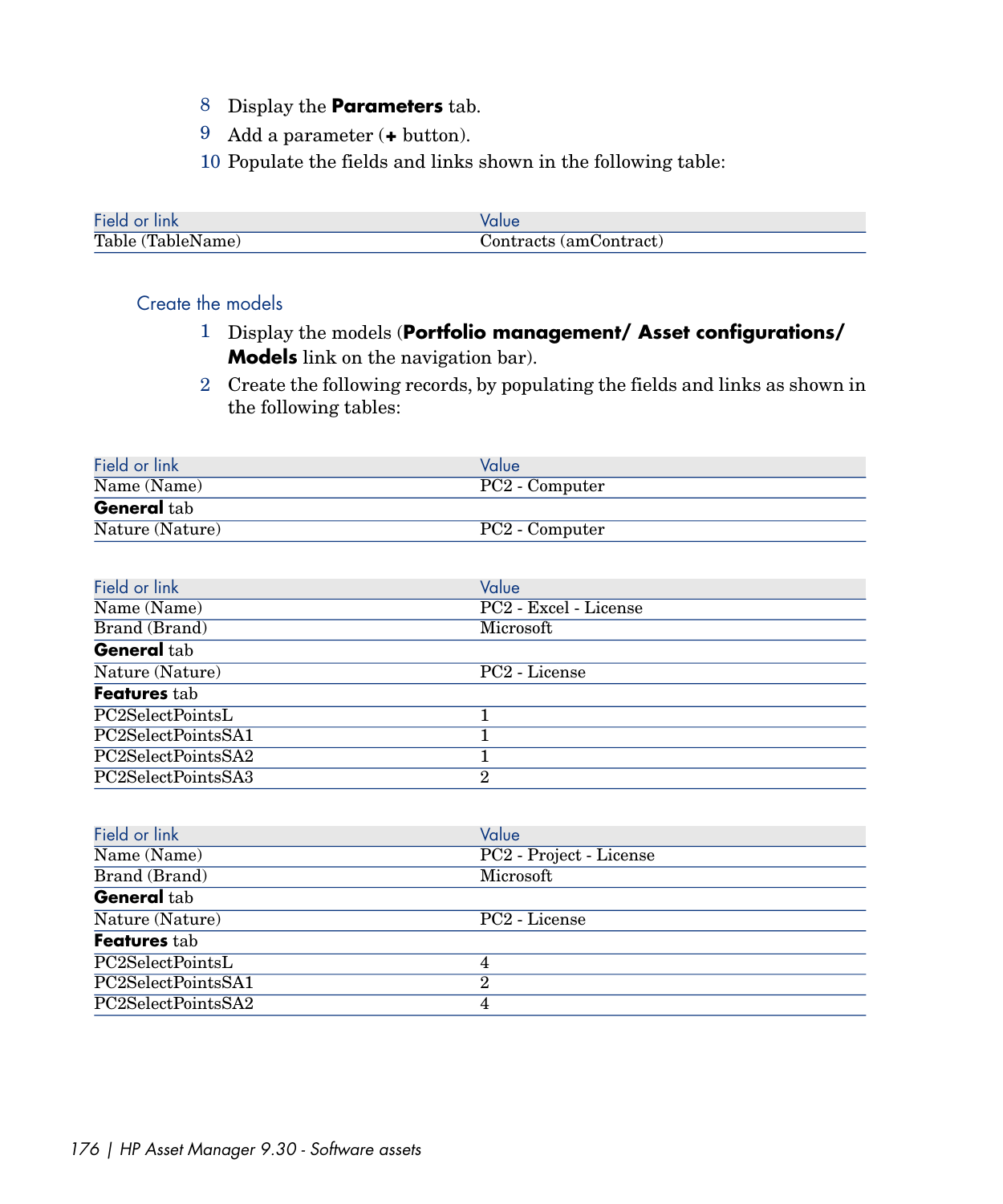| Fiela<br>. .<br>ink                                    |  |
|--------------------------------------------------------|--|
| $P^{\alpha\alpha}$<br>$\bigcap$ $\bigcap$<br>5A3<br>-- |  |

| Field or link      | Value                                 |
|--------------------|---------------------------------------|
| Name (Name)        | PC2 - Microsoft Select - Pool         |
| Brand (Brand)      | Microsoft                             |
| <b>General</b> tab |                                       |
| Nature (Nature)    | PC <sub>2</sub> - Blanket PO contract |

| Field or link      | Value                          |
|--------------------|--------------------------------|
| Name (Name)        | PC2 - Excel - Installation     |
| Brand (Brand)      | Microsoft                      |
| <b>General</b> tab |                                |
| Nature (Nature)    | PC <sub>2</sub> - Installation |

### Create the contracts

- 1 Display the contracts (**Asset lifecycle/ Vendor contract management/ Contracts** link on the navigation bar).
- 2 Create the following records, by populating the fields and links as shown in the following tables:

| Value                                 |
|---------------------------------------|
| Main contract.                        |
| PC2MSML                               |
| PC2 - Microsoft Select - Master lease |
| Master lease                          |
| Active                                |
|                                       |
| None                                  |
| <b>January 1, 2011</b>                |
| December 31, 2011                     |
|                                       |

| Field or link      | Value                                              |
|--------------------|----------------------------------------------------|
|                    | Blanket PO contact covering the acquisition of new |
|                    | licenses in the <b>Applications</b> pool.          |
| Reference (Ref)    | PC <sub>2</sub> MS <sub>A1</sub>                   |
| Purpose (Purpose)  | PC2 - Microsoft Select - Applications - Acquisi-   |
|                    | tions                                              |
| Type (seType)      | Blanket PO                                         |
| Model (Model)      | PC2 - Microsoft Select - Pool                      |
| <b>General</b> tab |                                                    |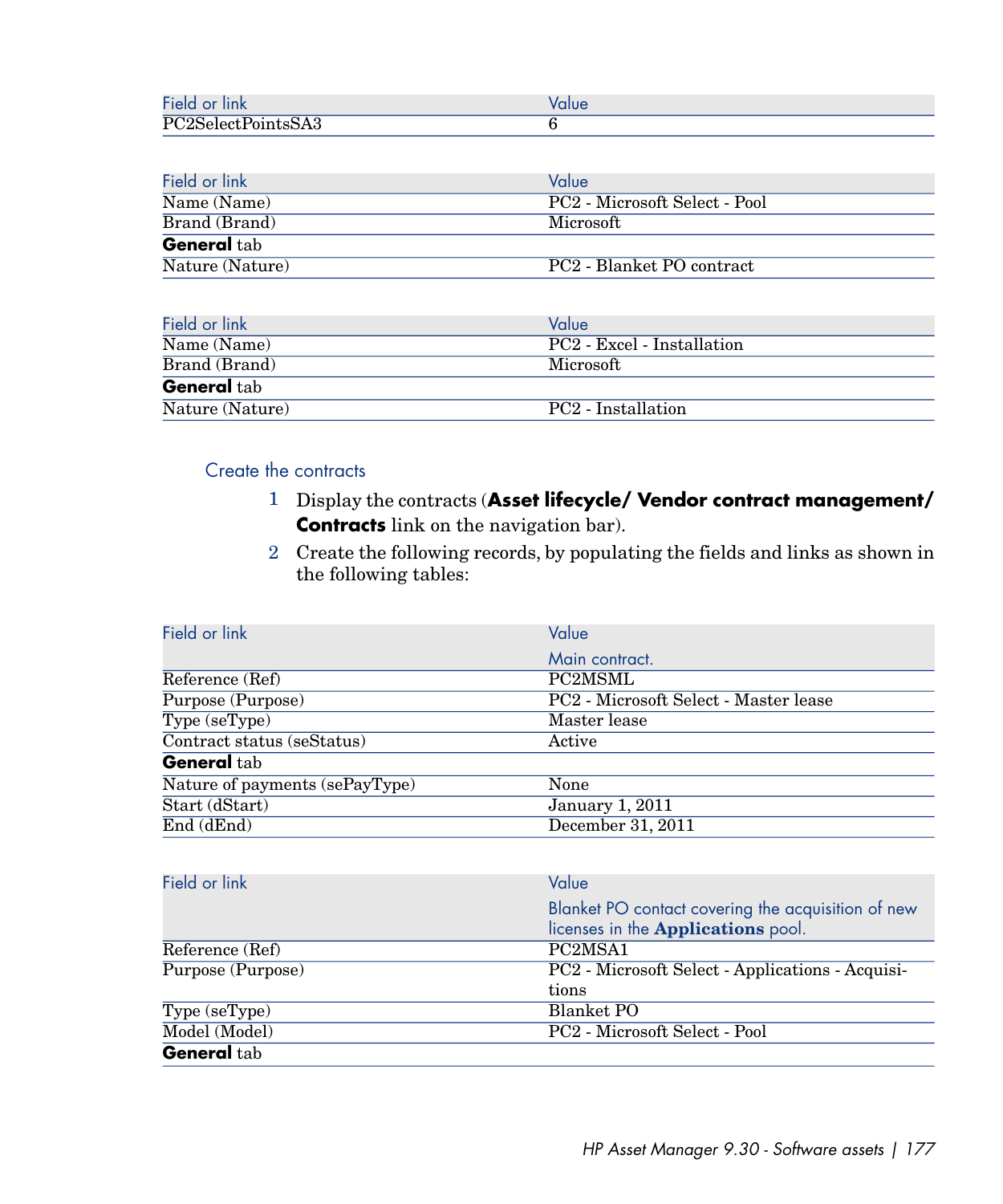| Field or link                  | Value                                                                                                 |
|--------------------------------|-------------------------------------------------------------------------------------------------------|
|                                | Blanket PO contact covering the acquisition of new<br>licenses in the <b>Applications</b> pool.       |
| Attached to (Parent)           | Select the PC2MSCC (PC2 - Microsoft Select                                                            |
|                                | - Master lease) contract from the list                                                                |
| Nature of payments (sePayType) | None                                                                                                  |
| Start (dStart)                 | <b>January 1, 2011</b>                                                                                |
| End (dEnd)                     | December 31, 2011                                                                                     |
| Features tab                   |                                                                                                       |
| PC2SelectPointsTarget          | 1500                                                                                                  |
|                                |                                                                                                       |
| Field or link                  | Value                                                                                                 |
|                                | Maintenance contract covering Software Assurance<br>for the licenses in the <b>Applications</b> pool. |

|                                | for the licenses in the <b>Applications</b> pool. |
|--------------------------------|---------------------------------------------------|
| Reference (Ref)                | PC <sub>2</sub> MS <sub>A2</sub>                  |
| Purpose (Purpose)              | PC2 - Microsoft Select - Applications - Assurance |
| Type (seType)                  | Maintenance                                       |
| Contract status (seStatus)     | Active                                            |
| <b>General</b> tab             |                                                   |
| Attached to (Parent)           | Select the PC2MSA1 (PC2 - Microsoft Select        |
|                                | - Applications - Acquisitions) contract from      |
|                                | the list                                          |
| Nature of payments (sePayType) | Rents                                             |
| Start (dStart)                 | <b>January 1, 2011</b>                            |
| End (dEnd)                     | December 31, 2011                                 |

#### Create a cost center

- 1 Display the cost centers (**Asset lifecycle/ IT financial management/ Cost tracking/ Cost centers** link on the navigation bar).
- 2 Create the following records, by populating the fields and links as shown in the following table:

| Field or link | <b>Value</b>             |
|---------------|--------------------------|
| Label (Title) | PC2 - National Marketing |

### Create the portfolio items

- 1 Display the portfolio items (**Asset lifecycle/ Infrastructure management/ Portfolio items** link on the navigation bar).
- 2 Create the following records, by populating the fields and links as shown in the following tables: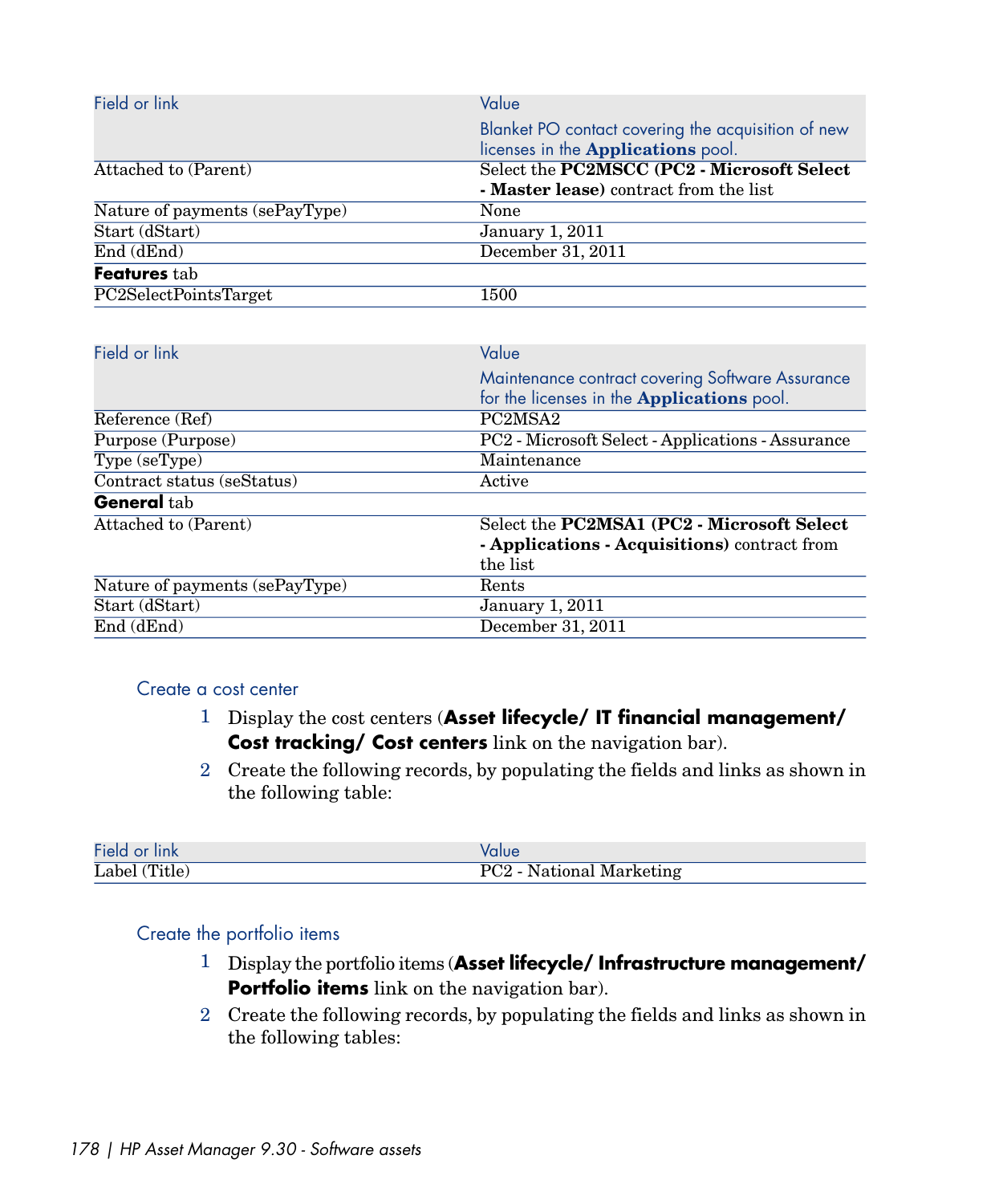| Field or link              | Value                                                  |
|----------------------------|--------------------------------------------------------|
|                            | Excel licenses acquired before the start of the Select |
|                            | contract.                                              |
| Model (Model)              | PC2 - Excel - License                                  |
| General tab                |                                                        |
| Quantity (fQty)            | 100                                                    |
| Cost center (CostCenter)   | PC2 - National Marketing                               |
| License tab                |                                                        |
| Rights (ISoftLicUseRights) |                                                        |

| Field or link              | Value                                                    |
|----------------------------|----------------------------------------------------------|
|                            | Project licenses acquired before the start of the Select |
|                            | contract.                                                |
| Model (Model)              | PC2 - Project - License                                  |
| General tab                |                                                          |
| Quantity (fQty)            | 10                                                       |
| Cost center (CostCenter)   | <b>PC2</b> - National Marketing                          |
| <b>License</b> tab         |                                                          |
| Rights (ISoftLicUseRights) |                                                          |

| Field or link            | Value                    |
|--------------------------|--------------------------|
| Model (Model)            | PC2 - Computer           |
| <b>General</b> tab       |                          |
| Cost center (CostCenter) | PC2 - National Marketing |

| Field or link            | Value                                              |
|--------------------------|----------------------------------------------------|
|                          | An Excel installation made before the start of the |
|                          | Select contract, and which will be covered by the  |
|                          | Select Software Assurance.                         |
| Model (Model)            | PC2 - Excel - Installation                         |
| <b>General</b> tab       |                                                    |
| Quantity (fQty)          |                                                    |
| Component of (Parent)    | Select the PC2 - Computer record from the list     |
| Software inst. tab       |                                                    |
| No of points (IUseCount) |                                                    |

Create the supplier

- 1 Display the companies (**Organization management/ Organization/ Companies** link on the navigation bar).
- 2 If it doesn't already exist, create the following record by populating the fields and links as shown in the following table: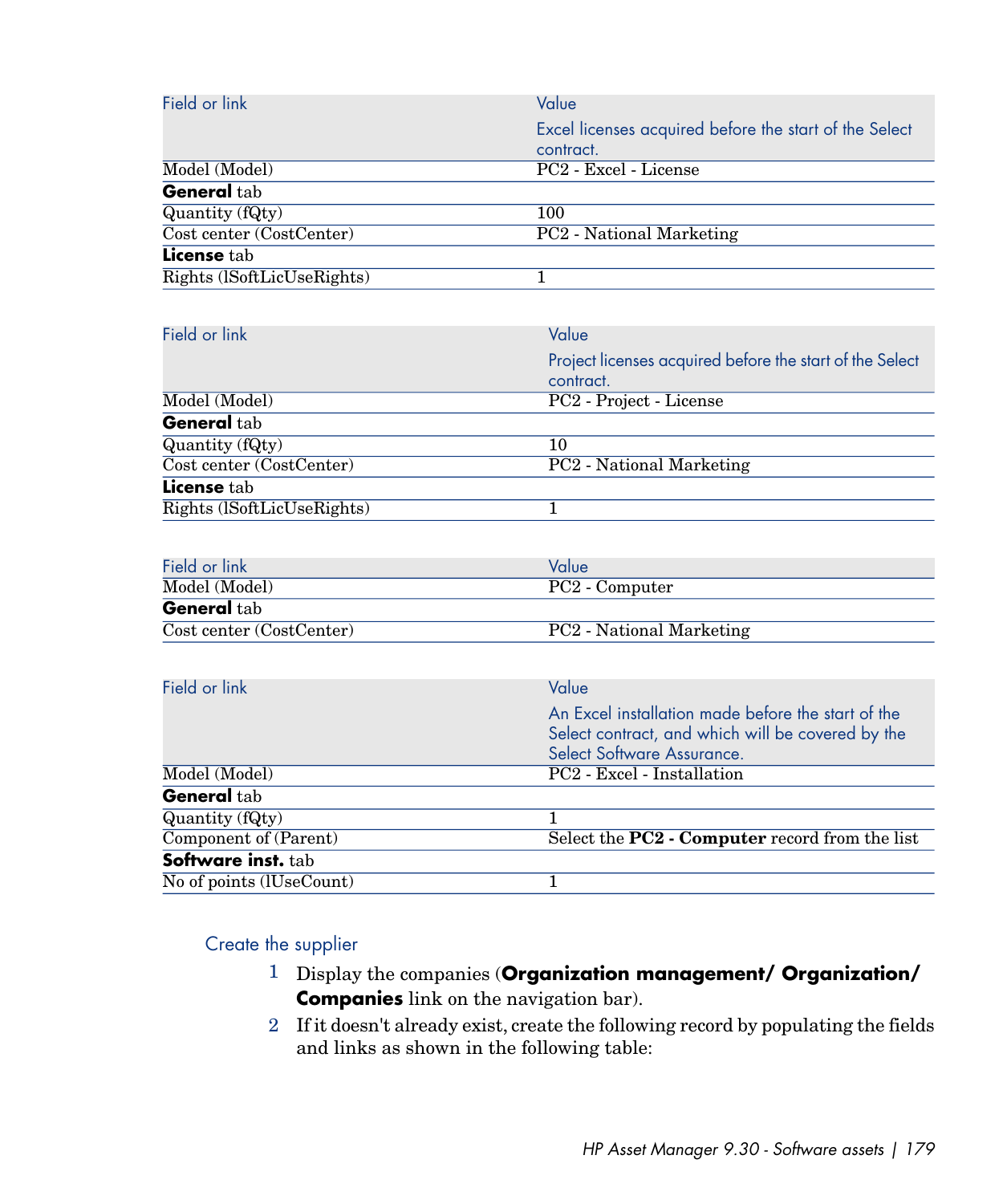| Field or link | Value     |
|---------------|-----------|
| Name (Name)   | Microsoft |

### Create the products

- 1 Create the products (**Portfolio management/ Catalog/ Products** link on the navigation bar).
- 2 Create the following records, by populating the fields and links as shown in the following tables:

| Field or link             | Value                             |
|---------------------------|-----------------------------------|
| Description (Description) | PC <sub>2</sub> - Excel - License |
| Brand (Brand)             | Microsoft                         |
| <b>General</b> tab        |                                   |
| Model (Model)             | PC2 - Excel - License             |

| Field or link             | Value                   |
|---------------------------|-------------------------|
| Description (Description) | PC2 - Project - License |
| Brand (Brand)             | Microsoft               |
| <b>General</b> tab        |                         |
| Model (Model)             | PC2 - Project - License |

#### Create the catalog

- 1 Display the catalogs (**Portfolio management/ Catalog/ Catalogs** link on the navigation bar).
- 2 Create the following records, by populating the fields and links as shown in the following tables:

| Field or link                                               | Value                          |  |
|-------------------------------------------------------------|--------------------------------|--|
| Name (Name)                                                 | Microsoft                      |  |
| Validate the creation of the record ( <b>Create</b> button) |                                |  |
| <b>Distributors</b>                                         | Add a link to <b>Microsoft</b> |  |
| Default supplier (DefSuppCat)                               | Microsoft                      |  |

### Create the references

- 1 Display the catalogs (**Portfolio management/ Catalog/ Catalog references** link on the navigation bar).
- 2 Create the following records, by populating the fields and links as shown in the following tables: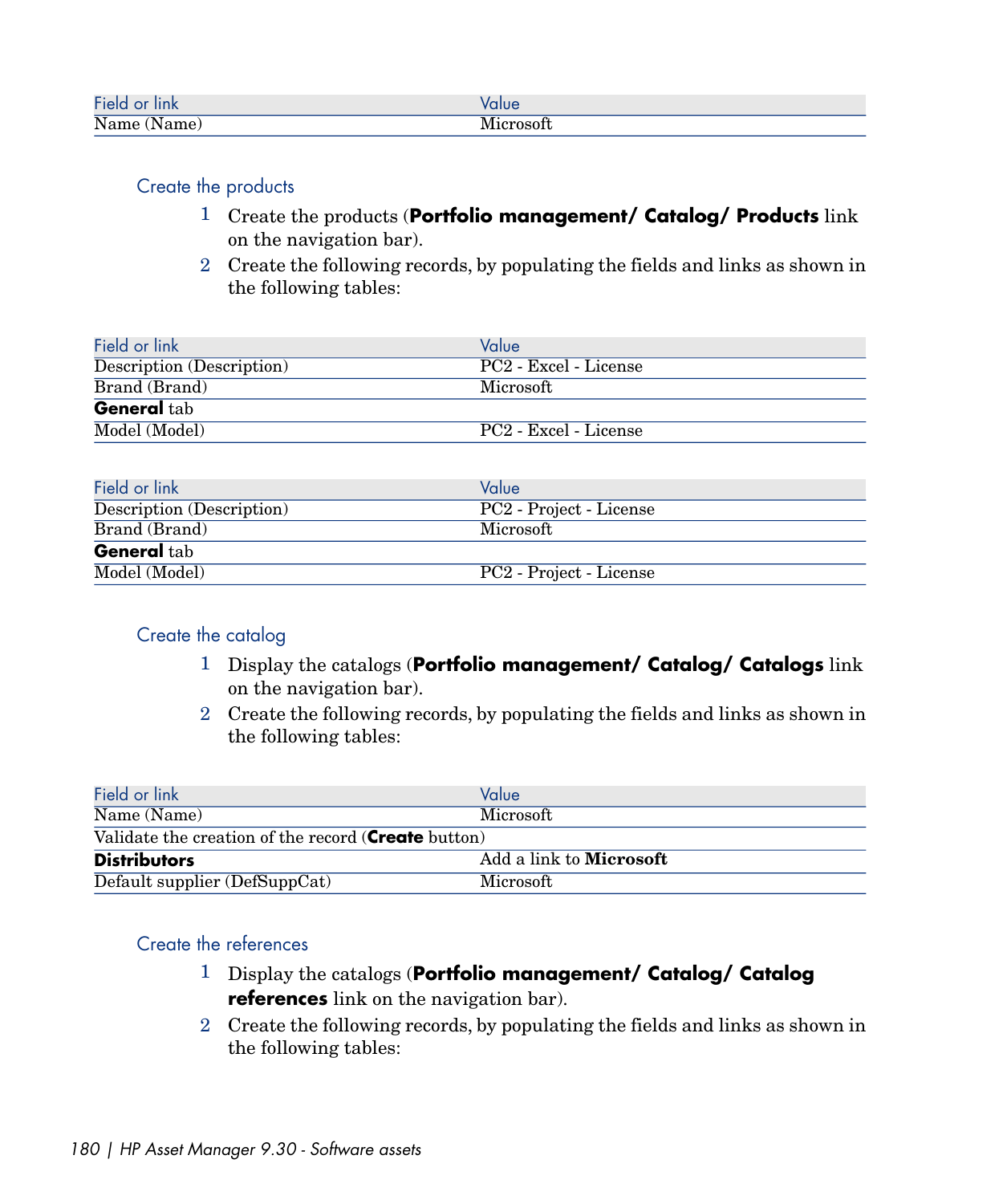| Field or link              | Value                 |
|----------------------------|-----------------------|
| Catalog (Catalog)          | Microsoft             |
| Product (CatProduct)       | PC2 - Excel - License |
| Price (sysCoreCatRefPrice) | 200                   |

| Field or link              | Value                   |
|----------------------------|-------------------------|
| Catalog (Catalog)          | Microsoft               |
| Product (CatProduct)       | PC2 - Project - License |
| Price (sysCoreCatRefPrice) | 800                     |

Create the license and assurance requests from the master lease

- 1 Display the requests (**Asset lifecycle/ Procurement lifecycle/ Requests/ Purchase requests** link on the navigation bar).
- 2 Create the following records, by populating the fields and links as shown in the following tables:

| Field or link     | Value                                    |
|-------------------|------------------------------------------|
| Purpose (Purpose) | PC2 - License + Excel Software Assurance |
| Number (PONumber) | $PC2-01$                                 |

| Field or link     | Value                 |
|-------------------|-----------------------|
| Purpose (Purpose) | PC2 - Project license |
| Number (PONumber) | PC <sub>2</sub> -02   |

| Field or link     | Value                             |
|-------------------|-----------------------------------|
| Purpose (Purpose) | PC <sub>2</sub> - Excel Assurance |
| Number (PONumber) | PC <sub>2</sub> -03               |

Create the request lines for the **PC2-01** request

- 1 Display the requests (**Asset lifecycle/ Procurement lifecycle/ Requests/ Purchase requests** link on the navigation bar).
- 2 Select request **PC2-01** (**Number** (PONumber) field).
- 3 Display the **Composition** tab.
- 4 Add the following request lines by populating the fields and links as shown in the following tables:

| Field or link                           | Value |
|-----------------------------------------|-------|
| Contract utilization (bCntrUtilization) | No    |
| $\overline{$ Quantity (fQty)            | 300   |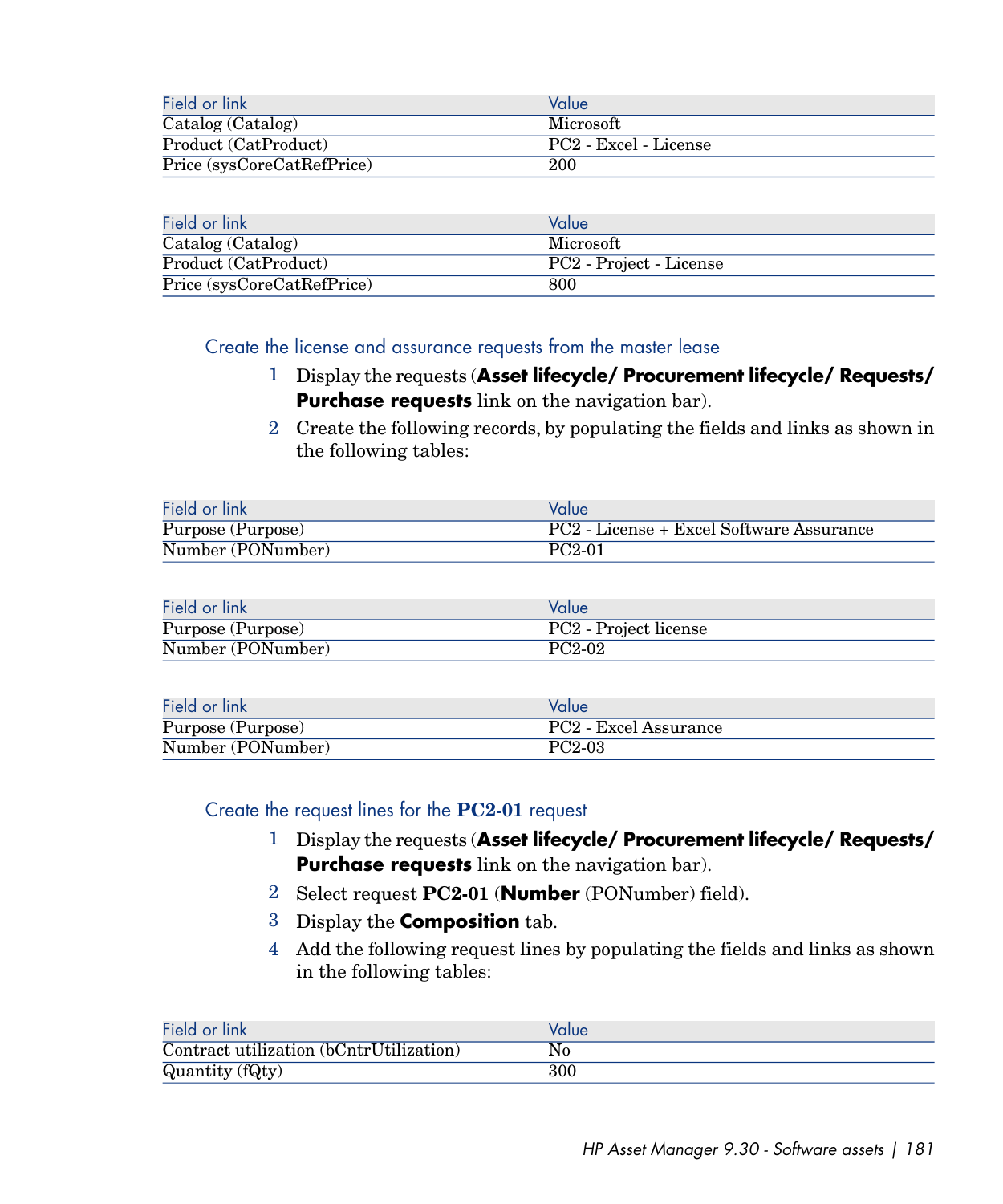| Field or link          | Value                                                           |
|------------------------|-----------------------------------------------------------------|
| Reference (CatalogRef) | Select the PC2 - Excel - License (Microsoft) -                  |
|                        | <b>PC2</b> - <b>Excel</b> - <b>License</b> record from the list |

## **Q** Tip:

To be able to create the following line correctly in the Windows client, you must first have saved the inclusion of the first line of the request using the **Modify** button.

| Field or link                                         | Value                                       |
|-------------------------------------------------------|---------------------------------------------|
| Contract utilization (bCntrUtilization)               | Yes                                         |
| Quantity (fQty)                                       |                                             |
| Icon to the right of the Contract requested           | Click                                       |
| (UsedReqLineCntr) field                               |                                             |
| Drop-down list under the <b>Quantity</b> (fQty) field | Contract used                               |
| Field to the right of the drop-down list with the     | Select the PC2MSA2 (PC2 - Microsoft Select  |
| <b>Used contract value</b>                            | - Applications - Assurance) record from the |
|                                                       | list                                        |
| Port. item requested (UsedReqLineAsset)               | 300 PC2 - Excel - License                   |

#### Create the request lines for the **PC2-02** request

- 1 Display the requests (**Asset lifecycle/ Procurement lifecycle/ Requests/ Purchase requests** link on the navigation bar).
- 2 Select request **PC2-02** (**Number** (PONumber) field).
- 3 Display the **Composition** tab.
- 4 Add the following request line by populating the fields and links as shown in the following tables:

| Field or link          | Value                                                           |
|------------------------|-----------------------------------------------------------------|
| Quantity (fQty)        | 20                                                              |
| Reference (CatalogRef) | Select the PC2 - Project - License (Microsoft)                  |
|                        | <b>PC2</b> - <b>Excel</b> - <b>License</b> record from the list |

#### Create the request lines for the **PC2-03** request

- 1 Display the requests (**Asset lifecycle/ Procurement lifecycle/ Requests/ Purchase requests** link on the navigation bar).
- 2 Select request **PC2-03** (**Number** (PONumber) field).
- 3 Display the **Composition** tab.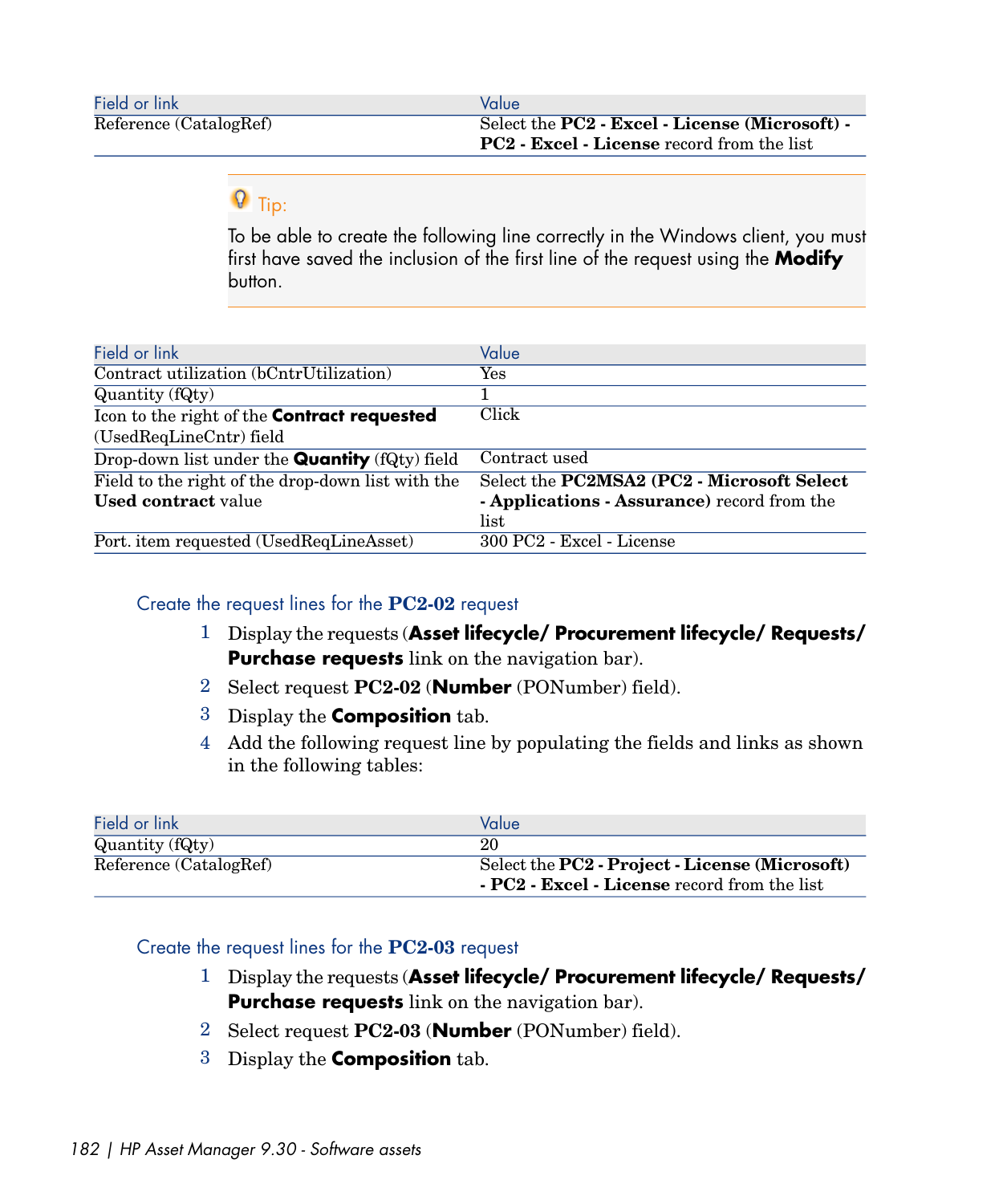4 Add the following request line by populating the fields and links as shown in the following tables:

| Field or link                                                                     | Value                                                      |
|-----------------------------------------------------------------------------------|------------------------------------------------------------|
| Contract utilization (bCntrUtilization)                                           | Yes                                                        |
| Quantity (fQty)                                                                   |                                                            |
| Icon to the right of the <b>Contract requested</b>                                | Click                                                      |
| (UsedReqLineCntr) field                                                           |                                                            |
| Drop-down list under the <b>Quantity</b> $(fQty)$ field                           | Contract used                                              |
| Field to the right of the drop-down list with the                                 | Select the PC2MSA2 (PC2 - Microsoft Select                 |
| <b>Used contract value</b>                                                        | - <b>Applications</b> - <b>Assurance</b> ) record from the |
|                                                                                   | list                                                       |
| Icon to the right of the Port. item requested                                     | Click                                                      |
| (UsedReqLineAsset) field                                                          |                                                            |
| Drop-down list under the drop-down list with the Asset used                       |                                                            |
| <b>Used contract value</b>                                                        |                                                            |
| Field to the right of the drop-down list with the Microsoft PC2 - Excel - License |                                                            |
| <b>Asset used value</b>                                                           |                                                            |

Creating, issuing and receiving the orders **PC2-01** and **PC2-02**

- 1 Display the requests (**Asset lifecycle/ Procurement lifecycle/ Requests/ Purchase requests** link on the navigation bar).
- 2 Select request **PC2-01** (**Number** (PONumber) field).
- 3 Click **Quote**, and then **Finish** and then **OK** to accept the proposed values.
- 4 In the detail of the purchase order generated from the request:
	- a Populate the fields and links shown in the following table:

| Field or link      | Value          |
|--------------------|----------------|
| Number (PONumber)  | $PC2-01$       |
| <b>General</b> tab |                |
| Sent (dtSent)      | March 31, 2011 |

- b Display the **Composition** tab.
- c Display the detail of the purchase order line.
- d In the detail of the order line, display the **Allocation** tab.
- e Populate the fields and links shown in the following table:

| Field or link            | Value                    |
|--------------------------|--------------------------|
| Cost center (CostCenter) | PC2 - National Marketing |

f In the detail of the order line, display the **Financing** tab.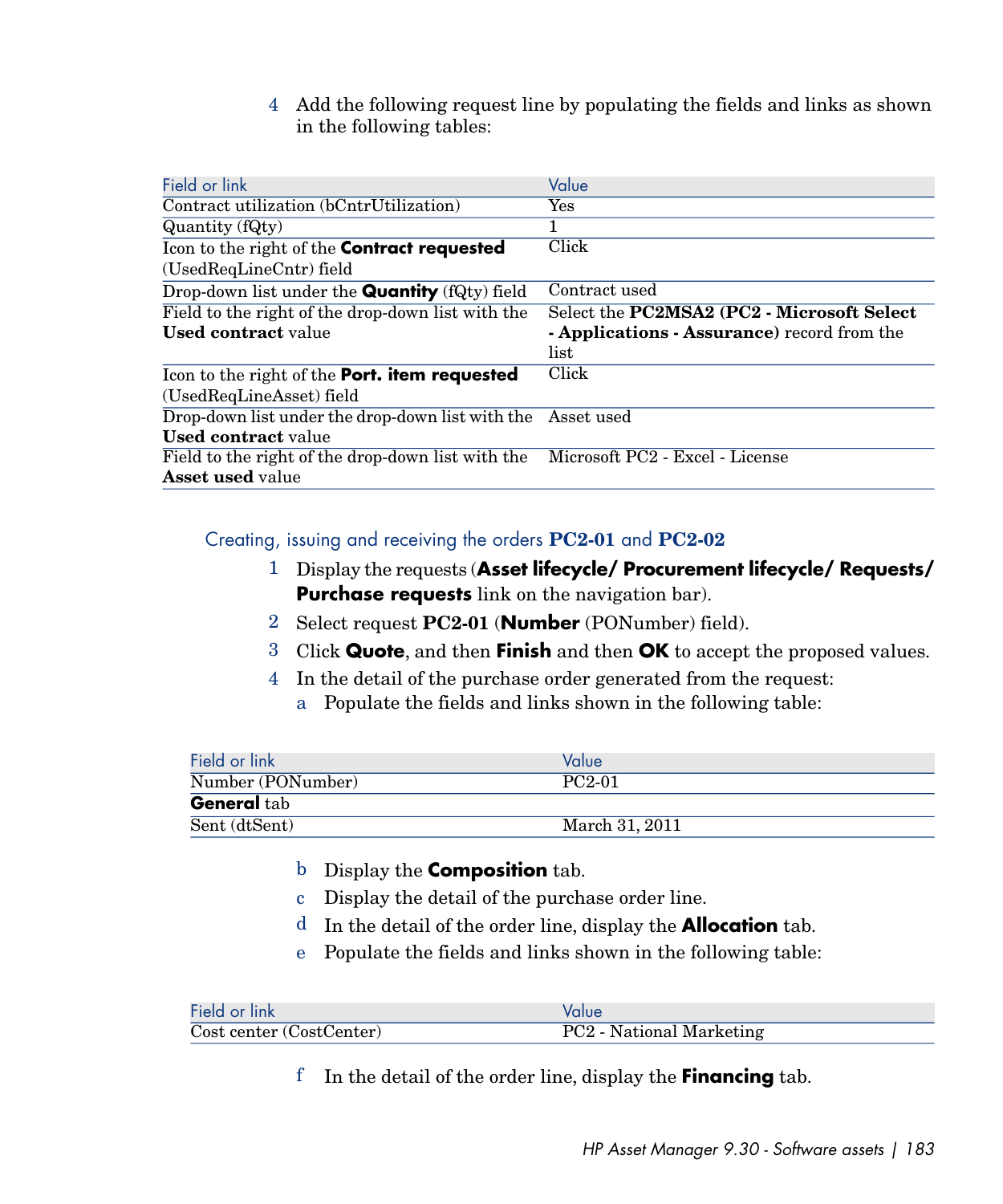g Populate the fields and links shown in the following table:

| Field or link                        | Value                                                     |
|--------------------------------------|-----------------------------------------------------------|
| On blanket PO (bUsesBlanketPO)       | Yes                                                       |
| Blanket PO contract (Blanket POCntr) | Select the <b>PC2MSA1</b> ( <b>PC2</b> - Microsoft Select |
|                                      | <b>- Applications</b> ) record from the list              |

- h Save the modifications made to the order (**Modify** button).
- 5 Click **Issue**, and then **Finish**, and then **OK** to accept the proposed values.
- 6 Click **Receive**, and then **Finish**, and then **OK** to accept the proposed values.
- 7 Examine the details of this portfolio item that was created during the reception of the purchase order.
- 8 Windows client: Windows client: Close all windows.
- 9 Display the requests (**Asset lifecycle/ Procurement lifecycle/ Requests/ Purchase requests** link on the navigation bar).
- 10 Select request **PC2-02** (**Number** (PONumber) field).
- 11 Click **Quote**, and then **Finish**. Accept the proposed values as they are. Click **OK**.
- 12 Populate the fields and links shown in the following table:

| Field or link      | Value               |
|--------------------|---------------------|
| Number (PONumber)  | PC <sub>2</sub> -02 |
| <b>General</b> tab |                     |
| Sent (dtSent)      | March 31, 2011      |

13 In the detail of the estimate generated from the request:

- a Display the **Composition** tab.
- b Display the detail of the purchase order line.
- c In the detail of the order line, display the **Allocation** tab.
- d Populate the fields and links shown in the following table:

| Field or link            | Value                    |
|--------------------------|--------------------------|
| Cost center (CostCenter) | PC2 - National Marketing |

- e In the detail of the order line, display the **Financing** tab.
- f Populate the fields and links shown in the following table:

| Field or link                  | olue/ |
|--------------------------------|-------|
| On blanket PO (bUsesBlanketPO) | Yes   |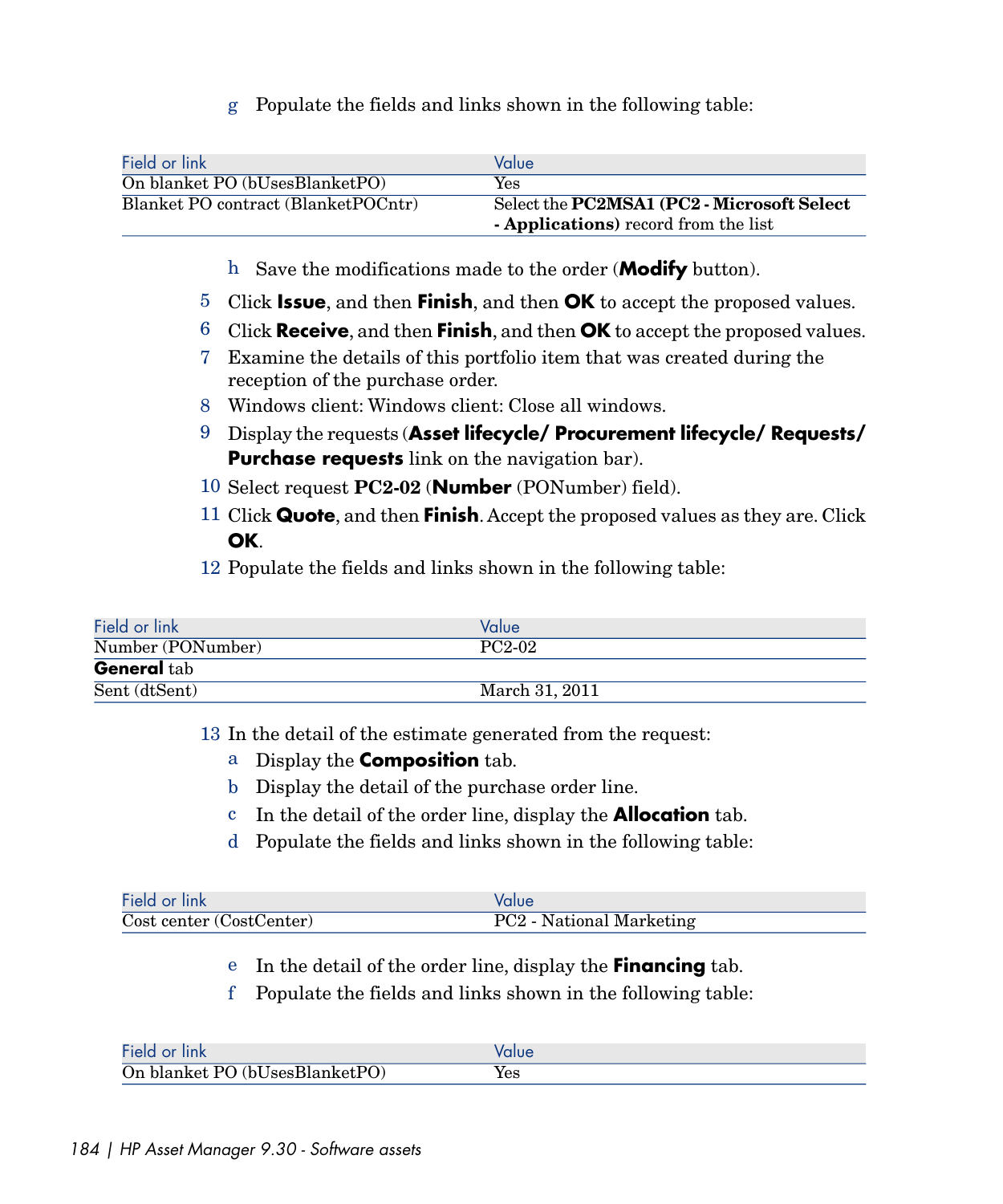- g Save the modifications made to the order (**Modify** button).
- 14 For the estimate that was created from the purchase request, click **Issue**, and then **Finish**. Accept the proposed values as they are. Click **OK**.
- 15 In the details of the purchase order that was created from the purchase request, click **Receive**, and then **Finish**. Accept the proposed values as they are. Click **OK**.
- 16 Examine the details of this portfolio item that was created during the reception of the purchase order.
- 17 Windows client: Close all windows.

#### Execute the request **PC2-03**

- 1 Display the requests (**Asset lifecycle/ Procurement lifecycle/ Requests/ Purchase requests** link on the navigation bar).
- 2 Select request **PC2-03** (**Number** (PONumber) field).
- 3 Set the **Req. status** field (seStatus) to **Validated**.
- 4 Click **Modify**.
- 5 Click **Execute**, and then **Finish**. Accept the proposed values as they are. Click **OK**.
- 6 Display the **Composition** tab.
- 7 Display the detail of the request line **Contract utilization**.
- 8 Click the magnifier to the right of the field set to **Microsoft PC2 Excel - License**.
- 9 Display the **Contracts** tab.

You will notice that the asset is linked to the contract **PC2MSA2 (PC2 - Microsoft Select - Applications - Assurance)**.

10 Windows client: Close all windows.

Create the calculated fields for the points tracking

- 1 Display the calculated fields (**Administration/ System/ Calculated fields** link on the navigation bar).
- 2 Create the following records, by populating the fields and links as shown in the following tables: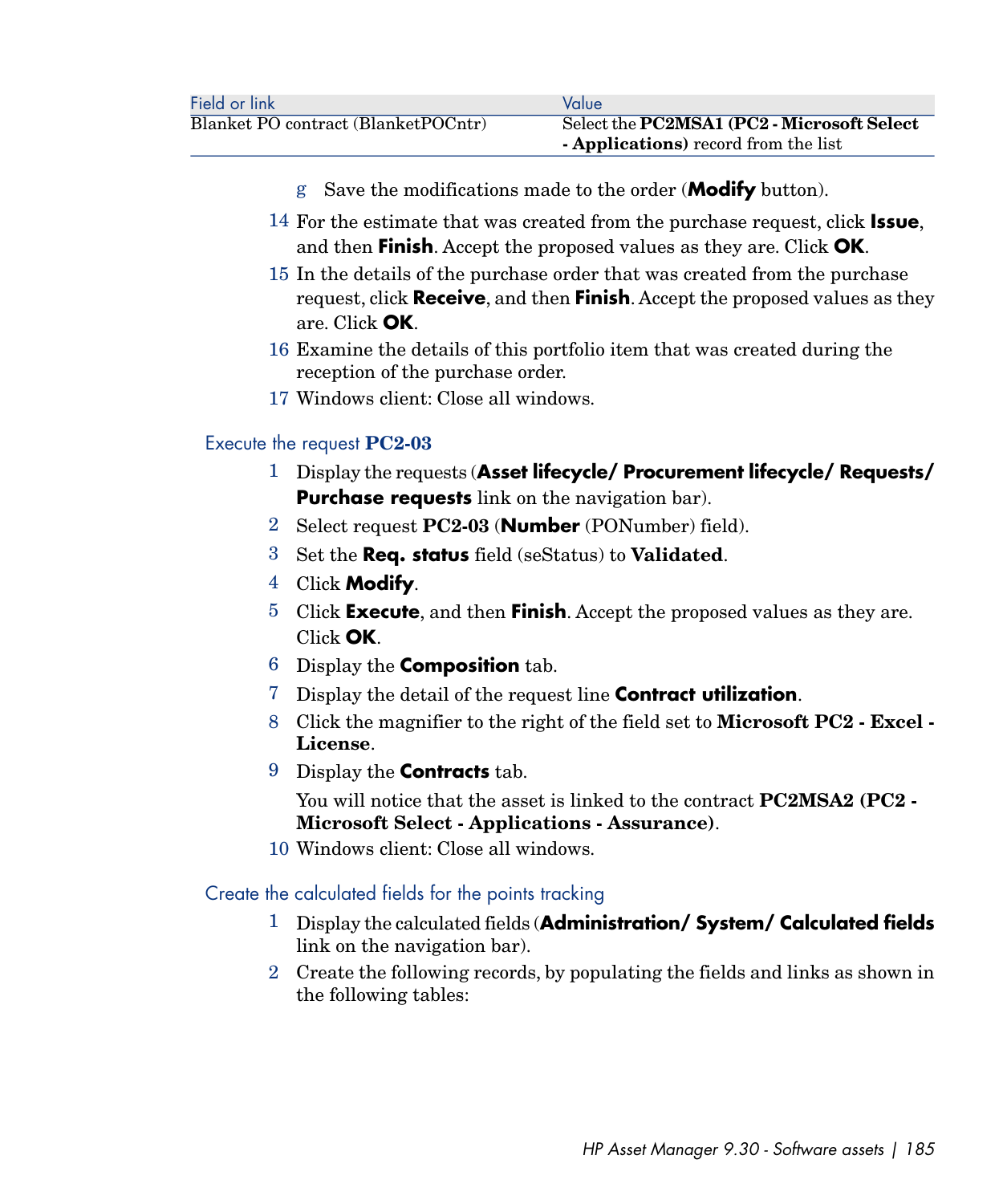# **Q** Tip:

We recommend copying and pasting the scripts from the chm or pdf version of the documentation to Asset Manager. (To copy text from the chm file, select it then right-click and select **Copy** from the contextual menu.)

| Field or link                    | Value                                             |
|----------------------------------|---------------------------------------------------|
|                                  |                                                   |
| Label (TextLabel)                | PC2 - Select - License Points                     |
| SQL name (SQLName)               | PC <sub>2</sub> L                                 |
| Table (TableName)                | Contracts (amContract)                            |
| Field type (seType)              | Basic script                                      |
| Result type (seDataType)         | Numeric                                           |
| Calculated-field script (Script) | RetVal = AmDbGetDouble("SELECT SUM(fQty           |
|                                  | * CatalogRef.CatProduct.Model.fv_PC2Select-       |
|                                  | PointsL) FROM amPOrdLine WHERE Blanket-           |
|                                  | $POCntr = " & [lCntrId] & "AND POrder.dtSent$     |
|                                  | $>=$ #" & [dStart] & "# AND POrder.dtSent $<=$ #" |
|                                  | $&$ [dEnd] $&$ "#")                               |

Description of the script:

- **RetVal** =: The script returns a value.
- **AmDbGetDouble(...)**: The value returned is a double-precision number (8 bytes).
- **FROM amPOrdLine:** The query searches the **Order lines** table.
- <sup>n</sup> **WHERE BlanketPOCntr = " & [lCntrId] & " AND POrder.dtSent >= #" & [dStart] & "# AND POrder.dtSent <= #" & [dEnd] & "#"**: The records in the **Order lines** table must by linked to the contract by the **Blanket PO contract** (Blanket POCntr), the order to which the order line belongs must have been issued (link to the **POrder.dtSent** field) after the start of the contract (**dStart** field) and before its end (**dEnd** field).
- <sup>n</sup> **SUM(fQty \* CatalogRef.CatProduct.Model.fv\_PC2SelectPointsL)**: The query sums (**SUM(...)**) the feature values **fv\_PC2SelectPointsL** associated with the product model of the catalog reference of the order line (**CatalogRef.CatProduct.Model.fv\_PC2SelectPointsL** link) for each order line selected by the **WHERE(...)** clause.

| Field or link            | Value                                       |
|--------------------------|---------------------------------------------|
| Label (TextLabel)        | PC <sub>2</sub> - Select - Assurance points |
| SQL name (SQLName)       | PC <sub>2</sub> SA                          |
| Table (TableName)        | Contracts (amContract)                      |
| Field type (seType)      | Basic script                                |
| Result type (seDataType) | Numeric                                     |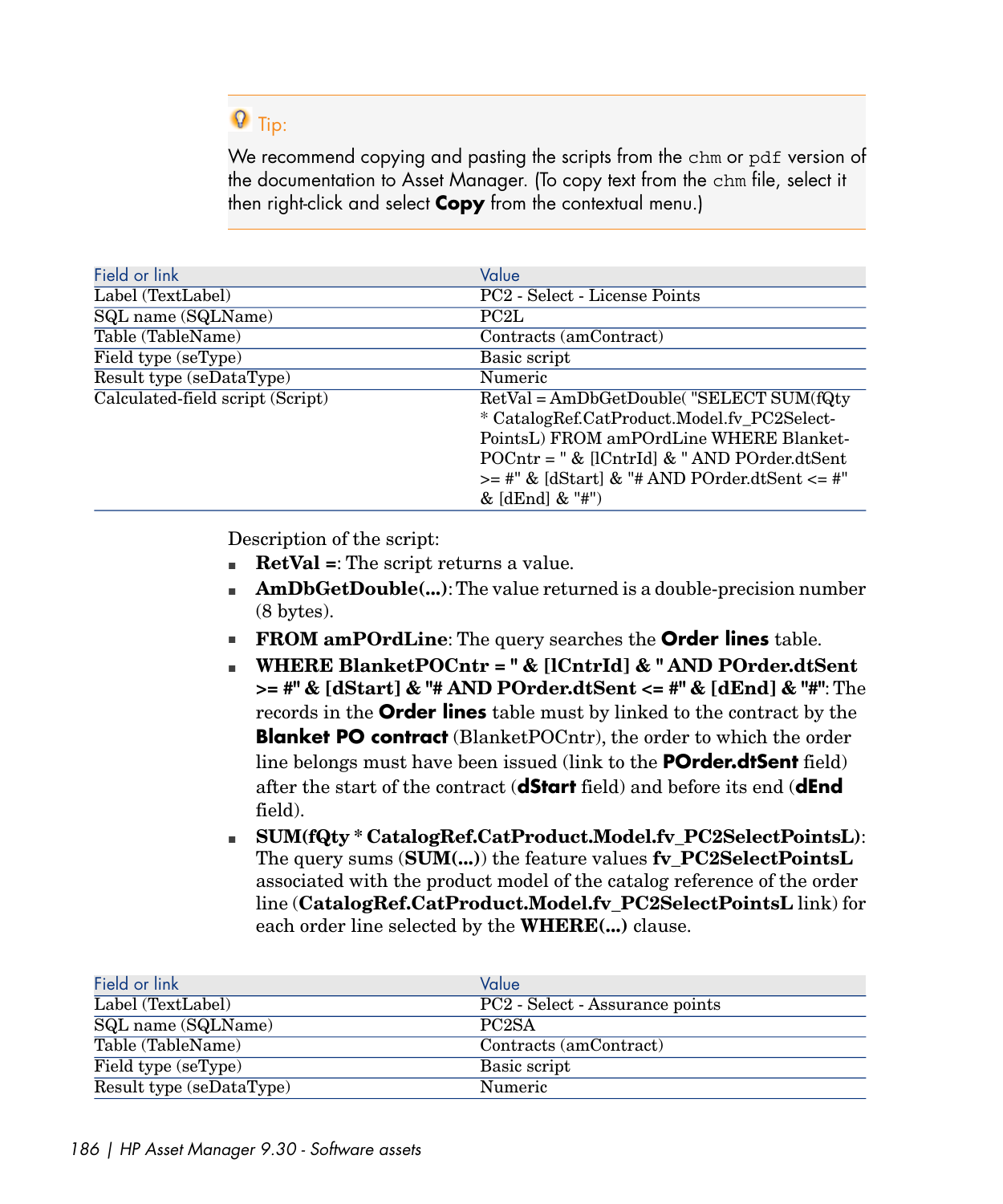| Field or link                    | Value                                                                                                                                                                                                                                                                                                                                                                                            |
|----------------------------------|--------------------------------------------------------------------------------------------------------------------------------------------------------------------------------------------------------------------------------------------------------------------------------------------------------------------------------------------------------------------------------------------------|
| Script (Calculated-field script) | RetVal = AmDbGetDouble("SELECT SUM(As-<br>set.fTotalQty * Asset.Model.fv_CP2PointsSe-<br>lectSA1) FROM amAstCntrDesc WHERE lCntrId<br>$=$ " & [lCntrId] & " AND dCntrIncluded >= #" &<br>$(Year([dStart]) + 2)$ & "-" & Month([dStart]) &<br>"-" & Day([dStart]) & "# AND dCntrIncluded <<br>#" & (Year([dStart]) + 3 ) & "-" & Month([dStart])<br>& "-" & Day([dStart]) & "#")                  |
|                                  | RetVal = RetVal + AmDbGetDouble("SELECT<br>SUM(Asset.fTotalQty * Asset.Mod-<br>el.fv_CP2PointsSelectSA2) FROM amAstCntr-<br>Desc WHERE $lCntrId = " \& [lCntrId] \& "AND"$<br>dCntrIncluded >= #" & ( Year([dStart]) + 1 ) & "-<br>" & Month([dStart]) & "-" & Day([dStart]) & "#<br>AND dCntrIncluded < #" $\&$ (Year([dStart]) + 2)<br>& "-" & Month([dStart]) & "-" & Day([dStart]) &<br>"#") |
|                                  | RetVal = RetVal + AmDbGetDouble("SELECT<br>SUM(Asset.fTotalQty * Asset.Mod-<br>el.fv_CP2PointsSelectSA3) FROM amAstCntr-<br>Desc WHERE $lcntrId = " & [lcntrId] & "AND]$<br>dCntrIncluded >= #" & ( Year([dStart]) + 0 ) & "-<br>" & Month([dStart]) & "-" & Day([dStart]) & "#<br>AND dCntrIncluded $\lt$ #" & (Year([dStart]) + 1)<br>& "-" & Month([dStart]) & "-" & Day([dStart]) &<br>"#")  |

Description of the first **RetVal =** of the script:

**RetVal** =: The script returns a value.

For better readability, the calculation is performed in three parts, thus we have: **RetVal = RetVal + ...**

- **AmDbGetDouble(...)**: The value returned is a double-precision number (8 bytes).
- <sup>n</sup> **FROM amAstCntrDesc**: The query searches the **Assets covered by contracts** table.
- <sup>n</sup> **lCntrId = " & [lCntrId] & "**: First condition of the **WHERE** clause. The assets covered by contracts must be linked to the current contract identified by the **lCntrId** field.
- **dCntrIncluded >= #" & ( Year([dStart]) + 2 ) & "-" & Month([dStart]) & "-" & Day([dStart]) & "#**: Second condition of the **WHERE** clause.

The assets covered by contracts must have been included (**dCntrIncluded** field) at least two years after the start of the contract.

The **#** character is used to delimit the reference date.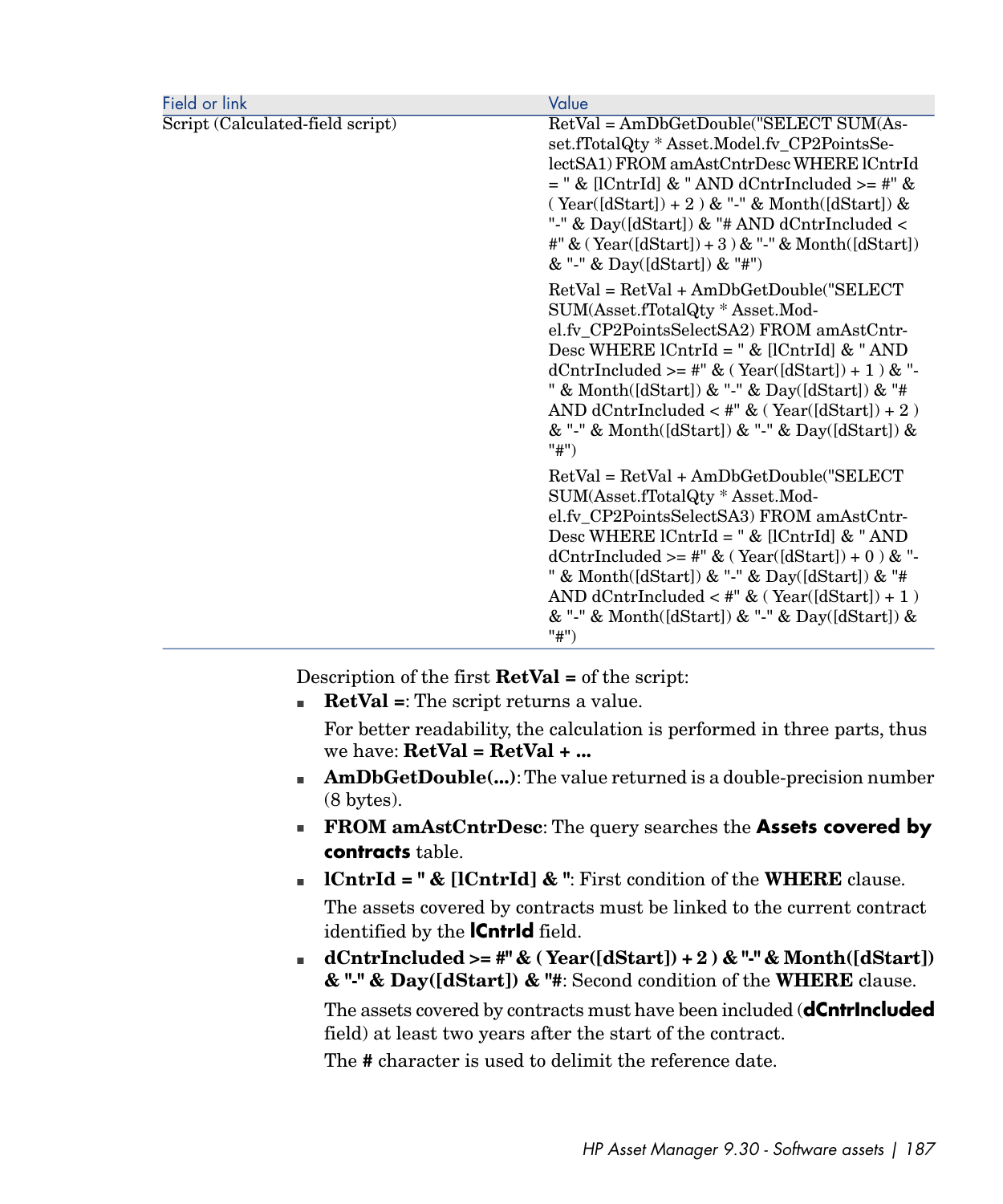The reference date is reconstituted by concatenating the year, month and day of the start of the contract (**dStart** field).

We thus obtain a date with the format **#YYYY-MM-DD#**.

<sup>n</sup> **dCntrIncluded < #" & ( Year([dStart]) + 3 ) & "-" & Month([dStart]) & "-" & Day([dStart]) & "#**: Third condition of the **WHERE** clause.

The assets covered by contracts must have been included (**dCntrIncluded** field) at least 3 years after the start of the contract.

<sup>n</sup> **SUM(Asset.fTotalQty \* Asset.Model.fv\_PC2SelectPointsSA3)**:The query sums the products of the **Total qty.** (fTotalQty) fields and the feature **PC2SelectPointsSA3** of the assets covered by contracts selected by the **WHERE** clause.

In effect, it is this feature that gives the number of Software Assurance points to be counted when the license is acquired during the first year of the contract, when there remains 2 to 3 years of Software Assurance.

### Display the calculated fields and the feature of the contracts

### Note:

This operation can only be done using the Windows client.

You must use Asset Manager Application Designer to customize windows and have them display calculated fields in a detail window or in a list in the Web client.

- 1 Display the contracts (**Asset lifecycle/ Vendor contract management/ Contracts** link on the navigation bar).
- 2 Right-click the list header.
- 3 Select **Utilities/ Configure list** from the shortcut menu.
- 4 Add the calculated fields **PC2 Select Assurance Points (PC2SA)** and **PC2 - Select - License Points (PC2L)**.
- 5 Click **OK**.
- 6 Examine the values you have added for the **PC2MSA1** and **PC2MSA2** contracts.

### Create the queries required for the Excel counter

- 1 Display the queries (**Administration/ Queries** link on the navigation bar).
- 2 Create the following records, by populating the fields and links as shown in the following tables: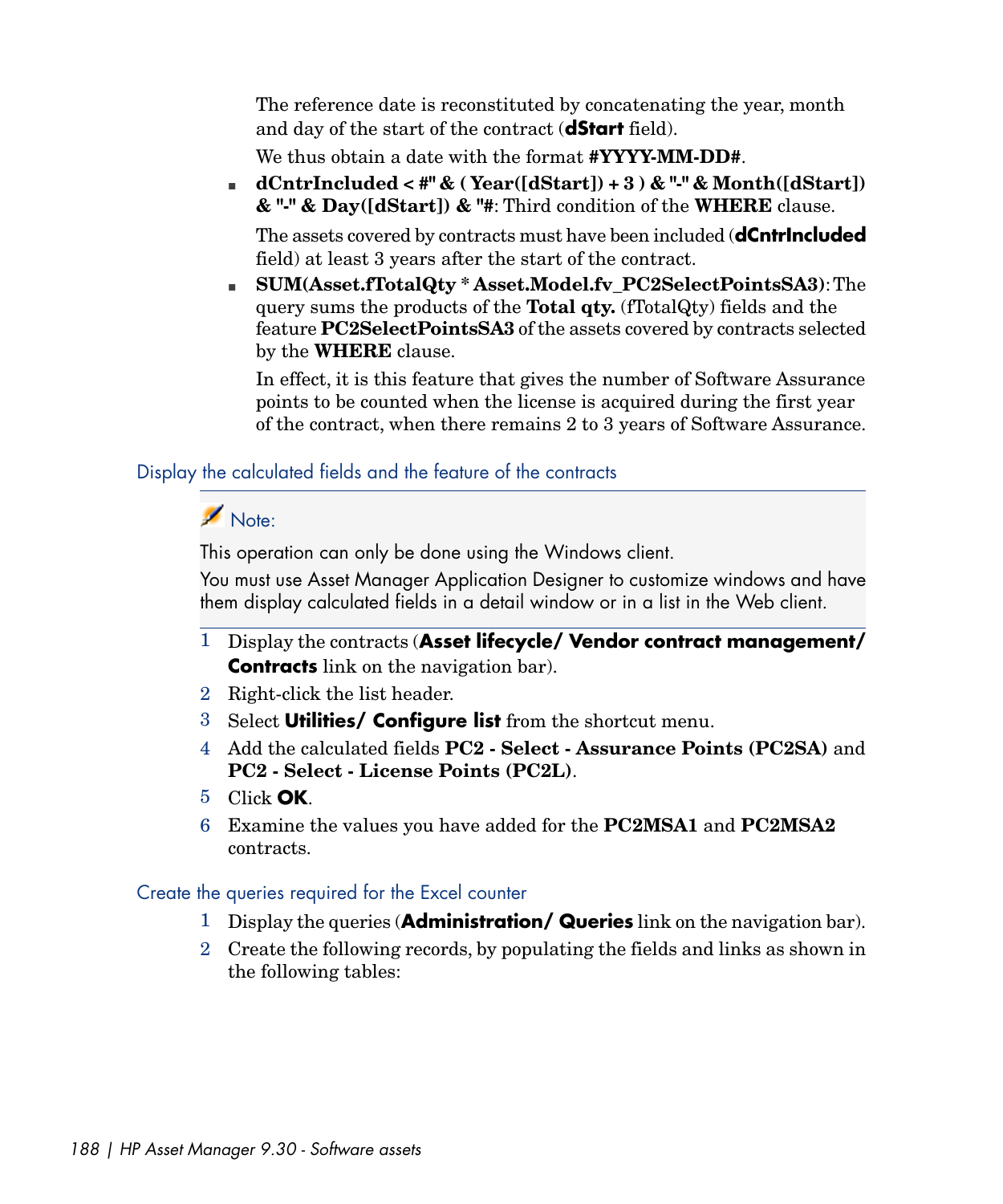| Field or link        | Value                                                                                                |
|----------------------|------------------------------------------------------------------------------------------------------|
|                      | Identification of the cost center for which we will<br>account for license rights and installations. |
| Name (Name)          | PC <sub>2</sub> - Cost center 1                                                                      |
| Table (TableName)    | Cost centers (amCostCenter)                                                                          |
| <b>Query</b> tab     |                                                                                                      |
| Query (memQueryText) | Title = 'PC2 - National Marketing'                                                                   |

| Field or link        | Value                                  |
|----------------------|----------------------------------------|
|                      | Identification of Excel licenses       |
| Name (Name)          | PC <sub>2</sub> - Excel - Licenses     |
| Table (TableName)    | Portfolio items (amPortfolio)          |
| <b>Query</b> tab     |                                        |
| Query (memQueryText) | $Model.Name = 'PC2 - Excel - License'$ |
|                      |                                        |

| Field or link        | Value                                         |
|----------------------|-----------------------------------------------|
|                      | Identification of Excel licenses              |
| Name (Name)          | PC <sub>2</sub> - Excel - Installations       |
| Table (TableName)    | Portfolio items (amPortfolio)                 |
| <b>Query</b> tab     |                                               |
| Query (memQueryText) | $Model(Name = 'PC2 - Excel - Instantiation')$ |

### Create the Excel counter

- 1 Display the counters (**Asset lifecycle/ Software asset management/ Software counters** link on the navigation bar).
- 2 Create the following records, by populating the fields and links as shown in the following tables:

| Field or link                                      | Record                                                 |
|----------------------------------------------------|--------------------------------------------------------|
| Name (Name)                                        | PC2 - Excel - License control                          |
| Use as model (bType)                               | $\rm No$                                               |
| Do not include in the compliance reports (bIntern- | Yes                                                    |
| al)                                                |                                                        |
| Edit the counter using the wizards (bAutomated)    | No                                                     |
| User-rights count (bCountLic)                      | Yes                                                    |
| Installations/Utilizations count (bCountInst)      | Yes                                                    |
| Entitlements count (bCountEnt)                     | $\rm No$                                               |
| Group by (Context)                                 | Cost centers (amCostCenter)                            |
| Scope of application (Definition)                  | PC <sub>2</sub> - Cost center 1                        |
| License contract (Contract)                        | Select the PC2MSA1 (PC2 - Microsoft Select             |
|                                                    | <b>- Applications - Acquisitions</b> ) record from the |
|                                                    | list                                                   |
| <b>Rights</b> tab                                  |                                                        |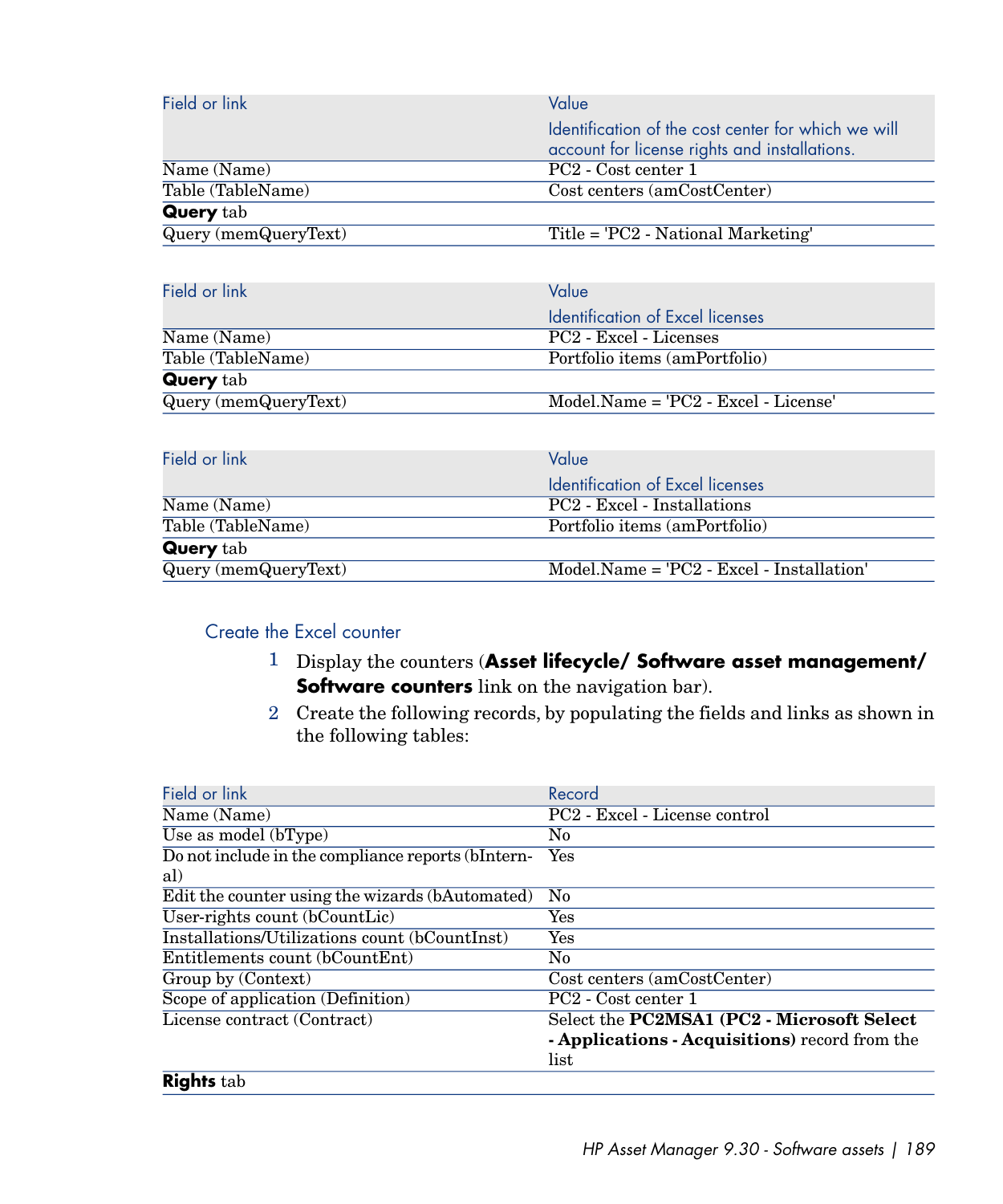| Field or link                                                               | Record                                                                                               |
|-----------------------------------------------------------------------------|------------------------------------------------------------------------------------------------------|
| Rights counter context (LicContext)                                         | Portfolio items (amPortfolio)                                                                        |
| Scope of the rights to be counted (LicQuery)                                | PC2 - Excel - Licenses                                                                               |
| Rights -> Group By link (LicGroupBy)                                        | CostCenter                                                                                           |
|                                                                             | Note:                                                                                                |
|                                                                             | Asset Manager adds automatically a period (full<br>stop) to the end of the string you type or paste. |
|                                                                             | You must delete this period (full stop) in order to<br>validate what you have entered.               |
| Rights-calculation mode (seLicCountMode)                                    | Count according to a calculation formula                                                             |
| Field for rights count (LicCountFormula)                                    | SUM((fQty * Asset.lSoftLicUseRights))                                                                |
| <b>Installations/Utilizations tab</b>                                       |                                                                                                      |
| Installation/Utilization counter context (InstCon-<br>text)                 | Portfolio items (amPortfolio)                                                                        |
| Scope of the installations or utilizations to be<br>counted (SoftInstQuery) | PC2 - Excel - Installations                                                                          |
| Installations/Utilizations -> Group By link (Inst-                          | Parent.CostCenter                                                                                    |
| GroupBy)                                                                    | Note:                                                                                                |
|                                                                             | Asset Manager adds automatically a period (full<br>stop) to the end of the string you type or paste. |
|                                                                             | You must delete this period (full stop) in order to<br>validate what you have entered.               |
| Installations/Utilizations calculation mode<br>(seInstallCountMode)         | Count according to a calculation formula                                                             |
| Installations/Utilizations calculation formula<br>(InstCountSQL)            | Countdistinct(lParentId)                                                                             |

- 3 Click the **Calculate** button.
- 4 Display the **General** tab: The counts are summarized here.
- 5 Display the **Results** tab: The counts are detailed here.

### Note:

You can create a counter for Project in the same way.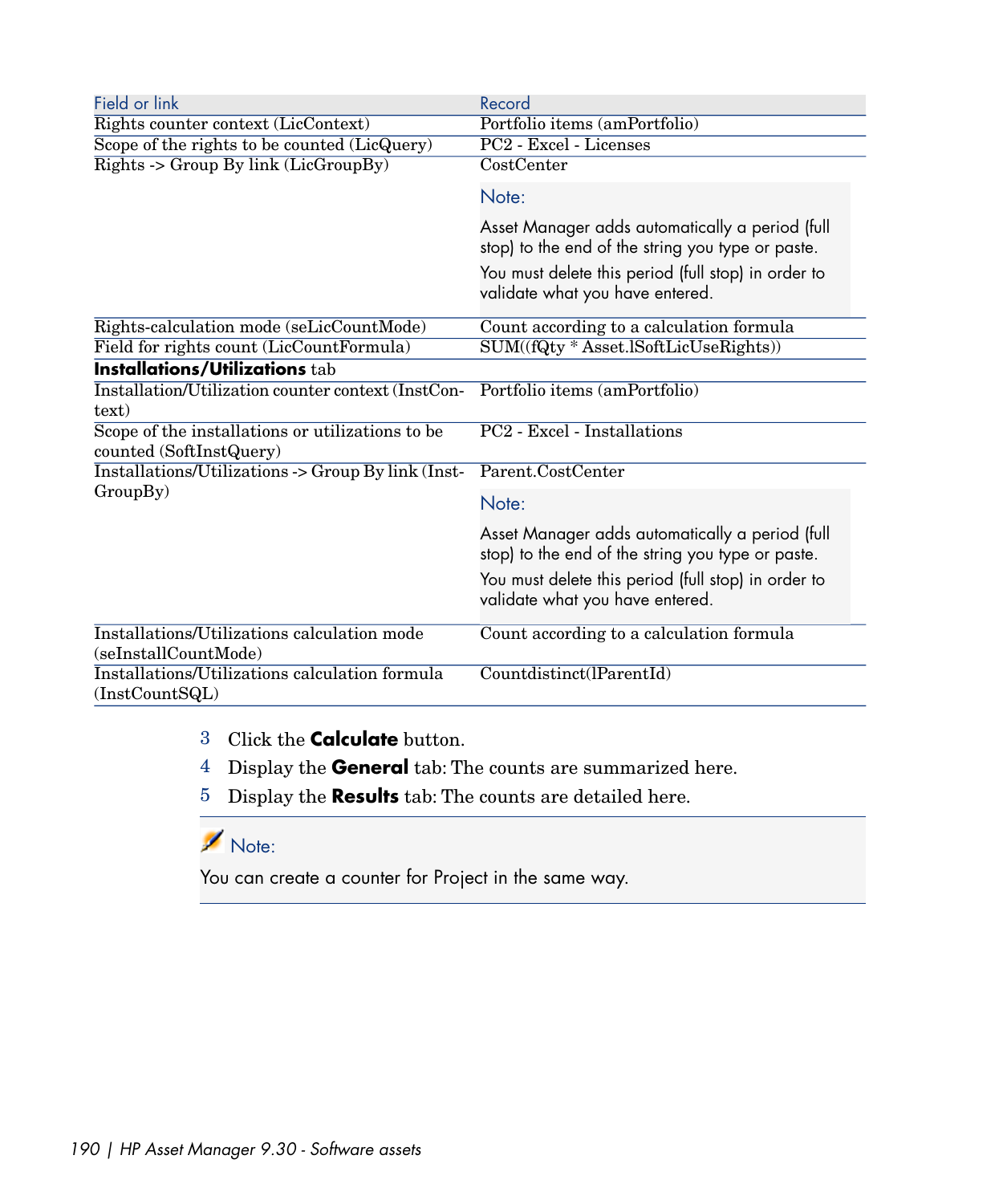IV Appendixes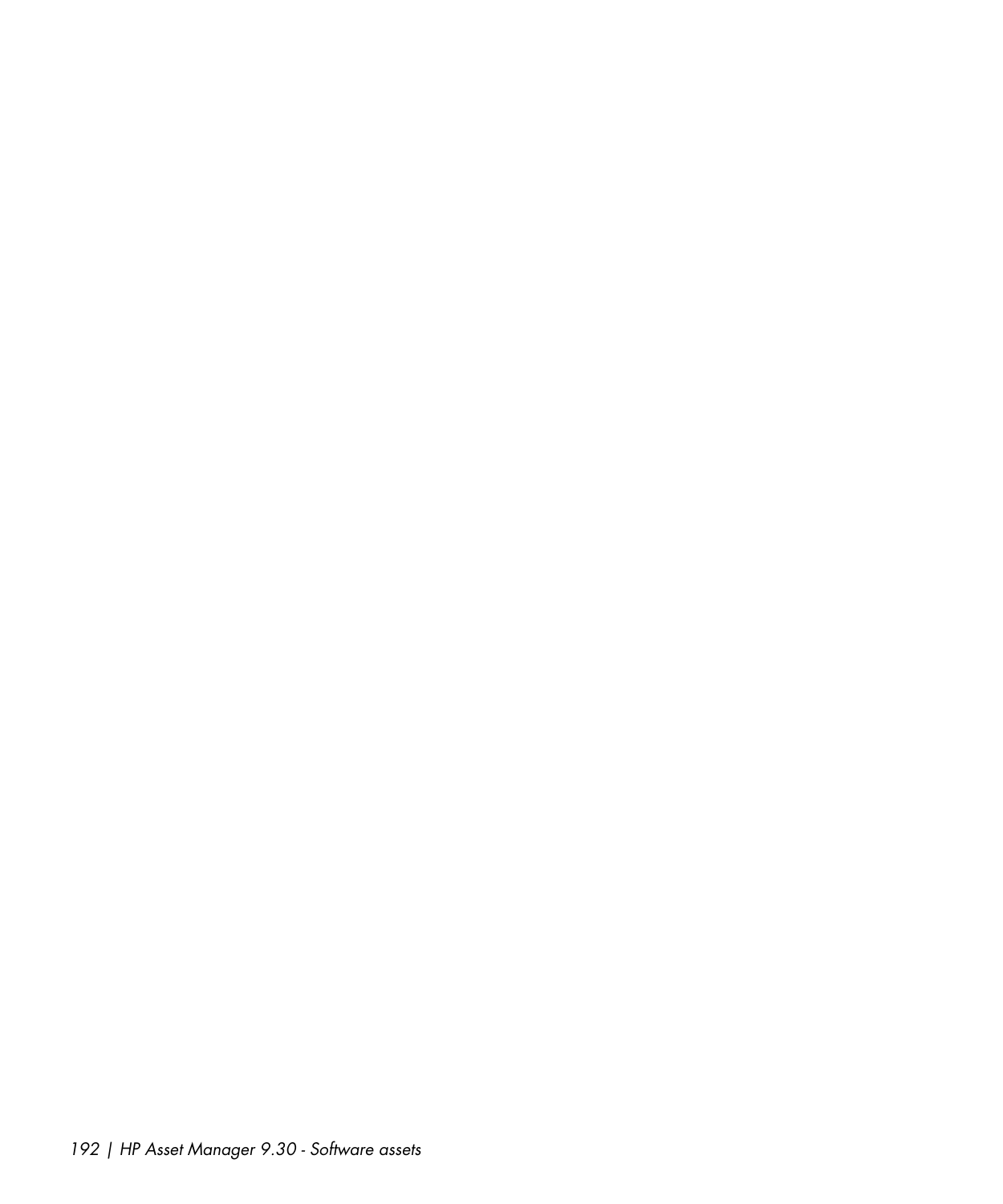# 11 Glossary

Please read the glossary in the next chapter:  $\triangleright$  [Main concepts](#page-22-0) [page 23].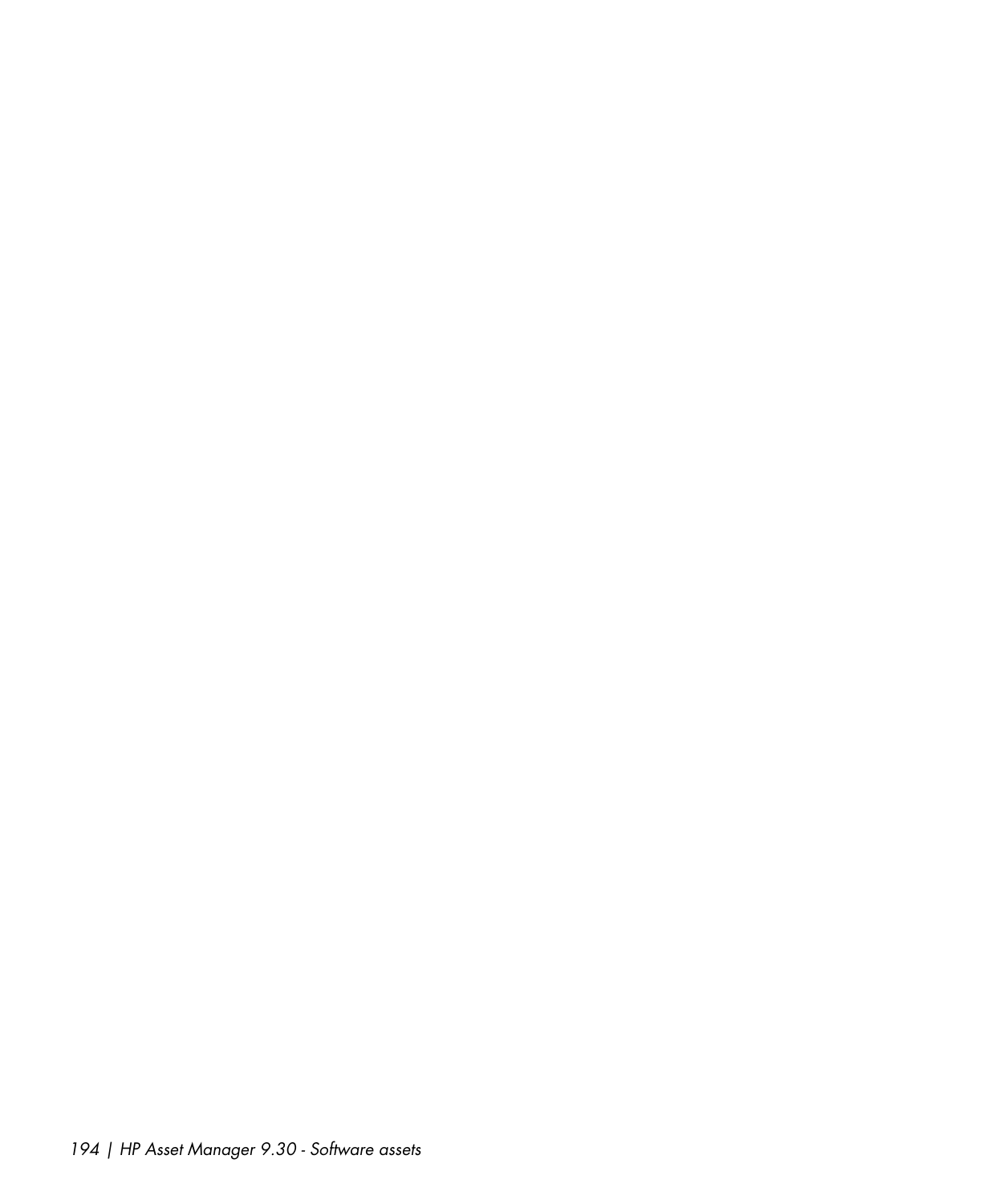# 12 References

# Navigation bar, menus and tabs

The following navigation bar links and menus of the Windows client are directly linked to the **Software assets** module:

|  |  | Table 12.1. Navigation bar links, menus and tabs in the Software assets module - list |  |
|--|--|---------------------------------------------------------------------------------------|--|
|--|--|---------------------------------------------------------------------------------------|--|

| Menu and naviga-<br>tion bar link | Table that the<br>menu accesses (la-<br>bel and SQL<br>name) | Dedicated tabs,<br>fields or links | Comments                                                                                                                  | Section of the<br>guide to consult                                                                                                                                                          |
|-----------------------------------|--------------------------------------------------------------|------------------------------------|---------------------------------------------------------------------------------------------------------------------------|---------------------------------------------------------------------------------------------------------------------------------------------------------------------------------------------|
| File <b>Manage</b><br>modules     | Does not apply.                                              | Does not apply.                    | Enables you to<br>activate or deac-<br>tivate the Soft-<br>ware assets mod-<br>ule if your license<br>file authorizes it. | Refer to the Tail-<br><b>oring</b> guide, part<br><b>III Customizing</b><br>Windows cli-<br>ents, chapter<br>Customizing a<br>Windows client.<br>section <b>Activat-</b><br>ing the modules |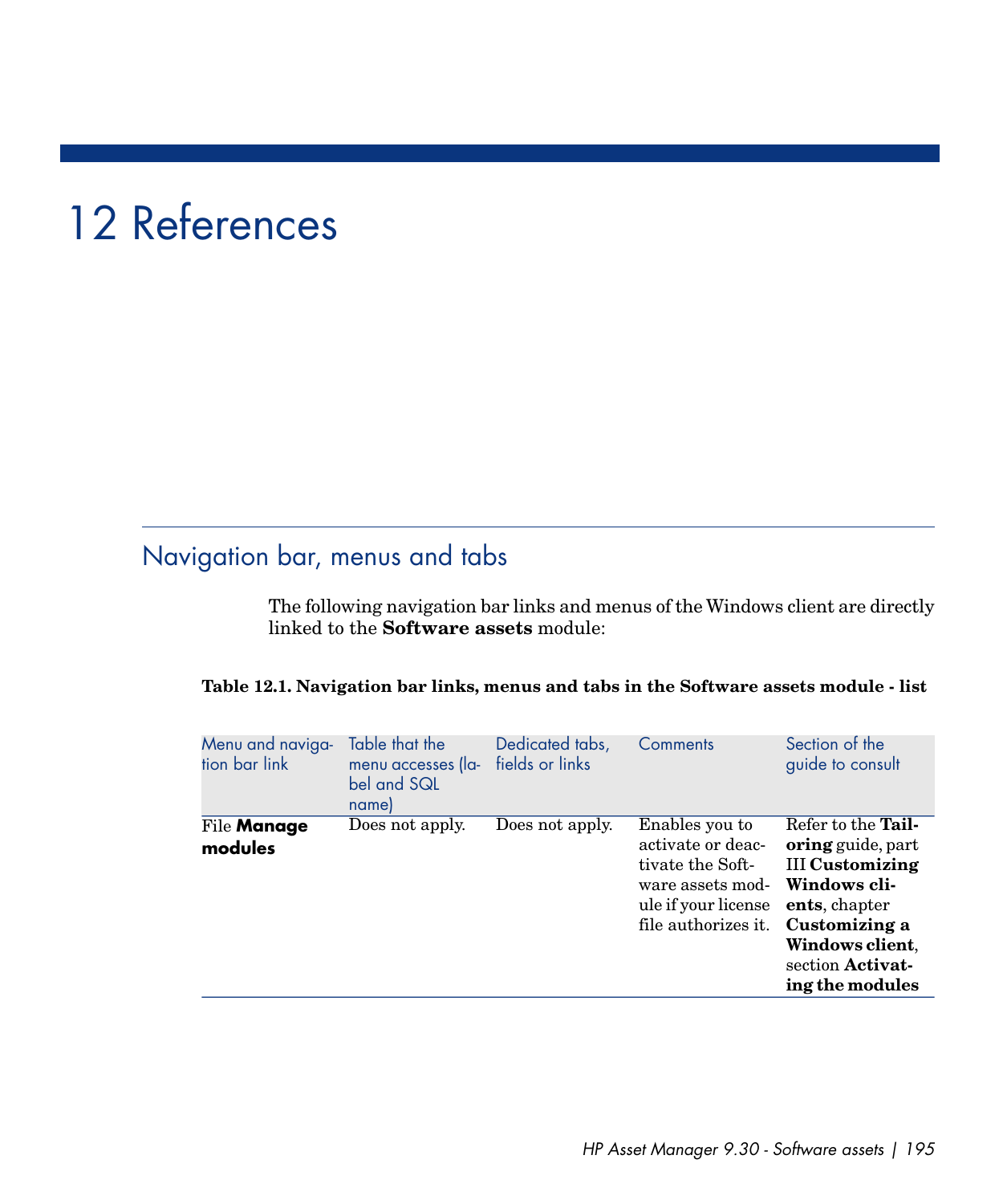| Menu and naviga-<br>tion bar link                                                                                                                                                                                       | Table that the<br>menu accesses (la-<br>bel and SQL<br>name)          | Dedicated tabs,<br>fields or links                                                 | Comments | Section of the<br>guide to consult                                                                          |
|-------------------------------------------------------------------------------------------------------------------------------------------------------------------------------------------------------------------------|-----------------------------------------------------------------------|------------------------------------------------------------------------------------|----------|-------------------------------------------------------------------------------------------------------------|
| Asset lifecycle/<br>Infrastructure<br>management/<br><b>Portfolio items</b><br>menu or naviga-<br>tion link                                                                                                             | Portfolio items<br>(amPortfolio)                                      | <b>Software</b><br>٠<br>inst. tab<br><b>Utilization</b><br>٠<br>tab<br>License tab |          | Method 2: Us-<br>٠<br>ing the<br>menus<br>[page $55$ ]<br>Method 2: Us-<br>ing the<br>menus<br>[page $56$ ] |
| Asset lifecycle/<br>Infrastructure<br>management/<br><b>Assets and</b><br><b>batches</b> menu<br>Asset lifecycle/<br><b>Infrastructure</b><br>management/<br><b>Assets</b> naviga-<br>tion link                         | Assets (amAsset)                                                      | License tab<br>$\ddot{\bullet}$                                                    |          |                                                                                                             |
| Portfolio man-<br>agement/As-<br>set configura-<br>tions/Software<br>installations<br>and utilizations<br>menu<br>Portfolio man-<br>agement/As-<br>set configura-<br>tions/Software<br>installations<br>navigation link | Software installa-<br>tions or utiliza-<br>tions (amSoftIn-<br>stall) | All<br>$\ddot{\bullet}$                                                            |          | Software installa-<br>tions and utiliza-<br>tions manage-<br>ment [page 63]                                 |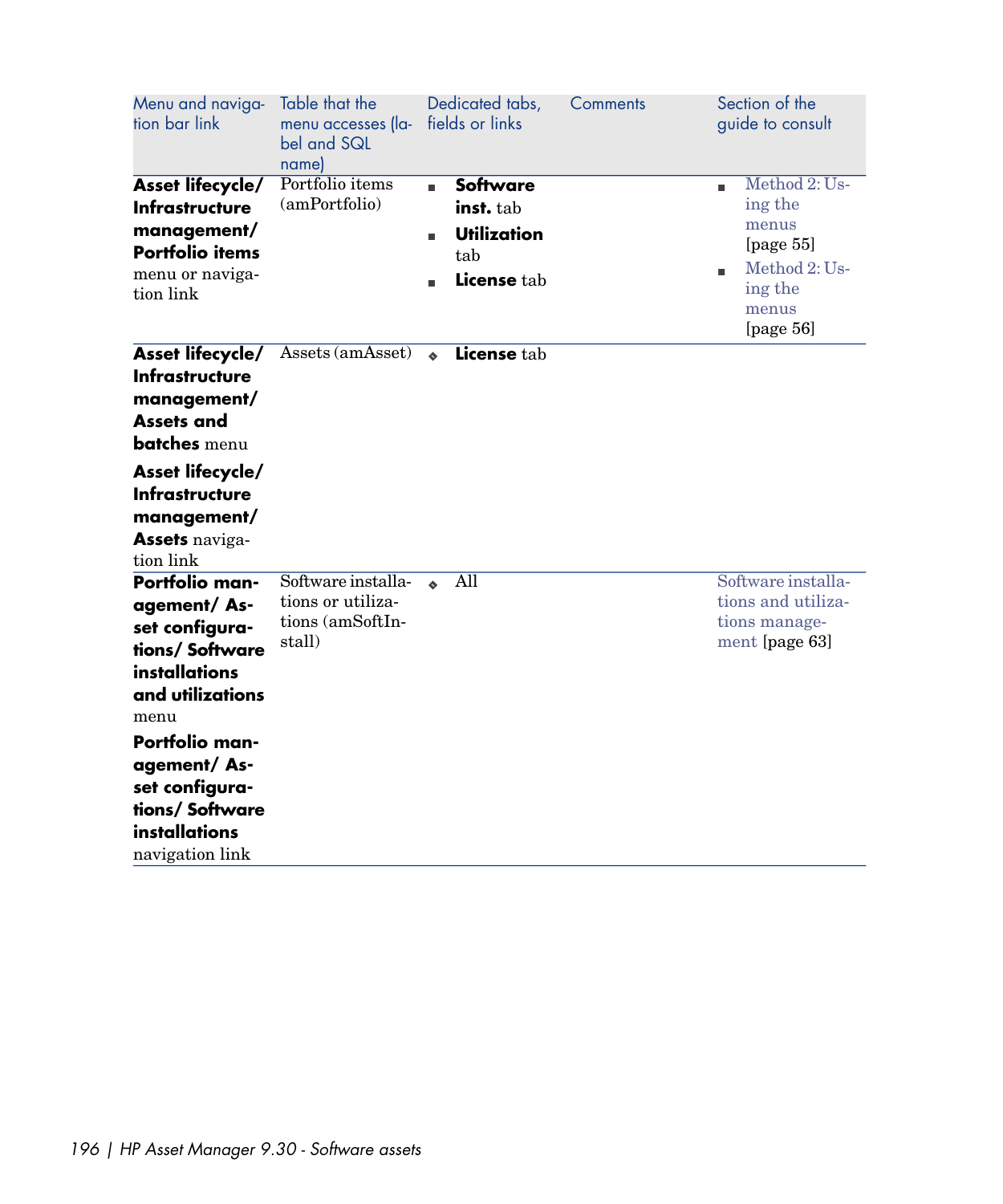| Menu and naviga-<br>tion bar link                                                                                                                                                | Table that the<br>menu accesses (la-<br>bel and SQL<br>name) | Dedicated tabs,<br>fields or links                                                                                                                       | Comments | Section of the<br>guide to consult                                                                                                                    |
|----------------------------------------------------------------------------------------------------------------------------------------------------------------------------------|--------------------------------------------------------------|----------------------------------------------------------------------------------------------------------------------------------------------------------|----------|-------------------------------------------------------------------------------------------------------------------------------------------------------|
| Portfolio man-<br>agement/As-<br>set configura-<br>tions/ Natures<br>menu or naviga-<br>tion link                                                                                | Natures (am-<br>Nature)                                      | Also create<br>٠<br>field (Over-<br>flowTbl)<br>Has soft-<br>ware in-<br>stalled field<br>(bHasSoftIn-<br>stall)<br>License field<br>(bSoftLi-<br>cense) |          | Manually cre-<br>٠<br>ating a soft-<br>ware installa-<br>tion/utiliza-<br>tion [page 71]<br>Create a soft-<br>ware license<br>nature<br>[ $page 53$ ] |
| Portfolio man-<br>agement/As-<br>set configura-<br>tions/ Models<br>menu or naviga-<br>tion link                                                                                 | Models (amMod-<br>el)                                        | <b>Software</b><br>ä.<br>inst. tab<br>License tab                                                                                                        |          | Manually cre-<br>٠<br>ating a soft-<br>ware installa-<br>tion/utiliza-<br>tion [page 71]<br>Method 2: Us-<br>ing the<br>menus<br>[page $54$ ]         |
| Organization<br>management /<br><b>Named entitle-</b><br>ments menu<br>Organization<br>management /<br><b>Operations/</b><br><b>Named entitle-</b><br>ments naviga-<br>tion link | Named entitle-<br>ments (amEntitle-<br>ment)                 | All<br>ò.                                                                                                                                                |          | Software entitle-<br>ment manage-<br>ment [page 59]                                                                                                   |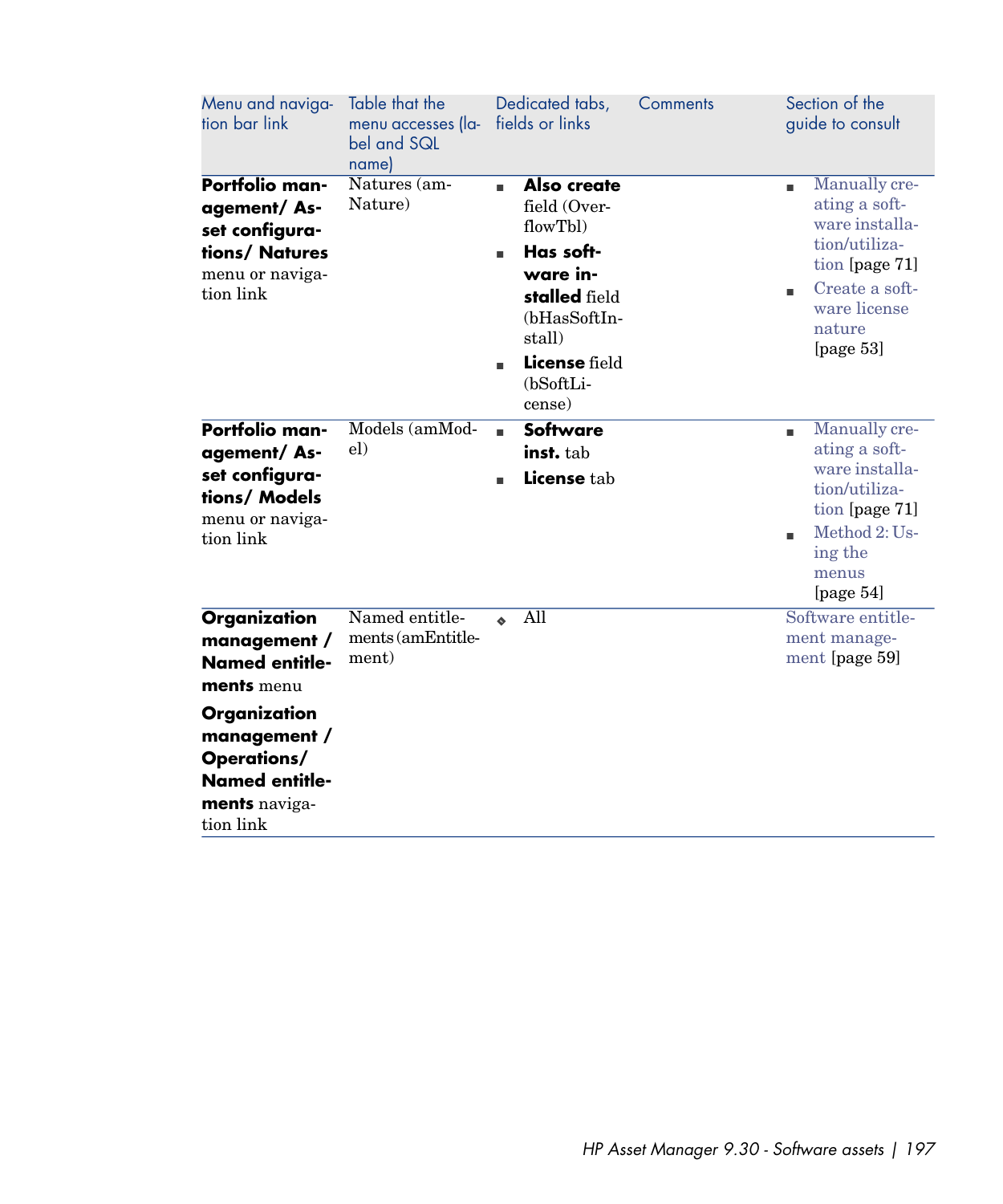| Menu and naviga-<br>tion bar link                                                                                                                                                                                                 | Table that the<br>menu accesses (la-<br>bel and SQL<br>name) | Dedicated tabs,<br>fields or links               | Comments                                                                                                                                                                                                                          | Section of the<br>guide to consult                                   |
|-----------------------------------------------------------------------------------------------------------------------------------------------------------------------------------------------------------------------------------|--------------------------------------------------------------|--------------------------------------------------|-----------------------------------------------------------------------------------------------------------------------------------------------------------------------------------------------------------------------------------|----------------------------------------------------------------------|
| Asset lifecycle/<br>Software asset<br>management/<br>Software asset<br>management<br>menu                                                                                                                                         | Does not apply.                                              | Does not apply.                                  | Triggers the<br><b>Manage Soft-</b><br>ware wizard.                                                                                                                                                                               | How to create re-<br>cords [page 29]                                 |
| Asset lifecycle/<br>Software asset<br>management/<br>User actions/<br><b>Manage soft-</b><br><b>ware</b> navigation<br>link                                                                                                       |                                                              |                                                  |                                                                                                                                                                                                                                   |                                                                      |
| Asset lifecycle/<br>Software asset<br>management/<br>Dashboard<br>menu<br>Asset lifecycle/<br>Software asset<br>management/<br>Dashboards/<br>Software dash-<br><b>board</b> naviga-<br>tion link                                 | Does not apply.                                              | Does not apply.                                  | Displays a re-<br>ports dashboard.                                                                                                                                                                                                | Method: Using<br>the links on the<br>navigation bar<br>[page $115$ ] |
| <b>Asset lifecycle/</b><br>Software asset<br>management/<br><b>Definitive Me-</b><br>dia Library<br>menu<br>Asset lifecycle/<br>Software asset<br>management/<br><b>Definitive Me-</b><br>dia Library<br>(DML) navigation<br>link | Models (amMod-<br>el)                                        | <b>Software</b><br>$\ddot{\bullet}$<br>inst. tab | Displays the list<br>of records in the<br><b>Models</b> table<br>(amModel) linked<br>to a nature whose<br><b>Also create</b> field<br>(OverflowTbl) is<br>set to Software<br>installations or<br>utilizations<br>(amSoftInstall). |                                                                      |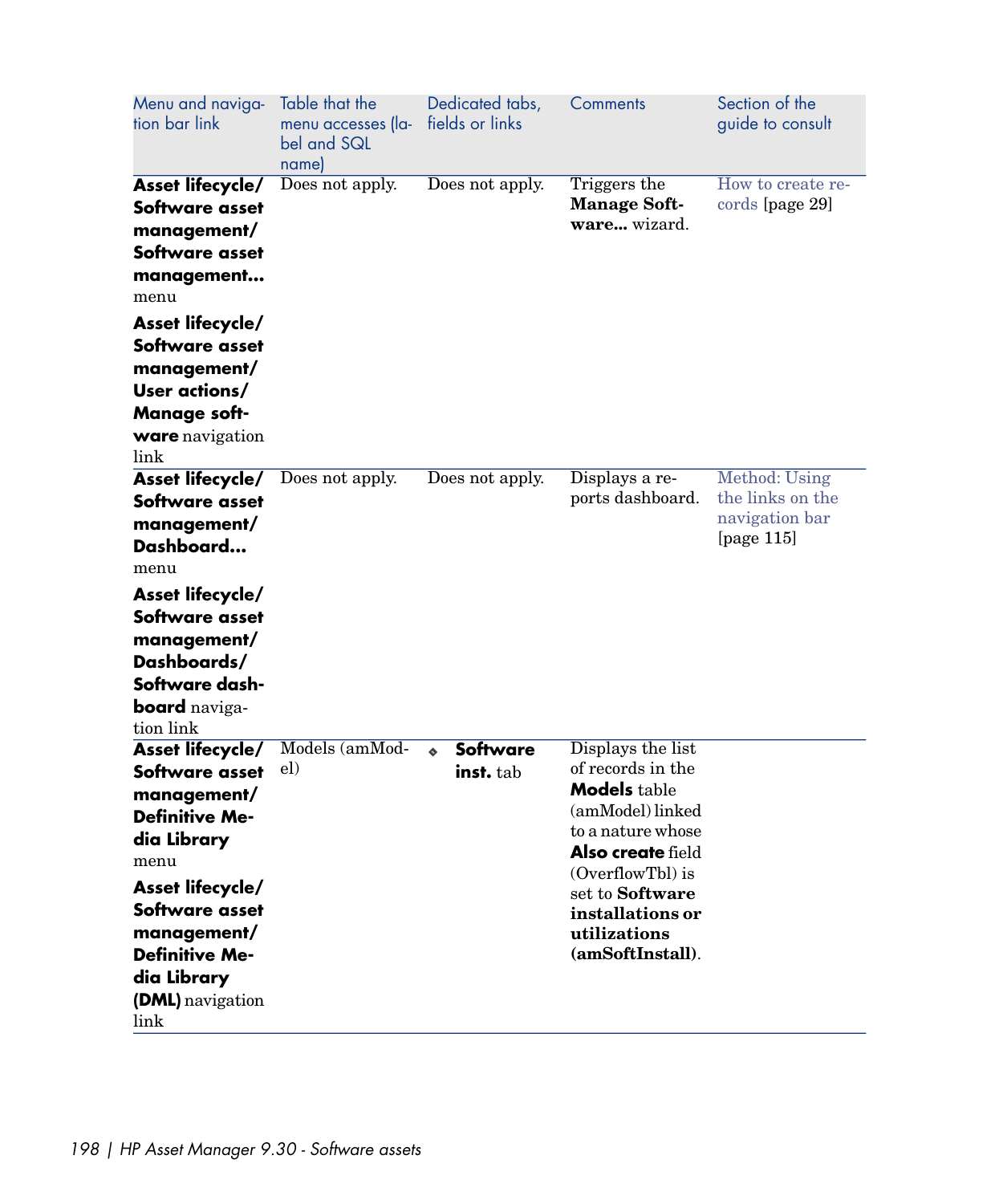| Menu and naviga-<br>tion bar link                                                                                                      | Table that the<br>menu accesses (la-<br>bel and SQL<br>namel |                  | Dedicated tabs,<br>fields or links | Comments                                                                                                                                                                                                                                                                                                                           | Section of the<br>guide to consult                                              |
|----------------------------------------------------------------------------------------------------------------------------------------|--------------------------------------------------------------|------------------|------------------------------------|------------------------------------------------------------------------------------------------------------------------------------------------------------------------------------------------------------------------------------------------------------------------------------------------------------------------------------|---------------------------------------------------------------------------------|
| Asset lifecycle/<br>Software asset<br>management/<br><b>Inventoried</b><br>software keys<br>navigation link                            | Inventoried mod-<br>els (amInvent-<br>Model)                 | ò.               | $\overline{All}$                   |                                                                                                                                                                                                                                                                                                                                    | Result of the im-<br>port in the As-<br>set Manager<br>database<br>[page $66$ ] |
| Asset lifecycle/<br>Software asset<br>management/<br><b>Results of the</b><br>software coun-<br><b>ters</b> menu or<br>navigation link | Software coun-<br>ters (amSoftLic-<br>Counter)               | $\ddot{\bullet}$ | All                                | Displays the list<br>of all counters<br>that are not mod-<br>els, and also dis-<br>plays the results<br>of the selected<br>counter.<br>Can also be used<br>to recalculate the<br>counts, modify<br>counters using<br>wizards, and<br>solve irregularit-<br>ies between li-<br>cense rights and<br>installations/util-<br>izations. | Updating the res-<br>ults of a software<br>counter [page 94]                    |
| Asset lifecycle/<br>Software asset<br>management/<br>Software coun-<br><b>ters</b> menu or<br>navigation link                          | Software coun-<br>ters (amSoftLic-<br>Counter)               | ò.               | All                                |                                                                                                                                                                                                                                                                                                                                    | Method 2: Creat-<br>ing a counter dir-<br>ectly [page 88]                       |
| Asset lifecycle/<br>Vendor con-<br>tract manage-<br>ment/ Con-<br><b>tracts</b> menu or<br>navigation link                             | Contracts (am-<br>Contract)                                  | ò                | Licenses tab                       |                                                                                                                                                                                                                                                                                                                                    | Method 2: Using<br>the menus<br>[page 40]                                       |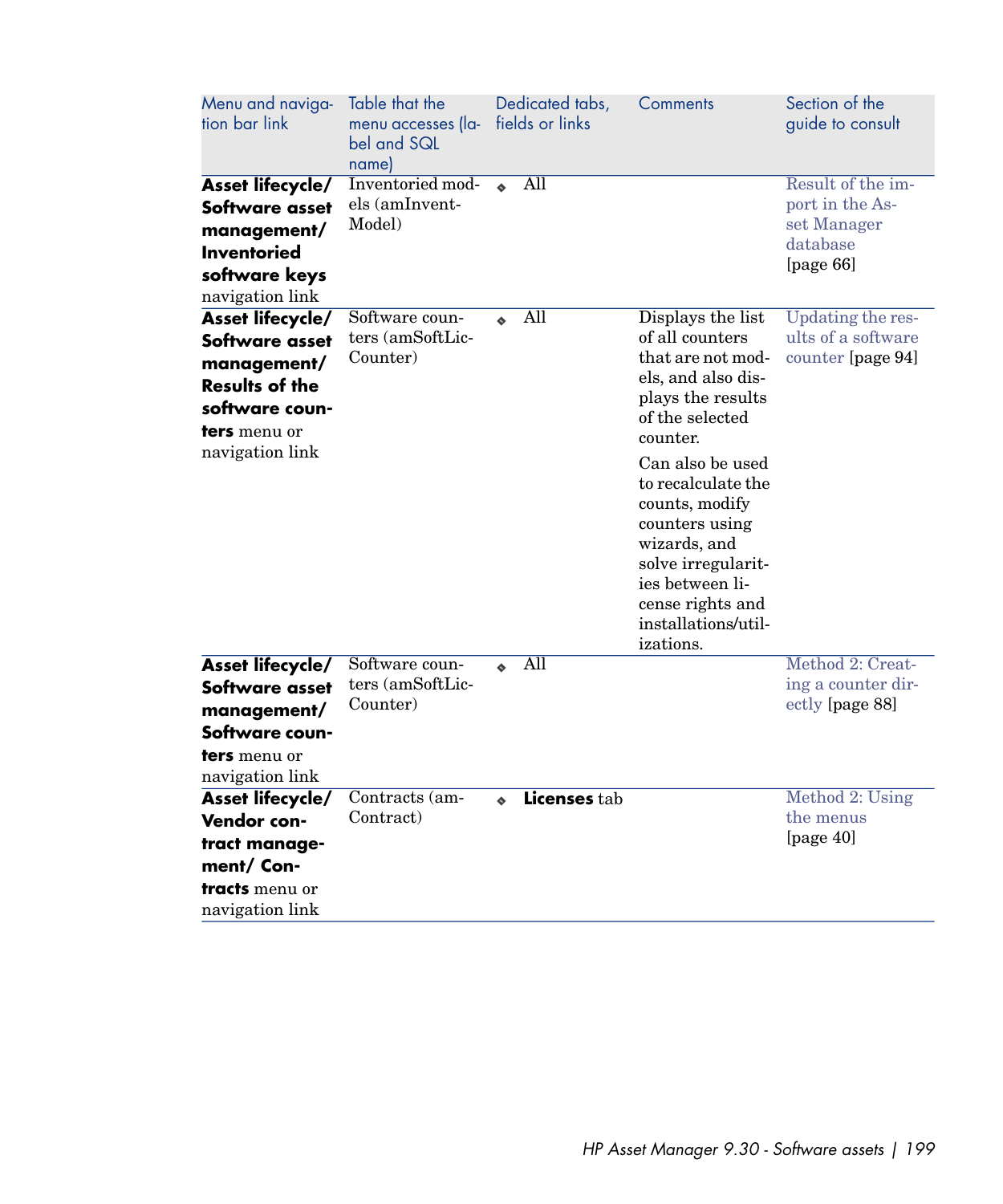| Menu and naviga-<br>tion bar link                                                                                                                                                  | Table that the<br>menu accesses (la-<br>bel and SQL<br>name) | Dedicated tabs,<br>fields or links | Comments                                                                                                                                                      | Section of the<br>guide to consult                      |
|------------------------------------------------------------------------------------------------------------------------------------------------------------------------------------|--------------------------------------------------------------|------------------------------------|---------------------------------------------------------------------------------------------------------------------------------------------------------------|---------------------------------------------------------|
| Asset lifecycle/<br>Vendor con-<br>tract manage-<br>ment/ Master<br>leases menu                                                                                                    | Contracts (am-<br>Contract)                                  | <b>Licenses tab</b>                |                                                                                                                                                               | Method 2: Using<br>the menus<br>[page 40]               |
| Asset lifecycle/<br>Vendor con-                                                                                                                                                    |                                                              |                                    |                                                                                                                                                               |                                                         |
| tract manage-<br>ment/Leasing/<br><b>Master leases</b><br>navigation link                                                                                                          |                                                              |                                    |                                                                                                                                                               |                                                         |
| Tools/ Actions/<br>Edit menu                                                                                                                                                       | Actions (amAc-<br>tion)                                      | All                                |                                                                                                                                                               | Refer to the User<br>interface guide,<br>chapter Refer- |
| Administra-<br>tion/ Actions<br>navigation link                                                                                                                                    |                                                              |                                    |                                                                                                                                                               | ence informa-<br>tion, section Ac-<br>tions.            |
| Tools/Actions/<br><name ac-<br="" of="">tion&gt; menu<br/>Multiple loca-<br/>tions on the nav-<br/>igation bar de-<br/>pending on the<br/>action's function-<br/>al domain.</name> | Does not apply.                                              | Does not apply.                    | Proposes the ac-<br>tions that are<br>either non-contex-<br>tual or whose<br>contexts are act-<br>ive.<br>Enables you to<br>trigger the selec-<br>ted action. | Actions and wiz-<br>ards [page 207]                     |
| Tools/ Custom-<br>ize toolbar<br>menu                                                                                                                                              | Does not apply.                                              | Does not apply.                    | Enables you to<br>add icons to or<br>drop icons from<br>the toolbar<br>(Portfolio cat-<br>egory).                                                             | Windows client<br>toolbar icons<br>[page $201$ ]        |
| Tools/Report-<br>ing/Reports<br>menu<br>Administra-<br>tion/Report-<br>ing/Reports<br>link                                                                                         | Reports (amRe-<br>port)                                      | All                                |                                                                                                                                                               | Reports [page 214]                                      |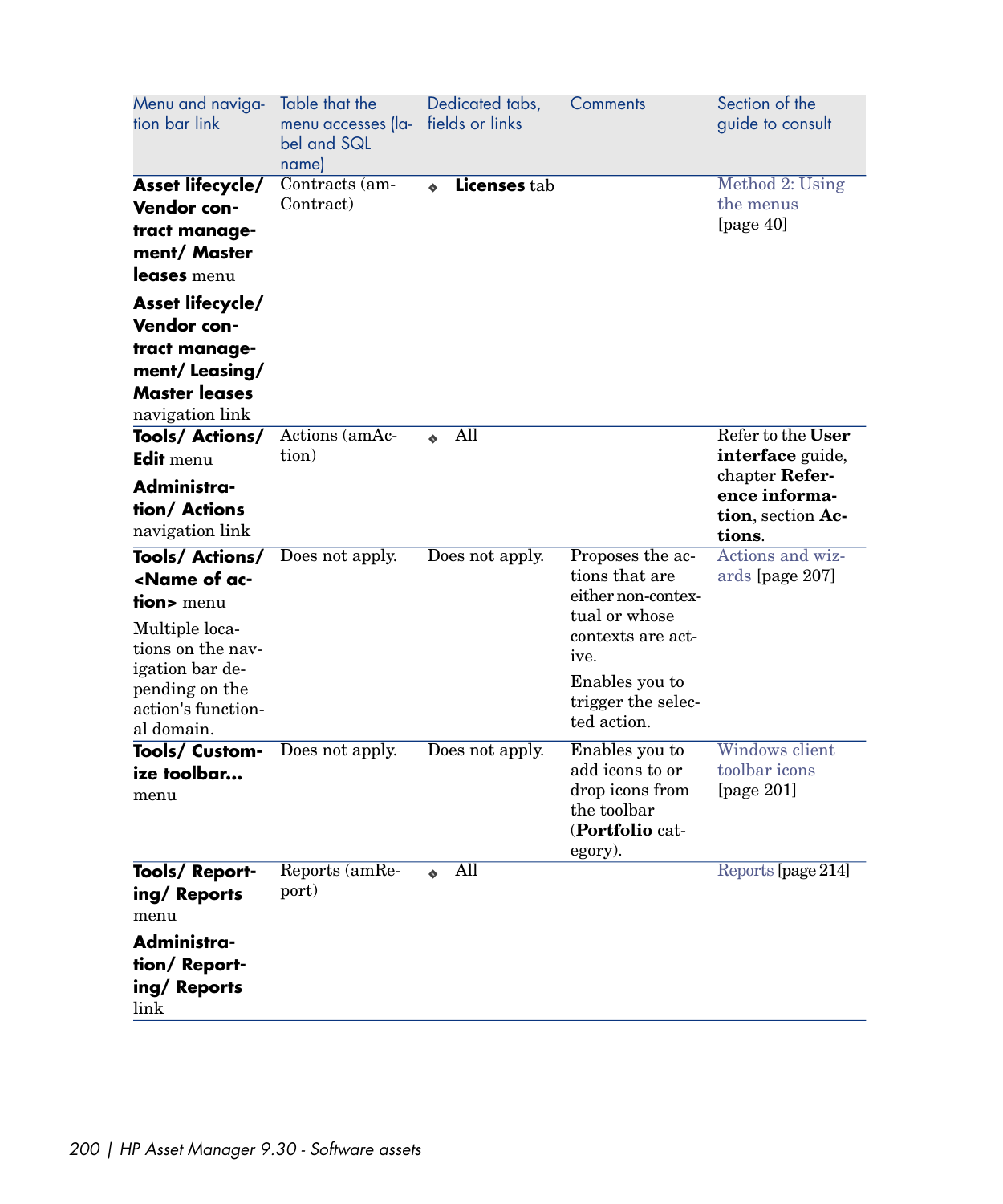| Menu and naviga-<br>tion bar link                                                      | Table that the<br>menu accesses (la-<br>bel and SQL<br>name) | Dedicated tabs,<br>fields or links | Comments                                                                                                                                                                                                        | Section of the<br>guide to consult                                                                 |
|----------------------------------------------------------------------------------------|--------------------------------------------------------------|------------------------------------|-----------------------------------------------------------------------------------------------------------------------------------------------------------------------------------------------------------------|----------------------------------------------------------------------------------------------------|
| Administra-<br>tion/List of<br>screens menu                                            | Does not apply.                                              | Does not apply.                    | Enables you to<br>access tables that<br>are not accessible<br>by the present<br>menus.<br>This task is re-<br>served for the ad-<br>ministrator. This<br>is because these<br>tables are not<br>usually modified | Refer to the User<br>interface guide,<br>chapter <b>Record</b><br>lists, chapter Us-<br>ing lists. |
| Administra-<br>tion/ System/<br><b>Itemized lists</b><br>menu or naviga-<br>tion link  | <b>Itemized</b> lists<br>(amItemizedList)                    | All<br>ò.                          | directly.                                                                                                                                                                                                       | <b>Itemized</b> lists<br>[page $205$ ]                                                             |
| Administra-<br>tion/ System/<br><b>Counters</b> menu<br>or navigation<br>link          | Counters (am-<br>Counter)                                    | All<br>ó                           |                                                                                                                                                                                                                 | Counters<br>[page $207$ ]                                                                          |
| Administra-<br>tion/ System/<br><b>Calculated</b><br>fields menu or<br>navigation link | Calculated fields<br>(amCalcField)                           | All<br>$\ddot{\bullet}$            |                                                                                                                                                                                                                 | Calculated fields<br>[page $206$ ]                                                                 |

<span id="page-200-0"></span>This table does not list the actions or reports included in the **Software assets** module and which can be found on the **Asset lifecycle/ Software asset management/** branch of the navigation bar.

# Windows client toolbar icons

No toolbar icons of the Windows client are specific to the **Software assets** module.

For more information on customizing the toolbar, consult the **Tailoring** guide, part III **Customizing Windows clients**, chapter **Customizing a Windows client**, section **Customizing the toolbar**.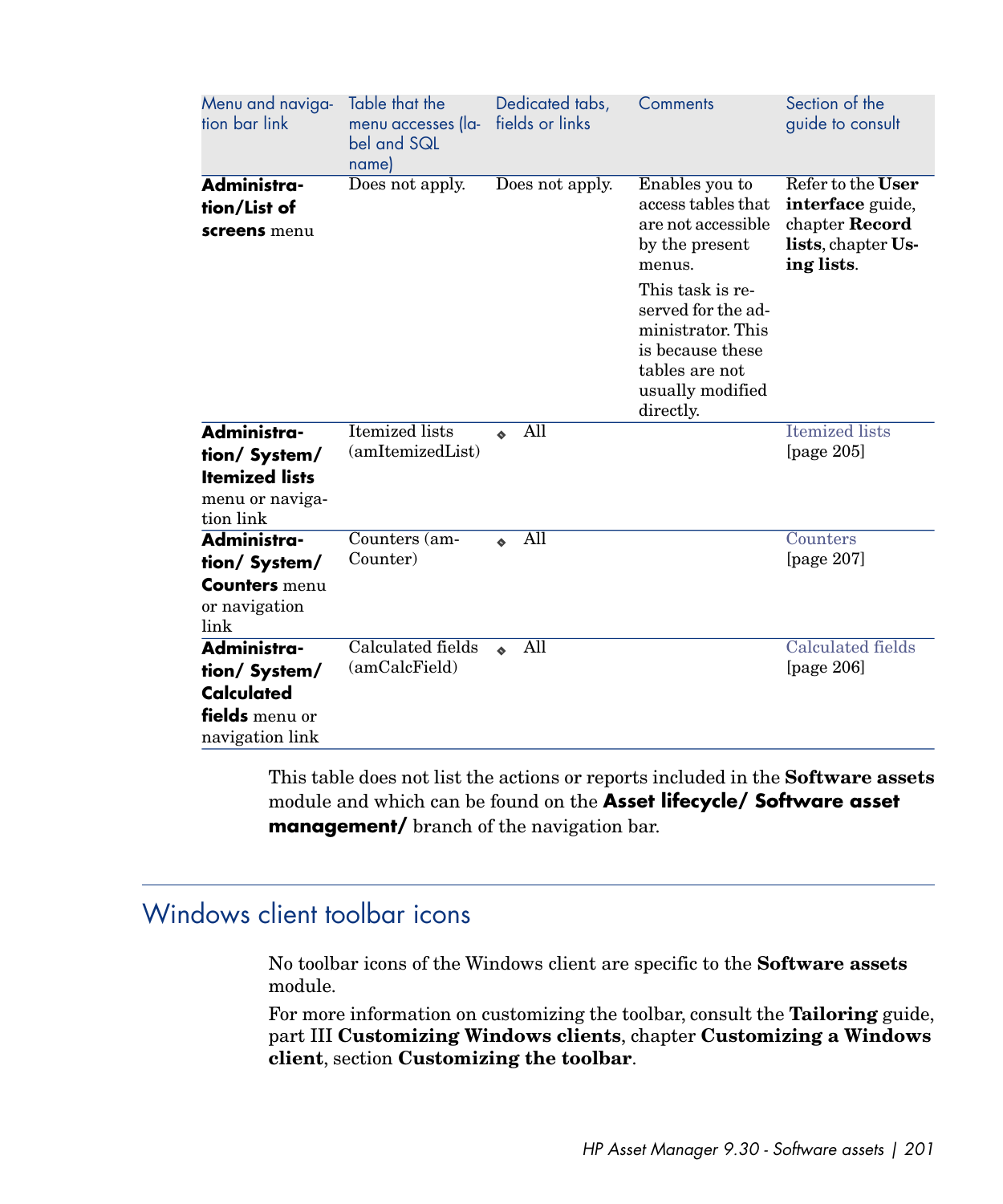# Windows client interface options

There are no Windows client interface options specifically dedicated to the **Software assets** module.

<span id="page-201-0"></span>For more information on configuring the interface options, consult the **Tailoring** guide, part III **Customizing Windows clients**, chapter **Customizing a Windows client**, section **General options**.

## **Tables**

The **Software assets** module uses numerous tables. The following tables are linked directly to the **Software assets** module:

#### **Table 12.2. Tables in the Software assets module - list**

| <b>Table label</b>          | SQL name of the table | Links on the navigation<br>bar used to access the<br>table               | Section of the guide to<br>consult                                                                                                     |
|-----------------------------|-----------------------|--------------------------------------------------------------------------|----------------------------------------------------------------------------------------------------------------------------------------|
| <b>Generic tables</b>       |                       |                                                                          |                                                                                                                                        |
| Portfolio items             | amPortfolio           | Asset lifecycle/ Infra-<br>structure manage-<br>ment/ Portfolio<br>items | Create a software<br>license [page 55]<br>Manually creating<br>a software installa-<br>tion/utilization<br>[page $71$ ]                |
| Models                      | amModel               | <b>Portfolio manage-</b><br>ment/ Asset config-<br>urations/ Models      | Create a software<br>license model<br>[page $54$ ]<br>Creating software<br>٠<br>installation/utiliza-<br>tion model<br>[page 71]       |
| <b>Natures</b>              | amNature              | Portfolio manage-<br>ment/ Asset config-<br>urations/ Natures            | Create a software<br>license nature<br>[page $53$ ]<br>Creating a soft-<br>٠<br>ware installa-<br>tion/utilization<br>nature [page 70] |
| Tables specific to software |                       |                                                                          |                                                                                                                                        |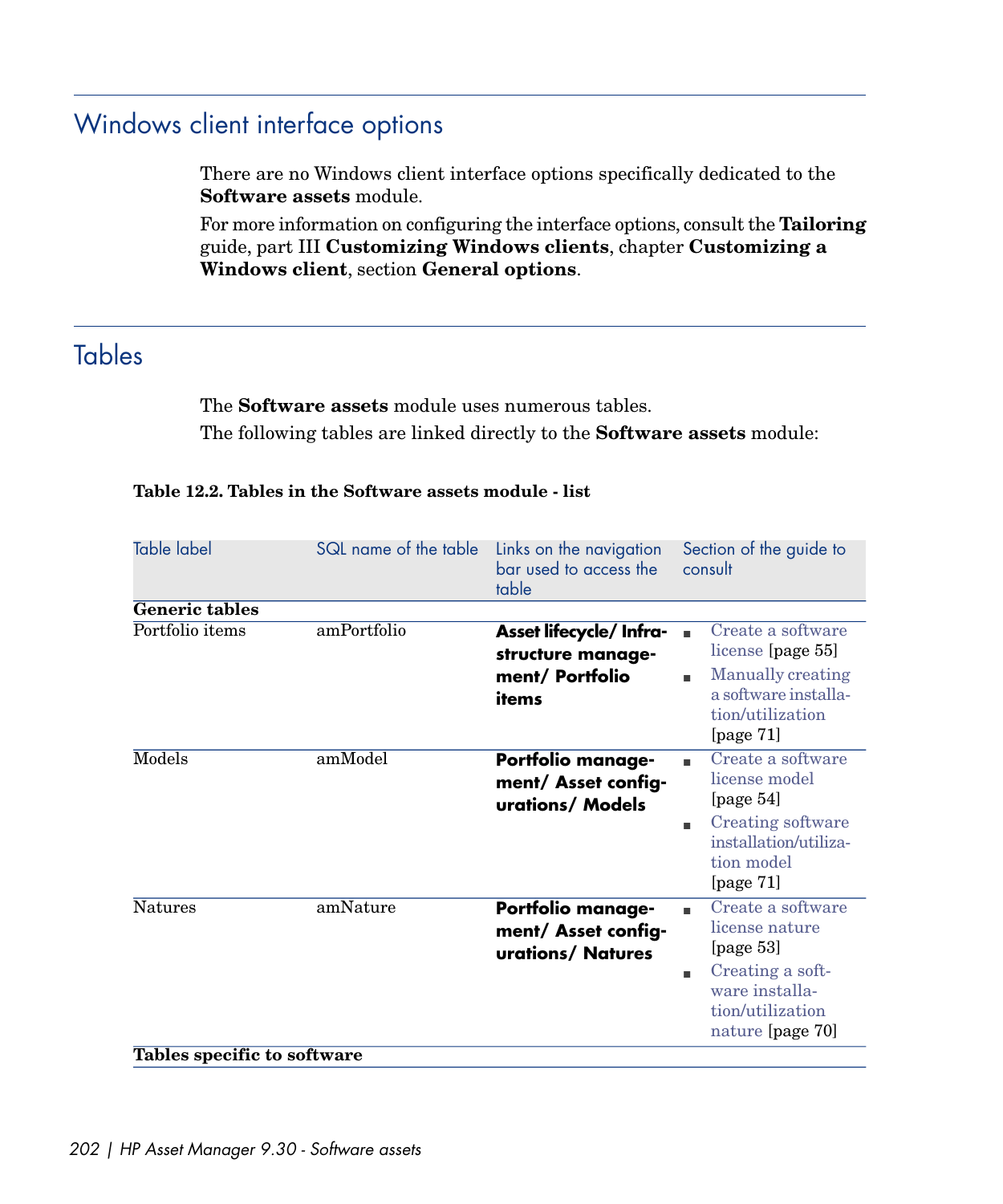| <b>Table label</b>                        | SQL name of the table | Links on the navigation<br>bar used to access the<br>table                                         | Section of the guide to<br>consult                                      |
|-------------------------------------------|-----------------------|----------------------------------------------------------------------------------------------------|-------------------------------------------------------------------------|
| Contracts                                 | amContract            | Asset lifecycle/<br><b>Vendor contract</b><br>management/ Con-<br>tracts                           | License contract man-<br>agement [page 39]                              |
| Named entitlements                        | amEntitlement         | <b>Organization man-</b><br>agement/Opera-<br>tions/ Named enti-<br>tlements                       | Create a named enti-<br>tlement for a license<br>[page $59$ ]           |
| Software counters                         | amSoftLicCounter      | <b>Asset lifecycle/ Soft-</b><br>ware asset manage-<br>ment/ Software<br>counters                  | <b>Monitoring license</b><br>compliance of installa-<br>tions [page 83] |
|                                           |                       | <b>Administration / List</b><br>of screens menu,<br>Software counters<br>(previous format)<br>line |                                                                         |
| Rights / Utilizations<br>count            | amRightsUsesCount     | <b>Administration / List</b><br>of screens menu,<br><b>Rights / Utilizations</b><br>count line     | Periodical cleaning<br>[page 96]                                        |
| Software installations<br>or utilizations | amSoftInstall         | Portfolio manage-<br>ment/ Asset config-<br>urations/Software<br>installations                     | Software installations<br>and utilizations man-<br>agement [page 63]    |
| <b>Inventoried</b> models                 | amInventModel         | <b>Asset lifecycle/ Soft-</b><br>ware asset manage-<br>ment/ Inventoried<br>software keys          | Result of the import<br>in the Asset Manager<br>database [page 66]      |
| Installations to create                   | amModelSoftInfo       | <b>Administration / List</b><br>of screens menu, In-<br>stallations to create<br>line              |                                                                         |

# Relationships between tables

The **Software assets** module uses numerous tables in the Asset Manager database. There are multitudes of links between these tables. Because of these links, you will find it useful to populate these tables in a certain, defined order.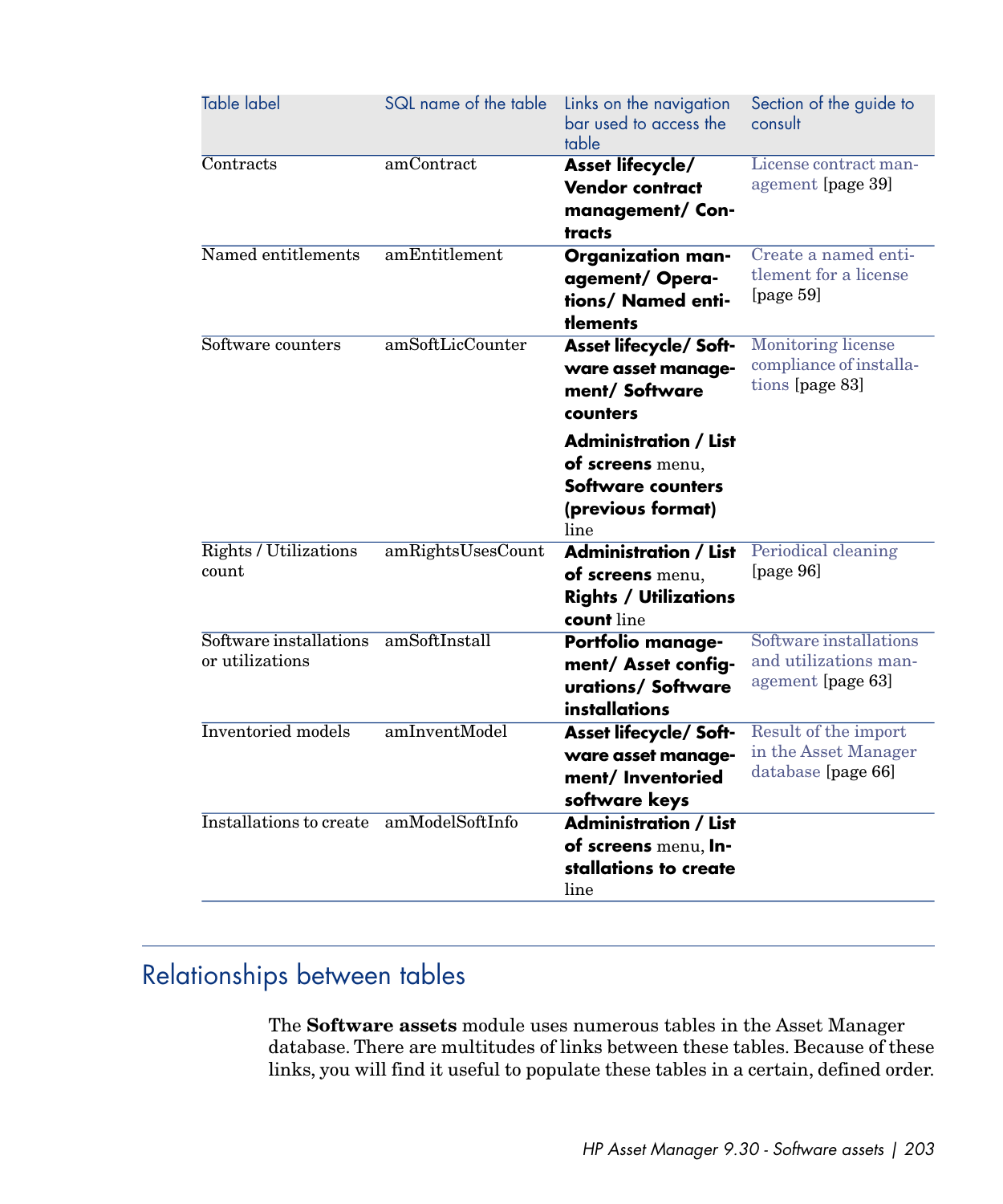The order that we propose below is not mandatory: Asset Manager enables you to create missing records in linked tables whenever it is necessary.

Here is a table that optimizes the order of how you should create your records. It indicates which dependant tables you need to populate.

The practical cases used in this guide follow these recommendations.

| Table (label<br>and SQL<br>name)                                | Tables to populate be- Mandatory values<br>forehand (label and<br>SQL name) |                                                                                                         | Automatically created<br>records |
|-----------------------------------------------------------------|-----------------------------------------------------------------------------|---------------------------------------------------------------------------------------------------------|----------------------------------|
| Locations<br>(amLocation)                                       |                                                                             |                                                                                                         |                                  |
| <b>Employees</b><br>and depart-<br>ments<br>$(amEm-$<br>plDept) | Locations (amLoca-<br>tion)                                                 |                                                                                                         |                                  |
| Contracts<br>(amContract)                                       | Employees and de-<br>partments (amEm-<br>plDept)                            |                                                                                                         |                                  |
| Nature (am-<br>Nature)                                          |                                                                             | <b>Create</b> (sebasis): <b>Portfolio</b><br>٠<br>item                                                  |                                  |
|                                                                 |                                                                             | <b>Also create</b> (seOver-<br>flowTbl): (No table)                                                     |                                  |
|                                                                 |                                                                             | <b>Management constraint</b><br>٠<br>$(s \in Mgt$ Constraint: Unique<br>asset tag                       |                                  |
|                                                                 |                                                                             | <b>License</b> (bSoftLicense): Yes                                                                      |                                  |
|                                                                 |                                                                             | <b>Create</b> (sebasis): <b>Portfolio</b><br>item                                                       |                                  |
|                                                                 |                                                                             | <b>Also create</b> (seOver-<br>flowTbl): Software install-<br>ations or utilizations<br>(amSoftInstall) |                                  |
|                                                                 |                                                                             | <b>Management constraint</b><br>ш<br>$(semfConstrain)$ : Free                                           |                                  |
| $\overline{\text{Models}}$ (am-<br>Model)                       | Nature (amNature)                                                           |                                                                                                         |                                  |

#### **Table 12.3. Interdependence of tables - table**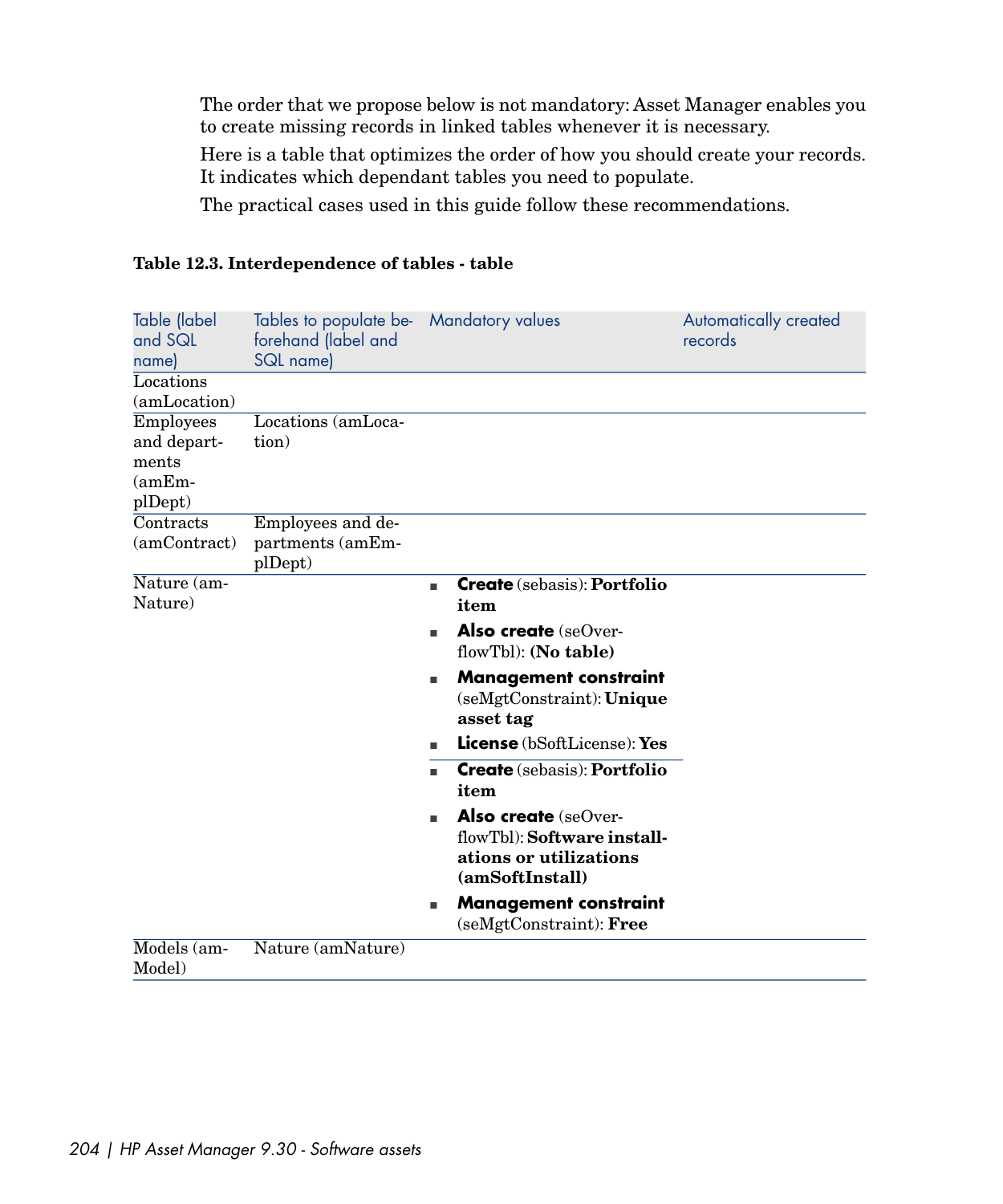| Table (label<br>and SQL<br>name)      | Tables to populate be-<br>forehand (label and<br>SQL name)                                                                                                                                         | <b>Mandatory values</b> | Automatically created<br>records                                                    |
|---------------------------------------|----------------------------------------------------------------------------------------------------------------------------------------------------------------------------------------------------|-------------------------|-------------------------------------------------------------------------------------|
| Portfolio<br>items (am-<br>Portfolio) | Models (amModel)                                                                                                                                                                                   |                         | Asset (amAsset)<br>٠<br>Software installa-<br>tions or utiliza-<br>tions (amSoftIn- |
|                                       |                                                                                                                                                                                                    |                         | stall)<br>Rights / Utiliza-<br>٠<br>tions count (am-<br>RightsUsesCount)            |
| Named enti-                           | Employees and de-                                                                                                                                                                                  |                         |                                                                                     |
| tlements                              | partments (amEm-                                                                                                                                                                                   |                         |                                                                                     |
| (amEntitle-<br>ment)                  | plDept)                                                                                                                                                                                            |                         |                                                                                     |
| Queries (am-                          |                                                                                                                                                                                                    |                         |                                                                                     |
| Query)                                |                                                                                                                                                                                                    |                         |                                                                                     |
| Counters<br>(amCounter)               | Employees and<br>٠<br>departments<br>(amEmpl<br>Models (amMod-<br>٠<br>el)<br>Queries (am-<br>٠<br>Query)<br>Portfolio items<br>(amPortfolio)<br>Named entitle-<br>٠<br>ments (amEntitle-<br>ment) |                         | Rights / Utilizations<br>count (amRight-<br>sUsesCount)                             |

# <span id="page-204-0"></span>Itemized lists

You can select the value of certain fields using an open or closed itemized list.

To access the **Itemized lists** table (**amItemizedList**), use the **Administration/ System/ Itemized lists** menu.

The following table details the itemized lists specific to the **Software assets** module.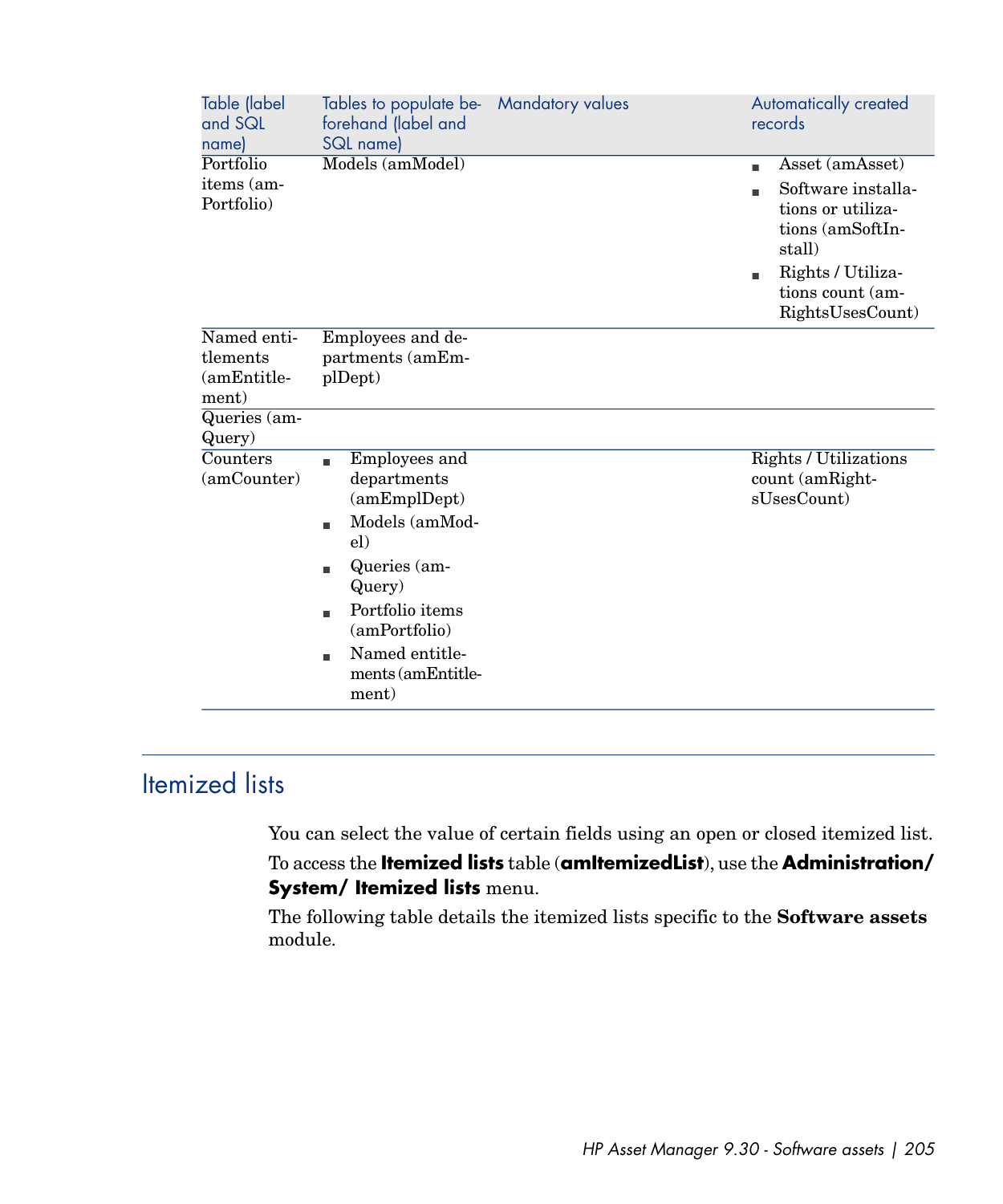#### **Table 12.4. Itemized lists - list**

| Table (label and<br>SQL name)      | Field populated using an itemized list Itemized list identifier<br>(label and SQL name) |                  |
|------------------------------------|-----------------------------------------------------------------------------------------|------------------|
| Software coun-                     | Nature (Type)                                                                           | amSLCountNature  |
| ters (amSoftLic-                   |                                                                                         |                  |
| Counter)                           |                                                                                         |                  |
| Software installa-                 | Language (Language)                                                                     | amLanguage       |
| tions or utiliza-                  |                                                                                         |                  |
| tions (amSoftIn-                   |                                                                                         |                  |
| stall)                             |                                                                                         |                  |
| Software installa-                 | Operating system (SoftOS)                                                               | amOS             |
| tions or utiliza-                  |                                                                                         |                  |
| tions (amSoftIn-                   |                                                                                         |                  |
| stall)                             |                                                                                         |                  |
| Software installa- Status (Status) |                                                                                         | amSoftInstStatus |
| tions or utiliza-                  |                                                                                         |                  |
| tions (amSoftIn-                   |                                                                                         |                  |
| stall)                             |                                                                                         |                  |
| Contracts (am-                     | Nature (Nature)                                                                         | amCntrNature     |
| Contract)                          |                                                                                         |                  |
| Contracts (am-                     | Status (Status)                                                                         | amCntrStatus     |
| Contract)                          |                                                                                         |                  |

<span id="page-205-0"></span>For more information about itemized lists, consult the **Advanced use** guide, chapter **Itemized lists**.

# Calculated fields

The **Software assets** module uses numerous calculated fields.

The following table details the calculated fields specific to the **Software assets** module.

#### **Table 12.5. Calculated fields - list**

| Label of the calculated field                  | SQL name of<br>the calculated<br>field | Label and SQL name of the field<br>that uses the calculated field | Utilization |
|------------------------------------------------|----------------------------------------|-------------------------------------------------------------------|-------------|
| Productivity software installa-<br>tions count | sysSamOf-<br>ficeInst                  | Portfolio items (amPortfolio)                                     | Programming |
| Productivity software license<br>count         | sysSamOf-<br>ficeLic                   | Portfolio items (amPortfolio)                                     | Programming |
| Utilization-points count                       | sysSamUses                             | Portfolio items (amPortfolio)                                     | Programming |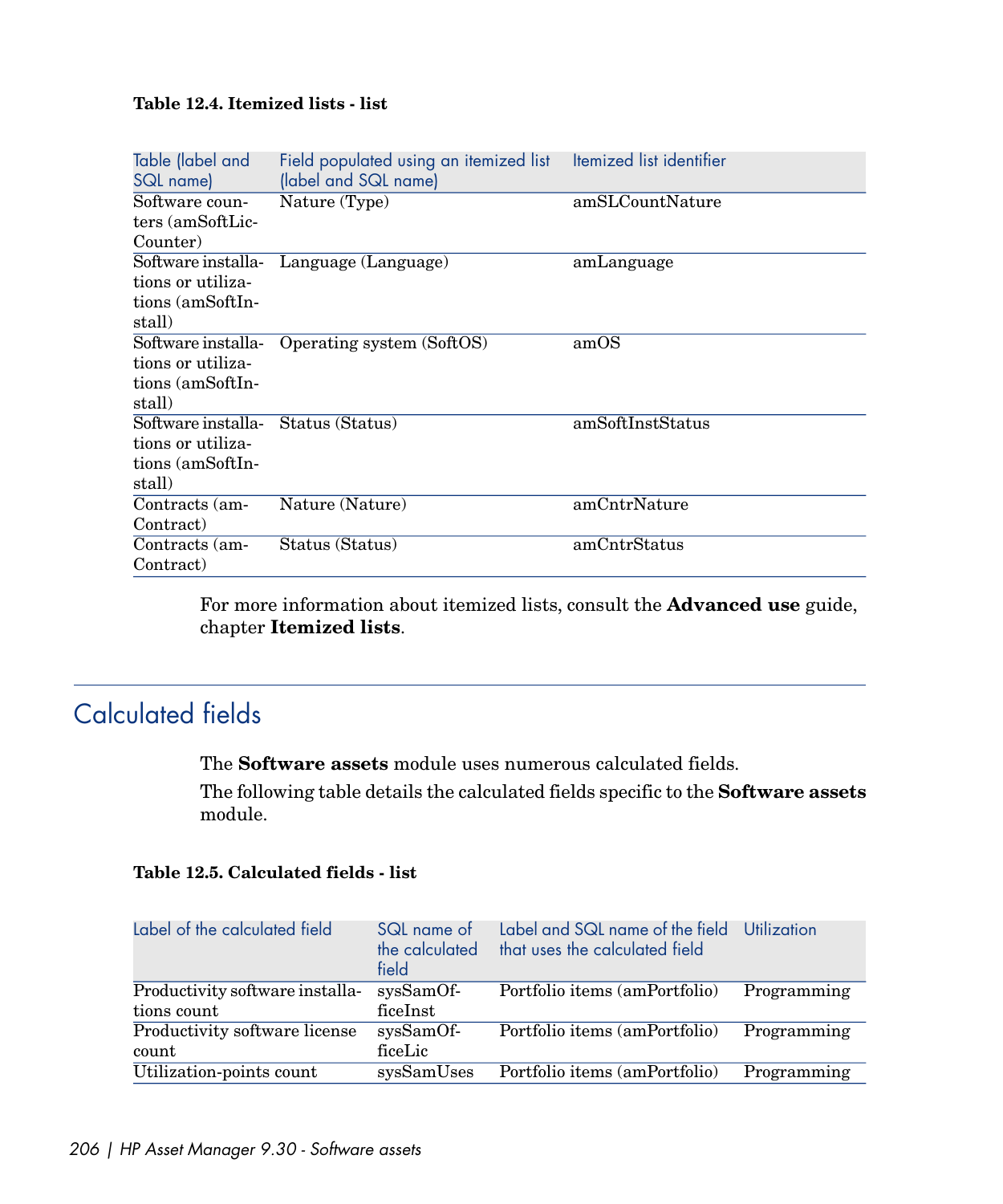| Label of the calculated field | SQL name of<br>the calculated<br>field | Label and SQL name of the field<br>that uses the calculated field | Utilization |
|-------------------------------|----------------------------------------|-------------------------------------------------------------------|-------------|
| License-points count          | sysSamLi-<br>cences                    | Portfolio items (amPortfolio)                                     | Programming |

For more information about calculated fields, consult the **Advanced use** guide, **Calculated fields** chapter.

For more information about writing scripts, consult the **Advanced use** guide, chapter **Scripts**.

<span id="page-206-1"></span>For more information on using APIs, refer to the **Programmer's reference** guide.

### Counters

The **Software assets** module does not use counters.

<span id="page-206-0"></span>To access the **Counters** table (amCounter), select the **Administration/ System/ Counters** link on the navigation bar.

## Actions and wizards

The **Software assets** module uses actions to automate common tasks.

To access the **Actions** table (**amAction**), select the **Administration/ Actions** link on the navigation bar.

You can filter the actions linked to the **Portfolio** and **Software assets** modules by using a simple filter on one of the following fields:

- <sup>n</sup> Domain (**Domain**)
- <sup>n</sup> Nature (**Nature**)

The following actions are directly linked to the **Software assets** module: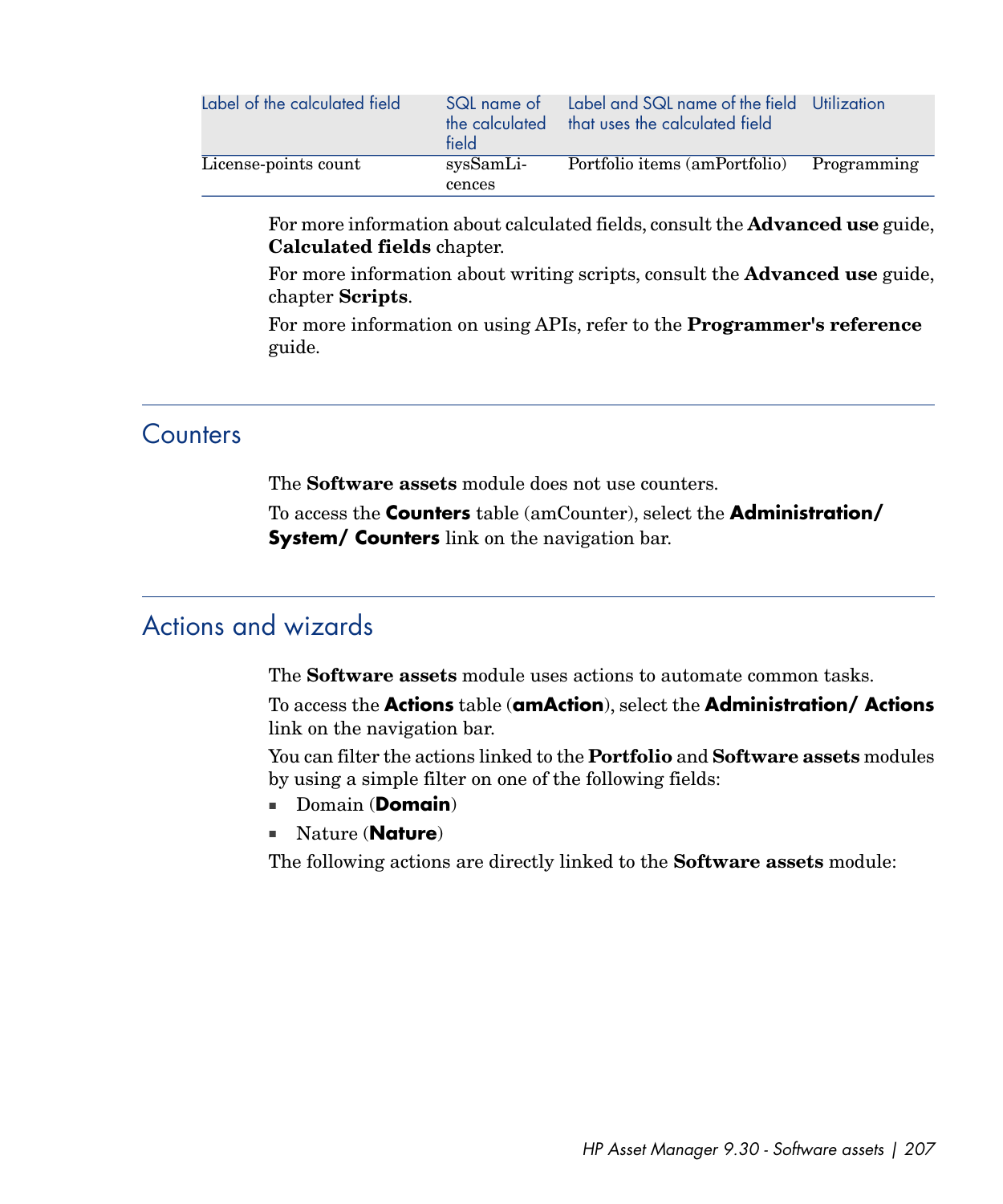### **Table 12.6. Actions and wizards - list**

| Name of<br>action                                                                       | SQL name of the action              | Type of<br>action | Context of the action<br>(SQL name of the table) | Section of the guide to<br>consult                                                                                                                     |
|-----------------------------------------------------------------------------------------|-------------------------------------|-------------------|--------------------------------------------------|--------------------------------------------------------------------------------------------------------------------------------------------------------|
| Create a<br>software<br>license<br>manage-<br>ment<br>counter                           | sysSamCreateSoft-<br>wareCounter    | Wizard            |                                                  | Method 1: Create a<br>counter using the<br>Create a software li-<br>cense management<br>counter (sysSamCre-<br>ateSoftwareCounter)<br>wizard [page 88] |
| Calculate<br>all soft-<br>ware in-<br>stalla-<br>tions                                  | BstSamCom-<br>puteAllLicAndInstall  | Script            |                                                  | Main features of the<br>Periodic verification of<br>licenses workflow<br>scheme [page 106]                                                             |
| Software<br>dash-<br>board                                                              | <b>BstSamDashBoard</b>              | Dash-<br>board    |                                                  | Customizing the<br>dashboard [page 116]                                                                                                                |
| Mail to<br>adminis-<br>trator<br>concern-<br>ing li-<br>censes<br>overrun               | BstSamLicenses_ex-<br>ceeded        | Mes-<br>saging    | amSoftLicCounter                                 | Sending an automatic<br>message in case of li-<br>cense overrun<br>[page $105$ ]                                                                       |
| Missing<br>software<br>assign-<br>ment                                                  | BstSamMissingSoft-<br>ware          | Script            | amComputer                                       | <b>Flagging software</b><br>missing from the last<br>computer inventory<br>[page $69$ ]                                                                |
| Mail to<br>adminis-<br>trator<br>concern-<br>ing unau-<br>thorized<br>installa-<br>tion | BstSamUnauthinstall-<br>ation_found | Mes-<br>saging    | amSoftInstall                                    | Sending an automatic<br>message when an un-<br>authorized installa-<br>tion occurs [page 76]                                                           |
| Add an<br>ASP user                                                                      | sysSamAd-<br>dAspUsers2Cntr         | Wizard            |                                                  | Adding a user to the<br>current ASP contract<br>[page 80]                                                                                              |
| Create a<br>software<br>license<br>type<br>(model)                                      | sysSamCreateLicMod-<br>el           | Wizard            |                                                  | Create a software li-<br>cense [page 55]                                                                                                               |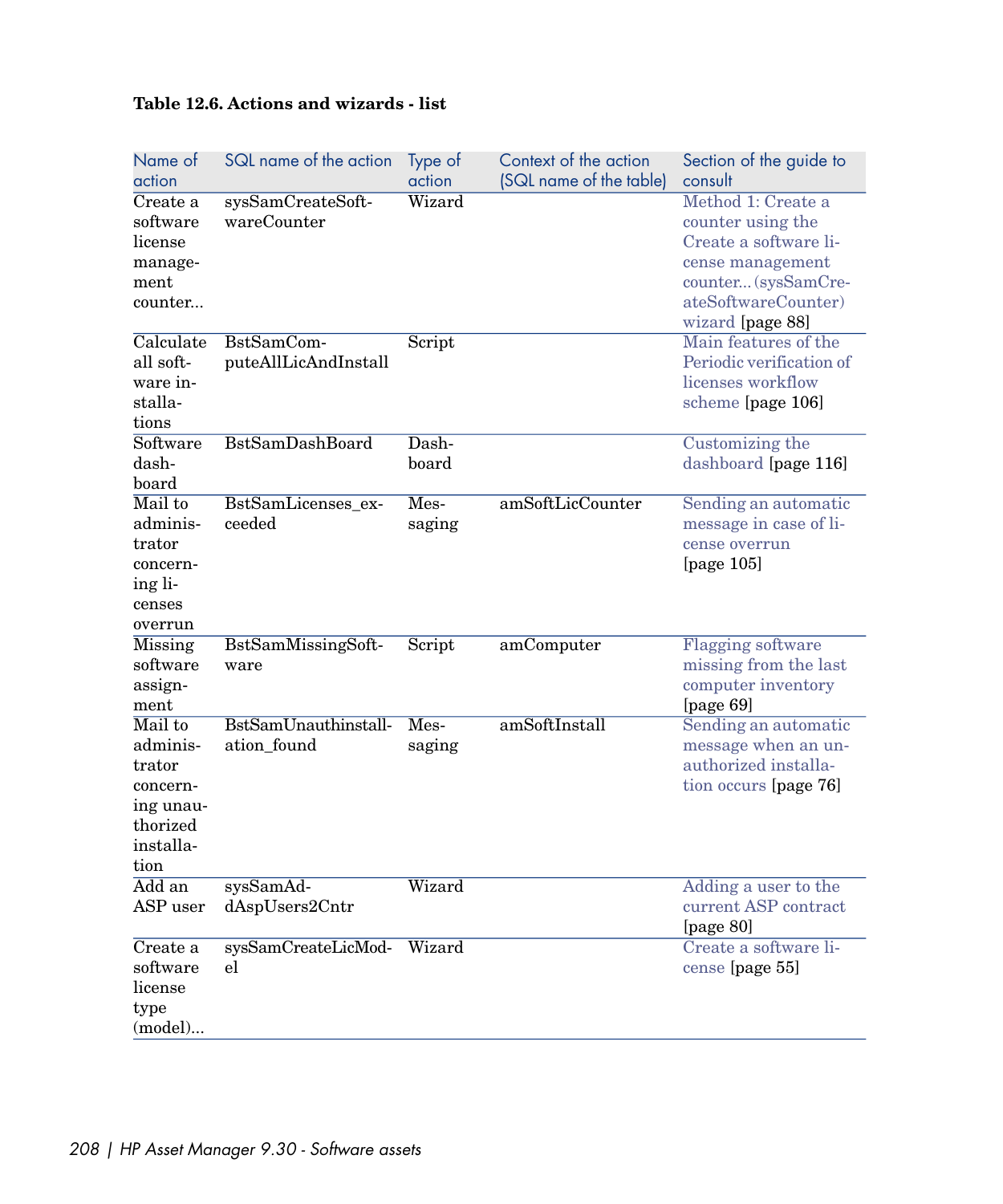| Name of<br>action                                                                 | SQL name of the action                   | Type of<br>action | Context of the action<br>(SQL name of the table) | Section of the guide to<br>consult                                                                                                                                                                    |
|-----------------------------------------------------------------------------------|------------------------------------------|-------------------|--------------------------------------------------|-------------------------------------------------------------------------------------------------------------------------------------------------------------------------------------------------------|
| Create a<br>software<br>license<br>$_{\rm model}$<br>from in-<br>stalla-<br>tions | sysSamCreateLicMod-<br>FromInst          | Wizard            |                                                  | Create a software li-<br>cense [page 55]                                                                                                                                                              |
| Create a<br>new soft-<br>ware li-<br>cense                                        | sysSamCreateLicpfi                       | Wizard            |                                                  | Method 1: Using<br>٠<br>the Manage soft-<br>ware wizard (sys-<br>SamLauncher)<br>[page $55$ ]<br>This starts the<br>Create a new soft-<br>ware license (sys-<br>SamCreateLicpfi)<br>wizard. [page 55] |
| Create a<br>request<br>on named<br>entitle-<br>ment                               | sysSamCreateReqFro-<br>mEntitledTempl    | Wizard            |                                                  | Method 1: Using the<br>Manage software wiz-<br>ard (sysSamLauncher)<br>[page $56$ ]                                                                                                                   |
| Create a<br>software<br>contract<br>(Draft)                                       | sysSamCreateSoftCon-<br>tract            | Wizard            |                                                  | Creating a license<br>contract [page 39]<br>Modifying a li-<br>cense contract<br>[page 49]                                                                                                            |
| Delete an<br>ASP<br>user                                                          | sysSam-<br>DelAspUsersFrom-<br>Cntr      | Wizard            |                                                  | Removing a user from<br>the current ASP con-<br>tract [page 81]                                                                                                                                       |
| Flag<br>OEM in-<br>stalla-<br>tions                                               | sysSamFlagOEMInst                        | Wizard            |                                                  | <b>Flagging</b> installations<br>as OEM installations<br>[page $79$ ]                                                                                                                                 |
| Select<br>your cur-<br>rent soft-<br>ware con-<br>tract                           | sysSamGetEnv                             | Wizard            |                                                  | Selecting the current<br>contract in the Man-<br>age software wizard<br>(sysSamLauncher)<br>[page 41]                                                                                                 |
| Solve soft-<br>ware com-<br>pliancy is-<br>sues                                   | sysSamIdentifyIllegal- Wizard<br>Install |                   |                                                  | Processing irregularit-<br>ies between installa-<br>tions/utilizations and<br>licenses [page 96]                                                                                                      |
| Manage<br>soft-<br>ware                                                           | sysSamLauncher                           | Wizard            |                                                  | How to create records<br>[page 29]                                                                                                                                                                    |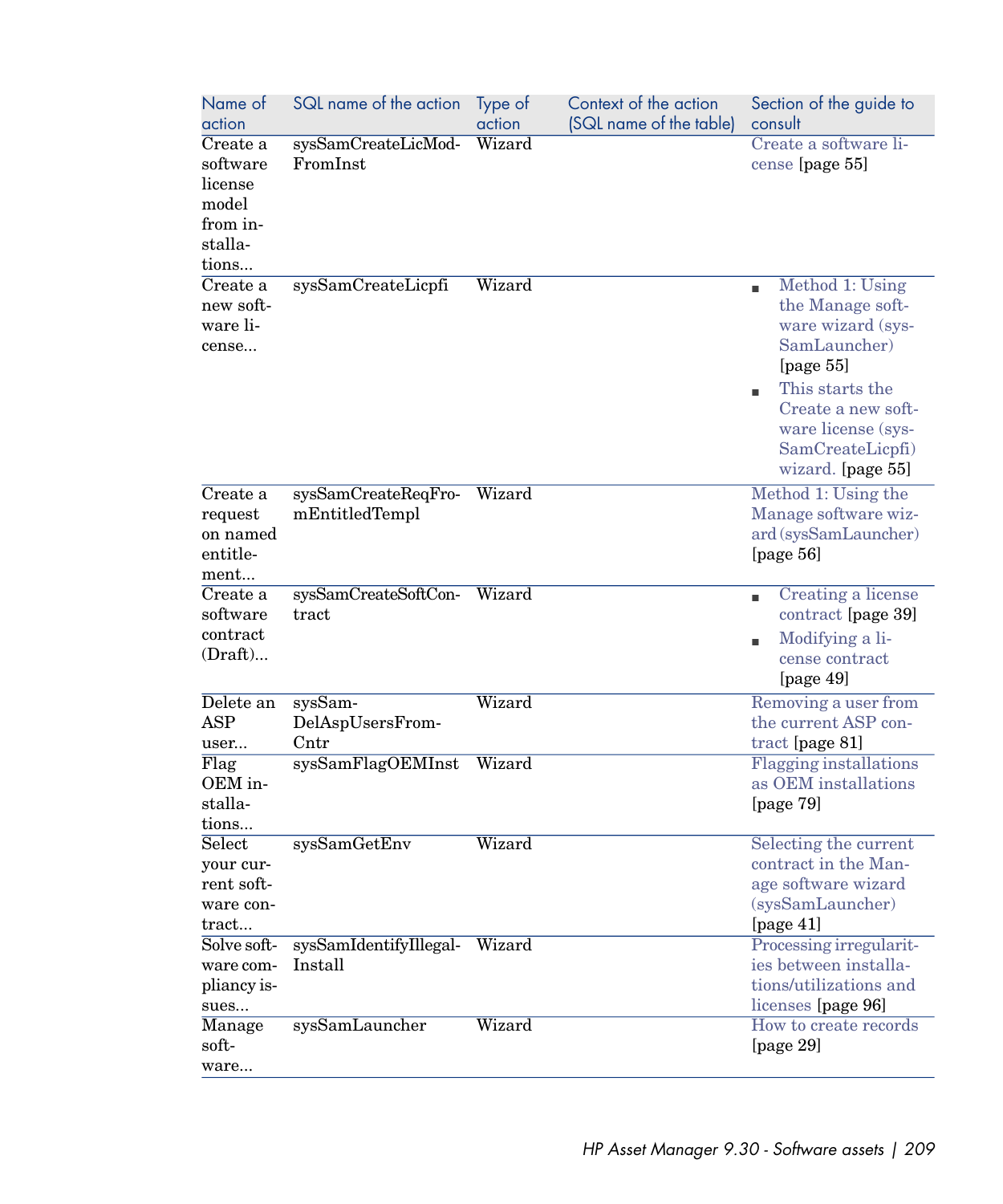| Name of<br>action                                                                   | SQL name of the action         | Type of<br>action | Context of the action<br>(SQL name of the table) | Section of the guide to<br>consult                                                                                                                                                                                                       |
|-------------------------------------------------------------------------------------|--------------------------------|-------------------|--------------------------------------------------|------------------------------------------------------------------------------------------------------------------------------------------------------------------------------------------------------------------------------------------|
| Prepare<br>licenses<br>and soft-<br>ware in-<br>stalla-<br>tions                    | sysSamLicensePro-<br>cess      | Wizard            |                                                  | Create a software<br>×.<br>license [page 55]<br>Method 1: Using<br>the Manage soft-<br>ware wizard (sys-<br>SamLauncher)<br>[page 56]                                                                                                    |
| Link in-<br>voice<br>lines to<br>the con-<br>tract                                  | sysSamLinkIn-<br>voices2Cntr   | Wizard            |                                                  | Link invoice lines to<br>the current contract<br>[page $52$ ]                                                                                                                                                                            |
| Recalcu-<br>late<br>rights<br>and in-<br>stalla-<br>tions                           | sysSamReCalcCoun-<br>ters      | Wizard            |                                                  | Processing irregularit-<br>ies between installa-<br>tions/utilizations and<br>licenses [page 96]                                                                                                                                         |
| Reconcile<br>external<br>software<br>license<br>models                              | sysIvtReconcExtMod-<br>elWiz   | Wizard            | amInventModel                                    | If a new record is cre-<br>ated in the Inventor-<br>ied models (amInvent-<br>Model) table or if an<br>existing record in the<br>Inventoried models<br>table is linked for the<br>first time to a soft-<br>ware installation<br>[page 68] |
| Request<br>validation<br>for a con-<br>tract                                        | sysSamReqCon-<br>tractApproval | Wizard            |                                                  | Requesting validation<br>for the current con-<br>tract [page 47]                                                                                                                                                                         |
| Propagate<br>reconcili-<br>ation of<br>external<br>model                            | SYS_RES_MOD_ACT01              | Script            | amInventModel                                    | Automatic mechan-<br>isms triggered by the<br>import [page 68]                                                                                                                                                                           |
| Modify<br>the list of<br>installa-<br>tion mod-<br>els to take<br>into ac-<br>count | sysSamAd-<br>dInst2Counter     | Wizard            | amSoftLicCounter                                 | <b>Modifying software</b><br>counters [page 92]                                                                                                                                                                                          |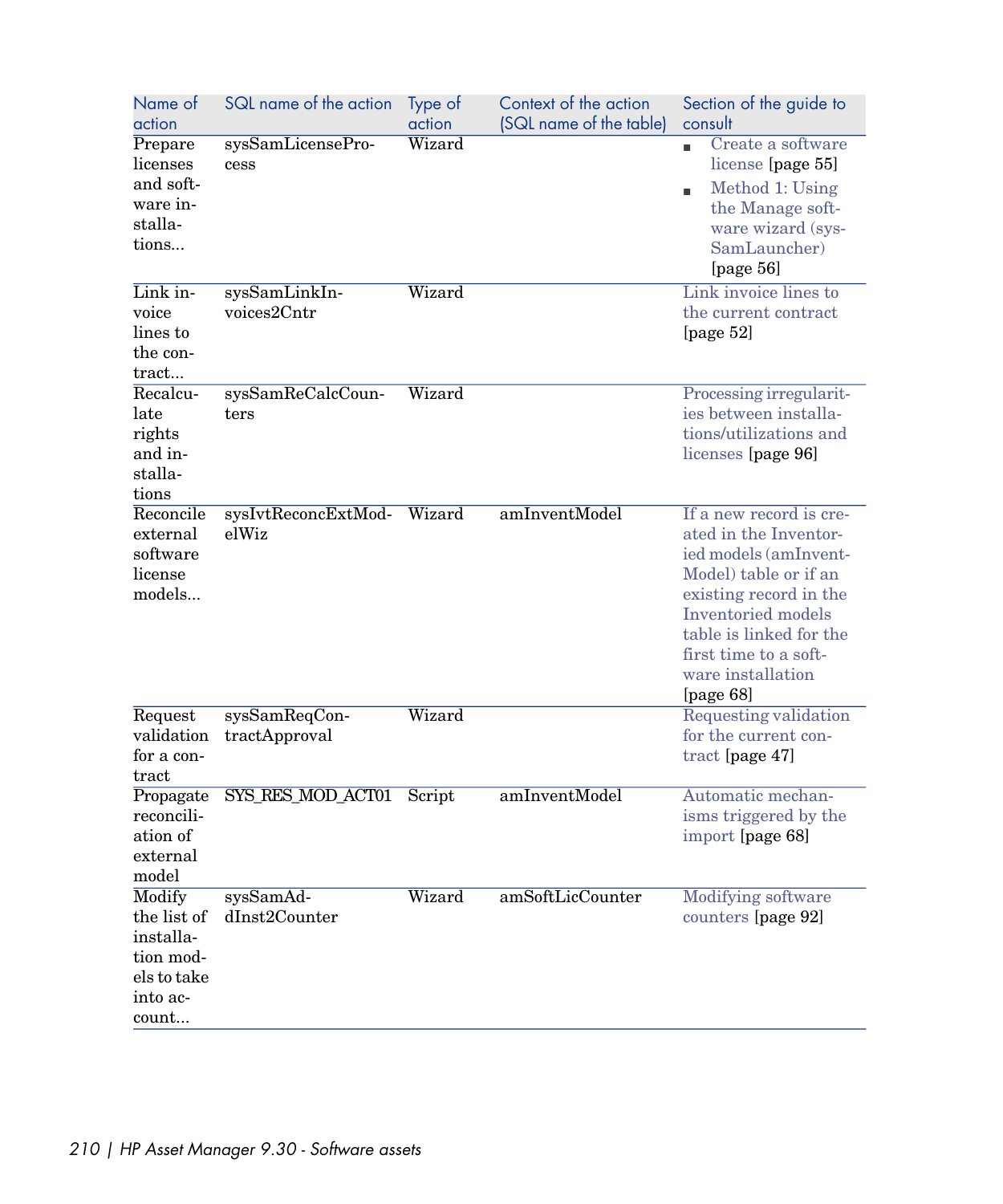| Name of<br>action                                                                          | SQL name of the action                    | Type of<br>action | Context of the action<br>(SQL name of the table) | Section of the guide to<br>consult                            |
|--------------------------------------------------------------------------------------------|-------------------------------------------|-------------------|--------------------------------------------------|---------------------------------------------------------------|
| Modify<br>the list of<br>license<br>models to<br>take into<br>account                      | sysSamAd-<br>dLic2Counter                 | Wizard            | amSoftLicCounter                                 | Modifying software<br>counters [page 92]                      |
| Define or<br>redefine<br>the<br>counter's<br>scope of<br>applica-<br>tion                  | $sys\overline{Sa}$ -<br>mAddScope2Counter | Wizard            | amSoftLicCounter                                 | <b>Modifying software</b><br>counters [page 92]               |
| Request<br>software<br>licenses                                                            | sysSamCreateLicReq                        | Wizard            |                                                  | Request new software<br>licenses [page 56]                    |
| Assign<br>soft-<br>ware                                                                    | sysSamEntitleUserOr-<br>Item              | Wizard            |                                                  | Create a named enti-<br>tlement for a license<br>[page $59$ ] |
| Modify a<br>software<br>license                                                            | sysSamModifyLicpfi                        | Wizard            |                                                  | Modify a software li-<br>cense [page 56]                      |
| Reconcile<br>unknown<br>installa-<br>tions with<br>known<br>software<br>installa-<br>tions | sysSamNormalizeMod-<br>els                | Wizard            |                                                  | Reconcile unknown<br>installations [page 78]                  |

For more information about actions, refer to the **Advanced use** guide, chapter **Actions**.

For more information about writing scripts, consult the **Advanced use** guide, chapter **Scripts**.

For more information on using APIs, refer to the **Programmer's reference** guide.

You can create new actions or customize some of the existing ones.

## **Workflow**

The **Software assets** module uses workflow schemes to handle certain procedures.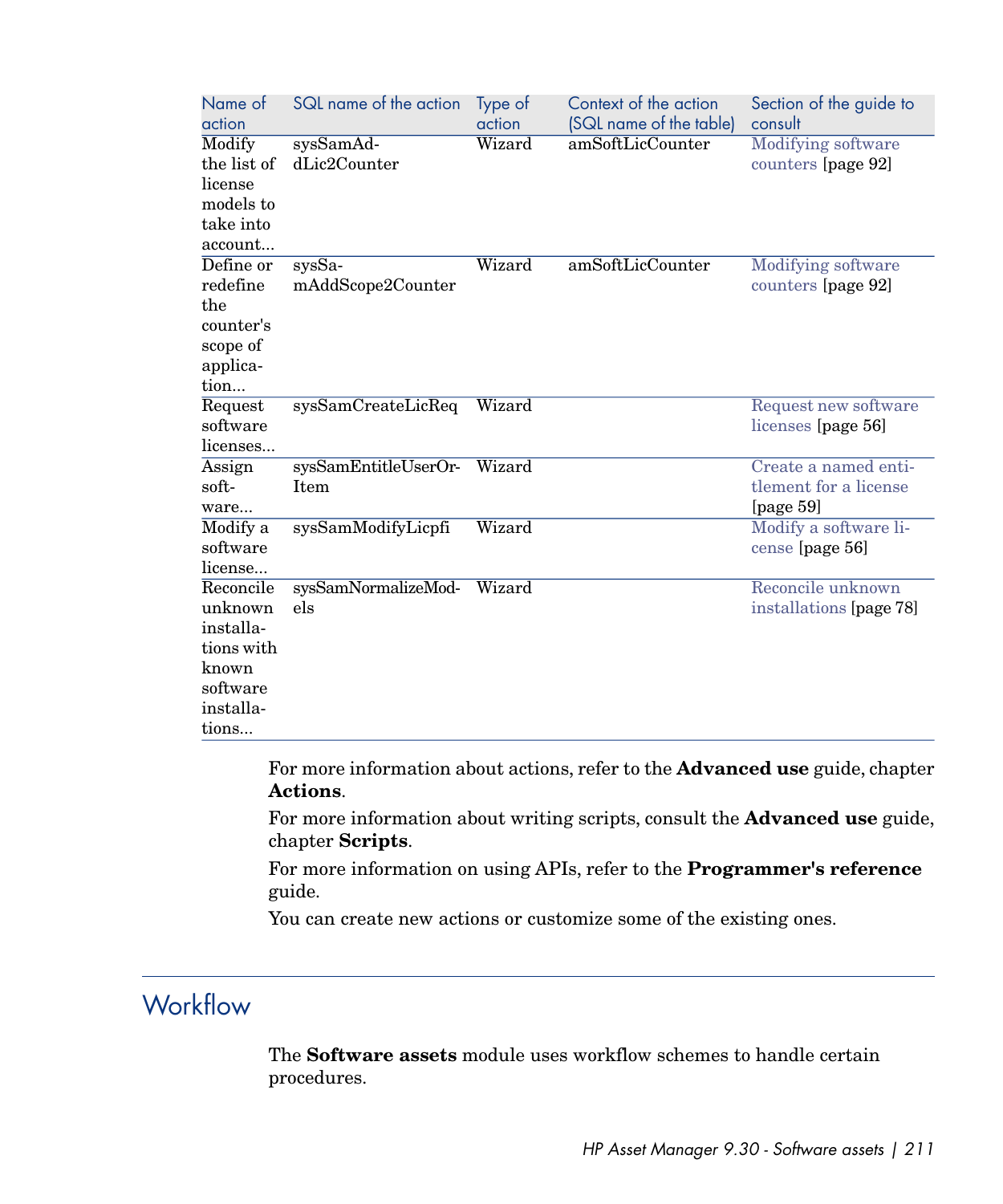To access the **Workflow schemes** (amWfScheme) table, click the **Administration/ Workflows/ Workflow schemes** link on the navigation bar.

The following workflow schemes are directly linked to the **Software assets** module:

|  |  | Table 12.7. Workflow - list |  |  |
|--|--|-----------------------------|--|--|
|--|--|-----------------------------|--|--|

| Name of the<br>workflow<br>scheme                          | Reference of the workflow<br>scheme | Context of the workflow<br>scheme (SQL name of the<br>table) | Section of the guide to<br>consult                                                                                                                                                                                           |
|------------------------------------------------------------|-------------------------------------|--------------------------------------------------------------|------------------------------------------------------------------------------------------------------------------------------------------------------------------------------------------------------------------------------|
| No more li-<br>censes<br>available                         | BST SAM01                           | amSoftLicCounter                                             | Sending an automatic<br>message in case of license<br>overrun [page 105]                                                                                                                                                     |
| Periodic<br>verification<br>of licenses                    | BST SAM02                           | amSoftLicCounter                                             | Automate periodical calcu-<br>lation of the software<br>counters [page 106]                                                                                                                                                  |
| <b>Installation</b><br>not author-<br>ized                 | BST_SAM03                           | amSoftInstall                                                | Sending an automatic<br>message when an unau-<br>thorized installation oc-<br>curs [page 76]                                                                                                                                 |
| software<br>missing<br>from last<br>scan                   | Detection of BST_SAM20              | amComputer                                                   | Flagging software miss-<br>ing from the last com-<br>puter inventory [page 69]                                                                                                                                               |
| Contract<br>validation                                     | sysSam_CNTR_APPR                    | amContract                                                   | Overview [page 42]                                                                                                                                                                                                           |
| Normalize<br>models:<br>'amInvent-<br>Model' re-<br>solved | sysIvtExtModelEnd                   | amInventModel                                                | If a new record is created<br>in the Inventoried models<br>(amInventModel) table or<br>if an existing record in<br>the Inventoried models<br>table is linked for the first<br>time to a software install-<br>ation [page 68] |
| Normalize<br>models:<br>'amInvent-<br>Model' ad-<br>ded    | sysIvtExtModelNew                   | amInventModel                                                | If a new record is created<br>in the Inventoried models<br>(amInventModel) table or<br>if an existing record in<br>the Inventoried models<br>table is linked for the first<br>time to a software install-<br>ation [page 68] |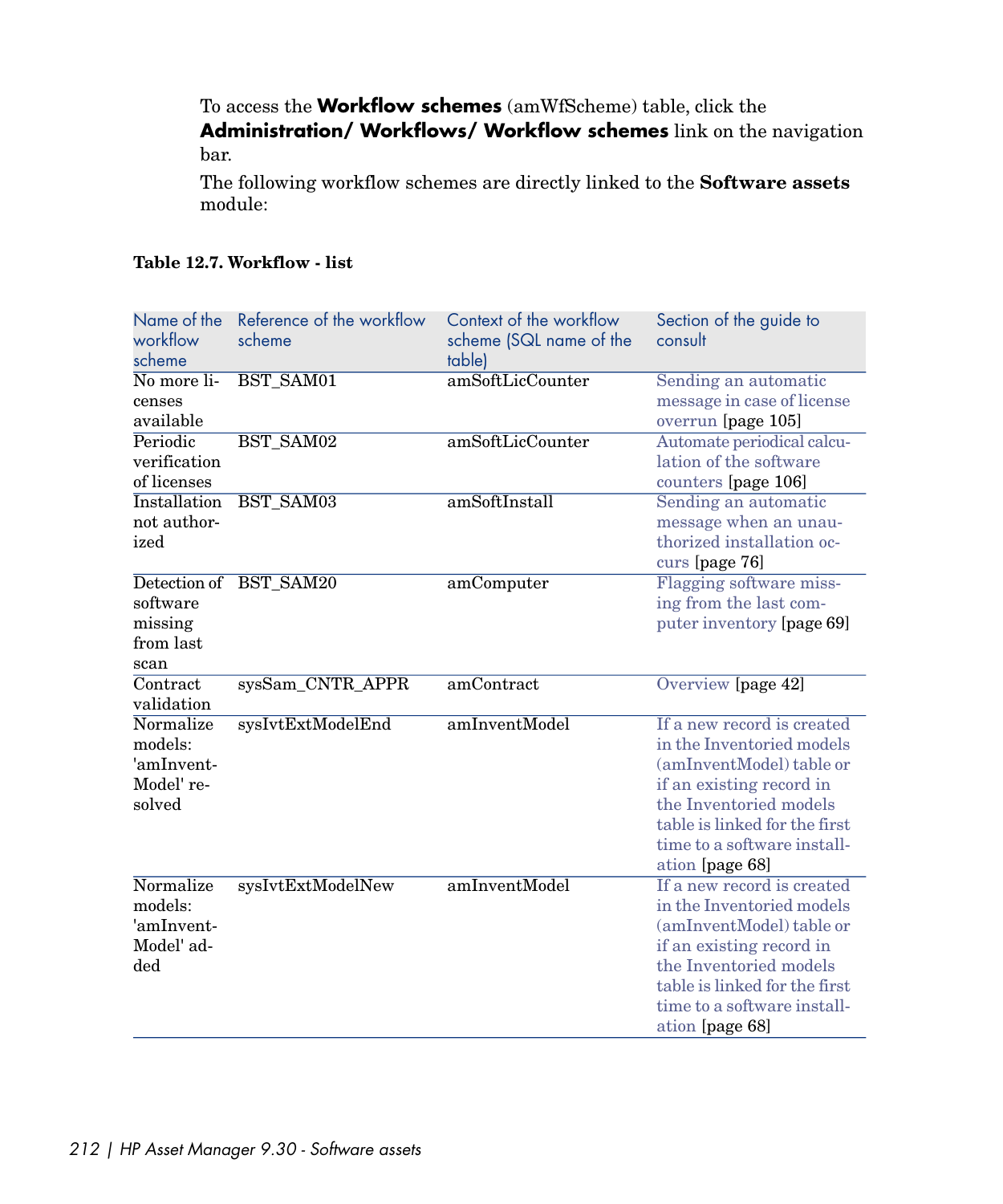For further information on workflow, refer to the **Advanced use** guide, **Workflow** chapter.

You can create new workflow schemes or customize existing workflow schemes.

### Asset Manager Automated Process Manager modules

Certain Asset Manager Automated Process Manager modules are specific to the **Software assets** module.

To access the Asset Manager Automated Process Manager modules:

- 1 Launch Asset Manager Automated Process Manager.
- 2 Connect to your Asset Manager database.
- 3 Select the **Tools/ Configure modules** menu.

#### **Table 12.8. Asset Manager Automated Process Manager module - list**

| Name of the module              | Description                                                |
|---------------------------------|------------------------------------------------------------|
| WkGrIddAcoupSYS SAM             | Execute workflow rules for execution group 'SYS_SAM'       |
| DDMISyncSoftwareNormaliz-       | Update software normalization information using DDMI       |
| ation                           | (Discovery and Dependency Mapping Inventory) results       |
| <b>DDMISyncCASoftwareEvents</b> | Update software events using DDMI (Discovery and Depend-   |
|                                 | ency Mapping Inventory) and CA (Client Automation) results |
| DDMISyncHardware                | Update hardware information using DDMI (Discovery and      |
|                                 | Dependency Mapping Inventory) results                      |
| <b>DDMISyncSoftware</b>         | Update software information using DDMI (Discovery and De-  |
|                                 | pendency Mapping Inventory) results                        |

For more information about the Asset Manager Automated Process Manager modules, consult the **Administration** guide, chapter **Asset Manager Automated Process Manager**, section **Configuring the modules monitored by Asset Manager Automated Process Manager**.

### **System data** and **Line-of-business data**

Asset Manager is provided with a standard set of data.

These data sets are part of one of the following groups:

- **System data:** Data required by the Asset Manager application in order to function properly.
- <sup>n</sup> **Line-of-business data**: Data that can be inserted into your production database at your discretion.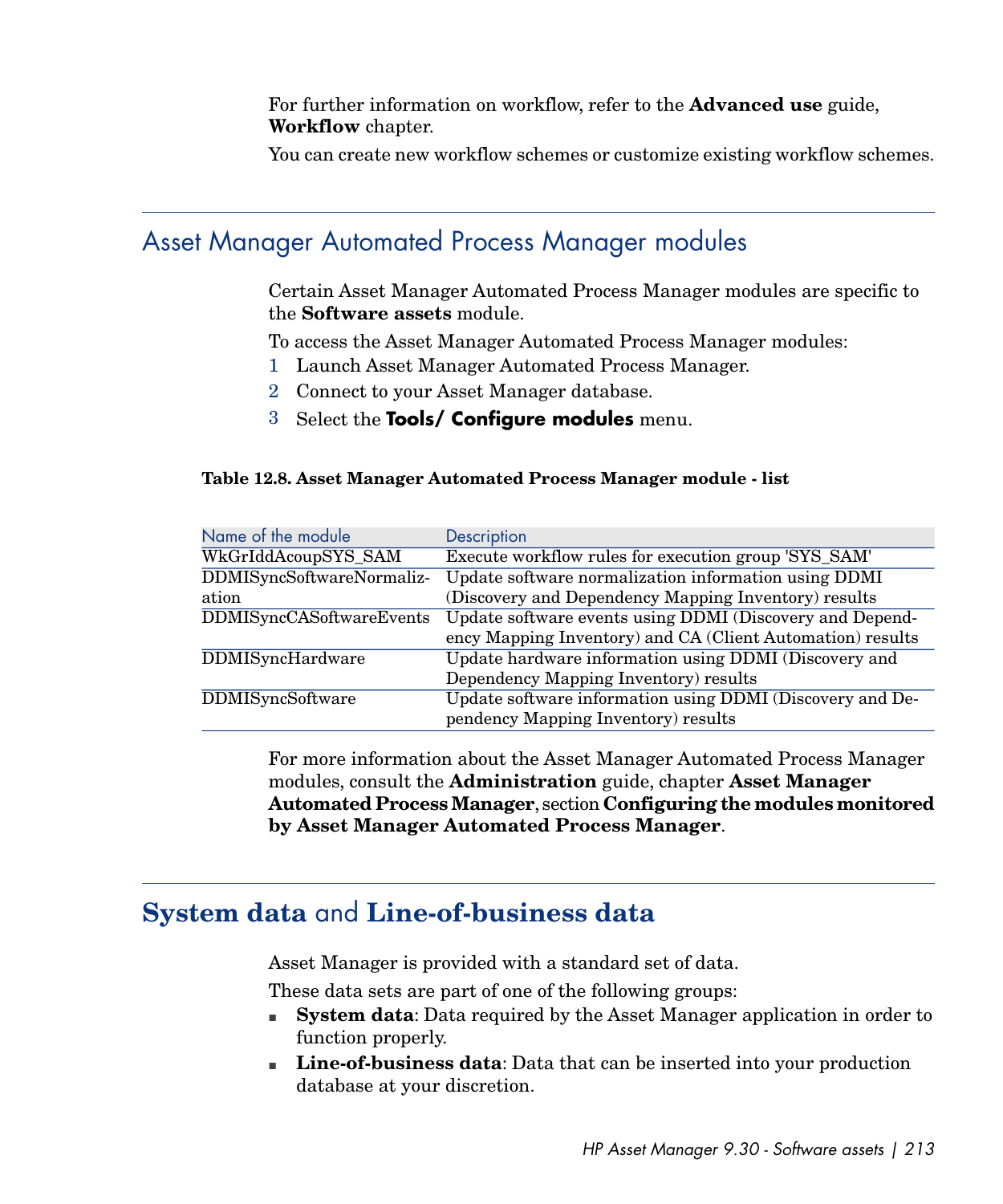This data is divided into functional areas.

**Sample data:** Data that you can use to familiarize yourself with Asset Manager.

#### **System data specific to the Software assets module**

For the **Software assets** module, the **system data** package contains data for the following tables:

- $\blacksquare$  Actions (amAction)
- Scripts (amScriptLibrary)
- Application options (amOption)

The **system data** is incorporated by default in the Asset Manager database.

#### **Line-of-business data specific to the Software assets module**

For the **Software assets** module, the **line-of-business data** package contains data for a number of tables. Here are some examples:

- $\blacksquare$  Employee groups (amEmplGroup)
- Software counters (amSoftLicCounter)
- $\blacksquare$  Actions (amAction)
- Workflow schemes (amWfScheme)
- <sup>n</sup> Itemized list values (amItemListVal)
- Inventoried models (amInventModel)
- n Reports (amReport)
- Dashboard item (amDashboardItem)

**Line-of-business data** is automatically included in the Asset Manager demonstration database.

<span id="page-213-0"></span>The **line-of-business data** is included in your working database if you select this option with Asset Manager Application Designer.

 $\triangleright$  [Import the line-of-business data into your existing database](#page-35-0) [page 36].

### **Reports**

Asset Manager ships with many out-of-the box reports. A number of these are specific to the **Software assets** module.

In order for these reports and forms to be available for use with your database, you must import them using Asset Manager Application Designer.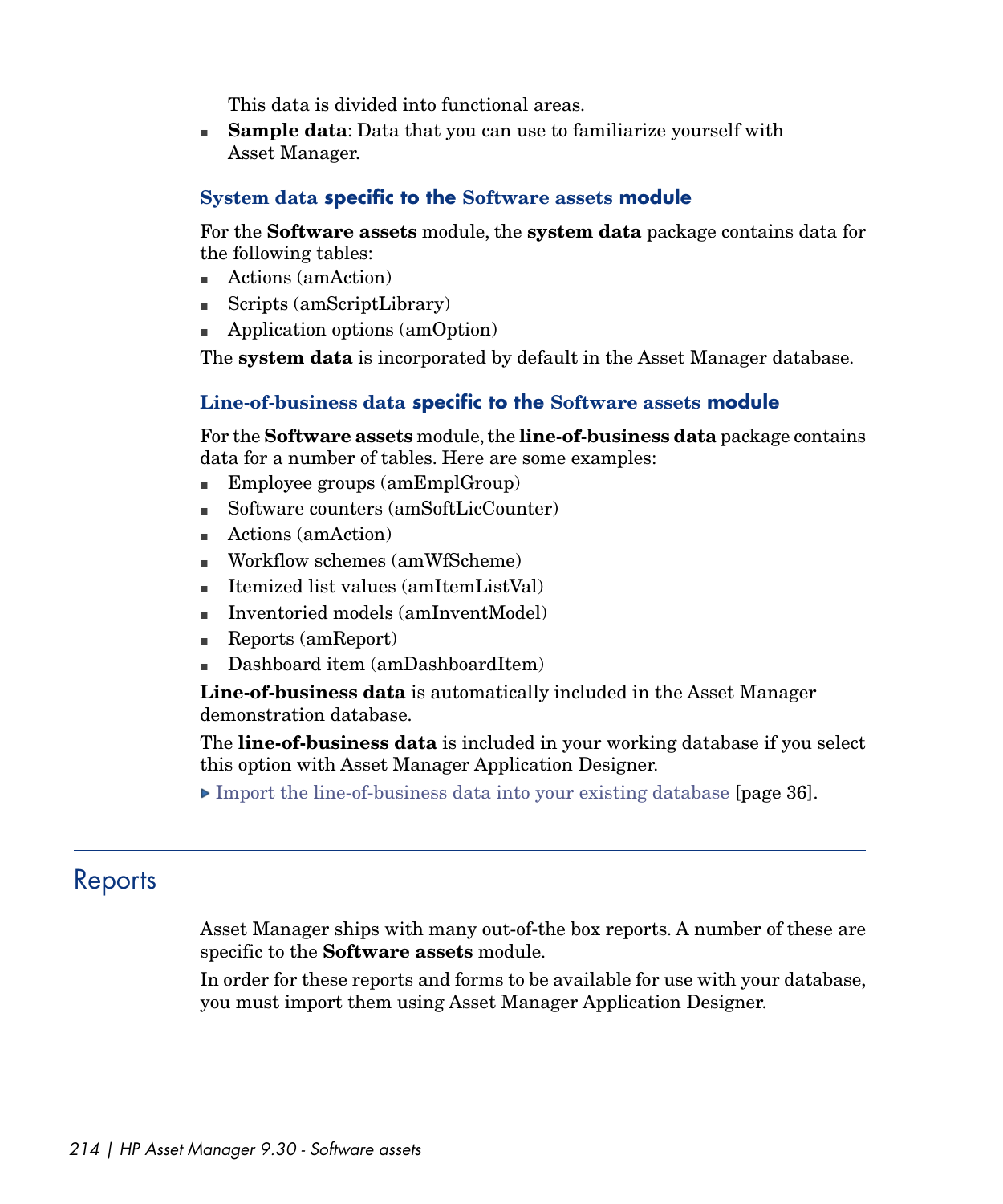#### **Importing and identifying reports specific to the Software assets module**

To find out how to import reports, refer to the **Advanced use** guide, chapter **SAP Crystal Reports**, section **Installing and using the reporting tool**, sub-section **Installing preconfigured SAP Crystal Reports in your database**.

To identify the reports specific to the **Software assets** module, refer to the **Advanced use** guide, chapter **SAP Crystal Reports**, section **Identifying SAP Crystal Reports specific to a given module**.

### Background processes

For more information on the automatic background processes executed by Asset Manager, consult the **Database structure** guide. For each table discussed in this guide, you will find a **Background processes** section.

[Tables](#page-201-0) [page 202].

### API

Certain Asset Manager APIs are used in the **Software assets** module. To obtain the list and description of the **Software assets** module's APIs, consult the **Programmer's reference**.

### Views

There are no default views for the **Software assets** module.

For more information on using views, refer to the **Tailoring** guide, part III **Customizing Windows clients**, chapter **Using views**.

### Other documentation

This guide only provides information directly related to the **Software assets** module.

To obtain associated information not covered in this guide, we recommend that you read the following documents: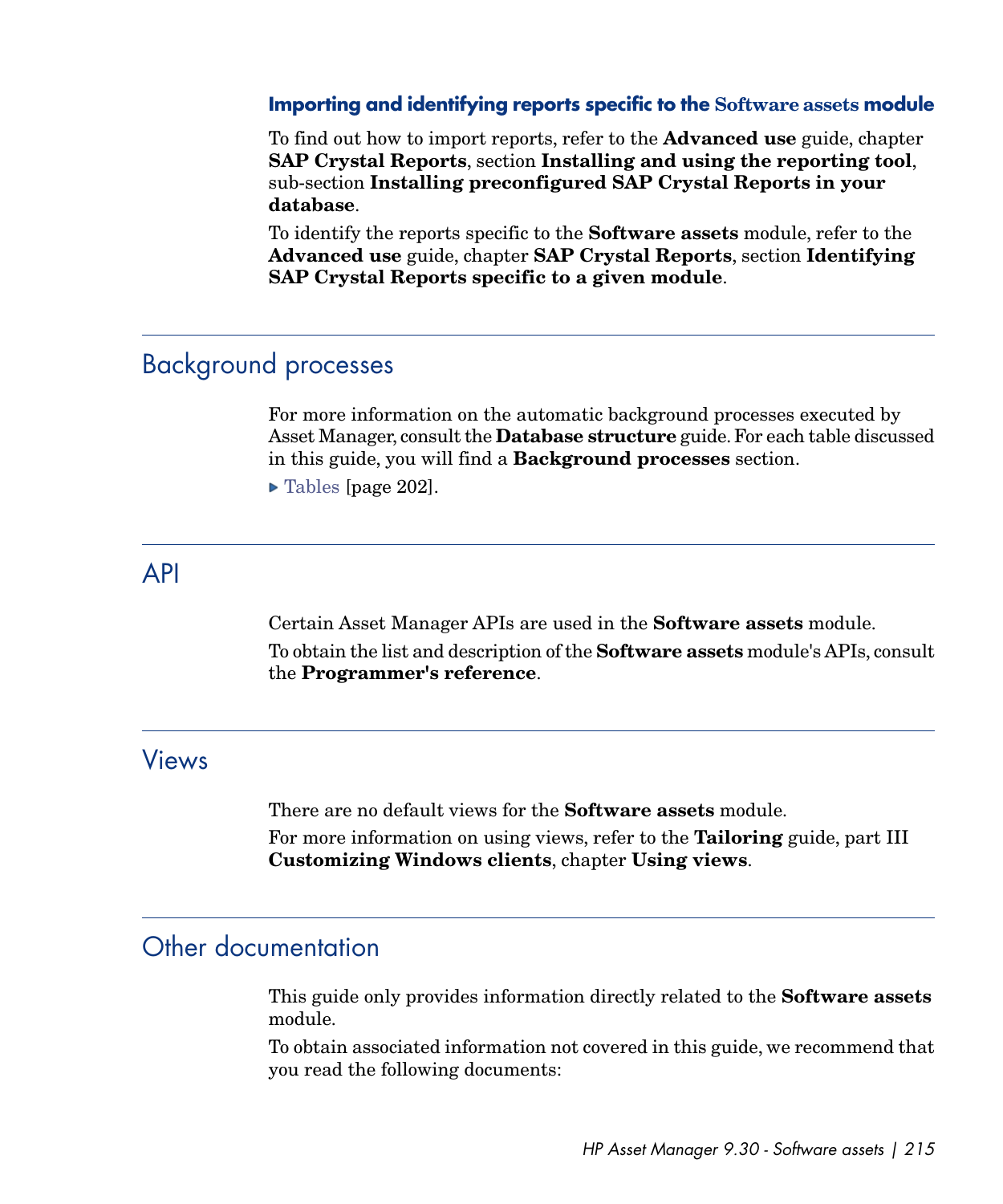### **Table 12.9. Other documentation - list**

| Document                                       |                  | Contents                                | Format  | Location in the Asset Manager install-<br>ation folder                               |
|------------------------------------------------|------------------|-----------------------------------------|---------|--------------------------------------------------------------------------------------|
| Installation and up-<br>grade                  |                  | Installation of As-<br>set Manager      | Printed | \doc\pdf\*InstallationAndUp-<br>grade*.pdf                                           |
|                                                |                  |                                         | Online  | \doc\chm\install.chm                                                                 |
| Core tables                                    | $\ddot{\bullet}$ | Management of                           | Printed | \doc\pdf\CommonTables*.pdf                                                           |
|                                                |                  | locations and em-<br>ployees            | Online  | \doc\chm\commontables.chm                                                            |
| <b>User Interface</b>                          | ò.               | General interface<br>of the application | Printed | \doc\pdf\*UserInter-<br>face*.pdf                                                    |
|                                                |                  |                                         | Online  | \doc\chm\userinterface.chm                                                           |
| Portfolio                                      |                  | Management of                           | Printed | \doc\pdf\*Portfolio*.pdf                                                             |
|                                                | ó                | natures, models,                        | Online  | \doc\chm\portfolio.chm                                                               |
|                                                |                  | portfolio items and<br>assets           |         |                                                                                      |
| Administration                                 | ٠                | Use of wizards                          | Printed | \doc\pdf\*Administra-                                                                |
|                                                | ٠                | Customization of                        |         | tion*.pdf                                                                            |
|                                                |                  | fields                                  | Online  | \doc\chm\administration.chm                                                          |
|                                                |                  | Use of calculated<br>fields             |         |                                                                                      |
| Advanced use                                   |                  | Itemized-list man-                      | Printed | \doc\pdf\*AdvancedUse*.pdf                                                           |
|                                                |                  | agement                                 | Online  | \doc\chm\advanceduse.chm                                                             |
|                                                | ٠                | Creation of scripts                     |         |                                                                                      |
| Context-sensitive help<br>for fields and links |                  | Use of database<br>fields and links     | Online  | To access contextual help on a field<br>or link:                                     |
|                                                |                  |                                         |         | Select a field or link.<br>1.                                                        |
|                                                |                  |                                         |         | $\overline{2}$<br>Perform one of the following<br>actions:                           |
|                                                |                  |                                         |         | Right-click and select <b>Help</b><br>n.<br>on this field from the<br>shortcut menu. |
|                                                |                  |                                         |         | Press Shift and F1 simul-<br>٠<br>taneously on the keyboard.                         |
|                                                |                  |                                         |         | Select the Help/Help on<br>Ű.<br>this field menu.                                    |
| Programmer's refer-                            |                  | Use of APIs                             | Printed | \doc\pdf\*ProgrammersRefer-                                                          |
| ence                                           |                  |                                         |         | ence*.pdf                                                                            |
|                                                |                  |                                         | Online  | \doc\progref.chm                                                                     |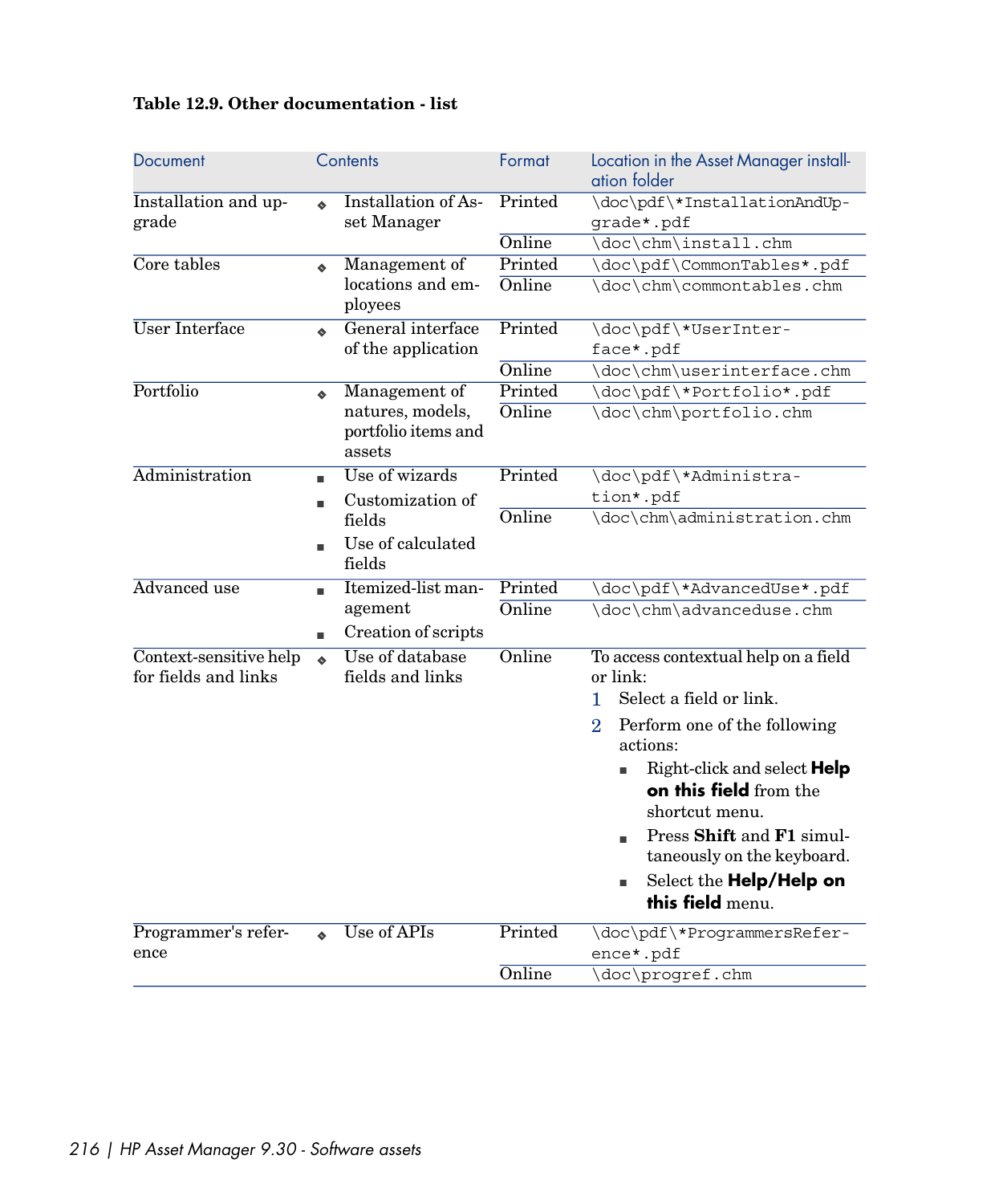| Document            | Contents                                                                 | Format    | Location in the Asset Manager install-<br>ation folder                                     |
|---------------------|--------------------------------------------------------------------------|-----------|--------------------------------------------------------------------------------------------|
| Database structure  | List of the data-<br>٠<br>base's tables.<br>fields, links and<br>indexes | Text file | doc\infos\database.txt<br>٠<br>infos\tables.txt\                                           |
|                     |                                                                          | Online    | doc\chm\dbstructure.chm\                                                                   |
|                     | Automatic agents<br>٠<br>triggered by As-<br>set Manager.                |           |                                                                                            |
| General online help | The functioning of<br>$\triangle$<br>the entire applica-<br>tion         | Online    | To access the online help, do one<br>of the following:<br>Press <b>F1</b> on the keyboard. |
|                     |                                                                          |           | Select the <b>Help/Index</b> menu.                                                         |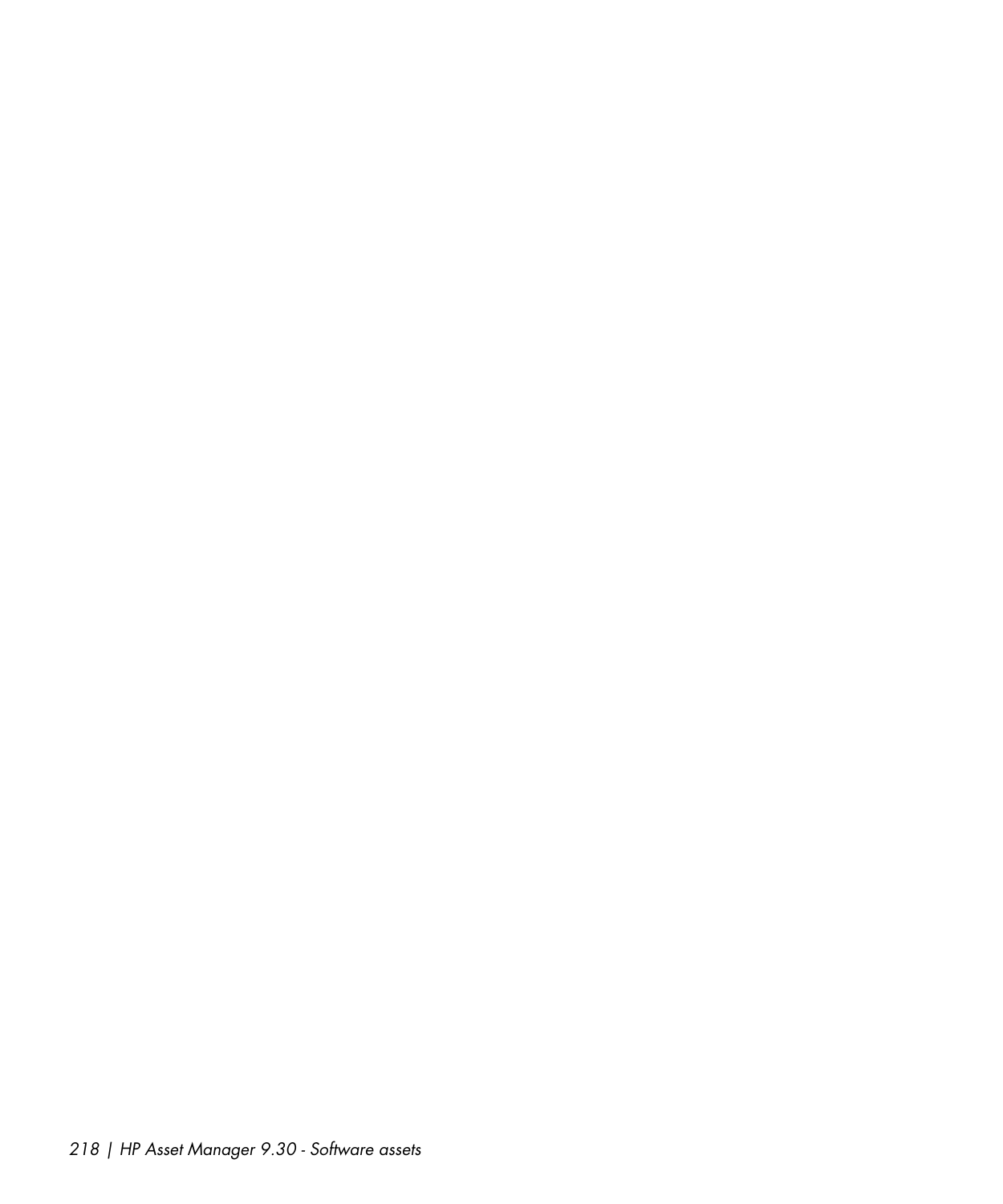# Index

## **A**

Actions, [207](#page-206-0) API, [215](#page-214-0) Asset Manager Application Designer Line-of-business data - import Existing database, [36](#page-35-0) New database, [36](#page-35-1) Asset Manager Automated Process Manager Modules, [213](#page-212-0) Asset Manager - Installation and upgrade, [37](#page-36-0)

#### **B**

Background processes, [215](#page-214-1)

## **C**

Calculated fields, [206](#page-205-0) **Contracts** (See Also Software) Licenses, [27](#page-26-0) Counters, [207](#page-206-1)

#### **D**

Database

Line-of-business data - import Existing database, [36](#page-35-0) New database, [36](#page-35-1) Preparation, [36](#page-35-2) ddmiam-swnorm.scn (scenario), [64](#page-63-0)

# **H**

HP Connect-It, [63](#page-62-0)

## **I**

Icons, [201](#page-200-0) Interface options, [202](#page-201-0) Interface - options, [202](#page-201-0) Inventoried models, [68](#page-67-0) Itemized lists, [205](#page-204-0) ITIL Definition, [25](#page-24-0)

## **L**

License or entitlement rights (See Software licenses) License policies linking to IT equipment, [111](#page-110-0) Line-of-business data, [213](#page-212-1) , [36](#page-35-0) , [36](#page-35-1)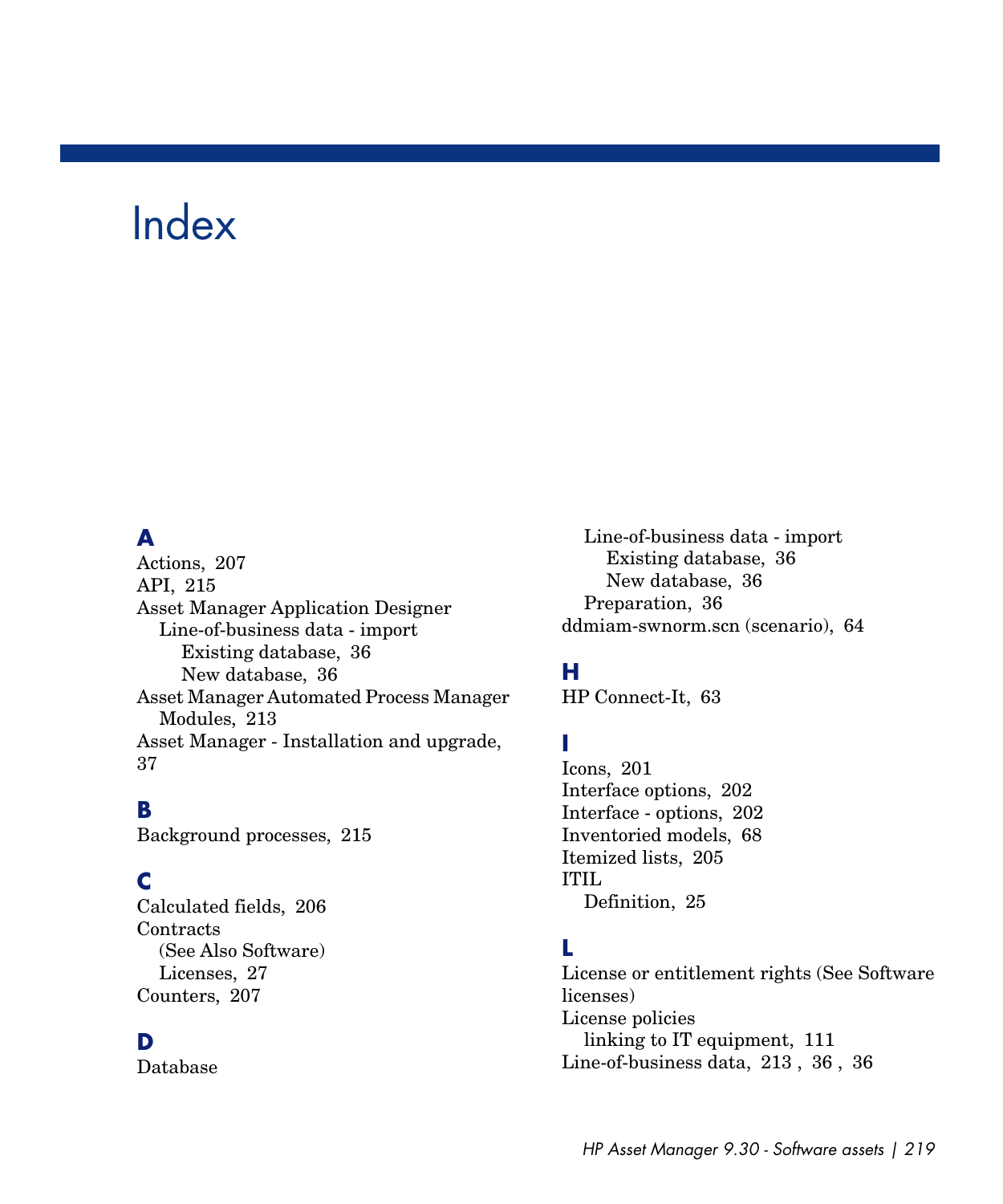# **M**

Manage Software (sysSamLauncher) wizard, [30](#page-29-0) Manage software (wizard), [29](#page-28-0) Manuals, [215](#page-214-2) Menus, [195](#page-194-0) Microsoft Select, [170](#page-169-0)

## **N**

Named entitlements (See Also Software - control) Creation, [59](#page-58-0) Definition, [24](#page-23-0) Deleting, [61](#page-60-0) Modification, [60](#page-59-0) Navigation bar, [195](#page-194-0) Normalization Definition, [24](#page-23-1) Normalize models (group), [65](#page-64-0)

# **O**

Open database description file - create new database (option), [36](#page-35-3)

## **P**

Preliminary tasks, [35](#page-34-0)

#### **R**

Reports, [214](#page-213-0)

#### **S**

Select, [170](#page-169-0) Software (See Also Software - control) (See Also Software installations) (See Also Software licenses) Asset Manager license, [35](#page-34-1) Contracts, [39](#page-38-0) Assets, [51](#page-50-0) Creation, [39](#page-38-1) Current contract, [41](#page-40-0) Invoices, [52](#page-51-0) Maintenance, [50](#page-49-0)

Modification, [51](#page-50-1) , [49](#page-48-0) User - Adding, [80](#page-79-0) User - Removing, [81](#page-80-0) Validation - accepting, [48](#page-47-0) Validation - progress, [48](#page-47-1) Validation - refusing, [48](#page-47-0) Validation - renewing, [49](#page-48-1) Validation - request, [47](#page-46-0) Create records, [29](#page-28-0) Dashboard, [115](#page-114-0) Implementation, [29](#page-28-1) ITIL Definition, [25](#page-24-0) Management types, [28](#page-27-0) Microsoft Select, [170](#page-169-0) Module, [35](#page-34-2) Normalization Definition, [24](#page-23-1) Overview, [23](#page-22-0) Physical data model, [27](#page-26-1) Practical cases, [121](#page-120-0) Reports, [116 ,](#page-115-0) [115](#page-114-1) Statuses, [115](#page-114-1) Tables, [26](#page-25-0) Software - control, [83](#page-82-0) Compliance, [102](#page-101-0) Counters Calculation, [95](#page-94-0) Cleaning, [96](#page-95-0) Compliance, [102](#page-101-0) , [101](#page-100-0) Consolidated compliance, [102](#page-101-0) Creation, [88](#page-87-0) Definition, [24](#page-23-2) Links, [101](#page-100-0) Links between software counters, [98](#page-97-0) Modification, [92](#page-91-0) Modifying without a wizard, [94](#page-93-0) Periodical calculation, [106](#page-105-0) Previous-mode counters, [104](#page-103-0) Processing software irregularities, [96](#page-95-1) Reference fields, [91](#page-90-0) Software upgrade, [101 ,](#page-100-1) [100](#page-99-0) Tables, [85](#page-84-0) Transfer license rights, [97](#page-96-0) Transferring license rights, [99](#page-98-0)